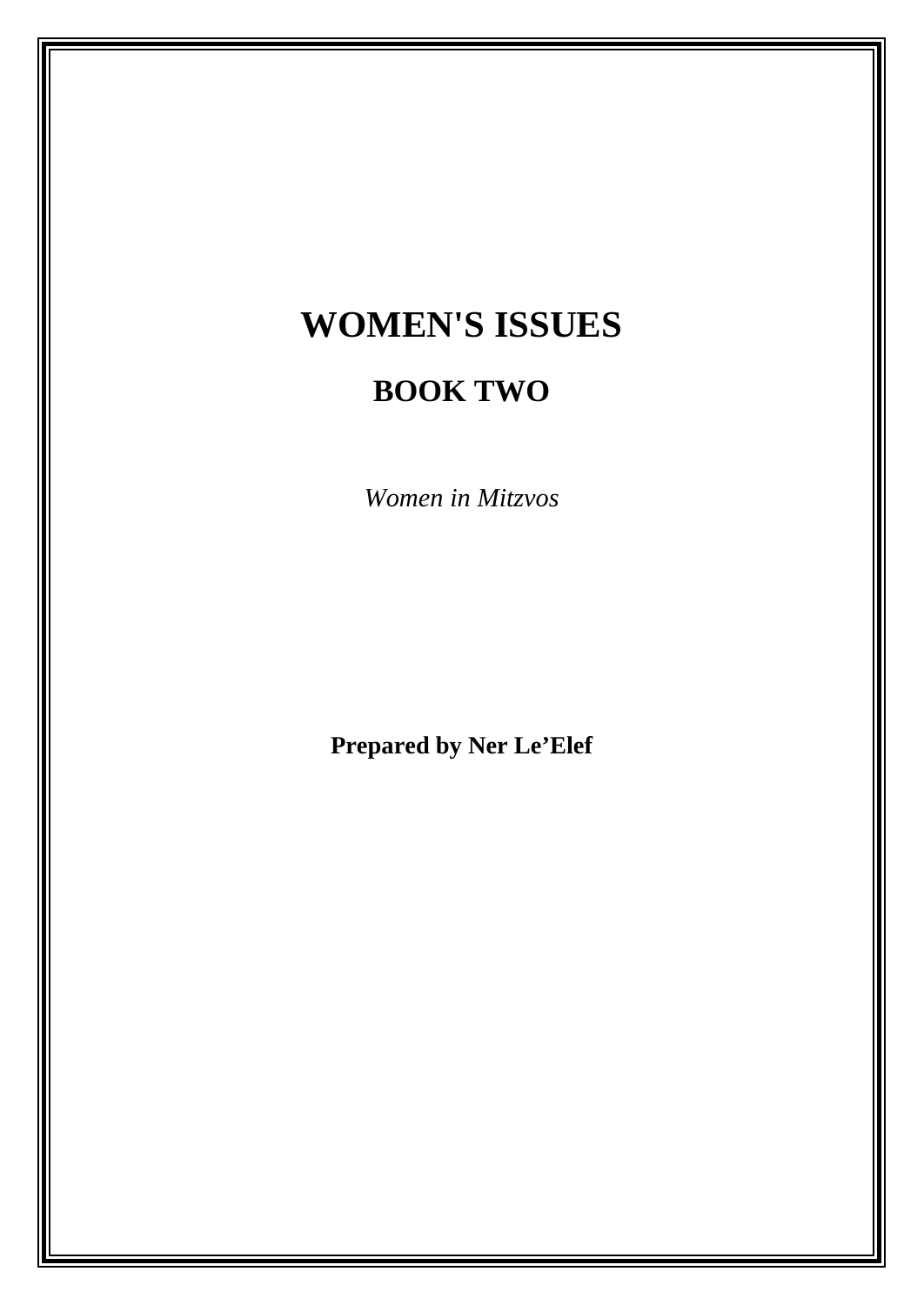## **WOMEN'S ISSUES**

### **BOOK TWO**

### **Prepared by Ner Le'Elef**

Publication date 24 November 2014

Permission is granted to reproduce in part or in whole. Profits may not be gained from any such reproductions. This book is updated with each edition and is produced several times a year.

Other Ner Le'Elef Booklets currently available:

**AMERICAN SOCIETY BOOK OF QUOTATIONS EVOLUTION HOLOCAUST JEWISH RESOURCES LEADERSHIP AND MANAGEMENT ORAL LAW PROOFS QUESTION & ANSWERS SCIENCE AND JUDAISM SOURCES SUFFERING THE CHOSEN PEOPLE THIS WORLD & THE NEXT WOMEN'S ISSUES (Book One)** For information on how to order additional booklets, please contact: Ner Le'Elef P.O. Box 14503 Jewish Quarter, Old City, Jerusalem 91145 E-mail: nerlelef@netvision.net.il Fax #: 972-02-653-6229 Tel #: 972-02-651-0825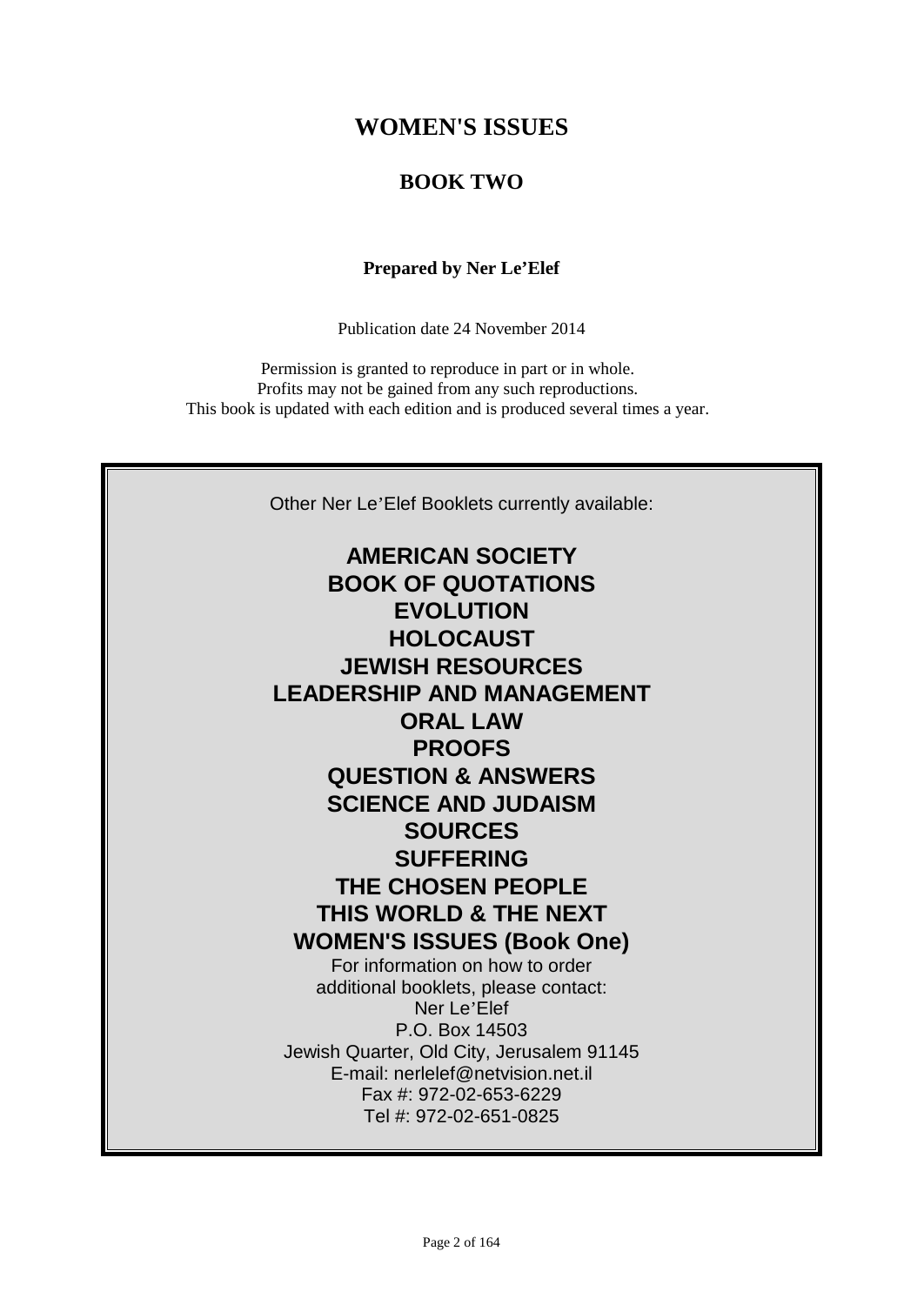## **WOMEN'S ISSUES - BOOK TWO**

## **TABLE OF CONTENTS**

| <b>SECTION ONE: ISSUES OF EQUALITY</b>                                                                                                            |          |
|---------------------------------------------------------------------------------------------------------------------------------------------------|----------|
| <b>CHAPTER A: INTRODUCTION</b>                                                                                                                    | 8        |
| <b>CHAPTER B: EQUALITY</b>                                                                                                                        | 10       |
| i-Women do not have to be like men to be equal - equal treatment in the face of<br>differences is cruel                                           | 11       |
| ii- Differences allow for greater creativity; for marriage                                                                                        | 14       |
| iii- Western World: Undue stress on external roles                                                                                                | 15       |
| iv-Helper does not Mean Inferior                                                                                                                  | 15       |
| v- No Difference in ultimate purpose and fulfillment in world as relates to Men and<br>Women                                                      | 16       |
| SECTION TWO: מצוות עשה שהזמן גרמא                                                                                                                 | 20       |
| <b>CHAPTER A: INTRODUCTION</b>                                                                                                                    | 20       |
| i- Exemptions                                                                                                                                     | 21       |
| ii- Negative Obligations                                                                                                                          | 21       |
| iii- Voluntarily doing מצוות עשה שהזמן גרמא                                                                                                       | 21       |
| CHAPTER B: מצוות עשה שהזמן גרמא                                                                                                                   | 24       |
| i- מצוות עשה שהזמן גרמא in which women are not                                                                                                    | 25       |
| ii- חייב in which women are מצוות עשה שהזמן גרמא                                                                                                  | 26       |
| iii- Reasons for exemptions from מצוות עשה שהזמן גרמא<br>a- Explanation one: Women are exempt because they are not at a high enough level of      | 27       |
| spirituality                                                                                                                                      | 27       |
| b- Explanation Two: Women have the same קדושה but a different עבודה<br>c- Women have greater natural spirituality - Therfore they need less מצוות | 31<br>38 |
| CHAPTER C: שעשני כרצונו / שלא עשני אשה                                                                                                            | 41       |
| <i>i</i> -Introduction                                                                                                                            | 42       |
| ii- Men thank השם for a privilege                                                                                                                 | 44       |
| iii- The privilege does not imply any general male privilege                                                                                      | 46       |
| iv-The negative formulation is because of a side issue                                                                                            | 47       |
| v- No ברכה was formulated for a woman: she was not asked to accept the consolation<br>prize                                                       | 48       |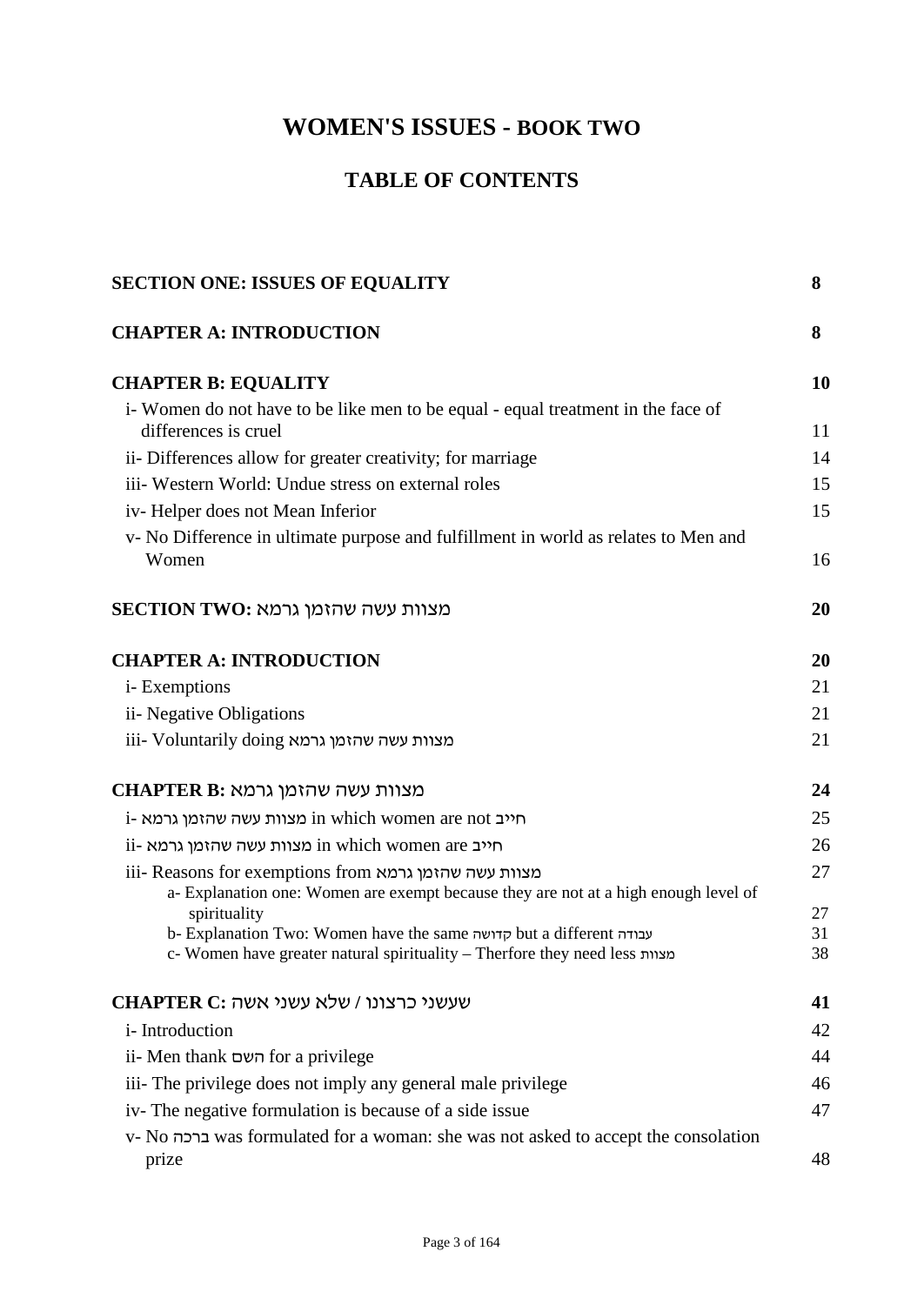| vi- As an act of feminine creativity, the ברכה makes sense             | 49       |
|------------------------------------------------------------------------|----------|
| תפילה AND תורה: SECTION THREE                                          | 51       |
| תורה :CHAPTER A                                                        | 51       |
| Introduction: Women and תלמוד תורה                                     | 52       |
| i- What can and should a woman learn                                   | 52       |
| a- הלכה                                                                | 55       |
| b- השקפה<br>c- All the תורה relating to                                | 55<br>55 |
| d- מומש -d                                                             | 56       |
| e- תפילות and the פרקי אבות                                            | 56       |
| f- In addition, a woman has accessible huge other areas of תורה wisdom | 56       |
| ii- Women teaching תורה                                                | 59       |
| iii- Learning גמרא                                                     | 60       |
| iv-Women as helpers to their husbands and children to learn            | 70       |
| v-Women cannot be Rabbis or Judges                                     | 71       |
| תפילה:CHAPTER B                                                        | 76       |
| i- Women's Special Capacity to Pray                                    | 77       |
| ii- שליח צבור, מנין                                                    | 77       |
| מנין                                                                   | 77       |
| שליח צבור                                                              | 81       |
| iii- Separate Seating, עליות<br><b>Separate Seating</b>                | 81<br>81 |
| עליות                                                                  | 84       |
| SECTION FOUR: WOMEN'S מצוות                                            | 86       |
| <b>CHAPTER A: OVERVIEW</b>                                             | 86       |
| טהרת המשפחה :CHAPTER B                                                 | 89       |
| <i>i</i> -Introduction                                                 | 90       |
| ii- A Jewish Approach to Intimate Relations                            | 90       |
| טומאה וטהרה -iii                                                       | 92       |
| iv-Balancing the Relationship & Renewal                                | 97       |
| v- Purification                                                        | 101      |
| Counting                                                               | 103      |
| מקוה                                                                   | 103      |
| <b>CHAPTER C: חלה</b>                                                  | 106      |
| <i>i</i> -Introduction                                                 | 107      |
| ii- Physical/spiritual interaction                                     | 107      |
| iii- Creativity                                                        | 108      |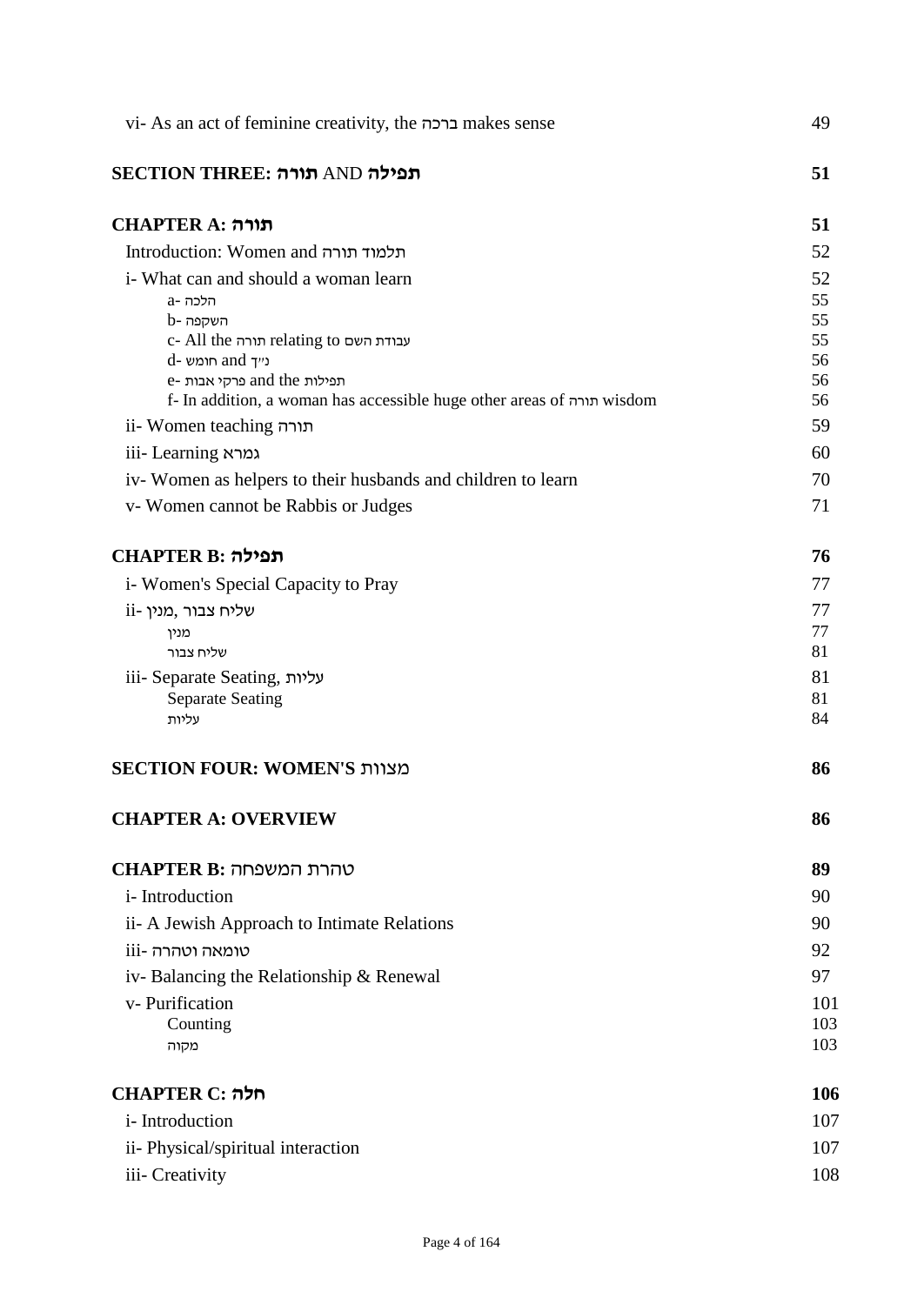| iv- Unification                                                                                     | 108 |
|-----------------------------------------------------------------------------------------------------|-----|
| v-Completion                                                                                        | 108 |
| הדלקת נרות :CHAPTER D                                                                               | 109 |
|                                                                                                     | 110 |
| <i>i</i> -Light                                                                                     |     |
| ii-Shalom                                                                                           | 111 |
| <b>CHAPTER E: ראש חדש</b>                                                                           | 114 |
| <i>i</i> -Overview                                                                                  | 115 |
| APPENDICES: OVERVIEW OF WOMEN IN מצוות                                                              | 117 |
| <b>INTRODUCTION</b>                                                                                 | 117 |
| 1- Can women be מוציא men?                                                                          | 118 |
| i-Both (man & woman) must be obligated                                                              | 118 |
| ii- The level of their חיוב must be the same (מדאורייתא or                                          | 118 |
| iii- If the woman has fulfilled her חיוב already, then the man must be an אינו בקי                  | 118 |
| iv- Many specific מצוות have individual limitations which limit this only to שעת הדחק<br>situations | 118 |
| APPENDIX A: מצוות RELATING TO DAVENING                                                              | 119 |
| $1$ - קריאת שמע $\&$ זכירת יציאת מצרים                                                              | 120 |
| i- קריאת שמע                                                                                        | 120 |
| וכירת יציאת מצרים -ii                                                                               | 120 |
| תפילין של ראש ושל יד -2                                                                             | 120 |
| 3- ציצית                                                                                            | 122 |
| תפילה -4                                                                                            | 124 |
| APPENDIX B: מצוות RELATED TO מצוות                                                                  | 125 |
| 1- Writing סתיימ                                                                                    | 126 |
|                                                                                                     |     |
| תלמוד תורה -2                                                                                       | 126 |
| 3- Writing a ספר תורה                                                                               | 127 |
| ברכת התורה -4                                                                                       | 127 |
| הקהל-5                                                                                              | 127 |
| קריאת התורה -5a                                                                                     | 127 |
| APPENDIX C: שבת AND FESTIVALS                                                                       | 129 |
| תוספת יו״כ, שבת, ויו״ט -1                                                                           | 130 |
| קדוש הבדלה וקידוש לבנה -2                                                                           | 130 |
| i- קידוש                                                                                            | 130 |
| ni- הבדלה                                                                                           | 130 |
| קידוש לבנה -iii                                                                                     | 131 |
| שמחת החג-3                                                                                          | 131 |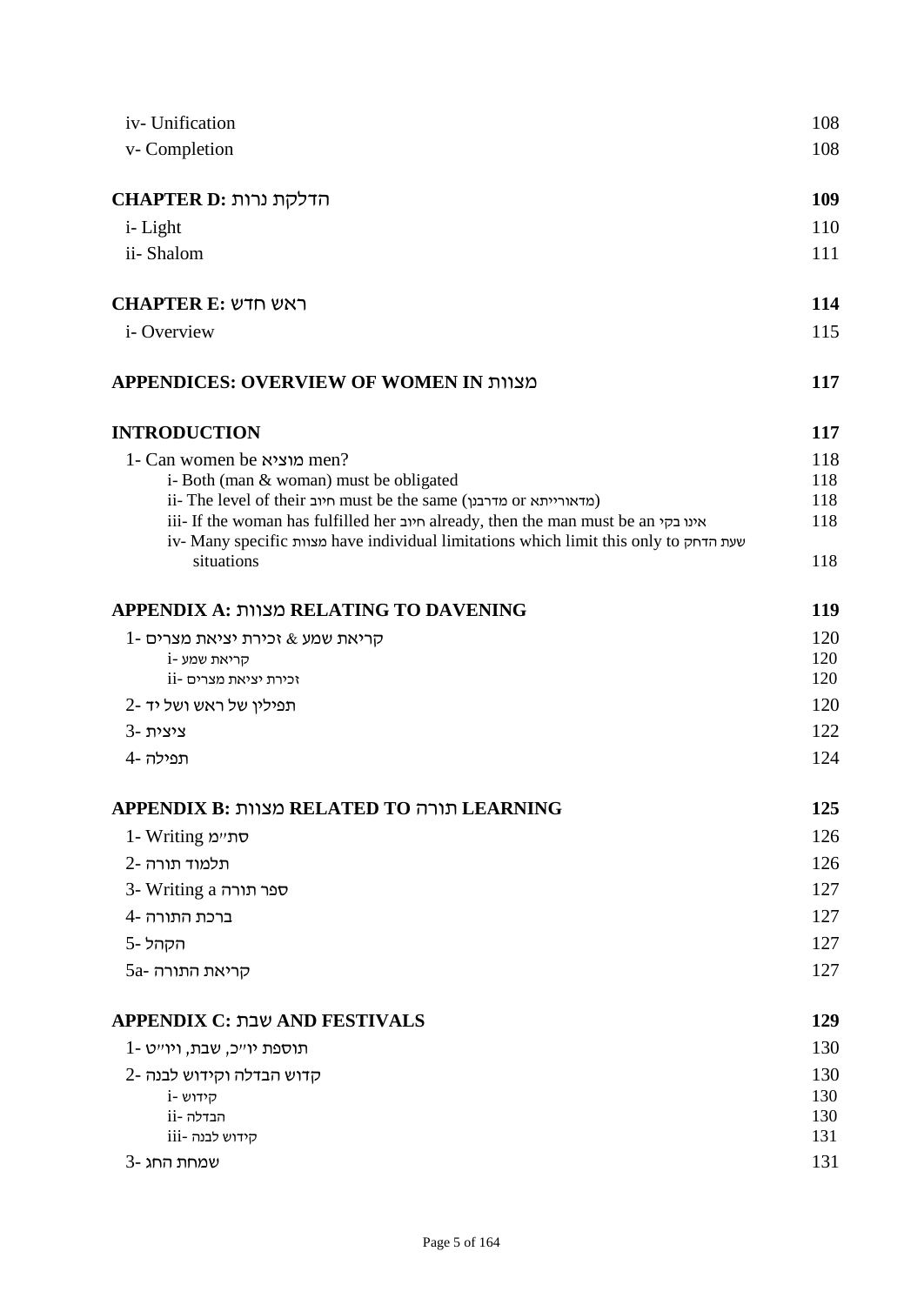| עליה לרגל וחגיגה -4                                | 131        |
|----------------------------------------------------|------------|
| עליה לרגל -i                                       | 131        |
| חגיגה-ii                                           | 131        |
| פסח : מצה הגדה ופסח שני -5                         | 132        |
| נוצה ומרור -i                                      | 132        |
| ii- הגדה<br>eסח שני -iii                           | 132<br>132 |
| $6$ - פרשת זכור                                    | 132        |
| מצוות דרבנן -7                                     | 132        |
| i- הלל של ליל סדר                                  | 133        |
| ארבע כוסות -ii                                     | 133        |
| מגילה -iii                                         | 133        |
| $iv$ - נרות חנוכה                                  | 133        |
| 8- ספירת העמר                                      | 133        |
| שופר ודי מינים -9                                  | 133        |
| תקיעת שופר בשנת היובל -10                          | 134        |
| $11$ - סוכה                                        | 134        |
| APPENDIX D: LAWS RELATED TO MARRIAGE               | 135        |
| Introduction: Do women have a מצוה to get married? | 136        |
| פרו ורבו -1                                        | 137        |
| 2- קידושין                                         | 138        |
| 3- גיטין                                           | 139        |
| יבום וחליצה -4                                     | 139        |
| 5- Other marriage related laws                     | 139        |
| APPENDIX E: מצוות RELATING TO CHILDREN             | <b>140</b> |
| חינוך בנים -1                                      | 141        |
| מילה -2                                            | 141        |
| פדיון הבן -3                                       | 142        |
| APPENDIX F: WOMEN'S מצוות                          | 143        |
| תלה -1                                             | 144        |
| הדלקת נרות -2                                      | 144        |
| טהרת המשפחה -3                                     | 145        |
| 4- ראש חדש                                         | 145        |
|                                                    |            |
| APPENDIX G: מצוות RELATING TO מעוות                | 147        |
| 1- כהנים                                           | 148        |
| לויים -2                                           | 148        |
| מלכים -3                                           | 148        |
| עדים ודיינים -4                                    | 149        |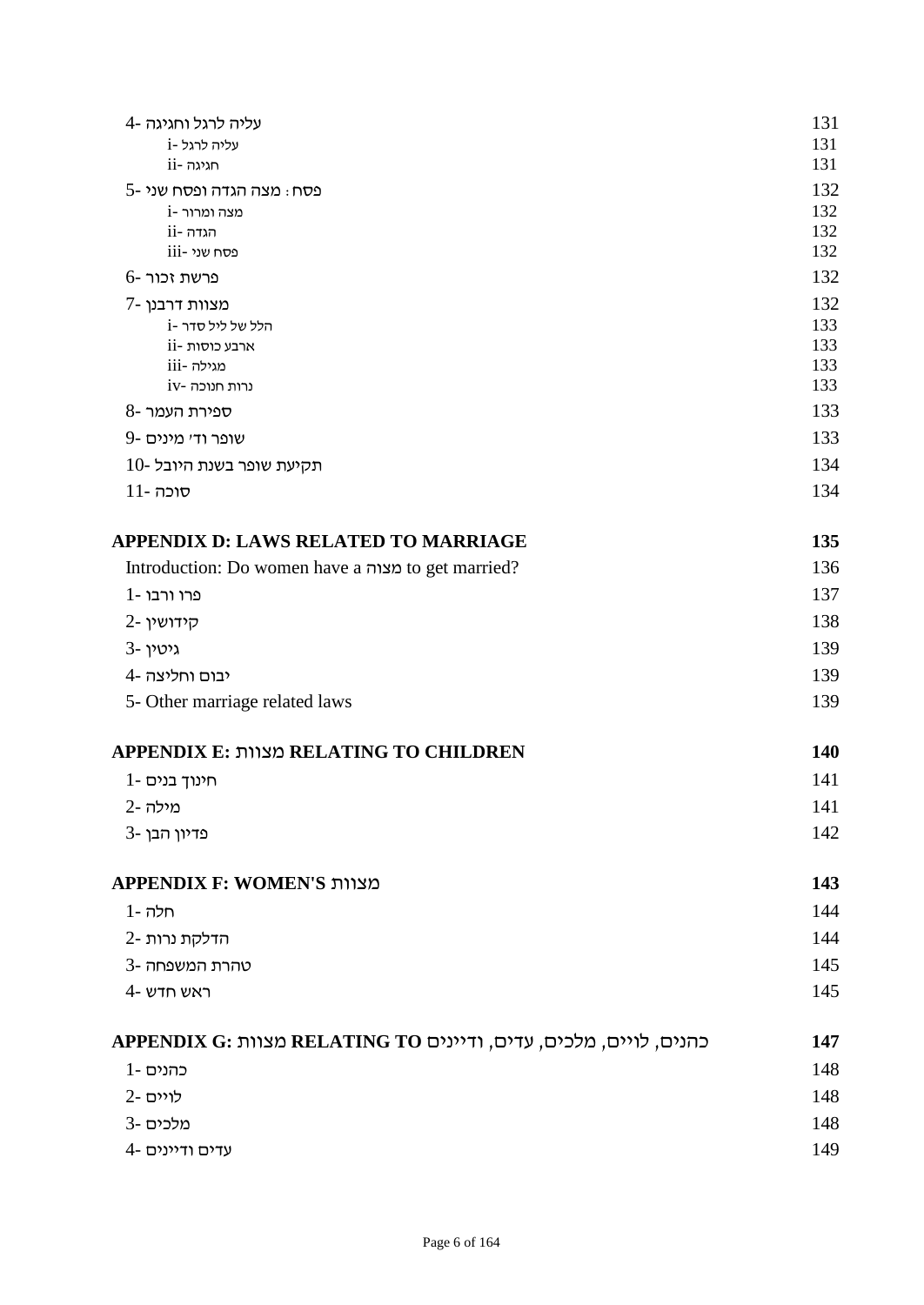| <b>APPENDIX H: NEGATIVE PROHIBITIONS</b> | 151 |
|------------------------------------------|-----|
| בל תשחית/בל תקיף -1                      | 152 |
| 2- בגד איש/אישה                          | 152 |
| <b>APPENDIX I: MISCELLANEOUS</b>         | 153 |
| קרבנות -1                                | 154 |
| 2- כבוד ומורא אב ואם                     | 155 |
| מלחמת רשות וחובה -3                      | 155 |
| שחיטה -4                                 | 155 |
| הכשר מצוות -5                            | 156 |
| מצוות התלויות בארץ -6                    | 156 |
| ירושה -7                                 | 156 |
| 8- Others                                | 156 |
| <b>READING LIST</b>                      | 157 |
| <b>INDEX</b>                             | 157 |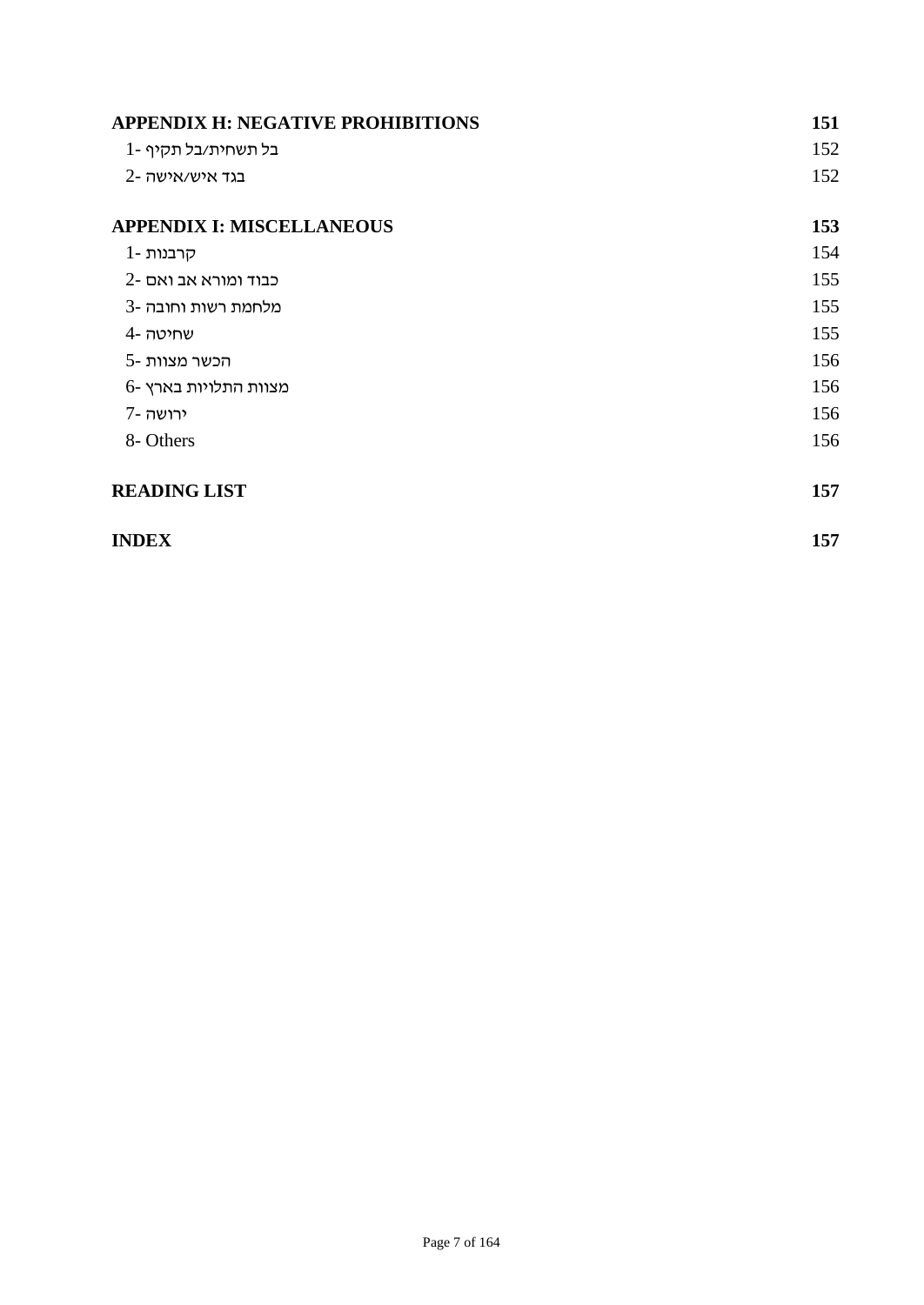## **SECTION ONE: ISSUES OF EQUALITY**

## **CHAPTER A: INTRODUCTION**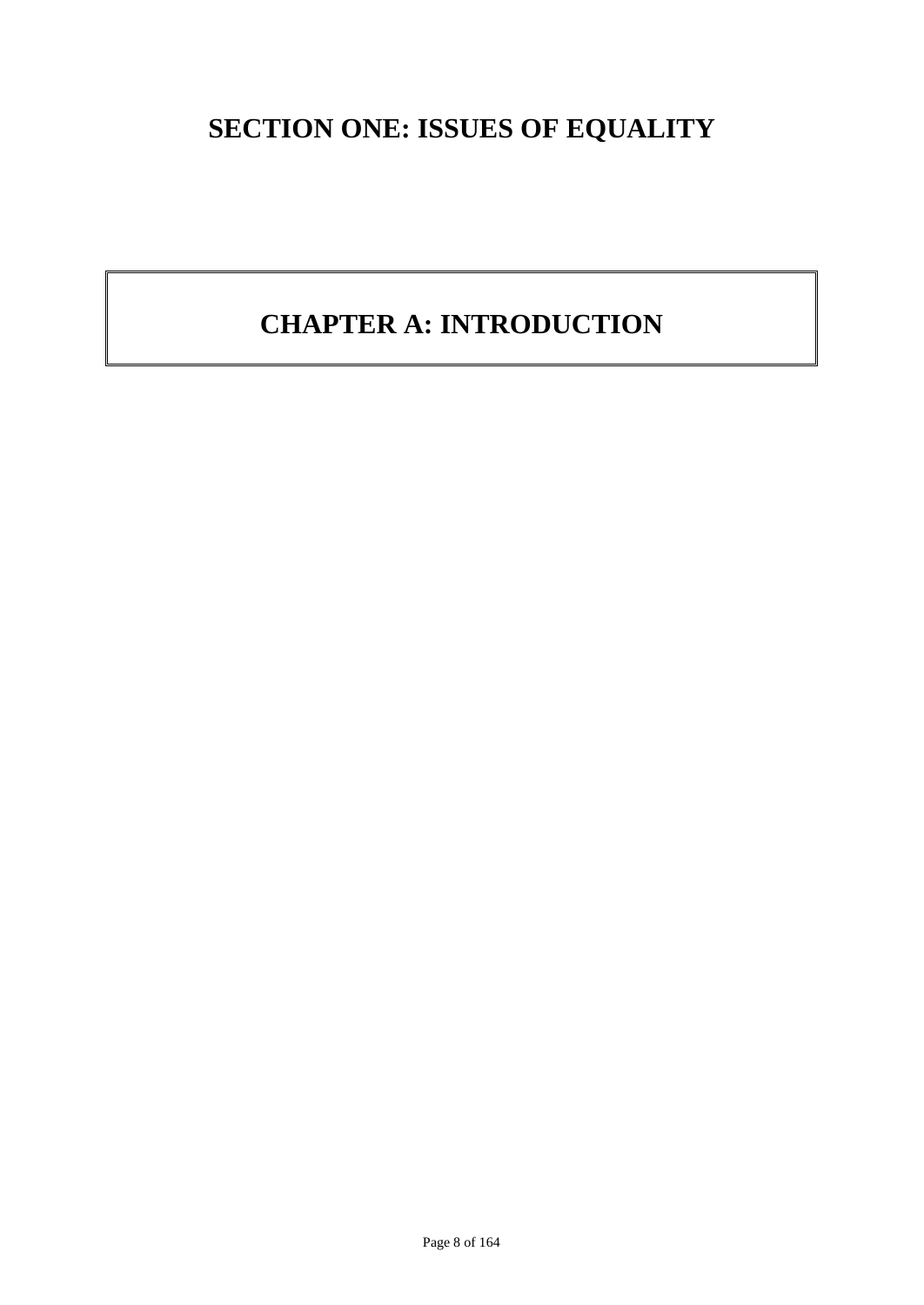## **CHAPTER A: INTRODUCTION**

For adult תשובה בעלות, an understanding of the woman's role is acquired experientially rather than intellectually, i.e. by contact with our great תורה women. Therefore, full integration may take many years.

These questions are best dealt with by women, as men are considered to be suspectthe suppressers: "Were you ever a woman that you know what it's like?"

Do not jump into specific answers; general orientation is essential (no "quickies").

Most questions involve the idea of inequality in some way. This is rooted in two misconceptions:

- i- To be equal, women must be the same as men and must have the same role. In fact, in the 60's and 70's, American women were explicitly told that they must be men. However, since then there has been growing evidence, both biological and psychological, that women and men are indeed different in many fundamental ways. The issue amongst women's liberation movements today is whether there is unfair discrimination in allowing the feminine perspective, the expression of the unique women's understanding and potential, to contribute to the world. (Despite this, many women who have hassles with Judaism's approach to women's issues appear to be fairly oblivious to these developments. At any rate, they appear not to have integrated this information with respect to Jewish issues.)
- ii- The more visible a role, the more important it is. This undermines the progress made in point i above to some degree. The failure to understand the value of צניעות means that many women will put undue value on the work place and other visible roles.

Based on this, they are convinced that תורה women are getting a raw deal.

The general response:

- a- Don't filter the information through your prejudiced value system. Understand Judaism on its own terms.
- b- In Judaism, all that counts is getting close to the Almighty. Men and women are entirely equal in this.
- c- All the great things in Judaism were done in a hidden way. Public roles in Judaism are not considered a spiritual advantage (see Section Six - צניעות).
- d- Judaism has never hesitated to give leading credit/roles to women wherever the situation has demanded it.
- e- Men and women are different in significant ways: therefore, it makes sense that they have different roles.
- f- תורה women are happy and fulfilled with their roles.

A note on gender neuter terminology: In Hebrew, the term Adam is gender neuter, and refers to mankind as a whole. The problem of terminology is only in English, where common usage refers to the male. So too, the term ישראל is gender neutral even if the person using it would intend it not to be so:

מגן אברהם או"ח ס' מו:

... יש מקשין אמאי לא מברך שעשני ישראל ... ולי נראה דאם היה מברך שעשני ישראל .... אשה בכלל<br>דכל התורה נאמרה בלשון זכר ואפ״ה אשה בכלל כמו שכתבו התוס׳ דדוקא היכא דכתיב בני ישראל ולא בנות ישראל ...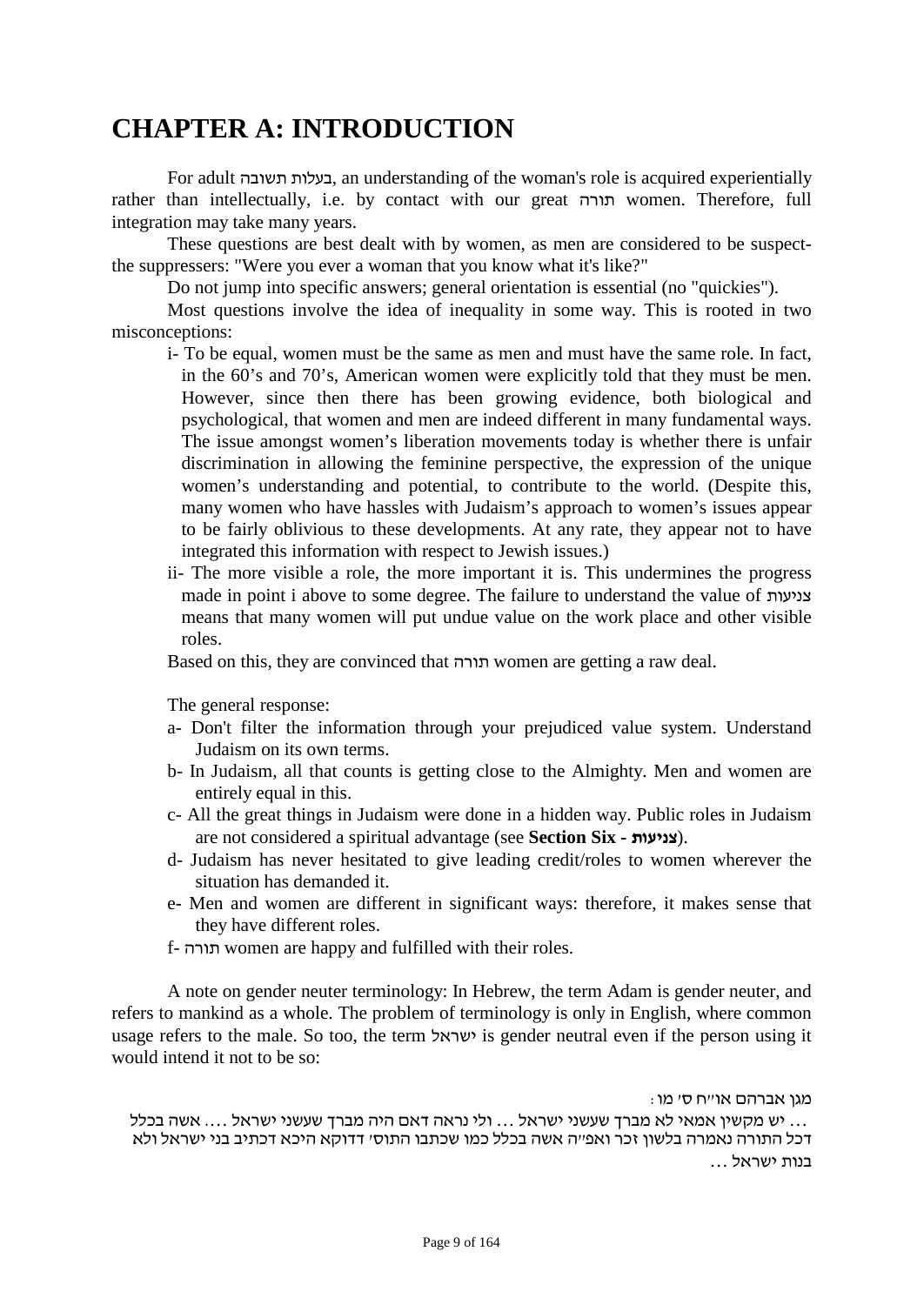## **CHAPTER B: EQUALITY**

**i- Women do not have to be like men to be equal - equal treatment in the face of differences is cruel**

**ii- Differences allow for greater creativity; for marriage**

**iii- Western World: Undue stress on external roles**

**iv- Helper does not Mean Inferior**

**v- No Difference in ultimate purpose and fulfillment in world as relates to men and women**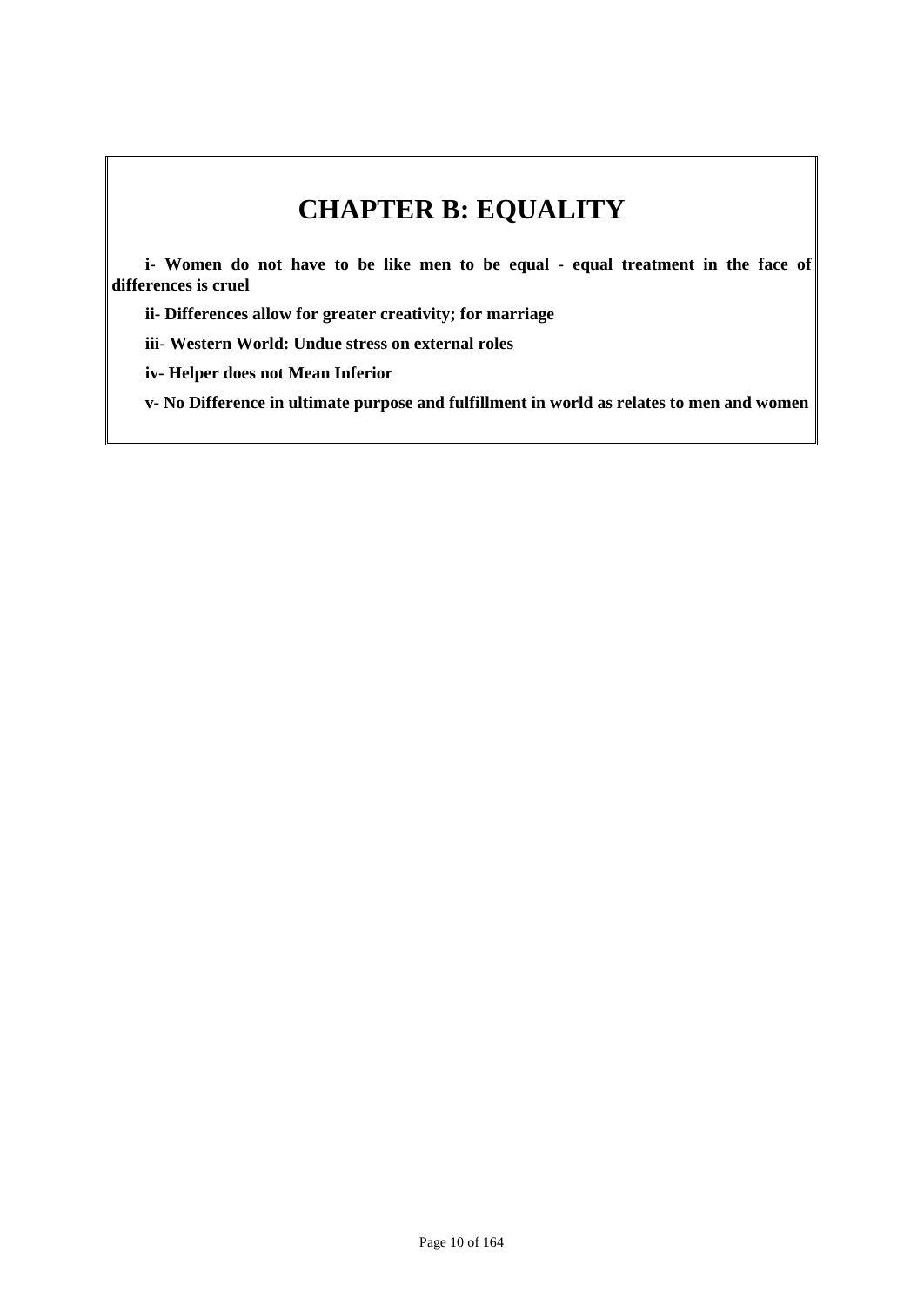## **CHAPTER B: EQUALITY**

## *i- Women do not have to be like men to be equal - equal treatment in the face of differences is cruel*

סוטה יא : את כל עבודתם אשר עבדו בהם בפרך ... שהיו מחליפין מלאכת אנשים לנשים ומלאכת נשים לאנשים

> עין יעקב שם: שכל אחד יפה לו אמנותו בפניו...

It is quite clear that the Judaism understands that women are radically different from men:

שבת סב. נשים עם בפני עצמן הן

Sigmund Freud: The great question that has never been answered, and which I have not yet been able to answer despite my thirty years of research into the feminine soul, is: What does a woman want?

In the USA there is a deep belief that everyone is born equal and that therefore everyone has equal opportunity to advance in life. Many have assumed that the most important thing that one could say about the morality of an arrangement is that it is equal. Judaism's stand that the Jews are the Chosen People appears, in this light, backward and elitist, if not downright racist.

Judaism definitely believes that all of mankind has a right to universal human rights, i.e. that there are certain issues of equality common to all. There are certain basic ways in which we treat everyone, including congenital idiots and murderers the same. "If I see a stranger in danger of drowning, I am not likely to ask myself questions about his moral character before going to his aid ... my obligation here is to a man, to any man in such circumstance<sup>1</sup>."

In addition, Judaism very much believes that all mankind should be given a fair chance to get close to G-d. But it also believes that different people have different spiritual sensitivities. We will show that it is wrong and even cruel not to provide different opportunities for different types of people. Men and women accommodate different expressions of spirituality. Halacha is sensitive to these differences and accommodates them.<sup>2</sup>

<span id="page-10-0"></span> $<sup>1</sup>$  Gregory Vlastos, Justice and Equality, pg. 47</sup>

<sup>&</sup>lt;sup>2</sup> Rachelle Goldberg, Moreshet: Western culture generally promotes apparent goals such as externalized power, material acquisitions, and a visible place in society. This strongly opposes the Torah principle, that there are many diverse goals designated for different people, which collectively form a unit of achievement. For example, with regard to the service of G-d in the Temple, there were many unique roles to be filled by different groups. The priests worked in the Temple, the Levites played instruments and sang praise to G-d, while other tribes worked the land in order to provide sustenance for all. One group was not better than the next. Rather, each group was interconnected, and had to contribute differently, to the service of G-d as a part of the Jewish nation. Similarly, with the role difference between men and women. Their distinctive roles are directly related to the physiological and psychological diversities in their make up. In general, men and women are naturally inclined to more public and private domains in life, respectively. One domain is not superior or inferior to the other - they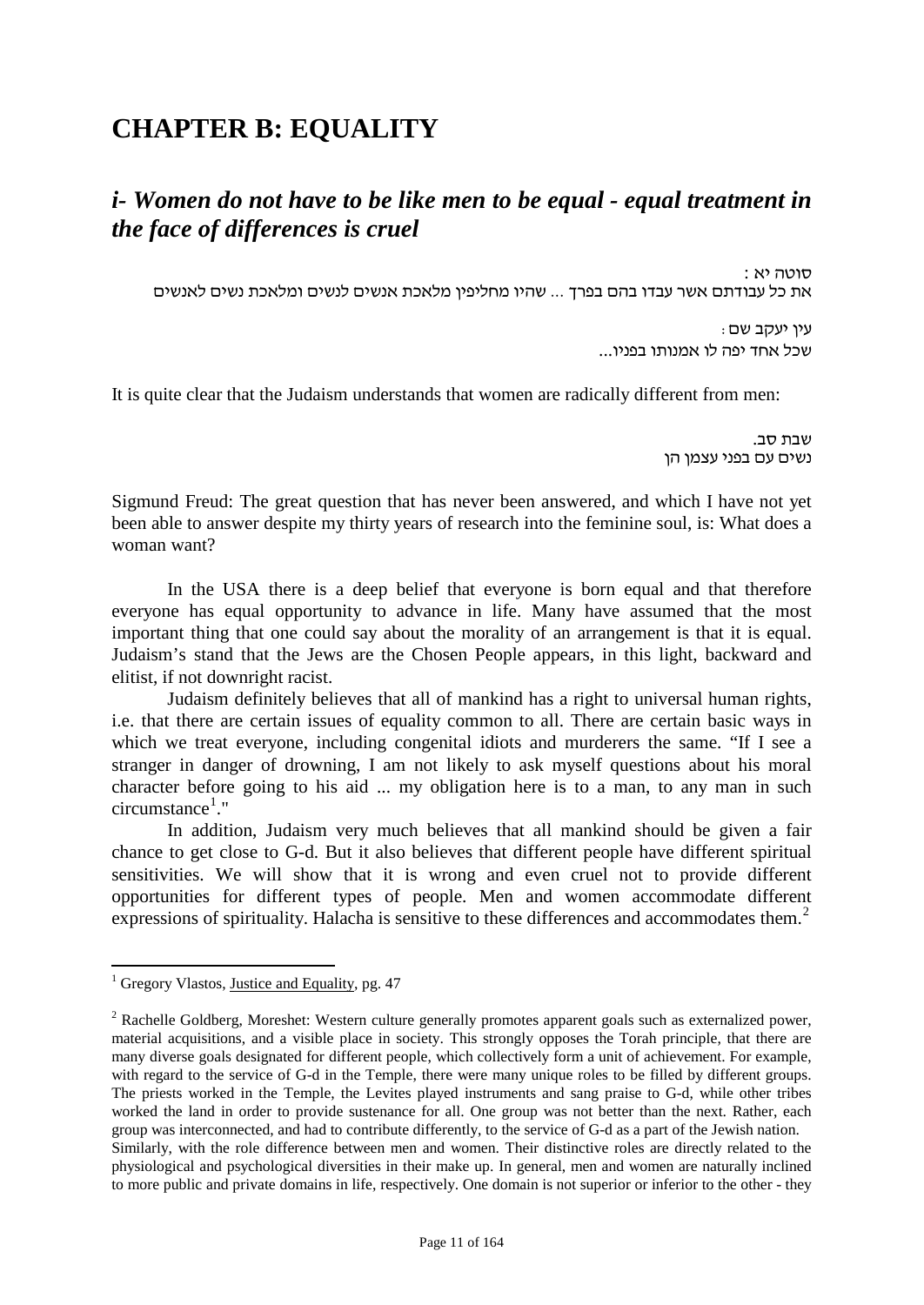No two people are absolutely equal; all have physical and emotional differences as well as differences in intelligence, aptitude, and character traits. A society that forces a cripple to join the infantry, forces a genius and a severely retarded person to get exactly the same education, or requires equal taxation for the rich and the poor, is a cruel society. A cripple should not get drafted to the infantry, a genius (who studies hard) deserves a place in college ahead of someone who has an IQ of 70 (who studies equally as hard), and a heart patient deserves more healthcare aid than a healthy person. We should not treat a baby as an adult nor an elderly man as a youth. As Felix Frankfurter put it in one of his judicial opinions (1949), "It was a wise man who said that there is no greater inequality than the equal treatment of unequals." $1$ 

What this really means is that different types of people will be provided with different opportunities so that each one can fulfill his own potential. In fact, in most Western countries, some rights are explicitly an expression of the differences between people:

"Some rights depend on individual differences...the right of a blind person to use a white cane, the right of a veteran to be buried at public expense, the right of an indigent to government assistance, the right of a fatherless child to public support...With regard to an equal right, taking a person's individual qualities into account may constitute discrimination. But with special rights they must be taken into account." (Wolgast, 41/42) Although it may be argued that, say, the rights of a blind person apply to everyone should they become blind, it is patently absurd to say "that a man possesses the same rights as a woman, for instance a right to maternity leave or midwifery assistance, which he can exercise in the event he ever become female and pregnant<sup>[2](#page-11-0)</sup>."

Judaism has always recognized that people are different. Within Judaism, there are many such differences:

כהן, לוי, ישרא-ל; ת"ח, נביא, מלך וגו'...

So too, Judaism understands that women are radically different from men:

שבת סב. נשים עם בפני עצמן הן

Therefore, denying those differences is considered an act of cruelty:

-

סוטה יא :

are different. Multiple goals in Judaism combine to a collective goal, allowing women to be valued in their own right.

<sup>1</sup> John F Kennedy said that "All of us do not have equal talent, but all of us should have equal opportunity to develop our talents" (Speech 1963). Some Americans have the idea that equality of opportunity means that everyone was given an equal chance to prove himself and, if he didn't it was his own fault. But this is only true if everyone started with the same qualities and potential to begin with.

<span id="page-11-0"></span><sup>2</sup> Elizabeth H. Wolgast, Equality and the Rights of Women (Cornell U. Press, pg. 49)

Feminism is a movement that includes striving for the attainment of power and political, economic and social power to men. However, when feminists strive for equality, they don't strive for equality in the true sense of the word. They promote "sameness", denying a woman's innate femininity. They reject the idea that different doesn't necessarily mean unequal. It must be recognized that each sex has its unique role and contributions to make to the world.

One can only equalize opportunities in the face of differences if one drops standards to the lowest common denominator. This leveling means that most people will not reach their potential and society will lose most of what people had to contribute. As Samuel Johnson put it: "Your levelers wish to level down as far as themselves; but they cannot bear leveling up to themselves." (quoted in James Boswell's The Life of Samuel Johnson)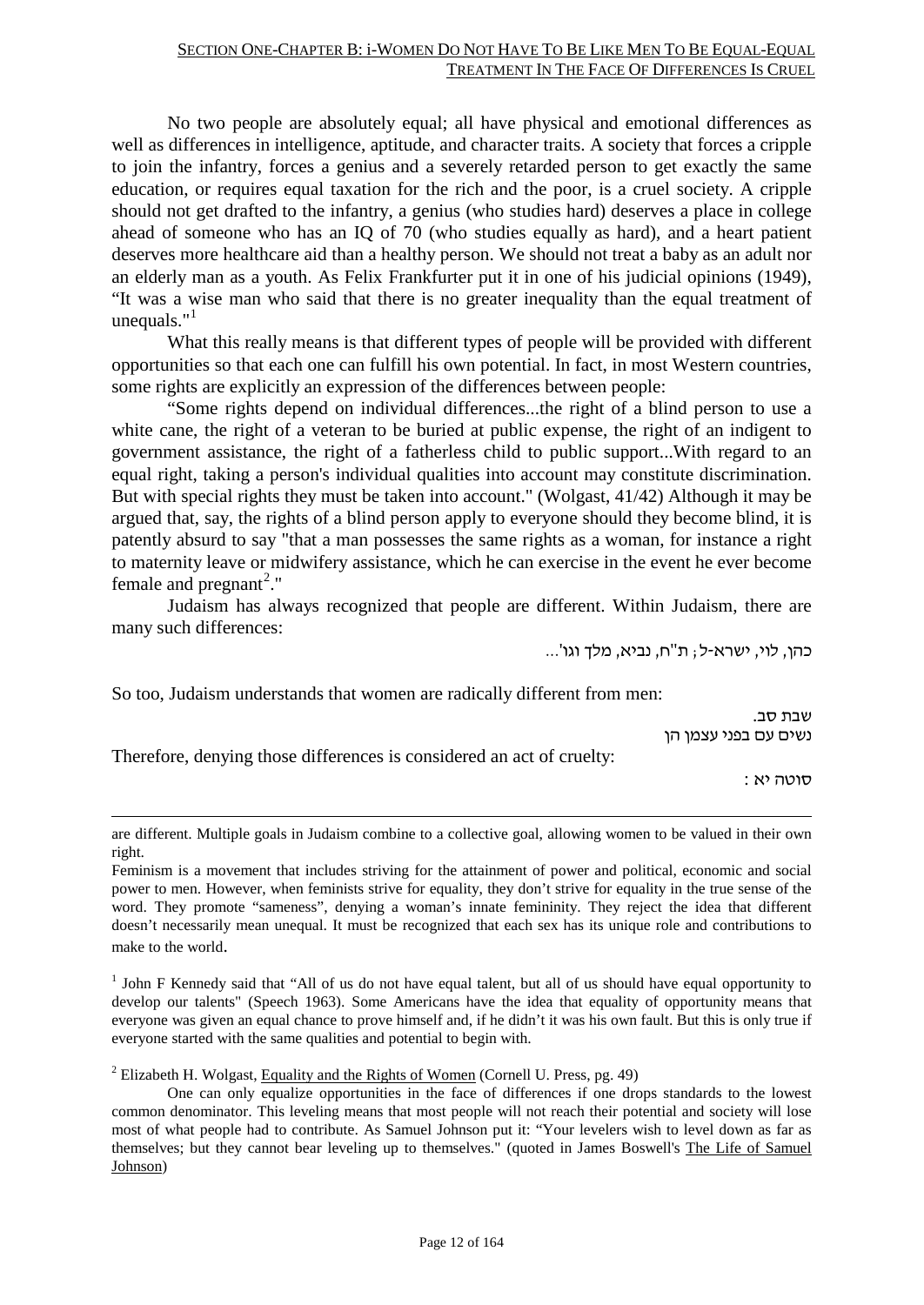את כל עבודתם אשר עבדו בהם בפרך ... שהיו מחליפין מלאכת אנשים לנשים ומלאכת נשים לאנשים

עין יעקב שם: ... שכל אחד יפה לו הקב"ה אמנותו בפניו...

What any society wants to avoid is to begin discriminating against certain groups of the population based on irrelevant distinctions. Some, however, have come to confuse this idea by saying that therefore any distinction based in biology is intrinsically biased. In fact, as Dr. Alice Rossi points out, diversity is a basic fact while equality is a political, ethical and social concept<sup>1</sup>.

In the words of Elizabeth Wolgast: "It is true that skin color is an unimportant difference and should not affect a person's rights. But it is not unimportant for the reason that it is biological. The difference between men and apes is merely biological too, as is the difference between men and fishes; yet these differences rightly lead to different treatment<sup>2</sup>."

But the goal of the person asking for special or different treatment should not be looking to equalize his situation with others. Rather, he should be looking to see how he can fulfill his unique potential. Adin Steinsaltz expresses it well: "All of G-d's creatures have their distinct qualities and there is no point in 'casting envious glances at [the rest of] Creation.' What is essential is to realize one's own potential as fully as possible rather than to imitate others. 'Thou shalt not covet' is a matter of inner attitude, a desire to have someone else's qualities and attainments. At whatever level one finds oneself, an awareness of others can and should serve as a goad to achievement and improvement; but it must not be allowed to spawn mere imitation<sup>3</sup>."

It is therefore a great credit to Judaism that it recognizes the diversity of different people and provides different opportunities to reflect these differences. This principle is reflected in different ways in a number of מצוות in the תורה) for example, in the prohibitions against mingling species and hybridization). To impose upon someone a path that is not suited to him is not to improve but to degrade him. True oneness, Judaism teaches, is not achieved by homogenization but only when each component joins the whole with its unique character intact. Relatedness, affection, and love lose all meaning when distinct identities are obliterated. In the case of individuals, as well as groups, it is the very existence of benignly perceived differences that makes mutual relationships work.

Today, all of the scientific literature has shown that men and women are different in every which way. For example, men have been shown to be better at mathematics, scientific and abstract thinking and at map reading, whereas women have been shown to have less aggression, to be more team orientated and inclusive, to be more responsive to external stimuli and to have a greater ability to make relationships.

The women's liberation movement has long come to accept these findings and have attempted to adjust their agenda accordingly. In Science, Kibbutz and Feminism Michael Kaufman writes:

<span id="page-12-0"></span>In 1965, the feminist sociologist Alice Rossi, author of Feminists in Politics and editor of The Feminist Papers*,* published a powerful article in *Daedalus*, the journal of the American Academy of Arts and Sciences, arguing for the basic equality of men and women. A woman could be the complete equal of man were it not for society's barriers restricting women. Twelve years later Alice Rossi did an about-face. In a second article in *Daedalus*, she

 <sup>1</sup> Daedalus, '77 - A Biosocial Perspective on Parenting

<sup>&</sup>lt;sup>2</sup> Elizabeth H. Wolgast, Equality and the Rights of Women (Cornell U. Press, pg. 22)

 $3$  Teshuvah ( $\underline{A}$  Guide for the Newly Observant Jew-Free Press)-chap 21, The Woman's Role: pg. 144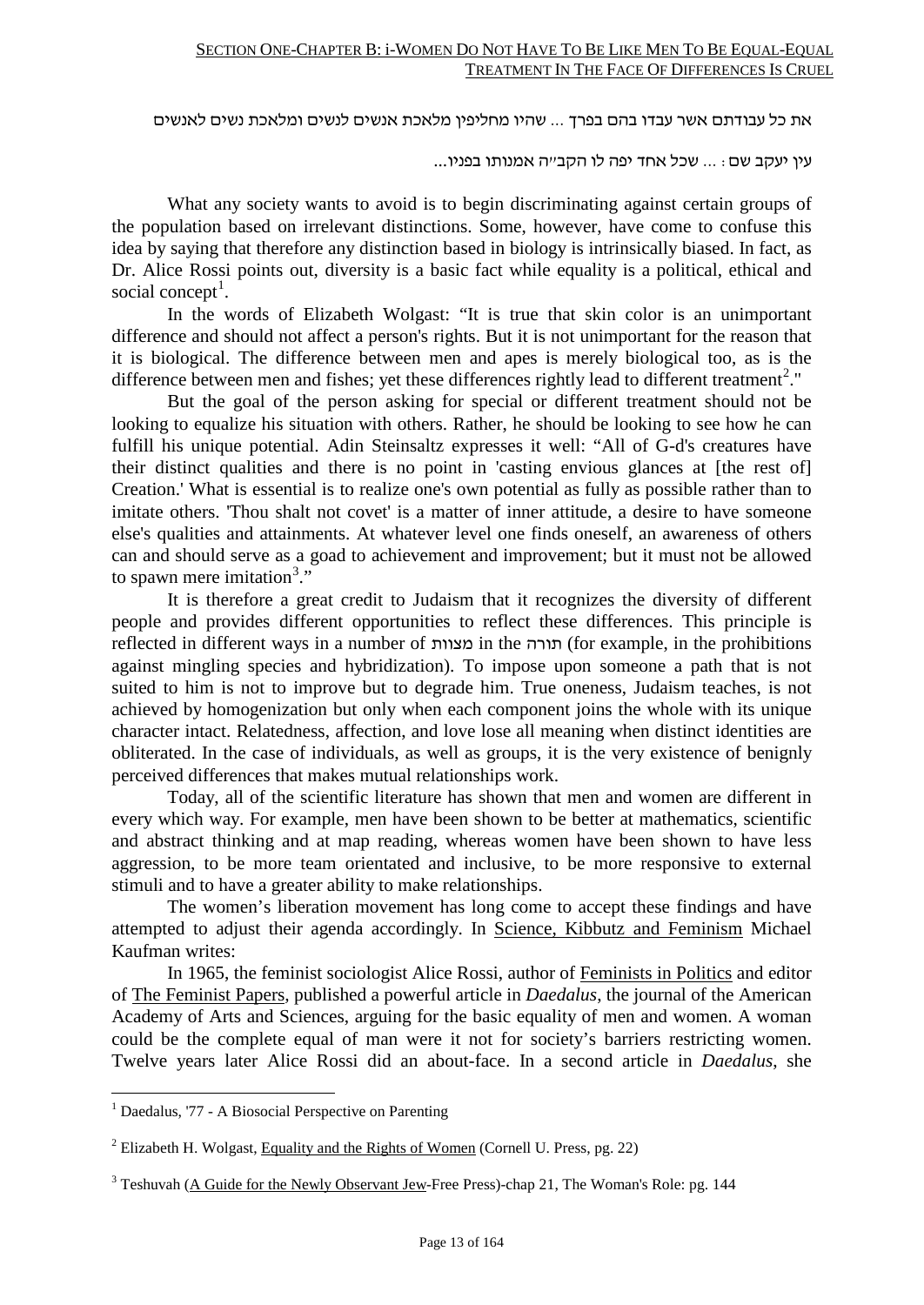discussed inherent gender differences … [concluding] that men and women are not equal and that their differences are innate. "Biological contributions shape what is learned and … there are differences in the ease with which the sexes can learn certain things." Specifically, women are better suited to be parents and to rear children.

… Rossi regretted that many feminists "confuse equality with identity, and diversity with inequality." "Diversity is a biological fact, "[she declared and] ... men and women do not have to do the same things to be … equal. … The social philosopher and feminist gadfly Camille Paglia underwent a similar transformation. In her 1992 book Sex, Art and American Culture, Paglia writes:

… I can declare that what *is* female in me comes from nature and not from nurture. … I have been led by my studies to reaffirm the most archaic myths about male and female. (Kaufman pg. 160-161)

Scholars showed that across all cultures there are and were similarities in women's roles in childcare. The division of labor was found to be universal in all societies and cultures (ibid).

### **Time,** *April 17, 1989***, Now for a Woman's Point of View***, Philip Elmer DeWitt, p. 38:*

Catherine MacKinnon, a visiting professor at Yale Law School, and Professor Mary Becker of the University of Chicago Law School both claim that Courts have traditionally refused to enforce bargains between spouses in which one partner agrees to pay the other for women's work—child rearing, care-taking and other domestic responsibilities.

These scholars insist that biological differences between men and women must be taken into account by the law. In effect, declares Christine Littleton, a law professor at the University of California Los Angeles, there must be "equal acceptance" of differences.

Since "pregnancy leads to a physical inability to work it should be treated as any other temporary physical disability." Laws that give pregnant women specific privileges, she and others argue, imply unequal status, and are likely to prove detrimental to women in the long run. They cite as an example the protective labor legislation of the turn of the century that effectively kept women out of higher-paying jobs for decades. Littleton, on the other hand, contends that without specific safeguards women that become parents are often at a disadvantage in the workplace.

Some feminist scholars believe that the law should take into account psychological as well as biological distinctions between the sexes. Women think differently, they contend, and have different notions of justice. These theorists draw heavily from the work of Carol Gilligan, a Harvard psychologist, who argues that women are less concerned than men about whether a particular action fits existing notions of right or wrong. Instead, she says, women tend to focus on the context of an event and how it affects the participants. Says Professor Barbara Babcock of Stanford University Law School: "We're concerned about preserving relationships through the law rather than promoting the antagonistic posture that law often fosters."

## *ii- Differences allow for greater creativity; for marriage*

In fact, if men and women were not different there would be no concept of marriage. Marriage is the structure in which each sex gives to the other what he/she is lacking. That requires that each has what the other does not have.

There is no pure נוקבא and זוכרא in העשיה עולם.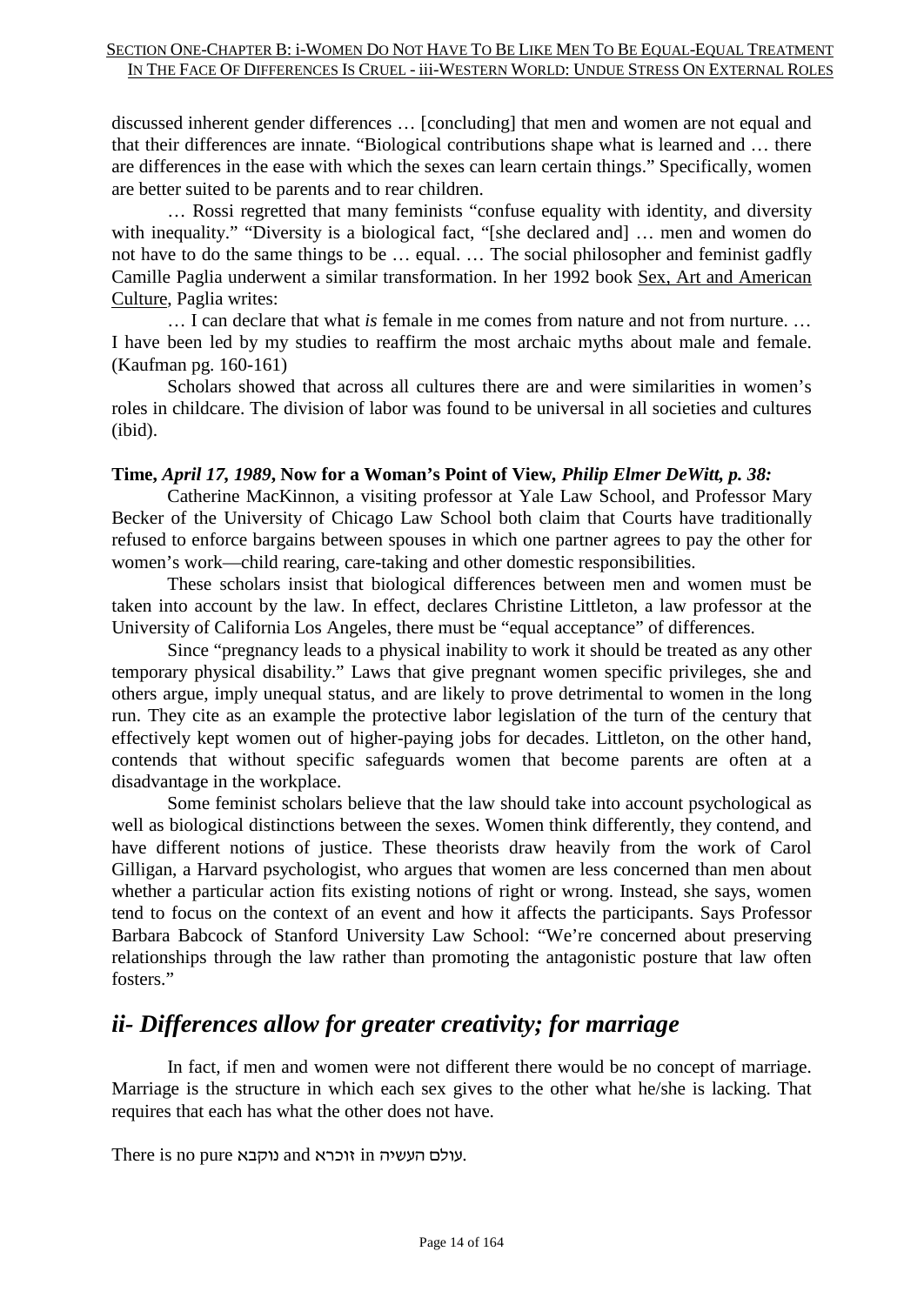## *iii- Western World: Undue stress on external roles*

The idea that worth is defined by public recognition is an anti-Jewish idea. In the western world, the people with the most public exposure (the movie stars, rock stars and sportsmen) are the most highly rewarded both financially and in terms of the number of fans they have. Yet, we all know that they are the least likely to be leading morally mature lives. A billionaire with a temper and five divorces to his name who is egotistical and insensitive commands more respect in the western world than Joe Simple who controls his temper, is happily married, other-relating and sensitive. In Judaism, we stress that the more well-known one's good deeds are the less they are worth. Rav Elyashiv lives without titles in a simple home in a back alley; the chief rabbis of Israel are almost never our greatest sages. See Women's Issues, Book One **- צניעות.**

Mistaken ideas of power: Bill Clinton, John Major and Helmut Kohl are seen as powerful people. But who made you what you are, Bill Clinton or your parents? (Mrs. Heller)

No idea of what feminine power is; harder to see because it nurtures and influences rather than imposes and directs.

Occupying high positions of power often threatens true spirituality. רבינו משה argues with השם for a full week before accepting his mission to redeem the Jewish People.

## *iv- Helper does not Mean Inferior*

Later, we will bring the ל"מהר who holds that כנגדו עזר means an equal and opposite relationship. However, the question arises why the תורה chooses to define a woman's relationship with a man as a helping one at all; why not just say that they should have an equal giving relationship?

Helping relationships are often between two people of unequal status; e.g. a king and his servant, a homemaker and her maid, an employer and his/her employee, etc. However, the relationship could just as easily be reversed, such as when a parent helps his/her child, a doctor helps a patient, a teacher helps her student, etc. Therefore, the fact that someone is a helper is not in and of itself an indication of the status of the helper re the helpee. The helper may be of inferior, superior or equal status.

The only time that we find the term helper in the תורה other than by a woman helping a man is with respect to הקבייה helping mankind. Obviously, this is the paradigm of an empowered helper helping a being of totally inferior status. Therefore, when womankind is described as a helper in the תורה, the starting point of understanding her role is to compare her to G-d Himself!

Women were created with an internal imperative to want to help. In this respect they are imitating G-d and walking in His ways. Men were given the corollary – an internal imperative to want and need help. Women naturally have more nurturing natures. This is why they, and not men, have a womb and are able to nurse. Ideally, this extends to other relationships as well, especially toward their husbands.

Without this perspective, it is impossible to understand many of the things which Chazal say about helping relationships. For example, in the Tanchuma (Shelach  $x$ ), Chazal say: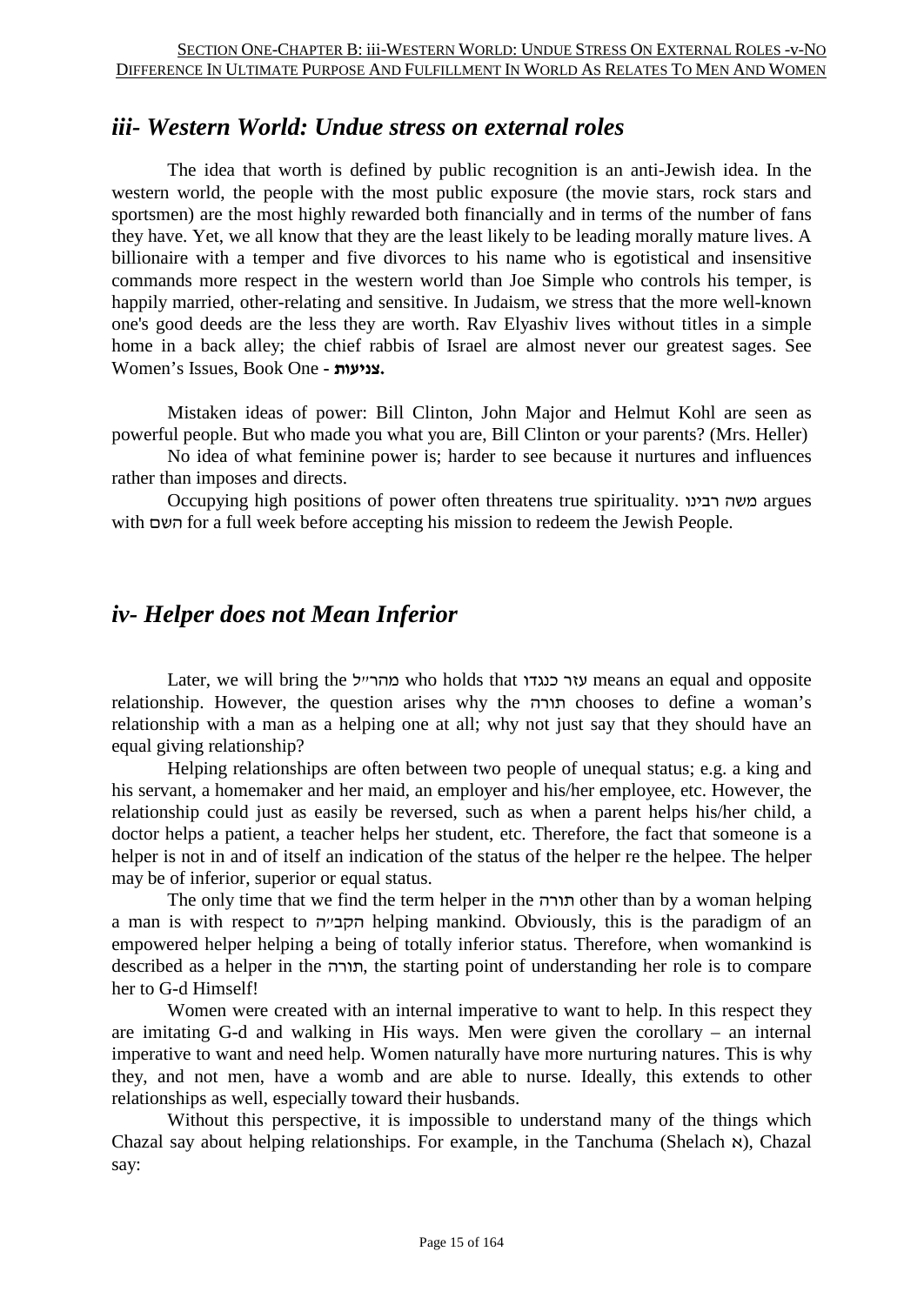*Shluchei Mitzvah are exempt from sitting in the Sukkah, for nothing is more desirous to HaSh-m than a Shaliach who has been sent to do a Mitzvah, and who [thereby] dedicates his Nefesh to the success of his mission.*<sup>[1](#page-12-0)</sup>

*Brachos (*.יז*(: The promise [of reward] which HaSh-m made to the women is greater than that which He made to the men*. *… By what virtue did women merit this? By arousing their children to go to the Shul [to learn] and by encouraging their husbands to go to the Beis HaMidrash, and by waiting for their husbands to come home and by giving them permission to learn in another town [if this is what is required.]8F* 2

## *v- No Difference in ultimate purpose and fulfillment in world as relates to Men and Women*

What counts in Yiddishkeit is getting closer to the Almighty; nothing else matters. According to this, there is nothing that we think important in the Western world (job, security, etc.) which has intrinsic value. For all we know, a dishwasher may have more opportunities for getting close to the Almighty than an executive.

Two things are certain:

- i- G-d wants the maximum closeness possible between Himself and any human being. Anything else is absurd<sup>3</sup>.
- <span id="page-15-0"></span>ii- Judaism is clear that women get as much reward for their way of serving G-d as men do for theirs, i.e. each has equal opportunity to get close to G-d through their role.
- iii- Also in this world, women's achievements and attainment of holiness are considered as great as men's.

The Yalkut Shimoni states as follows:

*And Devorah was a female Prophetess. What was Devorah's greatness that she prophesized about and for the Jewish people and judged them? And did she not live during the time of Pinchus [who could have served these roles]. May the heavens and the earth* 

תנחומא שלח א: שלוחי מצוה פטורין מו הסוכה, שאין לך חביב לפני המקום כשליח שהוא משתלח לעשות מצוה, ונותן $^1$ נפשו להצליחותו

וכמו שהאיר הספר מבשר טוב (של הרבי מביאלא – כרל ר שער א פ"א וז"ל: ושוב עולה התמיהה: הרי השליח הוא רק אמצעי לקיום המצוה, והעיקר הוא המשלח שהשליח פועל בשליחותו. ומהו הענין "שאין לך חביב כשליח מצוה שעעושה שליחותו," דמשמע שהוא חביב יותר מהמשלח עצמו, שהמצוה נקרא על שמו ע"כ

ברכות יז ע"א: גדולה הבטחה שהבטיחן הקדוש ברוך הוא לנשים יותר מהאנשים שנאמר (ישעיה לב) נשים שאננות $^2$ קומנה שמענה קולי, בנות בוטחים האזנה אמרתי. אמר ליה רב לרבי חייא: נשים במאי זכיין, בארויי בנייהו לבי כנישתא ובאתנויי גברייהו בי רבנן, ונטרין לגברייהו עד דאתו מבי רבנן

ושוב הקשה המבשר טוב (שם): וביותר יש לתמה ... הנשים אינם אלא אמצעי לסייע בלימוד התורה של בעליהן, ושוב לכאורה אין כל סיבה לכך דהבטחתן גדולה מהבטחת האנשים

עיין בריש קל"ח פתחי חכמה של הרמח"ל שהקב"ה רוצה לעשות חסד אפילו עם רשעים  $^3$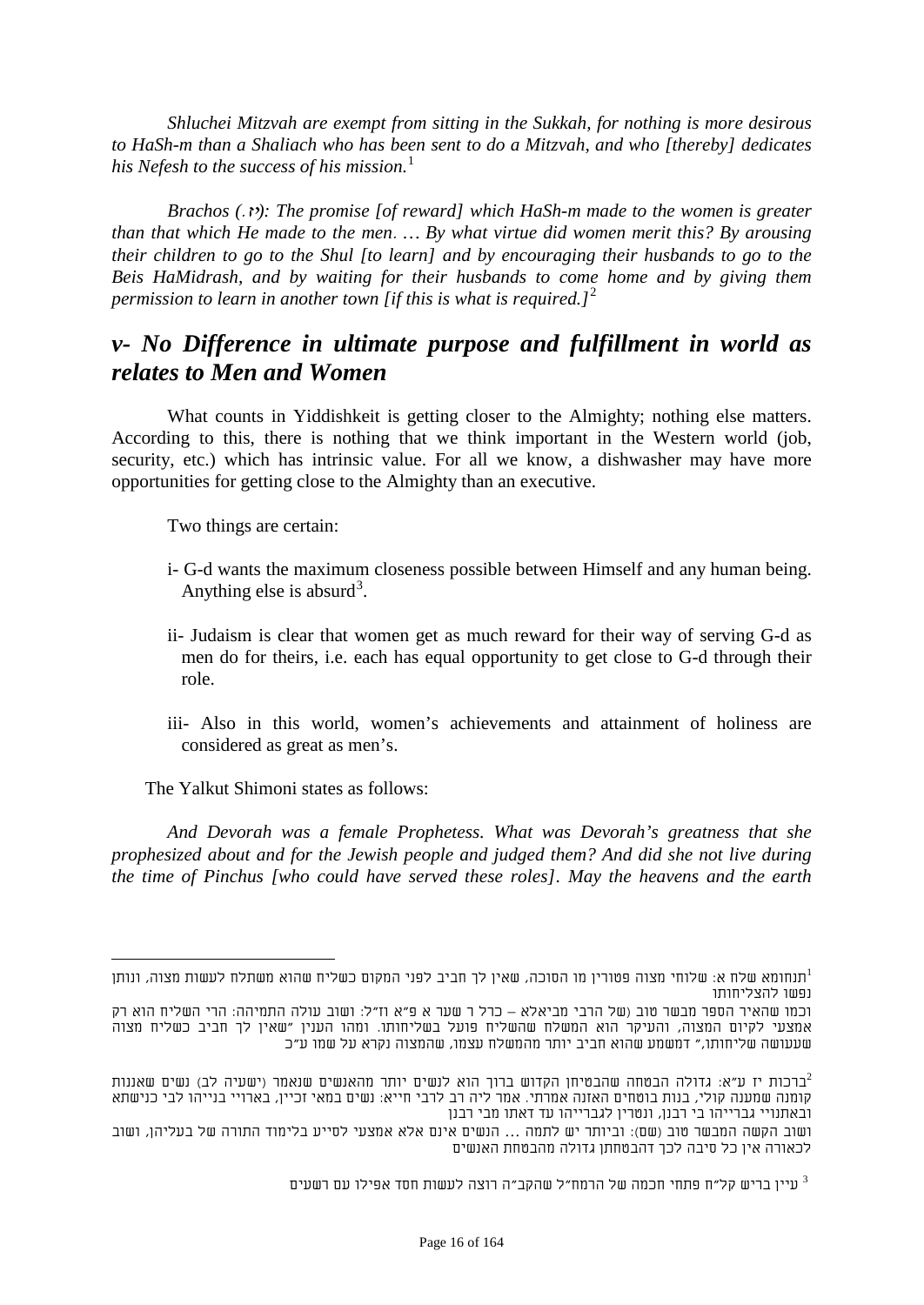*testify for me – whether it be a non-Jew or a Jew, a man or a woman, a slave or a maidservant – they will have Ruach HaKodesh only according to the holiness of their actions[1](#page-15-0) .*

And to ensure that we understand this concept clearly, Rav Moshe Feinstein, in the *Igros Moshe,* assures us that women have no less *Kedusha* than men do:

*As far as holiness goes, women are eqal to men. …* 

*Certainly, we cannot say that this matter (that women are exempt from time-based Mitzvos) is because women are of lesser standing in holiness than men, for, as far as holiness goes, women are equal to men as we see from the fact that women are generally commanded in all the Mitzvos [and require a specific exemption in this case]. For the commandment to keep the Mitzvos arises only as a result of the holiness of the Jewish people, and all the verses having to do with this holiness were said to the women as well. This is true also of the beginning of the acceptance of the Torah, i.e.*

#### והייתם לי סגולה ואתם תהיו לגוי קדוש

*For these words were said to Bais Yaakov who are the women and to Bnei Yisroel who are the men. [And similarly, all other references to Kedusha applied equally to the women as they did to the men] such as* לי תהיון קדש ואנשי *in Parshas Mishpatim,* קדשים והייתם *in Shmini and*   $\alpha$  in Parshas Kedoshim<sup>2</sup>. . . .

*For wherever the idea of Kedusha is mentioned with reference to the Jewish people, it was said to women as well, and therefore they also make the blessing* במצוותיו קדשנו אשר*, even in when they are performing Mitzvos from which they are exempt. [Therefore, their* 

ילקוט שמעוני שופטים ילקוט ד: $^{\rm 1}$ ודבורה אשה נביאה מה טיבה של דבורה שנתנבאת על ישראל ושפטה אותם והלא פינחס בן אלעזר עומד מעיד אני עלי את השמים ואת הארץ בין גוי בין ישראל בין איש בין אשה בין עבד בין שפחה הכל לפי מעשיו של אדם רוח הקדש שורה עליו.

> אגרות משה אורח חיים ח"ד סי' מט $^2$ לענין קדושה שוות (הנשים) לאנשים ...

צריך לדעת כי אין זה בשביל שנשים פחותות במדרגת הקדושה מאנשים דלענין הקדושה שוות לאנשים לענין שייכות החיוב במצות שרק מצד הקדושה דאיכא בישראל הוא ציווי המצות וגם לנשים נאמרו כל הקראי דקדושה בין תחלת תנאי קבלת התורה והייתם לי סגולה ואתם תהיו לגוי קדוש שנאמר לבית יעקב אלו הנשים ותגיד לבני ישראל אלו האנשים, ובין ואנשי קדש תהיון לי שבמשפטים והייתם קדשים דשמיני וקדשים תהיו והייתם קדשים שבפ' קדשים וכי עם קדוש אתה לה' שבפ' ראה ובכל מקום שנמצא ענין קדושה דישראל נאמר גם לנשים, ולכן גם הנשים מברכות בלשון אשר קדשנו במצותיו כמו האנשים אף על המצות שלא חייבתן תורה, ורק שהוא קולא מאיזה טעמי השי"ת שרצה להקל לנשים כדלעיל ולא מצד גריעותא ח"ו, ובה חיובים בין איש לאשתו איתא חיוב הכבוד על האיש לאשתו ועל האשה לבעלה בלא שום חלוק, והרבה מהנשים שהיו נביאות ויש להן כל דיני נביא שבאנשים, ובהרבה דברים נשתבחו בין בקראי בין בדברי חז"ל עוד יותר מלאנשים, וליכא שום זלזול בכבודן ובכל דבר בזה שנפטרו מלמוד התורה וממצות שהזמ"ג וליכא כלל שום סבה להתרעם כלל. ...

ועיין ביתר אריכות בדברות משה גיטין הערה סה

ובספר חיים טובים של הר' חיים ברבי בצלאל (אחי המהר"ל)::

דרך העולם שאם נולד בן זכר שהכל שמחים כנגדו, ואומרים שבן **זכר** בגימטריה **ברכה**. אבל **נקבה** בגימטריה **בקללה**, ולכך הכל עצבים כנגד לידת הנקבה. ולכאורה נראה שהמאמר שאמרו רבותינו זכרונם לברכה (בבא בתרא טז, ב) אשרי מי שבניו זכרים, אוי למי שבניו נקבות מסכים לזה. **אבל חלילה להתרעם על מעשה השם יתברך ועל יצוריו.** ואיך יאמרו רבותינו זכרונם לברכה אוי על מי שבניו נקיבות, ולך אל האמן אשר יצרה! ולכך נראה כי בניו האמור במקום זה, רוצה לומר **זרע**, כמו (דברים כה, ה) **ובן אין לו**, שרוצה לומר **זרע**, שהרי אף הבת פוטרת מחליצה, וכולל זכרים ונקיבות. ושניהם אם הם עושים כמעשה הזכרים המחויבים במצות, אשרי לו לאב, שאפילו הנקיבות חשובות לו כזכרים, כענין שנאמר (דברים לג, כד): "ברוך מבנים לאשר", שבנותיו היו בכלל ברכה יותר משאר הבנים (בראשית רבה עא, י). וכן בפרק מי שמת (בבא בתרא קמא, א) אמרינן דבנתה דרב חסדא הוו עדיפי לה מבניו, לפי שחתניו היו גדולי הדור—רבא, ורמי בר חמא, ומר עוקבא. אבל מי שבניו הזכרים עושים כמעשה הנקיבות, ודאי אוי ואוי לפי שהם תוגה לאב, ויותר היה בוחר בנקיבות.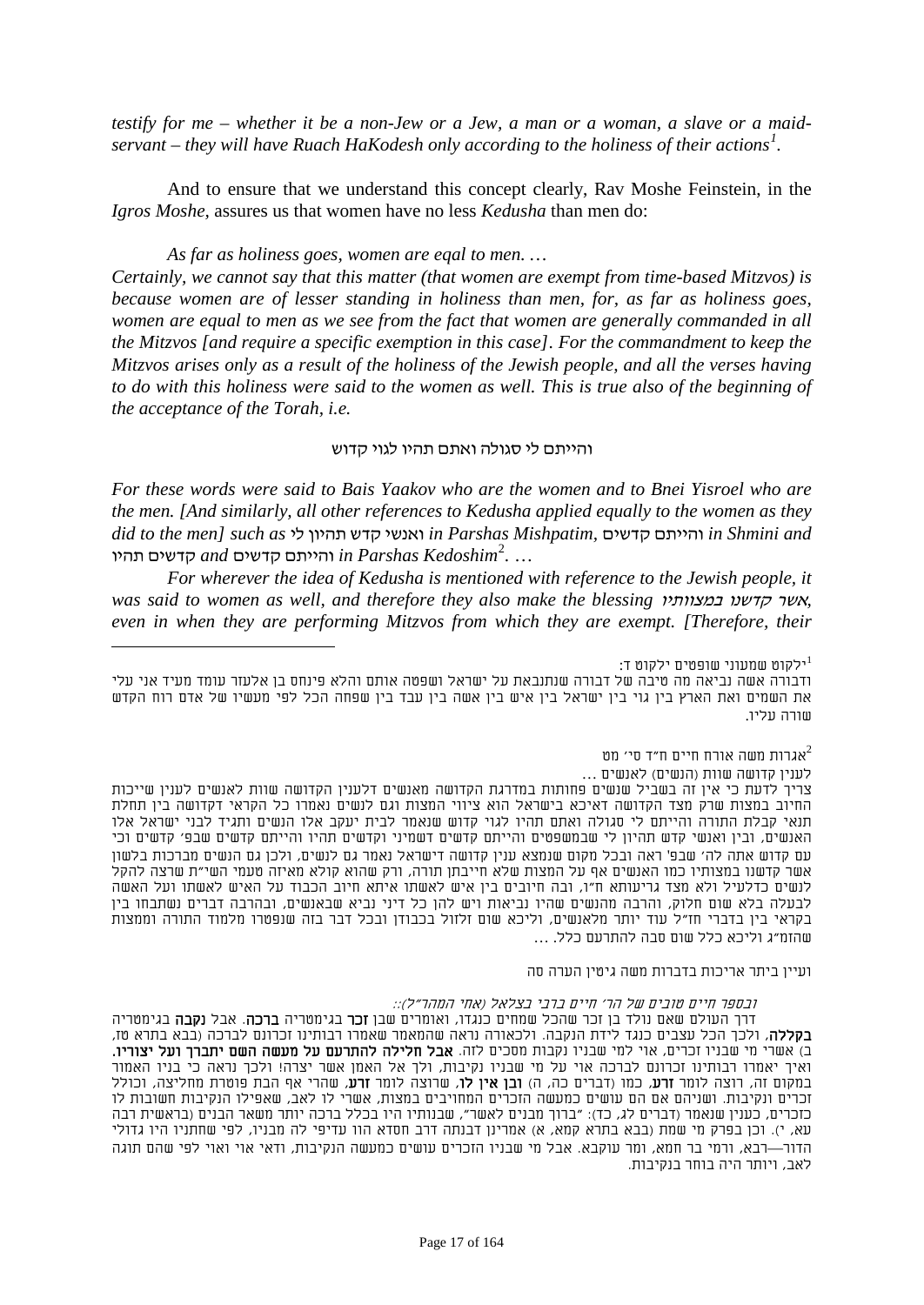#### SECTION ONE-CHAPTER B: v-NO DIFFERENCE IN ULTIMATE PURPOSE AND FULFILLMENT IN WORLD AS RELATES TO MEN AND WOMEN

*exemption from time-based Mtizvos] is a Kula for whatever reason HaSh-m had for wanting to be maikel on women, but not because of any deficiency, chas veShalom.*

*And, included in the obligations between spouses is the obligation for a husband to honor his wife and for a wife to honor her husband without any differentiation. Moreover, many women were prophetesses, and all the laws of prophecy which applied to a man applied to them. In fact, in many places in Tanach and in Chazal, women are praised even more than men are. And there is no hint of any denigration to their honored status, and certainly we cannot look to their exemption from Talmud Torah and from Mitzvos any reason to think to the contrary.*

But is not just a woman's holiness which is intrinsically as great as that of a man, but also the potential spiritual impact of women on the world. This we see when the verse says:

#### בראשית כח: ויצא יעקב מבאר שבע

#### *And Yaakov left Beer Sheva*

Rashi explains that the vere is coming to tell us that when a Tzadik leaves a place, he makes an impression, for during his stay in a city, the Tzadik is its *Hod* and *Ziv* and *Hadar.* When he leaves, so does its *Hod* and *Ziv* and *Hadar*. And so it is written (א רות):

#### ותצא מן המקום

### *And she left the place<sup>1</sup>.*

This is not to say that male and female roles are the same. On the contrary – we have shown in Women Book 1 just how different women and men are. But the net achievement potential of both are the same.

This is commonly misunderstood because of women's roles as facilitators, but in Judaism, facilitating roles are often greater than the role facilitated:

ב"ב ט : גדול המעשה יותר מן העושה

*Greater is who who facilitates (or delegates) than the actual doer.*

One example of this was when the spoil from the victory of the four kings over the five kings was being divided. Avraham Avinu insisted that those who were guarding the armory should be given their fair share of the spoils together with the fighters<sup>2</sup>.

Women are often seen as halachically subservient to men in the marriage relationship. However, this is not so. The *Dibros Moshe* points out that:

*The only Shibud of wife to her husband is in marital affair s and, in this regard, a husband's shibud to his wife is greater, for he even has a clear negative commandment* 

בראשית יד:כד (א"א אומר למלך סדום שלא יקח מאומה מהמלחמה)<sup>2</sup> בלעדי רק אשר אכלו הנערים וחלק האנשים אשר הלכו אתי ענר אשכל וממרא הם יקחו חלקם רש"י: ואע"פ ש...וענר וחביריו ישבו על הכלים לשמור א"ה יקחו חלקם

<span id="page-17-0"></span>רש"י: ... מגיד שיציאת צדיק מן המקום עושה רושם שבזמן שהצדיק בעיר הוא הודה הוא זיוה הוא הדרה יצא משם פנה 1 הודה פנה זיוה פנה הדרה וכן (רות א) ותצא מן המקום האמור בנעמי ורות.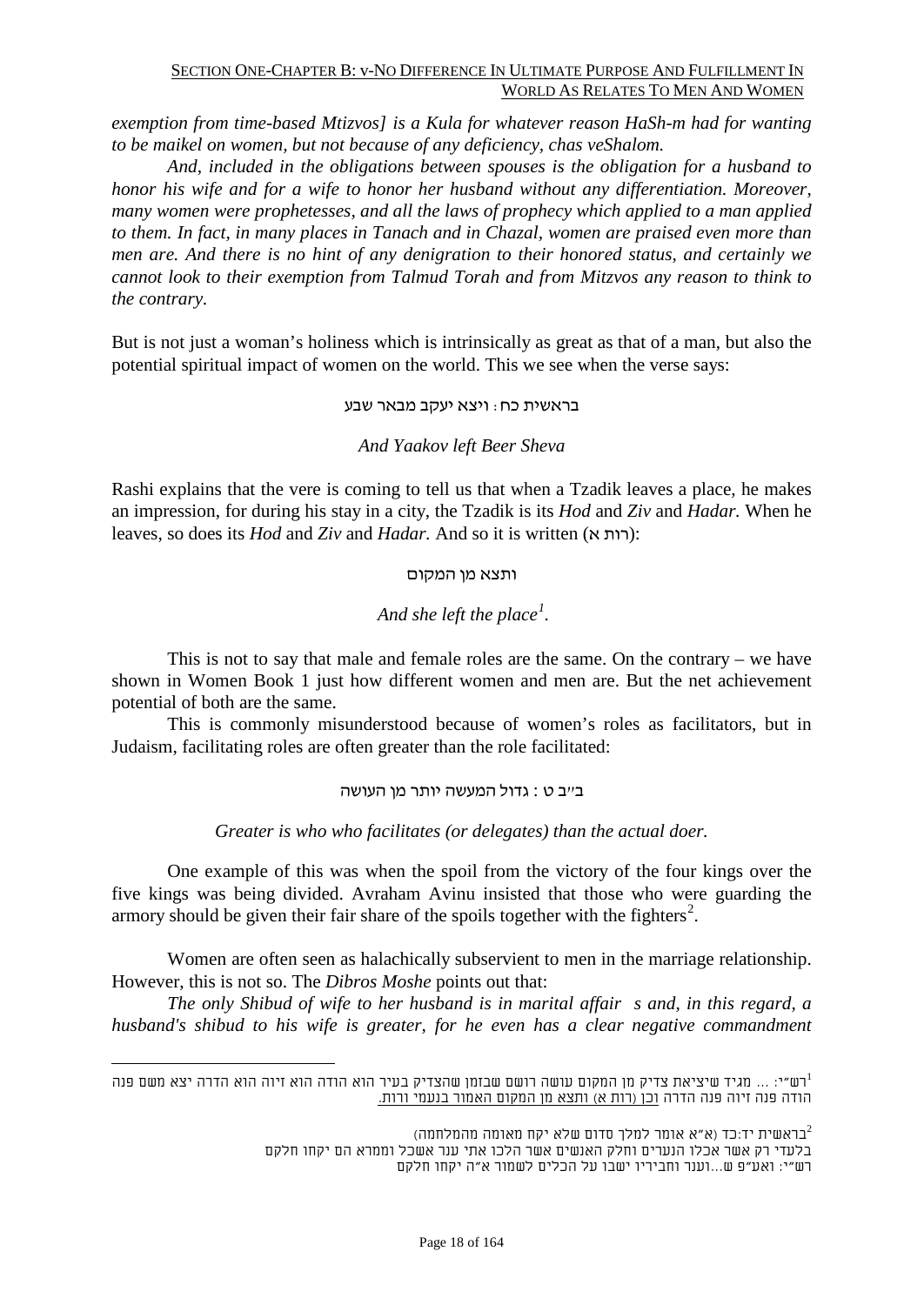*applying to him in this regard. And as concerns the Rabbinic Decree that the profits she earns should acrue to him, this is in lieu of his obligation to provide for her needs (mezonos), and her obligations in this regard do not extend beyond work in the home, but not outside the home (avodas hasadeh), and they only required that she do a bit of weaving which is light work and was customary for females to do. … And he is obligated to honor her. Nor is he allowed to leave his home without her permission unless it is to his usual place of work. On the other hand, the husaband's obligations [appear to be greated, for] he is commanded to accept whatever type of job it takes to support her[1](#page-17-0) .*

דברות משה שם: $^1$ מן התורה הא ליכא שום שעבוד על האשה לבעלה חוץ מתשמיש ולענין תשמיש הוא משועבד לה יותר דהא עליו יש גם איסור לאו, ורבנן שתקנו שמעשה ידיה לבעלה הא כנגד זה חייב במזונות ואינה מחוייבת לעשות רק עניני הבית ולא עבודת שדה ומעט עשיה בצמר שהיא מלאכה קלה ממלאכות שדרכן של בנות העיר בזה ... ומחויב לכבדה ואיני יכול לילך מביתו בלא רשותה רק למלאכתו הידוע לה, והבעל אדרבה מחויב לעשות כל המלאכות שצריך האדם לפרנסה... ע"ש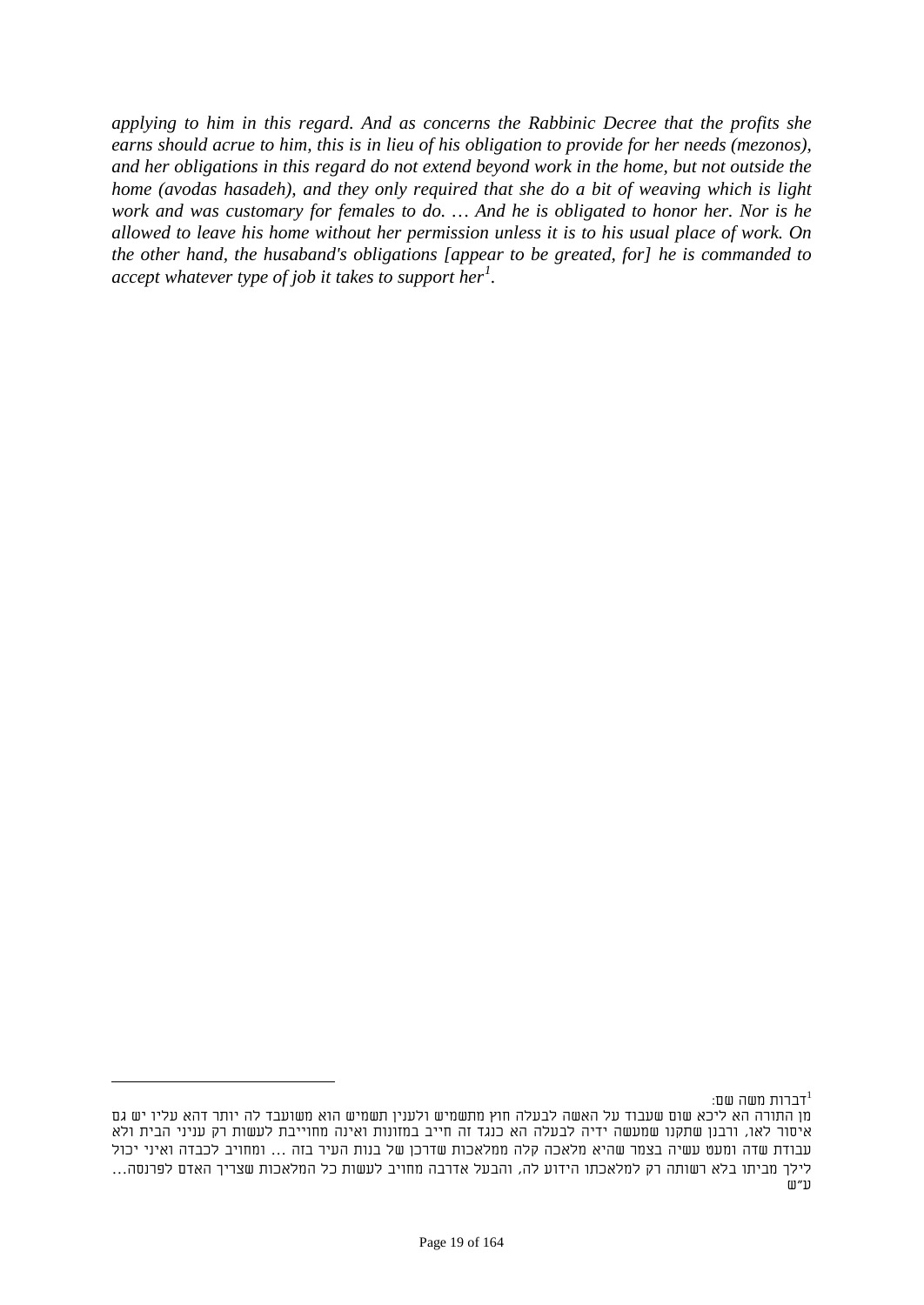## מצוות עשה שהזמן גרמא **:TWO SECTION**

## **CHAPTER A: INTRODUCTION**

**i- Exemptions**

**ii- Negative Obligations**

**מצוות עשה שהזמן גרמא doing Voluntarily -iii**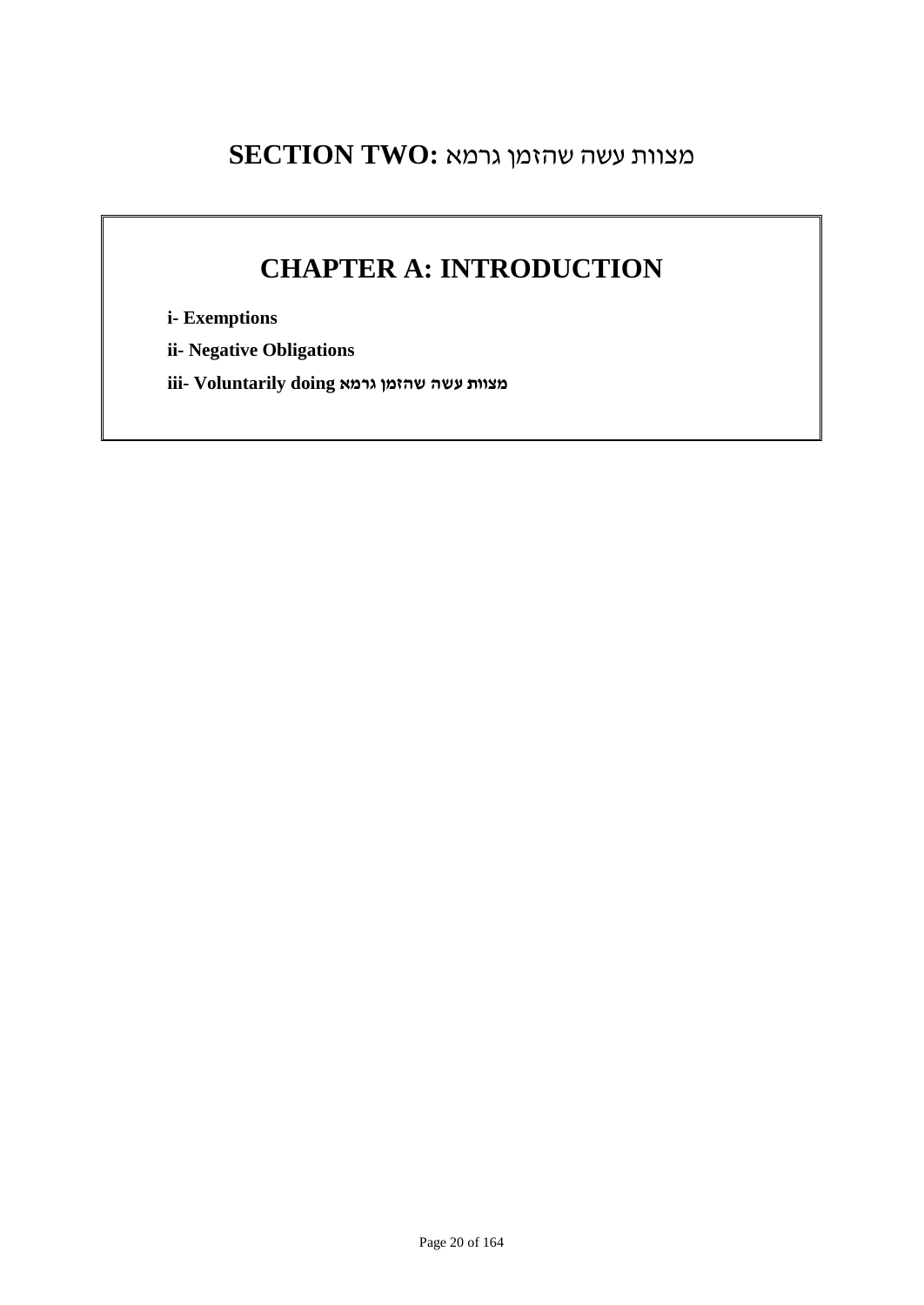## **CHAPTER A: INTRODUCTION**

### *i- Exemptions*

Of the sixty mitzvos which apply to men today, women are exempt from 14 positive מצוות. Of these, only half (seven) are מייע שהזמן גרמא. In fact, there are just as many (seven) other גרמא שהזמן ע"מ which women are obligated to do (one of which is disputed). However, the כלל is one of a general פטור from all גרמא שהזמן עשה מצוות, with all the exceptions requiring a specific למוד to include women.

Women are also exempt from three negative *Mitzvos,* one of which is an exemption to a כהן בת. The three are *Bal Tashchis* and *Bal Takif* (both prohibiting men from cutting different parts of their hair) and for a Cohen not to be *Metameh* himself with a dead body (except for his seven closest relatives)<sup>2</sup>.

## *ii- Negative Obligations*

We stated in the section above that women are obligated in all the negative commandments but three. Negative commandments, says the Maharal, are the *Seder HaDevarim*, the fundamental, basic order and context in which everyone operates<sup>3</sup>.

A woman is obligated in negatives because these deal with things that run counter to human beings, negative desires which women are just as capable of handling as men (Mrs. Heller).

## מצוות עשה שהזמן גרמא *doing Voluntarily -iii*

There is a fundamental difference between women's פטור and a non-Jew's פטור. A non-Jew is exempt from the *Mitzvah* because he is not in spiritual harmony with the *mitzvah* he is not in the *parsha.*

However, although not obligated, a woman is entitled to fulfill any of those commands to which she feels a special relationship. But, she must do this because of genuine spiritual yearnings to become closer to G-d; not because of a desire to show that she is liberated, equal to men or to make a statement. Therefore, those women who have done certain מצוות) like ירשייל granddaughters who put on תפילין) have made a point of doing so in private without letting anyone know.

There is great danger involved whenever a woman does any of these mitzvos as an act of a woman trying to be a man. Once imitation begins it often leads one to spend time on

רמב"ם ספר המצוות סוף מ"ע $^{\rm 1}$ 

רמב"ם פי"ב מהל' עכו"ם הל' ג: $^2$ 

בכמה מקומות וכגון בגור אריה ד"ה זו דינה שנבעלת לכנענית $^3$ 

הנה התבאר לך כי מאלו הששים מצות הכרחיות יש בהן ששה וארבעים מצות שהנשים חייבות בהן ג"כ, וי"ד שאין הנשים חייבות בהן.

<sup>(</sup>ובתשובות הגאונים ס' ק"כ בשם רב סעדיה גאון דיש שלשים מצוות שהאנשים חייבים בהם והנשים פטורות והרב ירוחם פישל פרלו על סה"מ לרס"ג עשה יד-טו דף קיט והלאה מאריך בביאורו)

כל מצות לא תעשה שבתורה אחד אנשים ואחד נשים חייבים חוץ מבל תשחית ובל תקיף ובל יטמא כהן למתים. וכל מצות עשה שהיא מזמן לזמן ואינה תדירה נשים פטורות חוץ מקידוש היום ואכילת מצה בלילי הפסח ואכילת הפסח ושחיטתו והקהל ושמחה שהנשים חייבות: (ע"פ מס' קידושין פ"א מש' ז)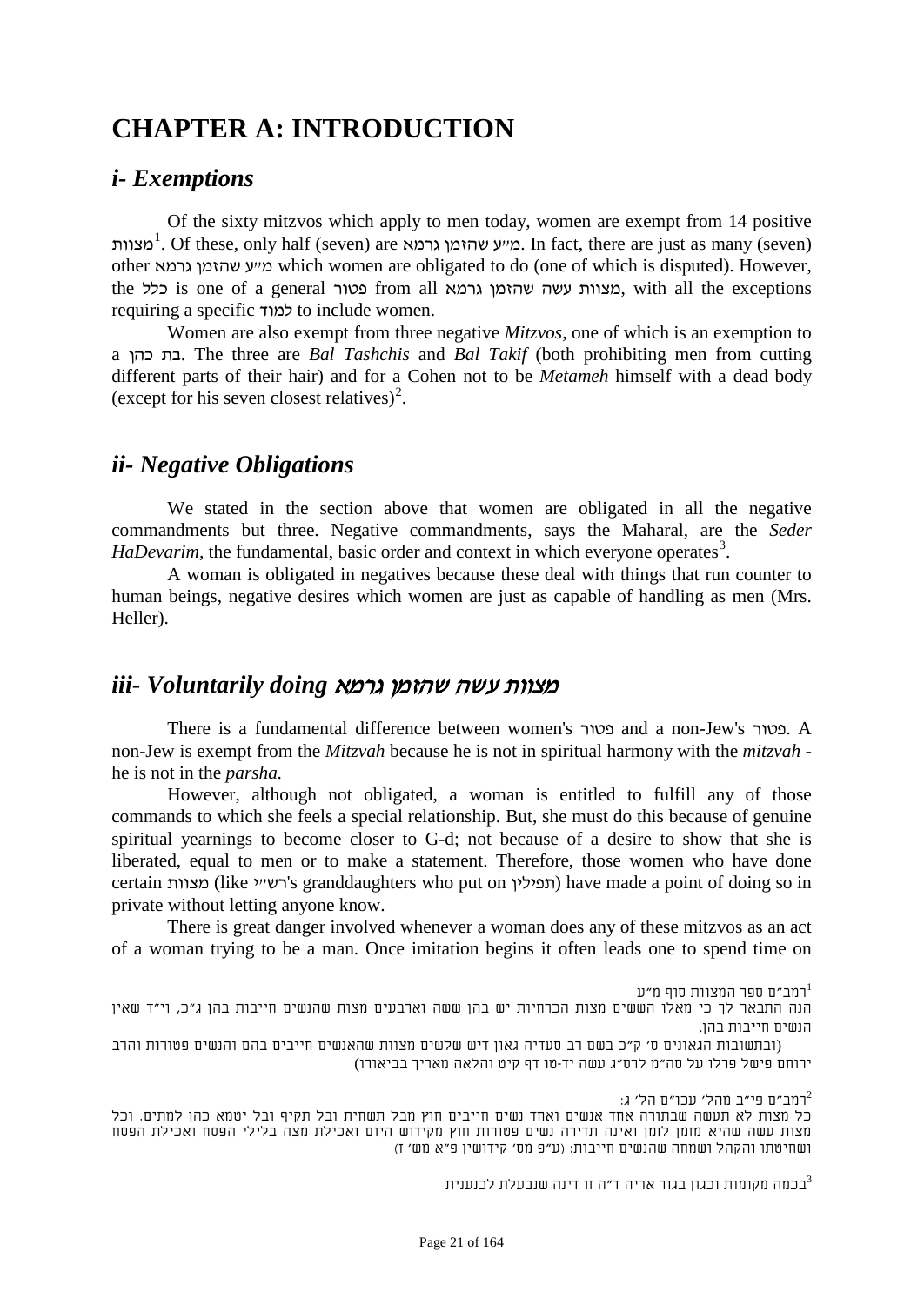things that are none of one's concern and of little use while at the same time neglecting those that are truly important. This is not to say that one should never take upon oneself obligations that go beyond what one is commanded to do; however, such extra commitments should be weighed carefully to see whether they really add something to one's life, really fulfill an inner need, or are merely a matter of whim. Hearing the שופר sounded or blessing the לולב may be a powerful personal experience (according to those opinions that women have not become obligated in them today), but more pressing obligations should not be neglected in order to perform them.*18F* <sup>1</sup> On the other hand, מצוות that are obligatory on women like daily prayer, Shacharis and *Mincha,* are just as binding on them as on men.

<sup>&</sup>lt;sup>1</sup> Jonathan Rosenblum in the Jerusalem Post (July 6, 2000) :

A woman once approached Rabbi Joseph Ber Soloveitchik, undisputedly the preeminent Orthodox thinker of the 20th century, and asked him whether she could wear a tallit for prayers. The Rav told her that before undertaking such a major departure from custom she should proceed by stages. He told her to wear a four-cornered garment without the ritual fringes for three months and then report back to him.

After three months, the woman returned and told the Rav that wearing the four-cornered garment had been the most exhilarating and inspiring experience of her life. The Rav replied: "For the past three months what you have been doing has been halachically meaningless. You have been wearing a garment without religious significance, and you have been getting your inspiration from something other than a mitzva." He forbade the woman to wear a tallit.

The Rav would never have made his point so forcefully unless he felt that it touched on the very fundamentals of Jewish belief - the difference between pagan ritual practice and halachic ritual. The essence of the latter, according to the Rav, is the Divine command, which of necessity has intrinsic meaning. Communication with God takes place only within the context of that Divine command. The objective fact of the command, not the subjective emotions of the one performing the command, always remains primary.

To be sure, the emotions of the one performing the mitzva are far from irrelevant. An absence of joy in the mitzva indicates something lacking in the Divine service. But that joy is an outgrowth of the mitzva, not its goal.

Pagan ritual, by contrast, has meaning only in terms of its impact on the one performing the ritual. The ritual itself lacks intrinsic meaning.

The Rav viewed the new feminist ritual as essentially neo-pagan. He did not doubt for a moment that women pushing to wear tallitot and tefillin and to read from the Torah were sincere - i.e., that they wanted to do so very much. Nor did he deny that women experienced something when doing so. Rather, he rejected subjective spiritual experience as the basis of Jewish ritual.

German Protestant theology picked up from paganism the idea that religious practice is validated only by the emotional response it engenders. And Friederich Schleiermacher's elevation of subjective religious intuition and feeling was seized upon by classical German Reform as a means of attacking objective Jewish law.

Jewish feminism today runs the risk of heading down the same path. Eleven years ago, I spent several hours in private conversation with two leaders of the then-nascent Women of the Wall. Both women described themselves as mitzva-observant, but they did not speak the traditional language of halacha, which views us as drawing close to God by choosing to submit to His will. Instead, they stressed repeatedly their need for selfexpression and self-fulfillment, and assumed, after the modern fashion, that the sincerity of their desires automatically validated them. (For that reason, they were not even prepared to say that a Jews for Jesus group at the Kotel would be illegitimate.) Even the question, "What is ultimately determinative for you, your will or God's?," I was told is too complex to answer. But the answer begins, said one of the women, "Insofar as I was created in the Divine image, I feel myself in continuous dialogue with God."

The dichotomy between her will and God's was, for her, an artificial one. To reject subjective emotions as the ultimate arbiter of Jewish religious practice, however, does not mean that only the objective act has halachic significance. The intention with which we perform an action often determines its validity. For instance, a woman is not obligated in the mitzvot of tefillin or tzitzit because both are time-bound commandments. Nevertheless, women may perform time-bound mitzvot and even recite a blessing on their performance. Thus the act of wearing a tallit is not proscribed. It all depends on why a woman insists on wearing one.

If she views the Torah's exemption of women from time-bound mitzvot as inherently sexist and rejects all halachic distinctions between men and women, then her act is a denial of the Torah. The same would be true if she suffers from what Shira Schmidt has aptly termed "Tallis-envy," and believes that a woman's prayers are only heard if she prays as a man.

There is a simple litmus test to determine whether the action is motivated by the craving to draw close to God through His mitzvot - the same desire that caused Moses to beg to be allowed to enter the Land - or by the desire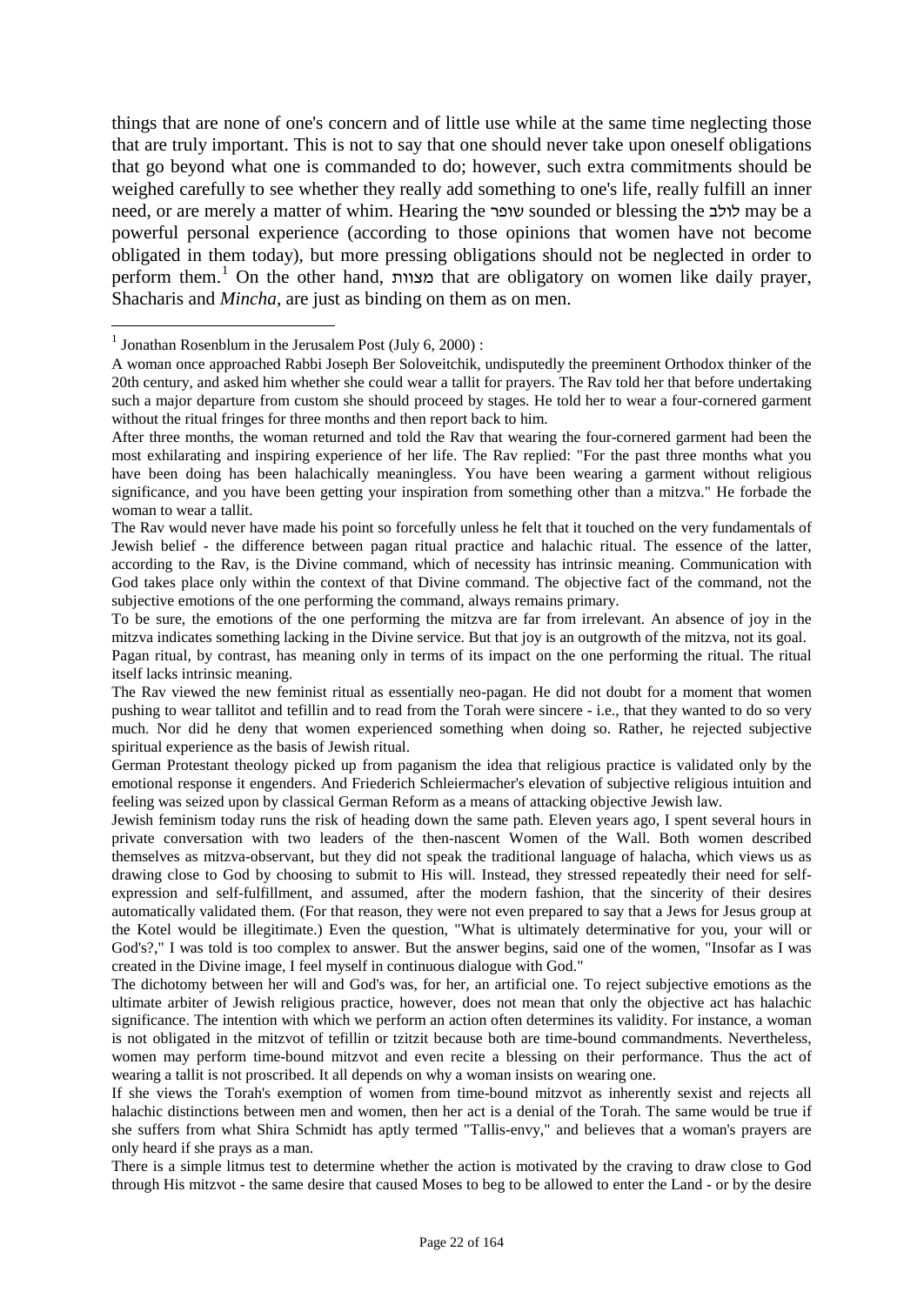We will deal with the *Mitzvos Aseh SheHazman Grama* in greater detail below.

-

to make a statement fundamentally at odds with the Torah. Is the woman in question already meticulous about every aspect of the mitzvot incumbent upon her, or is she particularly drawn to those mitzvot traditionally performed by men?

No one was ever more sincere than the 250 followers of Korach. They rallied under the banner: "The entire nation is holy," and sought, as today, to uproot all distinctions between different groups in religious practice. Though warned by Moses that only one of those who brought the incense offering would be chosen and that the others would suffer the same fate as Nadav and Avihu, who decided to create their own forms of Divine service, their desire to bring incense was so great that they were willing to give up their lives to do so (according to the interpretation of Rabbi Naftali Tzvi Yehuda Berlin).

They paid with their lives.

Their incense pans were then gathered and fashioned into a permanent reminder that it is God, not we, Who determines the form of our relationship.

Without acknowledging that fact, all the sincerity in the world will not help.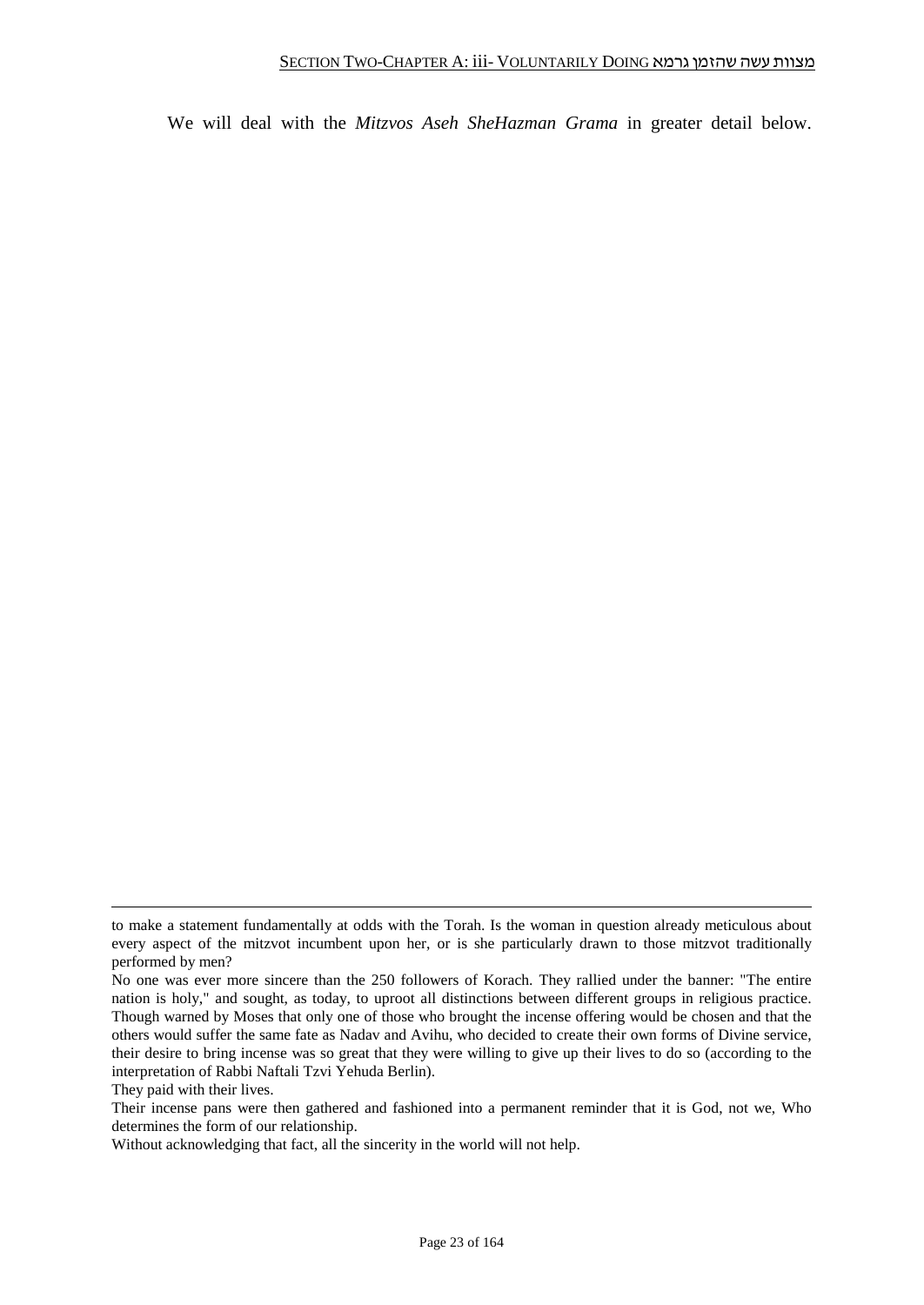## מצוות עשה שהזמן גרמא **:B CHAPTER**

**i- גרמא שהזמן עשה מצוות in which women are not חייב**

**חייב are women which in מצוות עשה שהזמן גרמא -ii**

**iii- Reasons for exemptions from גרמא שהזמן עשה מצוות**

- a- Women are exempt because they are not at a high enough level of spirituality
- b- Women have the same קדושה but a different עבודה

c- Women have greater natural spirituality - they need less מצוות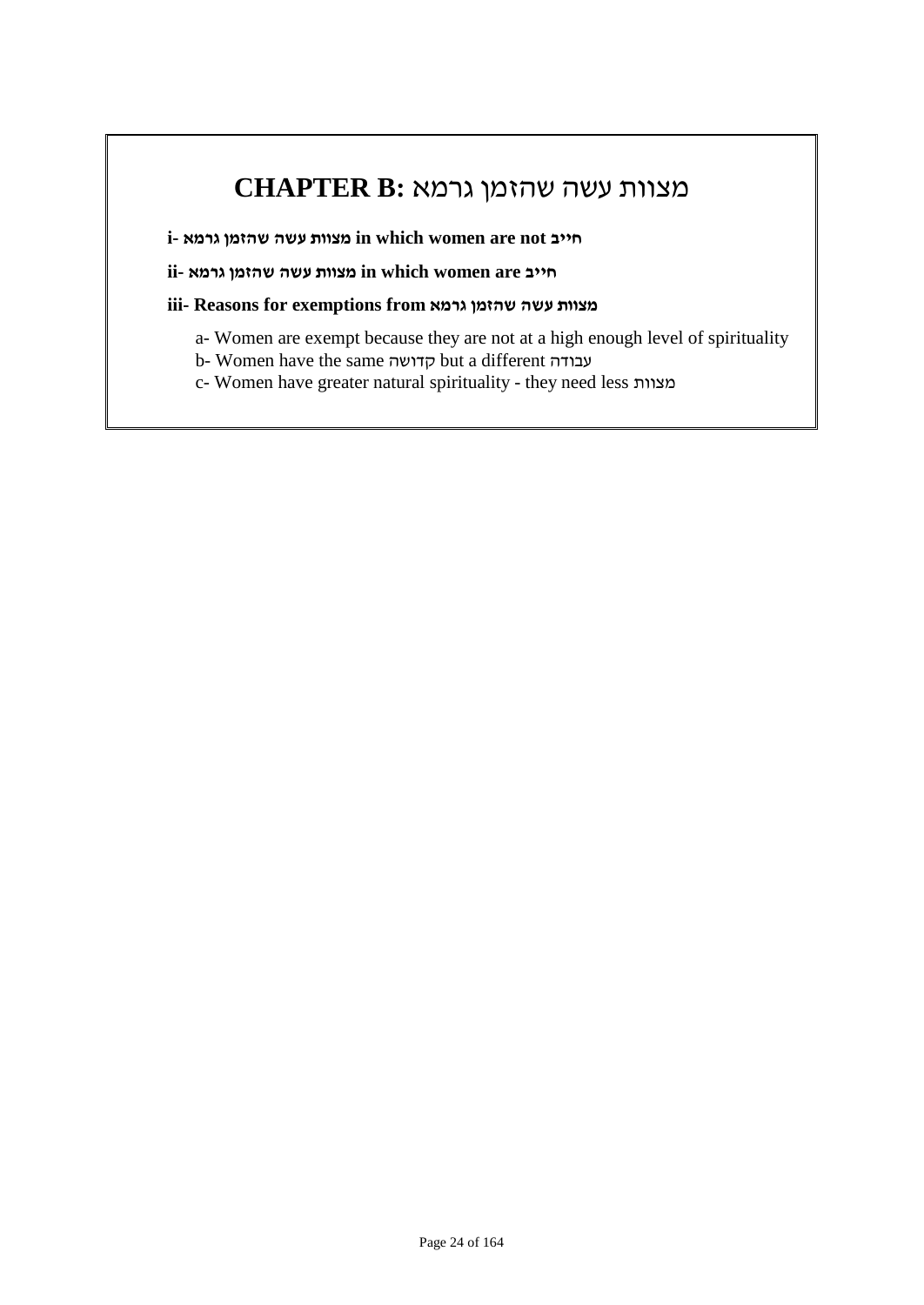## מצוות עשה שהזמן גרמא **:B CHAPTER**

### *i -* גרמא שהזמן עשה מצוות *in which women are not* חייב

Women are ordinarily exempt from ג"שהז ע"מ. The following is a list of these מצוות, three of which are done during the daily davening. The others relate to the annual festival cycle.

- קריאת שמע 1. תפילין 2.
- ציצית 3.
- ספירת העמר4.
- שופר 5.
- סכה6.
- לולב 7.

מצוות דרבנן Also

Source:

*Kidushin (*לד*(: There is a hekesh between the whole Torah and Tefilin [in the first and second verse of the Shema]. Just as Tefillin is a time-based Mitzvah from which women are exempt, so too women are exempt from all the Mitzvos which are time-based*<sup>1</sup>.

#### **Current relationship**

Of the Mitzvos listed above women are only not allowed to fulfill the מצוה of תפילין, although they customarily do not fulfill the מצוה of ציצית as well (see these מצוות under Appendix A:2 for detailed reasoning). Women can, and often do, fulfill the other 5 *Zeman Gramas* as we will explain in the section below.

Tefilin is the one גרמא זמן which women should not fulfill today. This is because of the great holiness of *20F* <sup>2</sup> תפילין . The *21F* <sup>3</sup> ם"רמב states that תפילין have even greater קדושה than the ציץ. The latter had only אחד שם, whereas תפילין has the שם twenty one times on the ראש של and the same on the יד של יד. For this reason, men also only fulfill this מצוה for the shortest amount of time possible, i.e. during davening, even though the מצוה is applicable the whole day. As ישראל בת הליכות puts it, if men were not obligated in תפילין they also would not risk doing it*2F* 4 . Although there were some ראשונים who, despite the great risks involved, allowed

וצריך א) גוף נקי $^2$ ב) לא יסיח דעתו מהם.

הלכות תפילין פ״ד הל׳ יד $^3$ 

וכעין זה כתב הערוך השולחן או"ח סל"ח ס"ו: אנשים שמחוייבים... לכן אין מניחים כל היום. א"כ נשים שפטורות למה <sup>4</sup> יכניסו עצמן בחשש גדול כזה. אמנם ראה במשנה ברורה ס"ק יג

Page 25 of 164

ה המשפט הערבייש להתוכניון לה. משפט הייתה של המשפט הייתה של המשפט הייתה של המשפט הייתה של המשפט הייתה של המשפט ה<br>מודע המשפט הייתה של המשפט הייתה של המשפט הייתה של המשפט הייתה של המשפט הייתה של המשפט הייתה של המשפט הייתה ש למען תהיה תורת ה' בפיך (שמות יג:ט) הוקשה כל התורה כולה לתפילין, מה תפילין מ"ע שהזמן גרמא ונשים פטורות אף כל מ"ע שהזמן גרמא נשים פטורות.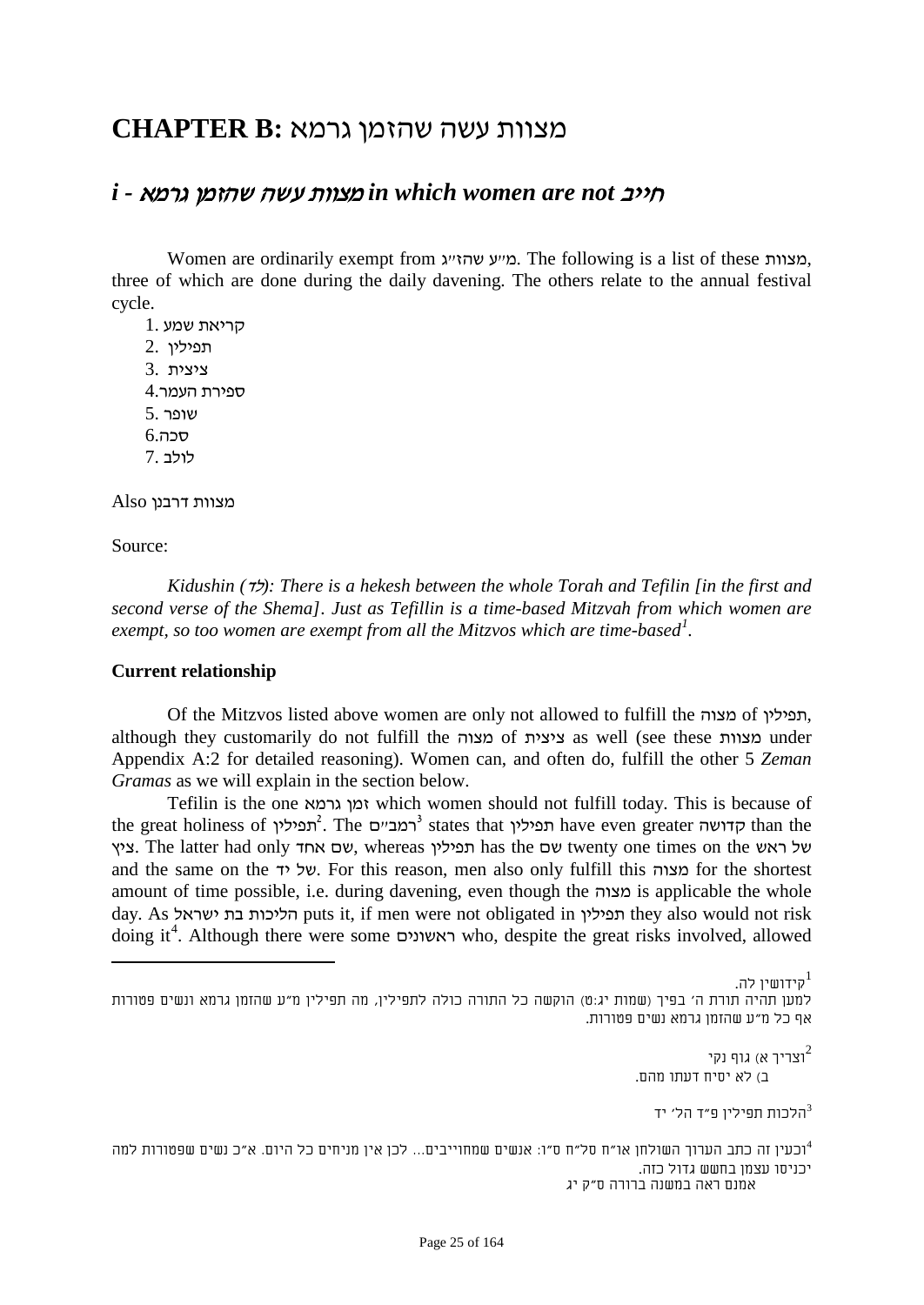women to wear *23F* <sup>1</sup> תפילין under certain circumstances, there is consensus amongst the אחרונים prohibiting this<sup>2</sup>.

Other reasons:

תפילין) are considered בגד איש <sup>3</sup> and Kabbalistically, הפילין are עלמא דדוכרא – *the secret of the world of the male* (the deeper reason why they are considered בגד איש(. The Gemorrah in Eiruvin (.צו (states that Michal bas Shaul wore Tefilin. The *Kaf HaChaim* states that Michal understood that her נשמה was from דזוכרא עלמא, the male world, which is why she could not have children<sup>4</sup>.

## חייב *are women which in* מצוות עשה שהזמן גרמא *-ii*

However, there are some exceptions where women are obligated in the מצוה despite the fact that it is a מייע שהזייג. These are:

- קדוש 1.
- מצה 2.
- שחיטת ואכילת קרבן פסח 3.
- הקהל 4.
- (ודלא כרע"א) שמחת יום טוב 5.
- (two section see ,גר"א) הגדה של פסח Possibly 6.

:מצוות דרבנן

-

- קדוש של יום טוב 1.
- מצוות ליל סדר 2.
- מגילת אסתר 3.
- נרות חנוכה 4.
- נרות שבת 5.

 $^1$  ערוך לנר see ראש השנה לג. ד"ה הא in רבינו תם אורחות חיים ג quoted on רשב"א in רבינו תם אורחות חיים ג quoted on רשב"א  $\,$ משתיקתם - רי"ף and רמב"ם

רמ"א או"ח סל"ח ס"ג $^2$ 

 $3$  (ציצית in the case of ציצית she can wear distinctly women's four cornered garments -(אגרות משה

כף החיים סק"ט  $^{\,4}$ 

הכהן צדוק רב also says that מיכל was an exception, requiring her תפילין to make a special תקון. The חכמים allowed this as a שעה הוראת) 182 דף מאמרים לקוטי) (Note, although the גמרא there says that the Rabbis did not protest her action, תוספות brings down the רבתי פסיקתא which concludes that they did and that the בבלי is simply bringing down the part of a passage which was relevant to its discussion. However, תוספות on . השנה ראש לג ignores this רבתי פסיקתא and the לנר ערוך says that this is because תם רבינו is of the opinion that if the בבלי left out this part of the passage it is because the בבלי does not hold of it. השלחן ערוך explains that according to those opinions who say that women should not wear תפילין, the חכמים nevertheless did not rebuke מיכל because they knew that she was a total צדקת and that she knew how to be careful.)

מיהו בא"ר סל"ח סק"ב ובמגן גיבורים שהאידנא האיסור חל על כל הנשים ואין אחת יכולה לומר אני אזהר.

עוד טעמים לאיסור מובא בהליכות בת ישראל:

א-בשלטי גבורים (ראש השנה פ"ד): מפני שנראה כדרך החיצונים שעורים על דברי חכמים ואינם רוצים לדרוש המקרות כמותן

ב-במהר"ם שיק או"ח סט"ו: משום דמיחזי כיוהרא (וכמו שאמרו הפוסקים אצל ציצת) ג-משום איסור לא תלבש אישה כלי גבר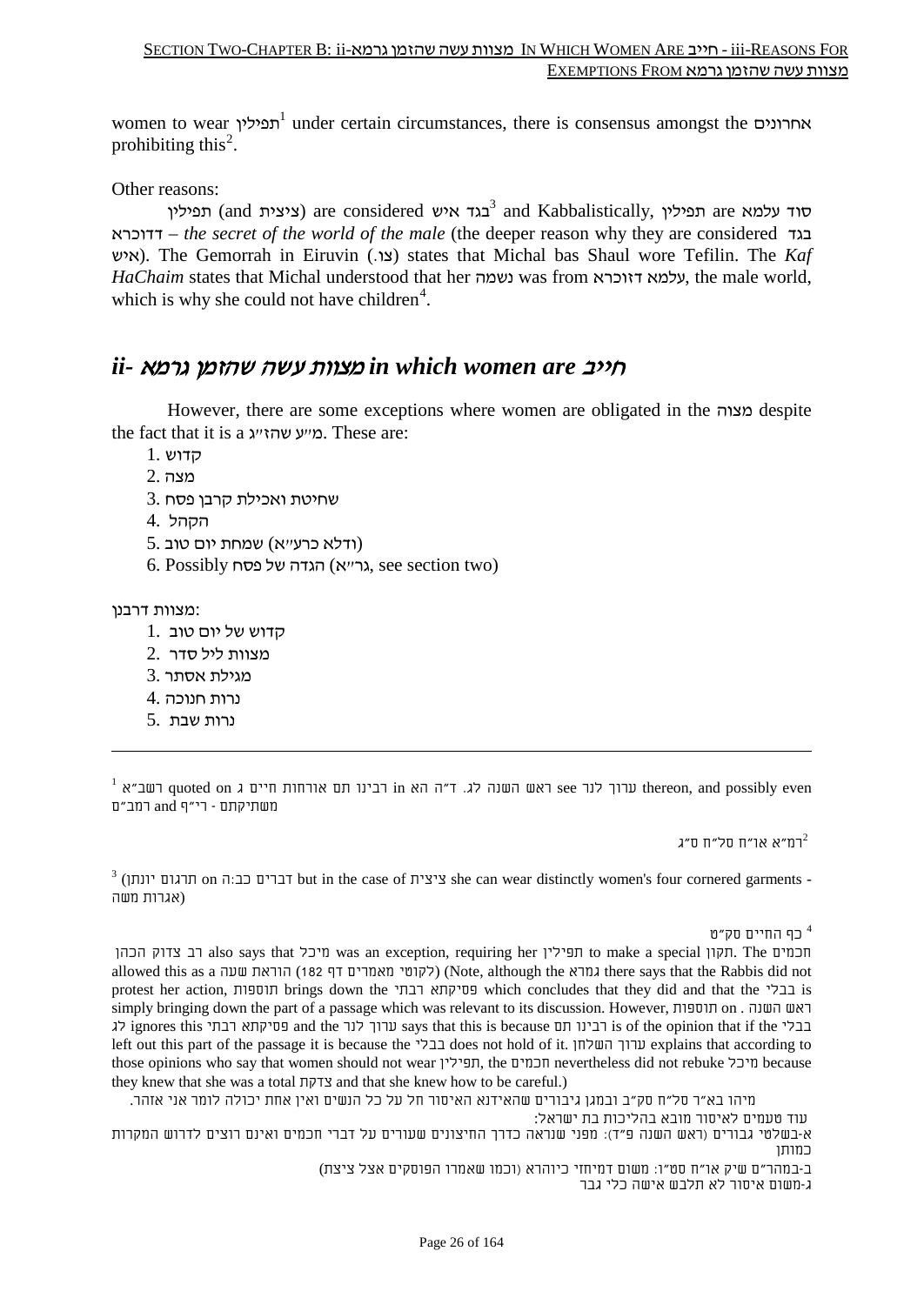### *iii- Reasons for exemptions from* גרמא שהזמן עשה מצוות

We will explain the various different explanations as to why women are exempt from *Zeman Gramas* as well as some of the difficulties with each approach. We will then attempt to give an explanation, in greater depth, which we believe is the most successful of the approaches.

There are 3 primary categories of explanation in the מפרשים:

- a- Women are exempt because they are not at a high enough level of spirituality. ( מגן (אברהם
- b- They are exempt because they have a different task in life; however, there is no difference in their level of spirituality and those of men. (אבודרהם(
- c- They are exempt because they are at a higher level of spirituality. (ר׳ ש״ר הירש, (ר' עובדיה יוסף

The difference between these explanations is whether a woman can actually do these מצוות and whether she can make a ברכה when she does. If she is exempt because she is at a lower level of קדושה, she then may not be in the פרשה at all. However, none of the מפרשים go this far, not even with respect to תפילין which a woman should not put on for other reasons. Alternatively, a woman should not make a ברכה) which many poskim do say and which is the ספרדי מנהג(. However, here too this may be for other reasons. For example, יוסף עובדיה' ר is one of those who adhere to the view that the exemption of women from the שהזמן עשה מצוות גרמא is because women have greater קדושה. Nevertheless, he paskens that Sephardi women should not to say the ברכה when doing a גרמא זמן.

We will discuss each explanation and show the advanatages and difficulties of each one. We will show that in the end, each one of these approaches has to invoke certain unique advantages which a woman has over a man (and vice-versa) in order to complete their explanation. The ability of women to intuit a spiritually balanced עבודה is at the root of all the explanations.

#### **a- Explanation one: Women are exempt because they are not at a high enough level of spirituality**

The חנה דברה אל לבה says that פסוק The .ילקוט שמואל learns this from the מגן אברהם *Chana spoke Torah to her heart*. The ילקוט observes that the word לבה with one ב is used, and not the word לבבה which would mean a heart with a הטוב יצר and a *27*הרע יצר*<sup>F</sup>* 1 . The way the אברהם מגן understands this מדרש is that women do not have a fully developed הטוב יצר. They are therefore exempt from these Mitzvos<sup>2</sup>. (Why they are specifically exempt from these Mitzvos and not others is not explained.)

The difficulty with this approach is that the פסוק on which the מדרש is going is talking in praise of חנה. The simple interpretation of the מדרש is that just as an עבד has a singleminded commitment to his אדון so חנה) and women in general) had a single-minded

ילקוט שמואל א א עח וחנה היא מדברת אל לבה: 1

למה נשתתפו הנשים הקטנים והעבדים לענין המצוות, לפי שאין להם אלא לב אחד שנאמר וחנה מדברת אל לבה (ולא לבבה) ... וכן הקטן אולת קשורה בלב נער וכן העבד לבו אל אדונו בלבד.

<sup>:(</sup>at the bottom of the std. Yalkut) (דית רענן  $^2$ 

הנשים עם הקטנים-פירוש לענין מ"ע שהזמן גרמא: לב אחד, שאין יצר הטוב שולט בהם כל כך ואם כן מ"ע שאינו נוהג לעולם קרוב הוא שלא תעשה לפיכך פטרה הכתוב.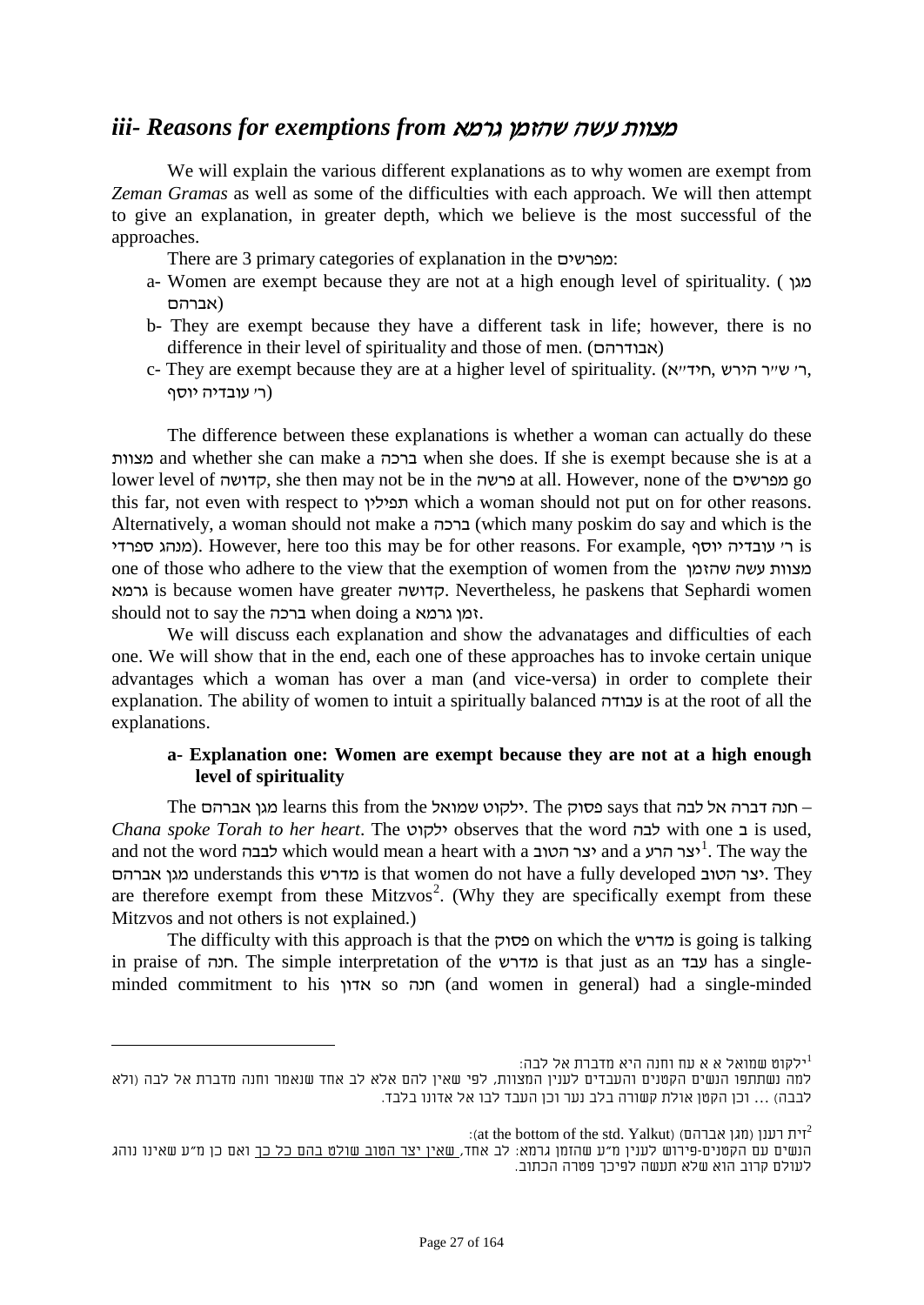commitment to the רבונו של עולם. In fact, wherever the term האייל, it is always used in the positive sense.

In addition, the מדרש continues in clear praise of חנה's אחד לב:

הרשעים הם ברשות לבם ... אבל הצדיקים לבם ברשותם שנאמר וחנה מדברת אל לבה (ולא בלבה) ...

*The Reshaim are under the control of their heart … but the Tzadikim control their hearts as it says: And Chana spoke to her heart [and not through her heart].*

(A third interpretation of the מדרש is that חנה spoke about the things that were on her heart – .(על עסקי לבה

In fact, the ברכות לא) גמרא) learns from this verse that one must have הפילה in  $\tau^1$ , certainly a very positive lesson<sup>2</sup>.

According to Rav Ovadia Yosef<sup>3</sup>, by the word לב אחד the ילקוט שמואל means that these people are unambiguous (בלא לב ולב) and he brings several proofs for this.

It is also difficult to know in what way a woman's הטוב יצר is not fully developed. The אומר יביע quoted above brings several proofs to the contrary, including the זוהר which states that *all women are united with the Shechina* (בל נשי ישראל אחידן בשכינתא).

This undeveloped *Yetzer* possibly relates to the ירושלמי which states:

נשים עצלניות הם (ירושלמי פסחים א ד:)

*Women are lazy.*

However, if this is intended to be a normative statement about women at all times, it is contradicted by numerous other statements by חזייל. At the very giving of the Torah the verse says,

כה תאמר לבית יעקב ותגיד לבני ישראל:

On which the Sages comment that Beis Yaakov are the women and Bnei Yisroel are the men. From this we see that the women were given the Torah before the men. The Sages ask why this was so, and they subsequently answer that women are Zrizos in their performance of the Mitzvos<sup>4</sup>. Similar statements are made by later commentators<sup>5</sup>. Rav S.R. Hirsch ( ויקרא כג):

מכאן למתפלל שצריך שיכוין לבו $1^1$ 

 $^2$ That seems to be not only the שדוש of the פּשט, but also, according to the פּשט as well.

שו״ת יביע אומר ח"א או״ח ס״מ $^3$ 

ש"ר כח: ב <sup>4</sup> כה תאמר לבית יעקב אלו הנשים...ותגיד לבני ישראל אלו האנשים...ד"א למה לנשים תחלה שהן מזדרזות במצות ע"כ.

> ערור השולחו (הל' ת"ת) $^5$ ונשים שלנו זריזות דבכל דבר ספק שואלות ואינן מעמידות על דעתן אפילו בדבר קטן שבקטנות.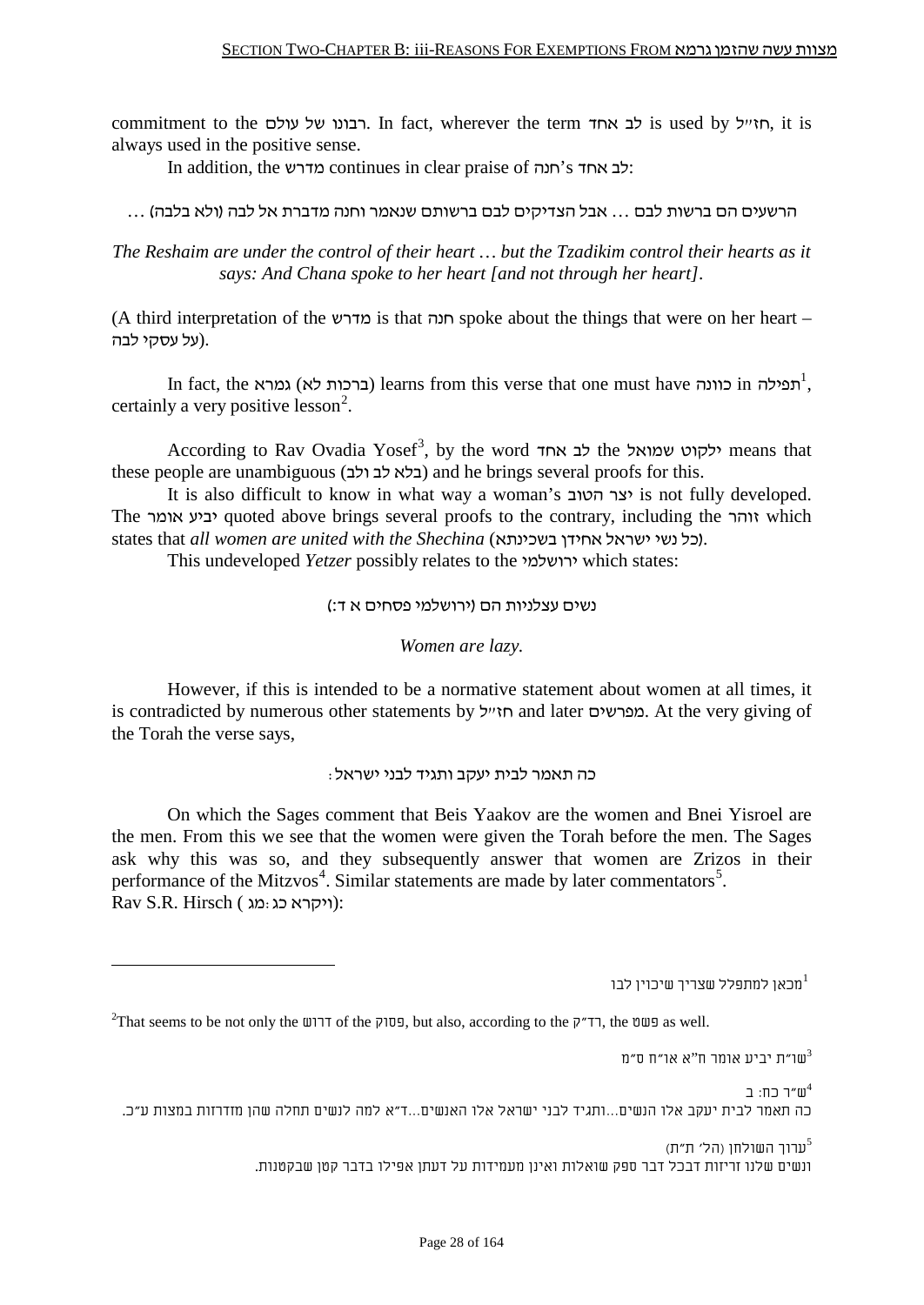*G-d's* תורה *takes it for granted that our women have great fervor and more faithful enthusiasm for their G-d.*

Certainly, the אברהם מגן would agree that in times of spiritual darkness such as at the time of the העגל חטא and at the time of the מרגלים, women show a deeper and more enduring faith. Still, it is possible that he holds that women lack the same זריזות as men during normal times.

However, having said that, even the אברהם מגן would agree that when it comes to :עולם הבא

#### **Women get the same שכר as men:**

Since women have less מצוות than men (they are not מצוות in תורה תלמוד and ע"מ שהזמן גרמא), there are one of two theoretical possibilities:

i- Women get less שכר

ii- Women get the same שכר as men, receiving greater שכר than men in areas of רשות: All the מפרשים, even those who hold that women have less קדושה in this world than men, are clear that *women do get the same* שכר *in* הבא עולם *as men***.** Women's lesser קדושה, according to these opinions (who are in any case a minority), is because she is האדם קומת סוף. Her job is to be the final station of bringing קדושה into the world. This is the מדה of מלכות which we discussed in an earlier section.

This would also explain the seeming contradictions in the להר $\alpha$ ל concerning women. The מהרייל also states that women's exemption from מייע שהזמן is because they are at a lower level. Representing *Chomer, Zeman Gramas* are sourced in *Tzura*, the male trait<sup>1</sup>.

However, in another place the Maharal states that האיש כמו וחשובה שקולה האשה. ) גור (אריה ד״ה עזר כנגדו

In yet a third place the מהרייל states that women are on a higher level of spirituality than men. (דרוש על התורה):

*For a man, being that he is a male, does not contain inner contentment (*שאנן *(and peace (*השקט*(, given his strong will (*התגברותו *(and activeness. Therefore he does not start out in natural harmony for the [ultimate] contentment and rest which is Olam HaBa which is Menucha in its essence. But women are more naturally in harmony and prepared [for Olam HaBa]. For they are more intirinsically less action-oriented and Bnei-Hisorrerus. Therefore, the promise [of reward] which G-d made to the women is greater than that which He made to the men, due to their natural contentment (*שאנן *(and peacefullness (*שלוה*(, which renders them more naturally in tune with this. They can therefore, with a [small investment] of helping [those involved in Torah] and with but the little that they put in to facilitating the* 

<span id="page-28-0"></span>מהר"ל: תפארת ישראל פ"ד: 1

כל מצוות לא תעשה מחוייבים בהם הנשים גם כן כמו האנשים אף כי מדריגתם חמרי, כי מצוות לא תעשה מצד החומר ... ואלו מ"ע שהזמן גרמא פטורין מהן הנשים כי מצות עשה המצוה היא מצד הצורה כי הצורה היא שלימות האדם והשלמתו היא מצד מצות עשה.

ועיין עוד בגור אריה ויגש ד"ה זו דינה שנבעלת לכנעני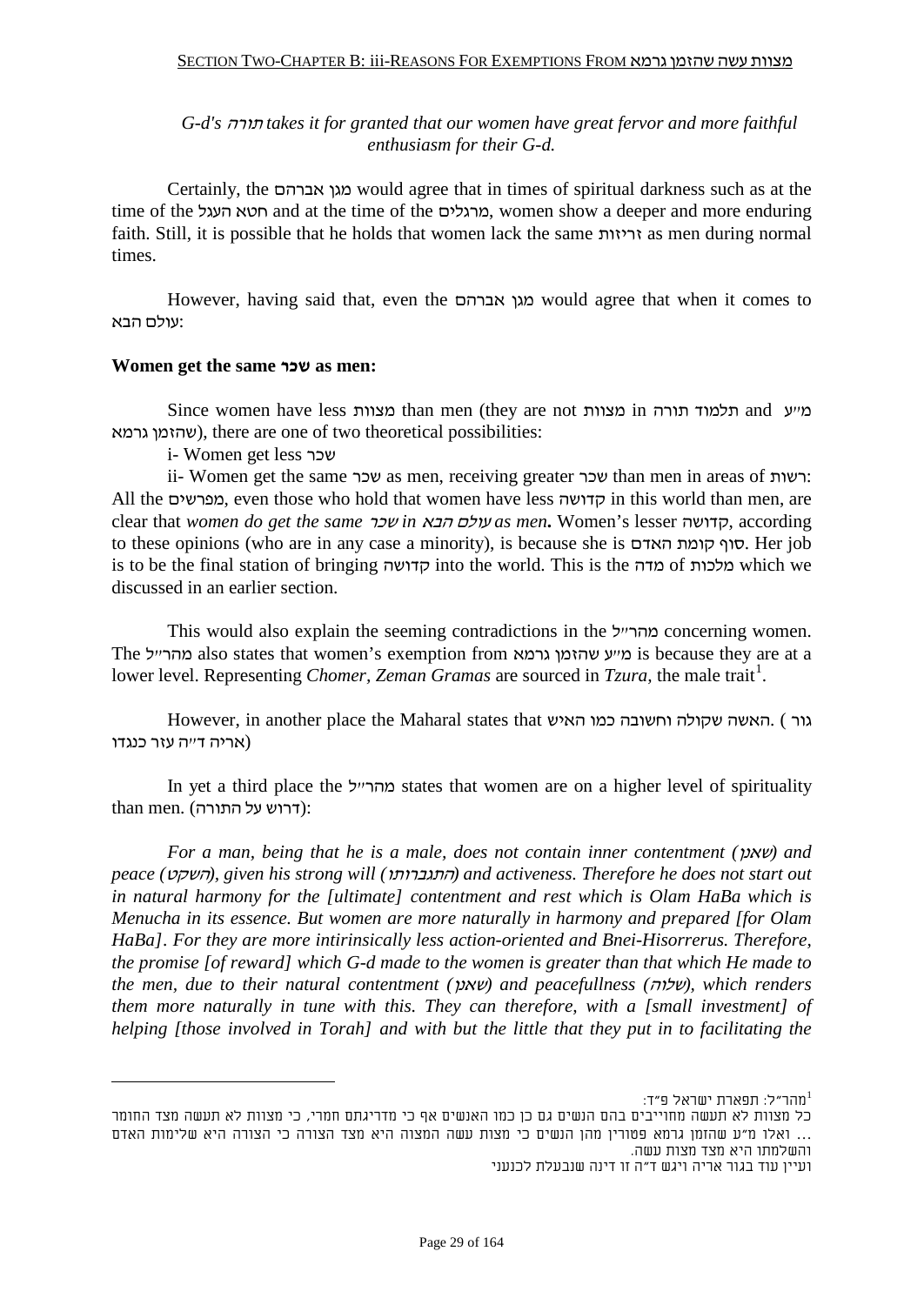*learning of others their reward is great[1](#page-28-0) .* [The piece is difficult to translate. Please see the original in the footnote.]

Elsewhere, the Maharal states that:

### *<sup>36</sup>* האשה יותר קרובה אל ההשלמה*<sup>F</sup>* 2

#### *A woman is closer to completeness*.

So we see a confusing picture from the Maharal of the female who may be greater than, lesser than or equal to the male. However, these contradictions can be reconciled when one understands that the מהר ייל is talking about different dimensions of men and women. Since men and women are very different, each has different areas of strengths and weaknesses.

We have mentioned that the approach of the אברהם מגן was to say that a woman is exempt from time-bound Mitzvos because her Yetzer HaTov is not as well developed. We then showed many contradictions to this, some learned from the very same verse from which the Midrash, quoted by the Magen Avraham, learns. Surely the Magen Avraham would agree with this approach of the Maharal that women compared to men have their strengths and weaknesses (spiritually speaking) and that the Midrash was not intended as blanket statement. Given this insight, there really is no difference between this opinion and the next one which is that men and women do have the same קדושה overall<sup>3</sup>.

חידושי אגדות למס׳ סוטה דף יז. $^2$ 

כי <u>האיש</u> במה שהוא גבר איננו בעל שאנן והשקט מצד התגברותו והתפעלו, בכן <u>אינם מוכנים גם כן כל כך אל השאנן</u> 1 והמנוחה הוא העולם הבא שהוא המנוחה בעצמו. אבל הנשים ראויים ומוכנים לה מצד עצמם שאינם בני פעולה <u>והתעוררות מצד עצם בריאתן,</u> לפיכך גדולה ההבטחה שהבטיחן הקב"ה יותר מן האנשים מצד השאנן ושלוה אשר המה מוכנים לו כי זהו חלק הנשים וראויות לזה ביותר. ובמעט הסיוע שמסייעים לתורה שכרם גדול מאד

 ${}^{3}$ See also the לבוש in the אוצר התפילות אוצר התפילות. There he says in the name of the ש not חשובה like a man because she is not commanded in the גרמא שהזמן ע"מ. However, this would appear to be putting the cart before the horse. Surely, the פטור of women from these מצוות is an indication of something and not the source of the reason.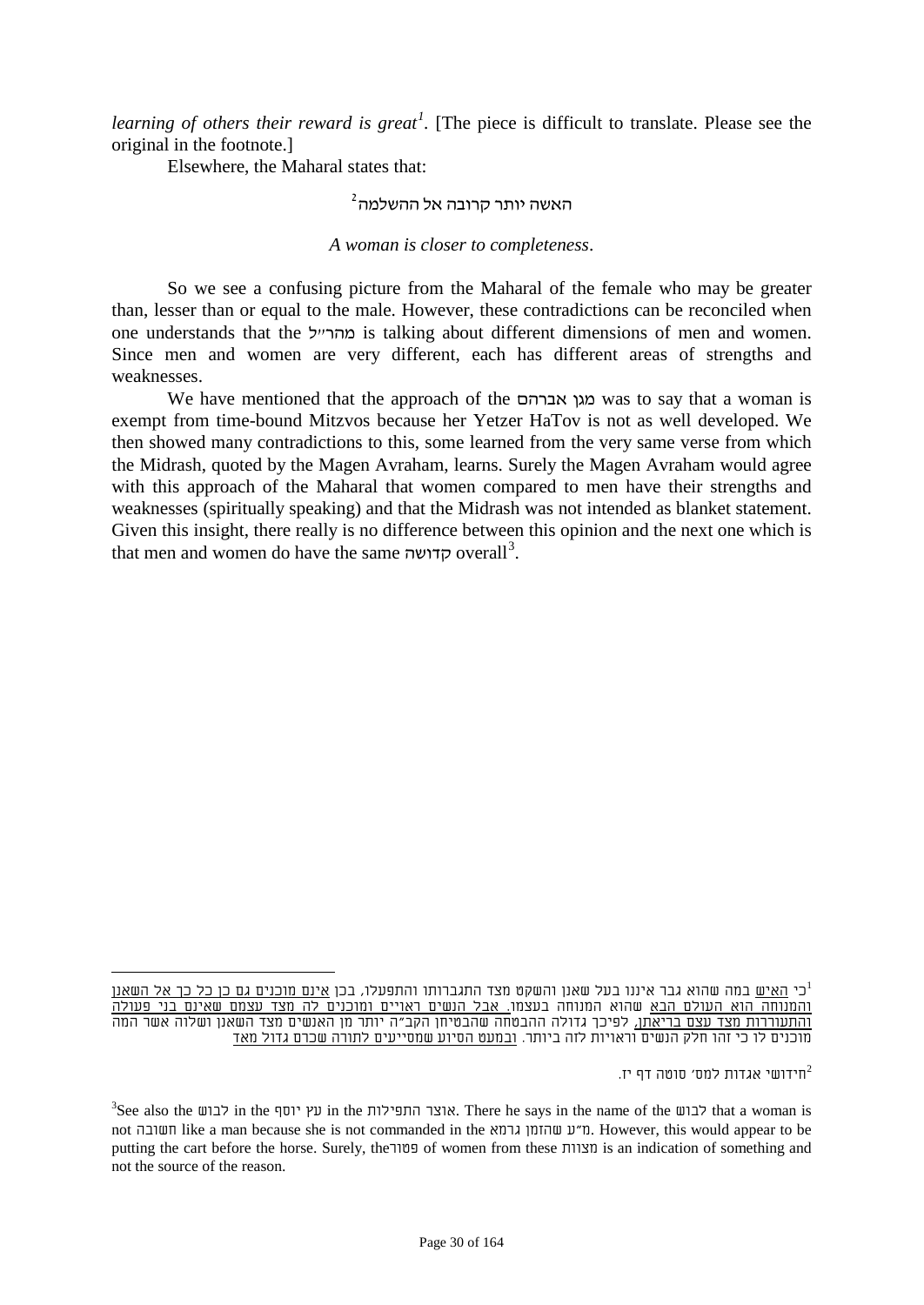#### **b- Explanation Two: Women have the same קדושה but a different עבודה**

Above, we quoted Rav Moshe Feinstein in the *Igros Moshe<sup>1</sup>*, who is quite unequivocal about this status. He goes through all the verses talking about *Kedushas Yisroel* and shows that they apply to women as they do to men<sup>2</sup>.

Rav Moshe's arguments, in sum, are:

- i- Every place that the Torah mentions the issue of קדושה, women are mentioned together with men;
- ii- Although women are not obligated in גרמא שהזמן ע"מ, they are in the פרשה. They therefore say the appropriate blessing when doing such מצוות.
- iii- We do not see that the halacha apportions any less כבוד to a woman than it does to a man; this includes the husband/wife relationship.
- iv- Females were prophets just as males were, prophecy being a direct function of קדושה level.
- v- [Each issue has to be understood in context;] therefore we see that in some areas women are considered even more praiseworthy than men.

Rav Moshe Feinstein does not suggest a reason for the exemption. Others do:

#### **a- Women's roles do not allow them to be time-bound**

#### **This may be because they are bound to the will of their husbands:**

<span id="page-30-0"></span>This approach is adopted by the Abudraham, the Kol Bo, the Ritva and others<sup>3</sup> who all say that women do not completely control their own schedule since they have to be responsive to their husbands and they are therefore exempt from time-based mitzvos<sup>4</sup>.

תורה תמימה, however, has great difficulty with this logic, claiming that it is very innovative and would not account for the fact that those who are not currently married, such as singles, widows and divorcees are also included in the exemption: *Perhaps one could* 

אגרות משה אורח חיים ח"ד סי' מט $^{\rm l}$ 

See also his משה דברות, in סה הארה גיטין for a more extensive treatment.

 $\,$ אבודרהם סדר תפילות של חול, כל בו סי' עג בשם בעל מלמד התלמידים רבי יעקב אנטולי ז"ל (פרשת לך לך) \ תוס' 3 $\,$ רי"ד \ חדושי ריטב"א

צריך לדעת כי אין זה בשביל שנשים פחותות במדרגת הקדושה מאנשים דלענין הקדושה שוות לאנשים לענין שייכות $^2$ החיוב במצות שרק מצד הקדושה דאיכא בישראל הוא ציווי המצות וגם לנשים נאמרו כל הקראי דקדושה בין תחלת תנאי קבלת התורה והייתם לי סגולה ואתם תהיו לי גוי קדוש שנאמר לבית יעקב אלו הנשים ותגיד לבני ישראל אלו האנשים, ובין ואנשי קדש תהיון לי שבמשפטים והייתם קדשים דשמיני וקדשים תהיו והייתם קדשים שבפ' קדשים וכי עם קדוש אתה לה' שבפ' ראה ובכל מקום שנמצא ענין קדושה דישראל נאמר גם לנשים, ולכן גם הנשים מברכות בלשון אשר קדשנו במצותיו כמו האנשים אף על המצות שלא חייבתן תורה, ורק שהוא קולא מאיזה טעמי השי"ת שרצה להקל לנשים כדלעיל ולא מצד גריעותא ח"ו, ובהחיובים בין איש לאשתו איתא חיוב הכבוד על האיש לאשתו ועל האשה לבעלה בלא שום חלוק, והרבה מהנשים שהיו נביאות ויש להן כל דיני נביא שבאנשים, ובהרבה דברים נשתבחו בין בקראי בין בדברי חז"ל עוד יותר מלאנשים, וליכא שום זלזול בכבודן ובכל דבר בזה שנפטרו מלמוד התורה וממצות שהזמ"ג וליכא כלל שום סבה להתרעם כלל.

שהנשים אין הזמן מסור בידן וברשותן, כי משועבדות הן לבעל, וא"כ אי אפשר לחייבן במצוה שהזמן גרמא, כי אולי $^4$ באותה שעה פקודת בעלה עליה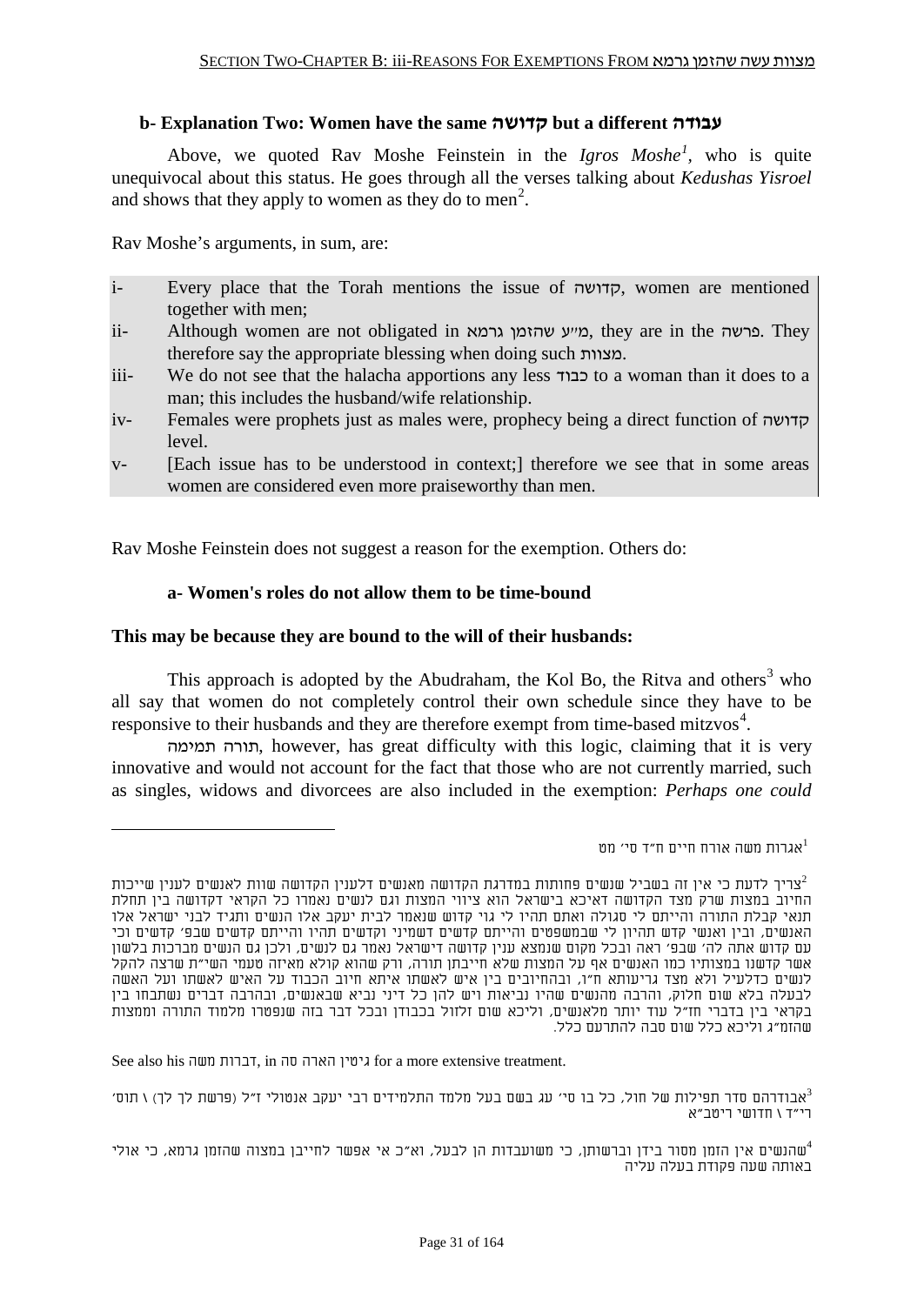*argue that since women in general are included in the exemption, so too the Torah included these special catagories, [similar to the principle in Rabbinic decrees called Lo Plug]. But this is not so for we see in a similar instance that the Torah exempted married women from honoring their parents where their husbands prevented them from doing so but the moment she gets divorced or becomes widowed she immediately becomes obligated once again. The same logic should be applicable here[1](#page-30-0) . Moreover, the source of the exemption is from Tefilin, and if the logic of these authorities is correct, the Gemorrah did not need such a source [for it could have learned the exemption directly from the logic of her shibud to her husband, just as we do in Kibud Av VeEm.[2](#page-31-0)*

*Further, according to this approach it is unclear how a woman could be stringent on herself and do these time based Mitzvos if she would want to, as almost all the Rishonim state. Nor is this considered Bal Tosif. It would have been more consistent for the Poskim to state that if their husbands give them permission to these Mitzvos then they may do them[3](#page-31-1) .*

The one advantage of this approach, says Torah Temima, is that it does explain why a woman is compared to an *Eved* and a *Shifcha* with respect to these exemptions (for none of them fully control their own time)<sup>[4](#page-31-2)</sup>. This approach has other advantages as well<sup>[5](#page-31-3)</sup>.

Summary of the תמימה תורה:

According to these commentators:

i- Why are non-married women also exempt?

ii- It is not appropriate to say that the reason is because of a פלוג לא because in אב כבוד ואם where we have the same logic we do not say פלוג לא.

iii- Why was it necessary to learn the exemption from תכנד אב ?In the case of תכנד אב special lamdus is required<sup>6</sup>.

תורה תמימה שמות יג-ט: 1

וגם אם כן היא הסברא לא היה צריך הגמרא לילך פטורה מתפלין וכמו בכבוד אב.

<span id="page-31-1"></span><span id="page-31-0"></span>ואף גם זאת אינו מבואר לפי"ז מש"כ כמעט כל הראשונים דאם רוצות הנשים להחמיר על עצמן להתחייב במ"ע" שהזמ"ג אין בזה משום בל תוסיף, מאי שייך בזה שרוצות להחמיר, אחרי כי אין טובן בידן להחמיר בזה כיון דאין זמנן ברשותן, ויותר הו"ל להפוסקים לחדש, דאם בעליהן נותנים להן רשות לקיים מ"ע שהזמ"ג חייבות.

<span id="page-31-2"></span>ואמנם מצד אחד נראה סברא זו יקרה מאד להסביר בה ענין הגז"ש הבאה בכ"מ בש"ס כל מצוה שהאשה חייבת בה עבד $^4$ חייב בה, וכל מצוה שאין האשה חייבת בה אין העבד חייב בה דגמר לה לה מאשה, דבאשה כתיב וכתב לה ספר כריתות ובשפחה כתיב (פ' קדושים) או חופשה לא נתן לה [ע' חגיגה ד' א'] והנה אינו מבואר מה טעם בגז"ש זו לענין לימוד פטור מצות שהז"ג בעבד ושפחה.

אבל לפי הסברא הנזכרת דטעם פטור מ"ע שהזמ"ג באשה הוא משום שאין זמנה בידה מפני שעבודה לבעל - הגז"ש רצויה ומקובלת מאד, כי גם עבד ושפחה אין זמנם בידם מפני שעבודם לאדוניהם, וממילא דין הוא שיהיו פטורים, וחז"ל סמכו זה על הלשונות השוות לה לה דכתיבי בפטור שעבודיהם ,באשה בגט ובשפחה בשחרור.

<span id="page-31-3"></span>וגם יתיישב ברחבה לפי סברא זו מה שהקשה בטורי אבן בריש חגיגה שם מאי ראיה דעבד פטור ממ"ע שהזמ"ג מפטור $^{\circ}$ דשפחה, דהא הפסוק או חופשה לא נתן לה כתיב בשפחה, ודילמא עבד חייב ככל זכרי ישראל, אבל לפי הסברא הנזכרת הדברים מאירים, דטעם אחד לפטור עבד ושפחה משום שעבוד זמנם ורק תפס הגז"ש בשפחה משום דמיון המלות לה דכתיב גבי שפחה, ודו"ק.

ואמנם זה ודאי אין להקשות לסברא זו למה יתחייב עבד עברי בכל המצות אחרי שגם הוא זמנו משועבד להאדון, יען משום דאעפ"כ אין גופו קנוי כמו אשה ועבד כנעני, ובכל יום יכול לצאת לחרות ע"י גרעון כסף, ולכן על תנאי זה השכיר עצמו שיתחייב במצות. ומ"ש בקדושין כ"ב ב' ע"ע גופו קנוי הוא רק לענין שיהיה מותר בשפחה כנענית, כמש"כ הריטב"א שם.

אמנם בזה שפיר אפשר לחלק דמ"ע שהז"ג הוי מצוות בין אדם למקום ובלי חידוש הקרא לא היינו יודעם שאשה פטורה 6 $^6$ בכה"ג

וזו היא סברא מחודשה מאד, ולענ"ד אינה פשוטה כל כך, כי לפי"ז יתחייב שפנויות ואלמנות וגרושות תתחייבנה במ"ע שהז"ג, דלא שייך לומר כיון דכלל נשים פטורות שוב לא פלוג, שהרי כהאי גונא אמרו בקדושין ל' ב' לענין כבוד אב שהנשים פטורות מפני שרשות בעליהן עליהן ומבואר שם מפורש דאם נתאלמנה או נתגרשה חייבת בכבוד, וא"כ גם בנידון דידן כן, ולא שמענו חדוש כזה מעולם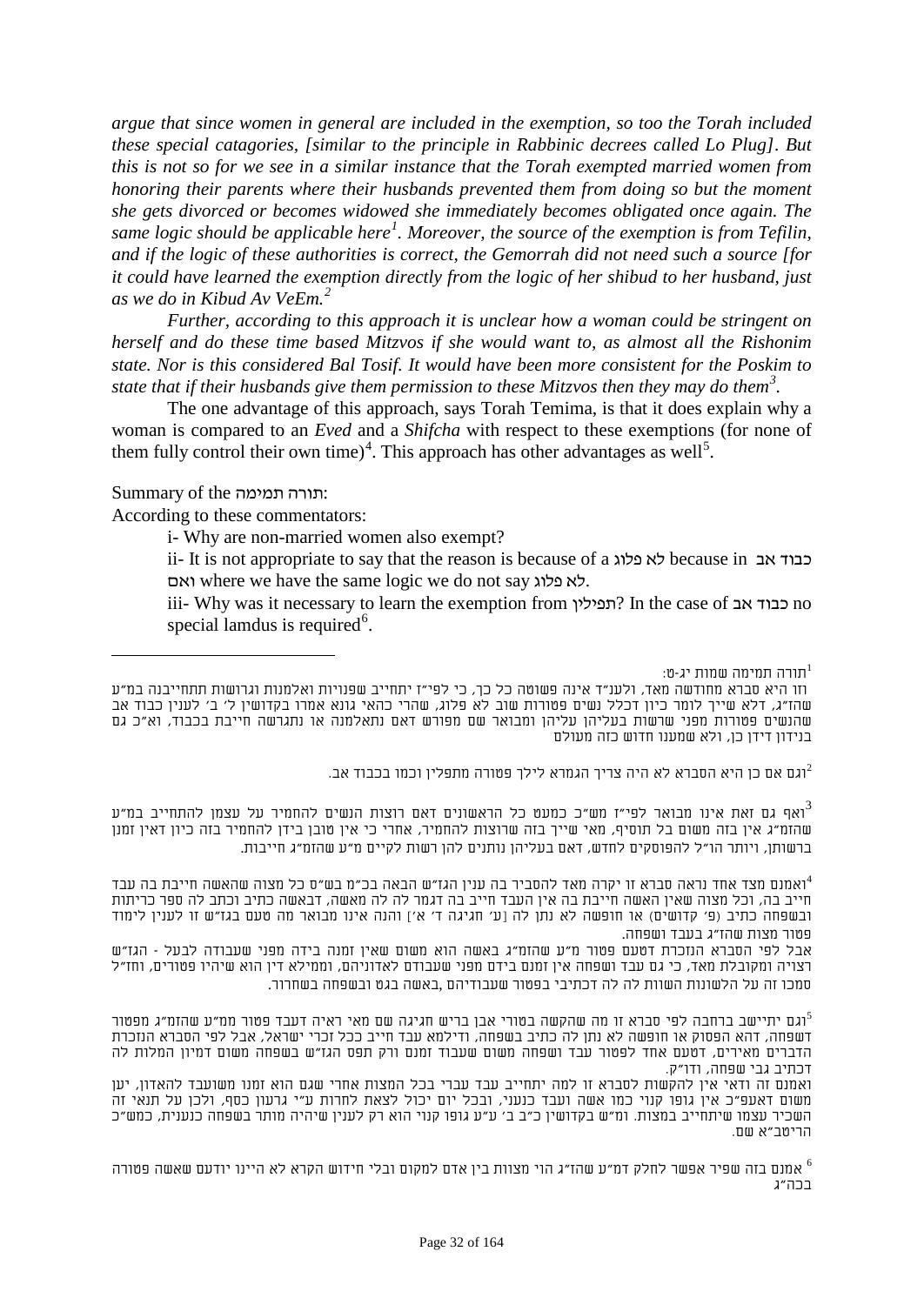iv- ל"חז should not have said that if they want to they can be מחמיר on themselves; they should have stated that if their husbands permit, they can do them.

Therefore, suggests the תמימה תורה, *even those* מפרשים *who go with this line of reasoning do not regard it as the primary reason<sup>1</sup>. The <i>Torah Temimah* does not suggest what this reason might be, but it may well be in agreement with the various commentators below<sup>2</sup>.

#### **A second explanation as to why women's roles may not allow them to be timebound has to do with their overall role as mothers and nurturers:**

In a sense, a woman is considered to be continuously במצוה עוסק, and we have a principle that *Osek BeMitzvah Patur Min HaMitzvah.* Indeed, there are some *Rishonim* who hold that even if one has a lost object in his house it is considered sufficient to exempt him from doing another Mitzvah like giving *Tzedaka* (even though he could actually manage to do both mitzvos simultaneously)<sup>3</sup>.

However, most Rishonim<sup>4</sup> disagree with this approach. They hold that the definition of an במצוה עוסק is quite stringent. As the Meiri (.יא ברכות(, reflecting the consensus of these Rishonim, defines it:

*And so every place where [the Sages] said that one who is engaged in one Mitzvah is exempt from a second Mitzvah, [they only intended this to apply] so long as he is still actually involved in the first Mitzvah, and the second Mitzvah can only be done at the expense of the first. But, [if these two conditions are not fulfilled, i.e.] that he is no longer involved in the first Mitzvah or that doing the second Mitzvah does not preclude doing the first Mitzvah simultaneously, then there is no exemption from the second Mitzvah … and the proof of this is that the Sages said, "If he is engaged/busy (*עוסק *(with a Mitzvah, then he is exempt from a second Mitzvah," and they did not say if he is [merely] fulfilling the Mitzvah (* את המקיים *F52)*המצוה *5 .*

-

<sup>2</sup>Note: There is a way to answer most if not all of the difficulties of the תורה תמימה. We have brought him primarily to show that even the אבודרהם et al may agree with the opinions below, the better to maximize the consensus between the various commentators.

ב"ק נו: שומר אבידה ... רב יוסף אמר כשומר שכר דמי בההיא הנאה דלא בעי למיתבא ריפתא לעני $^3$ 

(Someone looking after a lost object becomes like a *Shomer Sachar* [even though he is not being paid and therefore should have been like a *Shome Chinam]* for by so doing he is gaining the *hanaah* [monetary value] of not having to give a piece of bread to an *ani.)* The halacha is like this opinion. *Tosfos* explains that even the other opinion, who holds that he is like a *Shomer Chinam* agrees with this logic. He argues only because it is such an unlikely scenario. The Gro there [סיב] brings down the opinions which we are quoting. The Rashba also quotes the Raavad (בשטמייק ביימ פב סעייא) as being of this opinion.

תוס׳ שם ד״ה בההיא הנאה ובסוכה (כה.),רשב"א שם (אמנם עיין ברשב"א ברכות יא. שנראה כסותר עצמו), מאירי $^4$ ברכות יא,. נימוקי יוסף (כד. בדפי הרי"ף), רא"ה בשטמ"ק ב"ק נו,: והריטב"א (סוכה כה א ד"ה מתנ' ובחידושי הריטב"א של מוסד הרב קוק שם הארה 336 הביא עוד כמה ראשונים הלא הם הראש, ההששלמהת המכתם ועוד כמה דעות הנוקט לשיטה הראשונה.

מאירי ברכות יא. <sup>5</sup>

ונראה בכלל להסביר סברת הראשונים הנ"ל, דבאה היא להסביר גזירת הכתוב, אבל אינה יסודית ולא עליה בנוי יסוד<sup>1</sup> עיקר הדין, ובזה הכל מבואר, ואין להאריך עוד.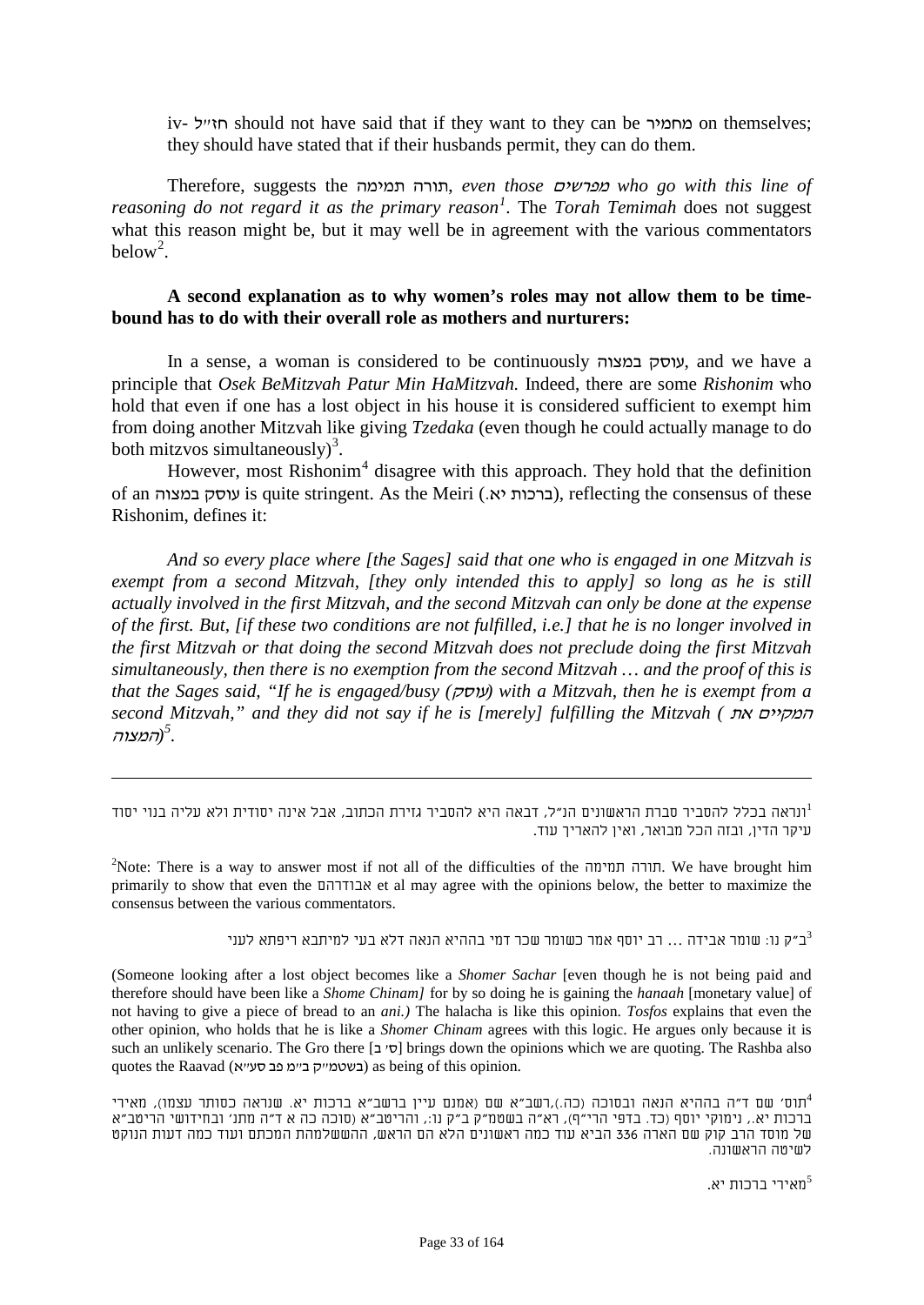So seemingly, a woman should only be exempt from time-based Mitzvos when she is actually busy with her children or helping her husband, but not at other times. We would then question why a single woman or a widow whose children are all grown up etc. would have these exemptions at all. Perhaps these Rishonim would say that a woman is exempt from time-based מצוות because her entire approach to serving G-d is one of constant readiness to respond to changing realities. For example, although one can easily provide for children's physical needs according to certain schedules, if one is really going to allow children to develop as unique personalities, fulfull their creative faculties and fine-tune their moral sesnsitivities and values, it requires constant alertness, availability and engagement. Under such circumstances, even when one is not actually busy with the Mitzvah one would be exempt<sup>1</sup>.

Nevertheless, many of the questions which the Torah Temimah asked on the previous approach would also be applicable to this approach as well. In addition, one may ask why women should only be exempt from *Zeman Gramas*. According to this approach, a woman is considered permanantly *Osek BeMitzvah* and should therefore be exempt from all other positive mitzvos as well<sup>2</sup>.

#### **A third explanation is that the nature of a woman's role is such that she does not need the constant reminders which these מצוות provide as men need them:**

#### Rav Shimshon Rephael Hirsch (ויקרא, כג:מג):

*G-d's Torah takes it for granted that … the calling [of women] runs less danger in their case than in that of men from the temptations which occur in the course of business and professional life. Accordingly, it does not find it necessary to give those repeated spurring reminders to remain true to their calling, and warnings against weakness in their business*   $lives^3$ .

#### *Summary of the reasons why women are exempt:*

וכן כל מקום שאמרו שעוסק במצוה פטור מן המצוה דוקא בעוד שהוא עושה את המצוה ושאין האחרת נעשית אלא בדחייתה של זאת אבל בעוד שאינו עושה אותה מצוה או שאין זו נדחית בכך ואפשר לקיים אתה אחרת בקיומה של זאת לא נפטר בכך ... וראיה לדבר מה שאמר העוסק במצוה פטור מן המצוה ולא אמר המקיים את המצוה.

וכן משמע מתוס' סוכה ד"ה שלוחי וז"ל: בגמרא ... הולכי לדבר מצוה פטורין מן הסוכה בין ביום ובין בלילה ומשמע שאין הולכים אלא ביום ע"ש עוד

<sup>2</sup> This is answered by saying that it is true that a woman is not always considered *Osek BeMitzvah.* However, her situation is such that she can never know when she is going to be *Osek BeMitzvah.* Therefore, it was speically time-based Mitzvos, which require a woman to free her schedule at a particular time, from which she was exempt. And even though many time-based mitzvos can be done for a whole day, a woman can easily be busy the whole day. The Torah did not want her to have to figure out just when she is *Osek* BeMitzvah and when not since even *Tirda Demitzva* is enough to exempt one (סוכה כה). However, this is difficult. For we do know that the Torah, for whatever reasons, did obligate a woman in some time-based *Mitzvos.* Now, although a woman doea not have a general exemption form these mitzvos, why can she not exempt herself from them whenever she is busy with her family? And the same goes for any other mitzva with which a women is obligated. Perhaps we can modify our original logic by saying that, although a women isn't truly *Osek BeMitzva* when she takes care of her family, but the Torah wanted her to get the message of how important this is, and regarded her, with respect to time-based mitvahs, as if she is an *osek bemitzvah.* This might also explain why all women are exempt from this category, because it isn't because of the actual business with her family that causes the exemption, it is the message of how important taking care of her family is, which is the source of the exemption.

<sup>3</sup> There are clearly reasons why this explanation would be difficult to understand in our age of working women.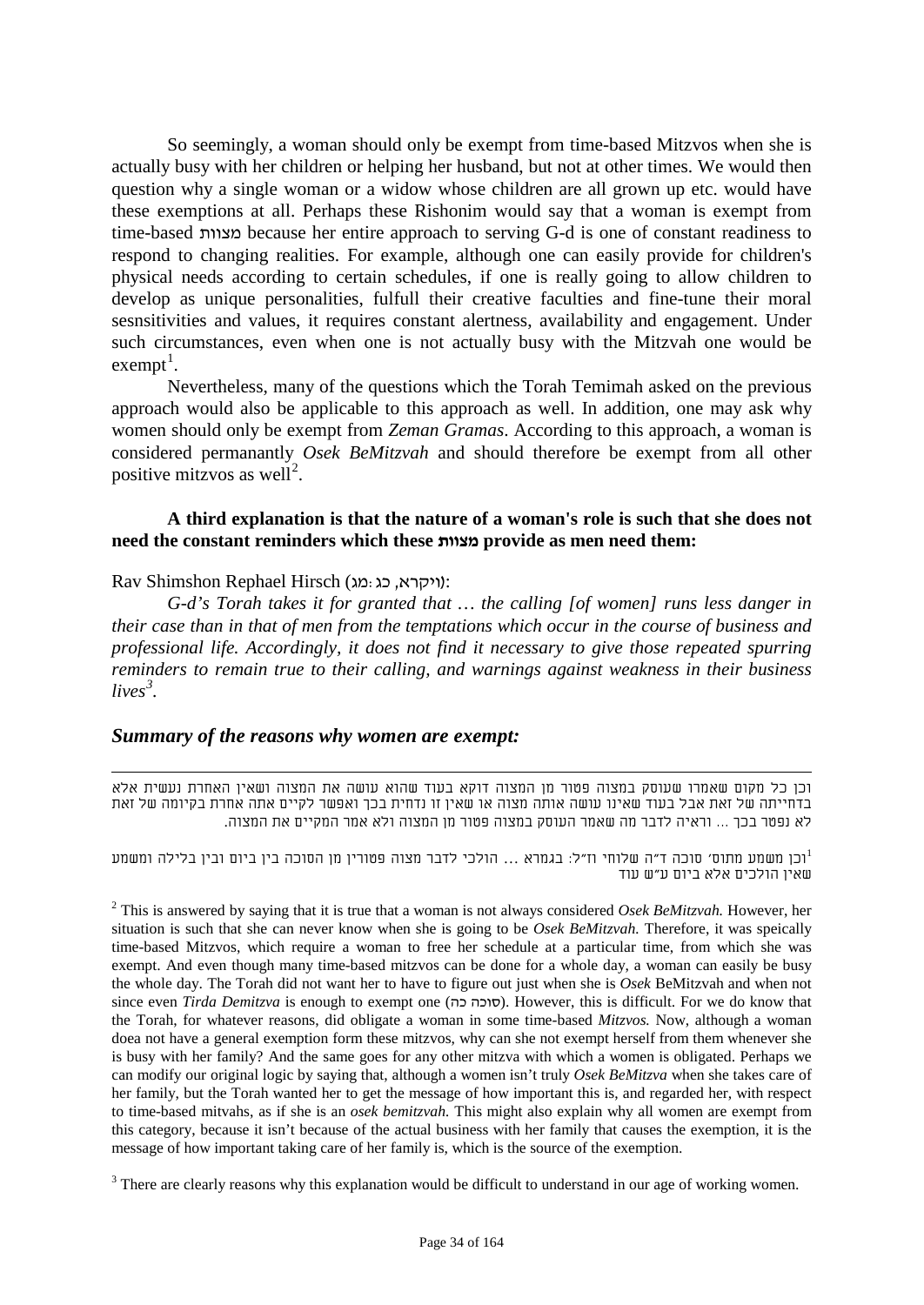In sum, women are exempt from positive, time-based Mitzvos for one of two primary reasons:

| 1: | Women are not at a high enough level of spirituality.                                                                                                                                                                                                                                                                                                          |
|----|----------------------------------------------------------------------------------------------------------------------------------------------------------------------------------------------------------------------------------------------------------------------------------------------------------------------------------------------------------------|
| 2: | A woman's <i>Avoda</i> is different from a man's in ways which either make it impossible,<br>inapropriate or unnecessary for her to fulfill Zeman Gramas. This is either because:<br>She is bound to her husband or<br>$\mathbf{1}$ .<br>ii.<br>She is considered permanently Osek BeMitzvah or<br>She does not need the reminders of the Zeman Gramas<br>iii. |
|    | Women do not lose any sachar by being exempt from time-bound Mitzyos:                                                                                                                                                                                                                                                                                          |

### **Women do not lose any sachar by being exempt from time-bound Mitzvos:**

According to all the explanations, it has to be that if women are still going to get the same חלק in הבא עולם as men (on which everyone agrees), then:

### **Women do not need these מצוות to get their הבא עולם.**

This is either because:

- *a- She does not need this kind of תקון*
- *b- She needs the תקון but she does not need the גרמא שהזמן מע "to give it to her since she is capable of getting this תקון herself through the area of רשות.*

Either way, it is essential to understand the following facts about women's nature:

- *a- Women are more internal and therefore need less external structure, including certain ;*מצוות
- *b- Women have a greater capacity than men to maintain a balanced* עבודה*. Men need extra* מצוות *to help them maintain this balance in their* עבודה*.*
- *c- Women have greater natural spirituality – Therefore they need less* מצוות*.*

#### **a- Women are more internal, need less structure**

A woman, because she has more בינה, is more emotionally and spiritually aware. This is confirmed by the תשובה בעל movement: females have shown a much greater spiritual openness to exploring Judaism than men and there are many more female returnees than male ones.

See S.R. Hirsch<sup>1</sup>: "Women have greater fervor and more faithful enthusiasm for their G-d-serving calling ... and therefore do not need חגיגה ,ראיה ,מילה, and in general, עשה מצוות שהזמן גרמא. as reminders."

Men get caught up in the unfolding challenges of the day, week and year and therefore need periodic מצוה reminders to maintain their focus on spirituality. The מצוות provide more structure and a greater sense of closure. Women have to create that structure not only for themselves but also for their families and, ultimately, for the Jewish nation.

 $^1$  ויקרא כג מג :ר׳ ש״ר הירש: last par. "We have already..."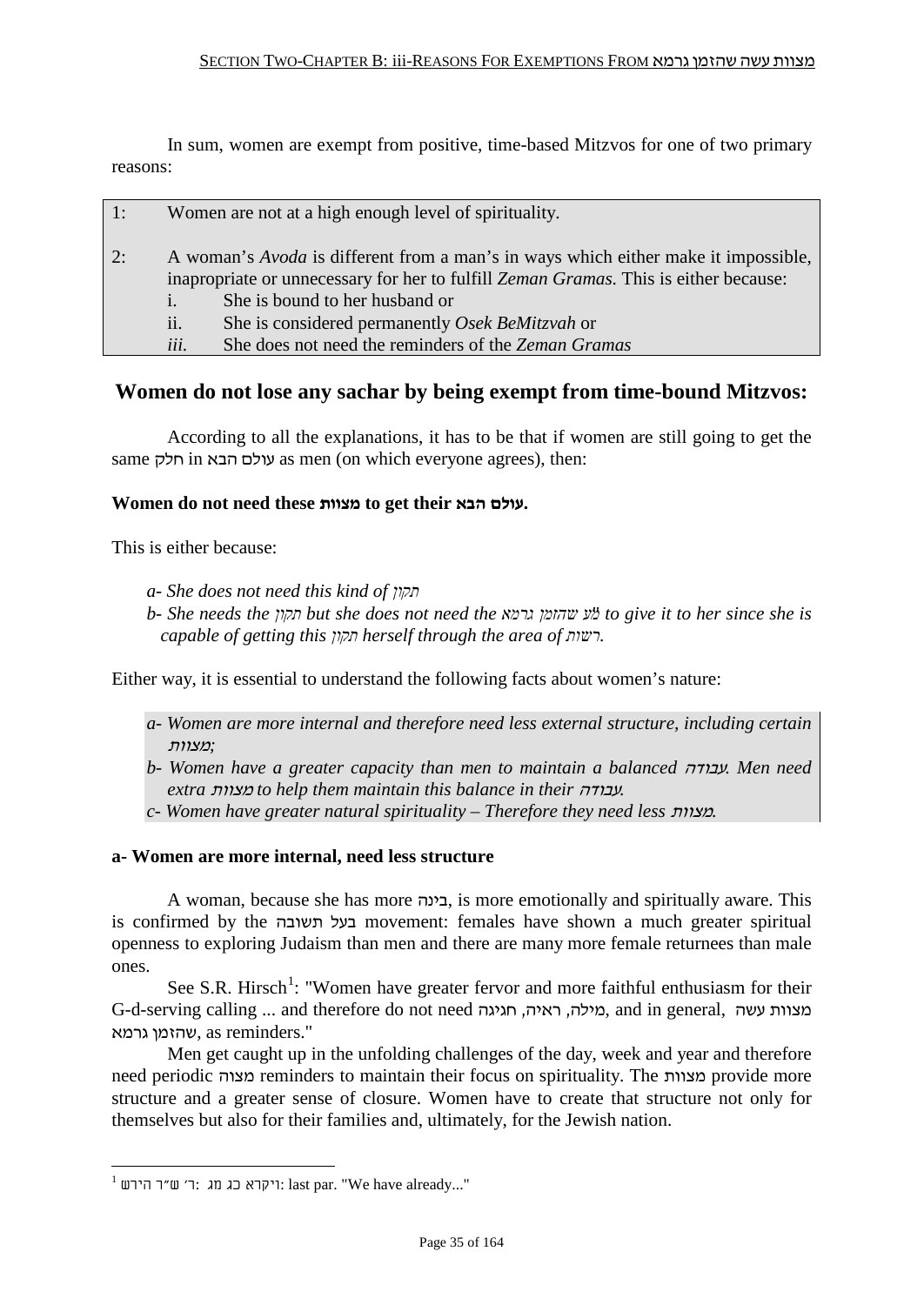Women who are on the left side of גבורה define the parameters and structure of situations rather than requiring that those parameters be imposed upon them. Thus, at two critical junctures in the history of the Jewish Nation, it was a woman who deteremined what the very definition of the Jewish people was going to be. The first juncture was שרה, and not אברהם, who decided that ישמעאל was to be excluded from the Jewish nation, and that he was to be the father of an independent, great nation; similarly in the case of the dispute of רבקה with יצחק vis-a-vis עשו ;it was Rivka who determined that Eisav's industrial, technological and economic prowess was to be outside of the Jewish people.

So too, it is the female force which distinguishes שבת from the days of the week and which was able to create the mechanism for the Torah to be brought down into the world to begin with.

Men operate after a structure is created. For example, יחוס is determined by the mother, but once a person is born Jewish, the tribe he will belong to as well as whether he will be a כון or לוי or לוי will be determined by the father. Similarly, after the female force brings in the שבת on Friday night, שבת day becomes male.

When structures appear to break down, such as times of spiritual darkness, women prevail (e.g. עגל הזהב, מרגלים). But when יכלל ישראל). But when עלל האהב, מרגלים.

Women also show this capacity to create structure in their relationship with time. This is of vital importance, since we are explaining her exemption from גרמא שהזמן ע"מ. Friday night, the beginning of שבת קדושת, is female, as reflected in the תפילות and the female חלה we cut. Moreover, women have נרות הדלקת as one of their special מצוות. A second of the three women's מצוות is also time-based – that of המשפחה טהרת.

Significantly, and related to theמצוה of the monthly cycle of המשפחה טהרת, women have חודש ראש as their unique חג. According to הכהן צדוק רב, this is because of their special capacity to intuit the hidden קדושה of חודש ראש which will only be fully revealed in ימות המשיח. This is a superb example of women's ability to take a time-based situation and to connect with its essence without the formal guidance of a מצוה structure.

Note: Where women are lacking they get their own special תקונים. Hence, on women's special מצוות, the Maharal*57F* <sup>1</sup> states as follows:

*These [special] women's Mitzvos come to complete that which is lacking in a woman for candle lighting … is a Tikun to the Sechel … and purification from the blood of Nidah is a purification of her Nefesh as the Posuk says:* הנפש הוא הדם כי*. ... And Challah is similar to the body of a person for a person's body is like the mixed*   $d$ *ough*<sup>2</sup>.

### **b- Women have a greater capacity than men to maintain a balanced עבודה - Men need extra מצוות to help them broaden their focus in order to have a balanced עבודה**

Men: Have more דעת which allows for solving problems one at a time (therefore, in הלכה able to למילתא מילתא in order to have a הלכה.

Women: קלות דעתן, i.e. don't get absorbed with individual problem.

מהר"ל, הקדמה לאור חדש, דף נט $1$ 

אלו מצוות לאשה להשלים חסרון האשה כי הדלקת נרות ... תקן השכל ... וטהרת האשה מדם נדתה דבר זה טהרת $^2$ הנפש כי הדם הוא הנפש... וחלה הוא דומה לגוף האדם כי גוף האדם הוא כמו עיסה מעורבת...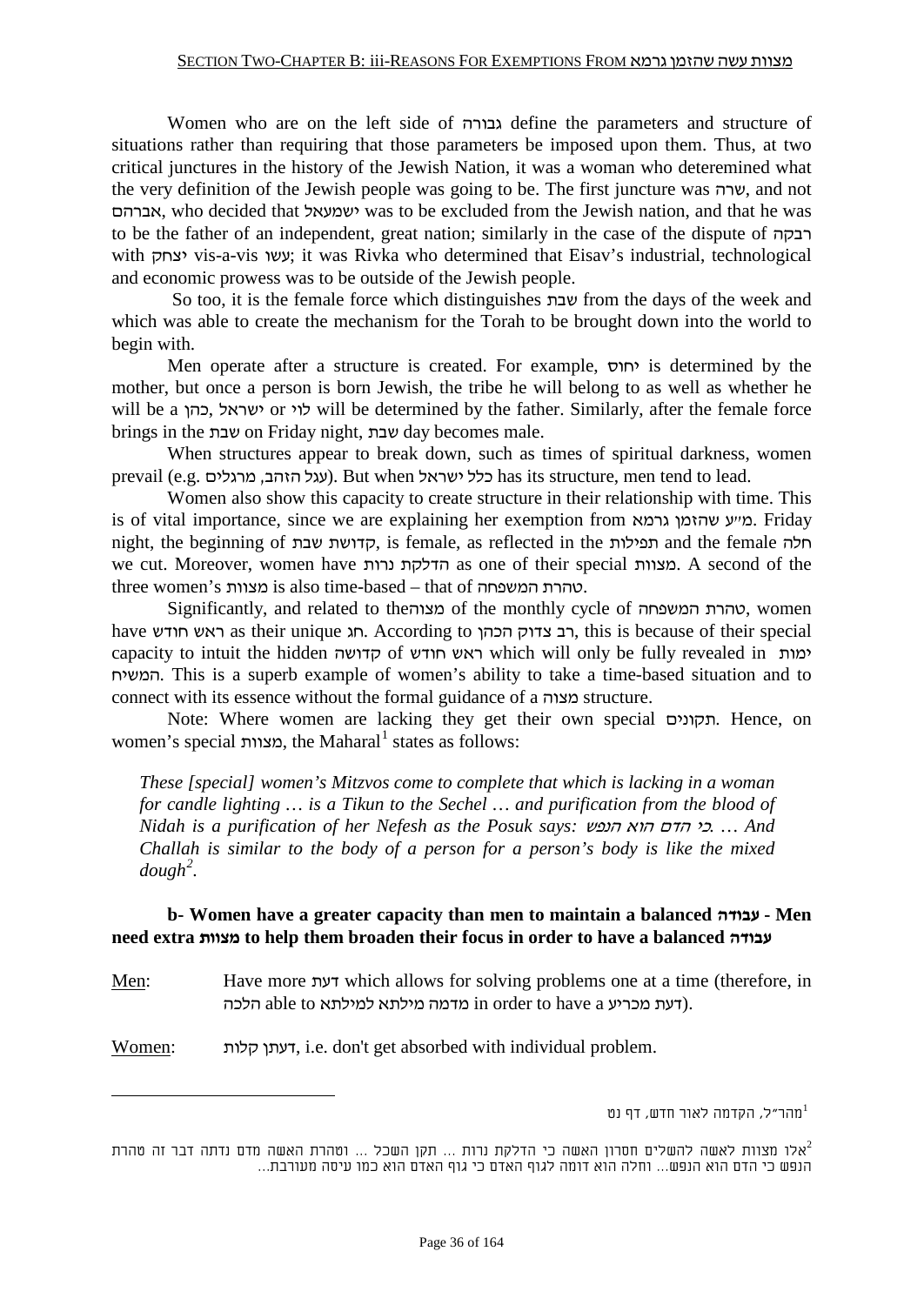Able to focus on multiple fragmented realities and unite them into an integrated whole.

Have בינה יתירה, i.e. more holistic (complements their הל

Men are from Mars: When a man is stressed (has a problem)...he becomes so focused on solving this one problem that he temporarily loses awareness of everything else... he becomes increasingly distant, forgetful, unresponsive...(p.31) goes to his private cave... to find a solution...(p.30), i.e. he gets totally absorbed in that problem. When a Venusian (female) becomes upset or is stressed... she seeks out someone she trusts and then talks in great detail about the problems of her day... On Venus, sharing your problems with another is actually considered a sign of love and trust and not a burden. Venusians are not ashamed of having problems. Their egos are dependent not on looking "competent" but rather on being in loving relationships. (p.31)

רמבם: הלכות יסודי התורה, פרק see) שביל הזהב together create a מצוות The composite of פרקים ושמונה' א(. This הזהב שביל ensures that a Jew works on all aspects of his/her personality. It does not allow a person to work on merely his/her biggest strengths and or weakness:

Women: Have that balance more innately. Men: Their הזהב שביל requires more מצוות.

> *Maharal: And this is known, that the power of fire of a woman is*  not as liable to breach its orderly parameters as it is with a man<sup>1</sup>.

Therefore, a woman is more easily in touch with קדושה when surrounded by physical realities (e.g. relationships, mundane tasks, slavery).

Men need physical realities to be more obviously labeled as מצוות) including various מצוות of marriage and having children<sup>2</sup>).

Women achieve their extra קדושה by adding to the defined מצוות in which they are commanded, an enlarged area of רשות דברי. Women, through their extra capacity of צניעות and their extra capacity to relate to קדושה, can better tune into רשות דברי.

Women are commanded in all the מליית. The תליית are the basic parameters in which we operate, the הדברים) מהרייל) סדר הדברים). Once in a framework, a Jew achieves his exalted levels by doing ע"מ. These are called מעלה קנין) ל"מהר(. According to the תשובה) משובה, all the great and elevated levels are achieved through the עשרי תשובה). (זכור את יום השבת on ,פרשת יתרו ,רמב"ן (זכור את יום השבת)

What emerges, then, is that women have basically the same הדברים סדר as men while they have a different עבודה when it comes to המעלה קנין.) Although there are a few individual לא תקיף פאת זקנך from which a woman is exempt like לא תקיף פאת תקיף לא, these reflect local exemptions. There are no whole categories of exemption as there are in the ע"מ.(

ודבר זה ידוע כי כח האש של אשה אינו יוצא מן הסדר כמו שהוא אצל האיש (מהר"ל חידושי אגדות מס' סוטה יז.) 1

<sup>&</sup>lt;sup>2</sup> A man has a Mitzvah of Pru U'Revu, and, according to some, a Mitzvah of  $\pi$ כי יקח. A woman does not have these Mitzvos because her whole essence moves her to get married and have children. Men, lacking that internal need to that degree, need to be externally commanded.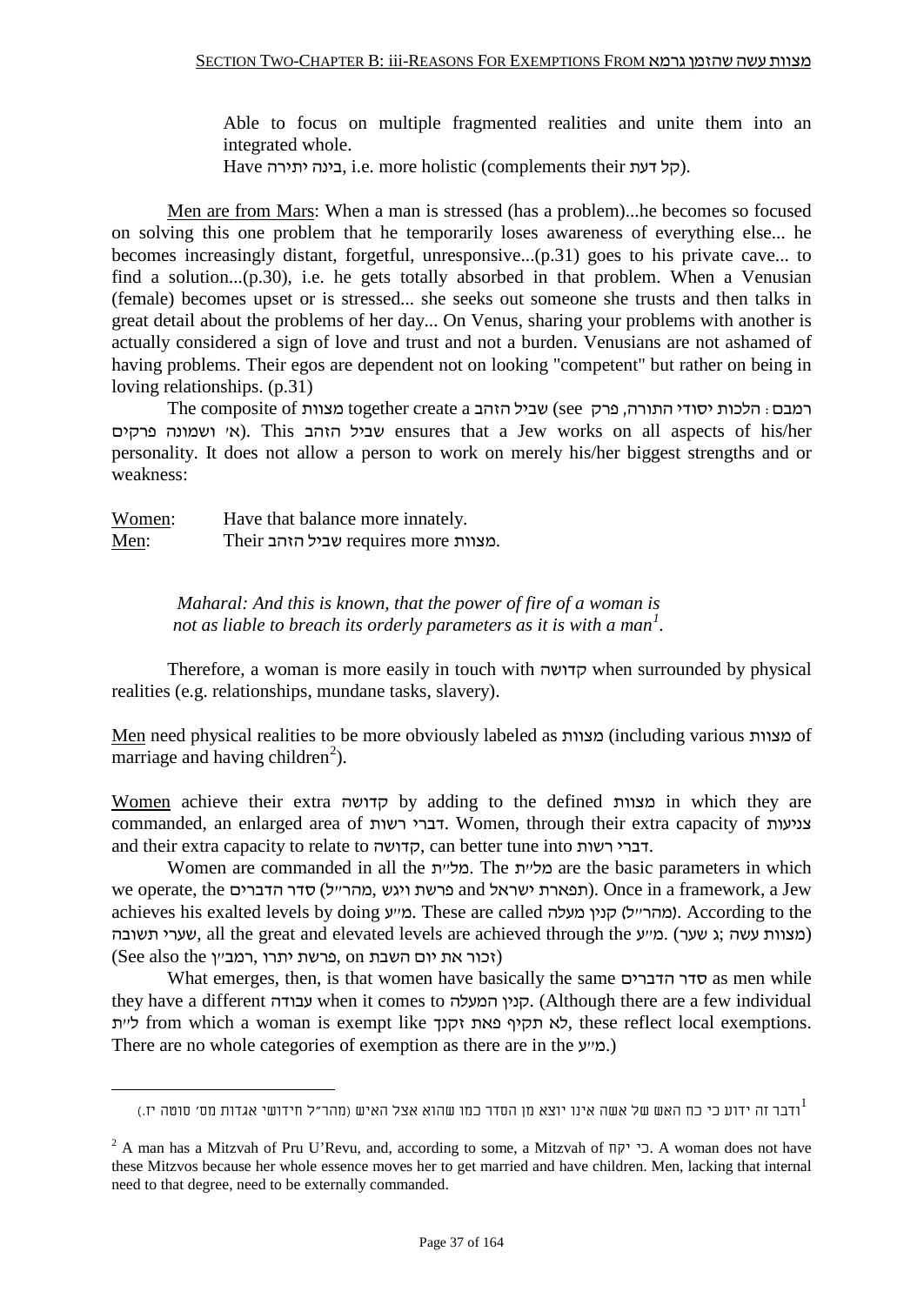On the Mitzva of הקן שלוח, the Ramban says that what the תורה does is legislate in certain broad areas with a number of specific מצוות, leaving it to us to harmonize ourselves with a תורה spirit in that area even where it is not legislated. In fact, most of our lives (both males and females) are, technically speaking, דברי רשות (although they, too, are covered by some עבודת like נצוות שבכללות wants all of our life to be full of קדושים תהיו 'ד, not just when we are doing מצוות. The מצוות are there to give us a very clear and relatively easy access to קדושה, while the area of רשות is a more difficult קדושה to achieve.

Therefore, while some have explained that women's natural level of קדושה renders certain מצוות unnecessary because she already has the קדושה-level of those מצוות, another explanation is that she does not need those מצוות because she is more capable of achieving that same קדושה even without the specific guidance and קדושה-access of those מצוות. Either way, this is reflected in the word רחם, womb, the part of the woman's body most unique to her and most reflective of her מדות. The letters רחם are the same numerical value (רמח-248 ( as the number of positive מצוות.

We see a similar reason when it comes to marriage. Men have a מצוה to get married (ורבו פרו or יקח כי ;(women do not. Women, however, clearly have a much greater internal need to get married (יותר משהאיש רוצה וכו). Women are commanded by their internal nature to do what men are commanded to do by a specific מצוה.

## **c- Women have greater natural spirituality – Therefore they need less מצוות**

(פירוש his of part one In (ר' ש"ר הירש חיד"א (בדברי דוד) יביע אומר ח"א או"ח ס"מ אות ט – ר' עובדיה יוסף The ארייי זייל (Though he says contradictory things)

The לחרייל says that women are not commanded to study Torah because they are at a higher level. However, he does not use this logic by גרמא שהזמן ע"מ.) Above we explained the reason for the discrepancies in the (.מהר״ל.)

: ר' ש"ר הירש, ויקרא, כג:

The תורה did not impose those מצוות on women because it did not consider them necessary to be demanded from women. All גרמא שהזמן עשה מצוות are meant, by symbolic procedures, to bring certain facts, principles, ideas and resolutions afresh to our minds from time to time, i.e. to spur us on afresh and to fortify us to realize them to keep them. G-d's תורה takes it for granted that our women have great fervor and more faithful enthusiasm for their G-d serving calling …

Accordingly, it does not find it necessary to give those repeated spurring reminders to remain true to their calling and warnings against weakness in their business lives.

Rav S.R. Hirsch: *A woman … does not need the Mitzvah of Talmud Torah and all the time-based Mitzvos since her Soul is more naturally in harmony with Olam HaBa and [also because] she is naturally a person with spiritual passion<sup>1</sup>.* 

<sup>:</sup> ר' ש"ר הירש (סידור; ויקרא כג מג, קטע האחרון; כלשון ההליכות בת ישראל פ"ב סקי"ג) $^{-1}$ 

האשה ... אינה זקוקה למצות ת"ת ולכל מ"ע שהז"ג בהיות נפשה מוכנת יותר לחיי העולם הבא ו[גם כי היא] בעלת התלהבות קודש טבעית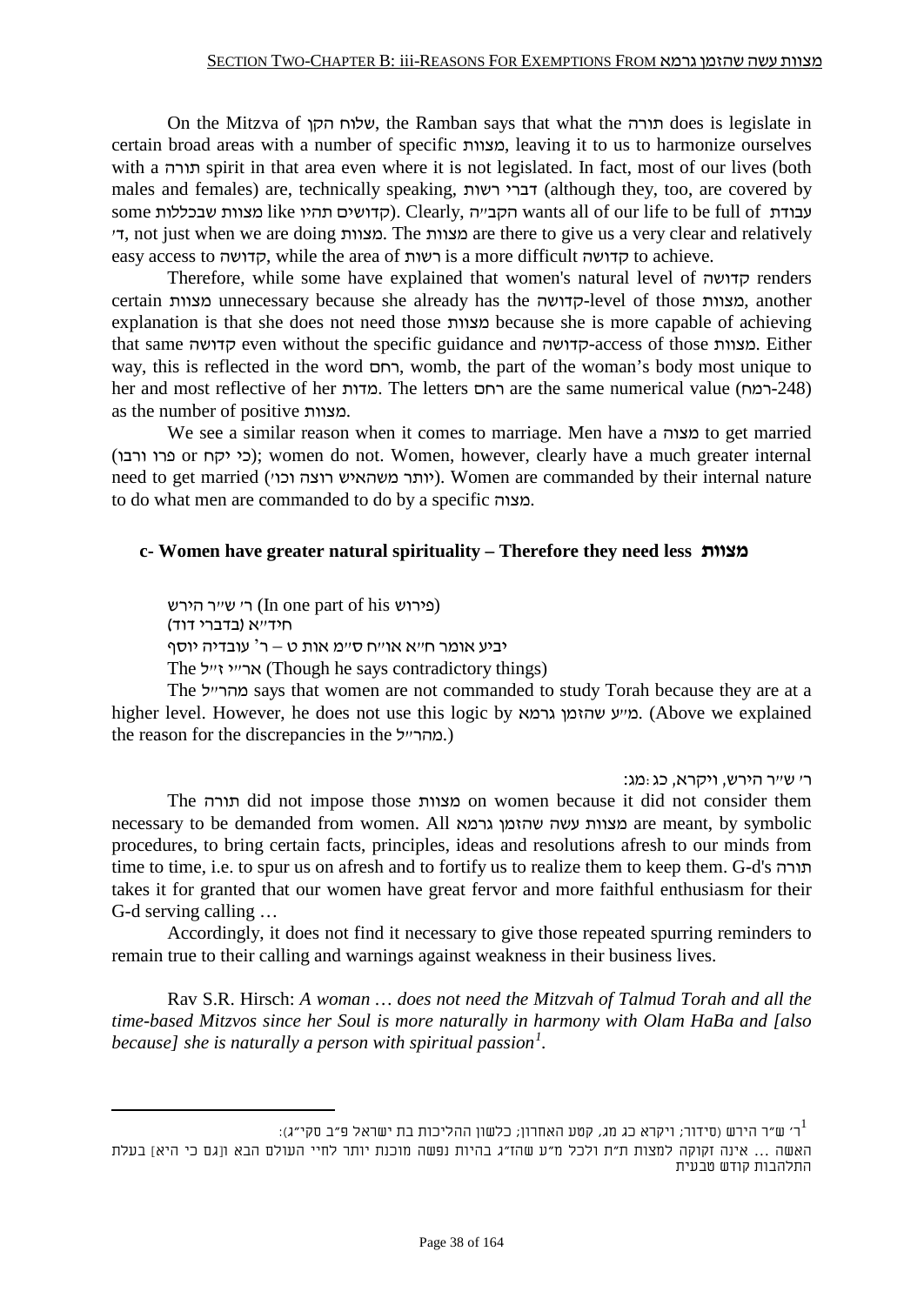Rabbi Steinsaltz (pg. 145): The fact that a particular מצוה is addressed to a particular set of people means that those people are in need of it to elevate their souls...those not subject to the מצוה are capable of reaching the level of spiritual elevation G-d expects of them without it.

Ed: In the case of non-Jews this would be because they are not required (indeed are not capable) of reaching that level of קדושה. They are therefore not in the פרשה of these מצוות at all (דברות משה גיטין הערה סה), and were they to make a ברכה לבטלה it would be a ברכה (שם). Women, however, are not exempt because they are not considered in the פרשה of these מצוות. On the contrary, they are in the פרשה, and, in general, can fulfill these מצוות. Hence they are entitled to make a הער קדשנו of האשר קדשנו, and in fact, amongst אשכנזים, this is the מנהג (דברות משה). (Note, the דברות משה). (Note, the דברות משה). (Tברות משה obligated in גרמא שהזמן ע"מ. Nor does he suggest that women have greater קדושה. Rather, he claims that they have the same קדושה as men. However, his logic would certainly apply to those opinions who also say that women have more קדושה than men. Such an opinion is held by Rabbeinu Bachaya who says:

#### איש אמו ואביו תראו (ויקרא יט:ג) -

fearing one's mother is mentioned before one's father because women have greater holiness than men<sup>1</sup>.

Rabbeinu Bachaya's statement is probably an unusual position<sup>2</sup>. The normative position is expressed by Rav Moshe Feinstein (see above) who says that men and women have equal Kedusha. But it is not unusual to say that in certain areas women have strengths which men lack that obviate their need for certain mitzvos (certain Tikunim) required by men.

In truth, we only need one מצוה for הבא עולם. The Rambam states that we are only given more to maximize the chances that we will do one properly<sup>3</sup>. And this is the meaning, says the Rambam, of the statement of Chazal at the end of Makos:

#### רצה הקב"ה לזכות את ישראל לכן הרבה להם תורה ומצוות

*HaKadosh Baruch Hu wanted to give us Zechuyos. Therefore he gave us much Torah and many Mitzvos*<sup>4</sup>.

.<br>רמב"ם פירוש המשניות סוף מכות:

ר' בחיי: והקדים האם במעלתן בקדושה כי קדושתם במעלה יותר מן האיש "Even if we were to accept the postion of the Rabbeinu Bachaya, the fact that women have greater קדושה and therefore do not need the גרמא שהזמן ע"מ could be for several reasons. It cannot simply mean that women do not need as many מצוות as men; for we still need to ask why they are specifically exempt from this category of מצוות in particular

However, we did point out above that only half the עשה מצוות from which women are exempt are גרמא זמן and that there are just as many מייב שהזמן עשהזמן ע"מ in which women are חייב as there are from which they are exempt.

 $3$  The standard for this is very high. See the next note.

ר' חנניא בן עקשיא אומר רצה הקב"ה לזכות את ישראל כו': מעיקרי האמונה בתורה כי כשיקיים אדם מצוה מתרי"ג מצות כראוי וכהוגן ולאישתף עמה כוונה מכוונת העולם בשום פנים אלא שיעשה אותה לשמה מאהבה כמו שביארתי לך הנה זכה בה לחיי העולם הבא ועל זה א"ר חנניא כי המצות בהיותם הרבה אי אפשר שלא יעשה אדם בחייו אחד מהם על מתכונתה ושלמותה ובעשותו אותה המצוה תחיה נפשו באות מעשה וממה שיורה על העיקר הזה מה ששאל ר' חנניא בן תרדיון מה אני לחיי עוה"ב והשיבני המשיב כלום בא מעשה לידיך כלומר נזדמן לך לעשות מצוה כהוגן השיבו כי נזדמנה לו מצות צדקה על דרך שלימות ככל מה שאפשר וזכה לחיי העוה"ב ופירוש הפסוק ה' חפץ למען צדקו לצדק את ישראל למען כי יגדיל תורה ויאדיר: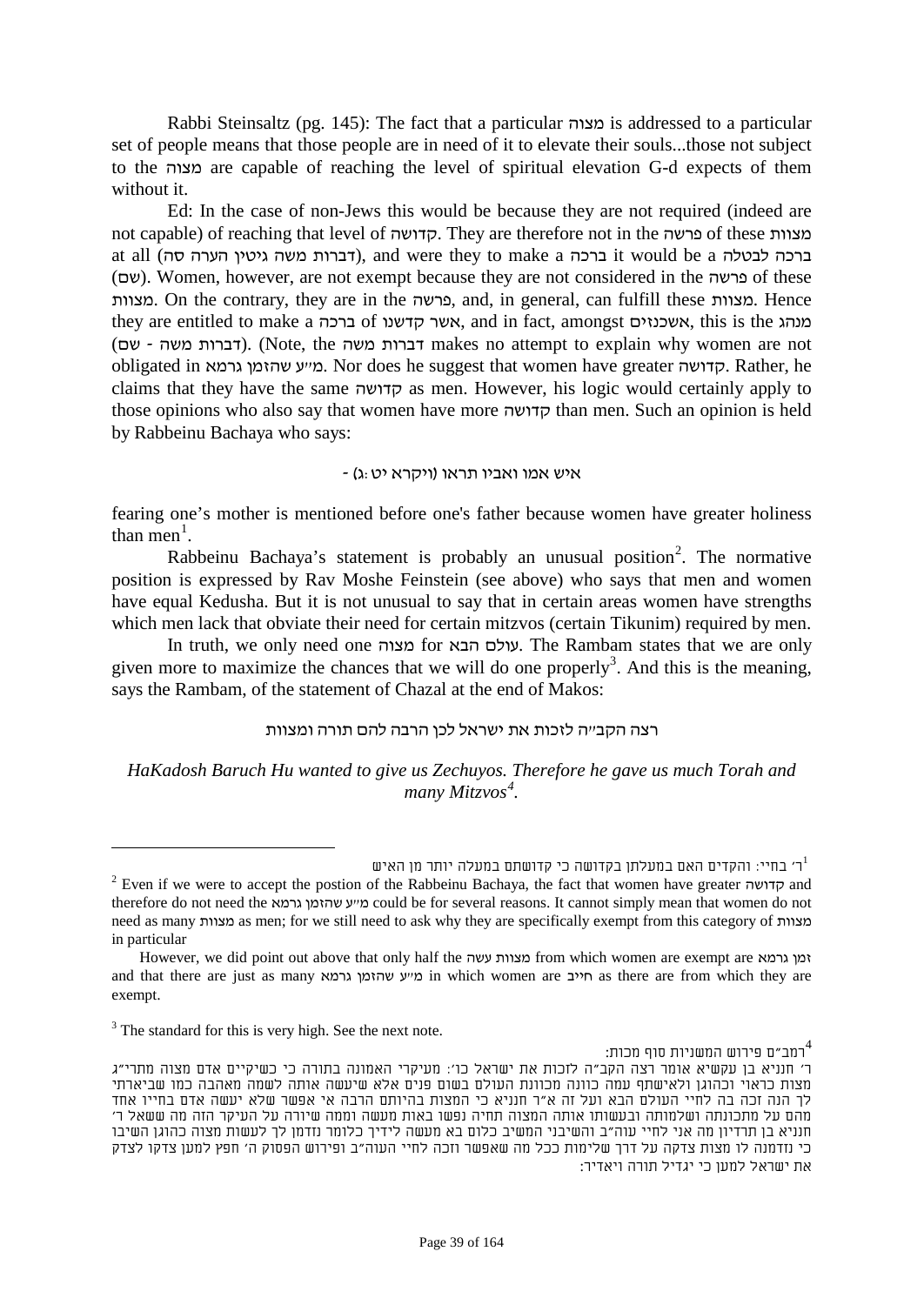# *Summary: Why women are exempt from time-bound Mitzvos.*

Amongst the explanations above, we gave two which we wish to summarize here.

a- Women are more internal and therefore need less external structure;

b- Men need extra מצוות in order to help them maintain a balanced עבודה

These are complimentary points. They say that women do not need these Mitzvos and Men do. There are other areas which Men need less and women need more. The main point is that G-d created all of mankind, men and women, in order that we may get as close as possible to Him. He created, in His infinite Wisdom, a system of living which is the best possible system for all of us. How could He then deprive half of mankind of something that could get them closer to Him? This would contradict His Midah of Chesed. We have confirmed this logic by showing that women have the same Kedusha as men in this world and the same Sachar as men in the World to Come. Therefore, their total Avoda-package together with their given nature must also be the same. The explanation we have chosen above seems most consistent with these principles.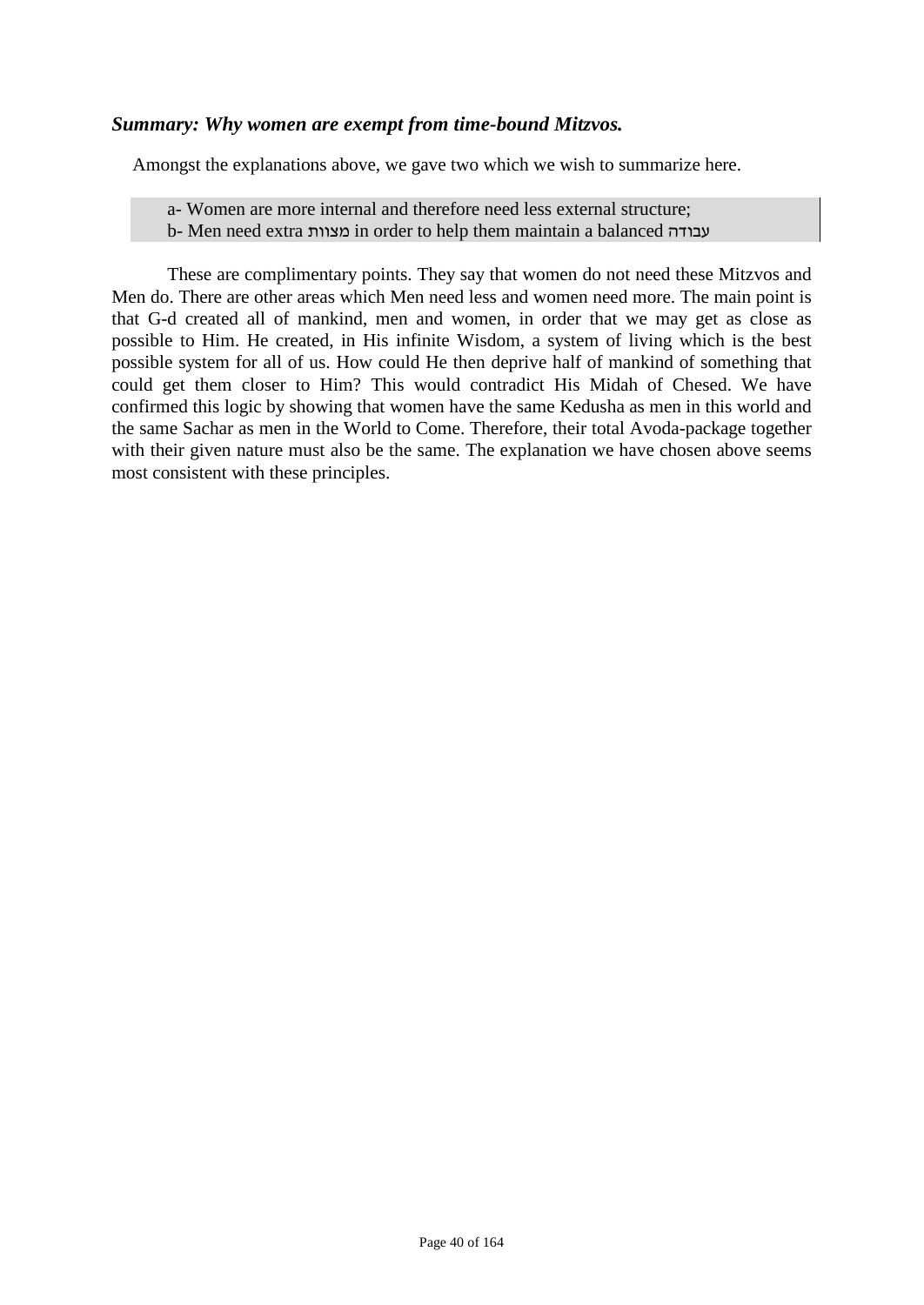# שעשני כרצונו **/** שלא עשני אשה **:C CHAPTER**

**i- Introduction**

- **ii- Men thank השם for a privilege**
- **iii- The privilege does not imply any general male privilege**
- **iv- The negative formulation is because of a side issue**
- **v- No ברכה was formulated for a woman: she was not asked to accept the consolation prize**

**vi- As an act of feminine creativity, the ברכה makes sense**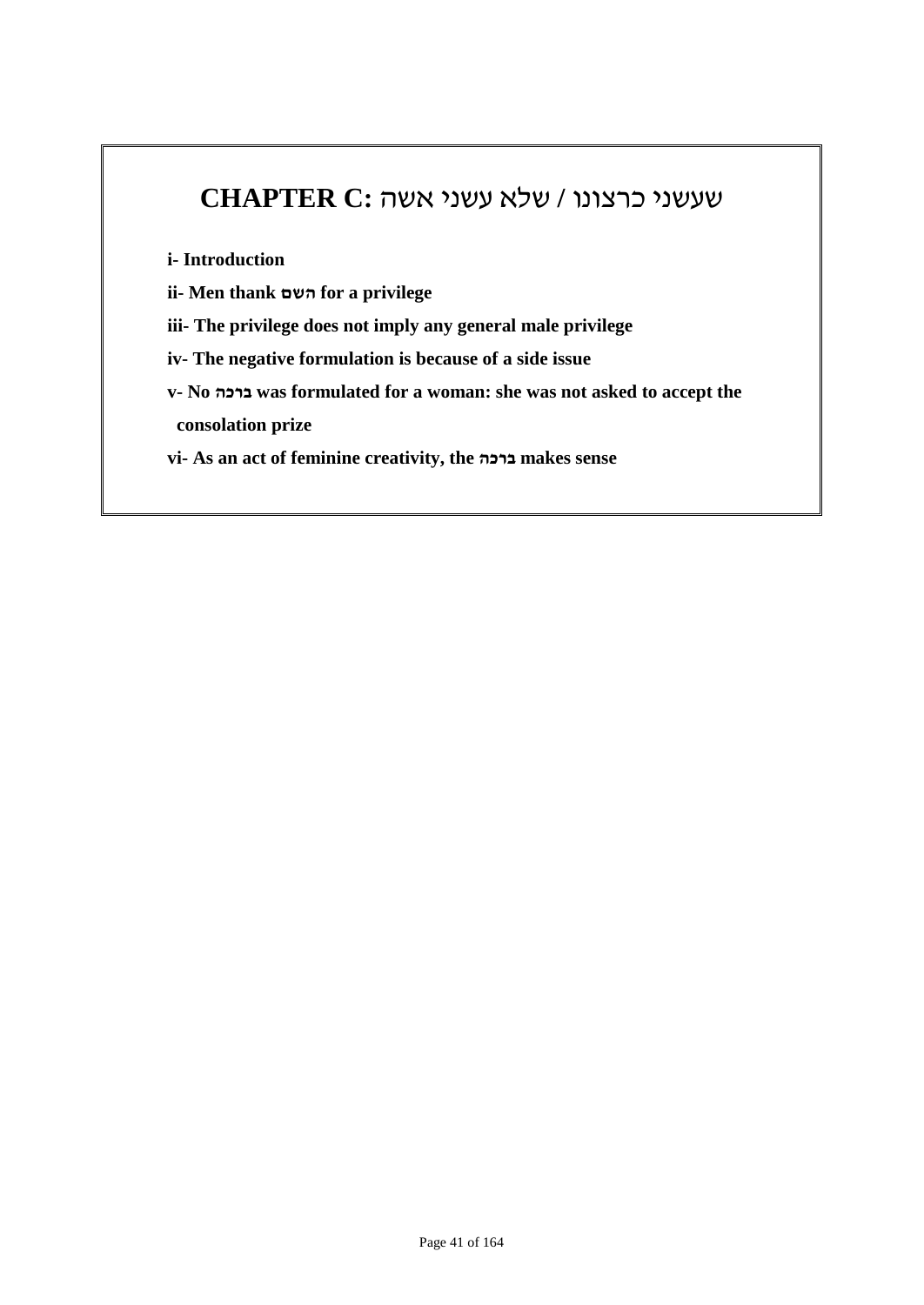# שעשני כרצונו **/** שלא עשני אשה **:C CHAPTER**

# *i- Introduction*

*Menachos (*מג*(: A person is obligated to say three blessings every day i.e.*

שלא עשני גוי שלא עשני עבד שלא עשני אשה

The Gemorrah tells of an additional blessing:

#### שלא עשני בור

but rejects this as a requirement<sup>1</sup>.

Women, who omit אשה עשני שלא, generally say the ברכה of *67F* <sup>2</sup> כרצונו שעשני . There is no consensus in the Meforshim for the reason behind this. We will bring five different approaches, starting from those which are the least complimentary and moving towards those which are the most complimentary. We will then detail a sixth reason which we believe to be the true explanation. In general, all that we discussed under the previous chapter when we stated the reasons why women are exempt from certain Mitzvos are relevant here as well. It is therefore important to read that chapter first before moving onto here.

# 1) Tur: It is as if she is confirming the righteousness of the [seeming] bad befalls her<sup>3</sup>.

We showed in the previous chapter that women have as much Kedusha in this world as men do and that they get as much reward in the World to Come. Therefore, these commentators can only be referring to the actual way in which she gets her Olam Haba, i.e. she accepts that she is exactly as the Will of השם desired, and that ultimately, a happy acceptance and fulfillment of her task will bring her exactly the same portion in the World to Come as a man who fulfills his task will receive. (In his אגרות, the יצחק פחד shows even more than that; there can be a situation where in This World we are required to relate to a certain person with greater כבוד than a second person, even though the second person will have a greater portion in the World to Come. For example, if there is a חסיד who is just an ordinary scholar and there is an outstanding scholar who is just ordinary in his המצוות קיום, we are obligated to call up the outstanding scholar for שלישי to the reading of the Torah. But in the World to Come, the חסיד will be considered greater.)

מנחות מג $\colon$  :

טור (או"ח סמ"ו) אבודרהם (סדר שחרית של חול): כמי שמצדיק את הדין על הרעה הבאה עליה $^3$ 

תניא היה ר"מ אומר חייב אדם לברך שלש ברכות בכל יום אלו הן שעשאני ישראל (והגירסא הנכונה - שלא עשאני גוי) שלא עשאני אשה שלא עשאני גוי רב אחא בר יעקב שמעיה לבריה דהוה קא מברך שלא עשאני בור אמר ליה כולי האי

 $2$  Below we will bring the different opinions on whether a women should say this blessing, and, if so, whether she should say it with Shem and Malchus.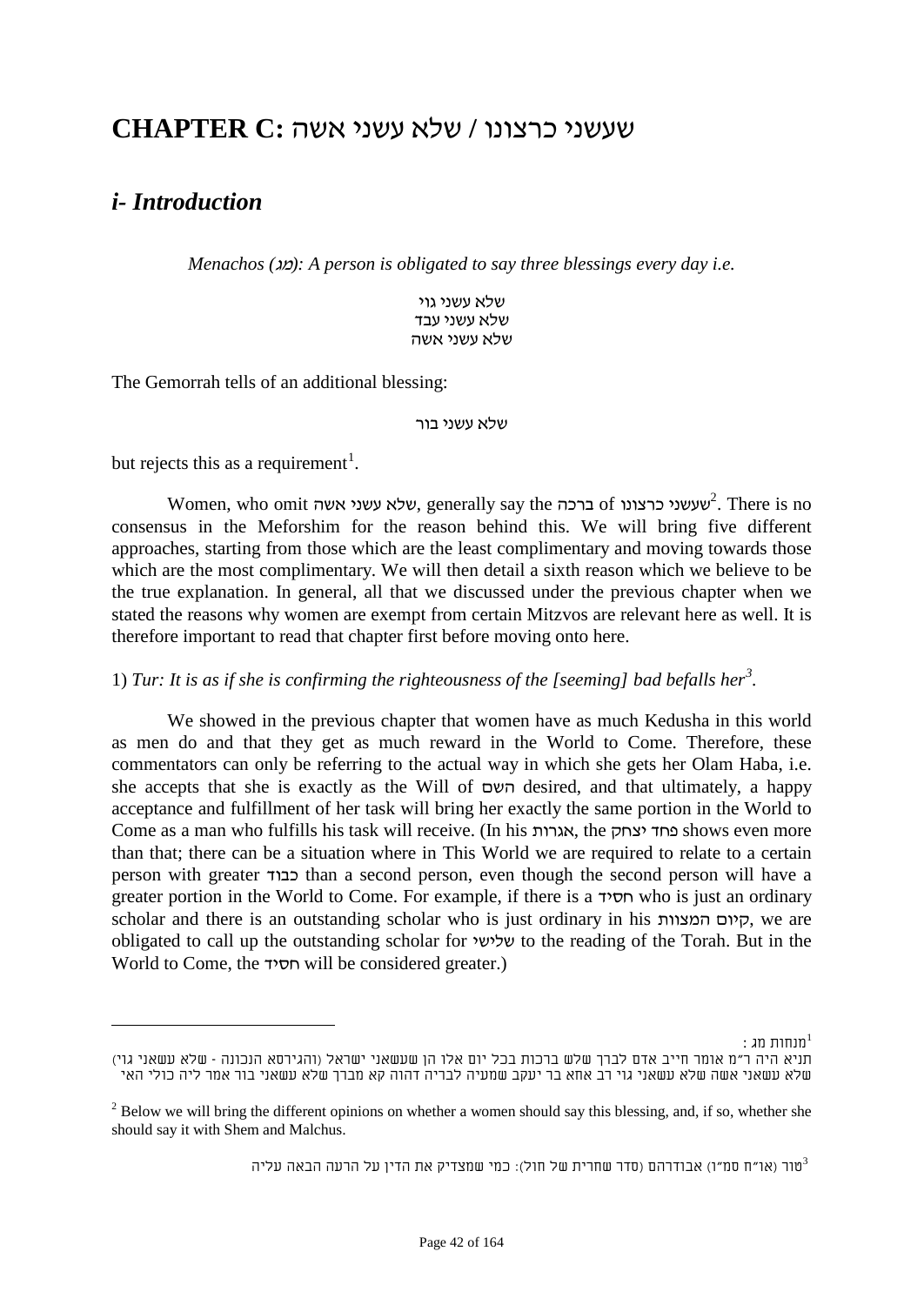2) *[She blesses because] there is also a Maala in the creation of the women for the sake of the existence of the worlds. However the Maala (*מעלה *(of the man is greater. But she is nevertheless required to bless on her Maala* $^l$ *.* 

According to this, a woman's blessing is a consolation prize. However, we later show that the Sages did not in fact give her such a blessing – women themselves created this blessing, putting this explanation in a totally different light as we shall see.

The following three explanations, although different, all reflect the fact that the woman's ברכה is a direct response to the man's. He makes a blessing stating that he has an advantage over her; she does the same vis-a-vis him. G-d's Will is in all of His creation. But the Creation of Woman reflects a unique element of His creative Will. Here we can point and say *Kirtzono – this is according to His Will:*

3) *The Yeshuos Yaakov: In the Bamidbar Raba, it is stated that [when the words Naaseh Adam (i.e. G-d says in the plural, "Let us make man.") appear in the Chumash,] it means that G-d consulted with the Angels concerning the creation of man as is explained there, since, when a man sins Chas VeShalom, he also creates a blenish in the world of the Angels. Therefore, they have to agree to his creation. And even though no-one can stand in the way of whatever G-d desires, nevertheless it is the way of the humble for the Gadol to consult with the Katan whenever it is relevant to the latter.*

*However, the creation of the woman was done by G-d's Will alone, for she is a part of man, and just as He would not consult on the head [of man] separately and on the rest of his limbs separately, so too the women is a part of man. And since she completes man, she is created by the Will of G-d without consulation with the Angels. And this is why she blesses ShaAsani Kirtzono, i.e. according to the Ratzon of HaKadosh Boruch Hu alone, without consultation with the Angels*<sup>2</sup>.

*4) Maggid Taalumos: It says in Brachos (xo), "Rav Ami says, There is a seeming contradiction in the pesukim. On the one hand it says, 'Male and female He created them' [in the plural]. Yet another verse states, 'He created man in the Image of G-d' [in the singular]. How can this be? For in the beginning He thought to create two but in the end He only created one." Therefore, when HaSh-m took the side [of man] and created the female, His Thoughts, which is the same as His Will, were completed. Therefore, a woman blesses ShaSani KiRzono<sup>3</sup>.* 

ש"ז (סק"ד): $^1$ ט"ז (סק"ד):  $^1$ 

#### ישועות יעקב (סמ"ו סק"ה): <sup>2</sup>

: מגיד תעלומה (בספר טעמי המנהגים סל"ה) $^3$ 

שיש מעלה ג"כ בבריאת האשה לצרך קיום העולם, אלא שהמעלה של האנשים גדולה יותר, אבל היא חייבת לברך עכ"פ על המעלה שלה

מבואר במ"ר נעשה אדם שהקב"ה נמלך במלאכים על בריאת האדם והיינו כמבאור שם, לפי שאם האדם חוטא ח"ו פוגם גם בעולם המלאכים, ע"כ צריך שיסכימו על עשייתו, ואף שאם הקב"ה חפץ מי יאמר לו מה תפעל, אמנם מדרך ענוה כשהדבר נוגע לקטן נמלך הגדול בו.

ואמנם דבריאת האשה עשה הקב"ה ברצונו לבד כי היא חלק מן האדם, וכמו שלא ימלוך על הראש ביחוד ועל שאר אברים ביחוד, כן האשה חלק מן האיש כו'. וכיון שהיא משלמת את האדם, לכך נבראת ברצונו של הקב"ה בלי המלכת המלאכים, וזהו שמברכת שעשני כרצונו דהיינו כרצון הקב"ה לבד בלי המלכת המלאכים (בספר טעמי המנהגים לו)

איתא בברכות דף סא א"ר אבהו רמי כ' זכר ונקבה בראם וכ' כי בצלם אלקים עשה את האדם הא כיצד כי בתחלה עלה במחשבה לברא ב ולבסוף לא ברא אלא אחד ע"כ וא"כ כשלקח הש"י את הצלע וברא ממנה נקבה הנה נשלמה המחשבה שהוא הרצון ולכך מברכת שעשני כרצונו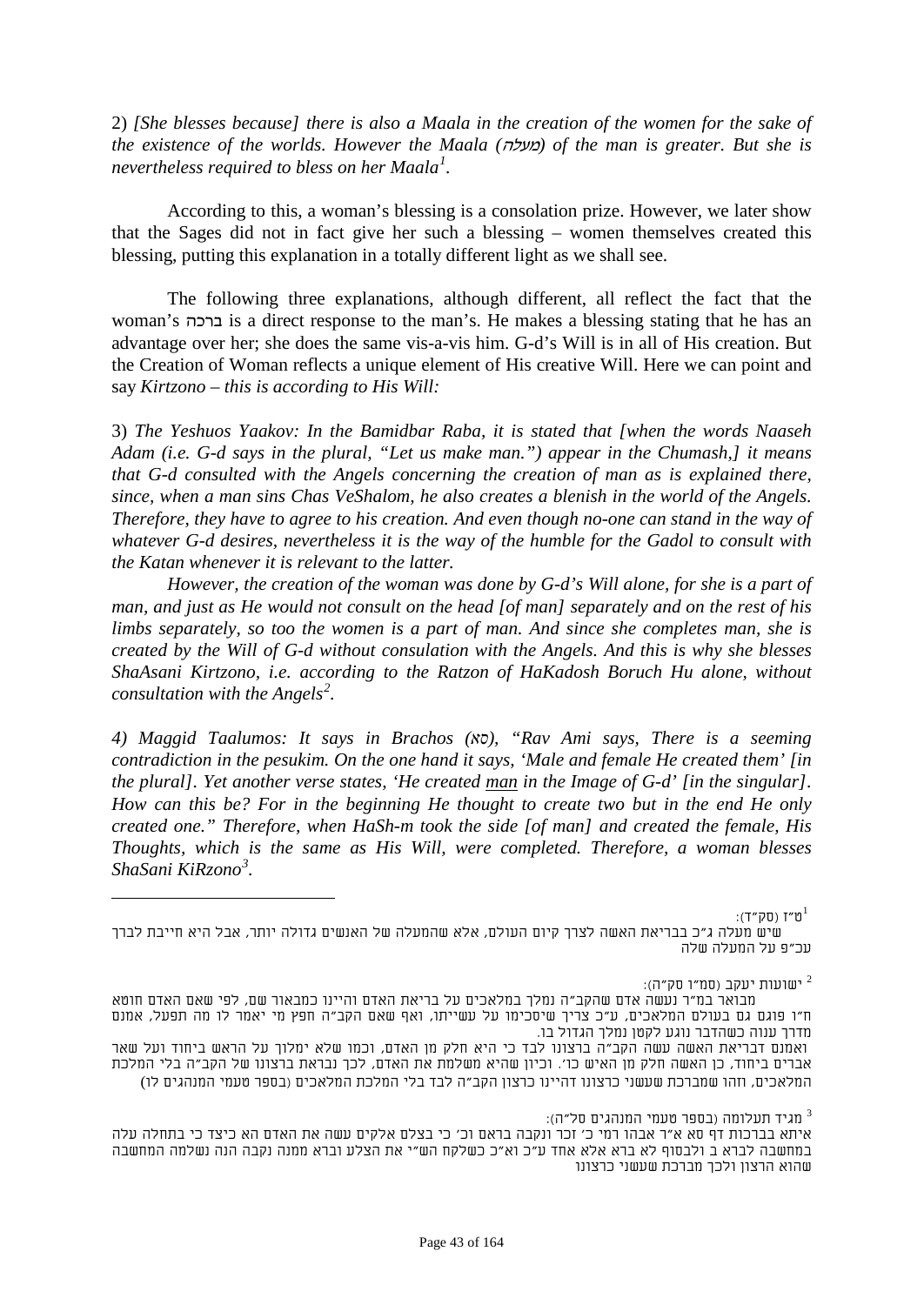*5) Rabbi S.R. Hirsch: The woman, since she needs neither the Mitzva of Talmud Torah nor time-based Mitzvos because she is more in natural harmony (*יותר מוכנת *(with Olam Haba and because she has a natural passion for spirituality – thanks HaKadosh Baruch Hu for this blessing that He has made her according to His Will and He has provided her with the goal of being intimately involved with the education of her children and the concern for the Kedusha of the home<sup>1</sup>.* 

We have mentioned five different approaches, two of them showing that women receive a "consolation prize' (though not at the level of man, she is still thankful) and three of them showing that this blessing reflects a certain advantage which a woman has (she was created only by G-d, she represents the completion of G-d's original creative will, she is more naturally spiritual). We will suggest a sixth approach which we believe emerges out of the background to the formulation of both the man's brocha (Shelo Asani Isha) and the woman's brocha (SheAsani Kirzono). These facts are, in sum:

- 1. The brocha for man is definitely because of a certain Zechus, i.e. that he has more mitzvos than woman.
- 2. The context of the brocha makes it clear that this Zechus was never intended to reflect a judgement about the overall status of man in relation to woman.
- 3. There was no original brocha for women.
- 4. The brocha for women was an expression of female spiritual creativity and is unprecedented in the annals of halachik history.

# *ii- Men thank* השם *for a privilege*

According to most מפרשים, men make the blessing אשה עשני שלא because they are חייב in *Miztvos Aseh SheHazman Gramah73F* 2 . Therefore, we need to understand this blessing in the context of everything we said in the previous chapter with respect to time-based Mitzvos. According to those opinions (quoted there) who hold that the reason for women's exemption from these מצוות is because she is of a lower מדרגה, understanding the blessing אשה עשני שלא would seem to mean that a man is thanking G-d that he was created at a higher spiritual level<sup>3</sup>. However, we showed that this approach is frought with inconsistencies with other statements about women and that most commentators did therefore not explain things in this way. A second opinion was to say that women have the same קדושה as men and, each doing their own Avoda, would get the same *Sachar* in *Olam HaBa*. According to these opinions, the explanation of *ShAsa Li KiRtzono* and *Shelo Asani Isha* would still be straight forward, that men thank השם for their unique endowments just as women thank השם for theirs. The difficulty comes with the third approach, that a woman is exempt from these מצוות because

<sup>.</sup> רש"ר הירש (סידור; ויקרא כג מג, קטע האחרון; כלשון ההליכות בת ישראל פ"ב סקי"ג. 1 האשה מכיון שאינה זקוקה למצות ת"ת ולכל מ"ע שהז"ג בהיות נפשה מוכנת יותר לחיי העולם הבא ובהיות בעלת התלהבות קודש טבעית - מודה היא להקב"ה בברכה זו שעשאה כרצונו והטיל עליה ייעדיה הקשורים לחינוך בניה ובדאגה לקדושת ביתה וכו'

Similarly, Rav Elie Munk: The World of Prayer pg. 28-29

 $2$  This is indeed the understanding of the כגו ברכות תוספתא ברכות ה and the א ירושלמי ברכות יה sindeed the ש the reason is because "A woman is not obligated in מצוות"

<sup>&</sup>lt;sup>3</sup> though difficult to explain to a non-observant person.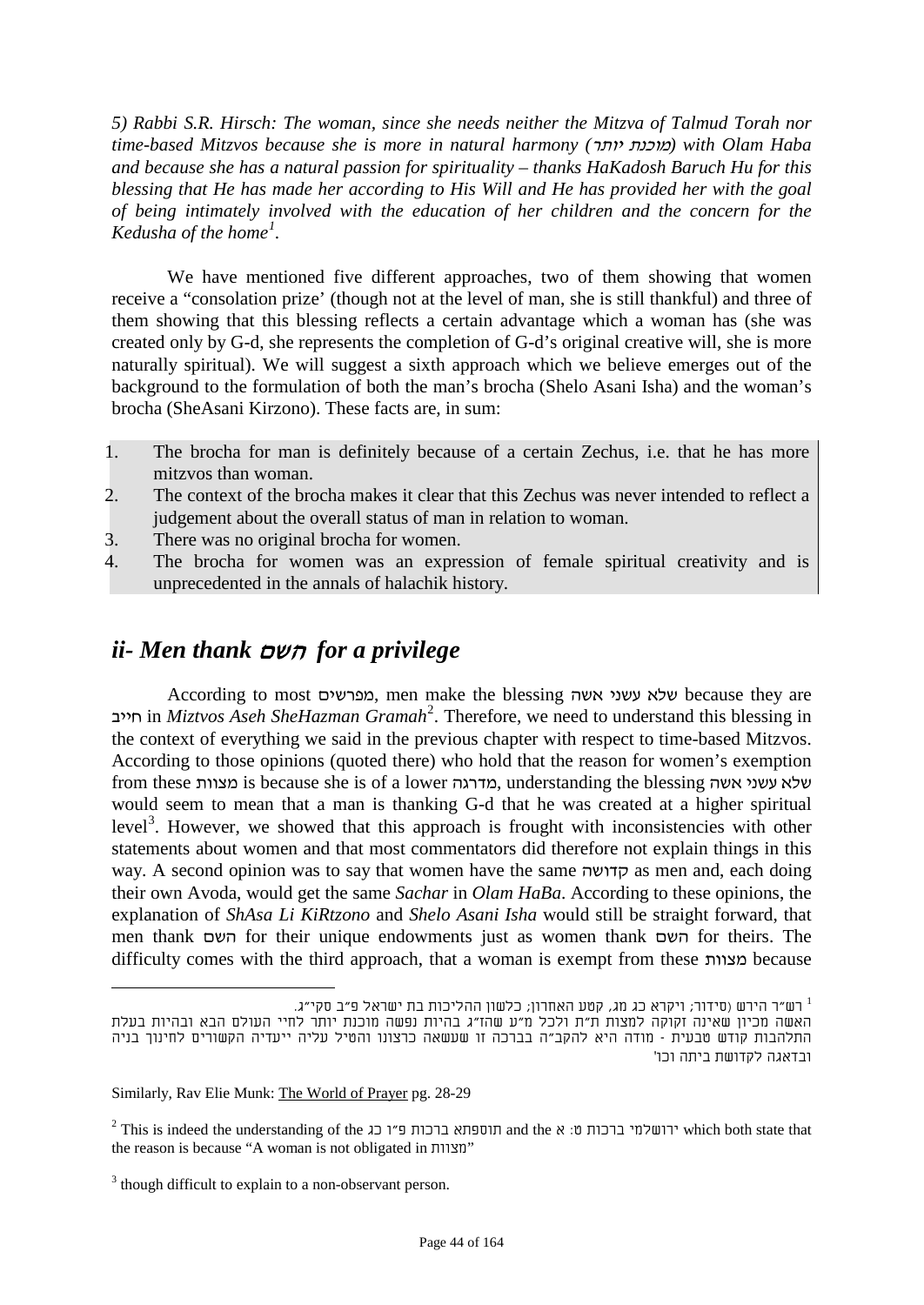she is on a higher מדרגה. For, while we may explain that a woman is exempt from עשה מצוות גרמא שהזמן because she does not need them, there is no question that this blessing comes to show a unique privilege for which the male needs to thank G-d.

In fact, this privilege is given active halachik expression when the Gemorrah states that although a women *Ani* takes precedence over a male in receiving *Tzedaka*, a man would take precedence over a woman when faced with a triage decision of whose life to save first or whose lost object to return first. The commentators say that the reason for this is because men have the advantage of being obligated in the time-based  $Mitzvos<sup>1</sup>$ .

The context of this blessing also seems to indicate that a man is thanking G-d for a privilege, for the previous two blessings, *SheLo Asani Goy* and *SheLo Asani Aved*, are clearly thanking G-d for the privilege a Jew has over them*76F* 2 . *Even if a woman is exempt from* מצוות גרמא שהזמן עשה *because of superior natural endowment, the man thanks G-d for being able to achieve this of his own accord, always better than being created that way*<sup>3</sup>.

The Sages had a discussion about whether to implement a fourth blessing, *Shelo Asani*  Bor – who has not made me an ignoramous. The Sages decided against this because although there is a clear advantage to not being a *Bor,* the Bor is what he is of his own making. Intrinisically, he is commanded in everything a normal male is commanded, and this is not what these blessings are about<sup>4</sup>.

The lists of morning blessings also include blessings giving thanks that we aren't blind, lame or paralyzed. Are disabled people spiritually inferior? Does G-d look down on them, or should we? The answer is, of course not! As one of the mussar teachers say: Since everything we possess is only charity from Above, those people who lack things are entitled to boast that they take less charity than the rest of us! So, then, why the blessing? Because we give thanks to G-d for the benefits that we receive in this world regardless of their effect on our standing in the World to Come. Some Torah sources say that is better to be poor than rich, but the rich are still required to thank G-d for their wealth. The blind and the lame might be superior to others, but that shouldn't stop every one else from giving thanks for the chesed of being able to see and walk.<sup>5</sup>

מס' הוריות פ"ג משנה ז (יג.): האיש קודם לאשה להחיות ולהשב אבדה $^1$ 

 $3$  This is perhaps the עץ יוסף quoted in עץ יוסף  $\alpha$ s follows:

שאע"פ שיש לה מעלה וחשיבות מ"מ אינה חשובה כמו הזכרים בישראל שהרי אינה חייבת בכל המצות שפטורה ממצוות עשה שהזמן גרמא. וגדול המצווה ועושה ממי שאינה מצווה ועושה (לבוש)

וכתבו כל המפרשים דזה בגלל שהאיש קדוש יותר דחייב במ"ע שהז"ג משא"כ באישה The תוספתא) קדושין (says clearly that the male is thanking G-d for the extra מצוות that he has to do.

<sup>&</sup>lt;sup>2</sup> Certainly we would not say that the עבד and the גוי are more privileged because they have less מצוות) (even if the reason why they do have less מצוות is different to why women have less מצוות( . Since the three blessings, שה עשני גוי, שלא עשני עבד, שלא עשני שה are being said together, presumably they are referring to different levels of the same thing.

רש"י: ( מנחות מג: ) ד"ה כולי האי... ל"א כולי האי נמי בשלמא עובד כוכבים ואשה הואיל ולאו בני מצוה נינהו שפיר <sup>4</sup> מברכת אלא בור בר מצות הוא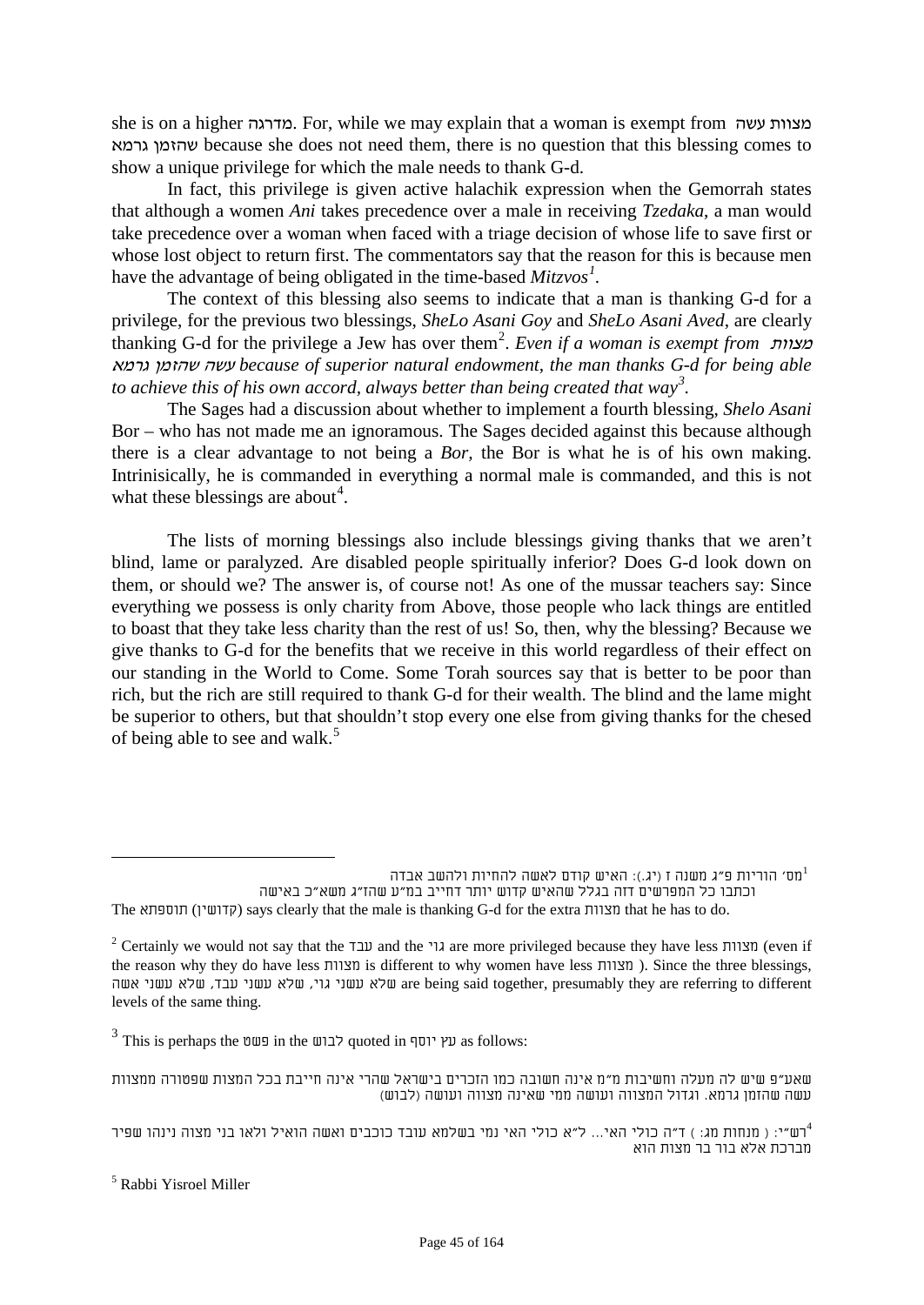# *iii- The privilege does not imply any general male privilege*

In the section above, we showed clearly that the three morning ברכות ) , ברכות אשה ,עבד (thank השם for the advantage of being able to do more מצוות, and, in the case of a woman, specifically those which are time-based. What we will now show is that this idea was never intended to be interpreted that men are, overall, superior to women - no other advantage besides time-based *Mitzvos* is mentioned by the commentators<sup>1</sup>. We refer you to the chapter above, on the time-based *Mitzvos*, where we brought many proofs that a position suggesting that man is spiritually superior to woman is incompatible with the sourcess. Briefly, we showed that:

- *i.* G-d created everyone for the purpose of being able to give to them *in the maximum way*   $_{possible}^2$ .
- ii. This means that He gave both men and women the maximum opportunity to get close to Him. However, they achieve this in different ways and are created accordingly.
- iii. Men and women are equal in terms of the holiness that they have in this world.

With this in mind, we will explain the following below:

- i. The fact that *Shelo Asani Isha* appears in *Birkas HaShachar* and not further on in the dovening limits the significance of the *Brocho* to expressing one aspect of male-female differences and was never intended as a comprehensive discription of male superiority.
- ii. The fact that the *Brocho* is formulated negatively, i.e. *Shelo Asani Isha,* and not positively, i.e. *ShAsa Li Ish*, has to do with a side issue, not relevant to a comparison of male-female essences.
- iii. Initially, no *Brocho* was formulated for women. Women were not asked to say a *Brocho* of *ShAsani Isha* which could be interpreted as saying, "G-d, even though you created me inferior, I thank you nevertheless."
- iv. The origins of the *Brocho SheAsani Kirzono* come from women themselves, reflecting their own spiritual creativity. Initally a minhag which many poskim say women accepted as an obligation, this *brocho* is still shrowded in controversy. Nevertheless, the fact that women themselves initiated it sheds a totally different light on its meaning and implications. Rather than praising G-d for a consolation prize, its very existence is a pean of glory to women's spiritual greatness.
- v. The meaning of the Brocho is to thank G-d for the unique spiritual potential which they have and in fulfillment of which they will get as close to G-d as men do when they fulfill their potential.

However, when it comes to getting close to G-d in this world, the Yalku testitfies:

ילקוט שמעוני שופטים ילקוט ד: ודבורה אשה נביאה מה טיבה של דבורה שנתנבאת על ישראל ושפטה אותם והלא פינחס בן אלעזר אומר מעיד אני עלי את השמים ואת הארץ בין גוי בין ישראל בין איש בין אשה בין עבד בין שפחה הכל לפי מעשיו של אדם רוח הקדש שורה עליו.

 $^{\rm l}$  מפרשים thereafter מפרשים thereafter

<sup>&</sup>lt;sup>2</sup> The case of non-Jews is a seeming challenge to this. We have dealt with this issue exensively elsewher, in the Ner LeElef Book, The Chosen People, Israel and the Nations*.* We should just point here that non-Jews were never meant to be: they are the result of man's choice, not G-d's. Non-Jews have a choice: they can convert if they so desire.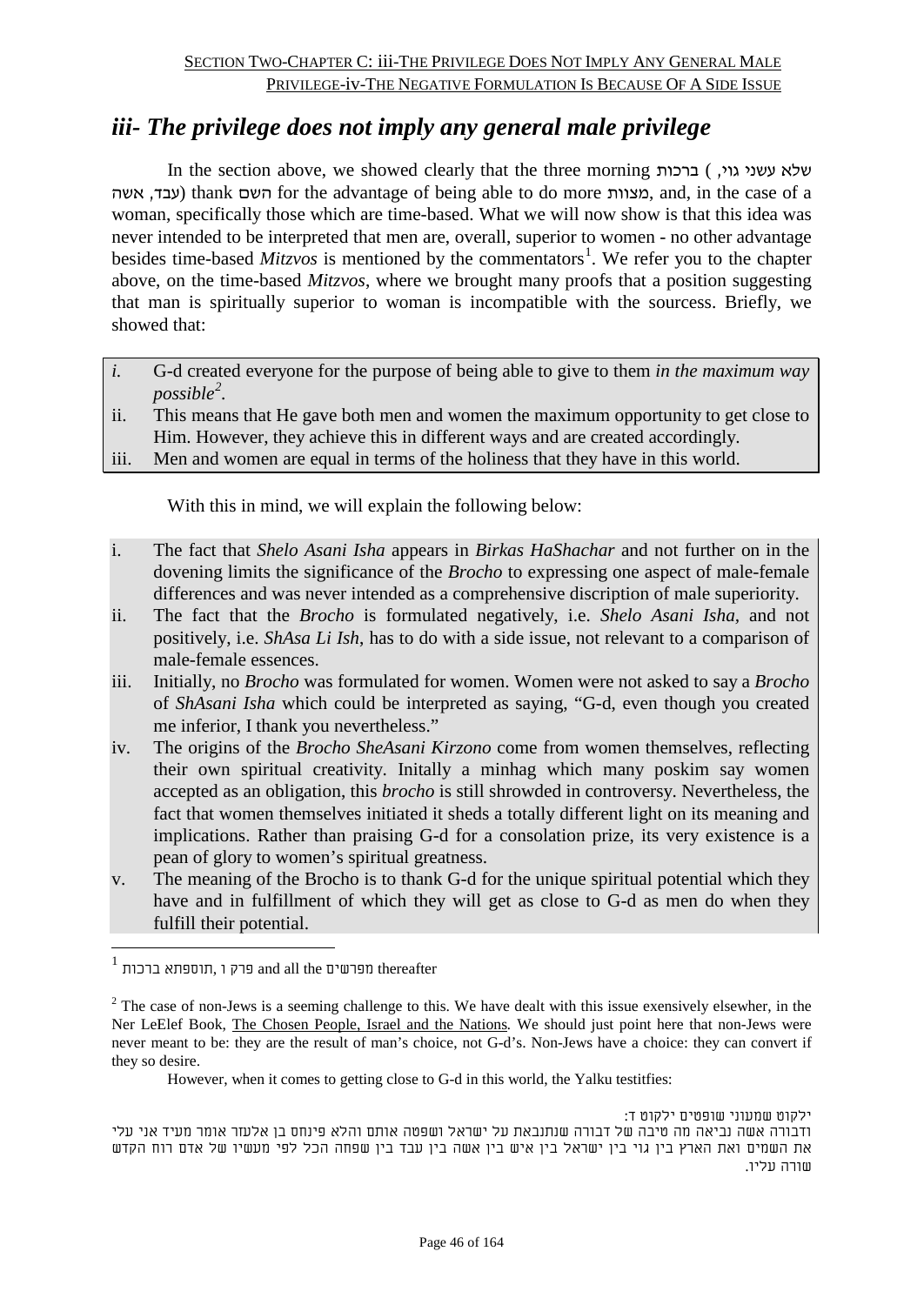## **ברכת השחר :context The**

The dovening is divided into four sections which are really spiritual levels, with a fifth section reflecting the transition of the dovening experience into the world we enter after the dovening. The first level is *Birkas HaShachar,* the second is *Psukei Dezimra*, the third is *Birkas Shema*, and the fourth and highest is the *Shmoneh Esrei.* Each one of these levels is reflective of one of the four *Olamos –* worlds or universes. *Birkas HaShachar* is reflective of *Olam HaMaaseh –* the lowest, most tangible and material world, which is the world in which we act out our daily lives. Therefore, the blessings speak of practical, physical things: He has given us our physical senses (sight), clothing, the ability to sit up, stand and walk, etc.

*Psukei Dezimra* corresponds with the next level, *Olam HaYetzira,* which already relates to G-d's *hashgacha*, both natural and miraculous. The *Shema* and its *brochos* talk about our acceptance (as well as that of the *Angels*) of G-d's *Malchus* and the spiritual implications thereof (i.e. the Chosen People and their role in studying the Torah and in history), all reflecting G-d's wondrous guiding Hand. This is the world of *Olam HaBriah.*  Finally, we actually face G-d and speak to Him, corresponding to *Olam HaAtzilus*, the highest level we can relate to.

Now, as we see, the *Brochos* for thanking G-d that He did not make us a *Goy/Eved/Isha* are part of the most basic level, *Olam HaMaaseh.* This is very significant. It would have been a far more comprehensive reflection of male-female differences had the blessing *SheLo Asani Isha* appeared in the *Shomeh Esreh* or even in *Psukei DeZimrah.* That is why the *Levush* and others say that men are thanking *HaShem* because they are commanded in extra מצוות and not for (or in addition to) תורה תלמוד. While it is true that men also have this advantage over women, it is not relevant to this part of the service. Nor is it relevant here to give recognition to the fact that women have יתרה בינה and men do not, or any other advantage women have over men (and vice-versa). The point is that we are not dealing here with the totality of male reality over female reality, just one aspect thereof<sup>1</sup>.

# *iv- The negative formulation is because of a side issue*

The fact that the ברכה contrasts men with women (or both with עבדים and גויים (and does not say something positive like ישראל בן לי שעשה is in itself only necessitated by a side problem. As  $^2$ ענף יוסף $^2$  puts it:

<span id="page-46-0"></span>*And the Mahri Mintz wrote that the reason that [the Sages] instituted to say these three blessing in the negative rather than wording them 'Blessed is He who made me a Jew', 'Blessed is He who made me a free man', 'Blessed is He who made me a man' is because Chazal concluded that it would have been better had man not been created at all. And the meaning of man here is referring to his intelligent soul (*המשכלת נפש*) (for which man is called Adam and by which he is distinguished from other living beings), that it would have been* 

ויש להביא ראייה לדברינו מהשבות יעקב שכתב (סק"ג ד"ה שלא עשני אשה) שאצל אדם נזכר בריאה ויצירה אבל לא $^1$ עשייה והוכיח שהברכה קאי רק על העשייה ולא על היצירה והעשייה.

However, see ראיה עולת, Rav Avraham Yitzchak Kook's commentary on prayer, on these blessings, who takes the approach that these blessings, for men and for women, do thank השם on the overall characteristics of their essential maleness/femaleness.

<sup>&</sup>lt;sup>2</sup>following the  $\Pi$ "ת,  $\Pi$ " and others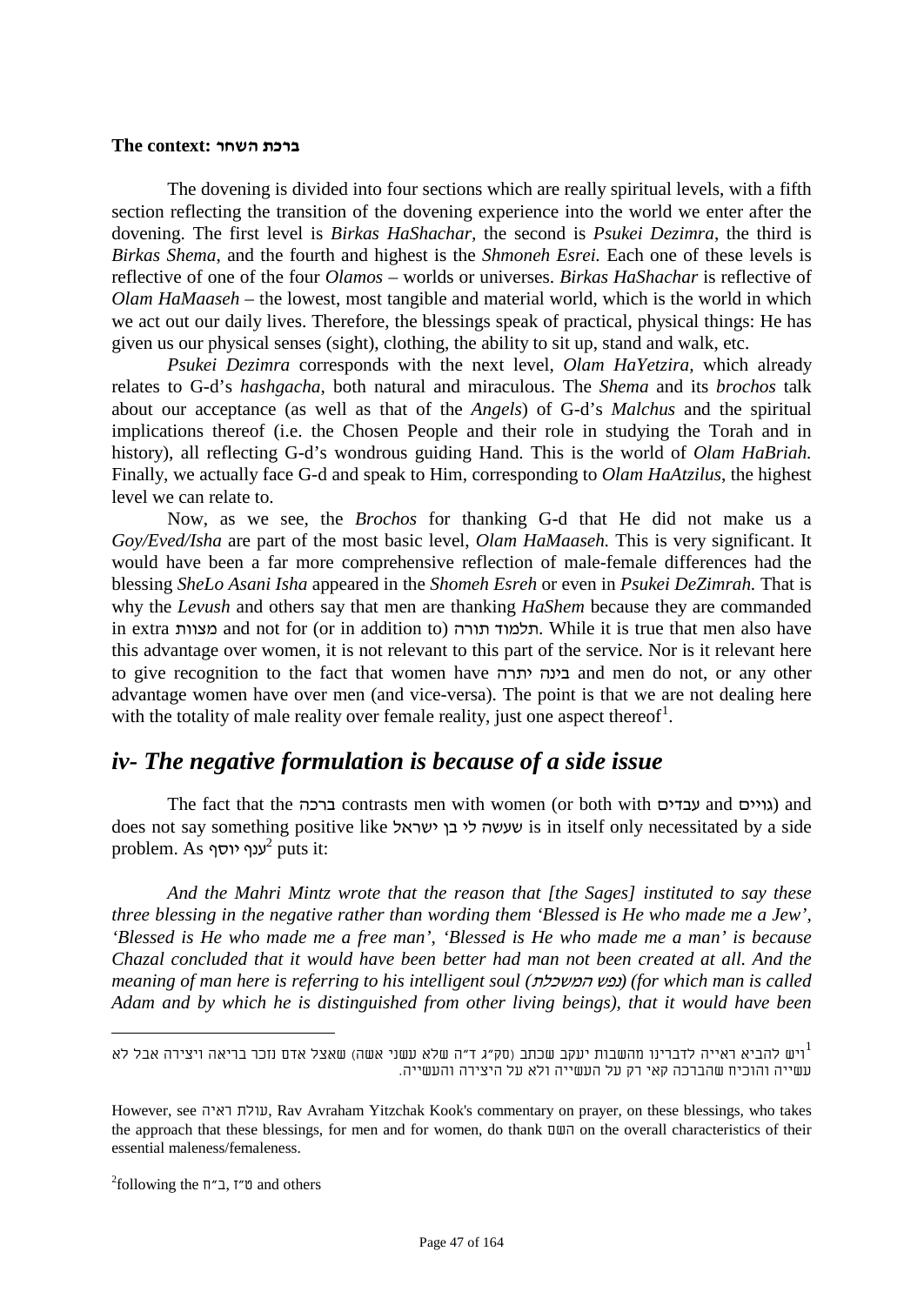*better for this intelligent soul to have remained in its original, purely spiritual, state than to have been brought down into the body of man. For G-d's purpose in bringing the soul down from its holy source and placing in in the body of man was to add yet more Shleimus to this soul, [which it can achieve through] this world, the world of action. [It can do so] by choosing good and walking in the ways of Hakadosh Boruch Hu, observing His mitzvos, chukos and 'toros'. But since man's natural inclination is to pursue his 'taavos' and to do evil, it would therefore have been better if the soul would have remained in its purely spiritual state. Therefore, we cannot justify saying these blessings in the positive form, for it is clear that it would have been better if man had not been created, neither male nor female, neither Jew nor non-Jew, neither free-man nor slave. However, since in the end G-d's Wisdom did decree the creation of man, it behooves us to praise and thank His Great Name that he did not make us a slave, non-Jew or woman[1](#page-46-0) .*

# *v- No* ברכה *was formulated for a woman: she was not asked to accept the consolation prize*

Above we brought the יעקב שבות and others that show that the ברכה which a woman makes has positive rather than negative implications. As the *Yeshuos Yaakov*<sup>2</sup> states:

## שעשני כרצונו דהיינו כרצון הקב"ה לבד בלי המלכת המלאכים

# *Who made me according to His will, that is, according to the will of G-d alone without any consultation with the Angels.*

Rabbi Eli Munk in World of Prayer points out that 'ה רצון i.e. כרצונו is never used negatively, only positively. Both he and Rav Shimshon Rephael Hirsch<sup>3</sup> suggest that a woman blesses השם in this form for making her more naturally attuned to His will than men, who need the extra מצוות to get them to that place<sup>4</sup>.

Yet, we have just completed explaining why it is inapropriate to praise G-d with a positive formulation. Why was an exception made with this blessing? One could imagine that if not for the above problem males could also have made such a ברכה, i.e *ShAsani Ish8F 5 .* In

ועיין בשבות יעקב שיטה אחרת

 $^3$  Commentary to the ישועות יעקב ,אורח חיים ,מו: ה $^3$  Commentary to the  $^2$ 

וכתב מהר"י מינץ הא דתקנו לומר שלש ברכות אלו בדרך שלילה. ולא תקנו ברוך שעשני יהודי ברוך שעשני בן חורין.  $^1$ ברוך שעשני איש. הוא משום שאחז"ל נמנו וגמרו שטוב לאדם שלא נברא משנברא. ור"ל כי יותר טוב לאדם היינו לנפש המשכלת שלו (אשר בעבורה נקרא אדם ובההוא נבדל משאר בעלי חי) להשאר במציאותה הרוחני כבראשונה משנברא בגוף. משום שזה שלקחה הקב"ה ממקור הקדושה והכניסה בגוף האדם. הוא כדי שתוסיף שלימות על שלימותה בעולם הזה עולם המעשה. כשתבחר בטוב ותלך בדרכי הקב"ה לשמור מצותיו חוקותיו ותורותיו. אבל כיון שנוטה האדם אחר כל התאוות ועושה רע א"כ טוב היה לו שהיה נשאר הנפש במציאתו הרוחני. ולכן לא יצדק לברך ברכות אלו בדרך חיוב. כי ודאי נוח לו לאדם שלא נברא לא איש ולא אשה לא יהודי ולא גוי לא בן חורין ולא עבד. האמנם מאחר שכך גזרה חכמתו לברוא את האדם. עלינו לשבח ולברך לשמו הגדול שלא עשני גוי, עבד, אשה :

 $^4\,$  As we explained in the section "Reasons for "תצוות עשה שהזמן גרמא".

 $^5$  In fact, there was a time when the ברכה of שהאל שעשני גוי עשני שלא שלא שלא שהאזמן . See the note at bottom of התפילות תקון ;some of the מפרשים do say that it would be difficult to find a positive formulation which includes male Jews and excludes females.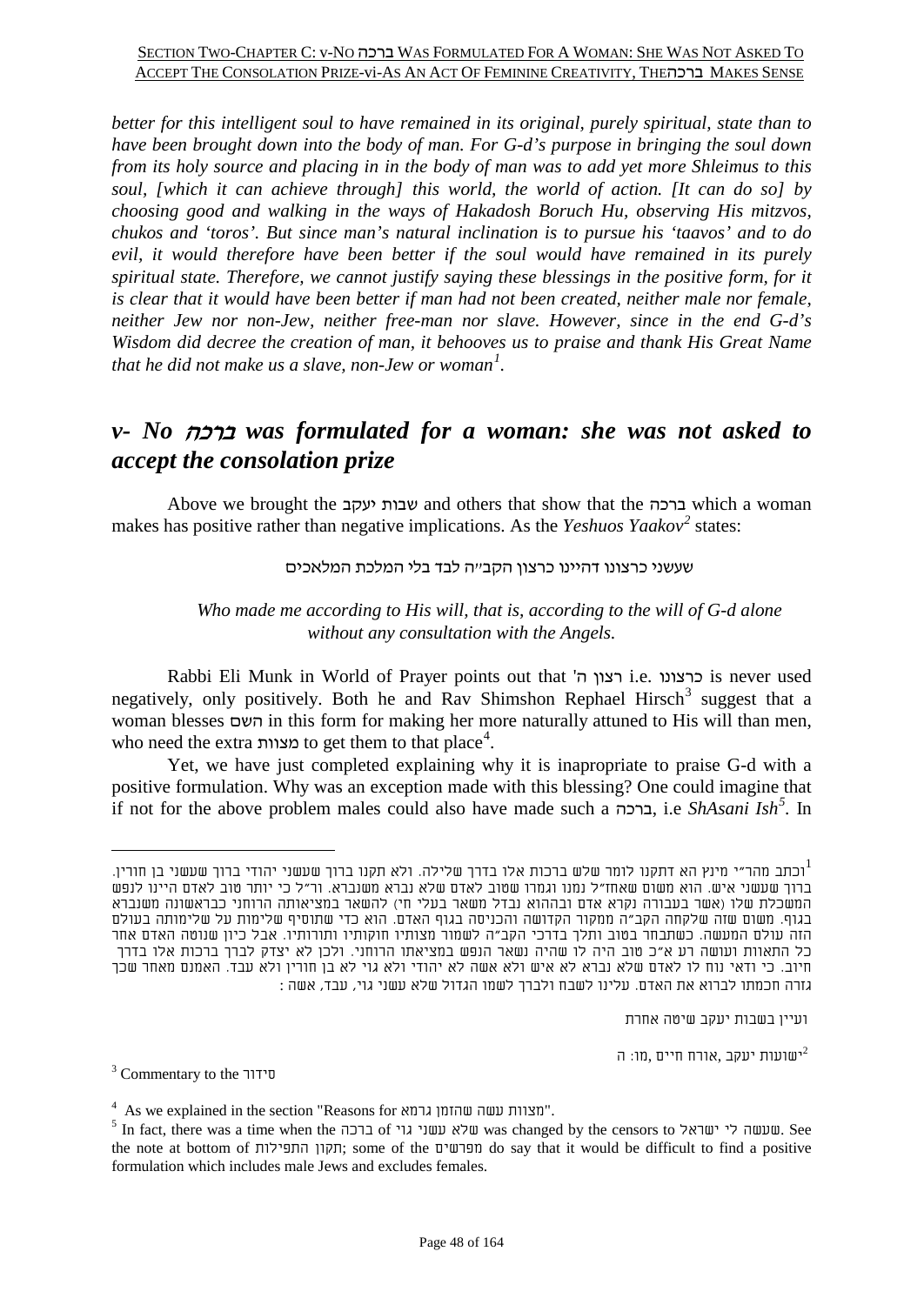fact, these approaches seem to have appeared only more recently and are not the way the *<sup>F</sup> <sup>89</sup>* ראשונים <sup>1</sup> explain it*90F* 2 .

### **כרצונו שעשני – A ברכה sourced in female creativity:**

The fact is that the Sages are not the source of this blessing - it is not mentioned in any of the Talmudic sources dealing with these blessings<sup>3</sup>. Indeed the טור, who appears to be the earliest source to mention this ברכה, says that it is a מנהג for women to say this ברכה which was apparently something initiated by them (although by the time of the ערוך שלחן it already had the status of הלכה - הלכה It is not mentioned in the ווהנשים מברכות והלכה כף החיים and the (ר' עובדיה יוסף) יחוה דעת to leave it out and the (ר' עובדיה יוסף) מו: אות ד (מו קייק מו both pasken (for כנות ספרד) that this כרכה should not be said with ומלכות. (Note: הייב women are no say it - גוות בנות אשכנז with no say it - אשם ומלכות with or without.)

# *vi- As an act of feminine creativity, the* ברכה *makes sense*

What emerges is that ברכה did not make a ברכה here for women in contrast to men because it is men who have the advantage in this area and not women. Women were not given a consolation prize ברכה. But women, as an act of unique spiritual creativity, took upon themselves to make a blessing nevertheless. It would seem that this is the only ברכה in history which developed through a part of the Jewish nation's spiritual creativity and not as a specific ברכות the ברכות the ברכות the מתקן were אנשי כנסת הגדולה <sup>4</sup>. Since the time when ברכות that were added were as a result of Nisim such as the Brochos made before and after the reading of Megilas Esther or those made on the lighting of Chanuka candles.

This explains why the blessing is not a direct contrast to the one that men make. The fact that men made a ברכה at this point and that women did not created the opportunity for an extra ברכה to begin with, but one which the Sages decided not to make. Women themselves jumped into the breach, creating a ברכה in a way that is unparalleled in the history of the Jewish people. Knowing that this is the origins of the Brocho and that it is not essentially the third part of the series which preceded it puts the wording and its meaning in a totally different light.<sup>5</sup>

הוא כמי שמצדיק עליו את הדיו $^2$ 

 $^3$  i.e. the כוכות פרק ט הלכה א and the ברכות פרק ו in תוספתא the ,מנחות מג in ברייתא the  $\,$ i.e.  $^3$ 

 $^{\rm I}$  עיון תפלה quoted by לבוש ,טור סימן מו and ברכות לד ,ספר טעמי המנהגים auoted in אבודרהם  $^{\rm I}$ 

<sup>4</sup> Hence the opposition of many Sephardi poskim to saying this *Brocha* at all, or to saying it with *Shem* and *Malchus.*

<sup>5</sup> *"On this matter the testimony of the Torah was clear...one of the morning prayers recited by men included the passage: 'Blessed art Thou, O L-rd our G-d, King of the universe, who hast not made me a woman.' The sixtythree tractates of the Talmud developed each of these themes: 'Happy is he whose children are male and woe to him whose children are female.' In passage after passage this massive body of Jewish teaching admonished against the dangers of the female. 'Talk not overmuch with women, even with one's own wife,' read one passage, to which Maimonides himself added the gloss: 'It is known that for the most part conversation with women has to do with sexual matters, and by such talk a man brings evil upon himself.'"--James Michener, The Source, pp.351-352.* (Adapted from) TALMUDIC MISOGYNY? by Uri Cohen: It's funny that Michener uses these three texts to demonstrate Talmudic misogyny… Because they have two things in common: (1) To most Jews and non-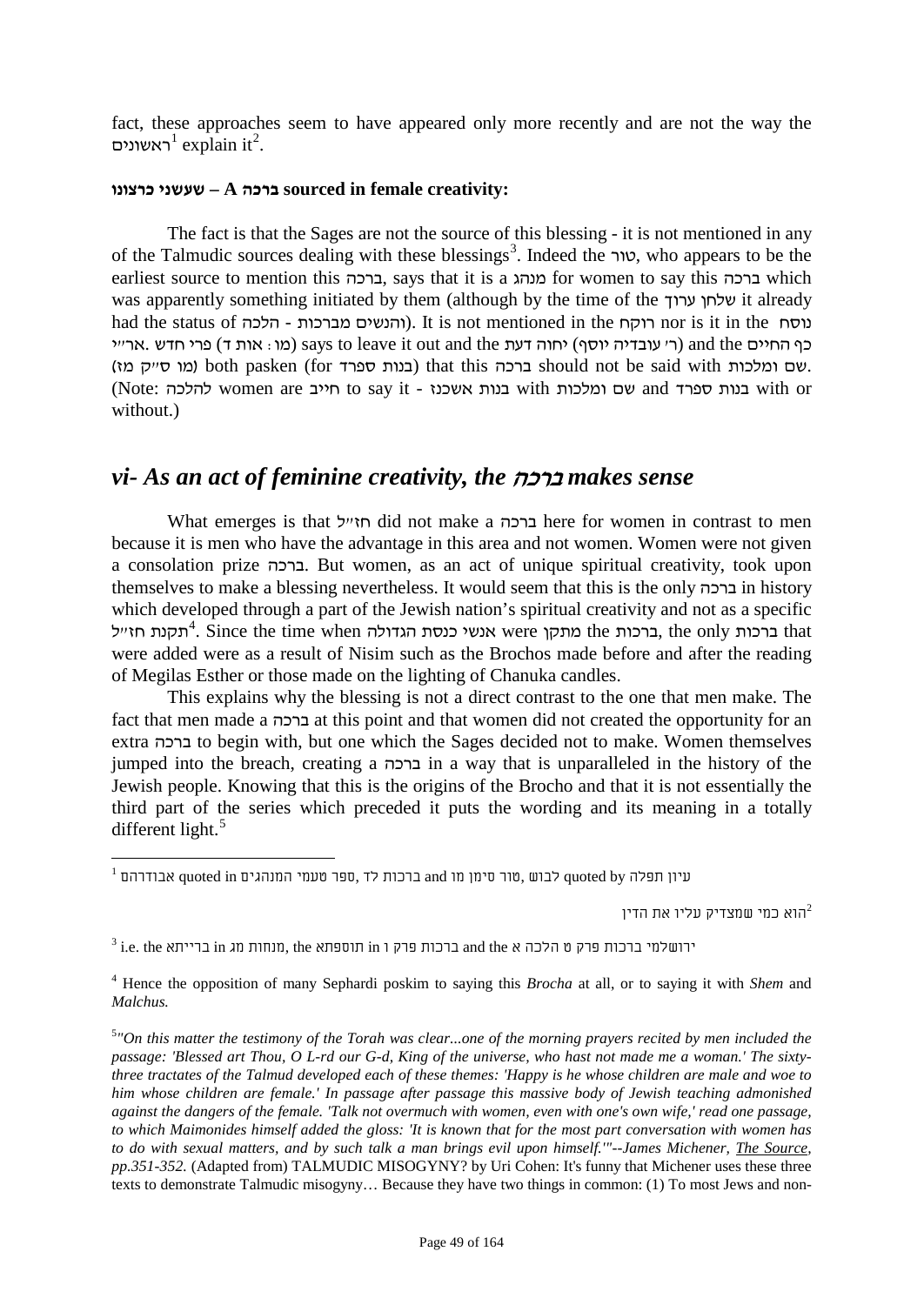#### **A ברכה on fulfilling your potential**

What the women were saying is that everyone is required to understand their potential and to want to fulfill it - that is all G-d ever asks of us<sup>1</sup>. It is absurd to suggest that Judaism compares potentials and grades people; everyone achieves maximum spirituality by fulfilling his or her potential, i.e. by doing the Will of G-d, and for that each gets a potentially equal חלק in הבא עולם. Women then say: G-d made us a certain way (כרצונו שעשני (since He wants to give to me the maximum possible (He is absolutely good, His giving must therefore be perfect); the way he made me must then be absolutely perfect for what He wants to achieve through me. This insight is indeed worthy of the creative introduction of an extra ברכה with its extra קדושה into the Jewish nation. Indeed, men could have done well to have said such a ברכה as well. That they did not merit to have been a part of this creative spirituality only adds insight to the fabulousness of the innovation.

#### **Summary:**

<u>.</u>

- vi. The fact that *Shelo Asani Isha* appears in *Birkas HaShachar* and not further on in the dovening limits the significance of the *Brocho* to expressing one aspect of male-female differences and was never intended as a comprehensive discription of male superiority.
- vii. The fact that the *Brocho* is formulated negatively, i.e. *Shelo Asani Isha,* and not positively, i.e. *ShAsa Li Ish*, has to do with a side issue, not relevant to a comparison of male-female essences.
- viii. Initially, no *Brocho* was formulated for women. Women were not asked to say a *Brocho, ShAsani Isha*  which could be interpreted as saying, "G-d, even though you created me inferior, I thank you nevertheless."
- ix. The origins of the *Brocho SheAsani Isha* come from women themselves, reflecting their own spiritual creativity. Initally a minhag which many poskin say women accepted as an obligation, this *brocho* is still shrowded in controversy. Nevertheless, the fact that women themselves initiated it sheds a totally different light on its meaning and implications. Rather than praising G-d for a consolation prize, its very existence is a pean of glory to women's spiritual greatness.
- x. The meaning of the Brocho is to thank G-d for the unique spiritual potential which they have and in fulfillment of which they will come as close to G-d as men will by fulfilling their potential**.**

Jews, who do not have the benefit of Talmudic literacy, and so have no choice but to read these "famous" quotes in translation and out of context, they certainly sound misogynistic. (2) To the few who are empowered to read the original sources in context, they are classic examples of how the rabbis are so often misunderstood (see there for explanation of above points)…. Too bad Michener can't read the Talmud in the original. All his quotes are out of context. The inevitable consequence is that so the righteous rabbis come off sounding like Archie Bunker (who, in one episode of All in The Family, mentioned the blessing "Who has not made me a woman" approvingly, of course). Too bad "The Source" can be found in many, many more Jewish homes than the Talmud….

 $^{\rm 1}$  See the beginning of this section for the specific ברכה.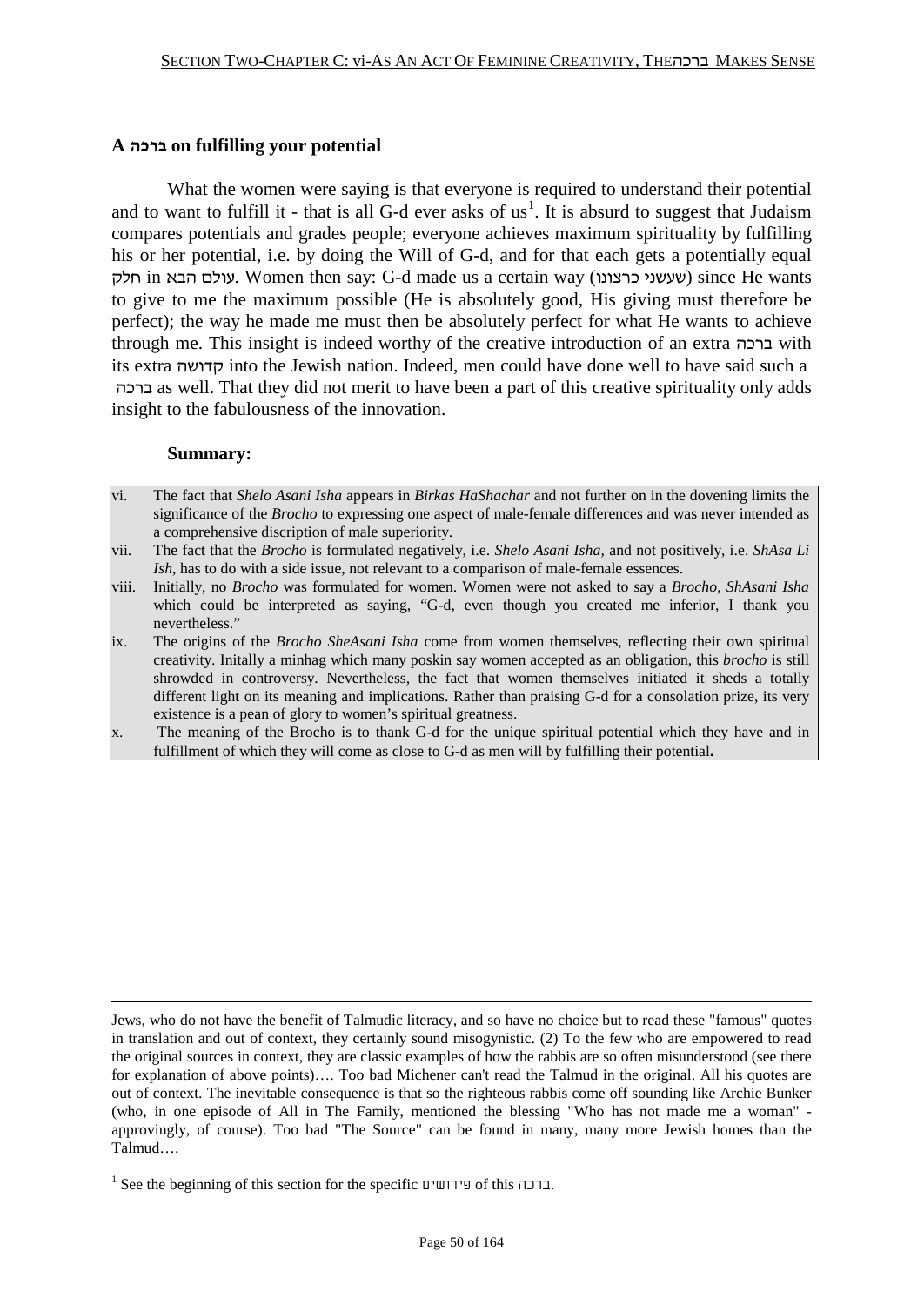# **SECTION THREE: תורה** AND **תפילה**

| <i>i</i> - What can and should a woman learn<br>A woman is required to develop her mind together with all other aspects of her                 |
|------------------------------------------------------------------------------------------------------------------------------------------------|
|                                                                                                                                                |
| c- All the תורה relating to עבודת השם<br>e- תפילות and the פרקי אבות<br>f- In addition, a woman has accessible huge other areas of חורה wisdom |
|                                                                                                                                                |
|                                                                                                                                                |
| iv-Women as helpers to their husbands and children to learn                                                                                    |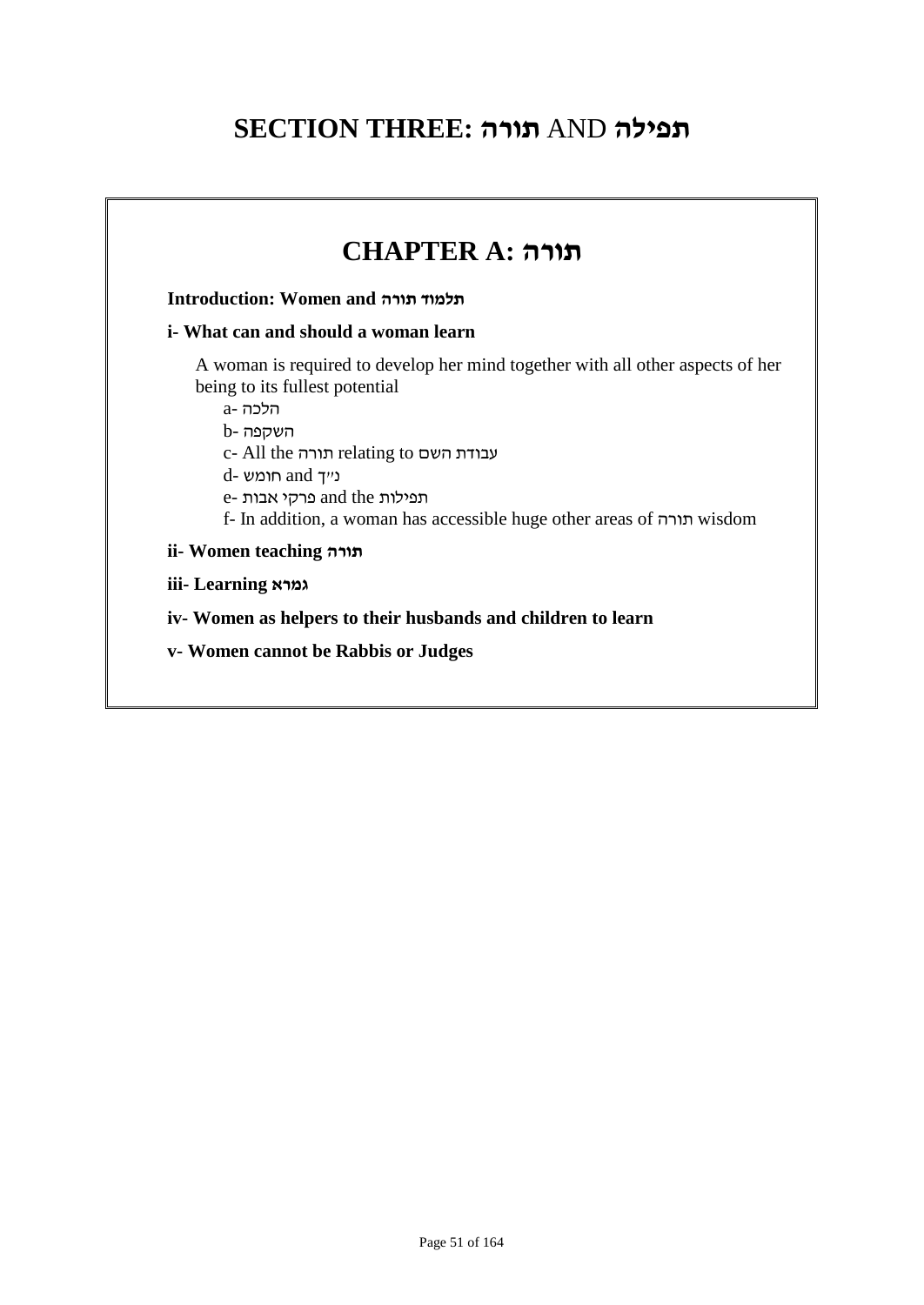# **CHAPTER A:** תורה

# *Introduction: Women and* תורה תלמוד

The Rambam<sup>1</sup> states that women are exempt from the Mitzvah of Talmud Torah, but should they study they get reward of an ועושה מצווה אינו, someone who is not commanded and therefore gets less reward. Nevertheless, the fact that a woman does get rewarded would seem to imply that she is doing something positive if she does study Torah, as opposed to a non-Jew, for example, for whom Torah study is a negative thing. This means that she is in the parsha of Talmud Torah, that she is in basic harmony with the mitzvah, but not to such a degree that she should be obligated to do it. We will explore the reasoning behind this later.

The source for women's exemption from Talmud Torah is learned by the Gemorrah as a *Hekesh,* a halachik connection between several ideas. The flow is basically to show that since her parents are not obligated to teach her Torah, she is therefore not obligated to study Torah on her own and therefore she is not obligated to teach Torah<sup>2</sup>.

According to the Rambam, where teaching and studying Torah are all one mitzvah, this is easier to understand. This hekesh, however, holds true even for those *Rishonim* who separate the mitzvah of teaching Torah from that of studying it<sup>3</sup>.

# *i- What can and should a woman learn*

The practical implications of a woman's exemption from the מצוה of תורה תלמוד is that firstly, a woman should not spend time studying areas of Torah which are of no relevance to her. This is in contrast to a man who would get עמל for any area of תורה he was עמל in. Secondly, the methodology of study would be different: for a man, the עמלות itself is amongst

 $\cdot$ רמב״ם הל׳ תלמוד תורה פ״א הל יג $^{-1}$ 

: קידושיו כט $^2$ ללמדו תורה מנלן דכתיב ולמדתם אותם את בניכם (דברים יא:יט) והיכא דלא אגמריה אבוה מיחייב איהו למיגמר נפשיה דכתיב ולמדתם

(i.e. the words Velimadetem (to teach) can also be read as Ulamadetem (to learn). Therefore, whatever one's father did not teach one, one has to teach oneself.

שם:

איהי מנלן דלא מיחייבא דכתיב ולימדתם ולמדתם כל שמצווה ללמוד מצווה ללמד וכל שאינו מצווה ללמוד אינו מצווה ללמד ואיהי מנלן דלא מיחייבה למילף נפשה דכתיב ולימדתם ולמדתם כל שאחרים מצווין ללמדו מצווה ללמד את עצמו וכל שאין אחרים מצווין ללמדו אין מצווה ללמד את עצמו ומנין שאין אחרים מצווין ללמדה דאמר קרא ולמדתם אותם את בניכם ולא בנותיכם.

Therefore the גמרא concludes that a woman does not have to be taught by her parents (i.e. they do not have an obligation to teach her), nor is she obligated to study תורה on her own (as far as the מצוה of תורה תלמוד is concerned), nor is she obligated to teach her children.

 $^3$  ולמדתם אותם (01) (דורה learning and teaching תורה separate תורה) ולמדתם אותם (Uearning from) ולמדתם אותם בה"ג fact In) (ולמדתם אותם את בניכם from and ושננתם לבניך from Teaching; פרשת ואתחנן - ושמרתם לעשותם learns that there are two מצוות of teaching תורה, one to sons from בניכם את אותם ולמדתם and to students from (ושננתם לבניך

מצוה one all :)יז) לרשב"ץ זהר הרקיע ,(תיט) חינוך ,(יא) רמב"ם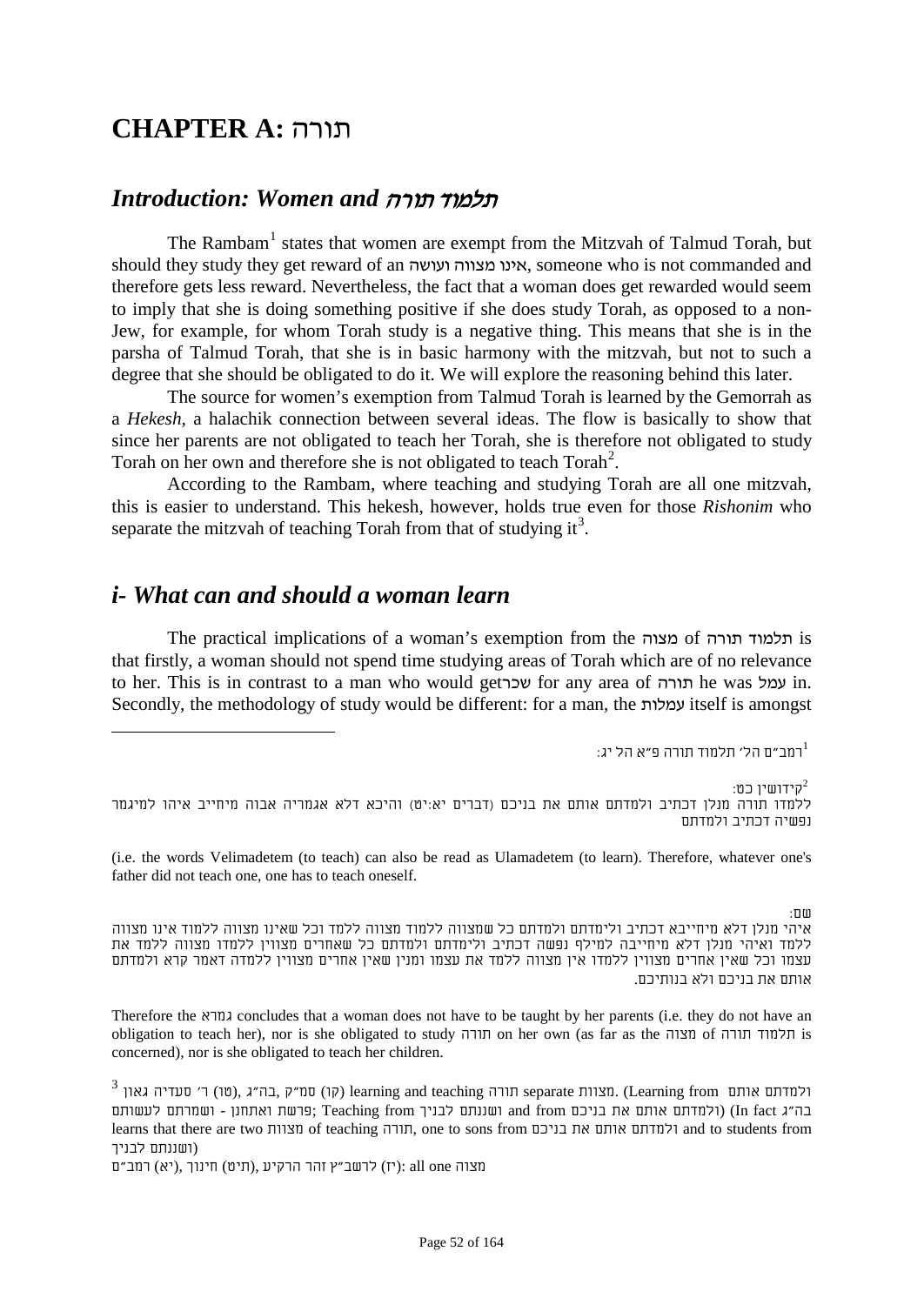the greatest benefits; for a woman, the result of the learning, i.e. knowing Torah and implementing it, would be the focus.

In practice, the areas of Torah which a woman can (and indeed ought to) study are very extensive and of the utmost spiritual existence. Even the limitations of studying גמרא are ameliorated significantly by some commentators (we discuss this below.) However, by attempting to minimize the differences between male and female Torah study out of the context of each one's more comprehensive *Avoda-*package one can communicate the wrong message for several reasons:

a- Such a presentation legitimates the implicit assumption behind many a question of this sort that really a man is the ideal. Women ought to be men as well. Since they are not, we will see how close we can get them to being men.

b- In the end there will still be a gap, an inequality between male and female relationships with תורה תלמוד. However close, women are still behind. She is still left with the consolation prize (although now we have turned it into a good consolation prize).

c- Overemphasizing how much women should learn distracts from the real answer that women and men are completely different and that women's עבודה is as valuable as that of men. It should be stressed that modern psychology as well as the women's liberation movement are completely in harmony with this idea. The women's lib movement has moved away from trying to turn women into men (which it tried to do in the '60s and the '70s) into stressing the uniqueness of women and their role in the world.

d- Such logic is currently being used and abused by the Orthodox women's movement which is still stuck in the 60s mode. Opinions that sound good for kiruv are being used to pasken halacha against all the major poskim.

Therefore, it is suggested that a two-pronged approach be taken:

1- That it be pointed out that the question is not so great, since a woman has a significant relationship with Torah learning;

2- That it be pointed out that a woman would not want to have the same role as a man in this or other respects, since this would compromise her essential womanliness.

# **Women have a significant relationship with Torah learning:**

<span id="page-52-0"></span>We stated above that a woman receives שכר for any תורה which she learns as an *Aino Metzuveh VeOseh*<sup>1</sup>. This is apparently referring to any area of Torah study. In addition, despite the fact that a woman does not have a מצוה of תורה תלמוד, there are many Mitzvos which she is required to learn (see below). Peleh Yoetz makes it clear that ignorance on the part of women is the primary thing which holds women back from being greater than men in Torah observance<sup>2</sup>. And, in a remarkable statement, the Talmid of the סמייק (Smak) states that women gain the same value from knowing and fulfilling the things which they are obligated in as a man gains from his *10F* <sup>3</sup> בתורה עסוק . Referring to the fact that women, like men,

רמב"ם הלכות תלמוד תורה א: יג $^{-1}$ 

פלא יועץ נשים $^2$ 

במה שיודעות הן נזהרות יותר מן האנשים ומה שמקלות ונכשלות הוא מחמת חסרון ידיעה ...וחובה מטלת עליהן ללכת לעזרת נשים ולהשגיח מן החלונות להציץ מן החרכים לשמוע בלמודים.

ובסמ"ק בסוף הקדמתו ע"י תלמידו: ותועיל להם (לנשים) הדקדוק בהן כאשר יועיל עסק התלמוד לאנשים $^3$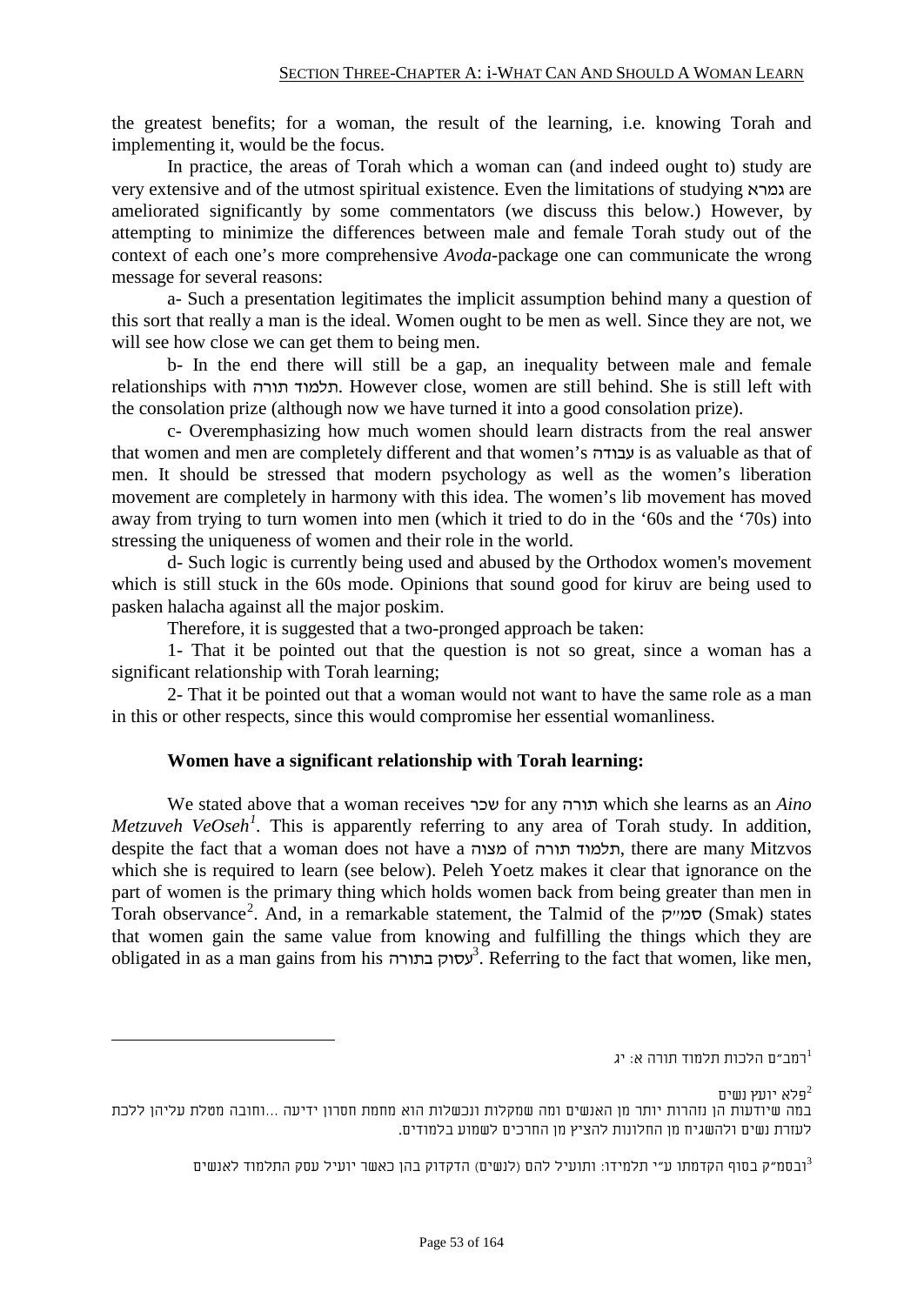say the blessing *LaAsok BeTorah*, the Maharil<sup>[1](#page-52-0)</sup> adds that a women is expected to be *Osek* in her Torah so that she is really clear about what it is that she has to  $do^2$  $do^2$ .

One who goes to the bathroom, he writes, would not have to repeat the blessings even though he could not think about תורה in the bathroom. One may think that this should be a הדעת היסח requiring a new blessing (just as not being able to bring תפילין into the bathroom necessitates a new blessing on the תפילין when he puts them back on). However, the person does not make new תורה blessings as going to the bathroom is not, in fact, considered *Hesech Hadaas.* For even in the bathroom one is required to think about the laws that relate to that situation such as how to wipe, in what way to expose himself, etc.<sup>3</sup>

Maharil continues: How much more so is a woman considered to be continuously *Osek Betorah* for she is always in a situation which impacts upon her in a Torah way, and the entire running of the home is by her instruction. Therefore, she is obligated to know and to be *Osek Betorah<sup>4</sup>*.

The problem of תפלות) *Tiflus)*, he writes, is only when they indulge in וסברות פלפול.

# **A woman is required to develop her mind, together with all other aspects of her being, to its fullest potential:**

## *Rav Avraham Gruzinsky, Toras HaSechel HaEnoshi:*

*The development of one's sechel and the ability to think straight is demanded by Toras HaSechel in all one's Avoda having to do with one's Midos and their Tikun … and this is true of even a non-Jew who is not allowed to learn Torah because it would be considered theft if he did … nevertheless they are allowed to be Osek in those aspects of the Torah which deal with the Seven Noachide Mitzvos and when he does, he is like the Cohen Gadol in the Holy of Holies. If this is true of a non-Jew, it is so much more true of a woman, who has no prohibition to learn Torah, even the Torah regarding Time-based mitzvos. The only exception to this is the prohibition stated as "Whoever teaches his daughter Torah it is as if he teaches her Tiflus" which was only stated concerning the back and forth logic of the Gemorrah as is explained in the Shulchan Aruch – and how much more so is she obligated to learn all that is*  prohibited and permissable so that she can fulfill the Torah<sup>5</sup>.

## **A woman needs to learn:**

<span id="page-53-0"></span>מהרי"ל :שו"ת או"ח מה 1

לעסוק ולחזור אותם כדי שיעשום כתקונם  $^2$ 

דאיו כאו היסח הדעת דצריך לחשוב דינים דבית הכסא כגון כיצד יקנח וכיצד יגלה וכדומה $^3$ 

דחייבת תדיר וכל צרכי הבית על פיה דחייבת לידע ולהתעסק $^4$ 

תורת השכל האנושי - ר' אברהם גרוזינסקי: $^5$ 

בכל עבודת המדות ותקונן, התפתחות השכל וישרותו ...מחוייבות הן עפ"י תורת השכל... אפילו עכו"ם שאסור בת"ת בשביל איסור גזל...בכל זאת בשבע מצוות דידהו מותרים לעסוק בתורה והרי הוא ככהן גדול שנכנס לפני ולפנים, מכש"כ אשה שאין עלי' איסור בת"ת אפילו במצוות שהזמן גרמה - זולת האיסור של המלמד בתו תורה (סוטה כא:) שנאמר רק על שקלא וטריה של הש"ס כמבואר בשו"ע - כל שכן שמחויבת ללמוד את כל האסור והמותר כדי שתדע איך לקיים את התורה.

ובאהל רחל: כלל המעלות הנדרשות מן האשה מתקיימות ועומדות לפי ערך הבנתה וידיעתה. התוספת בהתבוננות מחזקות בידיה את כלל חובותיה וחוצצות בפני רוחות זרות. וא"כ הדבר בכלל מצוות תלמוד תורה שהאשה חייבת בו...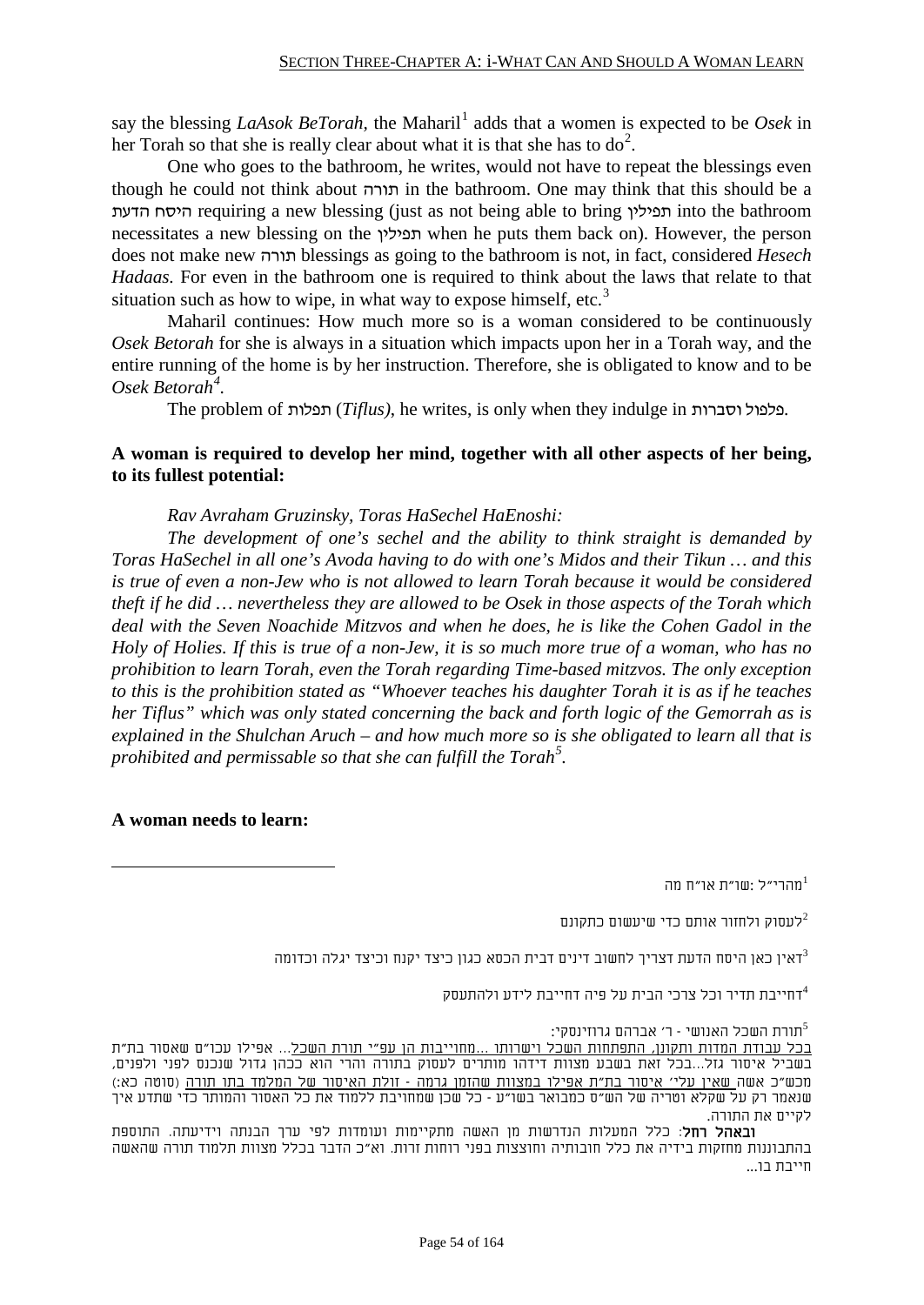#### **הלכה -a**

All the laws with all their relevant details in which they are commanded<sup>1</sup>. The way in which one comes close to HaSh-m is by fulfilling His Will. The way to know His Will is to study Torah<sup>2</sup>. One cannot be ignorant of the Torah and holy<sup>3</sup>.

This would include:

Most of the laws of שבת, the שבת, המשפחה לשון הרע, הגים at ,ברכות ,תפלה ,כשרות ,צדקה ,השבת אבידה ,גזלה ,אונאת דברים ,כבוד אב ואם ,Responsibilities ,תשובה ,צניעות ,חנוך ,טבילת כלים ,שלוח הקן ,מצוות התלויות בארץ ,הלכות שכנים some least .and many other areas. בל תשחית ,מזוזה ,עריבות ,תוכחה

This is a vast body of knowledge. It poses a huge challenge for the brightest, most studious male or female.

#### **השקפה -b**

All the fundamental *Hashkafos* dealing with *Galus and Geula, Nes and Teva, Emuna and Bitachon, Hashgacha Pratis and Klalis, Kedushas Eretz Yisroel and the Beis HaMikdash, Kedushas Am Yisroel, Suffering, the relationship of the Written to the Oral Law*, the 13 Principles of Faith and many other areas.

There are many more ספרים written on these areas than anyone is ever likely to read, let alone master, in a lifetime.

The השגות על ספר המצוות של הרמב"ם השמטות - ב) רמב"ן השגות על האגות על הרמב"ם השמטות against forgetting סיני הר מעמד. This allows us to reject all attacks against the authenticity of the Divine תורה as we have it today. This מצוה requires parents to teach both sons and daughters in a way that will counter the sophisticated attractions of the broader anti-תורה environment, involving the learning of whatever it takes to ensure this faith ( עייפ פרח פטה .(אהרון של רב אהרון סולובייציק

#### **c- All the תורה relating to השם עבודת**

מוסר ספרי dealing with מדות, attitudes and behaviors (as distinct from הלכות ( ,חנוך בנים ,חסד ,שנאה ,כעס ,ליצנות ,זריזות ,גאוה ,ענוה ,צניעות ,גשמיות ,חסד ,שמחה :including .etc,כבוד ,תאוה ,קנאה ,תמימות ,בושה ,שלום בית

This is a vastly rich area of תורה knowledge, is open-ended and with seeming endless depth.

יורה דעה: [כו] ומ"מ חייבת האשה ללמוד דינים השייכים לאשה (אגור בשם סמ"ג) 1 שו"ע הרב הל' ת"ת פ"א הל' יד: ובימיהם היה החכם דורש הלכות המצויות ורגילות וצריכות לכל אדם לידע

אותן בלשון שמבינים הנשים ועם הארץ מידי שבת בשבתן

דברים ה:א $^2$ ולמדתם אתם ושמרתם לעשתם (עיין שם ואבות ב:ו ותוס' סוטה כא: ד"ה בן עזאי)

תו"כ אחרי מות (י"ח ל"א): ושמרתם ועשיתם כל שאינו במשנה אינו במעשה (וכדומה בספרי ראה יב:כח)

> ארוח ר $\cdot$ ו ולא עם הארץ חסיד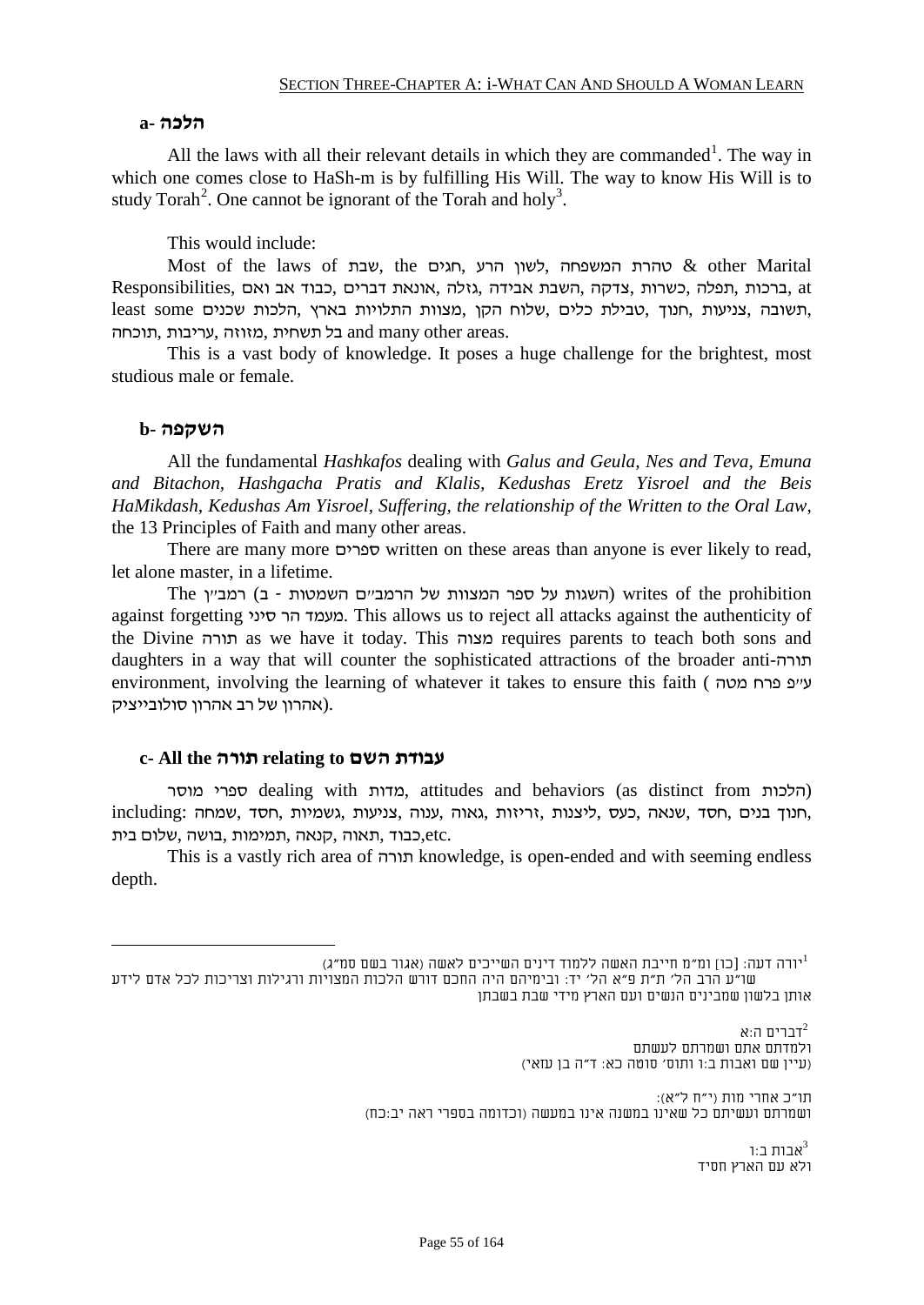## **נ"ך and חומש -d**

With the many hundreds of commentaries available.

#### **תפילות the and פרקי אבות -e**

With their manifold commentaries.

#### **f- In addition, a woman has other huge areas of תורה wisdom accessible**

Such as ספרים; הספרי dealing with contemporary issues such as Judaism and science, etc. All of Jewish history, its meaning, purpose and direction; השקפות תורה on all that is happening around us.

These are the beautiful words of the Rambam in his *Hilchos Yesodei HaTorah<sup>1</sup>*:

*The content of these four chapters which are contained by these five mitzvos comprise what the earlier Chachamim call Pardes (lit. a field), as in "Four entered into the Pardes". And even though they were great Sages of Israel, and they were great Talmidei Chachimim, they were not all equipped to to know and conceive all [these] matters with full clarity. And I say that only one who has filled his belly with bread and water are fit to 'tour in Pardes'. Bread and water means to know that which is prohibited and that which is persmissable and similar such things pertaining to all the mitzvos. And even though the Sages called this a small matter (*קטן דבר*(, for the Sages said that the Maaseh Merkava is a great matter and the back and forth dialogue and argumenation (*ורבא דאביי הווייות *(is a small thing. Nevertheless, it is appropriate that they (knowledge of halacha, etc.) should precede [knowledge of Pardes]. For the former serve to first settle a person's mind and furthermore they contain the great goodness which HaSh-m bestowed on this inhabited world for the purpose of acquiring the World to Come. And eveyone is capable of knowing these things, a minor and an adult, a man and a woman, a broad–hearted person as well as a narrow-hearted one*<sup>2</sup>.

A bibliography of every ספר a woman could learn would probably be thousands of pages long.

In addition to the actual knowledge gained, a woman who studies these areas gets reward for the מצוה of תורה תלמוד as an ועושה מצווה אינו.) See **Section 2 - תורה תלמוד** for why a woman is exempt) (ייד רמו ו)

Rabbi Moshe Meiselman in writes Jewish Woman in Jewish Law (pg. 41):

*The exclusion of women from* תורה *learning was not carried over to other areas of intellectual involvement. With reference to intellectual faculties the* תלמוד *says: "R Hisdah says...this teaches us that women were given greater intelligence [*יתרה בינה *[than men." (*נדה

רמב"ם הל' יסודי התורה ד: יג $^{-1}$ 

ועניני ארבעה פרקים אלו שבחמש מצות האלו הם שחכמים הראשונים קוראין אותו פרדס כמו שאמרו ארבעה נכנסו $^2$ לפרדס. ואע"פ שגדולי ישראל היו וחכמים גדולים היו לא כולם היה בהן כח לידע ולהשיג כל הדברים על בוריין. ואני אומר שאין ראוי לטייל בפרדס אלא מי שנתמלא כריסו לחם ובשר. ולחם ובשר הוא לידע האסור והמותר וכיוצא בהם משאר המצות. ואע"פ שדברים אלו דבר קטן קראו אותן חכמים שהרי אמרו חכמים דבר גדול מעשה מרכבה ודבר קטן הוויות דאביי ורבא. אעפ"כ ראויין הן להקדימן. שהן מיישבין דעתו של אדם תחלה. ועוד שהם הטובה הגדולה שהשפיע הקב"ה ליישוב העולם הזה כדי לנחול חיי העולם הבא. ואפשר שידעם הכל קטן וגדול איש ואשה בעל לב רחב ובעל לב קצר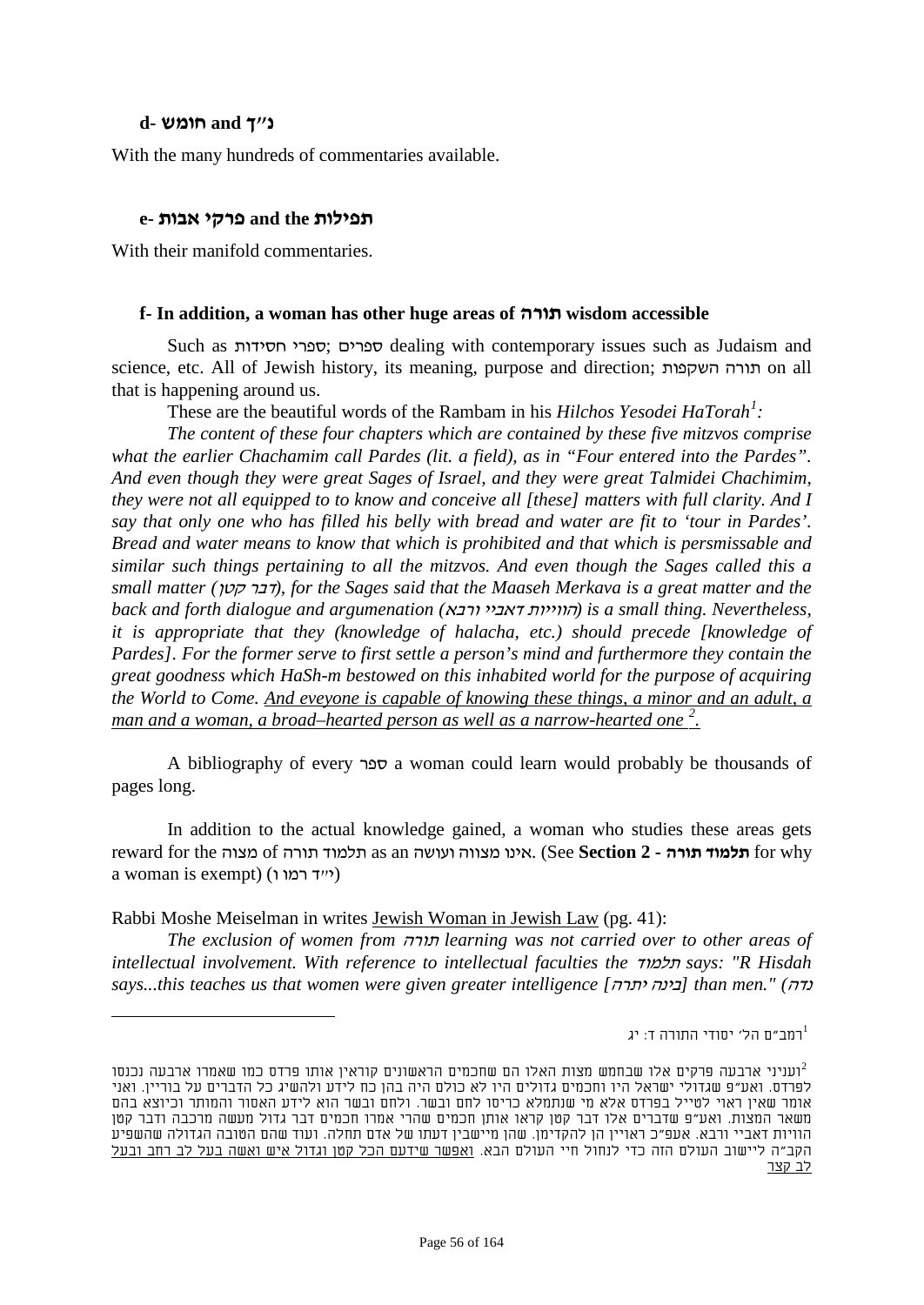*45b). Most commentaries have interpreted the above Talmudic statement in accordance with the above translation. Some have translated the key phrase* יתרה בינה *as referring to earlier .(*ריטב"א*) maturity*

## **Historic Changes**

Historically, women learned most of these laws as a tradition from their parents. As late as the 19C, the *Aruch HaShulchan* would write:

*And it was never the custom to teach [women] from within the text and we never heard of this custom. Rather, each women teaches her daughter and daughter-in-law the [practical, well-used] (lit. the known) laws. More recently, laws pertaining to women have been printed in the vernacular and they can study [lit. read] these [by themselves]. And our women are Zerizos, for they ask [Shealos] about every doubtful matter and they don't*  presume to decide for themselves even the smallest of [halachik] things<sup>1</sup>.

However from this time onward, the break down of this מסורה made formal education essential. Thus the *Chofetz Chaim,* living at approximately the same time as the *Aruch HaShulchan*, whom we just quoted, wrote<sup>2</sup>:

*That which the Sages wrote that someone who teaches her daughter Torah is as if he taught her Tiflus, it appears that all of this was specific to earlier times when each and every person had a very strong Kabalah from previous generations to continue in their ways, as the verse says:*

#### שאל אביך ויגדך

*Only when this situation applies (i.e. that the children will ask the parents and the parents will inform them), only then was it apropriate that one's daughter did not learn Torah and instead relied on the Hanhaga of her upright presecessors<sup>3</sup>.* 

...Nowadays, when the tradition of our fathers has become weakened and we find people who do not live close to the parental environment, and especially that there are those who have been given a secular education, certainly it is required to teach them the entire Bible, the ethical writings of our Sages, etc...

The innovation of the חיים חפץ was educational, not halachic. He was not arguing against the משנה. Rather, he was referring to necessary study and not optional study.

The depth at which these areas are being learned by women today is greater than in previous generations. The Taz described the situation in previous centuries:

*We found that in Parshas HaMelech, the Torah tells us:*

בלקוטי הלכות - סוטה כא:  $^2$ 

ערוך השלחן סי' רמ"ו ס"ק יט 1 ומעולם לא נהגנו ללמדן מתוך הספר ולא שמענו המנהג אלא הדינים הידועים מלמדת כל אשה לבתה וכלתה וזה מקרוב שנדפסו דיני נשים בלשון לע"ז וביכולתן לקרות מהם ונשים שלנו זריזות דבכל דבר ספק שואלות ואינן מעמידות על דעתן אפילו בדבר קטן שבקטנות.

המלמד את בתו תורה כאילו לימדה תיפלות (below learning below גמרא see) - נראה דכל זה דוקה בזמנים שלפננו שקבלת 3-האבות היתה חזק מאד אצל כל אחד ואחד להתנהג בדרך שדרכו בה אבותיו, וכמאמר הכתוב 'שאל אביך ויגדך' - בזה היינו יכולים לומר, שלא תלמד הבת תורה ותסמוך בהנהגה על אבותיה הישרים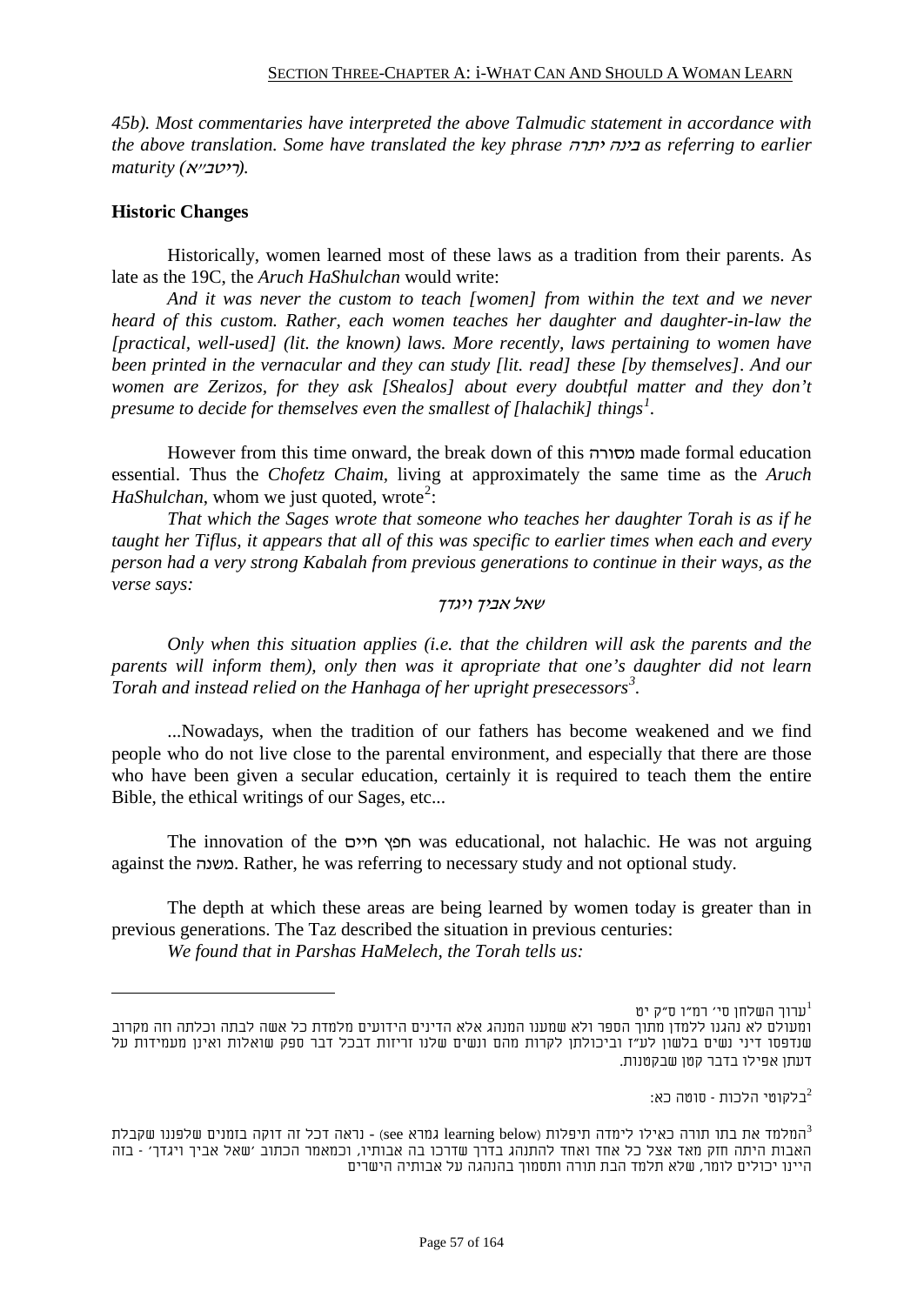#### הקהל את העם האנשים והנשים

*'Gather the nation, the men and the women,' etc. and the King [read out] from the Book of Devarim. On this we can ask whether it is Lechatchila approved for a woman to learn Torah as appears to be the case over there. It appears to me that there the king only taught things at their simplest levels, and certainly that is permissable even lachatchila for us as well [when teaching women Torah], as is the custom on an ongoing basis. This is in contrast to the deeper explanations and understanings of the words of the Torah which, lechatchila, is prohibited*<sup>1</sup>.

(Note, the Taz only says that this is prohibited Lechatchila. This may be because he is in agreement with the Prisha, whom we will bring later on as saying that when a woman will initiate this deeper kind of learning of her own accord, one may then respond. Some understand that in our day, where women in general are exposed to much deeper wisdom from the broader world, this would be equivalent to the BediEved discussed by the Taz.)

However, the Sages say in *Sanedrin* :צד that in the time of המלך חזקיהו they searched the whole country and could not find a young boy, girl, man or woman who did not thoroughly know all the laws of טומאה and טהרה. This would seem to apply that women were not always as unlearned as they were found to be in the time of the later Achronim. On the other hand, the Gemorrah mentions this fact because it was exceptional and it is difficult to know what the average level was during most of those earlier generations.

But, the historical speculation makes no difference to the fact that today it is almost normative for women to know certain areas (e.g. חומש) better than the average man.

#### Reflecting on this the אהל רחל) writes:

*In our generation … the general attributes demanded from a woman are a function of her understanding and knowledge. And to the degree that she increases her intellectual insight (*בהתבוננות ותוספת*(, she will be able to strengthen her overall ability to adress her obligations and be impervious to negative influences. This being so, it becomes a part of the the Mitzva of Talmud Torah in which a woman is obligated<sup>2</sup>.* 

As Rabbi Meiselman put it: *No authorities ever meant to justify the perverse modernday situation in which women are allowed to become sophisticatedly conversant with all cultures other than their own.*

#### **Movement בית יעקב The**

To accommodate these changes the יעקב בית school movement was established by Sarah Schneirer. On the surface, this was one of the most revolutionary events ever to take

ט"ז ס"ק ד 1 דמצינו בפרשת המלך הקהל את העם האנשים והנשים והמלך היה לומד ספר משנה תורה ויש להקשות אם כן אפי' לכתחלה שרי כמו התם נראה לי דהתם לא דרש המלך כי אם פשוטי הדברים וזה באמת מותר אף לדידן לכתחלה כמו שהוא המנהג בכל יום מה שאין כן בלימוד פירוש דברי תורה דרך התחכמות והבנה אסרו לכתחלה.

כימינו ... כלל המעלות הנדרשות מן האשה מתקיימות ועומדות לפי ערך הבנתה וידיעתה. התוספת בהתבוננות מחזקות $^2$ בידיה את כלל חובותיה וחוצצות בפני רוחות זרות. וא"כ הדבר בכלל מצות תלמוד תורה שהאשה חייבת בו...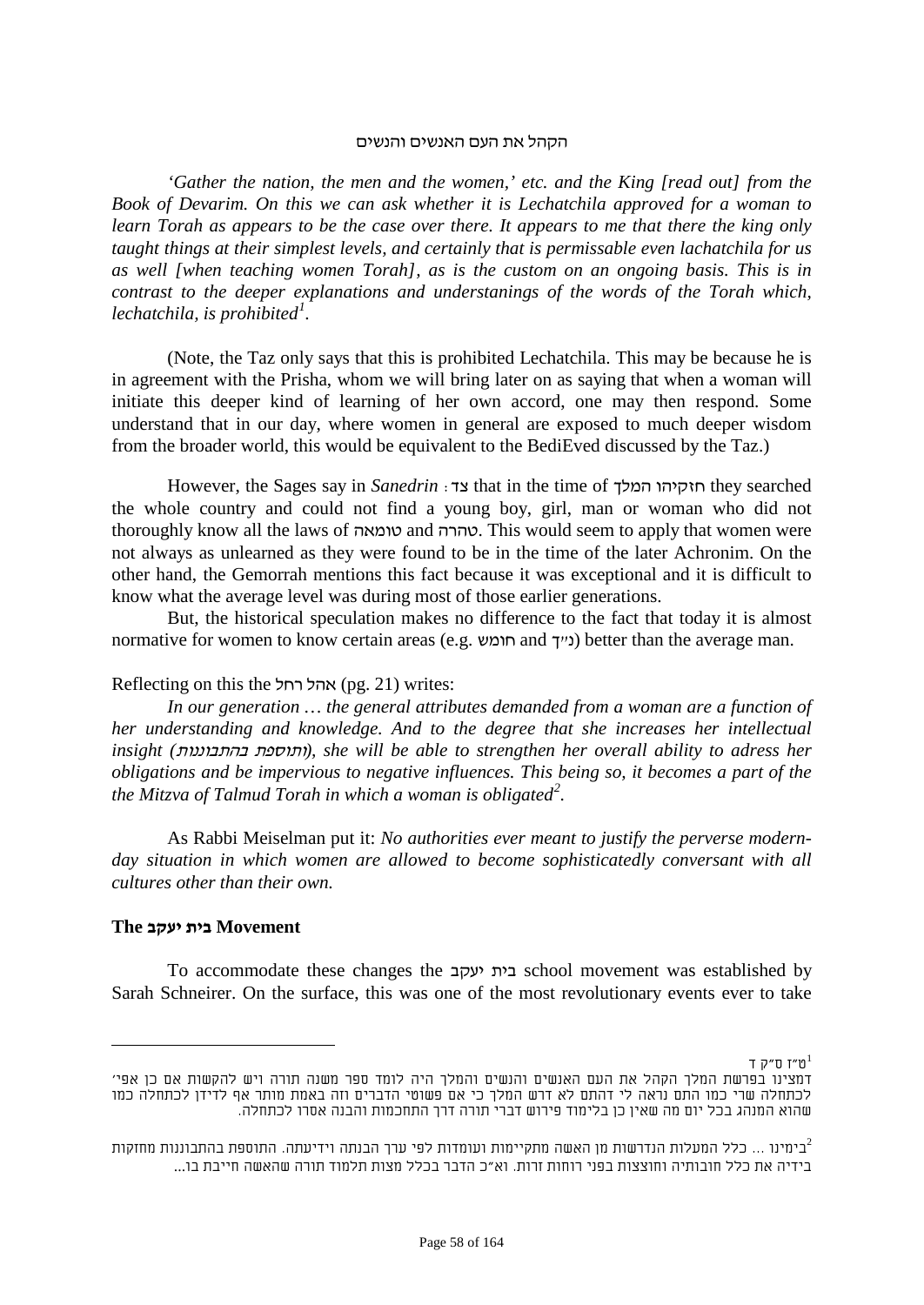place within יכלל ישראל.<sup>1</sup> The fact that this innovation was accepted by the Gedolim of the time is a reflection of the fact that such a development was always potentially legitimate should the circumstances warrant.

The יעקב בית system may have led to greater degrees of female literacy and formal תורה knowledge than had been seen in כלל ישראל for many centuries. However, it resulted in a loss of women's תורה to some degree by institutionalizing the teaching of תורה to women (which made that תורה more formal and text-book oriented rather than the more intuitive and integrated women's תורה). It also insured that an ever-increasing amount of time and degree of transmission would take place out of the home. Much of the wisdom readily available in earlier times now became harder to come by. Therefore, the יעקב בית system is regarded as an essential innovation but not one which was unequivocally positive.

It takes a great deal of maturity to understand this critique without losing one's enthusiasm for the essential positivity of the Beis Yaakov schools.

# *ii- Women teaching* תורה

Ramo: And a woman is not obligated to teach her son Torah, nevertheless if she helped her son or her husband to learn Torah she shares in their reward<sup>2</sup>.

Shulchan Aruch Harav (Rav Shniur Zalman of Liadi): A women … is not commanded in the mitzvah of teaching her children Torah and she is exempt from paying for their tuition, and we do not force her to pay tuition unless she is wealthy in which case she is obligated to pay as an obligation of *Tzedaka.* Nevertheless, if she helps her son or husband either phsyically or financially to learn Torah, she shares in their reward and her reward is great since they are now fulfulling their mitzvah through her<sup>3</sup>.

Igeres HaTshuvah of Rabbeinu Yonah:

כה תאמר לבית יעקב ותגיד לבני ישראל (שמות יט-ג)

*So you should say to the House of Jacob, and say to the Children of Israel*

*… The women were commanded first because they send their children to school, and they keep watch over their their children that they should be involved with Torah study. And they are merciful upon them when they come home from school and they encourage them to study and to look forward to studying. And they watch over them* 

 $:$ רמ"א רמו ו $^2$ ואשה אינה חייבת ללמד את בנה תורה ומ"מ אם עוזרת לבנה או לבעלה שיעסקו בתורה חולקת שכר בהדייהו (הגהות מיימוני פ"א דת"ת וסמ"ג:)

שו"ע הרב הל' ת"ת פ"א הל' יד: אשה ... אינה במצוות ת"ת לבניה ופטורה משכר לימוד בניה ואין כופין אותה אלא  $^{3}$ אם כן היא עשירה ומתורת צדקה ומכל מקום אם היא עוזרת לבנה או לבעלה בגופה ומאודה שיעסוק בתורה חולקת שכר עמהם (סוטה כא) ושכרה גדול מאחר שהם מצווים ועושים על ידה.

 <sup>1</sup> Jewish Action Dec. 2005, *Pioneers of a Revolution in Jewish Girls' Education:* Gershon Kranzler: The revolution brought about in the 1920s by the seamstress, Sarah Schenirer… At the time, the vast majority of Orthodox leadership was still opposed to formal Torah education for women. Yet truly "revolutionary" leaders, like the saintly Chofetz Chaim, recognized the need for systematic schooling of the daughters of the Orthodox masses to fortify them against the lures of the Haskalah which were making serious inroads into the once-solid phalanx of the Torah culture of the *shtetl*.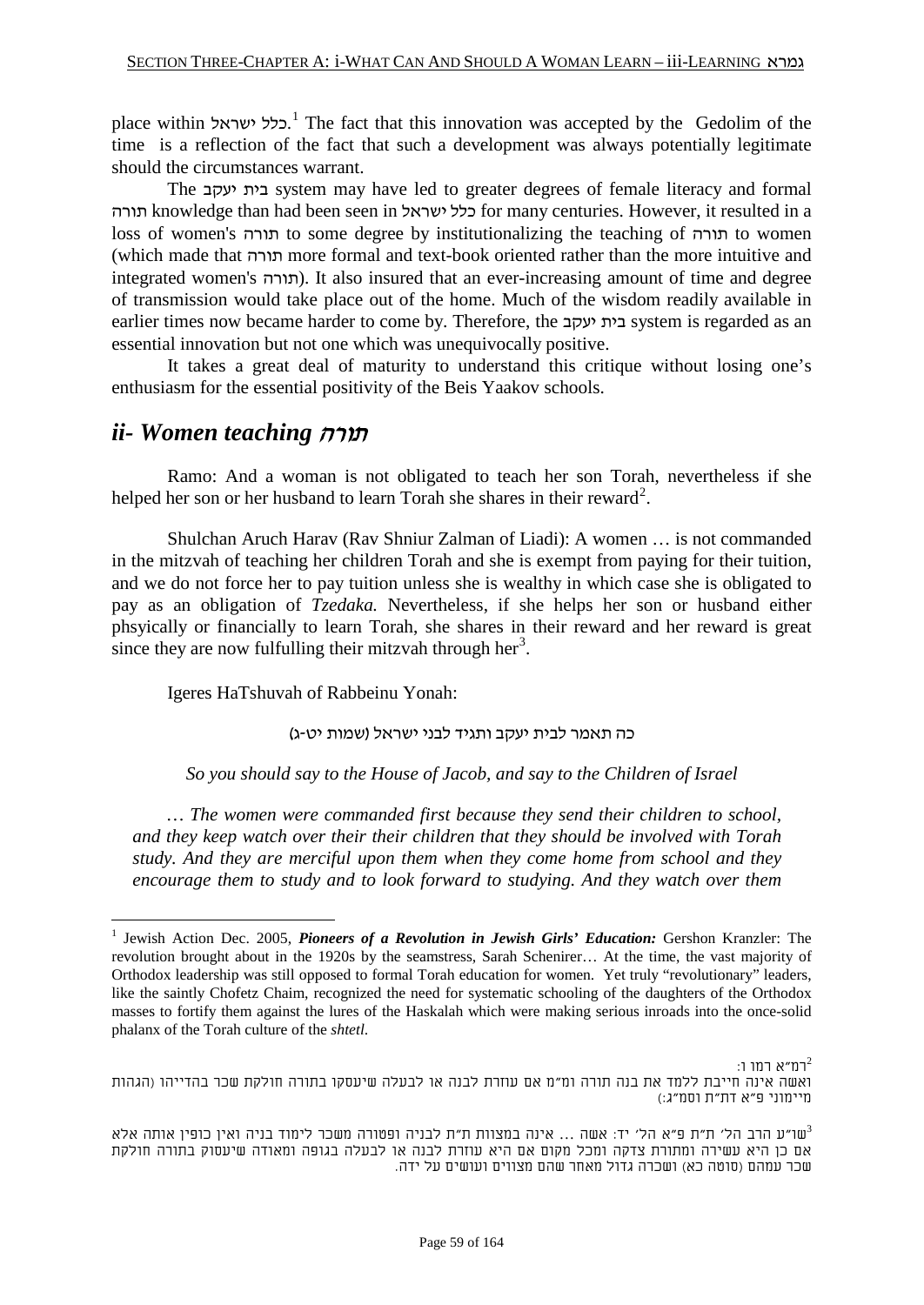*that they should not cease their Torah sudies and they teach them Yiras Cheit in their youth as it says (Mishlei):* 

#### (משלי כב ו) חנוך לנער על פי דרכו

What emerges is that through these things the *nashim tzenuos* are the reason for the Torah [being learned] and for its being kept<sup>1</sup>.

# *iii- Learning* גמרא

We have stated above that woman of our generation need an exposure to a much deeper, intellectually challenging form of Torah learning. Many women today are exposed to university level secular learning. Certainly, they need to know that the Torah is much deeper and much more profound than anything they might be exposed to in the broader world, as indeed is reflected in woman's education today.

Despite the changes, the consensus of the great Sages over the last century was that גמרא study should not be included in the curriculum. We will discuss these opinions from a purely halachik angle in this section and then continue with the the underlying reasons below.

The Shulchan Aruch states:

*Whoever teaches his daughter Torah is as if he taught her Tiflus. This is referring to the Oral Law*<sup>2</sup>.

The meaning of the word *Tiflus* is not clear. The Shulchan Aruch HaRav defines it as a kind of crafty thinking used for negative things<sup>3</sup>. Along the same lines, the Ramo says that it means a *Davar Aveira.* The Rambam writes that we are concerned that by not understanding the full depth of the Talmud a woman may turn the Torah into a superficial, trivial thing<sup>4</sup>.

שלחן ערוך, יורה דעה, רמו: ו $\mathfrak{u}^2$ כל המלמד את בתו תורה כאילו מלמדה תיפלות בד"א בתושבע"פ...

והמקור לזה הוא סוטה כ:. ...אומר בן עזאי חייב אדם ללמד את בתו תורה שאם תשתה תדע שהזכות תולה לה ר"א אומר כל המלמד בתו תורה (כאילו) לומדה תפלות

וההלכה כמו ר"א כמו שאנחנו רואים במקומות אחרים בש"ס וכגון חגיגה ג:. הקהל את העם האנשים והנשים והטף (דברים לא:יב) אם אנשים באים ללמוד נשים באות לשמוע ע"כ וכתבו התוס' שם: אמר בירושלמי דלא כבן עזאי דאמר חייב אדם ללמד לבתו תורה

שו"ע הרב הל' ת"ת פ"א הל' יד: ואם מלמדה תורה שבעל פה הרי זה כאלו מלמדה תפלות מפני שעל ידי זה נכנס בה" ערמומית

ובמהרש"א סוטה כא:

רמב"ם הל' ת"ת א: יג $^4$ 

מפני שרוב הנשים אין דעתם מכוונת להתלמד אלא הן מוציאות דברי תורה לדברי הבאי...

אגרת התשובה לרבינו יונה הדרש השלישי הקטע הראשון (סימן נא): 1

כה תאמר לבית יעקב ותגיד לבני ישראל (שמות יט-ג): ...נצטוה...הנשים תחילה מפני שהן שולחות בניהן לבית הספר, ומשימות עיניהם על בניהם שיעסקו בתורה ומרחמות עליהם בבואם מבית הספר ומושכות לבם בדברים טובים שיהא חפצם בתורה ושומרות אותם שלא יתבטלו מן התורה ומלמדות אותם יראת חטא בילדותם, שנאמר (משלי כב ו) חנוך לנער על פי דרכו גם כי יזקין לא יסור ממנה ונמצא על פי הדברים האלה כי הנשים הצנועות סבה לתורה וליראה.

ע"ב מ"ט דר"א כו' כיון שנכנס חכמה באדם נכנסה עמו ערמומית כו'. ולגבי איש הוא תועלת להבין ערמת הרעשים ולהערים כנגדם וסיים בזה ודעת מזימות אמצא י"ל ע"י דעת של תורה מזימות של אחרים אמצא וע"ד ועם עקש תתפתל אבל נשים דעתן קלות פן יערימו ויבואו לידי עבירה וקלקול וק"ל:

תורה makes this statement at the end of several statements considering someone who learns חורה without Rabbinic guidance, evil, an הארץ עם and a sorcerer (according to various opinions) because his superficial knowledge will be dangerous.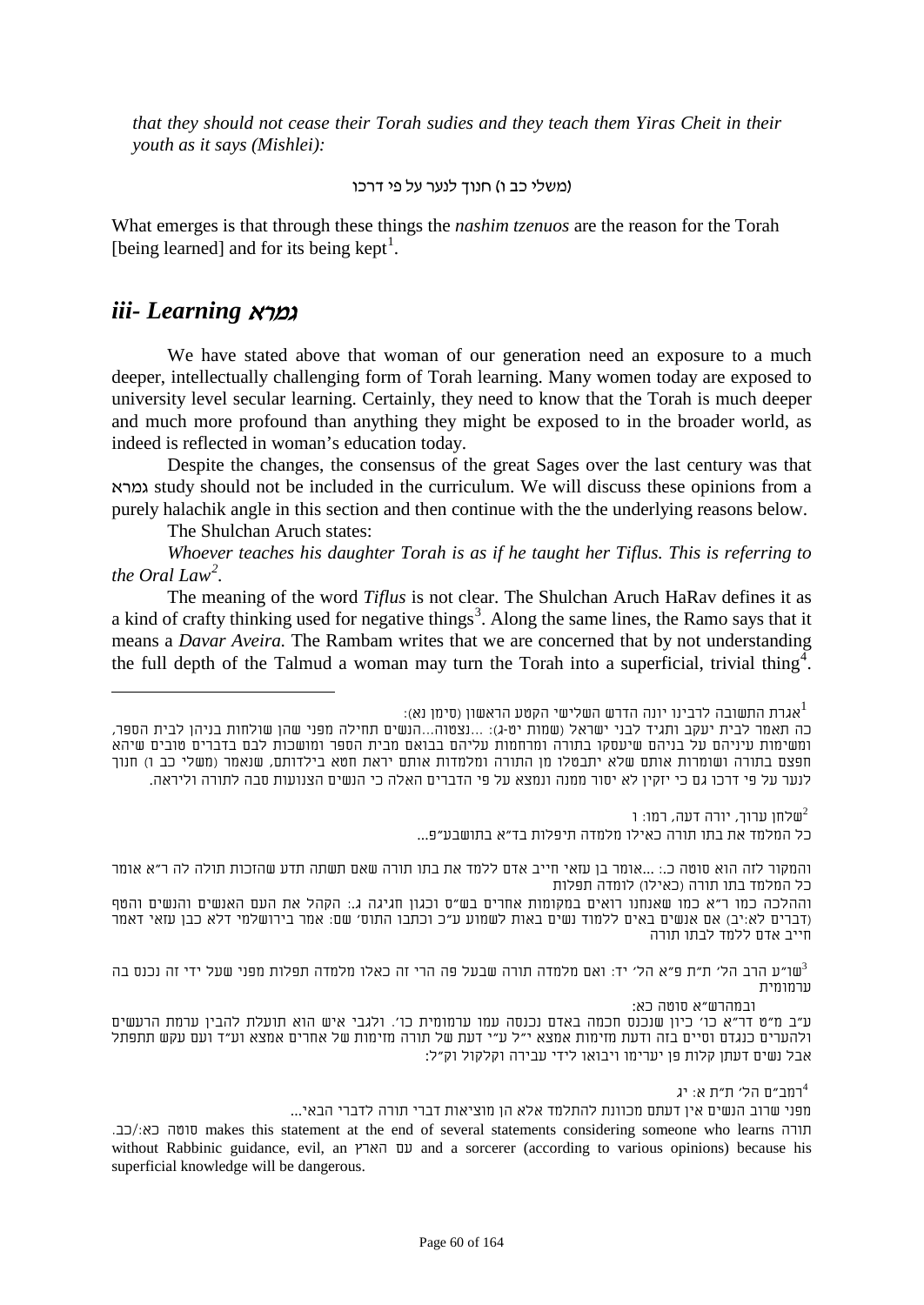However, Rabbi Meiselman says that the Rambam cannot mean that a woman is not capable of understanding Talmud properly. The Rambam states:

מפני שרוב הנשים אין דעתם מכוונת להתלמד אלא הן מוציאות דברי תורה לדברי הבאי...

Rabbi Meiselman says that the word מכוונת means that they are not prepared to dedicate themselves to this task and therefore will not understand things properly; for otherwise this would contradict that which the Rambam stated elsewhere, namely

רמב"ם הל' יסודי התורה ד: יג: ואפשר שידעם (הוויות דאביי ורבא) הכל קטן וגדול איש ואישה...

This would be coinsistent with the Prisha<sup>1</sup>, who, commenting on the Tur, states that the prohibition is on a father to teach his daughter. (Presumably, the same prohibition would apply to a school or seminary that would seek to impose Gemorrah learning as a required part of the syllabus.) However, if women show motivation to study on their own the prohibition is removed. For then, presumably, they will be sufficiently motivated to understand things with the required depth<sup>2</sup>.

This was the case of ברוריה, מאיר' ר's wife, and others. Bruria, Rebbe Meir's wife, learned 300 (Talmudic) Sugyas a day<sup>3</sup>. The Bach states that the reward which women receive for such study is great<sup>4</sup>.

Mayan Ganim goes further and states that those women who are willing to put in the effort to study Talmud as it should be studied are to be praised and encouraged<sup>5</sup>. However, even the גנים מעין is not suggesting that women should teach Gemorrah; only that they may, in exceptional cases, learn it. (This is especially so according to those opinions who hold that teaching and learning Torah are two separate מצוות; but it also holds true for the Rambam, who holds that teaching and learning is all one מצווה of תורה תלמוד.(

פרישה טור ,יורה דעה ,רמו:טו $^1$ 

:עירובין סב $^3$ 

...ברוריה דביתהו דרבי מאיר... דתניא תלת מאה שמעתתא ביומא

Even though this view appears to be contradicted by the following incident:

יומא סו:

שאלה אשה חכמה את ר"א מאחר שמעשה העגל שוין מפני מה אין מיתתן שוה? א"ל אין חכמה לאשה אלא בפלך

However, clearly we do not hold of this opinion למעשה הלכה. Any young girl who would ask such a question today in any circle would be answered with the utmost seriousness. See under **Female Characteristics** under nca detailed explanation of what אין חכמה לאשה אלא בפלך for a detailed explanation of what

ב"ח (על הטור) ד"ה כתב: כתב הרמב"ם אשה שלמדה תורה יש לה שכר וכו' בפ"ק דקידושין (ל"א) א"ר חנינא גדול 4 מצווה ועושה יותר ממי שאינו מצווה ועושה אלא מאד גם מי שאינו מצווה ועושה גדול הוא...

וכן בשו"ת מעין גנים (רבי שמואל ב"ר אלחנן יעקב הרקוולטי) מובא בת"ת דברים יא יט אות מח בסוף: ומאמר חכמינו <sup>5</sup> כל המלמד את בתו תורה כאלו מלמדה תפלות אולי נאמר כשהאב מלמדה בקטנותה ...אמנם הנשים אשר נדב לבן לקרבה אל המלאכה מלאכת ה' מצד בחירתן בטוב במה שהוא טוב ... על חכמי דורן ...להדרן ... לחזק ידיהן...עשי והצליחי ומן השמים יסייעוך

<span id="page-60-0"></span>מפני שרוב נשים אין דעתם מכוונת כו' (לשון הטור): אבל אם למדה לעצמה אנו רואות שיצאו מהרוב ולכך כתב לעיל $^2$ שיש לה שכר ור"ל אם למדה התורה על מכונה שאינה מוציאה לדברי הבאי אבל האב אינה רשאי ללמדה דדילמא מוציא דבריה לדברי הבאי כי הוא אינו יודע מה שבלבה וק"ל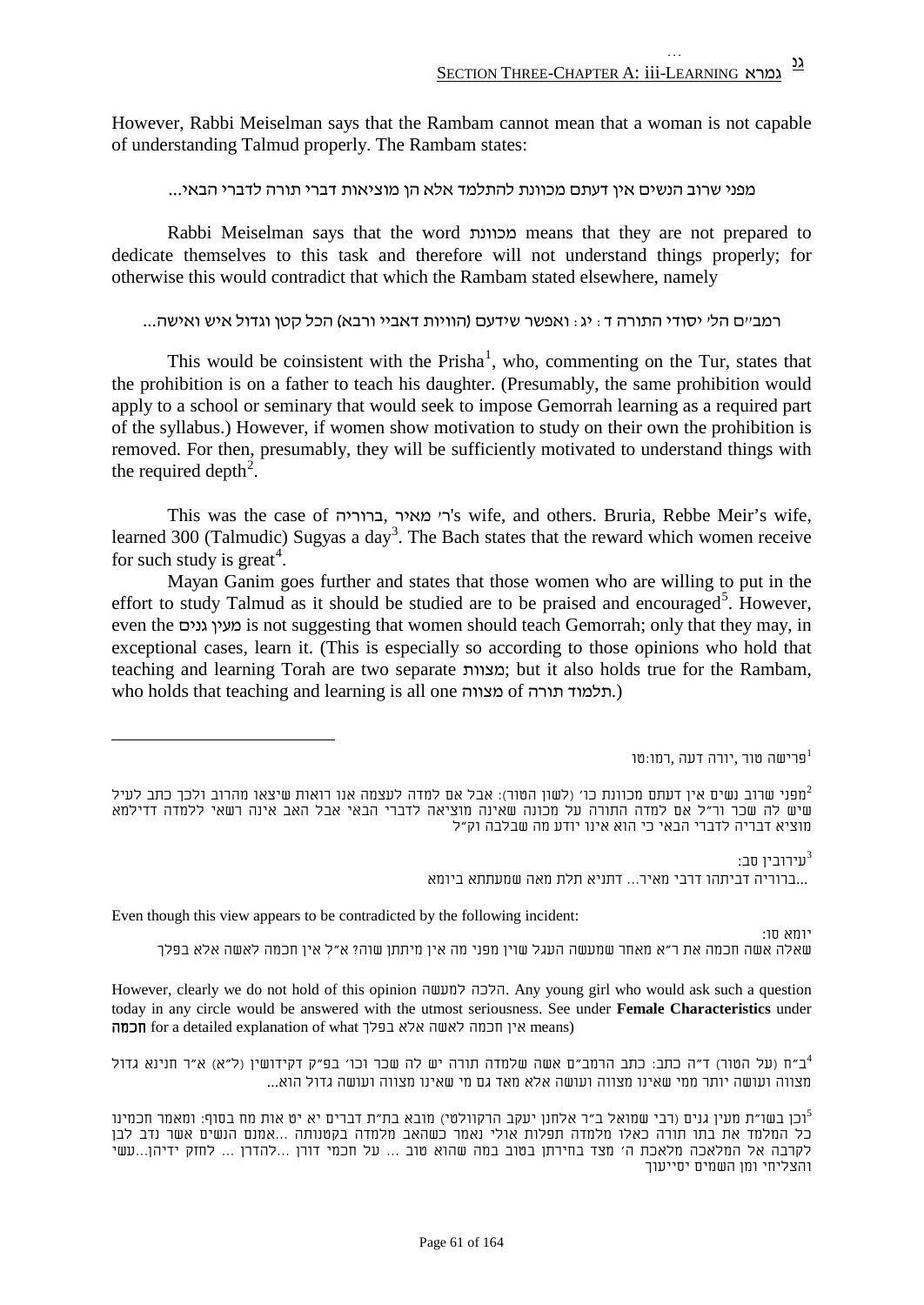Other opinions hold that the prohibition of teaching Talmud to a girl is not a prohibition at all but rather good advice. Such is the opinion of the *Chida.* And, on the other pole, there are those who oppose teaching a girl Talmud under all conditions. This seems to be the postion of the *Maharsha[1](#page-60-0) .*

Some have attempted to say that today it would be permitted to teach a woman Gemorrah because teaching Gemorrah is considered תפלות מלמדה כאילו whereas often the alternative is to actually be involved with תפלות. These opinions would not wait for a girl or a woman to show interest in the Talmud of her own accord. Rather, they advocate teaching Gemorrah as a staple in seminaries. However, their logic does not appear to be sound. Firstly, the seminaries that have not taught Gemorrah have the greatest success in keeping people committed to the Torah. Secondly, many women who want to learn Gemorrah want to do so because they want to be like men.

Yet, even when women do learn Gemorrah under circumstances that make it praiseworthy, the effects of such learning will be different than they are in the case of men. The brother of the Maharal, Rav Chaim Betzalel, states that the reason a male becomes a *Bar Onshim* at 13 whereas in the case of a girl this happens a yaer earlier is because Torah learning weakens a make (leading to a slower maturation) whereas it does not have that effect on a female<sup>2</sup>.

## **Reasons for women not learning גמרא**

We have shown that there are opinions who hold that a women may learn Gemorrah under certain circumstances. The question is whether this is an optimal or even a good way to actualize her potential. Judaism is clear that males and females are very different and that they have very different roles. Perhaps once a woman understands her role she would not want to be doing all that a man is doing, since this would undermine her own uniqueness.

In Women's Issues Book One we pointed out many male and female differences, including the way they study and understand things. There is such a thing as a unique, female Chochma, a unique female Binah and a unique female Daas<sup>3</sup>. Rav Wolbe and others point out

ספר חיים טובים של הר' חיים ברבי בצלאל (אחי המהר"ל) $^2$ 

 $^3$ In women, these three תדות are uniquely expressed as קל דעת:

Chochma represents abstract intellectual understanding:

רש"י (שם): מבין דבר מלבו מתוך דברים שלמד

רש"י (שם): רוח הקודש

וכן משמע מהמרש"א מס' שבת לג: ד נשים יוכיחו שמבטלות את בעליהן (See Rabbi Meiselman, pg. 36 - 39. However, he does not distinguish there between learning גמרא and other types of learning)

הזכר נעשה בן ענשים לי"ג שנים, והבת חיבת במצות שהנשים חיבות בהם לי"ב שנים, לפי שאין התורה מתשת כחה של נקבה כדרך שמתשת כחו של זכר.

רש"י שמות לא: ג - מה שאדם שומע מאחרים ולמד Binah is the emotional integration of the wisdom - - where a person feels comfortable with that knowledge, can relate to it personally and therefore also understand where it is and where it is not relevant to his/her life:

Daas is the translation of that wisdom into action. It represents a complete unity between the person and the knowledge - a total connecting with that knowledge - it is no longer just relevant information which one applies. It is now the person - he/she is totally united with that knowledge;.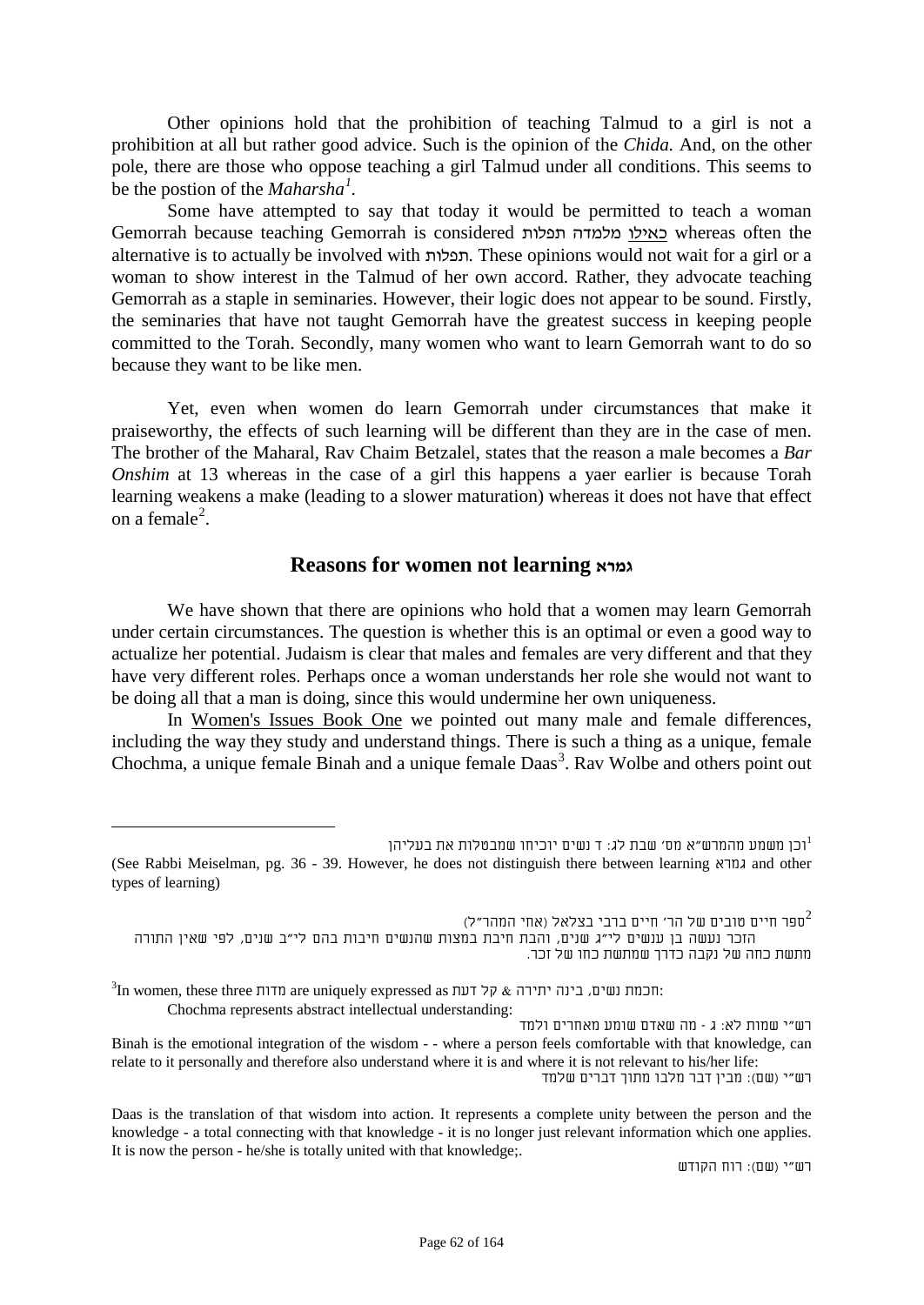that women are very strong in Bina whereas men are very strong in Daas<sup>1</sup>. One way of describing the difference is to describe women's בינה as the ability to intuitively distinguish between one situation and the next, to grasp a situation wholistically, to perceive people in an inegrated and connecting way. Men's דעת, on the other hand, is a more abstract, analytical application of information through breaking things down into their details and understanding them in depth<sup>2</sup>.

Thus we see that women more naturally grasp the nature of a person who is new to them than do men<sup>3</sup>, because a man needs to absorb many more individual details about the person before he can put together a whole picture of the person. A man seems more predisposed to learning Gemorrah because Gemorrah requires focusing on one issue, breaking it down and analysing it deeper and deeper and then putting together the whole picture all at an abstract, detached level.

In secular studies it has been confirmed that men are generally better at maths, science, engineering and chess<sup>4</sup>, and in spatial ability and analytic tasks.

An additional factor in men's more natural predisposition to Gemorrah learning is the greater, natural single-mindedness that men have over women (which we will discuss below).

A further reason is the fact that women are more inclined to naturally connect with people (in particular) and things, to identify with them personally, and to want to communicate rather than to analyze in a detached way. This gives women an advantage in compassion and passion but a disadvantage in being able to be detached and more able to look at things in a cold, clinical way which is required for Gemorrah learning.

Since Gemorrah learning is of great benefit to those who learn it, we will see that women are created predisposed to the natural benefits which Gemorrah learning is supposed to provide. Their basic make-up does not require the correcting attributes of Ameilus BeTorah and their holistic grasp of the world allows them to be walking applications of Torah SheBaal Peh more naturally. Another way of looking at this is to say that men, who lack these things, are given Limud HaTorah as a Tikun, whereas women do not need this Tikun<sup>5</sup>.

Rav Tzadok HaCohen<sup>6</sup> says that תושבעיים is from the male side while תושבעיים the female side, the לב. This is called תתאה חכמה, for the Oral Law is the translation of the Written Law into our minds and hearts in such a way that we connect and become one with the knowledge. The Written Torah is outside of ourselves, in a separate written document, the

בינה הוא כח הצירוף ("צושטעלן"), הבנה אינטואיטיבית של הצד הדומה. ההבנה הזאת דרושה להכיר אדם.

שהאשה מכרת באורחין יותר מן האיש (ברכות ט ע"א) $^3$ 

<sup>4</sup> 1991 U.S. Department of Education report, the NAEP.

 $<sup>5</sup>$  G-d in His wisdom decided what the Avodah package of each person, and of male and female in general would</sup> be. Having decided this He created each one with their Avodah-challenge, and simultaneously created each one with the maximum potential for facing that Avodah-challenge.

 $<sup>6</sup>$  (232 .pg ליקוטי מאמרים)</sup>

 <sup>1</sup> Some say that it is *Chochma* in men which needs to be contrasted with *Binah* in women:

רב צדוק הכהן דובר צדק (143 .pg(: דחכמה ובינה הם אבא ואמא (זוהר יתרו פ"ה א) ואבא מוחא ובינה לבא (תיקוני זוהר) כי החכמה שהיא ראשית המחשבה היא כמו האב והבינה באם ... היא היראה המיוחס לאשה

ר וולבא קונטרס לחתנים: האשה ניחונה בבינה יתרה. הוא בר-דעת. דעת-הוא כח ההפרדה, לראות במה שונה דבר אחד  $^2$ מדבר שני הדומה לו. (בכח זה מחלק הלמדן בין שתי הלכות הדומות, לכאורה, זו לזו). וכאשר הוא מחלק ומפריד, הוא עומד על מהות הדבר. הוי אומר כי דעת הוא הכח ההפשתה.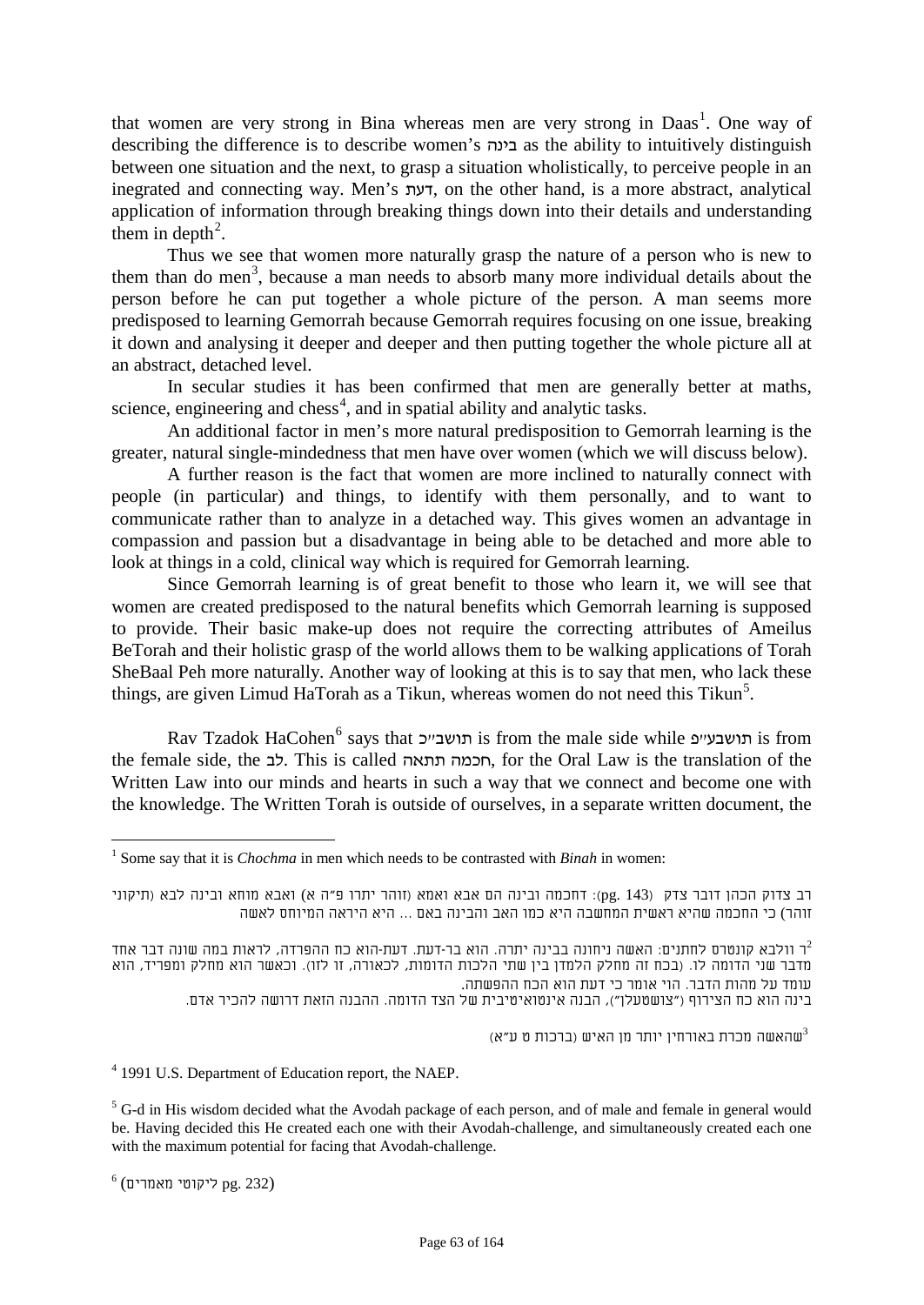Sefer Torah, whereas the Oral Torah exists only in us. (This is why when the תלמוד says something goes according to someone, it says אליביה that person (according to the heart of that person)). Women's חכמה is also תתאה חכמה. Just as the פ"תושבע translates the תורה into this world (each דעת according to his לב) so too a woman's לעבודה is to translate her wisdom into this world. In this sense, women's תורה is the תושבעיים of the world of action.

(This is why, paradoxically, women learn חומש) and men learn גמרא (תושבעים). Women, who are תושבעים, need to draw this from (תושבעיה). Men who are תושבעיה) need to bring that into the world by consciously engaging in  $n$ תושבעיים).

Men, whose physical form in this world derives from the עפר, which is a simple state, are not connected with actualizing tangible forms, while women, who were created from the צלע, which is a human form, are better able to express forms in this world<sup>1</sup>.

Therefore, women are uniquely wise in matters of the home and/or the world whereas men are stronger when it comes to abstract thinking<sup>2</sup>. For this reason, both man and woman need each other. Men need women's בינה and women need men's חכמה. Together they form a unity of the highest level of knowledge, Daas<sup>3</sup>.

A woman not learning a certain part of the תורה is not doing so because she has less of a relationship with the תורה as a whole. On the contrary, the להר seems to indicate just the opposite. In התורה על דרוש the Maharal states:

*For a man, being that he is a male, does not contain inner contentment (*שאנן *(and peace (השקט)*, given his strong will (התגברותו) and activeness. Therefore he does not start out *in natural harmony for the [ultimate] contentment and rest which is Olam HaBa which is Menuacha in its essence. But women are more naturally in harmony and prepared [for Olam HaBa]. For they are more intrinsically less action-oriented and Bnei-Hisorrerus. Therefore, the promise [of reward] which G-d made to the women is greater than that which He made to the men, due to their natural contentment (*שאנן *(and peacefullness (*שלוה*(, which renders them more naturally in tune with this. Therefore, with a [small investment] of facilitating the learning of others their reward is great<sup>4</sup>.* [The piece is difficult to translate. Please see the original in the footnote.]

Elsewhere, the Maharal states that a woman is closer to completion ( קרובה יותר האשה *<sup>F</sup> <sup>14</sup>* אל ההשלמה 5 ) perhaps for the reasons he mentions in *Drush al HaTorah.*

:מהר"ל $^2$ 

 $\cdot$ רמב"ן אגרת הקודש $\cdot$ 

חידושי אגדות למס' סוטה דף יז. <sup>5</sup>

 $^{1}$  see דובר צדק. pg. 48

<sup>... (</sup>כיון) שהאשה עקרת הבית של אדם ... א"כ אם הולך (בעלה) אחר עצתה (במילי דביתא) לא יאמר בזה שהאיש שהוא כמו צורה נוטה ונמשך אחר החומר ונוטה ממעלתו, כי במה שהאשה עקרת הבית בזה הצד אין דבק בה ההעדר ואדרבה אשה יסוד מציאות הבית ויש ללכת אחר עצתה ... וללישנא אחרינא במילי דעלמא ... כי העולם הזה שהוא גשמי מדריגתו מדריגת האשה ... ויש לו ללכת אחר עצת אשתו בעסקי עולם הזה ... רק במילי דשמיא שודאי אצל מילי דשמיא האי צורה והאישה העלת חומר דבק בה ההעדר (דרך החיים על אבות פ"א מש' ה)

כי האדם הוא סוד החכמה והאשה סוד התבונה, והחבור הטהור הוא סוד הדעת (לכן נקרא החבור בלשון דעת כאמור וידע אלקנה את חנה אשתו). (פ"א)

כי האיש במה שהוא גבר איננו בעל שאנן והשקט מצד התגברותו והתפעלו, בכן <u>אינם מוכנים גם כן כל כך אל השאנן</u> והמנוחה הוא העולם הבא שהוא המנוחה בעצמו. אבל הנשים ראויים ומוכנים לה מצד עצמם שאינם בני פעולה <u>והתעוררות מצד עצם בריאתן,</u> לפיכך גדולה ההבטחה שהבטיחן הקב"ה יותר מן האנשים מצד השאנן ושלוה אשר המה מוכנים לו כי זהו חלק הנשים וראויות לזה ביותר. ובמעט הסיוע שמסייעים לתורה שכרם גדול מאד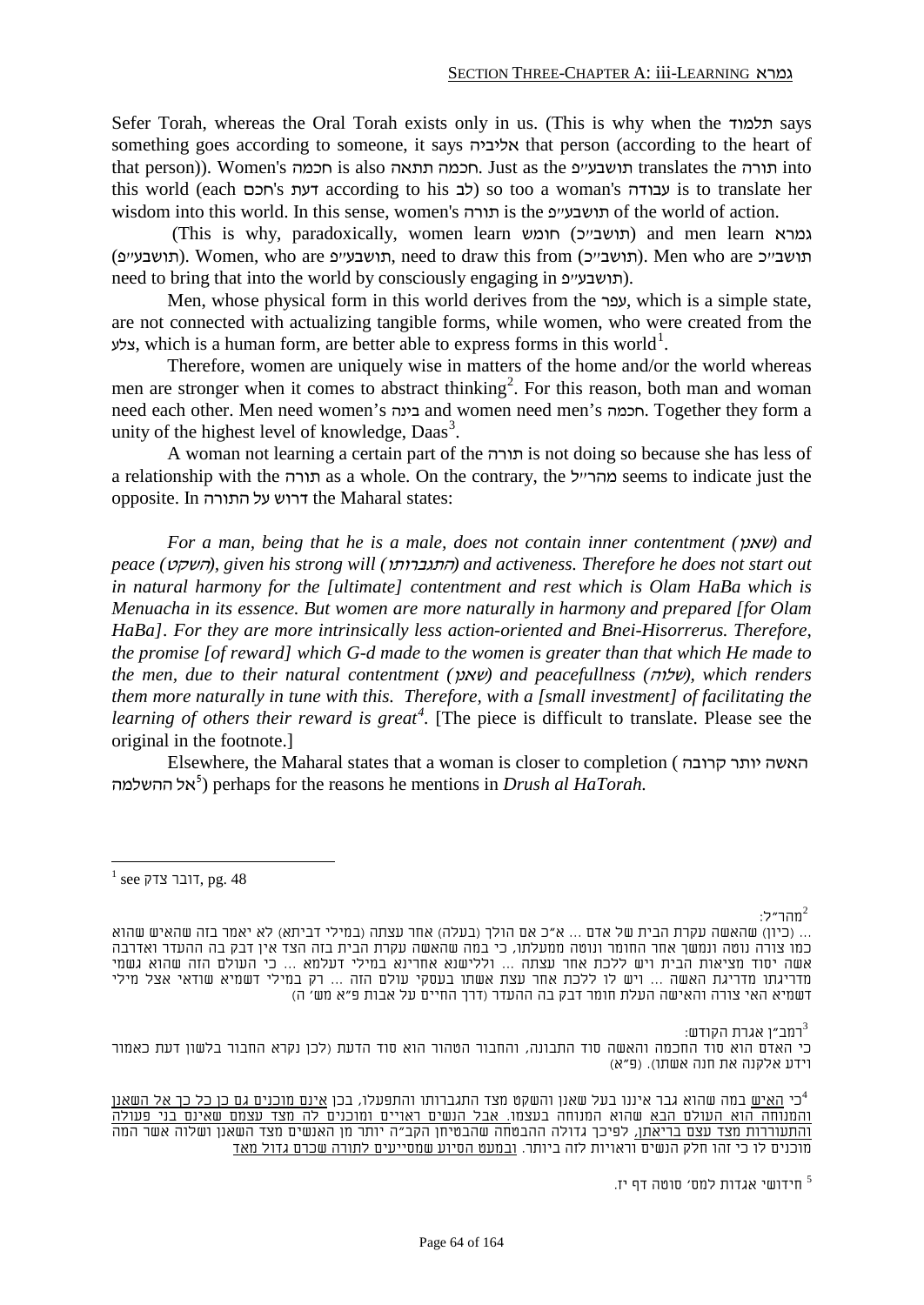The Maharal's statement that men have more aggression (and therefore need the Mitzvah of Talmud Torah) has been confirmed by modern scientific studies. In Brain Sex*,* Dr. Ann Moir states (pg. 7): The biggest behavioral difference between men and women is the natural innate aggression of men, which explains to a large degree their historical dominance of the species. Men didn't learn aggression as one of the tactics of the sex war. We do not teach our boy children to be aggressive – indeed, we try vainly to unteach it. Even researchers most hostile to the acknowledgement of sex differences agree that this is a male feature and one which cannot be explained by social conditioning.

 This idea, that women have a greater natural harmony with the Torah is given expression by the *Eishas Chayil* poem at the end of משלי which refers to women as a משל for the *14. As the Sages point out, Shlomo HaMelech obviously would not choose women as* moshel for the Torah if this did not reflect their essence<sup>2</sup>.

#### **Men – more singular minded/Women – more holistic**

Men tend to be more easily absorbed by a single issue, or even a single aspect of one issue. Women are נשים דעתן קלות) and are therefore more receptive to moving from one issue to the next, combining them all in a balanced way:

Modern science has identified higher levels of the male hormone, testosterone, as contributing to a greater level of single-mindedness<sup>3</sup>. As one scientist wrote: "Testosterone gives men a particular advantage in that it is focusing and galvanizing a brain that is already, by its very structure, more focused than the female. Remember that the male brain is a tidier affair, each function in its special place; already the male brain is more biased to a more single-minded approach – he is less distracted. Add the hormone, with its mindconcentrating and fatigue resisting qualities and the differences between the male and female brain-performance can be accentuated."

Women's capacity for concentration and application seems to vary with their menstrual cycle; high estrogen levels apparently suppress these specific skills. Certainly, in girls between the ages of eleven and fifteen, when the female hormone is in full flood, these aptitudes begin to decline, while boys' seem to improve<sup>4</sup>.

 $\,$ יבמות סג: כמה טובה אשה טובה שהתורה נמשלה בה $^2$ 

See הלוי בית, יח דרשה, last par. as to implications re: שכר.

<sup>4</sup> Brain Sex*,* Dr. Ann Moir, pg. 95-96

Because of age-related variations, it sometimes difficult to generalize results to men and women overall. Other factors also come into play such as a sense of responsibility or dedication to a task, motivation, etc. Thus, in one study, it was found that although men did naturally better in these areas, women have longer attention span and do better with tasks that require staying power and repetition, e.g. computation and successive mathematical

 $^1$  ילקוט שמעווי

See Mrs.Tziporah Heller, More Precious than Pearls, pg. 2 for an explanation.

<sup>&</sup>lt;sup>3</sup> Experiments have been carried out on men and women volunteers injected with extra testosterone and a placebo. Both groups were set a task of working out a number of mathematical abstractions. This is the sort of behavior which doesn't involve great mental or physical effort, once learned, but where performance tends to drop off after a certain amount of time as a result of boredom, distraction and weariness. Other activities in the same category – known as automatized behaviors include walking, talking keeping one's balance, maintaining observation and writing. The experiment showed that the group injected with testosterone suffered a significant lower decline in their skills as the day wore on. Those who were not given the added male hormone were more likely to make mistakes and become tired.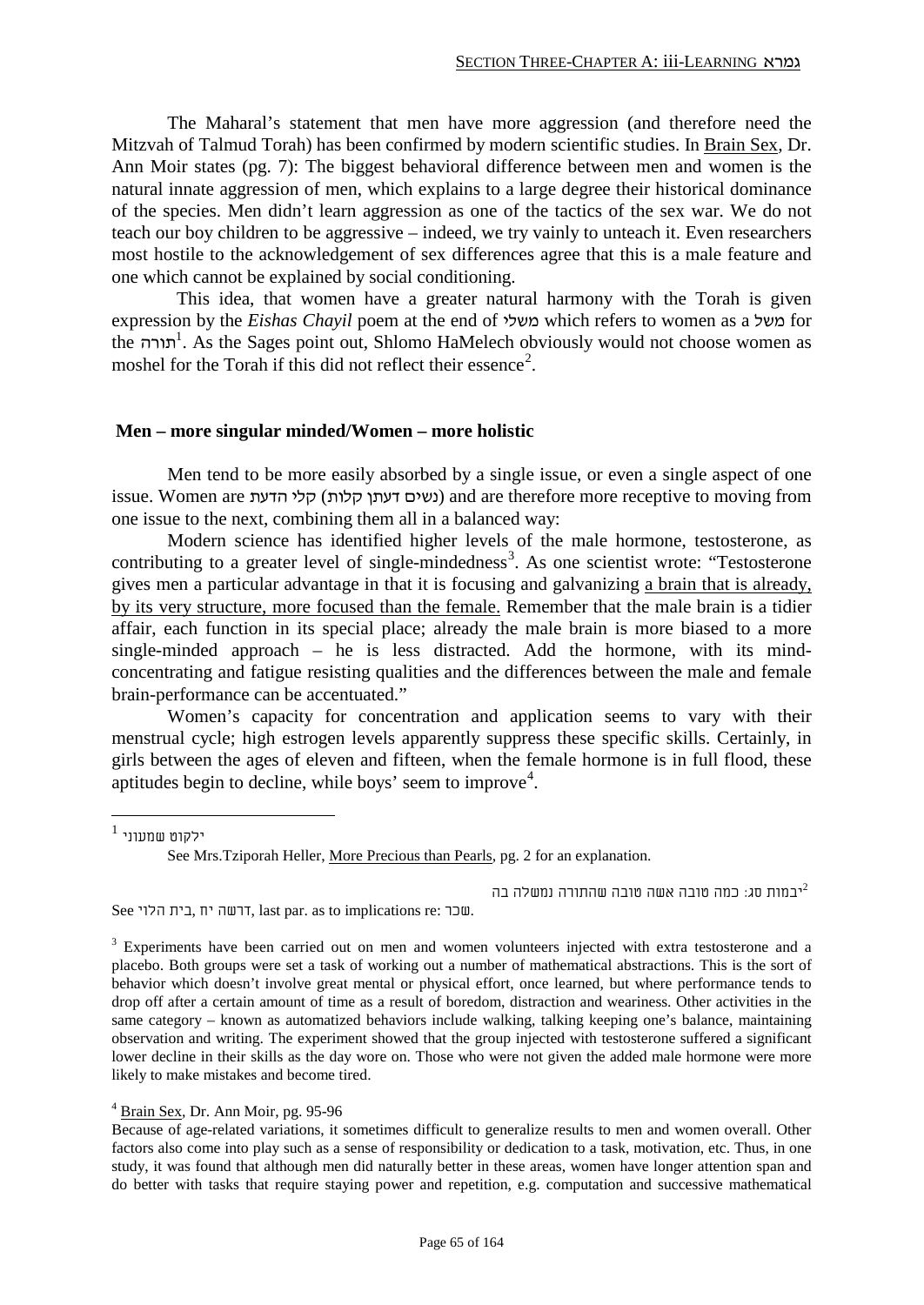# **בינה lends itself more to a personal identification with the subject/person being discussed:**

Another way of viewing this is to say that men are more abstract and non-contextual in their thinking whereas women are more contextual:

*Maharal: A man has greater sechel and chochma. By sechel we are referring to abstract sechel but women are more predisposed to having practical sechel. Similarly, the Sages stated in Bava Metzia (.ט), Concerning your wife<sup>1</sup>, subjugate yourself to her and speak in a whisper (i.e. listen to her). According to one opinion the Gemorrah is talking about domestic maters and according to the other it is referring to worldly matters. This is because a woman's wisdom, being that it is a practical wisdom, has more of a grasp of these things than a man<sup>2</sup>.* 

This sometimes plays itself out as what is known as "the poor cow response". A man tells his wife of the following case: Reuven gives permission to Shimon's ox to come onto his property. Levi's cow then unwittingly enters the property and it is gored by the ox. Who is obligated to pay? To which the man's wife responds: "The poor cow. Is it all right?" In truth the woman's response is correct. If a cow is hurt, the first thing to do is to see whether it is all right. A woman's intuitive grasp automatically directs her to the appropriate response. But a man, whose way is to work through things step by step, is able to isolate that fact and relate to a different, more technical aspect of the case.

Carol Gilligan in her book In a Different Voice (1982), analyzed why it was that when asked whether it was right for a man to steal a loaf of bread to feed his family, men standardly answered no, citing rules of justice; women, however, more often said yes, citing human compassion. She found that women's moral judgements placed greater weight on emotional ideas like caring than on abstract notions of justice. Women's thinking was more contextual and her judgements were more influenced by feelings.

Deborah Tannen<sup>3</sup> put it like this:

*Women … appreciate the discussion itself as evidence of involvement and communication … [but] when women try to initiate a freewheeling discussion by*  asking "What do you think?" men often think they are being asked to decide<sup>4</sup>.

*[Women,] approach the world … as a network of connections. In this world, conversations are negotiations for closeness in which people try to seek and give confirmation and support, and to reach consensus<sup>5</sup>.* 

tasks. Girls do better at school but boys get higher SAP grades, implying that girls have other attrinutes which give them an advantage over men scholastically, despite a more natural male ability to do better on SAP grades.

<span id="page-65-0"></span> $<sup>1</sup>$  lit. your small wife.</sup>

:מהר״ל $^2$ 

האיש יש לו שכל וחכמה ביותר הוא שכל הנבדל אבל שכל היולאני מוכנת אך האשה לקבל ביותר, וכך אמרו בפרק הזהב (ב"מ נט א) אתתך גוצא גחון ותלחש לה, ומוקי ליה לחד לישנא במילי דביתא ולחד לישנא במילי דעלמא, והיינו כי אשה חכמה שלה מצד שכל היולאני שייך לה יותר מן האיש. (חידושי אגדות נדה מה ע"ב)

<sup>3</sup>You Just Don't Understand; Women and Men in Conversation:

 $^{4}$  pg. 27

-

 $<sup>5</sup>$  Pg. 25</sup>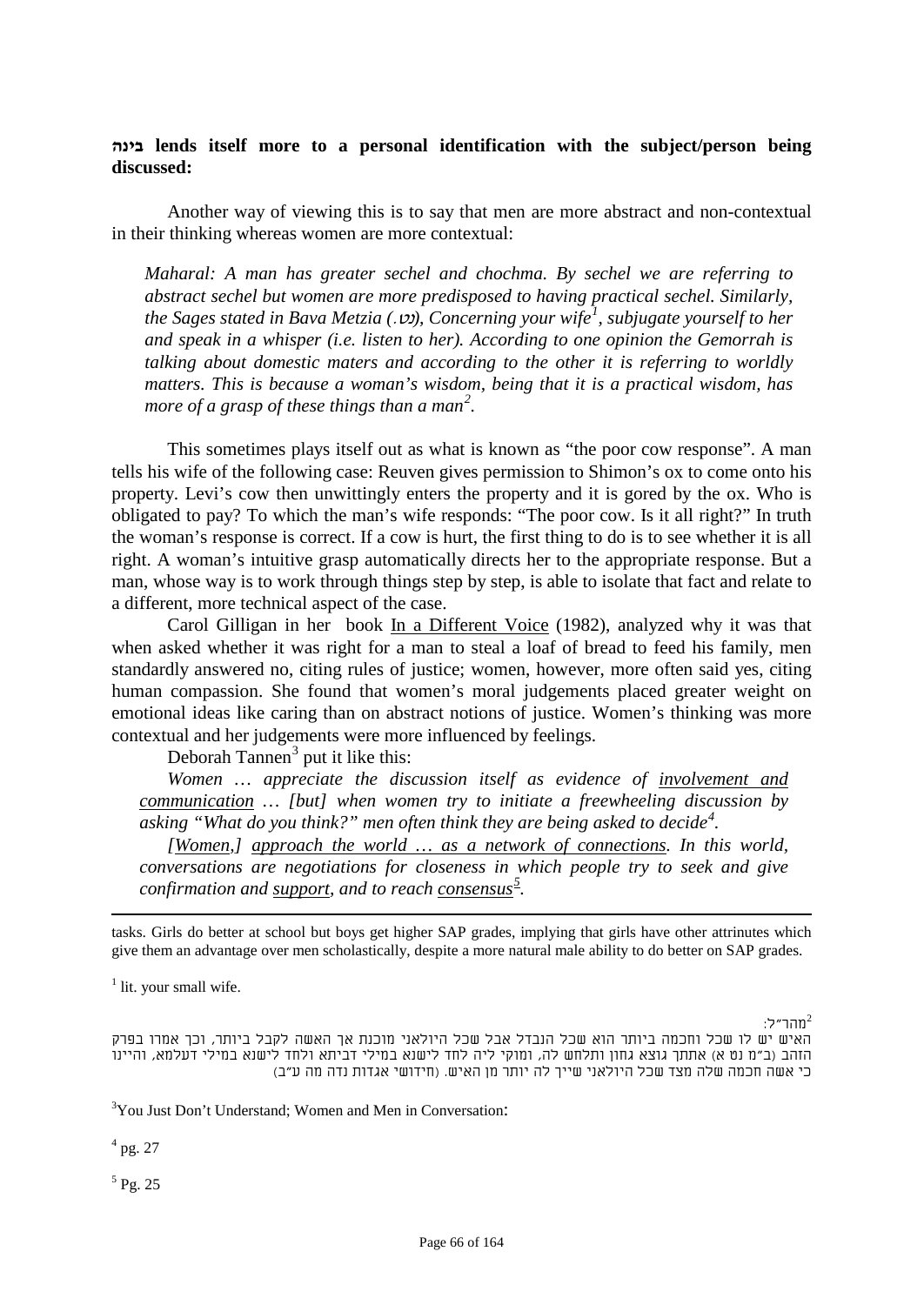The corollary of compassion and connecting is passion. Men tend to be detached and therefore to be more analytical and critical. Women tend to be more engaged, and therefore have more passion (Tshukah). This we see in the difference between Avraham and Sarah:

*Avraham passed onto the Jewish people the inheritence of being straight and clear thinking. … Sarah provided the dimension of passion and desire for the holy. Therefore her test was to be captured by Pharaoh and Avimelech, to be faced with cleaving to the wrong parties … Sarah is like the heart of the Jewish people. …As the Zohar puts it, Avraham and Sarah are like the soul and the body, the mind and the heart, the form and the material which holds the form … This intense passion for spirituality which Sarah had was vital to be able to attain higher dimensions of spirituality, and that is why Avraham's merits are attributed to Sarah[1](#page-65-0) . (Shem MiShmuel)*

Reaction to stress, approach to problem-solving:

Men are from Mars, chap 3:

Men become withdrawn and totally focused on the problem (they go into their caves) to the exclusion of everything else. At times like these, they appear less emotionally responsive.

"A woman under stress is not immediately concerned with finding solutions to her problems but rather seeks relief by expressing herself and being understood." (ibid. pg. 36)

When she says "You have no feelings, you are in your head", he says "What's wrong with that? How else do you expect me to solve this problem?" (ibid. pg. 35)

It is just this emotional responsiveness to things that allows women to be the source of תשוקה for spirituality:

Rav Tzadok HaCohen explains that Shleimus has fifteen levels, represented by the 15 steps in the Beis HaMikdash between the Ezras Nashim and the Ezras Yisrael where the Leviim used to sing the 15 Psalms beginning with Shir HaMaalos. The first level is the female, who embodies desire. The last is the male, which reflects the fulfillment of that desire. When male and female merit to work together, G-d's name ה-י is between them. Therefore, this name is numerically fifteen. The  $\pi$  of the name refers to the female, for through the letter 'ה this world was created, and it is in this world that the desire for holiness exists. But the fulfillment of that desire will only be in the World to Come, the world of reward, and that is the male  $<sup>2</sup>$ .</sup>

שם משמואל, חיי שרה שנת תרפ"א דף רנט:

רב צדוק הכהן, דובר צדק ס"ח (דף ט.): $^2$ 

<sup>...</sup> אברהם ... הוריש לישראל בחינתו להיות ישרי המוח והשכל ... ושרה היתה בחינת התשוקה וחפץ לאלקות, והיתה הנסיון שלה שנלקחה לבית פרעה ואבימלך, ולא את דבקת בהו ... וכאילו שרה היא בחינת הלב שבישראל ... והם דברי הזוה"ק שהמשיל את אברהם ושרה לנשמה וגוף דהיינו בחינת המוח והלב, והמחקרים לצורה וחומר ... ובזה יתפרשו דברי הזוה"ק ...(ד)שרה זכתה לחיין עלאין להו לבעלה ולבנהא בתראה. ... שתלה לאברהם בזכות שרה ... דהשגת חין עלאין זוכין לעומת העבודה בתשוקה עצומה ...

בשלימות עצמו יש מעלות והם חמשה עשר ... (ד) יש טו מעלות מעזרת נשים לעזרת ישראל ... שהאשה היא המעלה הראשונה שהוא תוקף התשוקה ... והאחרונה הוא האיש שהוא מילוי התשוקה ... וכשזכו איש ואישה שם ק"ה ביניהם שהוא בגימטריא ט"ו המעלות ... והה"א היא באשה ובו נברא העה"ז שבו היא התשוקה והיום לעשותם ולא המילוי לתשוקה בהשגה שהוא הקבול שכר ... והוא העוה"ב שנברא ביו"ד שהוא באיש .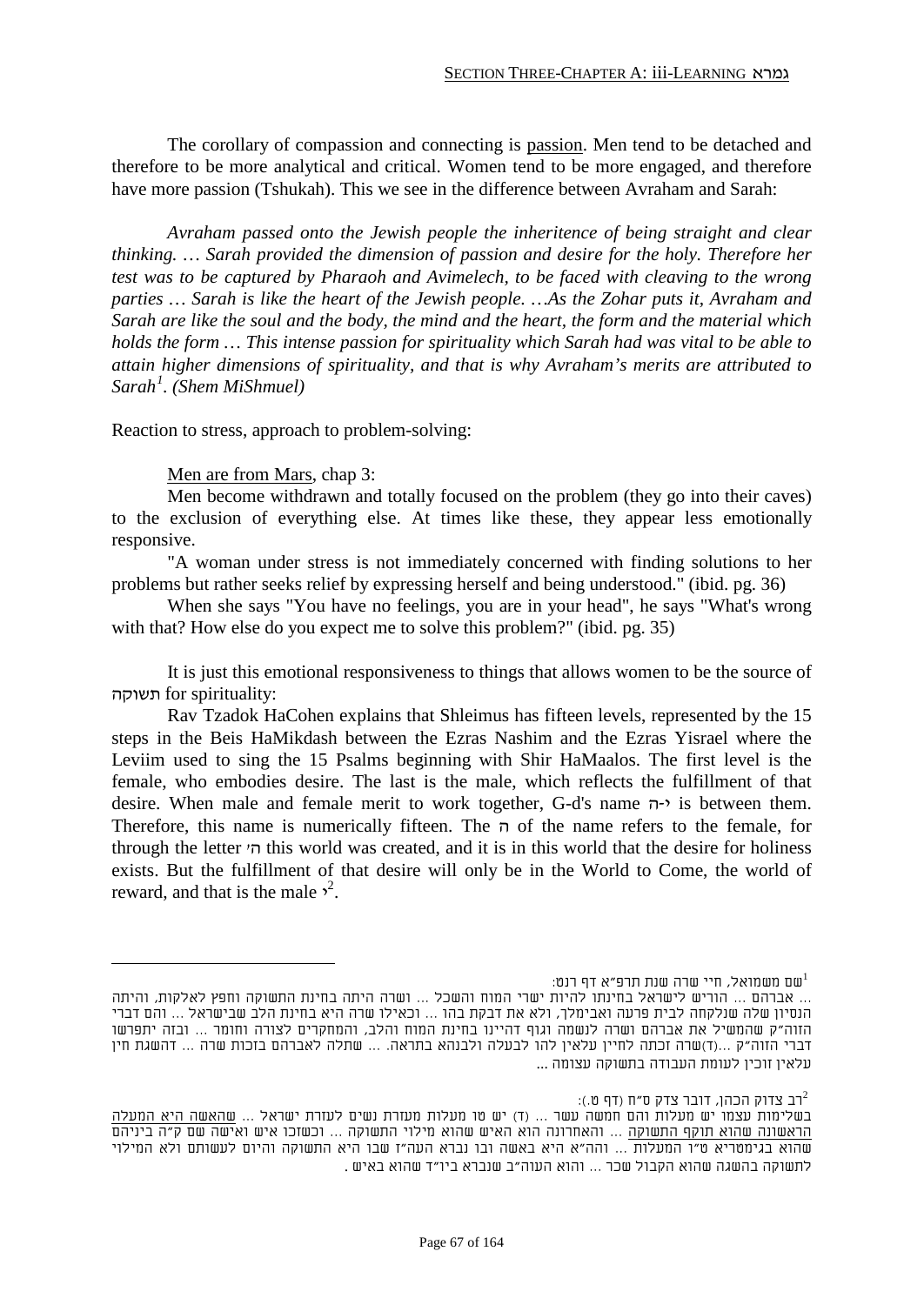Both males and females each have some בינה and some דעת. However, the תורה works from the premise that each sex is, generally speaking, stronger in its own area. Judaism is not saying that one area is better than the other – it is simply acknowledging that people should expend their efforts on what they will be better at (Mrs. Heller).

A woman learning גמרא, for example, would be training herself to deal with problems in a linear rather than holistic fashion (See **Physical Differences** above - men are better at arithmetic): this would reduce her insight into her children and other people, undermine her intuitive grasp of many situations and compromise her effectiveness to respond to the drama of day-to-day living both by anticipating events and by spontaneously adapting to new realities without compromising deeper principles. (For example, in חיל אשת it says צמר דרשה ופשתים) גבורה a woman has an intuitive grasp of the balance of (צמר) and גבורה) that she needs to apply in her interpersonal and particularly her mothering relationships.) A תורה woman would not ordinarily be willing to give all that up.

It is possible that for some reason the Almighty would create a particular woman with certain male aspects (only in the highest ספירות of the הקדמון אדם is there a concept of pure נוקבא and pure זוכרא - see in Section 1, תפילין, what we wrote about שאול). Such a woman may feel that her השם עבודת requires her to compromise her phenomenal feminine powers and learn גמרא, which she is not forbidden to do. However, the number of such women is very small. The chances that any female is of those women is very unlikely. Therefore, every woman should start out by exploring the real women's role on the presumption that she will find it infinitely enriching and rewarding. Otherwise, she may find herself very unfulfilled. This is indeed what happened with the first generation of women's libbers who started out trying to be men and later on admitted that it was a mistake.

At a deeper level, women are considered to represent פ"תושבע while men represent תושבייכ, are that force which acts as the final מפרש. the defining context in which reality can express itself. This is the same function as תושבעייפ which represents the Torah, as it is finally brought out into this world. This is why the תורה at סיני was given through the Left or Female Side, which also explains why יעקב בית, the women, received the תורה) were commanded) before the men. Women relate and respond to כ"תושב with a sense of immediate integration that renders their response a given reality of פ"תושבע. But just because of this, women need to take their given reality, the reality of פ"תושבע, and draw on the source of כ"תושב) i.e. studying חומש, etc.).

Men, on the other hand, are a given reality of תושבייכ, i.e. the Torah which is pure, intellectual, and not yet expressed in this world. But just because of that, men have to take their given reality, the reality of תושבייכ, and relate that to תושבעיים, i.e. they have to exert great efforts to turn תושבעים into a living reality of תושבעיים. Hence they have a מצוה of תלמוד .עמלות בתורה – תורה

Today this has become clearer: observant women in general have a better grasp of חומש than their husbands. This has to do with women being more כלי/חומר/כמושפע and men being more משפיע/צורה. Women's intuitive integration of Torah is reflected at a higher level by נבואה. That is why Sarah was greater than אברהם in נבואה.

*Maharal: Sages receive from the right side. Prophets receive from the left side<sup>1</sup>.* 

(דרך החיים (מהר"ל על אבות) פ"א מ"א (בסוף)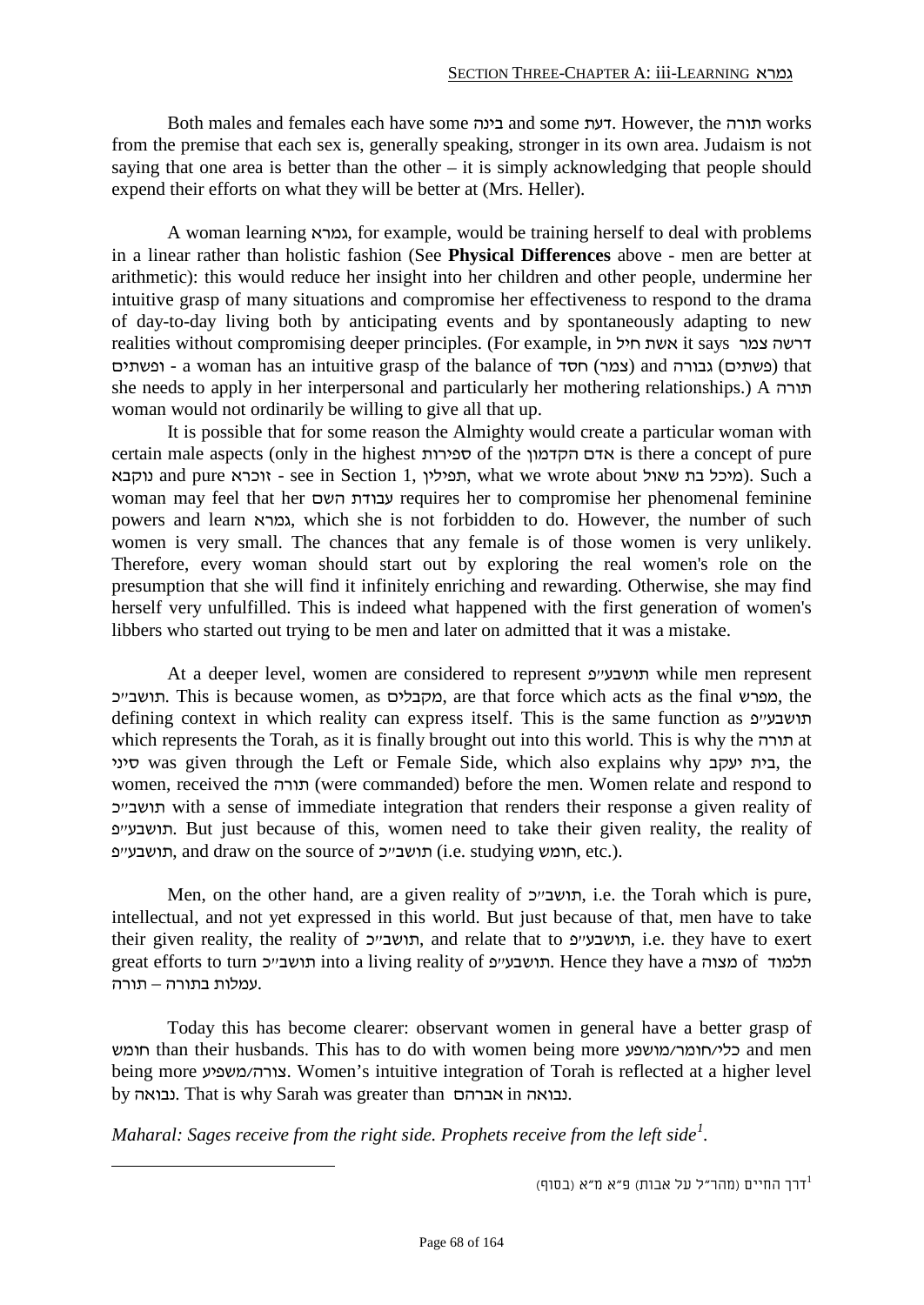פ"תושבע, as it relates to men, is a process of עמל working from our חכמה and going upward (represented by the shape of the  $\zeta$  which literally means to learn, which is the only letter to go above the line-סרטוט. Moreover, there are no limitations on how far above the line it should go. It is open to the efforts of each לומד תורה as to how far he is going to go.) מהר״ל in התורה על דרוש explains that women naturally have certain מדות which are harmonious with עולם הבא) which also allow for their prophetic experiences. Men achieve through עמלות in פ"תושבע, which, by virtue of being דלעילא מלתתא, is intrinsically an עמל type of process. (This is why the הלוי בית) vol. 1 no. 6) stresses that women have the obligation of knowing תורה ;they are exempt from the מצוה of studying תורה which is a separate obligation from that of knowing תורה.) In ימות המשיח המשיח ימות, when men will also naturally have the type of מדות which are in harmony with the שכר/הבא עולם process, men too will only .תושב"כ in deal

*Shir HaShirim Rabah: Just as the Jewish nation had 600 000 male prophets, so they had 600,000 prophetesses<sup>1</sup>.* 

The fact that only 7 prophetesses are recorded for posterity has to do with their public message:

*Megillah (.7): The Jewish nation had many prophets, more than double the total number of people who went out of Egypt. However, only those prohpets that were require for future generations [as well] were written whereas those prophecies which*  were not required for future generations were not written down<sup>2</sup>.

See R. Aryeh Kaplan, Handbook of Jewish Thought, pg. 111, note 245, where he brings down opinions that it was the norm for females to be at a higher level of prophecy than men. Some of the elements involved in the prophetic process are normally stronger in women than men, e.g. the use of the right hemisphere of the brain:

## *Ramchal, Derech HaSh-m:*

*The revelation of HaSh-m's Kavod is that which causes all that happens to a prophet through his prophecy. And from there it moves through his power of imagination which exists in the Nefesh of the prophet … and through this imagination it gets drawn to his thought and intelligence*<sup>3</sup>.

2- Until the end of ראשון בית, the main way of relating to the תורה was through נבואה.) צדוק' ר - מחשבות חרוץ) (Though תושבעייפ as a received tradition came from Moses and always was

לזקנים ...מקבלים בראשונה מצד הימין ... (ו)לנביאים ... מקבלים מצד שמאל

 $\colon$ ז השירים רבה ד $\mathfrak{u}^1$ 

כשם שעמדו לישראל ס' רבוא של נביאים כך עמדו להם ששים רבוא של נביאות.

מגילה יד. <sup>2</sup> הרבה נביאים עמדו להם לישראל כפלים כיוצאי מצרים אלא נבואה שהוצרכה לדורות נכתבה ושלא הוצרכה לא נכתבה

דרך ד' ג-ג-ו: $3$ ... והנה גלוי כבודו ית' הוא יהיה הפועל בכל מה שימשך לנביא בנבואתו. והנה ממנו ימשך בכח הדמיון שבנפש הנביא... ומתוך הדמיונות ההם תמשך בו מחשבה והשכלה...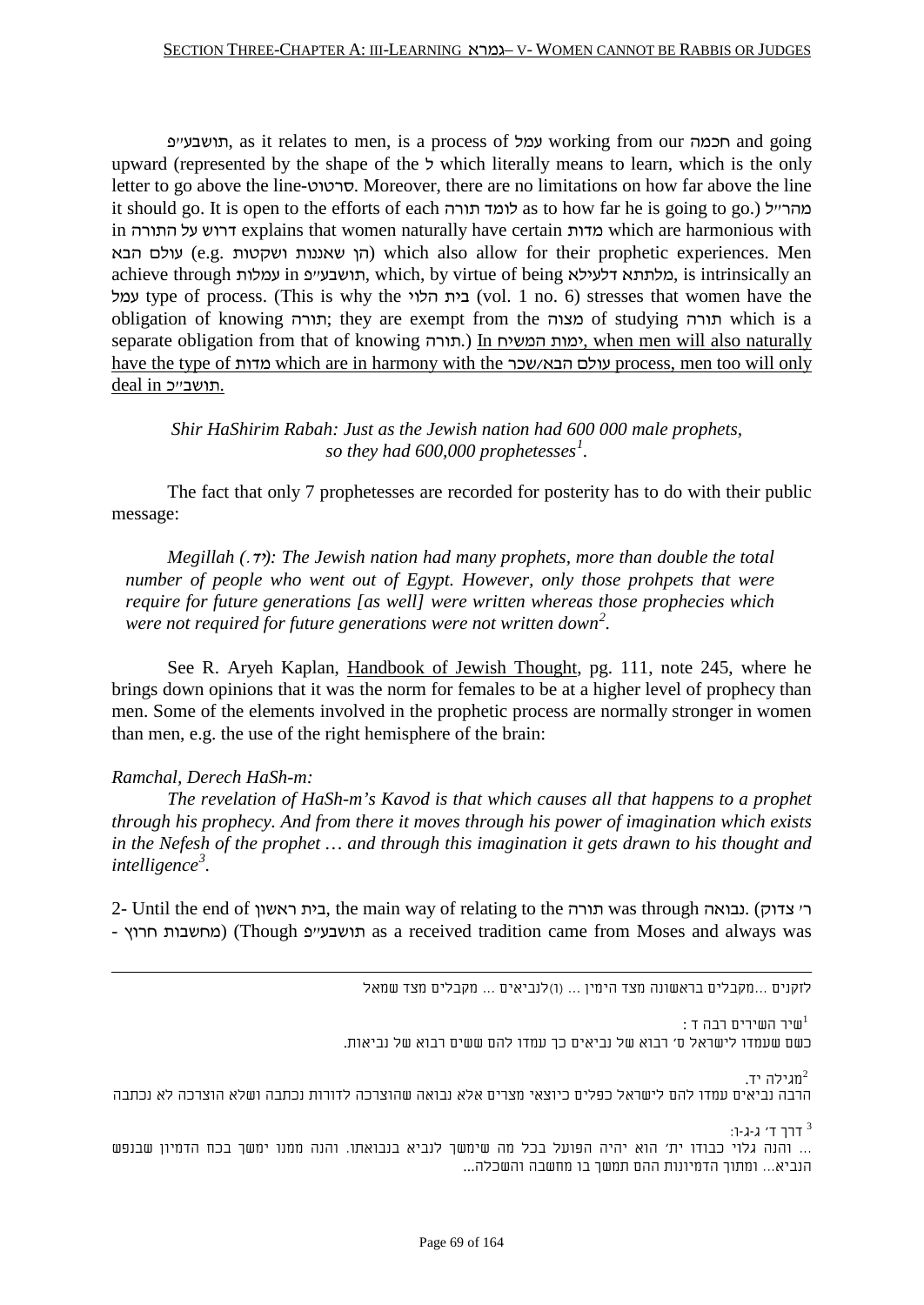applied.) After ראשון בית, the Oral Law came to the fore as the primary way of learning תורה, and hence נבואה stopped. Although there were females who achieved תורה greatness even during this later period (e.g. ברוריה, Yalta), the example of a female becoming the leading תורה authority is דבורה who led the Jews during the earlier Prophecy-orientated period. דבורה herself was a נביאה.

3- Prophecy stopped at the end of ראשון בית. Although there were no new נביאים, those who already had נבואה could continue to do so. It is interesting to note that during this transition it was אסתר who added a תנייד to תכניד and not .

# *iv- Women as helpers to their husbands and children to learn*

In Judaism, facilitating is, in many contexts, regarded as more important than the action itself:

### בייב ט. גדול המעשה יותר מן העושה

### *Bava Basrah* ( $. v$ ): *Greater is the one who causes others to do than the one who does.*

Similarly, we see that after Avraham Avinu saved the King of Sedom in the war of the four kings with the five kings, the King of Sedom offered Avraham Avinu all the spoils for returning the captives to Sedom. Avraham refused but asked that those who participated in the war be paid for their efforts. He included those who stood guard on the homefront in this category<sup>1</sup>.

It is clear that the Sages applied this concept to a woman vis-a vis Torah learning as well. Peleh Yoetz says that the reason that women get greater reward than men do, as testified by the Gemorrah in Brochos, is because of the priniciple of 'greater is the one who causes than the one who does.' As Rebbe Akiva said of his wife Rochel to his students, "Whatever you and I have belongs to her<sup>2</sup>." At the beginning of this section we brought the Ramo and the Shulchan Aruch HaRav who stressed that a woman's reward for facilitating Torah learning is great,<sup>3</sup> since those who learn Torah are now fulfulling their mitzvah through her<sup>4</sup>. That this is not a consolation prize is stressed by Rabbeinu Yonah who stated that because of their central role as those who are in effect guaranteeing the continuity of Torah in the Jewish

בראשית יד: כד 1 בלעדי רק אשר אכלו הנערים וחלק האנשים אשר הלכו אתי ענר אשכל וממרא הם יקחו חלקם  $\cdot$ רווו $\cdot$ י ועא"פ ש...וענר וחבריו ישבו על הכלים לשמור א"ה הם יקחו חלקם כתובות סג. $^2$ 

( אמר ר' עקיבא לתלמידיו) שלי ושלכם שלה (=רחל אשתו) הוא

<span id="page-69-0"></span> $:$ רמ"א רמו ו $^3$ ואשה אינה חייבת ללמד את בנה תורה ומ"מ אם עוזרת לבנה או לבעלה שיעסקו בתורה חולקת שכר בהדייהו (הגהות מיימוני פ"א דת"ת וסמ"ג:)

שו"ע הרב הל' ת"ת פ"א הל' יד: אשה ... אינה במצוות ת"ת לבניה ופטורה משכר לימוד בניה ואין כופין אותה אלא" אם כן היא עשירה ומתורת צדקה ומכל מקום אם היא עוזרת לבנה או לבעלה בגופה ומאודה שיעסוק בתורה חולקת שכר עמהם (סוטה כא) ושכרה גדול מאחר שהם מצווים ועושים על ידה.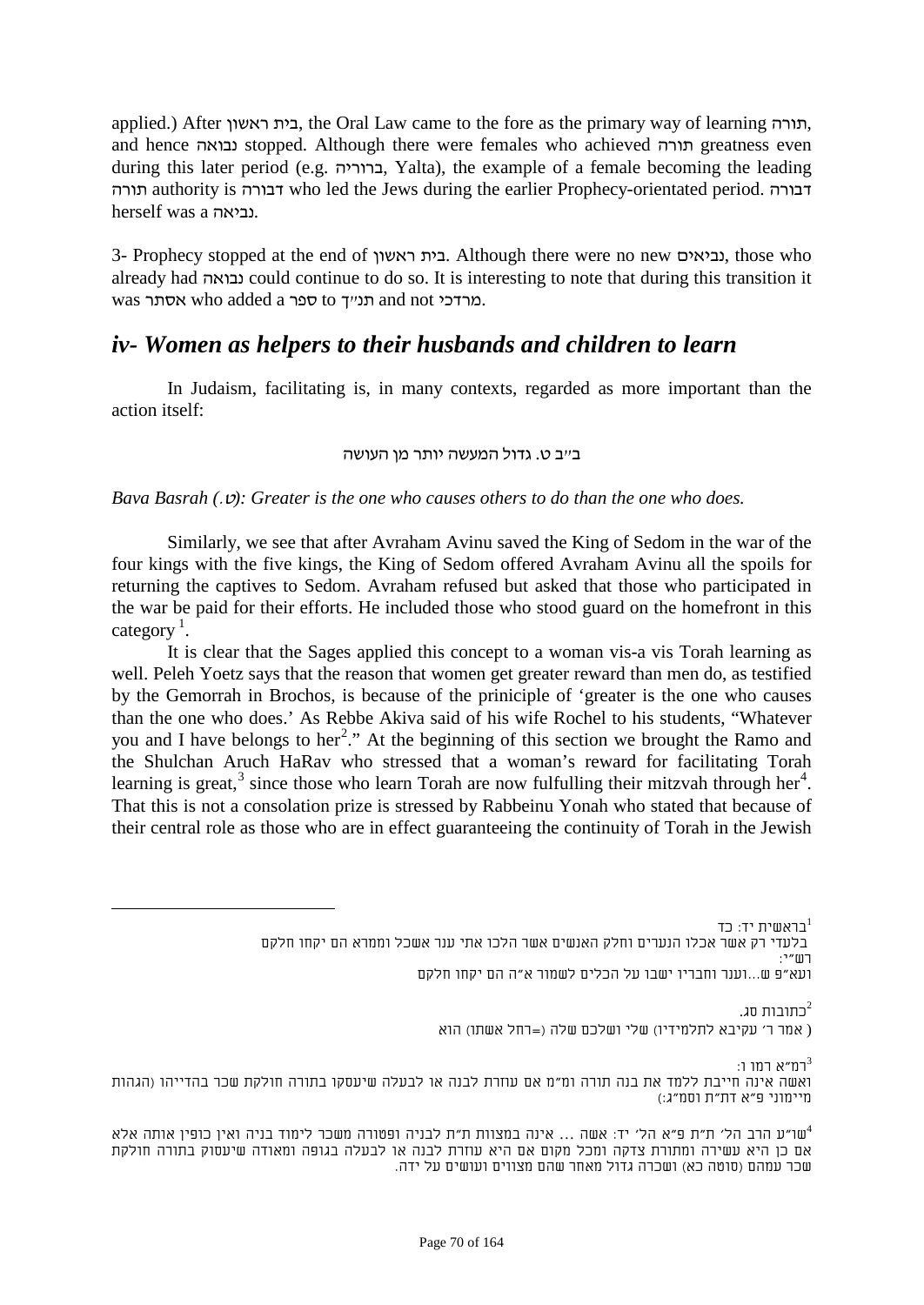people and because they are the reason for the Torah being learned and for its being kept, the women at Har Sinai were given the Torah first<sup>[1](#page-69-0)</sup>.

## **Women as innovators above the sun:**

Although women gain the extra benefits of being מעשות, those who cause, and not עושות, those who do, a man's direct relationship with בתורה עמלות allows him to have a relationship with reality השמש מעל and not just with the world לשמש מתחת.

Do we then say that women have that relationship only through their husbands and sons, or do they have any independent relationship with this level of reality?

We have already stated above that women are naturally and intuitively considered to be פ"תושבע. Their תורה חידושי, *women's Torah*, is expressed in their moment-by-moment responses to the ever-changing demands on their attentions. In addition, we see that women were given חדש ראש as their special מצוה. חדש ראש is something whose קדושה is ultimately also above the sun. In the reality of the world as we know it now חדש ראש remains hidden and will only be revealed in the Messianic Age. (See under Women's מצוות for extensive treatment of this idea.) Women, however, are able to access this holiness even now and bring it down into this world in the same way as a man is able to access a חידוש in Torah.

# *v- Women cannot be Rabbis or Judges*

A woman cannot have the title Rabbi, though she may be given other titles to show her wisdom (such as תלמידות,). Jewish history is full of examples of outstanding תלמידות, of women communal leaders and of women who learn and have learned גמרא.

For example, ברוריה, the wife of מאיר' ר, is quoted several times in the תלמוד. She began the day with learning 300 הלכות. However, in the end she was led astray and tragic consequences resulted (רש"י יח).

Namnah, Daughter of R Shmuel Ben Ali, the גאון and head of the ישיבה in Baghdad, was so well-versed in תלמוד that she would give שיעורים through the window of her house (so that she could not be seen) to the ישיבה students.

The זרוע אור, the 13th century authority of Germany and France, would quote halachic rulings in the name of his mother-in-law.

The wife of R. Avraham Meir of Worms (14th C) delivered learned discourses before the congregation every שבת.

The grandmother of T. Solomon of Luria (16th C) (ים של שלמה) would deliver תורה lectures to students while concealed behind a curtain.

Beilah, mother of the דרישה) R Yehoshua Falk - 16-17th C), is quoted by her son on certain halachic issues. אברהם מגן argues with one of her opinions, but ביהודה נודע says that the law is like her, was she not a woman "whose heart was uplifted by wisdom."

אגרת התשובה לרבינו יונה הדרש השלישי הקטע הראשון (סימן נא): 1 כה תאמר לבית יעקב ותגיד לבני ישראל (שמות יט-ג): ...נצטוה...הנשים תחילה מפני שהן שולחות בניהן לבית הספר, ומשימות עיניהם על בניהם שיעסקו בתורה ומרחמות עליהם בבואם מבית הספר ומושכות לבם בדברים טובים שיהא חפצם בתורה ושומרות אותם שלא יתבטלו מן התורה ומלמדות אותם יראת חטא בילדותם, שנאמר (משלי כב ו) חנוך לנער על פי דרכו גם כי יזקין לא יסור ממנה ונמצא על פי הדברים האלה כי הנשים הצנועות סבה לתורה וליראה.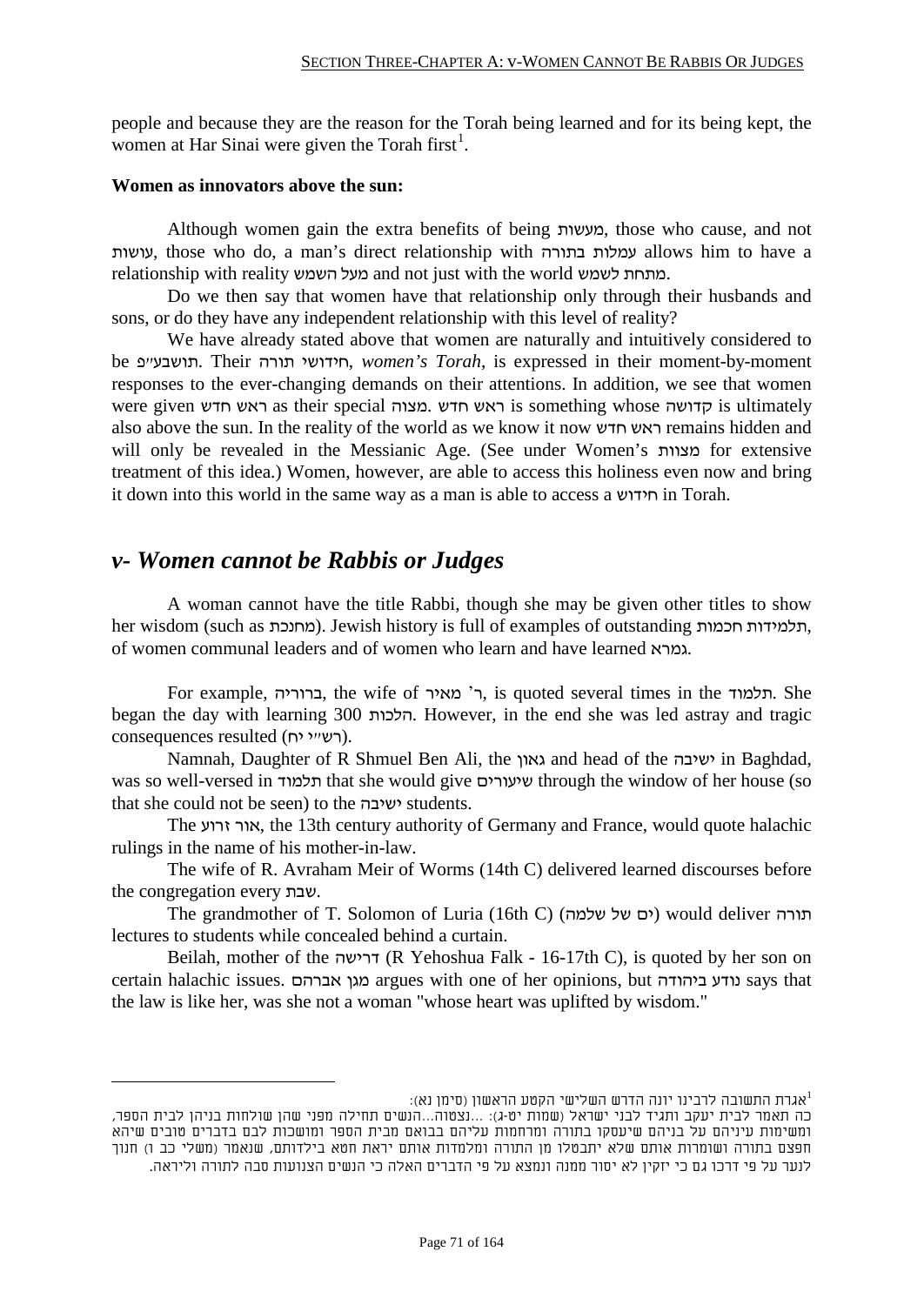If the requirements of modesty are met, the limitations on female leadership is technically only in the area of paskening שאלות. A woman who knows what the הלכה says directly on any issue and does not have to be למילתא מילתא מדמה, be מכריע between different opinions nor weigh up whether a more lenient or strict opinion is called for in this particular case may direct others to what the פוענה ברורה or ברורה says:

*And the prohibition of entering the Beis Hamikdash drunk applied during the time of the Temple to both males and females, but the prohibition on giving psak halacha while drunk applies to males everywhere and at all times as it does to a wise woman who is fit to give halachik opinions<sup>1</sup>.* 

This opinion of the Sefer HaChinuch is supported by one of the great Achronim, the *Pischei Teshuva,* who writes:

פתחי תשובה (חו"מ ס"ז ס"ק ד): ... אשה חכמה יכולה להורות ... (ע"ש)

In addition, a פוסק ought to consult with a woman who has superior knowledge or understanding of the background information necessary for a <sup>2</sup>.

The most famous case of a woman playing this role was דבורה the Judge. The Jewish postion is that a woman may fill this kind of a role (see below where we discuss the limitations of this) but that she would do so with reluctance, i.e. because there was no one else qualified to fill this role. She would also do so knowing that she is paying a price, that, to some degree, she is sacrificing some of her own female potential in the process.

## **Women as Judges and Rulers**

Shulchan Aruch: A women is invalid as a judge<sup>3</sup>.

## **The Case of Devorah**

Devorah was one of the Prophetesses<sup>4</sup>. This contributed to her acceptance amongst Kal Yisroel as a judge<sup>5</sup>. As a judge, her primary role was to encourage the nation to serve הקבייה as well as they were able. The Tur puts it this way:

*For every judge judged his generation and returned them from their evil ways to serve HaSh-m and to commit themselves entirely to the path chosen by Avraham Avinu to do Tzedaka and Mishpat and through this they will be saved from their enemies*<sup>1</sup>.

שו"ע חושן משפט ס"ז ס"ה : אשה פסולה לדון $^3$ 

מגילה יד. שבע נביאות מי הם? שרה, מרים, דבורה, חנה, אביגל, חולדה, ואסתר וכו' דבורה דכתיב ודבורה אשה נביאה $^4$ אשת לפידות

תוס׳ הראש, ריש שבועות העדות .תוספות בכמה מקומות $^5$ 

ספר החינוך מצוה קנב: ונוהגת איסור ביאת מקדש בשכרות בזמן הבית בזכרים ונקיבות, ומניעת ההורייה בכל מקום 1 ובכל זמן בזכרים, וכן באשה חכמה ראויה להורות...

שערי תשובה (או"ח ס' תסב ס"ק יז): ... הגאון מוה' העשיל ז"ל ... כשאירע שאלה של נפיחה (במצות) לפניו ... היה $^2$ סומך על ראות עיניהם (של נשי ביתו) והבחנתם בעסק הוראה זאת כדת הנשים שהם רגילות במעשה אופה והם ידעו יותר להבחין וגו'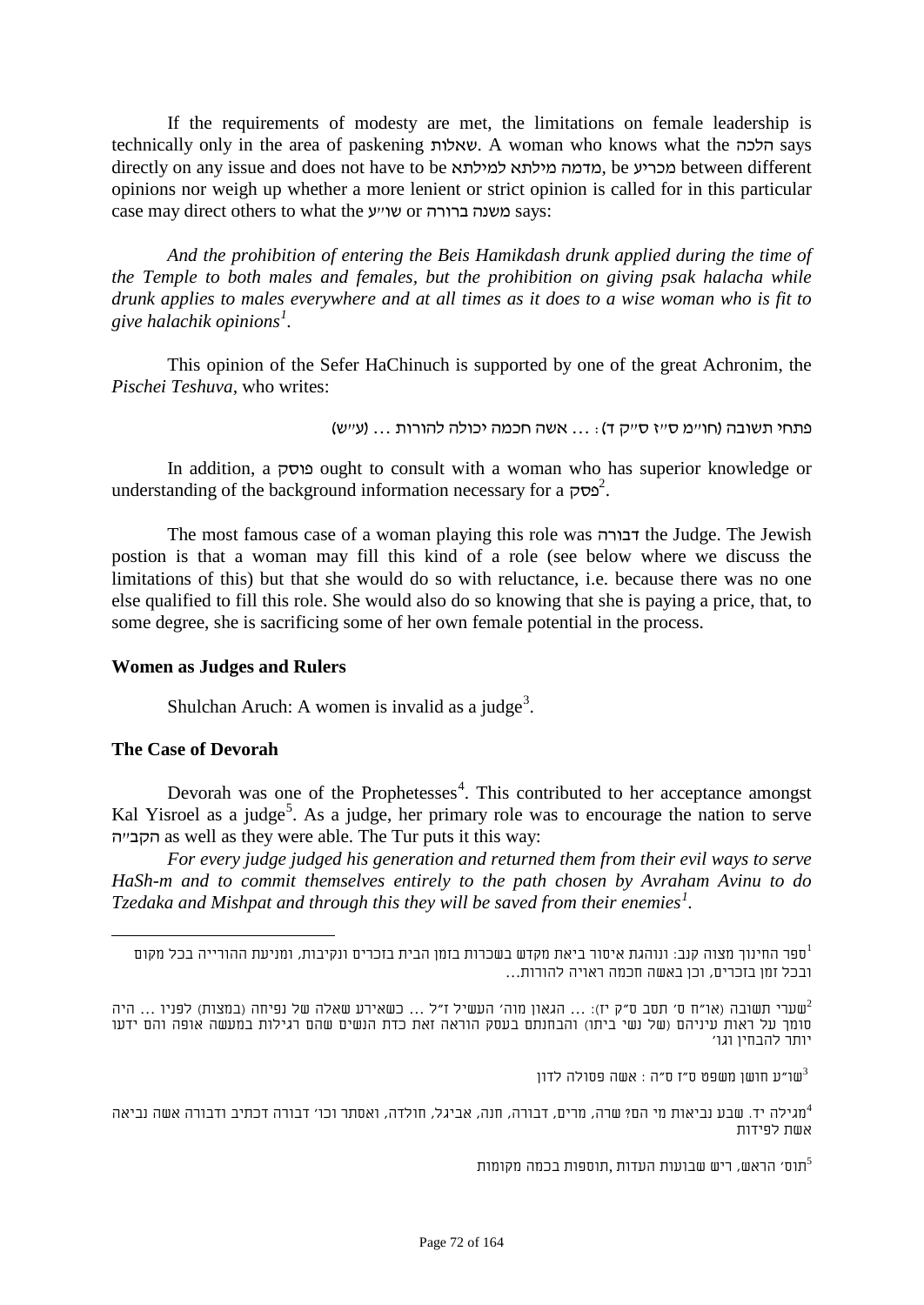The Zohar says that it was Devorah who restored the forgotten Torah law of Periah as a part of Bris Milah<sup>[2](#page-71-0)</sup>.

Devorah maintained her standards of modesty by sitting under a high tree<sup>[3](#page-72-0)</sup>. After a multi-miracle victory over Sisera by the Jewish people<sup>[4](#page-72-1)</sup>, she reached the exalted level of Shira, a level which was reached only eight other times. The Midrash says that in this song the women preceded the men since salvation was achieved by two women (Devorah and Yael $)^5$  $)^5$ .

Devorah seemed to have all the elements of greatness any Jew, male or female, could have aspired to<sup>[6](#page-72-3)</sup>. Yet, Devorah eventually lost her prophecy by allowing pride in her own achievements to creep in<sup>[7](#page-72-4)</sup>.

Lisa Aiken, To Be a Jewish Woman, pg. 58/59:

"Deborah...was the greatest Jew of her generation (the הדור הגדול)...Since no men of her era were qualified to be judges, the entire Jewish nation came to her to be judged."

"It is interesting to note that Deborah's husband was an ignorant, simple man. She encouraged him to apply his spiritual potentials in the greatest way he could so that he would have a share in the Hereafter. To this end, she made very thick wicks for the candelabrum (menorah) of the Holy Temple and asked her husband to take them there<sup>8</sup>. The wicks were specially made in order to enhance the light of the flames that were for G-d's glory. In reward for this, G-d caused her spiritual light to shine over the entire Jewish people by her being a judge*175F* "(ילקוט שמעוני) <sup>9</sup>

..."It is noteworthy that when Deborah sang her song of praise to G-d for their victory, she referred to herself as 'mother in Israel' (שופטים ה-ז). Even though she was brilliant, a prophetess and a judge - the greatest role she saw for herself was as a mother of the Jewish people."

The commentators have two difficulties with Devorah as a judge:

טור חושן משפט ס"א: 1 כי כל שופט ושופט שפט אנשי דורו והשיבם מדרכם הרעה לעבודת ד' ללכת בכל הדרך שהלך אברהם אבינו ע"ה לעשות צדקה ומשפט ובעבור זה ניצלו מכל אויביהם

זהר ח"ב ג: כל אותו הזמן היו מוהלים ולא פורעים עד שבאה דבורה וזיכתה בזה לכל ישראל כמו שכתוב בפרוע $^2$ בפרעות ישראל

. $\tau$ מגילה יד $^3$ 

<span id="page-72-1"></span><span id="page-72-0"></span>קה"ר ג יד: ששה נסים נעשו באותו היום, בו ביום באו, בו ביום שלחה אחריו ושלח הוא, בו ביום עשו מלחמה, בו ביום $^4$ נהרג סיסרא, בו ביום חלקו ביזה, בו ביום אמרו שירה

מדרש לק"ט שמות טו כ: בשירת דבורה קדמו נשים לאנשים לפי שבא תשועה על ידי נשים, דבורה ויעל $^5$ 

<span id="page-72-3"></span><span id="page-72-2"></span>הר ח"ג יט: שתי נשים היו בעולם שאמרו תשבחות להקדוש ברוך הוא, מה שכל הגברים בעולם אינן אומרים כן, ומי $^6$ הם דבורה וחנה, וכל הפסוקים האלה שאמרה דבורה הם מסוד החכמה העליונה פסחים סו: המתייהר, אם נביא הוא נבואתו מסתלקת ממנו, מדבורה דכתיב עד שקמתי דבורה וגו' וכתיב עורי עורי דבורה (וכן במגילה יד:)

זהר שם: עד אותה זמן ששבחה את עצמה ואמרה עש שקמתי דבורה"<br>מגילה יד. מאי אשת לפידות שהיתה עושה פתילות למקדש"

<span id="page-72-4"></span>ובילקוט שמואל שופטים מב: מי זכה לו ללפידות שיהא חלקו עם הכשרים ויבא לחיי עולם הבא, דבורה אשתו

ילקוט שמואל שופטים מב: - לפידות עושה פתילות למשכן, והיא מתבוננת ועושה פתילות כדי שיהא אורן מרובה.  $^9$ אמר לה הקב"ה: דבורה, את נתכוונת להרבות אורי אף אני ארבה אורך ביהודה ובירושלים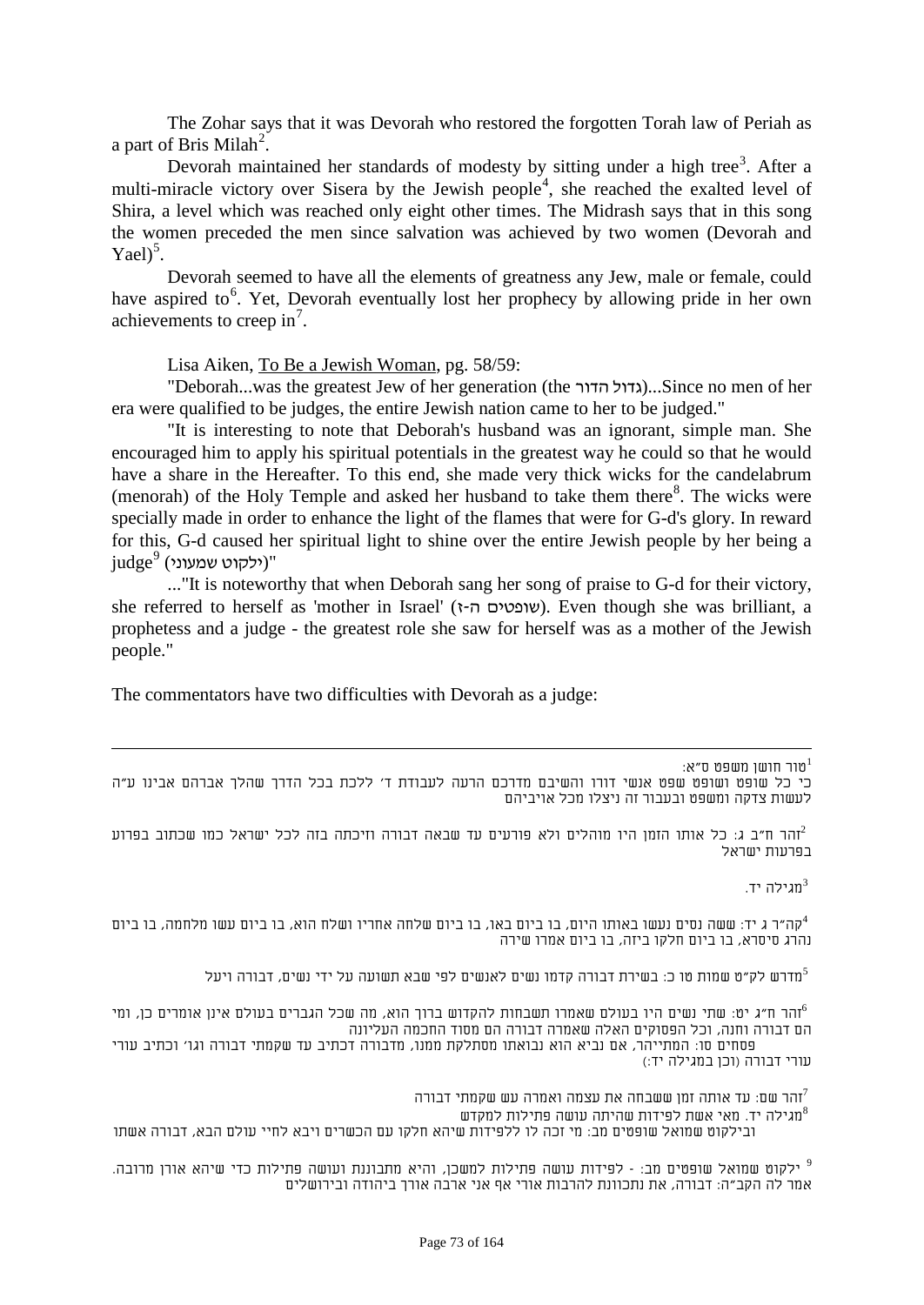#### appointed as a queen with the authority of a king. The commentators disagree whether this prohibition is extended to other positions of authority or not<sup>1</sup>.

i. A female is ineligible to be a judge.

## i. *The problem of Devorah as a judge:*

The commentators answer this in various ways:

a. Tosfos<sup>2</sup> says that she did in fact render judgments but that אעל פי הדבור שאני, Devorah judged by receiving her judgements through prophecy and not as a Rabbinic figure working out the psak through Limud HaTorah. A female who judges through prophecy is permitted.

ii. Every judge in the periods of the שופטים had the status of a Melech (as we see from the fact that he was able to put someone to death for being מורד במלכות). A woman may not be

- b. She did not render judgments. ישראל את ושפטה means that she led the Jewish nation and that they proceeded according to her advice as if she were a Queen. Nevertheless, she was never formally appointed<sup>3</sup>.
- c. She didn't judge; rather, she taught the judges<sup>4</sup>.
- d. She rendered judgments but people accepted them willingly<sup>5</sup> (According to תוספות). According to this answer, the prohibition of rendering judgments is the ability to enforce implementation and not the rendering of judgment per se.
- e. They accepted her as a judge on themselves in the same way that someone is entitled to accept even a relative over oneself as a judge<sup>6</sup>. This would include enforcement. According to this, the פסול applies only if she was formally appointed to be one of the judges of the city, not if she merely renders judgment. (According to Rav Moshe Feinstein, they did not have to accept her for each and every judgment)

#### *ii. The problem of Devorah Women as a Ruler*

Theספרי learns from the word *Melech* that a king but not a queen should rule over the Jewish nation. However, nowhere is this mentioned in the Talmud<sup>7</sup>. In addition, *Shlmozion HaMalka* is nowhere criticized for ruling, while the Sages readily criticize other illegitimate

 $1$  According to the ברוב"א a woman may not be appointed to any position of authority. This is רשב"א and the רמב"ן ,ר"ן ,תוספות הראש ,תוספות האגרות משה (according to the רמב"ן ,ר"ן ,תוספות הראש amongst them) who say it only excludes a woman being appointed queen. (אגרות משה, אגרות משה  $\pi$ ) (See there  $\pi$  as  $\pi$  m where Rav Moshe allows a woman, though not unconditionally, to be appointed as a .(משגיח לכשרות

שבועות ל $\frac{3}{2}$  שבועות ל $\frac{2}{3}$  , רמב"ן  $\frac{3}{2}$ 

 $^4$  (הל' דיינים פ"ז) טור the שבועות ל)  $\ell$  the הל'

 $^5$ ךשב"א הוספות) .סוספות) .סווספות) .<br>The גמרא's silence as to whether *Devorah's* appointment was a דרשה or whether the דרשה of the זרשה is an אסמכתא) and therefore not a Torah prohibition but nevertheless a strong מדרבנן אסור (is surprising.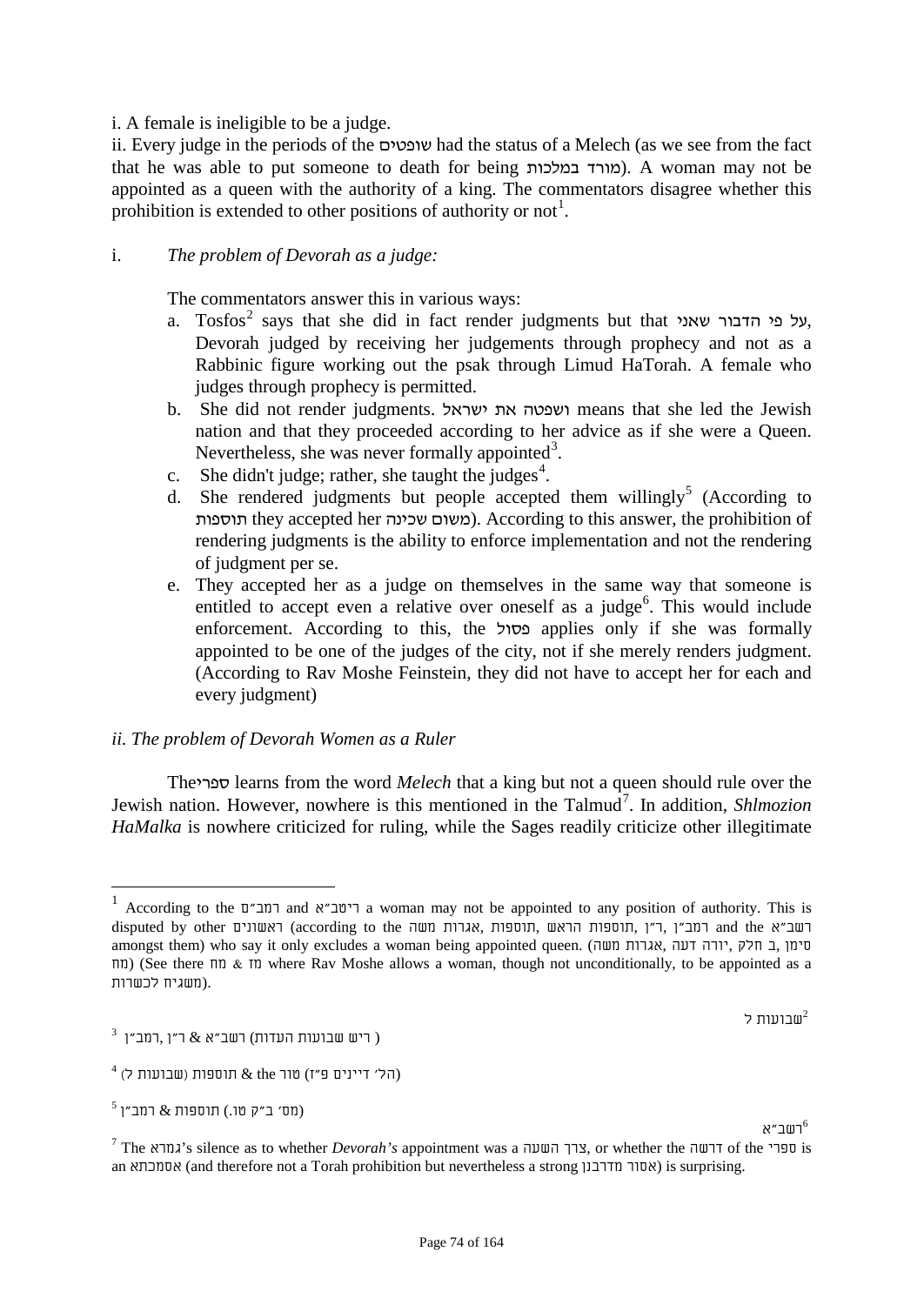rules such as Herod<sup>1</sup> and Agripus<sup>2</sup>. Rav Isaac HaLevi Herzog concludes that the Talmud holds the word *Melech* as coming to tell us that one may only appoint one *Melech* and not two and that therefore there is no prohibition on a woman to enter a position of authority. *The Rambam* paskens like the ספרי. Rav Herzog holds, however, that the majority of *Rishonim* do not hold this way and do not object to a woman holding any position of authority<sup>3</sup>.

 $\overline{\phantom{a}}$ ב"ב ג:  $^1$  ב"ב ג:  $^1$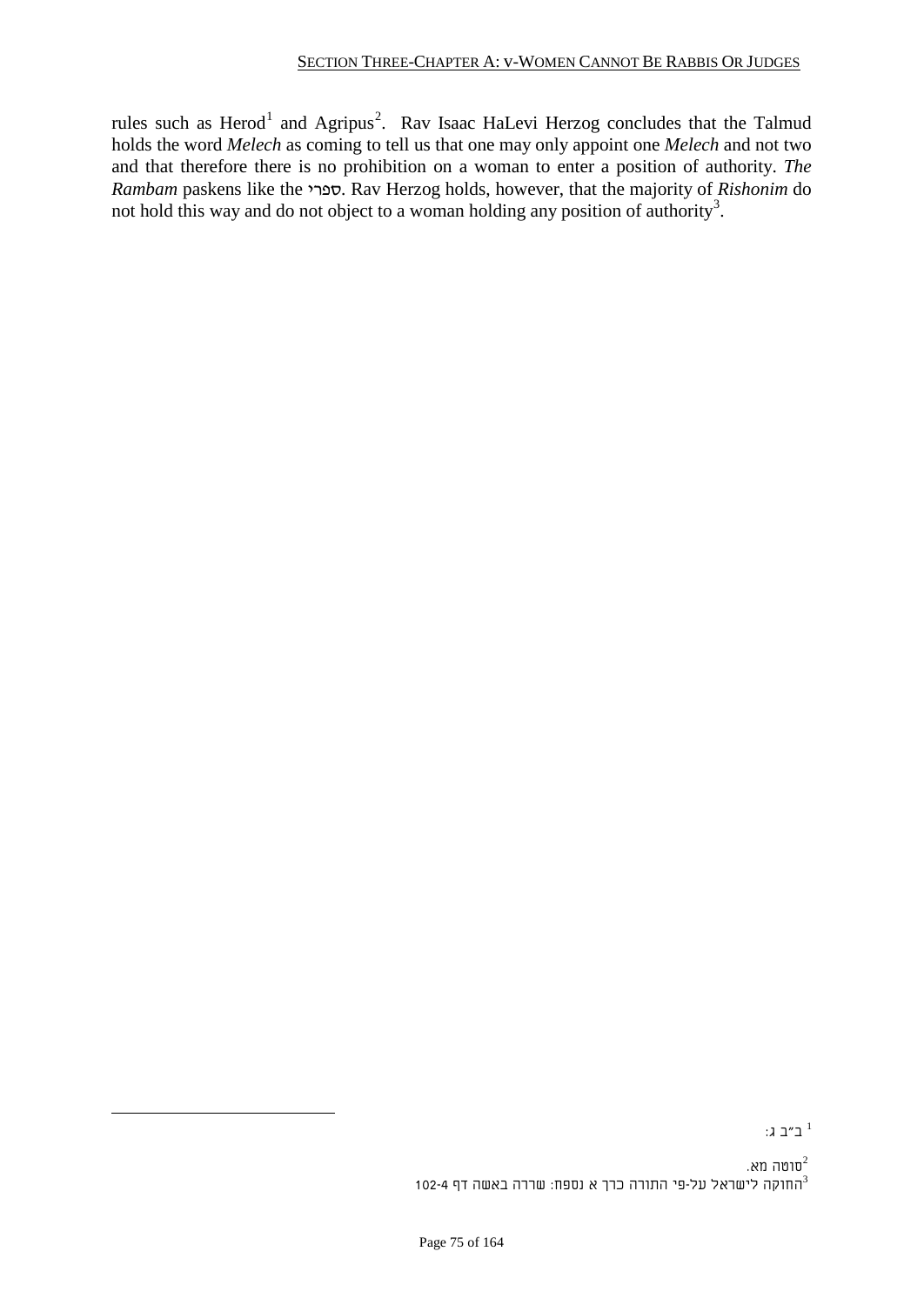# **CHAPTER B: תפילה**

**i- Women's Special Capacity to Pray**

**שליח צבור ,מנין -ii**

**iii- Separate Seating, עליות**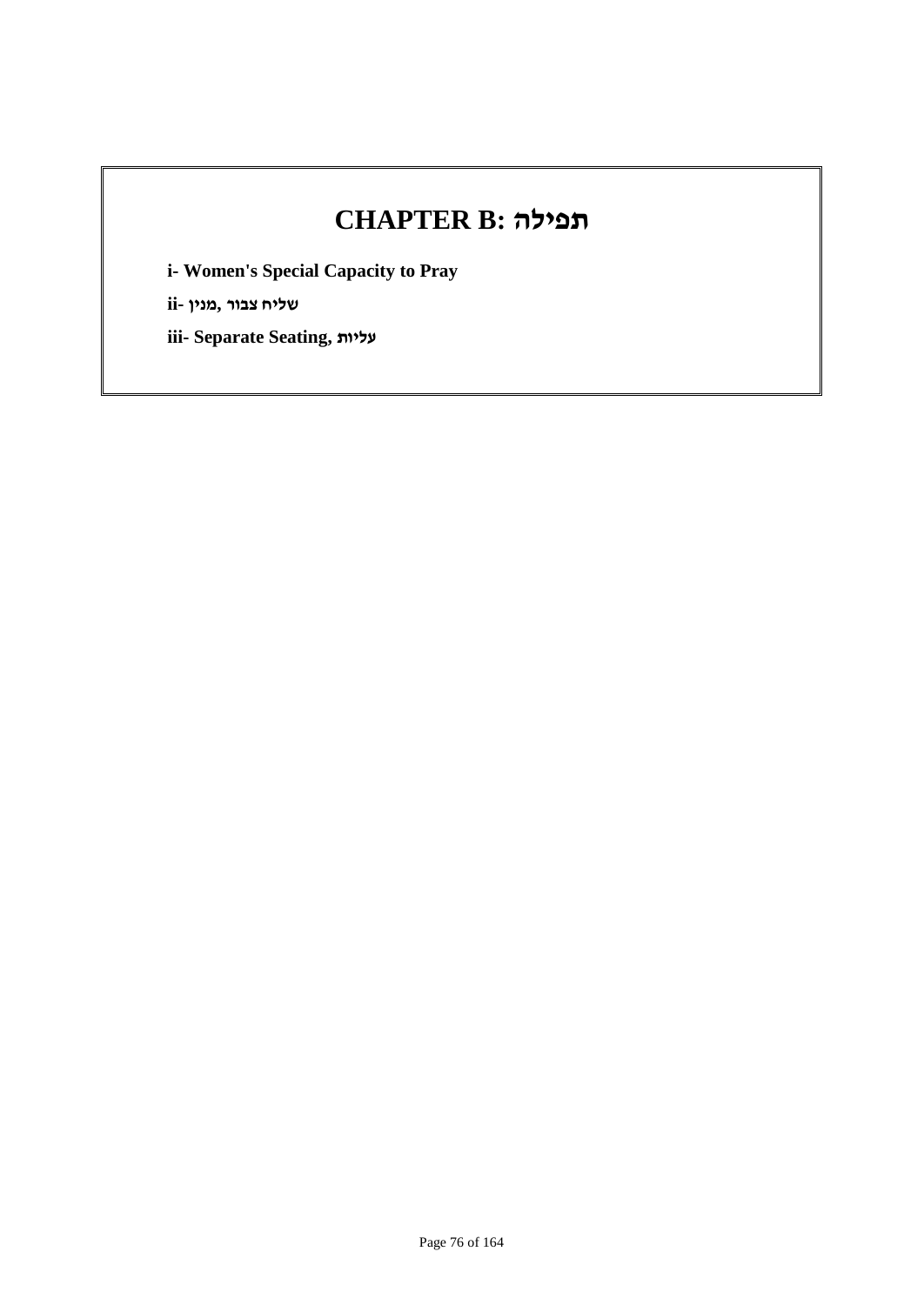## **CHAPTER B:** תפילה

For women's obligations in prayer see **Section Two**.

While we are in HaShem's house of prayer we have to follow His rules. If we do not, it is as if we are saying "we know what You want better than You do." We are not serving HaShem the way He wants to be served.<sup>1</sup> This would be problematic in any area of Avodas HaShem, but since the whole purpose of prayer is "avoda," this means that we are missing the fundamental point of prayer.

### *i- Women's Special Capacity to Pray*

Women's exemption from מנין does not mean that her תפילות do not count - many paradigms of prayer for men and women are learned from Biblical women.

From חנה's prayer we learn:

- ;כל המרבה בתפילות נענה .a
- ;כונה needs תפילה .b
- c. עשרה שמונה requires lips moving but not with a raised voice;
- d. Women are חייב in תפילה;
- e. A paradigm of prayer as relationship; etc. (see א א שמואל שמעוני ילקוט 2nd par. of עח onwards and the beginning of ברכות).  $\pm$  the same information is contained in  $\pm$ .

כב סוטה states that a certain widow would walk to יוחנן' ר's synagogue even though there was another synagogue which was closer to her home. אברהם מגן) 90: 22 (learns from here that a person receives more reward for attending a more distant synagogue rather than one closer to home.

## *F187* שליח צבור *,*מנין *-ii 2*

#### **מנין**

The gemorrah learns that it requires a community to be able to say a דבר שבקדושה.<br>ברכות כא י

מנין שאין היחיד אומר קדושה (או לפי המשנה במגילה כג : כל דבר שבקדושה ) שנאמר ונקדשתי בתוך בני<br>ישראל (ויקרא כב : לב) כל דבר שבקדושה לא יהא פחות מעשרה.

(בני and not ישראל בנות - ישראל בני) as opposed to just ישראל (always means male, adults.) Therefore, a יחיד cannot say a סדבר שבקדושה is own. But how do we know that the number ten is implied? The גזרה שוה then links this verse to the verse of the ותוך 6y a הערה שוה תוך - over there it says העדה מתוך העדה - הבדלו - הבדלו - מתוך העדה - over there it says .

 $<sup>1</sup>$  Aiken, pg. 82</sup>

 $2$ In September, 1973, the Conservative Rabbinical Assembly's committee on Jewish law voted nine to four in favor of counting women form minyanim. By 1978, almost all Reform and over 50% of Conservative congregations called women up to the Torah, counted women in the minyan, and allowed them to lead services. (Sylvia Fishman, A Breath of Life, pgs. 150-3)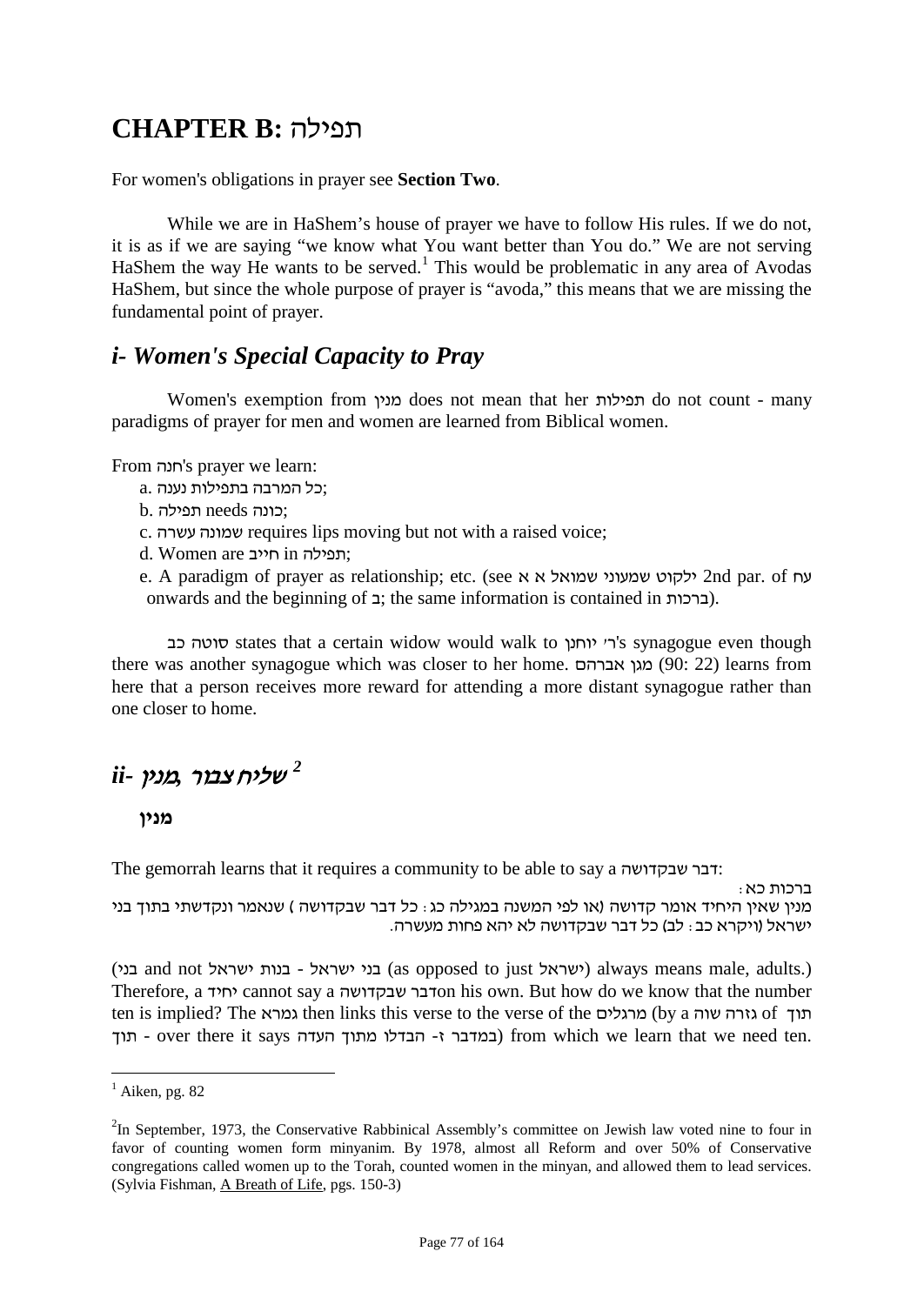(Although there were 12 מרגלים, later on it says זאת הרעה לעדה מתי עד which exclude יהושע and כלב, leaving ten<sup>1</sup> - see : כלב).

#### **Reasons for Exclusion**

Rabbi Meiselman (138 - 139) argues that one cannot say that men can make up a minyan and not women because men are more important than women. He brings as proof Rav Yosef Engel (סנהדרין עד: גליוני הש"ס) who says that in the most significant act a Jew can do, dying ברבים שמים שם לקדש, the רבים can be made up of both men and women, and in the case of ניסא פירסומי women can, according to the ן"ר) מגילה א פרק סוף(, make up the ten people in front of which the מגילה needs to be read*189F* 2 .

In general, someone who is obligated to do something is so required because a) the person needs the tikun; b) the person is in harmony with the requirement such that he gets the tikun from doing that thing. Someone who is not commanded lacks one of these two facets. Either the person (or group) does not need the tikun, or if they do need the tikun they get it from somewhere else.

Based on this, there are two opposite approaches:

i- A woman cannot make up a מנין, etc. because her whole reality goes against it. Ten women remain ten individual women – they do not form a community. This is tantamount to saying that even though she needs the tikun, she cannot get it from a minyan<sup>3</sup>.

ii- A woman does not need the formal עבודה of community, because she is naturally capable of making this תקון herself. This is tantamount to saying that she does not need the tikun. (This would be supported by the fact that the source of the Chiyuv is the sin of the spies. The women were not involved in the sin of the spies and therefore do not need the tikun.)

The first approach points to the fact that women's sports tend to be individualistic pursuits such as tennis, athletics, etc., whereas many men's sports are team orientated, e.g. basketball, baseball, etc. However, this would appear to be only at a professional level and for reasons other than the natural orientation of males and females. On the contrary, the direction of all current studies seems to show the opposite, i.e. that women are more naturally connecting and communal than men. Much more importantly, the insight of the מהר"ל we will bring below (see under **reason for this**) favors the latter interpretation. According to this, men, left to their own devices, would not naturally consider themselves part of a community. Men need to be externally pushed to achieve the sort of relating and community which women naturally achieve.

 $^1$  The 1") (מגילה (מגילה is only an הדבנן is נוין ;אסמכתא  $\,$ is למוד.

Others appear to understand that it is דאורייתא) (as per המשניות); see also (חתם סופר חו"ם - קסז

<span id="page-77-0"></span><sup>&</sup>lt;sup>2</sup> Both of these are minority opinions. In fact, the need for ten in  $\overline{u}$   $\overline{v}$  is learned in  $\overline{u}$   $\overline{u}$  from the same פסוק as we learn the need for a מנין !סופר חתם says that in fact we fulfill the מצוה of השם קדוש in some form by going to חו"ם קסז). מוין Nevertheless, we see from here, that those who argue probably do so because of a technical פסול and not because women are less important.

<sup>&</sup>lt;sup>3</sup> See also Rabbi Meiselman, Chap. 20.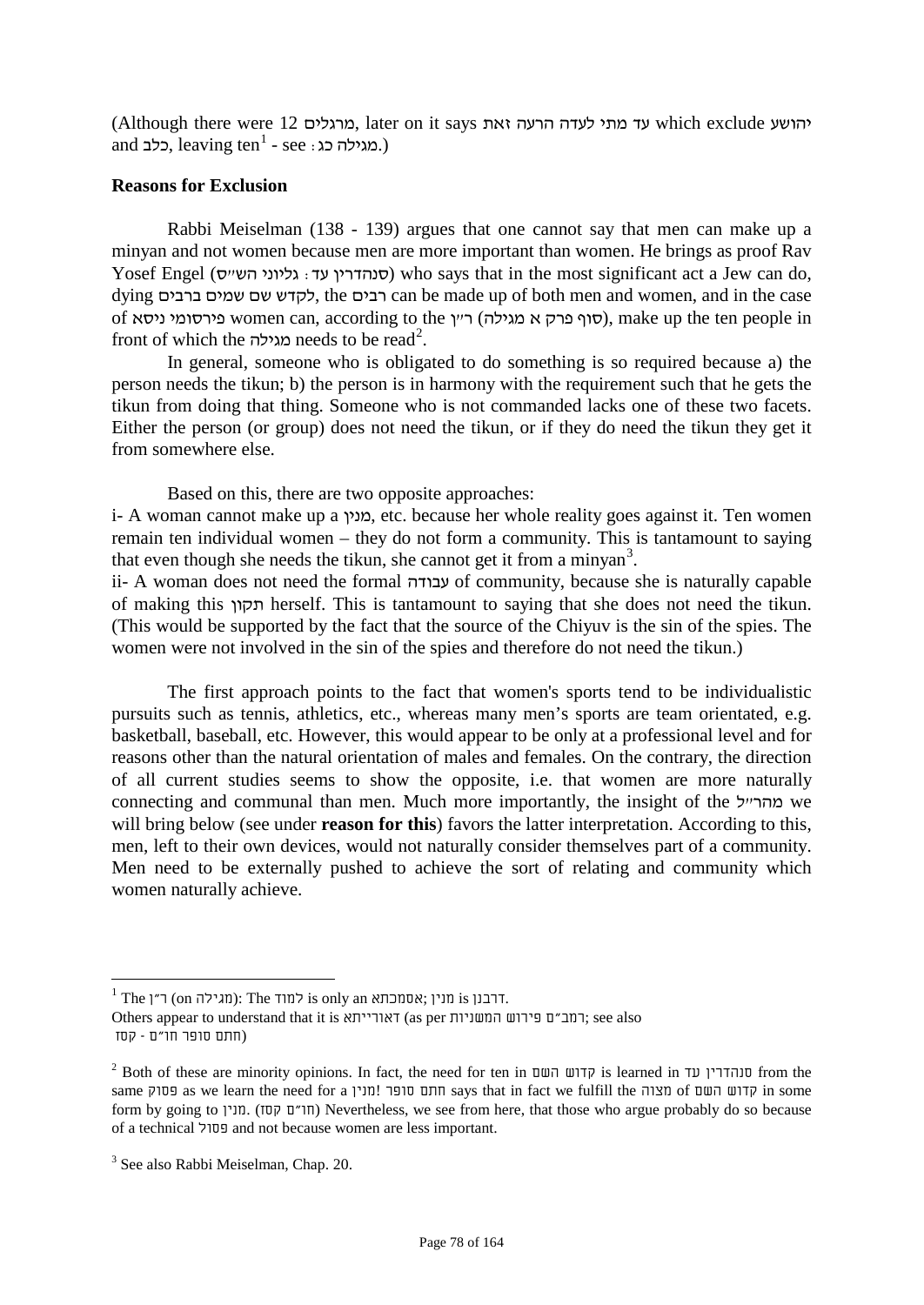Men are From Mars, pg. 16: "Achieving goals is very important to a Martian because it is a way for him to prove his competence and thus feel good about himself. And for him to feel good about himself he must achieve these goals by himself... Martians pride themselves on doing things all by themselves. Autonomy is a symbol of efficiency, power and competence."

Men need to overcome themselves to feel a sense of community. Therefore men need these roles for their spiritual completion while women do not.

"Venusians...love communication...and relationships. They spend a lot of time supporting, helping and nurturing one another...They experience fulfillment through sharing and relating" (Men are from Mars, pg. [1](#page-77-0)8).<sup>1</sup>

A woman's awareness moves out from her center. Her fundamental nature is to move out from her self and connect with others. When she falls in love, it is easy for her to forget herself completely. In relationships, it is easy for her to become overwhelmed by the needs of others.

Men, on the other hand, tend to contract in relationships. (John Gray, Men, Women and Relationships, pg. 57)

Males tend towards a more individual-oriented strategy, females toward a more grouporiented strategy (Carl Degler, In search of Human Thought). Females express more care and nurturance (Moir and Jessel).

[Men engage the world by seeing it as] a hierarchical social order. …Life, then, is a contest, a struggle to preserve independence and avoid failure. [Women,] on the other hand, approach the world … as … a network of connections. In this world, conversations are negotiations for closeness in which people try to seek and give confirmation and support, and to reach consensus.

…. Women are also concerned with achieving status and avoiding failure, but these are not the goals they are *focused* on all the time, and they tend to pursue them in the guise of connection. And men are also concerned with achieving involvement and avoiding isolation, but they are not *focused* on these goals, and they tend to pursue them in the guise of opposition. (Deborah Tannen, You Just Don't Understand; Women and Men in Conversation, pp. 24-25)

In a world of status, *independence* is key, because a primary means of establishing status is to tell others what to do, taking orders is a marker of lower status.

… Many women feel it is natural to consult with their partners at every turn, while men automatically make more decisions without consulting their partners. … Women … appreciate the discussion itself as evidence of involvement and communication … [but] when women try to initiate a freewheeling discussion by asking "What do you think?" men often think they are being asked to decide. (ibid. pp. 26-27)

<sup>&</sup>lt;sup>1</sup> Meira Svirsky writes:

A rabbi I know once taught a class in which a priest was one of his students. The question of minyan vis-a-vis women was raised and explained this way. At this point, the priest raised his hand to speak.

<sup>&</sup>quot;You Jews are brilliant!" he exclaimed. "Every Sunday in my church the pews are filled with women. I've tried everything to get the men to come as well. If we had this concept of minyan, things would be different." (In Jewish Women Speak about Jewish Matters*,* pg. 143*.)*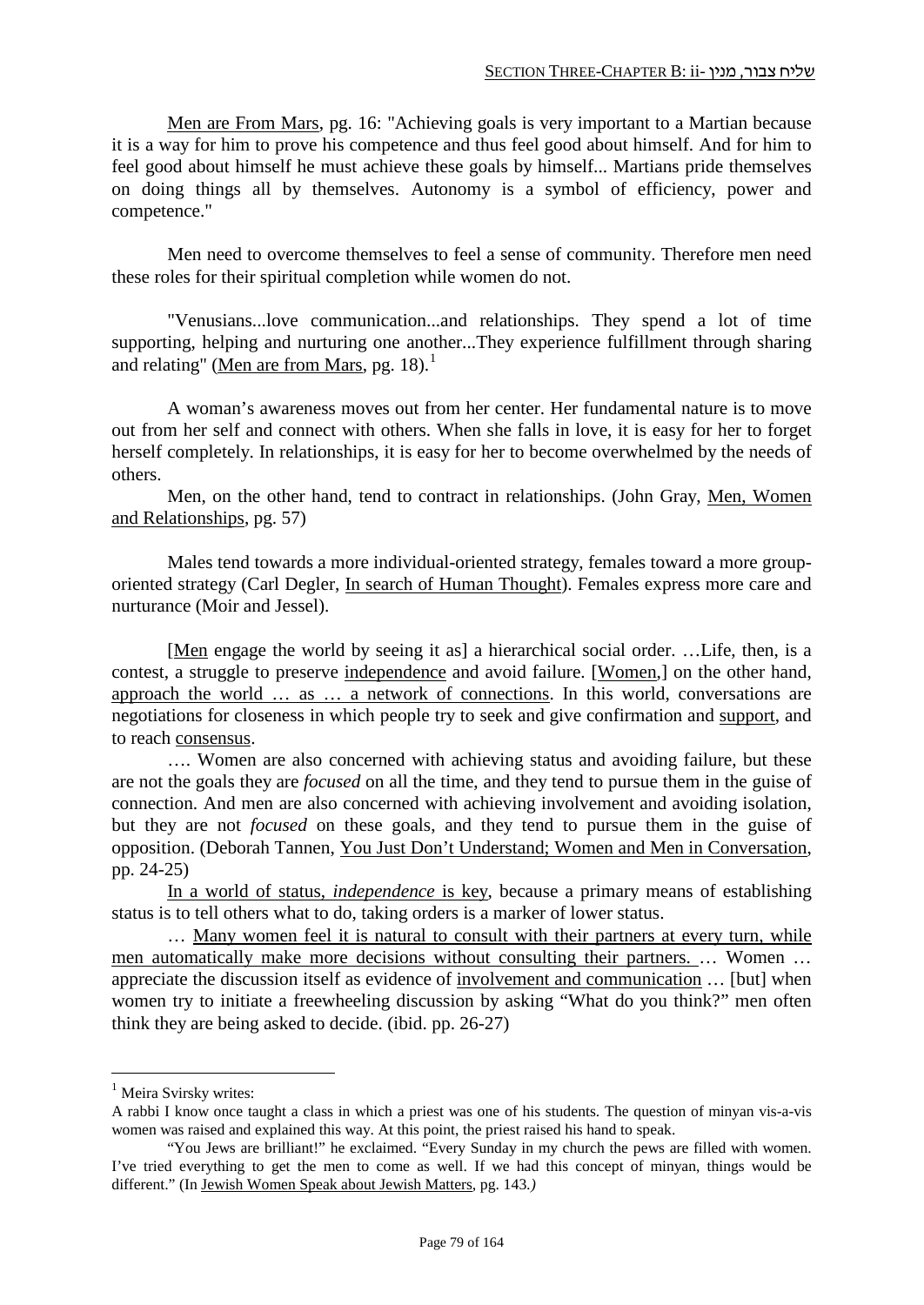[The female desire for] for intimacy says, "We're close and the same," …[whereas the male desire for] independence says, "We're separate and different." … [Therefore, many men will hear a question such as "What about the food is bothering you"] as a challenge that has to be matched, [whereas many women will here the same question] as a request for information. (ibid. pp. 28-29)

Tannen writes that a male may have difficulty in asking his boss whether he is going to get a promotion because it shows him as being dependent on the boss, whereas a woman may find this easier. Men may see a letter from their publisher requesting that they inform them of any address changes as a desire by the publisher to keep tabs, whereas women may feel complimented and feel important knowing that their movements matter (ibid. pp. 30 & 38).

#### **Reason for this:**

#### מהר"ל חידושי אגדות בבא בתרא עב:

וז"ש שהיו כולם נקיבות לא זכרים, כי התאחדותם והתקשרם אינם מצד הצורה, שהזכר הוא שנקרא צורה בכל מקום, ואין צורה מקבל צורה. וכאן שראה השתלשלות העולם ואיך האחד נמשך אחר האחד, והאחד מקבל אותו, כמו שאמר דאתא תנינא ובלעה ואתא פשקנצא ובלעה, ואין זה מצד הצורה כי מצד הצורה כל אחד מיוחד לעצמו בצורתו המיוחדת, ואין זה חבור צורה לחומר שגם זה אינו בהתקשרות המציאות זה עם זה, אבל הצורה מתחבר לנושא המיוחד לו, ודבר זה ברור, אם תחפש החכמה אז תמצא דעת קדושים.

Therefore, women do not need to be guided in this direction by communal מצוות. A woman who would take any of these roles would be stealing that opportunity from a man, an act of selfishness in the disguise of spirituality.

Women's capacity for Tznius reinforces this idea. This capacity allows her to naturally reach higher levels of spirituality when praying alone.<sup>1</sup>

If these issues were a matter of honor or ego-fulfillment, women would be entitled to demand their fair share. But they have to do with the very opposite. Men are doing these things because G-d is asking them to do it. Ego is the very opposite of the intended effects of .ממעמקים קראתיך ה'- prayer

For these same reasons there are also differences amongst men:

קריאת התורה :כהן ,לוי ,ישראל ברכת כהנים בבית המקדש - עזרת כהנים ,עזרת ישראל

#### **Women attending מנינים**

A woman is not commanded to be a part of a community because she has a natural sense of community (as we explained above). "She possesses the potential to make the best choices as to how she can optimally use her time and is accordingly given the opportunity to do so<sup>2</sup>." It is therefore praiseworthy when she expresses this sense of community, i.e. when she attends a סוטה (.שבות יעקב in the name of הליכות בת ישראל ב: כו cis from סוטה כב that a certain widow would walk to יוחנן' ר's synagogue even though there was another synagogue that was closer to her home. אברהם מגן) 90: 22 (learns from here that a person receives more reward for attending a more distant synagogue rather than one closer to home.

ילקוט שמעוני עקב: תתעא - An aged women desired to die. In response to a question from חלפתא בן יוסי' ר, she said that going to shul every day was a very special מצוה which she

 $<sup>1</sup>$  Perhaps the most significant prayer was said by the Cohen Gadol on Yom Kippur. This was done in private.</sup>

<sup>2</sup> Tziporah Heller, Jewish Women Speak about Jewish Matters*,* pg. 27.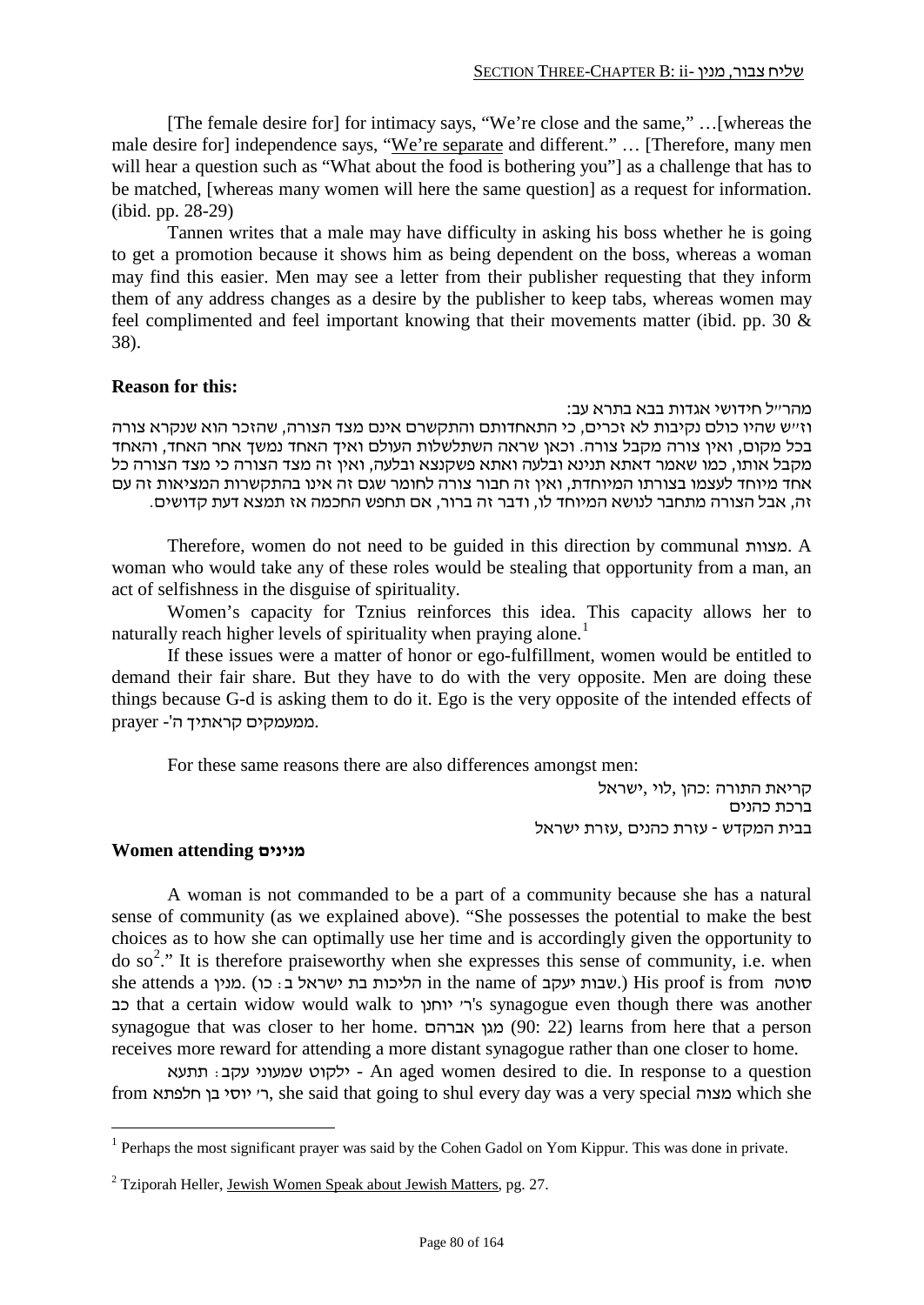got up to do early every day. יוסי' ר told her not to go for three days. She listened to him, became sick and died.

לכן אמר שלמה אשרי אדם שמע לי לשקד על דלתתי וגו' מה כתיב אחריו כי מצאי מצא חיים

Women's מנינים: Weakest, least observant part of the frum community involved. The essence of עבודה is to serve השם in the way in which He wishes to be served. It is a complete contradiction to demand that we dictate how to serve Him.

For discussion on the limits of our ability to "change things" see **Women's Issues** .**עגונות 3, Part**

#### **שליח צבור**

Since a woman is not חייב in מנין and one of the purposes of the צבור שליח is to be מוציא the רבים their חוב of בצבור תפילה, a woman is not eligible in this. It is a mistake to think that public roles like being a צבור שליח helps a man stand out and express his individuality. The very opposite is intended. The archetype community honor was the סנהדרין. There, the halacha went according to the majority. Even if מהרון, משה, אהרון or other great "individuals" were a part of the minority, this made no difference. This is because the purpose of these roles is the בטול of one's individuality to the כלל rather than expressing one's own, isolated reality.

The development of women's minyanim is an attempt of women to try to be men. It is ironic that the broader women's liberation movement outgrew this need to imitate men already in the early eighties. The demand of the broader women's liberation movement today is to find place in society, including the marketplace, for the expression of uniquely female traits. However, those Orthodox women who are now engaged in the Orthodox women's liberation movement generally appear to be those who have a weak relationship with Judaism. Lacking the spiritual satisfaction that comes from a deeper connection with Judaism, they mistakenly "ape" their male counterparts in the hope that therein lies the key to their spiritual fulfullment<sup>1</sup>.

### *iii- Separate Seating,* עליות

**Separate Seating**

 $\frac{1}{1}$ Rabbi Joseph Soleveichik was opposed to women's minyanim. In the חיים אורח משה אגרות, Vol. iv, מט, Rav Moshe Feinstein says that were women to have totally the right כונה then there is nothing wrong per se with a woman's prayer group. However, he states that it is difficult to find in these groups women that are sincerely motivated to be able to prayer more effectively; most come out of a sense of rebelliousness or because they have a problem with Judaism (specifically with the idea that a מנין can only be made up of men). However, there are other responsum regarding this matter, written in the name of R' Moshe Feinstein z"l which have been disputed as to whether Rav Moshe was the true author of them. Thus Rabbi Bertram Leff in the Journal of Halacha and Contemporary Society (no xxxiv, pg. 115) states:

<sup>&</sup>quot;For the sake of the historical record it must be stated that this responsum was penned by Rabbi Feinstein's grandson, Rabbi Mordechai Tendler. It was written more than fourteen years ago, in 5743, on the stationary of Rabbi Feinstein in response to a שאלה posed by Rabbi Mayer Fund of Brooklyn....

 <sup>&</sup>quot;Many in the halachic community, including Rabbi Feinstein's family, are astounded that Rabbi Mordechai Tendler's letters are being triumphed as a היתר by Rabbi Moshe Feinstein, ל"זצ for the new phenomenon of Women's Prayer Groups. ... "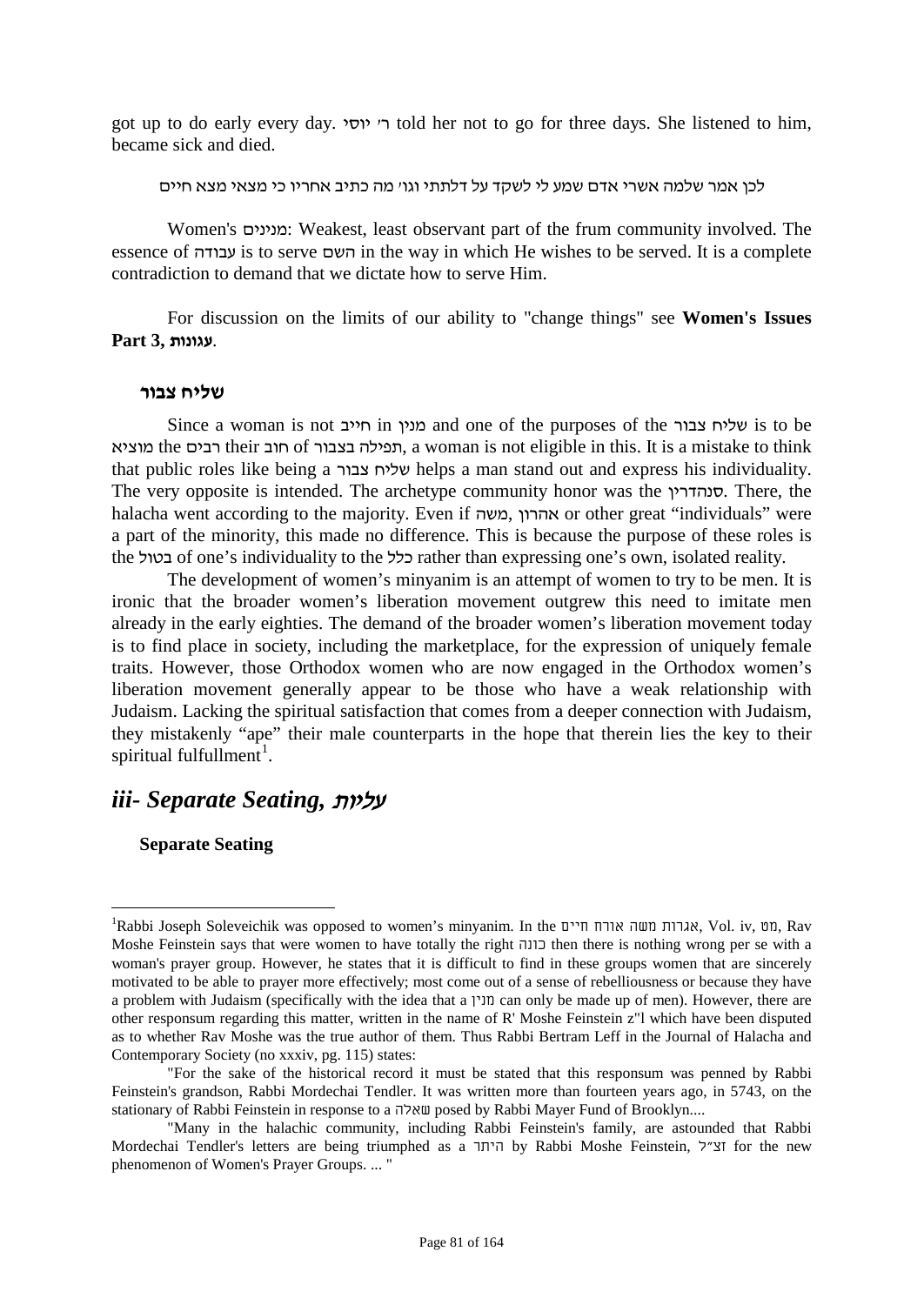Separate seating is מדאורייתא and davening with a מחיצה is also a דאורייתא. G-d made up the rules of how He wants us to behave in His home, not us. It is the very opposite of עבודה for us to insist that we serve Him our way. Within the rules, however, there is ample scope for creativity.

:follows as דאורייתא is מחיצה :אגרות משה (אורח חיים סימן לט א)

The ומתקנים שם תיקון גדול says שמחת בית השואבה. which speaks of סוכה סא. in משנה. The גמרא explains that after several failed arrangements for separating men and women, the following was enacted:

 $:$ נא סוכה נא

התקינו שיהו נשים יושבות מלמעלה ואנשים מלמטה.

The גמרא asks how they could do that, as that entailed a change in the structure of the בית המקדש and contradicted the verse בית המקדש and contradicted the crse בית המקדש had to be according to the exact specifications given to הרב. (רשיי). הכ answers that they found a verse to support the enactment that men and women need to be separate.

זכריה יב: יב וספדה הארץ משפחות משפחות לבד משפחת בית דוד לבד ונשיהם לבד משפחת בית נתן לבד ונשיהם לבד

י"רש explains that the verse is talking about the Messianic era when the nation will be mourning the death of יוסף בן משיח who will have been killed in the war of ומגוג גוג. Despite the fact that it will be a time of great pain when levity is unlikely and in any case the הרע יצר will no longer rule, there will still be a separation of the sexes. וחומר קל, says the גמרא, to the time of the יצר הרע a time of שמחה שמחה and one when the הרע still rules.

Rav Moshe argues that it would have been prohibited to make any changes in the בית המקדש for a Rabbinic decree. Therefore, the verse from זכריה was just a revelation of what the תורה law always was (i.e. מחיצה is דאורייתא (and therefore was implicit in the instructions for the המקדש בית even though it was not specifically stated by them. This is confirmed by the (מיה הלי ב) which says: ממי למדו מדבר תורה and then proceeds to learn from that same verse in זכריה.

It is possible that the verse in זכריה tells us that not only would this apply in the מקדש (where there is a special injunction of תיראו ומקדשי (but also in every situation designated as a public gathering (because there is no indication that the הספד for יוסף בן משיח was in the מקדש). At any event, it would apply during davening מדאורייתא, because, as Rav Moshe proves, davening has Halachic קדושה status from the תורה.

We see from that גמרא, says Rav Moshe, that the purpose of the מחיצה was not to prevent one sex from seeing the other (because, amongst other things, they actually put the men on the outside and the women on the inside in the beginning), but to prevent physical mingling of the sexes and other forms of ראש קלות. Therefore, the מחיצה need only be above shoulder height (יח טפחים), although it should preferably be a balcony as in the case of the בית המקדש. Theoretically speaking, this could also mean that a מחיצה could be made of two-way glass (one-way glass is definitely good), though Rav Moshe (מג סימן forbids this לכתחילה because men may see women inappropriately dressed. Although בדיעבד one could even say שמע קריאת and daven opposite women whose lack of צניעות is no worse then prevailing standards in that environment (an extension of the השלחן ערוך's היתר for hair un-covering), this is a very big and inappropriate בדיעבד.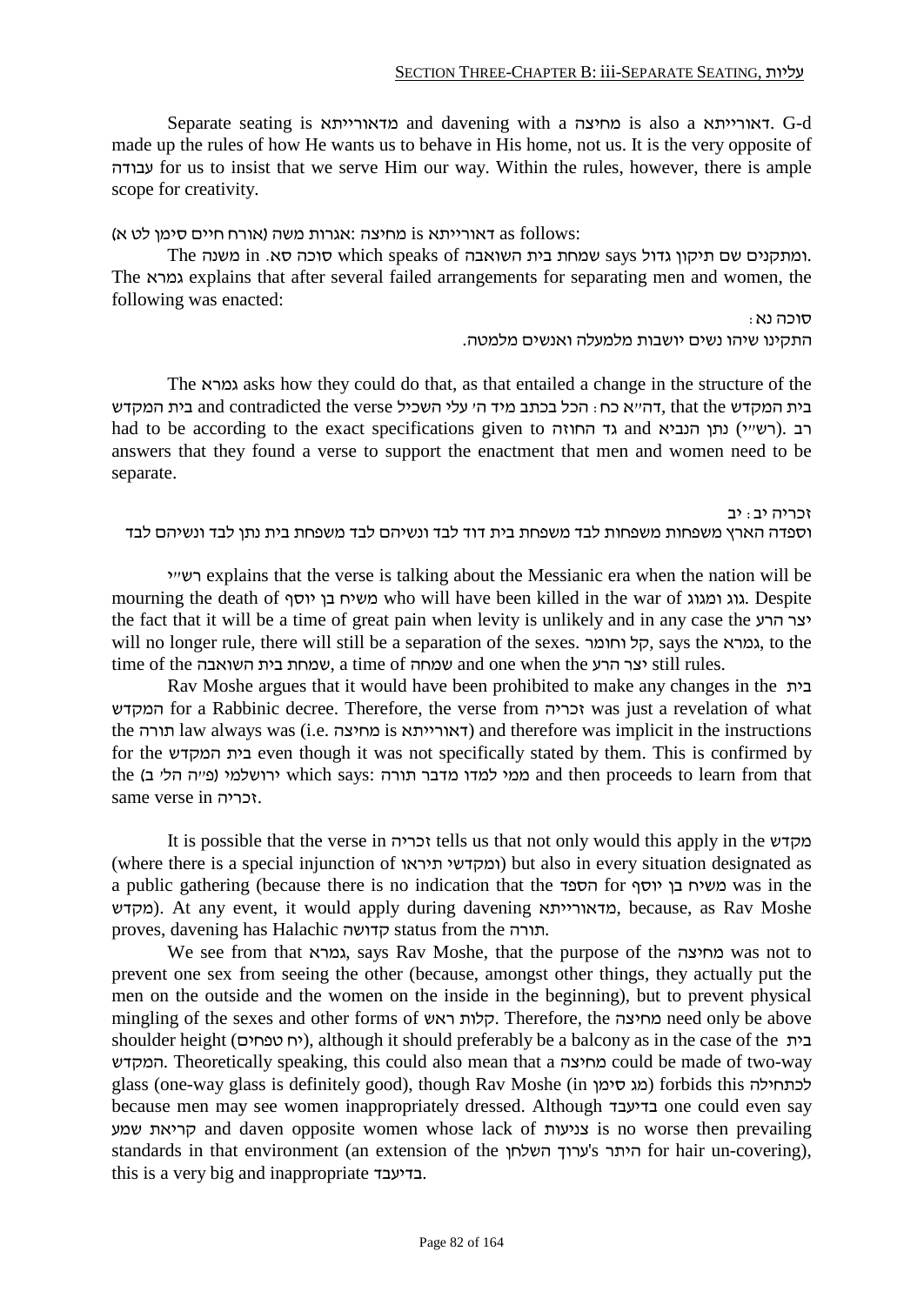Others argue with Rav Moshe both as to the purpose and the minimum height of the .מחיצה

#### *The family that prays together stays together:*

This slogan sums up the feelings of many non-Orthodox shul-goers. However, the Shul is not a place intended to focus on family dynamics. On the contrary, it is forbidden to kiss one's child in Shul, for we show that one's highest love is for השם. The Shul is a place for introspection (להתפלל-to judge oneself) in the context of the community.

We work on different relationships at different times - the Shul is a place to work exclusively on our relationship with השם." Just as a married couple can relate most intimately to each other when they remove any distractions, we do the same when we want to focus our attention exclusively on our Maker." (Lisa Aiken, pg. 69)

At a time of unprecedented divorce, it is ironic that people want the shul to be the place where they develop their feelings of closeness. Part of the problem is the misunderstanding that the shul is where we express all of our Judaism. Of this Rav Hirsch wrote: If I had the power I would provisionally close all synagogues for a hundred years. ...Jews and Jewesses ... would be forced to concentrate on a Jewish life and a Jewish home." (In Dayan Grunfeld's introduction to Horeb, pg. lxix)

Men are easily distracted by women. Since men need communal prayer for their spiritual fulfillment (see **ii** above, Reasons for Exclusion), it is not fair for women to compromise this fulfillment in any way (See Lisa Aiken pg. 75).

Although this reflects male weakness and female superiority in this area, women who say, "It is their problem" do not understand the general sense of communal responsibility inherent within Judaism. Mitzvos such as Tochacha, Areivus and loving our fellow man make it clear that our headspace should be what we can give, spiritually and physically, rather than what we can take. The corollary of this is that the question which a Jew asks is not "What are my rights?" but rather "What are my duties?"<sup>1</sup> We regard it as a privilege to have responsibilities, not a burden<sup>2</sup>. It is anti-Jewish to say, "This is your problem, not mine."

Lisa Aiken, pg. 74: "The abrogation of separate seating in the synagogues has its roots in early Christianity..." (Rabbi Joseph Soloveitchik says that this was one of their earliest reforms.) "Certain archaeologists have claimed that they discovered ancient synagogues that did not have balconies or women's sections. There is no reason to assume that all ancient synagogues were regularly attended by women, just as certain synagogues today are attended primarily or exclusively by men. Not even the original Reform Jews in Europe seated men and women together during services. Isaac Mayer Wise initiated the change when he used a Baptist Church to house his Reform services in Albany, N.Y. He liked the fact that Baptist men and women prayed together, and he initiated this seating pattern in his own temple."

 $\frac{1}{1}$ <sup>1</sup>In Western law, the starting point is rights. My right creates a duty in you. I have a right to my property. You have a duty not to trespass. In Judaism there are also rights and duties. But the stress is different. A Jew starts out by asking what his duties are, not what his rights are. For more on this point, see the Ner LeElef book on American Society.

 $2$  When someone does a תצוה, we bless them by sating תזכה למצוות. Since a תצוה is an obligation, what we are really saying is that the person should have the privelage of having more obligations. For a Jew, this is indeed a privilege. In fact the whole reason that we were chosen as a nation was for responsibilities, not for privileges in the Western sense.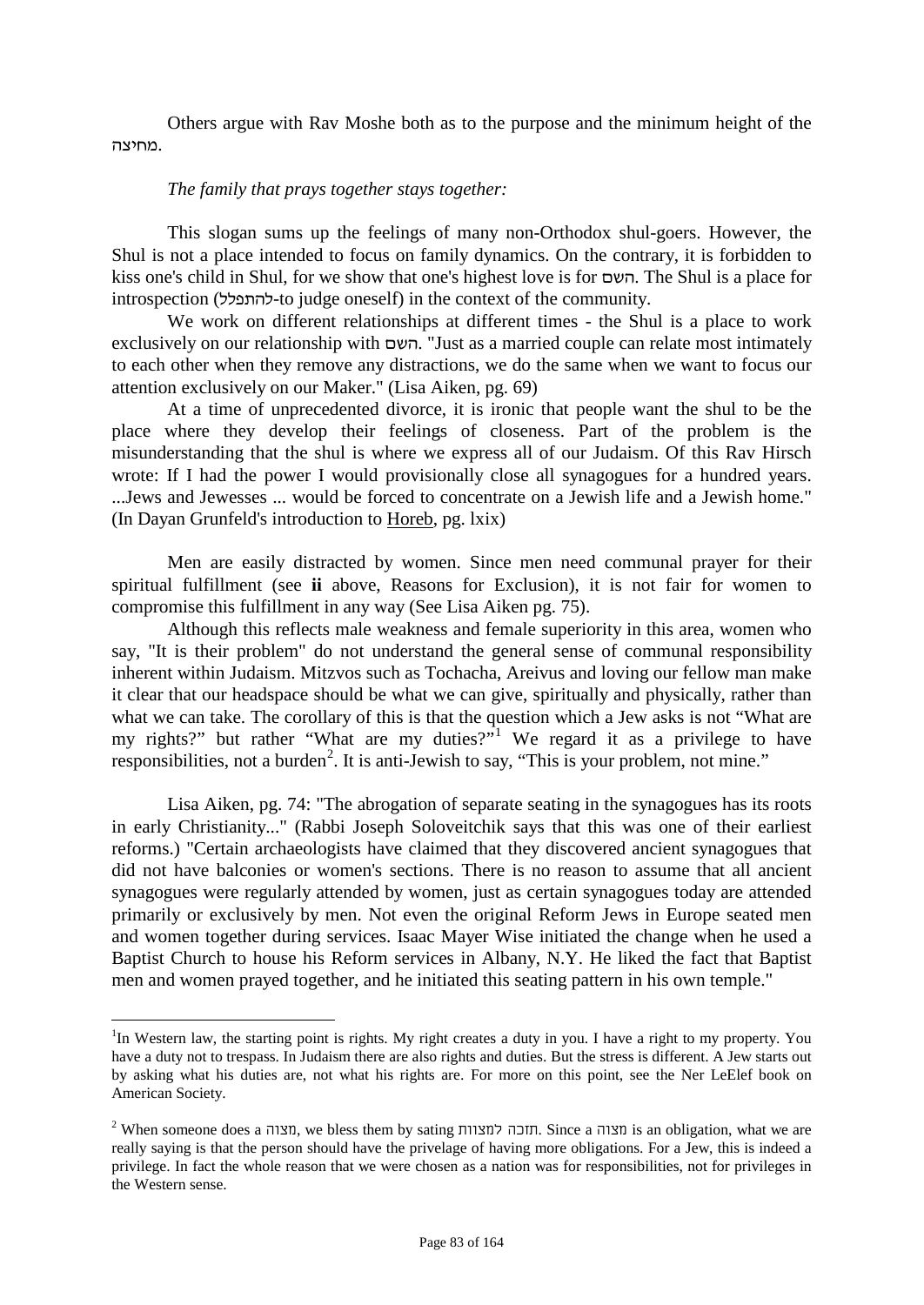#### *Inadequate Ezras Nashim*

Tziporah Heller: In times and places where a large proportion of Jewish women did go to the synagogue, the women's galleries were grand and spacious. (Witness the magnificent old synagogues of Clacutta and Amsterdam.) In place and periods where they usually did not, the women's sections were correspondingly paid little attention; some old synagogues have none at all. A common phenomenon today is for tourists to go to synagogues in Jerusalem's Meah Shearim neighborhood and complain that the women's section is cramped and claustrophobic, as if women were being purposely discouraged from coming to pray. In fact, the builders of these synagogoues a half-century ago never expected that these women would be coming to visit or even that sociological changes would cause more local women to attend services. The newest chassidic synagogue in that area, the Boyaner shul, boasts a spacious, airy and well-lit women's gallery. (in Jewish Women Speak about Jewish Matters, pgs. 25-6)

#### **עליות**

מגילה כג. ת"ר הכל עולין למנין שבעה ... אפילו אשה אבל אמרו חכמים אשה לא תקרא תורה מפני כבוד צבור. וברמ"א (א"ח רפב): אבל לא שיהי כולם נשים או קטנים

אברהם מגן) ו ק"ס (deduces from here that women are possibly obligated in the תורה reading. Even though the תורה reading was made in lieu of the מצוה of תלמוד תורה which women are exempt, women may nevertheless be obligated to hear the תורה reading in the same way that they were included in הקהל. (The הלכה appears not to be like this.)

A minority say that women are חייב in התורה קריאת M'DeRabbanan just as she was רפב:ו מגן אברהם) M'Deoraissa (רפב).

.כג מגילה says that women can be called up to the תורה but that in practice they are not called up because of הצבור כבוד. This is explained as follows:

i- Women may distract men by going up to the תורה) Rabbi Meiselman, pg. 142-143). ii- Women are not חייב in תורה תלמוד and as such, man's חיוב to be called up to the תורה is greater (R. Meiselman, ibid).

iii- A woman reading the תורה is somewhat of a deviation from the principles of modesty and would ordinarily not be done unless there was no man capable of reading it; it is the public demonstration of this lamentable fact which is not in accordance with the dignity of the congregation. This would be parallel to the  $($ סוכה $($ :  $')$  conserved in Supplement ( $\sigma$ a ...woman...read to him, he recites after them what they say -- and this is a curse," because ignorance of the תורה on the part of the head of the family bodes no good for the household. (Leo Levy - Man and Woman, the Torah Perspective, pg. 19)

iv- כבוד comes from כבד - the correct weight or sense of importance of something ( 'ר שייר הירש). Since, according to the majority view, men are קריאת התורה and women are not, it would be unfair to deprive men of the עבודה they need by giving an עליה to a woman rather than a man. הצבור כבוד means the correct weighing of the various needs of all members of the צבור. Women may get עליות, but in practice, this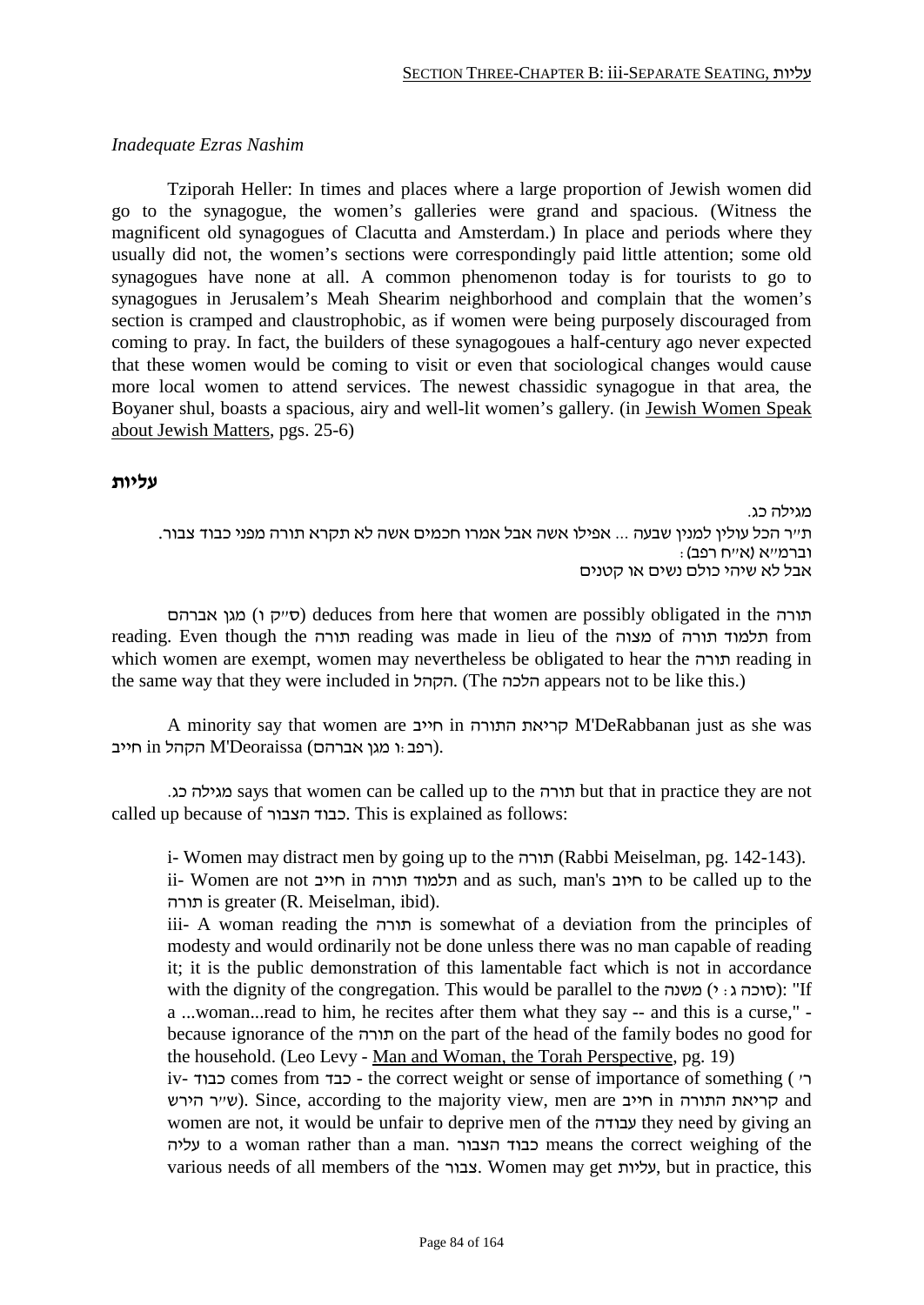would be a distorted weighing of priorities. They would be selfishly taking what men need more (own).

(See Rabbi Meiselman pg. 136-138 on the issue of women forming or helping to form a זימון. See pg. 144-5 for עליות during "women's מנינים "and pg. 146 for women dancing with a ספר (.שמחת תורה on תורה

Women reading from the תורה during women's prayer groups:

A group of ten or more women praying together do not comprise a מנין and therefore any תורה reading cannot be considered a public תורה reading. Therefore, the only possible justification for such a reading is as an act of תורה תלמוד. However, since it is the universal custom to learn out of printed חומשים today, the motives of such an act would be highly questionable and therefore objectionable.

In addition, Rav Moshe Feinstein held that any unnecessary removal of the תורה from its place is a התורה בזיון. For this reason, he held that since the מצוה of זכור פרשת can be fulfilled by women hearing the reading from a חומש, such special women's readings should not be read out of a תורה scroll (quoted in מועדי ישורון). Certainly the same would apply to women's תורה readings.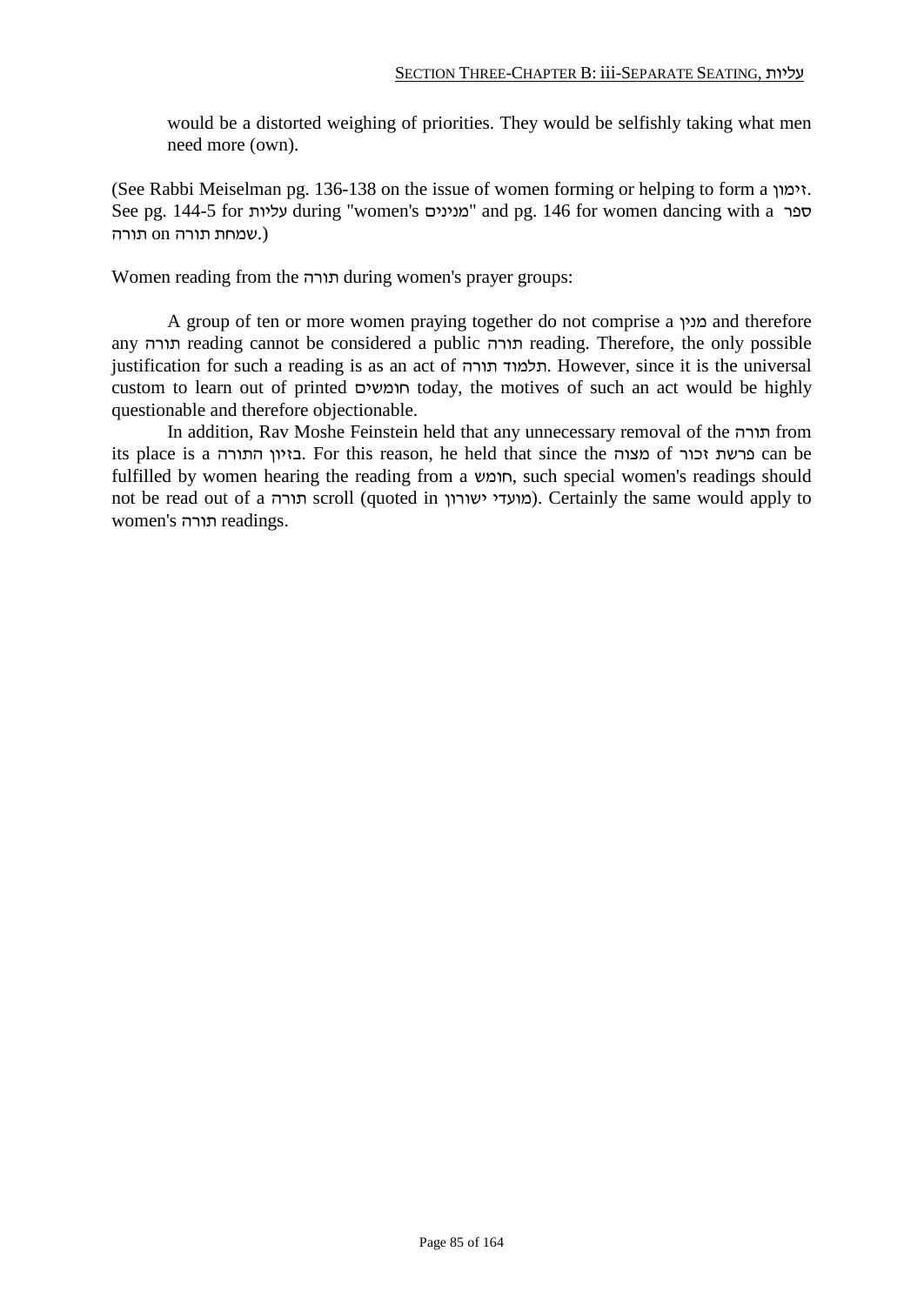## **SECTION FOUR: WOMEN'S** מצוות

# **CHAPTER A: OVERVIEW**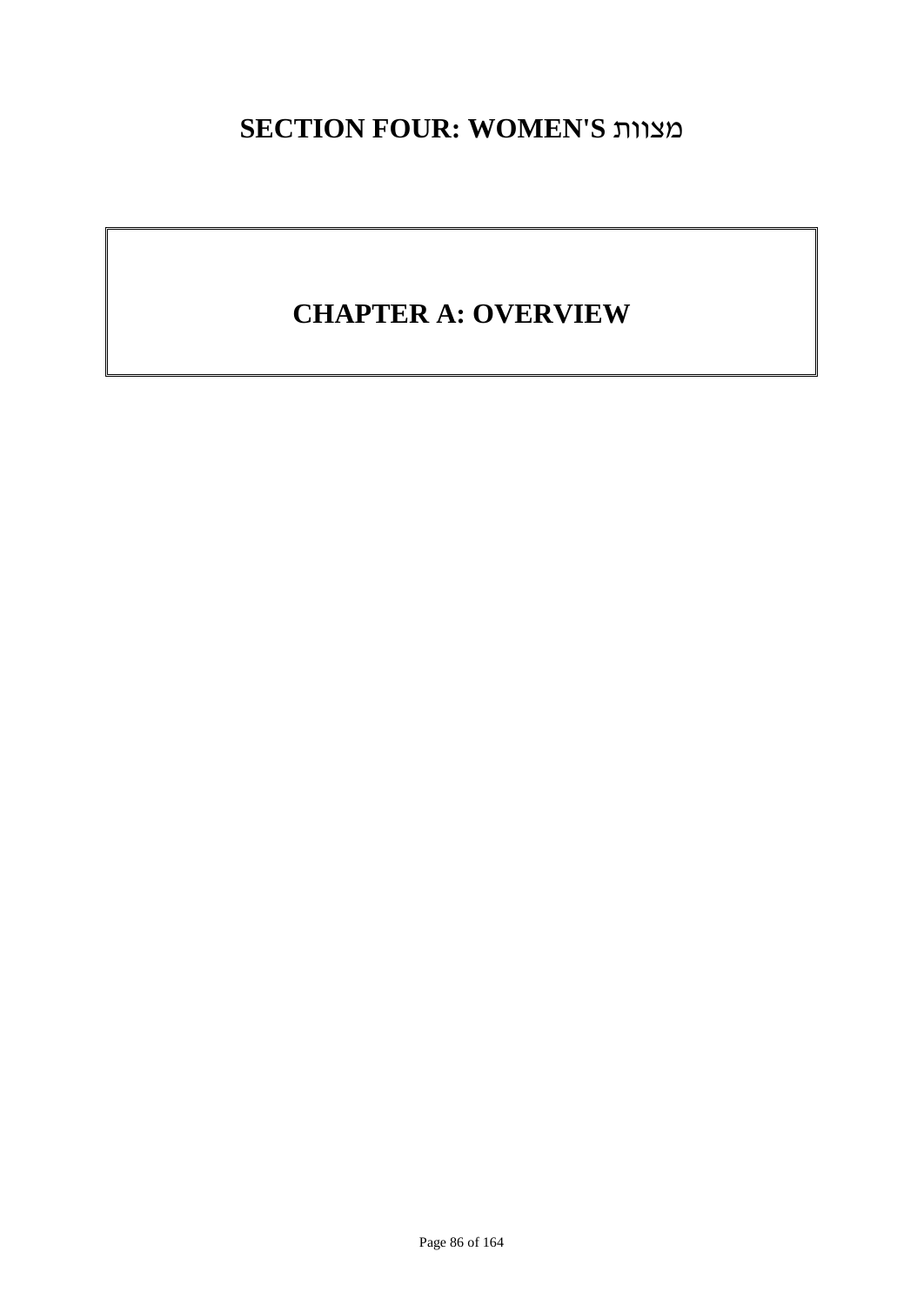# **CHAPTER A: OVERVIEW**

There are four מצוות with which women have a unique relationship:

- נדה 1.
- הפרשת חלה 2.
- הדלקת נרות של שבת ויום טוב 3.
- איסור מלאכות מסוימות בראש חודש 4.

חדש ראש has aspects in which a woman is uniquely חייב, נדה has aspects which can only be done by a woman, and נרות הדלקת and חלה apply equally to males although a woman has a special relationship with them. Three of these מצוות come as תקונים for the חטא of the first woman while חודש ראש was given as a reward for not participating in the הזהב עגל.

> שבת לא : על שלש עבירות נשים מתות בשעת לידתן על שאינן זהירות בנדה בחלה ובהדלקת הנר.

Although all these מצוות are equally obligatory on men as they are on women, women are given the privilege of fulfilling these מצוות on behalf of others relevant to the מצוה.

ישרה entered דבקה entered cok her place, she caused the return (בראשית כד: סז) רשיי of three things to the tent:

- 1- A candle which lasted from one ערב שבת to the next
- 2- ברכה in the dough
- 3- A cloud over the tent.

גור אריה, מהרייל: These three ach caused by each one of the women's special מצוות.) See there, especially with reference to the 3rd)

In his התלמוד תורה the ל"מהר states that the reason that men are חייב in תלמוד תורה and women are פטור is because men need to acquire the מדות that are in natural harmony with הבא עולם through התורה עמלות while a woman naturally has these מדות. So too, women are given these three מצוות to acquire מדות which they are lacking in. (The difference here being that men, too, have a חיוב, and therefore need the תקון of these מצוות. But women gain the greater תקון of מבווה בו יותר מבשלוחו of מבון creater ורושלמי שבת ב: כו states that each one is a תקון of the יט of חוה. (See ישראל - intro.: Heb ייט; Eng. pg. 7)

The מהרייל, in his הקדמה to נט, states as follows:

 ...אלו מצוות לאשה להשלים חסרון האשה כי הדלקת נרות ... תקן השכל ... וטהרת האשה מדם נדתה דבר זה טהרת הנפש כי הדם הוא הנפש... וחלה הוא דומה לגוף האדם כי גוף האדם הוא כמו עיסה מעורבת.

The חטא of חוה was rooted in תאוה, an impulse which is an abuse of חסד. Instead of focusing חסד outwards, towards others, as it should be, תאוה turns חסד inwards towards the self. Therefore, the תקון of this is to engage in fundamental acts of חסד. חלה is a מצוה which emerges from an act of making bread to feed others, thereby sanctifying the entire act; טהרת המשפחה is an expression of a woman's preparation for the child-rearing dimension of women וכן לעצם הזווג עצמו דהוא יצירת בריאה חדשה של אדם שלם וכדאיתא ) he giving of life itself -עלום בית is the idea of הדלקת נרות .(ברמב"ן על המילים והיו לבשר אחד of providing the הברכות לכל המחזיק כלי. These amount to a very fundamental relationship with חסד – the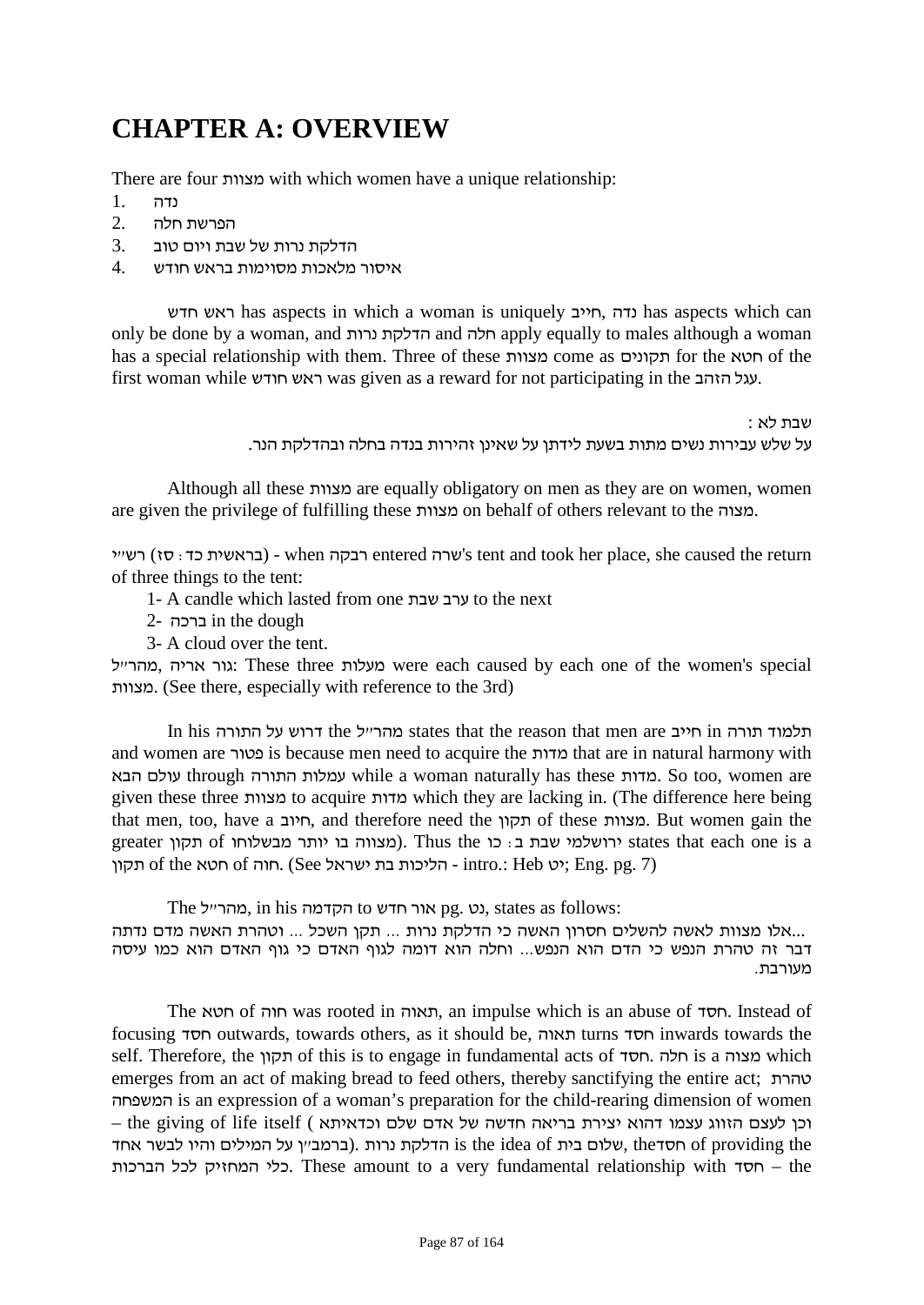giving of life to a child (סהרת המשפחה); the sustaining of that child (חלה) and the provision of the appropriate context in which that child can function (הדלקת נרות). Finally, ראש חודש teaches us the moral and spiritual base of faith (בעגל חטאו שלא (which is the purpose of all this.

The Rambam gives a simpler explanation that is not mentioned by the גמרא or earlier sources. According to him, women were charged with the מצוות of חלה and נרות הדלקת because these are מצוות which need to be done in the home. (According to this, נדה was given to her simply because only she is in a position, from a practical viewpoint, to do what is required.)

In addition, חלה and נדה have to do with using the two greatest sensuous desires of man, the desire for food and the desire of physical intimacy, in a holy way. Food represents that which we take in, in order to sustain ourselves; the sexual act is that which we give out from ourselves, ultimately by way of producing another human being. The time when these two acts are best expressed is on the שבת, when the material is raised to its maximum holiness. Hence the third מצוה of a woman, נרות הדלקת.

Another explanation is to see המשפחה טהרת as an expression of the sanctity of the husband-wife relationship and through this the children who will be born; hence the name המשפחה טהרת, sanctity of the people in the home. חלה is sanctity of the food, of the kitchen and the table, the מזבח – the עבודה of the home. נרות הדלקת – the light of Torah which informs these, through the holy times which are brought into the home. These are the נפש) (the  $t$ נרות – שבת וחגים) זמן and (חלה – מזבח) מקום ;(טהרת המשפחה – people – (נרות המשפחה). These comprise the three basic dimensions of reality in this world – time, space and the higher spiritual plane of the human soul.

The משנה appears overly harsh in the punishment for a woman who fails to fulfill :מצוות these

מס' שבת לא: על שלוש עבירות נשים מתים בשעת לידתן: על שאינן זהירות בנדה בחלה ובהדלקת הנר

Indeed, the אמוראים themselves are puzzled by this (שם לב.). One approach is that childbirth is a time of great danger to begin with, and it often requires special intervention from השם to ensure a safe passage. A woman who has failed in these מצוות is not so much punished as simply not meritorious of extra השגחה פרטית) – (רב חסדא שם)

עיין בגמ' שם לעוד טעמים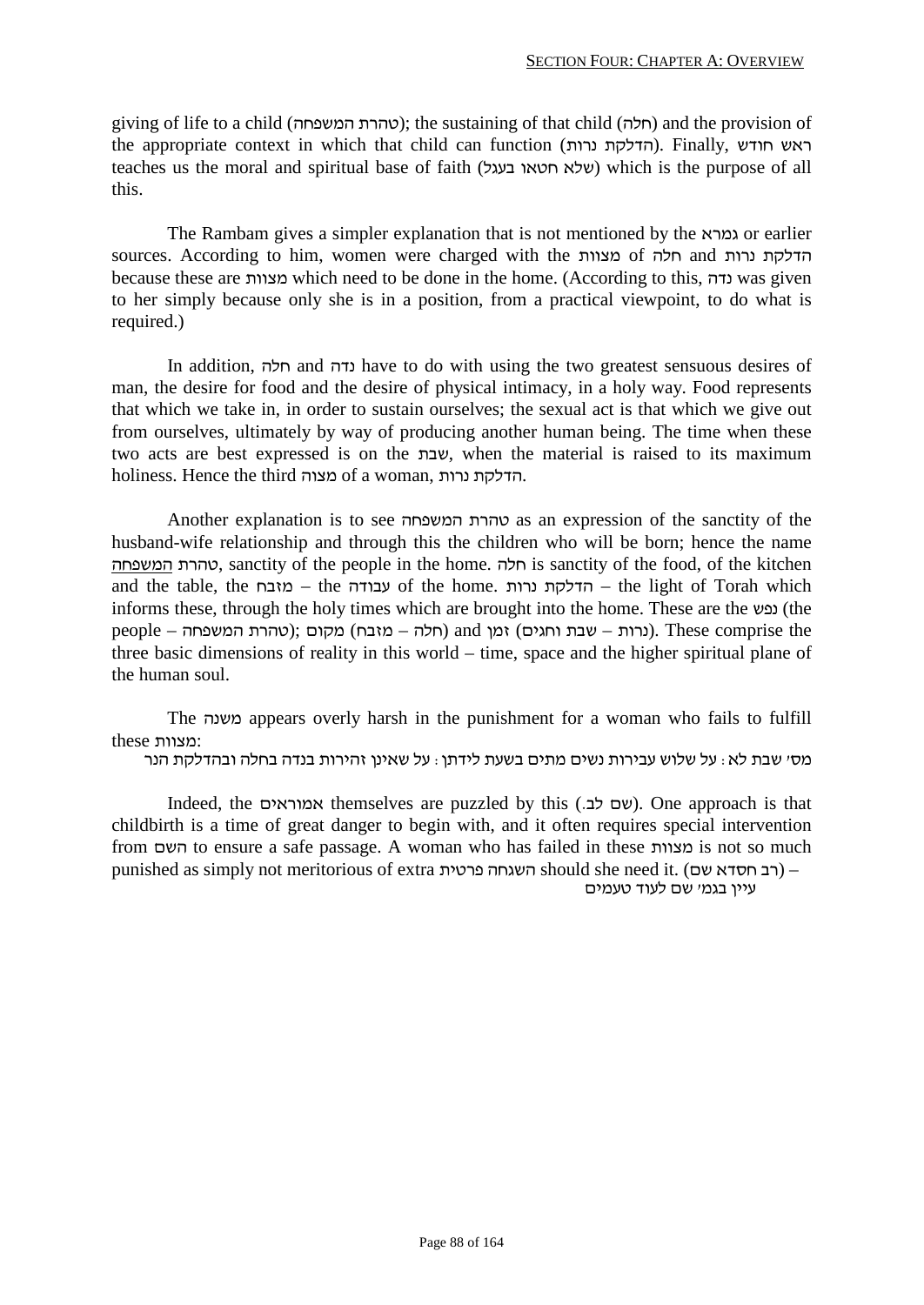## טהרת המשפחה **:B CHAPTER**

**i- Introduction**

**ii- A Jewish Approach to Intimate Relations**

**טומאה וטהרה -iii**

**iv- Balancing the Relationship & Renewal**

- **v- Purification**
	- a- Counting

מקוה -b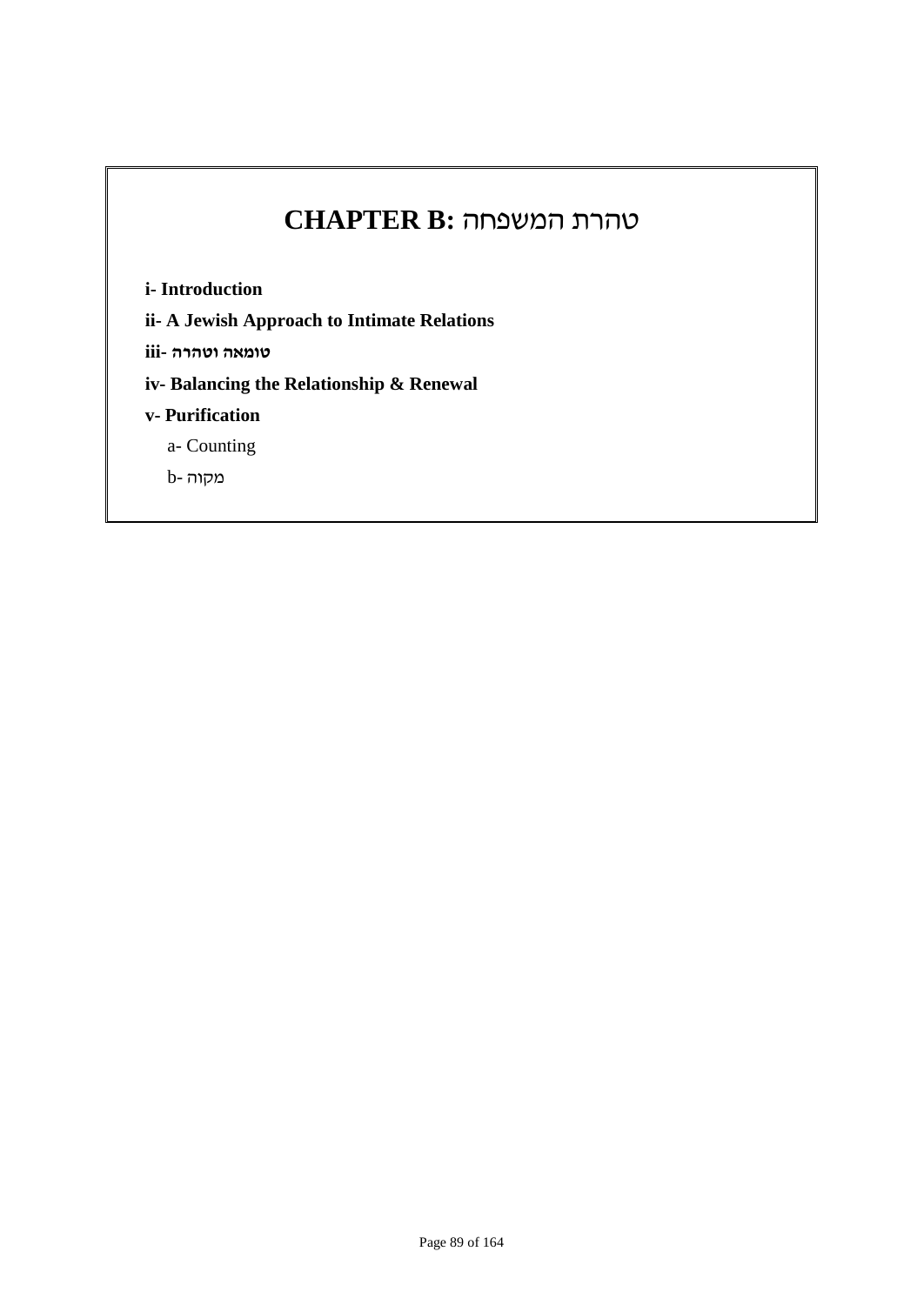## טהרת המשפחה **:B CHAPTER**

## *i- Introduction*

ויקרא יח: יט שפתי חכמים אות מ (בראשית כד:סז): ... וענן קשור הוא ענן השכינה וזהו לכבוד קדושת טהרה שהיתה זהירה בנדתה לטהר עצמה כי הטהרה מביאה לידי רוח הקודש (בשם הגר"א)

The word נדה comes from the word נדד/*Nadad,* meaning "removed" or "separated". The word does not refer to menstruation but to separating herself from physical contact with her husband. (R Aryeh Kaplan, Waters of Eden, pg. 16) (חרגום שם ויב: יב, רש"י ויקרא טו: and similarly in most מפרשים(

Although women are exempt from גרמא שהזמן עשה מצוות, this is most definitely a מצוה connected to the cycles of time. (Technically, it is not a גרמא שהזמן ע"מ because a specific time does not cause the מצוה. Rather, it is brought on by the cyclical flow of the body itself.) The source of this cycle is the womb – רחם, whose גמטריא is 248 – the number of positive מצוות. This is strange given that a woman is exempt from time-based מצוות, all of which are ע"מ. It would seem that a woman makes up this either because she has a natural harmony with time (as we explained under גרמא שהזמן ע"מ (or because the special women's מצוות she does, 3 of which have to do with time, provide for the missing קדושה. The fact that the word רחם is the source of this idea and that its numerical value equals the total number of limbs in a body suggests the particularly powerful contribution which this unique part of a woman's body makes towards this idea.

Rabbi Norman Lam, A Hedge of Roses (pg. 76-77):

"A woman … is already aware of the sanctification of time in a manner far more profound, far more intimate and personal, and far more convincing thant that which a man can attain by means of the extraneous observances, which he is commanded. For a woman, unlike a man, has a built-in biological clock. … By virtue of observing this one *mitzvah* (of *Taharat HaMishpacha*) … (she is able to garner) … her inner clock, her essential periodicity, to an act of holiness."

In addition, this מצוה is the source of a fundamental principle in the Torah, that of עד .אחד נאמן באיסורים

## *ii- A Jewish Approach to Intimate Relations*

רמב"ן אגרת הקודש: ודע כי חבור האדם אל אשתו ... הוא ענין קדוש ונקי ... כי החבור נקרא ידיעה ... והסוד כי טפת הזרע כשתהיה נמשכת בקדושה ובטהרה נמשכת ממקום הדעת והבינה שהוא מקום המח. (ריש פייב)

A comprehensive approach to this topic would require a separate booklet. However, it is impossible to explain המשפחה טהרת without first explaining the Jewish concept of intimate relations. Therefore, we present the following excellent overview by Rebbetzin Tehilla Abramov – The Secret of Jewish Femininity (pg. 30-33):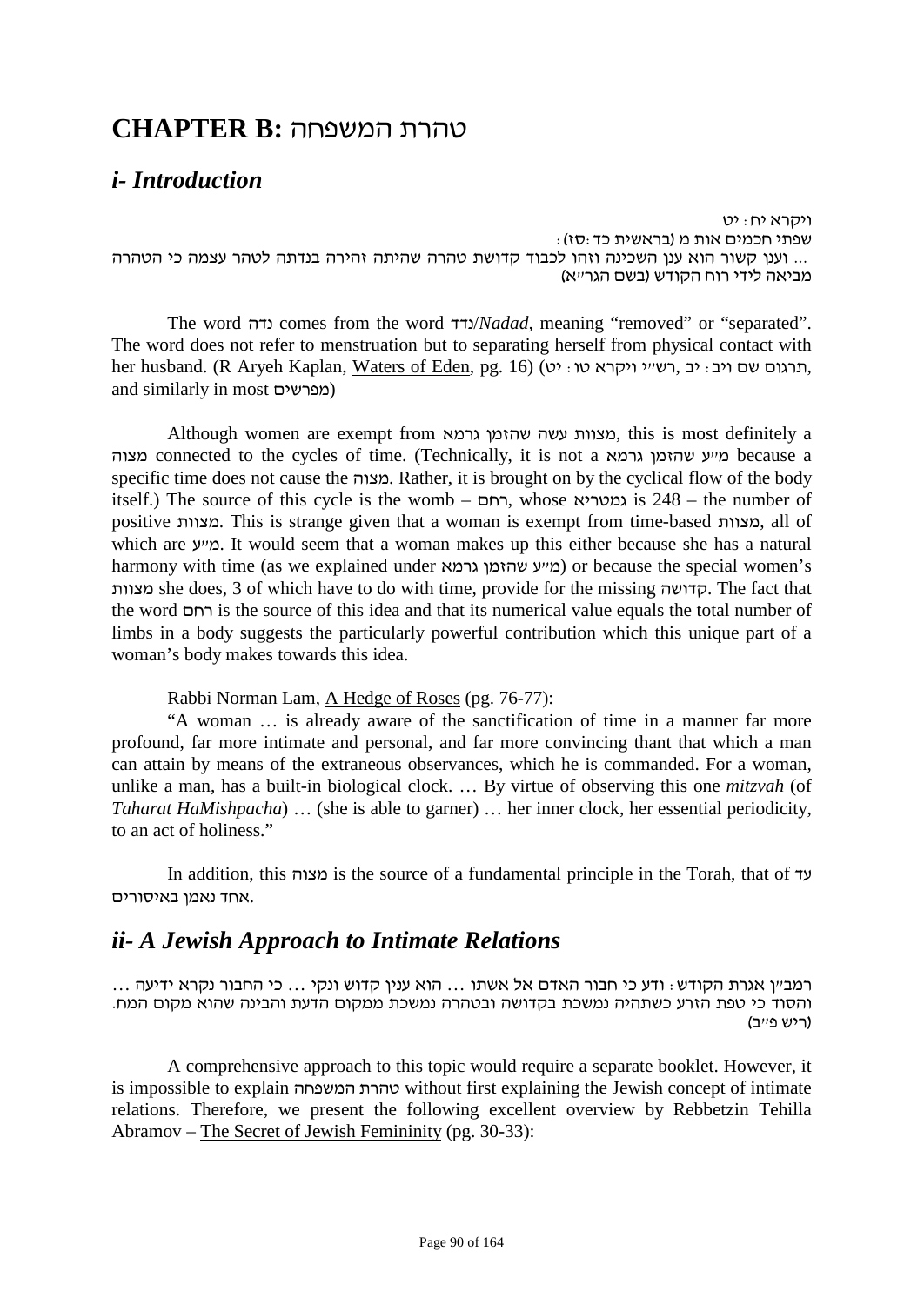The proliferation of clinics, specialists, manuals, and counselors all offering the "secret" to problem-free intimate relations attest to the difficulty modern society has in finding the proper balance within the realm of sexual relations.

The difficulty in building a balanced approach is an outgrowth of Western society's historic inability to come to terms with the issue of sexuality. Throughout history, we see two basic approaches:

-The worship of physical pleasure epitomized by the hedonism of Greek society. The pursuit of beauty and material enjoyment is looked on as an end in itself;

-The condemnation of sexuality epitomized in the asceticism of the early Christians. Sex is viewed as an expression of man's sinful nature.

It must be noted that both of these approaches view woman in a disparaging manner. For the Greeks, she was a sex object to be enjoyed and then discarded. For the Christians, woman is a temptress and a source of desire. Marriage was accepted by the Christian world only as a way of controlling man's sinfulness. But the Christian ideal was and remains the celibate life.

Why hasn't Western man been able to rise above this unhealthy dichotomy? Because he operates from a materialistic perspective. This is the common point uniting the above approaches. Greek hedonism embraces materialism; Christian asceticism rejects it.

In contrast, Judaism works from the view that the world is G-dly, that G-d has vested it with an aspect of His creative potential. When we proclaim "Hear Israel, G-d is our L-rd, G-d is One," we are not merely negating the existence of a second divinity; we are emphasizing how His transcendent Oneness pervades and permeates every aspect of the Creation. If this is true regarding the world at large, it must surely be true of the union between man and woman.

*Know that the act of union is a holy and pure matter when carried out in the proper manner, at the proper time, and with the proper intentions. A person should not think there is anything degrading and unbecoming to the act of union, G-d forbid.*

(רמב"ן, אגרת הקדש)

Moreover, we see that the Zohar describes the union of a couple in marriage as the coming together of two half-souls. The physical union completes the expression of their total bond and, consequently, must be viewed as a G-dly experience.<sup>1</sup>

Such a perspective adds a new dimension to the woman's role. She is an equal partner in this holy activity. Her union with her husband is an opportunity for bringing another aspect of G-d's oneness into the world, the culmination of the love shared between them.

*And he shall cling to his wife and they shall become one flesh. (Bereishis 2:24)*

The Hebrew word for love, *ahavah*, is numerically equivalent to *echad*, the Hebrew for one. Furthermore, when the two words' numerical values are added together, their sum is twenty six. This is the numerical equivalent of G-d's name. Again we see that in Judaism, love is oneness, and when a couple joins together in love, they reflect and reveal G-d's presence.

<sup>&</sup>lt;sup>1</sup> "It is a mitzvah which forms a genuine relationship and unity between man and wife, making them one soul and one body and it is thus a source of holiness." (Ohel Rachel Chapter 3)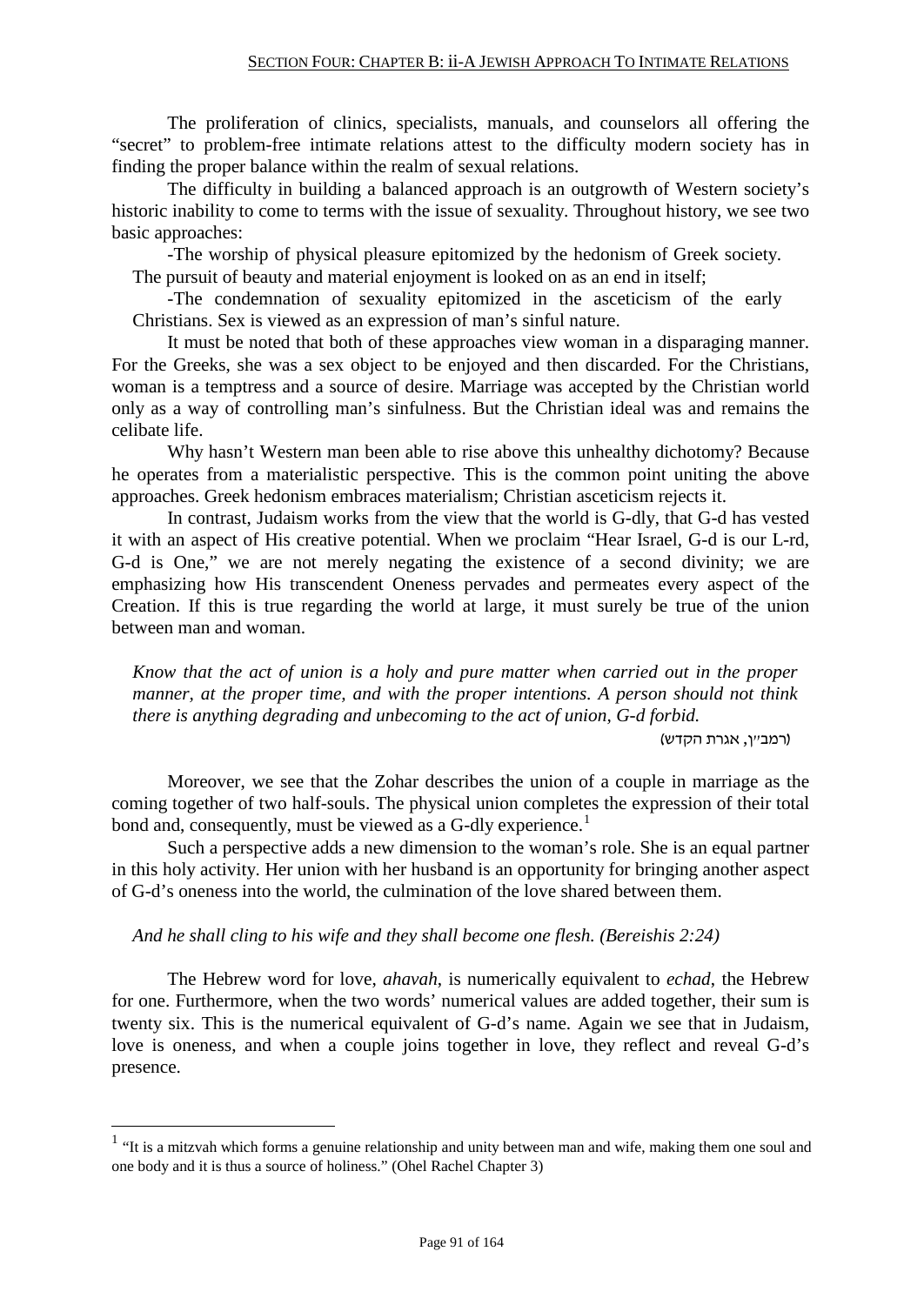*She should join him with holy and refined thoughts. Then their minds will be fused as one…and they will both be united at this time, and G-d's presence will rest between them.*

(רמב״ן ,אגרת הקדש)

[Women are not obligated in time-bound מצוות because] they possess by nature a natural, intuitive connection to G-d's will. Surely, women's clearer understanding of G-d's will is reflected in her approach to sexuality. She has been granted a natural ability to appreciate marital intimacy as holy and divine. Therefore the merely physical is often not sufficient for her. In order to function as a total woman, she must feel that intimacy is more than a physical act. It must involve her soul and provide her with deep emotional fulfillment.

Rashi explains that women have a greater potential for sexual desire than men (Bereishis 3:16). This desire is not simply for physical activity, but for the act of holiness and love described above.

This recognition of woman's sexuality is the cornerstone of the system of values and laws referred to as *Taharas HaMishpacha*, the G-dly system governing marital relations. The Torah describes the mitzvah of marital intimacy as *onah,* "a response to her," implying that a man must attune himself to his wife and her desire for holiness in the marriage.

The conception of sexuality as a holy function requires that it be carried out within the context of guidelines established by G-d. … These guidelines … follow a woman's own natural rhythms and inclinations and reflect her desire for both privacy and individuality, closeness and love.

*Taharas HaMishpacha* is the secret of Jewish femininity. It provides a couple with a divinely ordained framework showing them how to relate to each other and express and build their love and devotion. *Taharat Hamishpachah* is influential in molding the spiritual nature and well being of our children. We all want the best for our offspring. Keeping *Taharat Hamishpachah* is something we can do for them even before conception.<sup>1</sup>

Even רבינו משה had to be taught the value of this מצוה:

שמות לח:ח ויעש את הכיור נחשת ואת כנו נחשת במראות הצבאת אשר צבאו פתח אהל מועד  $:$ ייי $\Gamma$ ... בנות ישראל היו בידן מראות שרואות בהן כשהן מקשטות ואף אותן לא עכבו מלהביא לנדבת המשכן. <u>והיה מואס משה בהן מפני שעשוים ליצר הרע אמר ליה הקב״ה קבל כי אלו חביבין עלי מן הכל</u> שעל ידיהם העמידו הנשם צבאות רבות במצרים כשהיו בעליהם יגעים בעבודת פרך וגו'... ונעשה הכיור מהם שהוא

לשום שלום בין איש לאשתו להשקות ממים שבתוכו למי שקנא לה בעלה ונסתרה ...

See NJOP – Crash Course in Basic Judaism, lecture on a Jewish Approach to Sexuality.

## טומאה וטהרה *-iii*

**Overview of laws of טומאה:**

<sup>&</sup>lt;sup>1</sup> Malka Orah Weiser, Moreshet.

<sup>&</sup>quot;If you are careful during the seven days of *niddah*…you will merit children who are good, friendly, and unique within their generation: Or Zarua quoted by Abramov, Tehilla and Touger, Malka in The Secret of Jewish Femininty, Targum/Feldheim, 1988, ch. 6 pg. 108.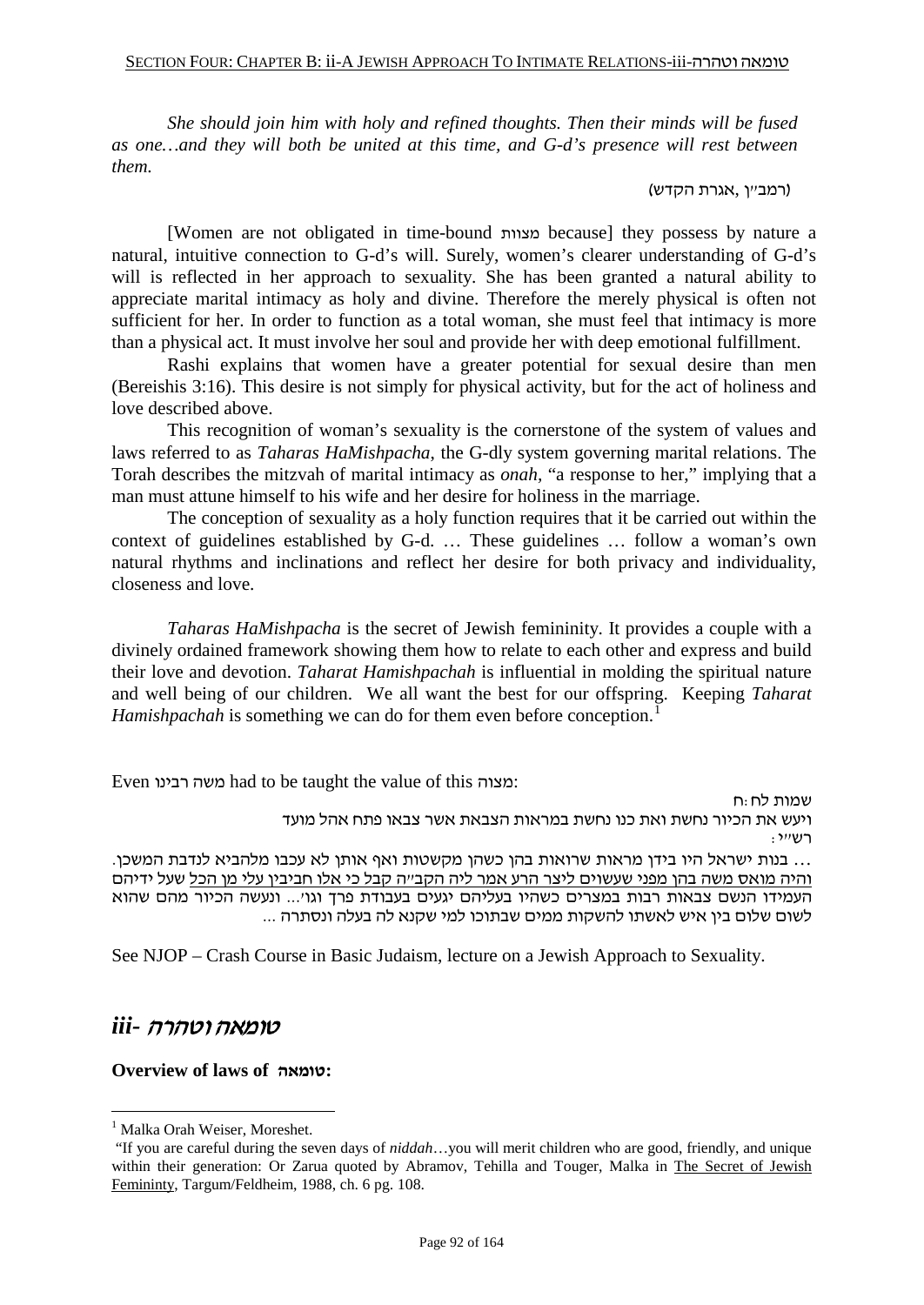A person becomes טמא when they lose a certain amount of their intrinsic human potential. The greater the loss of potential, the greater the טומאה. The death of a human is the greatest loss of potential, and therefore the טומאה of a dead body is the greatest – it is אבי .אבות הטומאה

All טומאה has its source in the סוטא  $\&$  אדם  $\&$  חוה ;until then, there was no טומאה in the world. The חטא of אדם and חוה introduced death into the world and the טומאה that came as a result of this. Hence, אדם and חוה introduced the greatest possible טומאה, ie. מת טומאת, into the world. Therefore, we cannot fully rid ourselves of טומאה until we are מתקן their חטא. Even people who are total צדיקים in their lives were still subject to death as a result of this  $\sin$  ( . ארבעה מתו בעתיו של נחש – בבא בתרא יז However, there is yet a higher level – someone who dies from נשיקה. Such people are also subject to some טומאה, as they would otherwise they not die. But they are at such a high level that they are not מטמא others. Such תוס. בבא מציעא קיד ב: ד״ה מהו כמעשה אליהו בזמן ) was the example of Rebbe Akiva and Rebbe .(שקברו את רבי עקיבא

There are two basic types of טומאה and טהרה. One type is halachic טומאה which we describe in detail below and which requires במקוה טהרה amongst other things. In addition to this, there is a broader concept of טומאה, a more generalized state of spiritual distance from and מצרים in to sunk כלל ישראל which מ"ט שערי טומאה the example for as ,הקדוש ברוך הוא their subsequent rising to the 49<sup>th</sup> level of טהרה.

As for halachic טומאה, there are, as with other areas, דאורייתאs of טומאה as well as דרבנןs. We will deal here only with the דאורייתאs:

There are four things that become טמא and that can, in turn, מטמא other things:

i- People

ii- Utensils

iii- Food

iv- Seven types of liquid: water, blood, dew, date honey, milk, grape juice and wine and oil.

There are various sources of טומאה that can מטמא the above four things:

a- טומאה that comes from death:

i- A human corpse (במדבר $($ א יט א

 $i$ ii- Animal and certain insect carcasses (ויקרא יא: טו, כו, לא, לט)

b-טומאה that comes from an emission of the body

 $i$ - A וויקרא טז: ב, טז) בעל קרי and a זב

 $i$ ii- A יולדת a , זבה a ויקרא טו $(3, 2, 3)$  (ויקרא טו $(4, 4)$ 

וויקרא יג) (בית מנוגע also a בגד (also a מצורע ( $($ ויקרא יג)

עבודה זרה from טומאה-c

יין נסך ,תקרובת עבודה זרה .e.i ,it with associated things and עבודה זרה

מכשירי קדושה from טומאה -d

פרה אדומה, פרים ושעירים הנשרפים ושעיר המשתלח :קרבנות Certain

These are called הטומאה אב. When they come into contact with people, utensils, etc. these become לטומאה ראשון. Regular חולין can become לטומאה שני but no more. תרומה food and liquids can also become לטומאה שלישי but no more. קדשים food and liquids can become לטומאה רביעי but no more.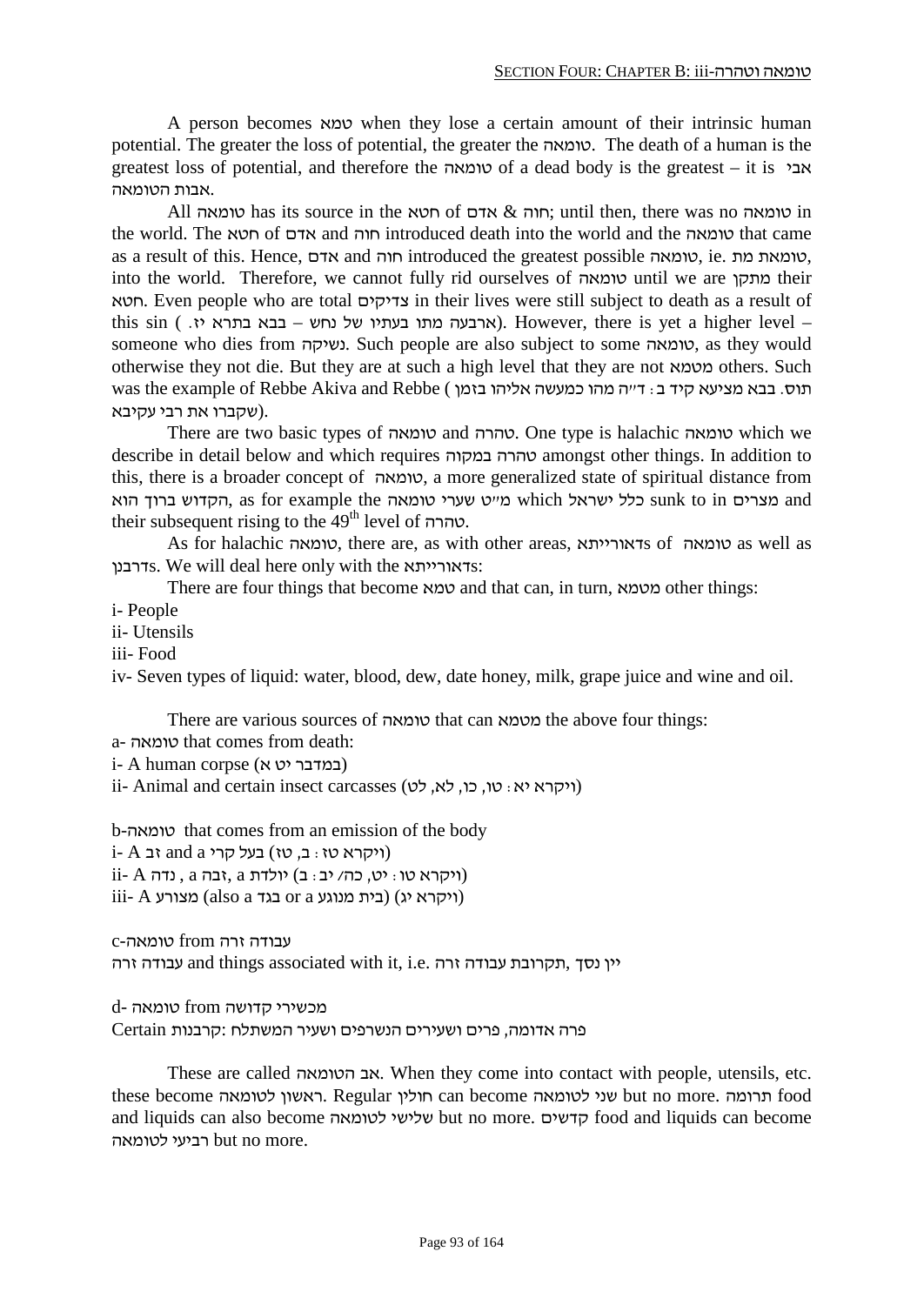The way in which these are מטמא differs. A person may become טמא from a dead body by touching, carrying or by being in or making an אוהל over the dead body. (Other (.ביאה and מושב ,משכב are forms

There are many דרבנןs of טומאה including someone who was intimate with a non-Jew and someone who walked over any non-Jewish country.

There are various consequences from something or someone becoming טמא. i- A טמאא person was restricted from entering various parts of the Beis Hamikdash:

ירושלים was divided into a שכינה מחנה, a לויה מחנה and a ישראל מחנה, similar to the divisions in the מדבר around the. שכינה מחנה was the building of the המקדש בית proper up until the little fence around it, the חיל. לויה מחנה was the whole הבית הר. ישראל מחנה included all of Jerusalem. A מצורע was excluded from all three camps, a גדה or a נדה was excluded from the first two camps but not from מחנה ישראל, and someone who had טומאת מת from only the innermost camp, כהונה מחנה. The reason for these distinctions is as follows: A מצורע its removed from all three camps because someone becomes a מצורע as a result of לשון הרע. This is a terrible עבירה that causes social rifts, separation and מחלוקת. Therefore, מדה מדה כנגד, he is totally removed from society. A זב or a נדה are less serious but are still producing something which comes from within their own bodies and therefore leave two camps. Someone who has מת טומאת has contracted his טומאה from a source outside of his body and is therefore the least restricted, excluded only from the inner מחנה.) However, this contact with death, which originates from sin, was enough to exclude the person from the place which represented its very opposite, לנצח הקיים' ד מחנה – Rav Dovid Tzvi Hoffman)

Somebody who contracted טומאה from one of these sources becomes like them in terms of these laws. Therefore, even though such people have contracted the טומאה from outside of themselves, the effect of טומאה is so powerful that it causes the same exclusionary laws. (People cannot transmit this טומאה to each other any further than the original טמא person to the next person he or she touches.)

ii- תרומה that became טמא was rendered inedible and may have to be burned;

iii- a טמא person would have to dip in a מקוה to become pure (a נובעים נובעים). Sometimes there was a waiting time before and sometimes after dipping in the מקוה. מת טומאת requires the additional steps of אדומה פרה אפר while others require a קרבן. Except for a נדה) (and in the times of the מצורע a מצורע and מצורע), a person may elect to remain בטומאה as long as the person does not approach the בית המקדש in such a state:

ומ"מ אין זה ממדת חסידים ואנשי מעשה להיות מטמאים בטומאתן כי הטומאה מאוסה והטהרה אהובה ונפשו של אדם ומזדככת בטהרה ע"כ. (ספר החינוך מצוה קע"ה בשם התוס')

iv- A טמא person would not be able to eat the פסח קרבן or any other קדשים.

v- There is one case when it is actually a מצוה to become impure: when one of a כהן's seven immediate relatives died.

#### **Explanation:**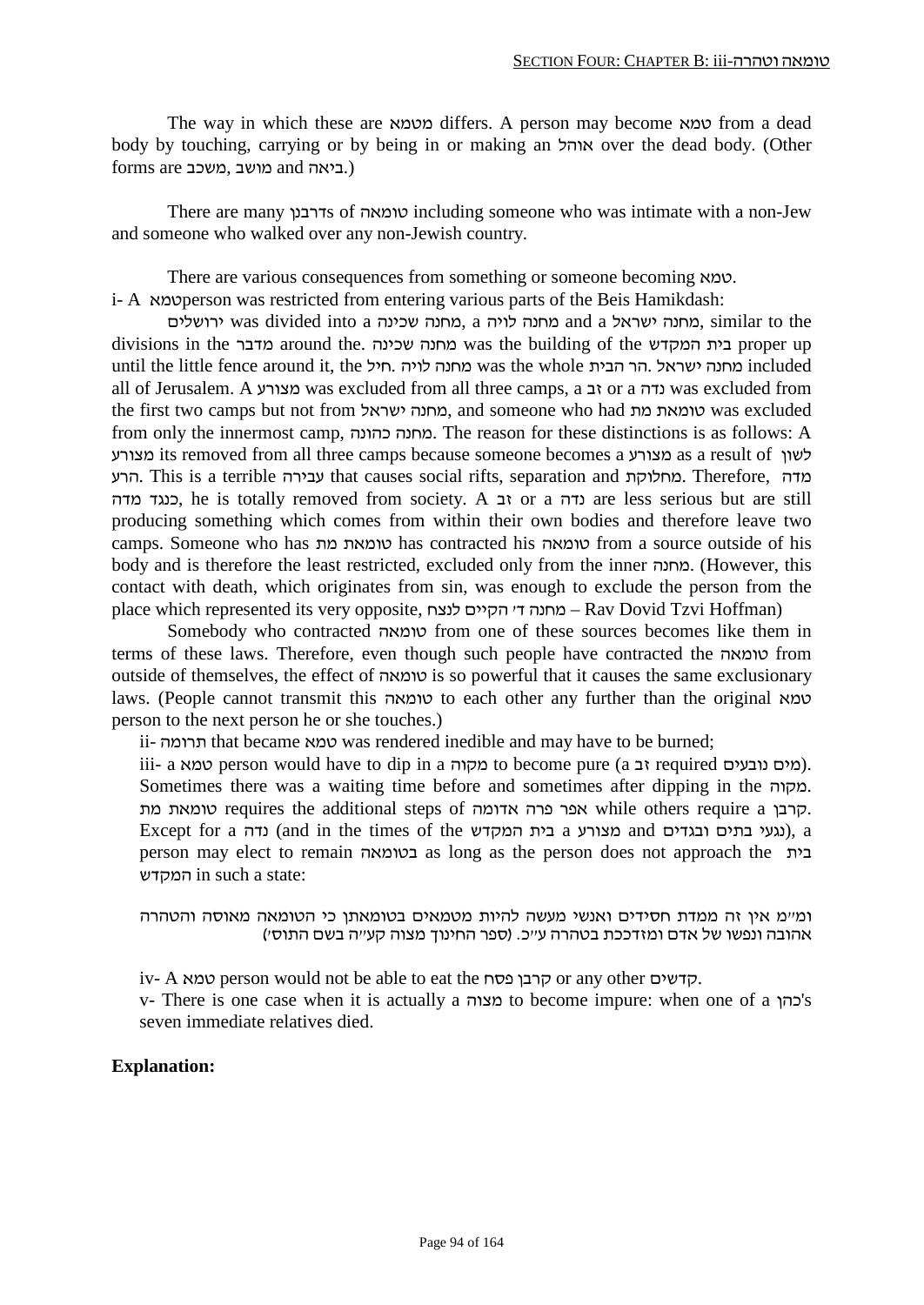It is extremely difficult to account for all the differences in טומאה. Rambam states that ultimately, the laws of **or or or purification** in a מקוה.<sup>1</sup> Rav Tzadok states that טהרות סדר is the last of משנה סדרי ששה and נדה is the last מסכתא on which there is a גמרא because these are the most difficult areas of all of the Torah to understand:

ליקוטי מאמרים (בסוף דוברי הסופרים דף 228): אז"ל על רע"ק כלך אצל נגעים ואהלות ששם צריך חכמה גדולה, ורע"ק הוא מעלת החכמה שאין למעלה ממנו בכח אנושי כדמשמע בפ"ק דב"ב [דף יב] כי היה גדול גם ממרע"ה בחכמה כמ"ש במנחות (כט:) ובחכמה כזו יוכל להשיג סדר טהרות על בוריה

#### However, some understanding is possible:

Tahor is a state of spiritual and moral fitness in life. טומאה represents the loss of that state. Pure והרה היא המדרגה היותר גדולה בדעת–רב צדוק שם) דעת of is the highest stage of טהרות הוא המדרגה היותר Similarly, pure טומאה represents the furthest from קדושה conceivable (שם(. Therefore, a dead corpse, even of an animal or an insect, is a source of טומאה. Touching such a corpse transmits that טומאה to a person (but not to a live animal who will touch it). This is because it is us humans who have a finely-tuned sensitivity to spiritual realities. טומאה always reflects a loss of potential. Our contact with such loss affects our own spiritual realities to some degree.<sup>2</sup> In fact, it is apparent that טומאה is nothing concrete which infects or clings to things but must be a thought, an idea, an impression. Rabbi S.R. Hirsch (פרשת שמיני ear-מו-פרשת (פרשת (מו-מו היקרא יא (p.307) that this is clear "when we consider… that not every כלי made out of every material, and that not every material in every shape or form, is סומאה, that הכלי אבנים, לאדמה, כלי, etc., are כלי that ; טהורים are פשוטי כלי עץ while טמאים are פשוטי כלי גן; that a כלי is only טומאה מקבל when it is completely finished for the purpose it is designed to serve, but that this purpose depends entirely on the מחשבה, the intention of its owner; that every כלי becomes טהור by the slightest crack or damage that renders it unusable for the purposes it has served hitherto etc.; that מגע, direct contact, causes less טומאה than – where it applies – משא, moving the טומאה – bringing object even when distant from it…."

"An analysis of the various species of *tumah* reveals that what they have in common is the awareness of death. The most potent source of impurity is, indeed, a corpse or a part thereof. The other kinds of *tumah* imply, indirectly, the suggestion of death, even if only the loss of potential life. … The *Metzora …* includes the withering and dying of the limbs of the leper. … the Rabbis taught that a leper is considered as if he were dead. … [So too] semen … is the loss of potential life. … A *nidah* …loses an unfertilized ovum … a whisper of death." (Norman Lamm – A Hedge of Roses, pg. 84)

The greater the loss of potential, the greater the טומאה:

כוזרי ג מט: הטומאה והקדושה הם שני דברים העומדים תמיד זה מול זה: לא ימצא האחד מהם כי אם בהמצא חברו

 $\frac{1}{1}$ <sup>1</sup>Bereishis Raba 19:8 – said Rabbi Yochanan Ben Zakai: By your lives! Dead bodies do not (intrinsically) confer *tumah*, and water containing ashes of the *Parah Adumah* does not (intrinsically) endow *taharah,* purity. The Holy One, Blessed-be-He, simply deemed it to be so: 'A decree have I declared!'

 $2$  The approach of Rav S. R. Hirsch is to define Tumah as a loss of control in moral matters due to our physical taavos taking over (or for some other reason.) The word טמא, he says, is related to the דמע and טמע which means a mixture of things – something prohibited with something permitted. (See the *Hirsch Chumash*, א ויקרא , pg. (ד"ה ונטמתם בם 302,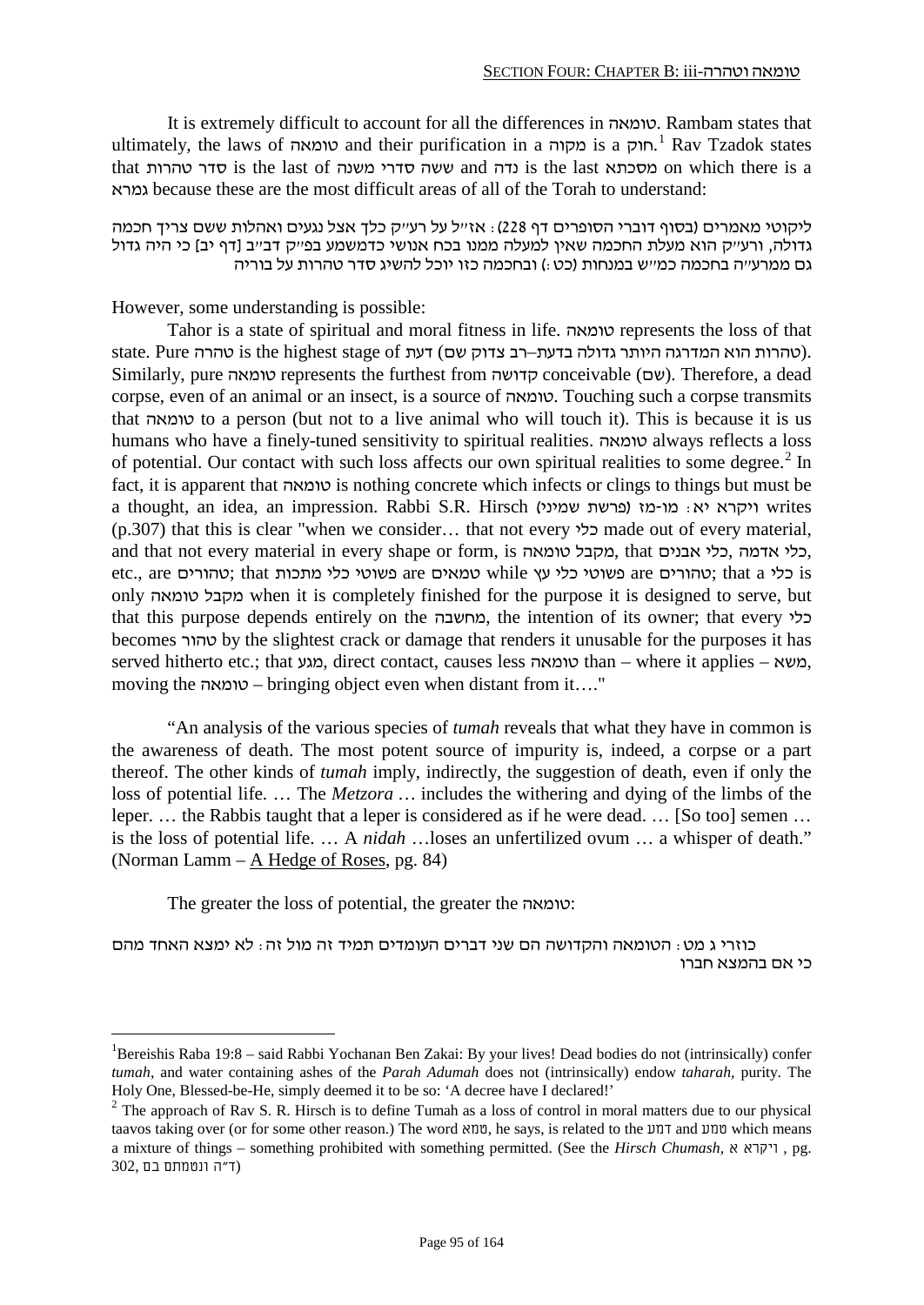#### SECTION FOUR: CHAPTER B: iii- וטהרה טומאה -iv-BALANCING THE RELATIONSHIP AND THE **RENEWAL**

Thus it is the Jews, with their unique potential, who are exclusively susceptible to טומאה amongst humans.<sup>1</sup> In the בית המקדש, a non-Jew was allowed to come to as far as the חיל, the same place as a מת טומאת and further than the other kinds of טומאה. Furthermore, a non-Jew cannot become Tameh in a halachic sense. This includes נדה –only a Jewess could .טומאת נדה become

Since the very טומאה of a Jew comes from his connection with holiness, he can therefore always find a mechanism of טהרה:

רב צדוק הכהן: טומאתן דבני ישראל [הוא] טומאה קלה לפי שעה שיש לה טהרה במקוה ישראל לד' כמ"ש (יומא פה:) מי מטהרן אביהן שבשמים כאשר דבוקים בו שהוא שרשם הרי זה כמו השקה למעיין דמועיל לטהר מים טמאים. ... ולכך שכינת הש"י בתוך בנ"י גם בתוך טומאתם ... וזהו טומאותם (ולא טומאה סתם) דייקא אצלם מצידם נקרא טומאה (רסיסי לילה ס' יט דף 21)

A non-Jew, on the other hand, although he does not have halachic טומאה, has a kind of intrinsic טומאה which, because of his weaker spiritual connection with הוא ברוך הקדוש, cannot be so easily purified:

רב צדוק (שם): טומאת עמלק היא אב טומאה שאין לה טהרה במקוה כמ"ש תמחה. ושאר אומות הוא מה שא"א להשיבם למעין כלל כי אין להם שום דביקות והשקה למעין רק בבנ"י נאמר ישקני מנשיקות פיהו...

A woman's menstruation is a signal of the loss of potential fertilization of that month's egg cell or ovum, which could have led to another human life. During the month, the lining of the uterus thickens to accommodate the egg cell, should it become fertilized. There is an increase in blood supply in preparation of this happening. When it does not do so, this excess blood is released, the egg cell is discharged and the potential for it to grow into a fetus is lost forever. When a woman goes to the mikvah at the end of this period, she is dipping, so to speak, in the primordial waters at the beginning of creation, thereby renewing her creative energies for the coming month. (See Rav Aryeh Kaplan Waters of Eden, pg. 40-46)

טומאה = blockage; hence טמטום as in הלב טמטום, a blocked heart, blocked from purity or clarity, related to צמצום = a contraction, a loss of clarity. טהרה) ל"חז darshen from the verse בם ונטמתם בהם תטמאו ולא – ונטמתם – i.e. instead of reading Nitmeisem they read Nitamtem) = purity; related to צוהר (like טוהר with the צ/ט interchanged) = clarity, brightness. Therefore the Greeks השמנים כל את טמאו, i.e. they blocked the paths of wisdom; they prevented spiritual access to clarity. (See also החינוך)

Therefore, נדה טומאת is a kind of distancing.

תהיה בנדתה אונקלוס: תהי בריחוקה

A woman during her menstrual flow is focused on re-preparing her body for a new cycle, a kind of healing process. Since her bodily energies are more focused on this, she is less available for the kind of holistic spiritual, intellectual and emotional unity which ought to accompany relations with her husband. As such, relations during this time would become more of a base, physical act. Hence the Torah prohibited it, as it did other form of illicit (ע"פ טוהר רחל פ"ג) .unions

> שמות כג ל: ואנשי קדש תהיון לי ובשר בשדה טרפה לא תאכלו לכלב תשליכון אותו $\mathfrak{u}^1$ ויקרא יא ד: ... טמא הוא לכם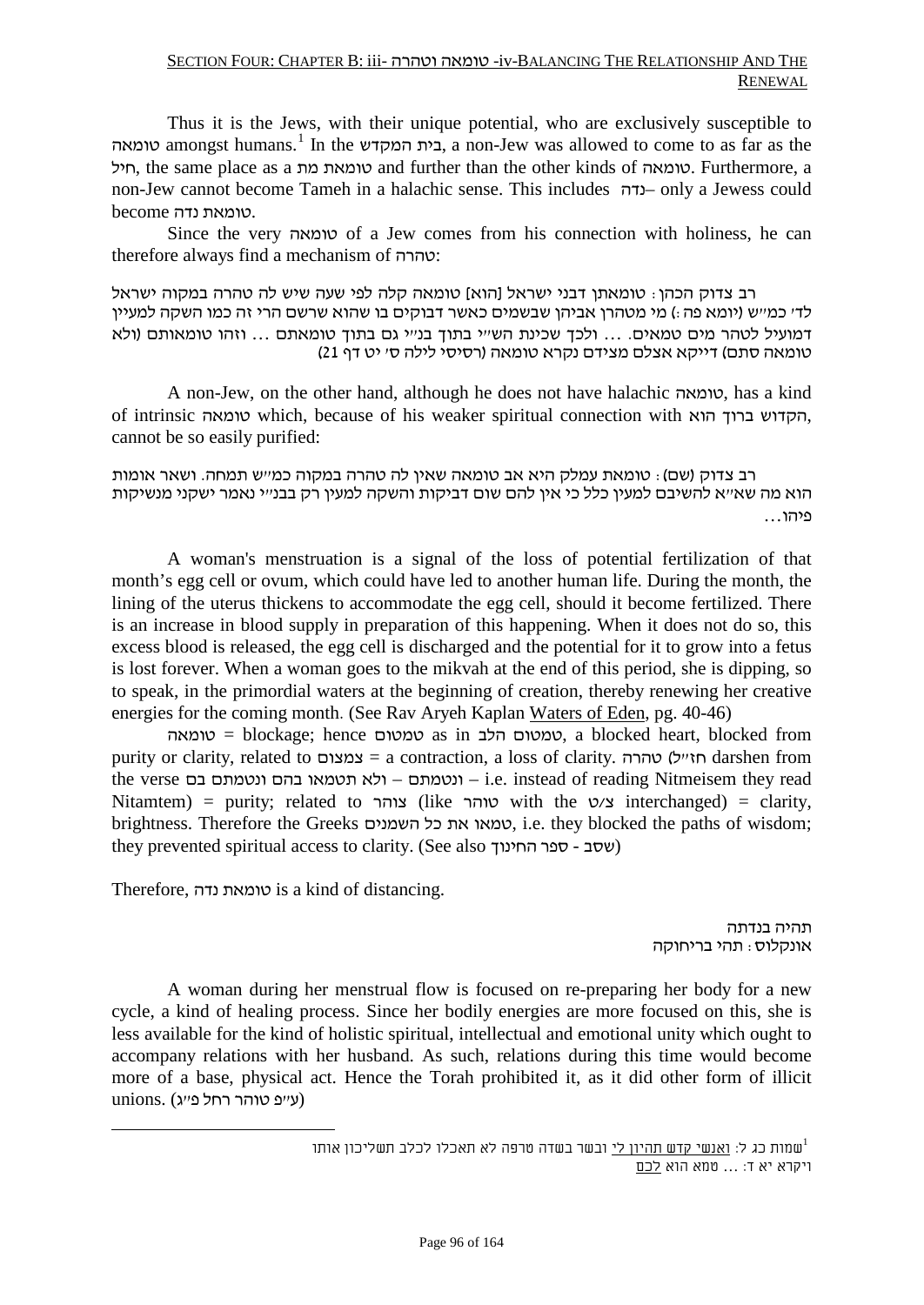רמב"ן ויקרא יח ו: משכב אשר איננו טוב בקיום ולא יצלח בו תאסר אותו התורה. ולכן יאמר הכתוב שארה הנה זימה היא, כלומר אינם נישואין ואישות כי לא יצליח, אבל היא זימה ומחשבת תאוה בלבד

The three מחנות with respect to טומאה:

שם משמואל פרשת נשא דף קנח ד"ה ויש לומר: מחנה שכינה שם עבודת הכהנים והם פנימיים ועבודתם בחשאי שהיא לעומת כח המחשבה וע"כ בעבודת כהנים איתא פסול מחשבה פיגול ושלא לשמה מה שלא מצינו בעבודת הלויים

Rav S.R. Hirsch explains that  $\tau$ i and  $\tau$ i stand on the basis of sexual purity. … They are sent out of לויה מחנה because the לויים who are our poets and our singers need to have lofty bodies together with their lofty minds.

מת טומאת are sent out of שכינה מחנה because the Jewish approach is that the body is merely the outer casting of the soul – לשאול נפשי תעזוב לא. The empty body is now מטמא while the soul continues to contain the real nucleus of his personality ( $\tau$ הגדר $\tau$ ,  $\tau$ ).

## *iv- Balancing the Relationship & Renewal*

By the guidance which these laws afford, Jewish men have been taught respect for womanhood, moral discipline, and ethical proprietary. As for Jewish women, they were, on the one hand, given protection from uncurbed passion and, on the other, enabled to view marital life in all its holiness.<sup>1</sup>

"Each and every month, a woman renews herself by immersing in the *mikvah* and returns to her husband as dear to him as on the day of the wedding. Just as the moon renews itself each *Rosh Chodesh*, or beginning of the month, and all wait to see her, so a woman becomes renewed each month, and her husband awaits her and she is dear to him like a new wife."<sup>2</sup>

The fact that husband and wife cannot have any physical contact during the days of separation forces them to look upon each other as human beings rather than as a mere agent to satisfy their drives. During this period, they must communicate with each other on a spiritual level rather than on a sheer physical level. "The laws of *niddah* insure that for a given period each month, respect, affection, and all the other impulses and factors that bind two people, with the exception of the physical, be allowed to dominate the relationship of a married couple. While marriage demands sex, it is much more than sex. Only the Jew has succeeded in aiding by a formula that has made work in practice, the idea that sex is basic to marriage but must be restrained as well as preserved so that other factors could have their due and also that intimacy not become monotonous and unappealing.<sup>''3</sup> In this context, the rules of *niddah* are most important, since they renew the sexual relationship thus stabilizing the marriage bond, and allow husband and wife to grow together in a manner that would not otherwise be possible.<sup>4</sup>

 $<sup>1</sup>$  The Jewish Woman in Rabbinic Literature, pg. 89</sup>

<sup>2</sup> *Pirkei DeRabbi Elazar* pg 123

<sup>&</sup>lt;sup>3</sup> Stolper, Rabbi Pinchas The Road To Responsible Jewish Adulthood,, pg 12

<span id="page-96-0"></span><sup>4</sup> Malka Orah Weiser, Moreshet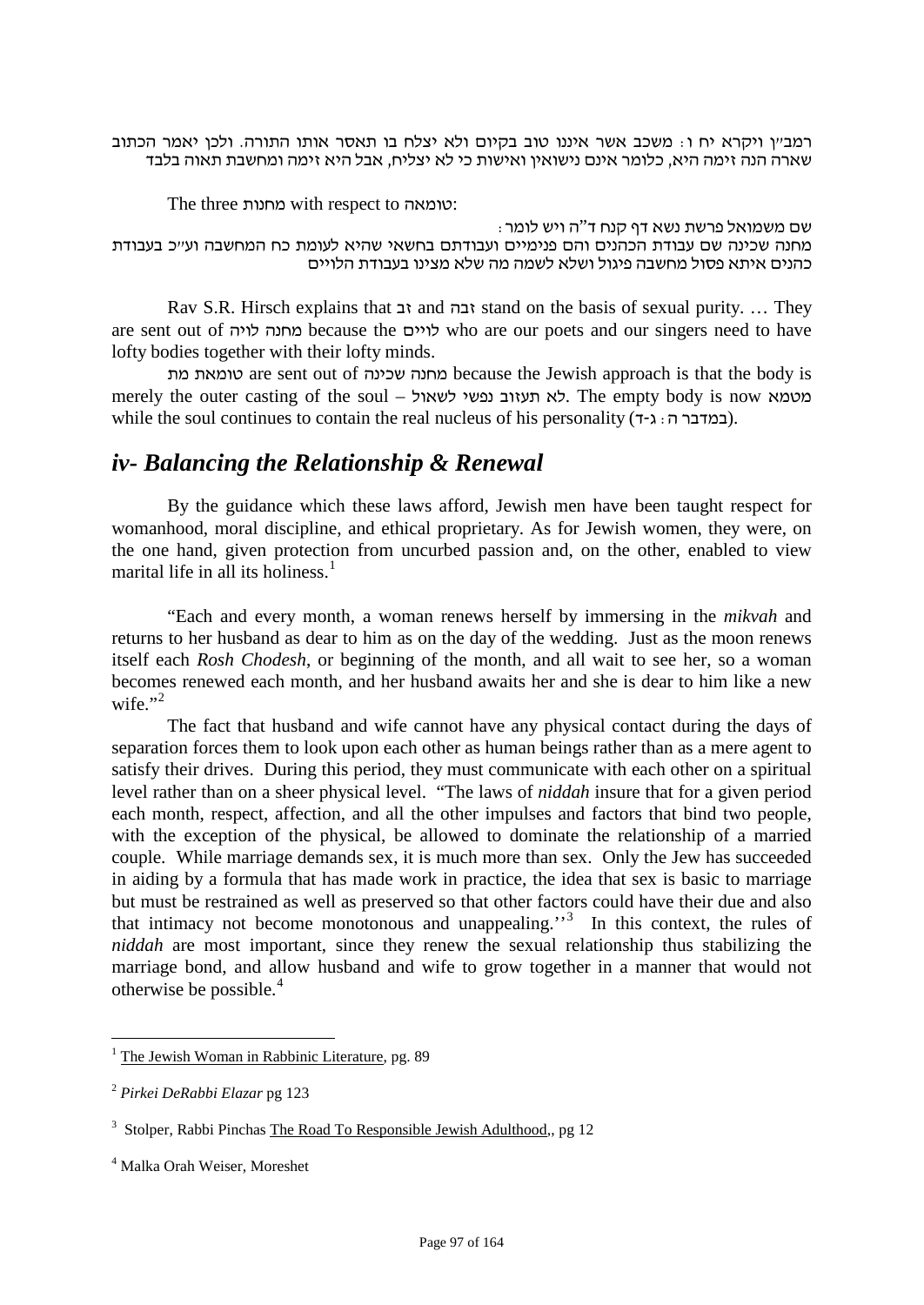#### SECTION FOUR: CHAPTER B: iv-BALANCING THE RELATIONSHIP AND THE RENEWAL

The period of separation acts as an opportunity for intimate feelings to be expressed without physical expression. The marriage bonds become strengthened through communication as each partner learns to share thoughts and feelings verbally. Disputes are settled through discussions, truly settling problems rather than just allowing the couple to "kiss and make up". In addition, because both husband and wife are aware of the laws and restrictions of niddah, neither partner feels rejected or imposed upon.<sup>[1](#page-96-0)</sup>

מס' נדה לא: היה רבי מאיר אומר מפני מה אמרה תורה נדה לשבעה מפני שרגיל בה וקץ בה אמרה תורה תהא טמאה שבעה ימים כדי שתהא חביבה על בעלה

The goal of the laws of niddah is to combat the malaise and complacency affecting many marriages. It is the Torah's solution to the charge, "Familiarity breeds contempt."<sup>2</sup>

The נדה period is not just a period of abstinence. It is meant to have its own positive dynamic, allowing the couple to focus on certain aspects of the relationships which otherwise would not be given attention. The physical relation, if expressed without a break, can actually prevent certain dimensions of non-physical communication and bonding from maturing:

Tehilla Abramov, in The Secret of Jewish Femininity pg. 100, quotes the מהר״ל as אהבה, אחוה, שלום ורעות ;טהורה is woman a when applies גילה, רנה, דיצה, וחדוה that saying applies when a woman is בנדה.

Tehilla Abramov, The Secret of Jewish Femininity pg. 105:

Dr. Marie C. Stopes, an English physician who has done extensive research in the area of marital relations, explains:

I have heard about the Jewish marital laws of *Taharat HaMishpacha*. They depict the most advanced lifestyle in the world today, being in total harmony with the functioning of a woman's body. The requirement for abstinence after menstruation and the time for resuming relations correspond precisely to the natural tides of a woman's sexual desire. Couples who adhere to these laws are sure to enjoy a happy marriage.

Manis Freedman in Doesn't Anyone Blush Anymore Chap. 11 – *Your Honeymoon Should Never End: How Separation Creates Fiery Love*:

There are two kinds of human love: the intrinsic, calm love that we feel for people to whom we're related by birth, and the more intimate, fiery love that exists in marriage. This is why the husband-wife relationship is very different from the parent-child relationship.

The love within a family…is innate. … [it comes] easily. Since [immediate family] are related by nature, they feel comfortable with each other. …. Their love is strong, steady, predictable and calm. There's no distance that has to be bridged; no difference that has to be overcome.

The love between a husband and a wife isn't like that. Their love wasn't always there; they didn't always know each other; they weren't always related. … They are different from each other physically, emotionally and mentally. …. When love has to overcome a difference … it needs energy to leap across and bridge the gap. This is the energy of fiery love.

 <sup>1</sup> Binah Rosen, Moreshet

 $2$  The Jewish Women in Rabbinic Literature, pg., 89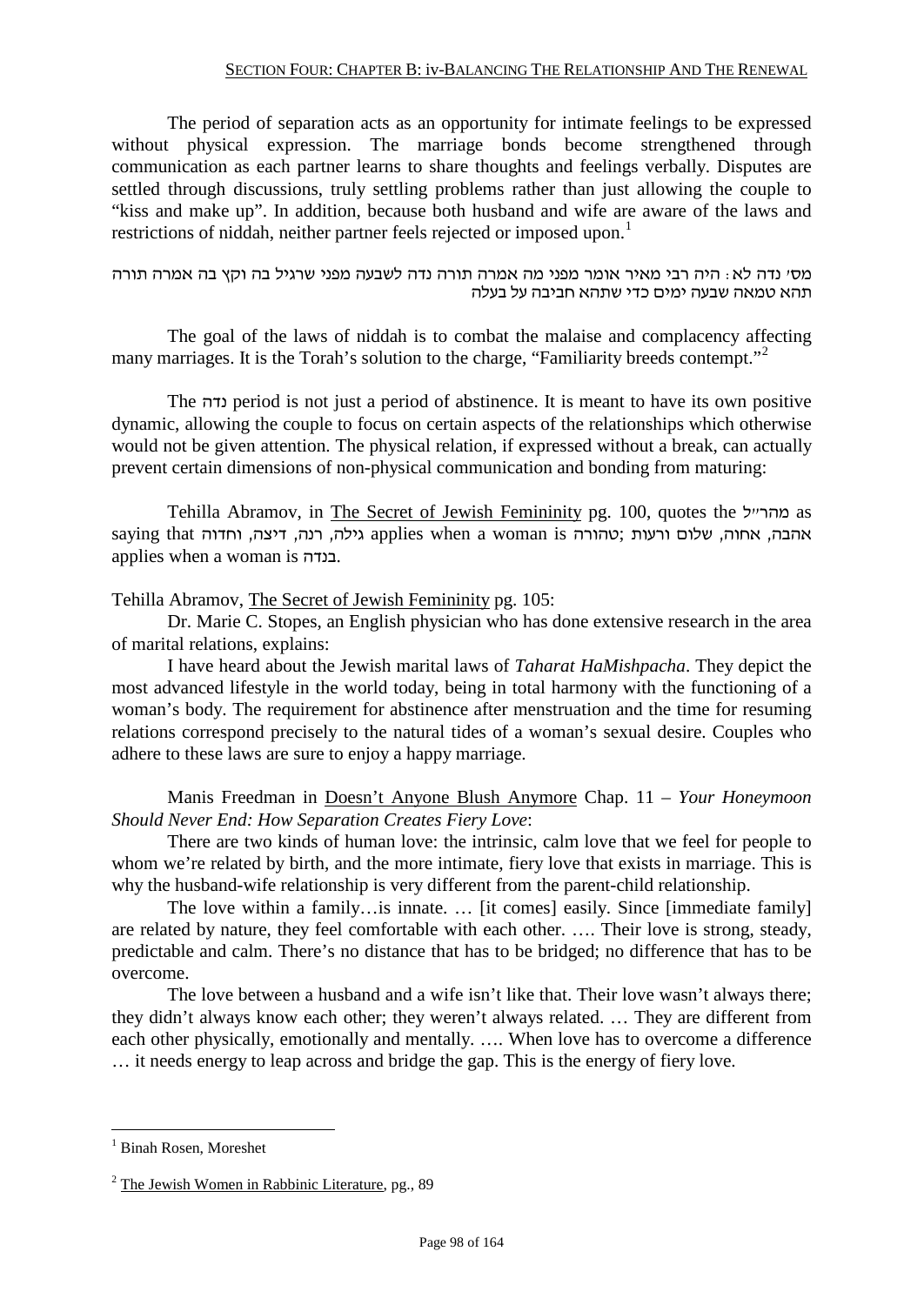… If a brother and a sister were to have a fiery love, their relationship would suffer. It's not the appropriate emotion for a brother and a sister to have [towards each other]. Their love thrives when it's unbroken, unchallenged, consistent and calm. …

On the other hand, if a husband and a wife develop a calm love for each other, their relationship will not thrive. If they are too familiar with each other, too comfortable with each other, like brother and sister, their relationship will not survive. True intimacy in marriage – fiery love – is created by constant withdrawal and reunion. … The environment of constant togetherness is not conducive to man-woman love.

There are many kinds of separations. … The physical separation given to us by G-d is [the happiest] solution. ...

This understanding is not unique to the Jews. In most cultures throughout the world, the ancients practiced varying degrees of separation between husband and wife during the woman's menstrual period. Some, such as certain tribes of American Indians, actually has separate living quarters, menstruant tents, where a woman would stay during her period. Later these customs deteriorated into myths, taboos, fears, superstitions, hygienic arguments and other rationalizations, in an attempt to make sense of a delicate and sensitive subject.

But separation was such a universal practice that I wonder if human beings know instinctively that male-female love thrives on withdrawal and reunion … The body is actually reflecting an emotional state. Just as the love between man and woman cannot be maintained at full intensity all the time, but needs a certain creative tension without which it will not flourish, the body has a similar need.

As far as Jews are concerned, we know these cyclical changes were created for that very purpose. This much more than a coincidence: It is how the body reflects the soul, how the body is created in the image of the soul.

(Manis Freedman then goes on to show that we have these two kinds of relationships with G-d as well.)

Rabbi Norman Lamm, Hedge of Roses:

Sometimes a husband will ask for a legal separation on the way to divorce. Then, after he has been separated a while from his wife, he suddenly discovers that he needs he and wants her and even loves her! The separation is a prelude to reunion. (pg. 59)

#### **Renewal of Trust**

This period of נדה is also a time of renewal of trust. Firstly, there is the expression of trust which the Almighty puts in his people. No man-made system would ever have created a system of counting 7 days where all the checking is completely dependent on the trustworthiness of the people doing the checking (the women). The very existence of these laws are therefore testimony to their Divine origin.

Secondly, for the same reason, there is the trust which a husband places in his wife. A husband is, after all, כרת חייב if he has relations with his wife while she is still in נדה. Yet, he is totally dependent on her integrity to avoid this.

In fact, the Talmud (גיטין ב) learns from here that נאמן באיסורים, that in matters of והיתר איסור) like כשרות (we only require the testimony of one person, in this case the wife to her husband. (Naturally, we also learn from here that a woman is believed as an אחד עד (.באיסורים

ד"ר יצחק ברווער (נחליאל): ... בלי טהרה היא משפחה טבעית-בהמית. ... יכול להיות שחוקות הגויים דאגו ל"שווי זכויות" של האשה, ל"אמנציפציה" שלה, בסידור הנשואין ובסידור הגירושין. ובמה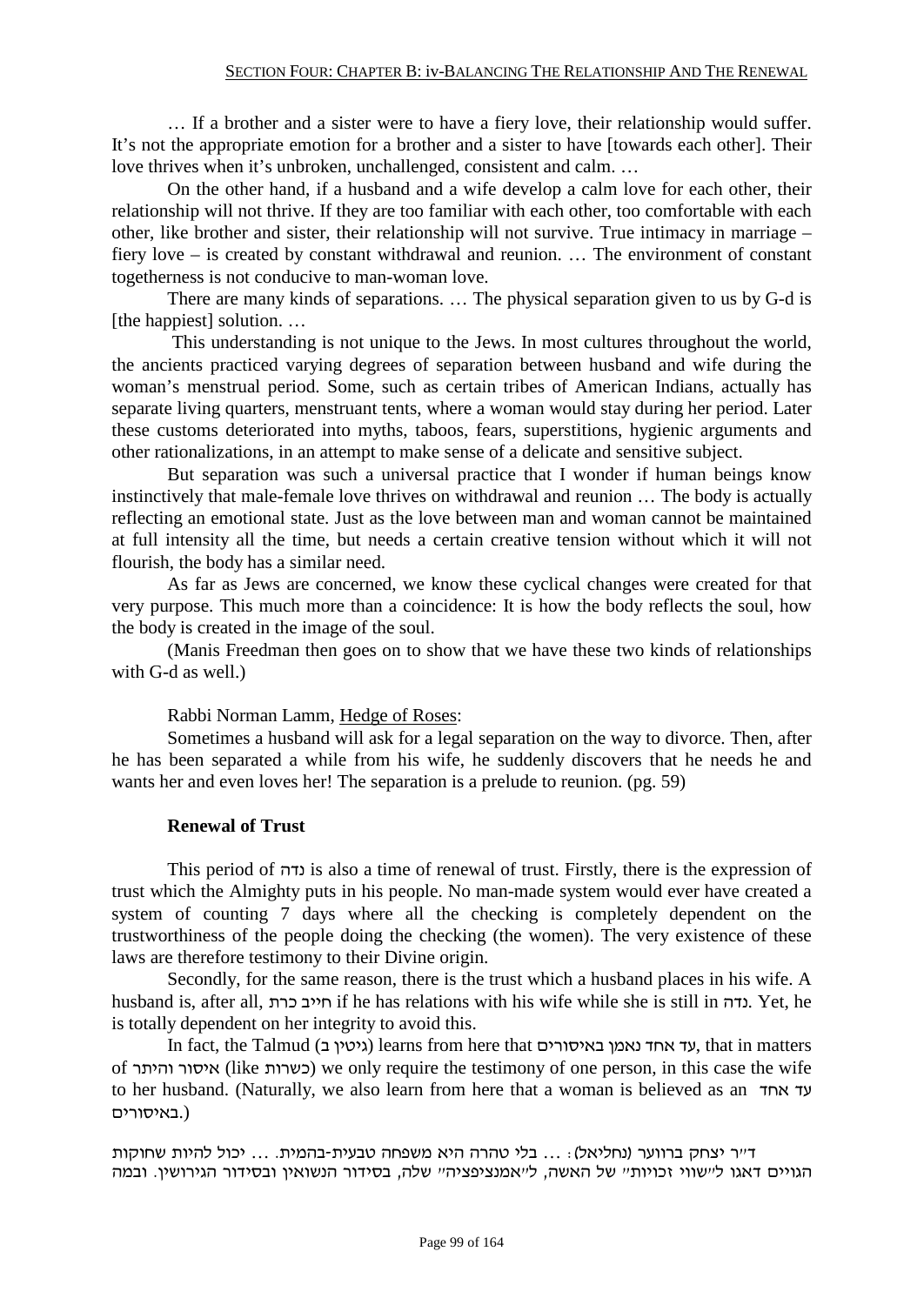דאגו לזמן בין הנשואין ובין הגירושין. ובמה דאגו ל"אהבת" הבעל לאשתו? שלא יהא ליל החתונה פסגתה של "אהבתם", אשר ממנה בכל יום ויום יורדת היא אך מטה מטה? ...וכי מכירות חוקות הגויים "שווי זכויות" באהבה הבעל לאשתו? ...הנה "הלכות נדה" הן אולי ה"הוכחה" הברורה ביותר לאלקיותה של תורת עם ישראל! בחדר הפנימי של בעל ואשתו, אשר לשם לא יגיע שום חוק אנושי, נמצאים הבעל היהודי ואשתו היהודיה לפני - בוראם ב"ה והם שובתים את שבתה של האהבה, והם מברכים ומקדשים את אהבתם. ...האהבה התורתית הזאת, אהבה מבורכת ומקודשת בברכת שבת ובקדושתה, היא האהבה אשר עליה אמר הנביא "וכמשוש חתן על כלה ישיש עליך אלקיך". ולא נמצא בכל ספרות העולם מאמר יותר גדול ונשגב ומזעזע על יחס הבעל לאשתו, ממאמר זה.

#### **The Physical Component**

Although the מצוות are not health laws, we would expect that they would also check out at a physical level. Women who are keepers of המשפחה טהרת are found to have a significantly lowered rate of cervical cancer. (A Hedge of Roses, Rabbi Tendler, also a dean of microbiology*)*:

"For many years, the relative absence of this disease of this disease among Jewish women was attributed to the circumcision of her husband. The absence of a special irritant (smegma) found in the uncircumcised male was deemed sufficient to explain the statistical results. However in 1967 a study of Moslem women who also cohabit only with circumcised males revealed the same incidence of cervical cancer as their Christian neighbors who do not practice circumcision (K.T. Abu-Daoud, 1967 cancer 20:1706). The varied racial backgrounds and physical characteristics of the Ashkenazi, Mizrachi, and Sephardi communities diminish any possibility that genetic or racial resistance to this disease is a significant factor. Indeed, tragic evidence is accumulating to indicate that the Jewess is fast losing her "superiority". During the last fifty years, the ratio of cervical cancer incidence among non-Jewesses and Jewesses dropped from approximately 20:1 to 5:1. Since the evidence of this disease in the general population has not changed significantly during this period, the evidence shows that there was a four-fold increase in the incidence of this disease among Jewish women.

In a recent definitive study on the epidemiology of cervical cancer, evidence is presented that at certain times in the life of the woman the cervical lining is uniquely sensitive to cancer-producing potential of the human sperm. This is especially true in early adolescence and immediately after pregnancy. The general abstinence after the birth of a child, its abhorrence of sexual promiscuity, and its lessons of moderation, is now considered the key factor in protecting the Jewess against cervical cancer (pg. 13 & 14).

#### **Civilizing Sex**

Rabbi Norman Lamm, A Hedge of Roses: *(*63-67)

"Martin Buber...speak[s] of the two ways in which we may approach our fellow human beings: as a "thou" and as an "it". The first is the way we relate to another human being as a subject and a person, a vital independent, autonomous being possessed of dignity and inner value. The second way is the viewing of another human being as an object … a 'thing', an instrument to manipulate for the satisfaction of my goals. … "

Rabbi Lamm explains that a sexual relationship is particularly prone to one or both of the partners seeing the other merely as the fulfillment of one's own desires. And even when the couple cares for each other, some of this element is always in danger of creeping in.

"It is here that *taharat ha-mishpacha* exerts a most beneficent influence over the innermost depths of the psyches of husband and wife. By restraining the husband from pursuing his sexual goals in uncontrolled fashion, it informs him, in the most manner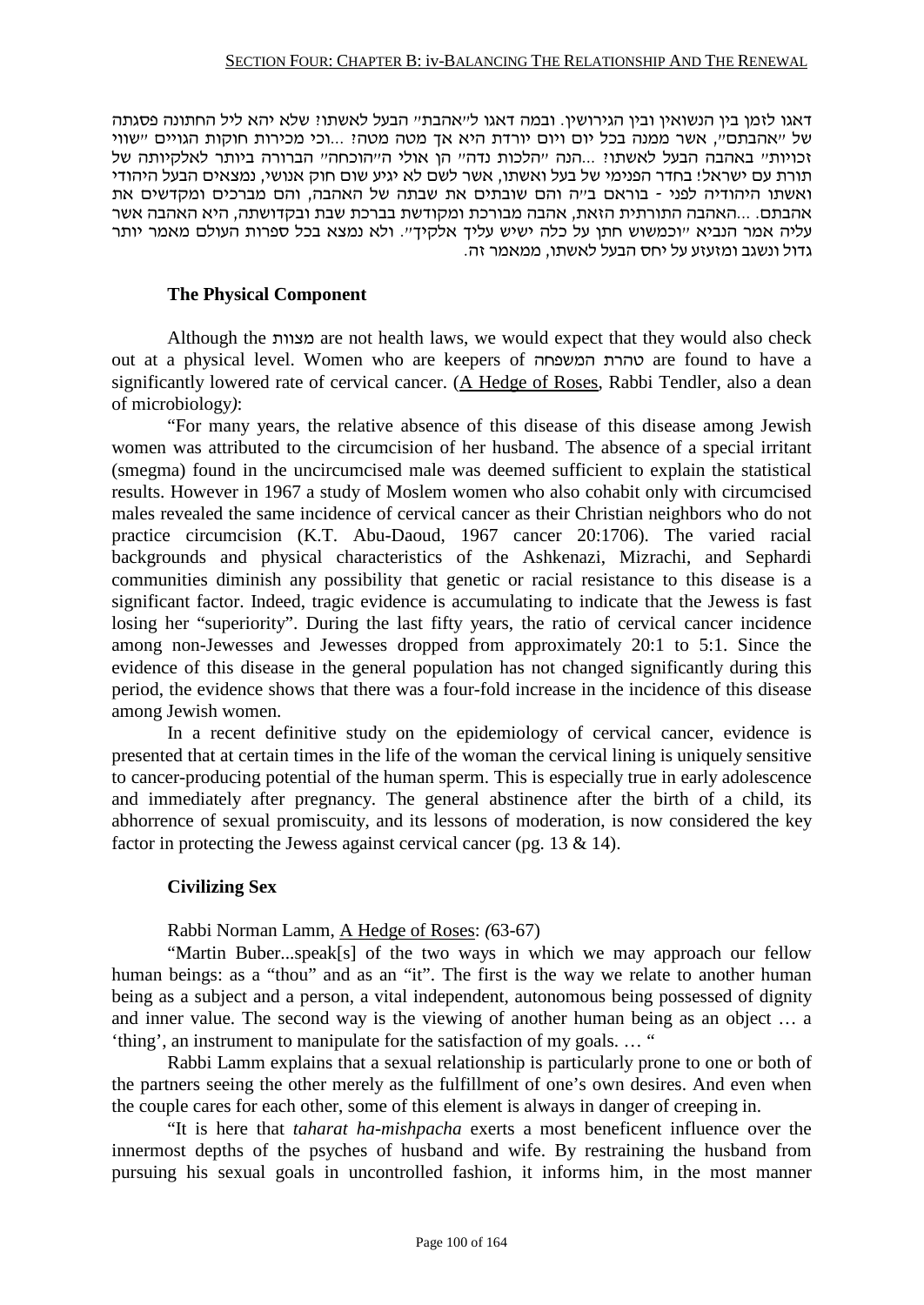possible, that his wife was not created only for his pleasure. … She is a person who possesses … autonomous value. …she is a *thou* and not an *it. "*

"There are some people who imagine that voluntary separation will accomplish the same result…. But such voluntary separation ultimately proves inadequate. One partner may suspect coldness on the part of the one who proposes the withdrawal. Moreover, a lack of religious sanction means that the entire separation will no longer be elevating and ennobling as it can be only when it is informed by religious significance."

עיין בעלי נפש לראבייד

#### **Celebrating Life**

Rabbi Norman Lamm Hedge of Roses, *(*pg. 92-93):

Family Purity represents … the joyous Jewish affirmation of life and the abhorrence of death and suffering. The institution of the mikveh, through the symbol of the waters, offers the possibility of a magnificent beginning for human life in love with life. …

The Jewish affirmation of life is a process of education. But it is too important to start when a child reaches school age. It must begin even before the child is conceived. Family Purity is that life-long education.

### *v- Purification*

#### **A mysterious חסד from 'ד:**

All forms of טומאה have purification. Even מת טומאת, which results from the זוהמא of the נחש from the חטא of הראשון אדם has its טהרה through the אדומה פרה. Of course the real טומאה from this, death itself, can only be purified after the tikun of the חטא of אדם and חוה. We might have expected that contact with a dead body would also have no טהרה. Indeed the fact that we do have טהרה from the Tumas Meis is what even Shlomo HaMelech could not understand about this מחשבות חרוץ–רב צדוק הכהן) מצוה.

במדבר יט א-ב: זאת חוקת התורה – עיין רש"י שם

It is a great chesed from השם that we need never be in a state of halachic טומאה for long. Therefore, the parshios which deal with טומאה are ultimately a sweet thing:

שיר השירים ה יא: ראשו כתם פז, קווצותיו תלתלים שחורות כעורב ויקרא רבה פרשה יט א-ג: ראשו – זו תורה ... כתם פז – אלו דברי תורה .... קווצותיו תלתלים שחורות כעורב - ... [אלא] פרשיותיה של תורה [ש]אע"פ שנראות כאילו הם כעורות ושחורות לאומרן ברבים, כגון הלכות זיבה ונגעים, נדה וילדת, אמר הקב"ה הרי הן עריבות עלי, שנאמר וערבה לד' מנחת יהודה וירושלים (מלאכי ג ד)

### **Tahara**

There are various opinions in the Rishonim as to which מצוות are involved in עיין ר' ירוחם פישל פרלא על הרס"ג עשה קע). Most agree that the עיין ר' ירוחם פישל פרלא על הרס"ג (עיין ר' י מצוות involved are קיומיות מצוות, i.e. a person does not have to purify himself. However, if he wants to go to the Beis HaMikdash (or in the case of Nidah have relations), then it is a מצוה for him to purify himself. (A married woman would be required to do this, but the source of the obligation is not the obligation to purify herself per se.) (The Chinuch states that it is a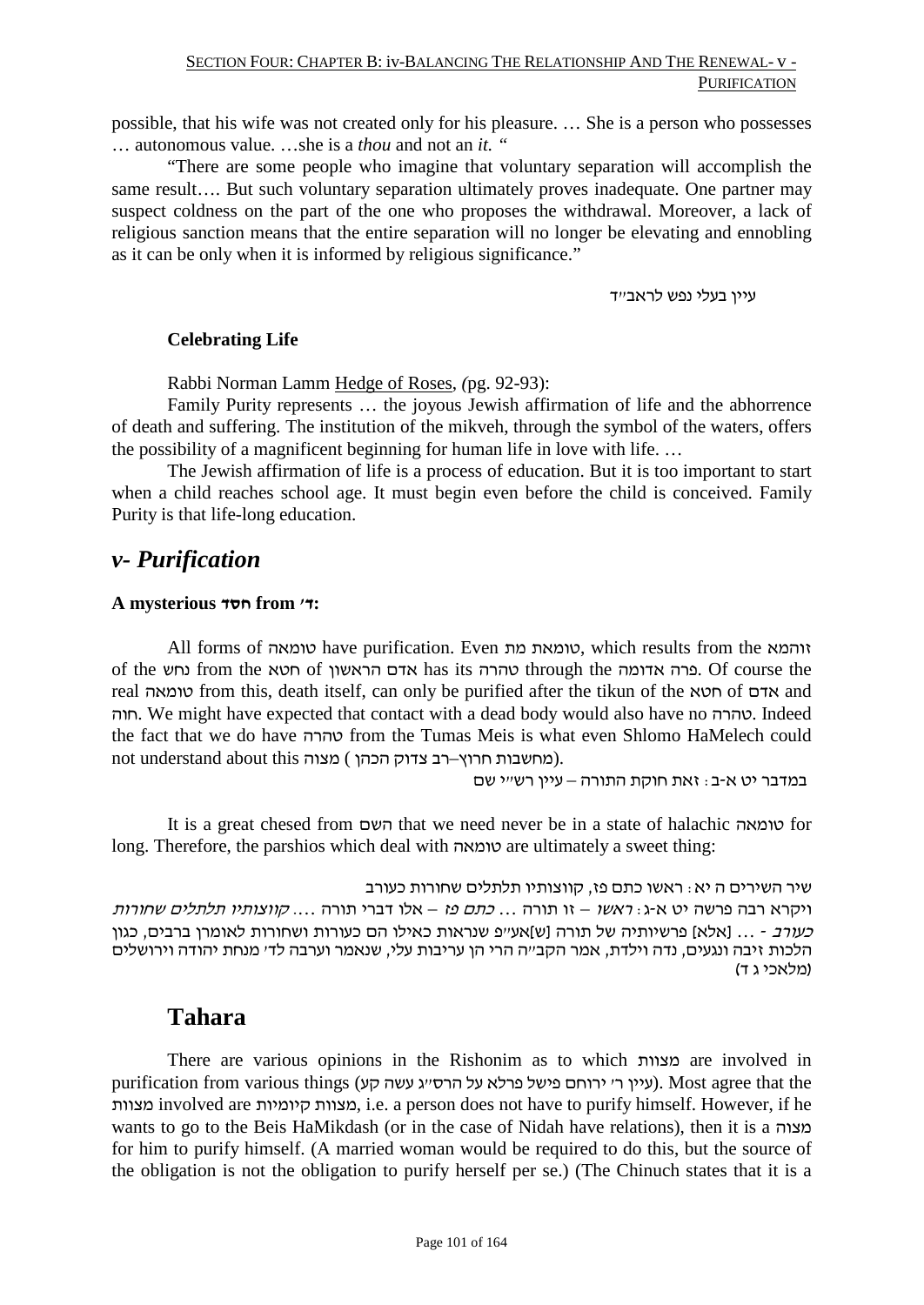definite מעלה for someone to purify themselves even if they are not planning on entering the (עיין במורה נבוכים חלק ג פ' מז .HaMikdash Beis

רמב״ם ספר המצוות עשה קט؛ היא שנצטוה שנטבול במי המקוה מאיזה מין ממיני הטומאות … כי <u>מי</u><br>שירצה לטהר מטומאתו לא ישלם לו זה אלא בטבילה.

Similarly, there are two additional עשה מצוות involved in the purification of a מצורע, i.e. the taking of two birds, ואזוב תולעת ושני ארז ועץ and the מצווה of תגלחת, of shaving. (In the Rambam, מצוות עשה קי  $\&$  קיא)

The purification of a נדה has two primary steps: i- The counting of the נקיים שבעה טבילה במקוה -ii

While a woman is still a נדה until after she goes to the מקוה, the נקיים שבעה is a part of the process of purification and not just in anticipation of it. (Since מדאורייתא a זבה would have to undergo such a process, the מדרבנן of all נדות to do so was fashioned after the זבה.(

It is a great misconception, says Rav Hirsch,<sup>1</sup> that man must submit to the power of physical forces, to the power of Tumah. The real human being cannot be toched by the powers of physical force. The body is merely its envelope and, "as long as the real Man, with his free-willed, self-determining G-dly nature was present in this body, the body itself was freed from forced obedience to the purely physical demands, and was elevated into the sphere of moral freedom in all its powers."

In fact, we are not born impure. Although our birth causes impurity to the mothers who beget us, G-d does not work through intermediaries when granting life, insuring that our start in life is rooted in a connection to the ultimate source of purity<sup>2</sup>. Only our death causes a type of Tumah in the body, now devoid of the soul, which cannot be corrected until the soul will rejoin the body again<sup>3</sup>.

במדבר יט א-ב: זאת חוקת התורה – עיין רש"י שם .

This is a great chesed from השם, that we need never be in a state of halachic טומאה for long. Therefore, the parshios which deal with טומאה are ultimately a sweet thing:

שיר השירים ה יא: ראשו כתם פז, קווצותיו שחורות ויקרא רבה פרשה יט א-ג: ראשו – זו תורה ... כתם פז – אלו דברי תורה .... קווצותיו תלתלים שחורות כעורב - ... [אלא] פרשיותיה של תורה [ש]אע"פ שנראות כאילו הם כעורות ושחורות לאומרן ברבים, כגון הלכות זיבה ונגעים, נדה וילדת, אמר הקב"ה הרי הן עריבות עלי, שנאמר וערבה לד' מנחת יהודה וירושלים (מלאכי ג ד)

 $^{1}$  Pg 308

אור גדליהו, לך-לך: דבר שנתהוה ע"י דבר טמא אי אפשר שיהי' טהור לגמרי, כי כל היוצא מן הטמא טמא, ובודאי יהי' 2 לו איזה נגיעה להטומאה שממנה נתהוה, ולכן בכדי שיהי' הדבר הטהור טהור לגמרי בלי שום שמץ של טומאה, צריך להיות ההתהות שלו רק ע"י הקב"ה בעצמו, וכמו שביארנו מכבר לתרץ קושיית הרה"ק מקאצק ז"ל, האיך שייך טומאת לידה, הלא קיי"ל ג' מפתחות ביד הקב"ה, ואחד מהם הוא מפתח של חי' ... ולכן כדי שיתהוה ולד טהור בלי שיכות להטומאה צריך להיות המפתח של חי' ביד הקב"ה

 $3$  Even טהרה טומאת מת bas its סהרה טהרה אשון of the שהרה אדם הראשון of the והמא of סהרה through the אדומה פרה. Of course the real טומאה from this, death itself can only be purified after the tikun of the חטא of אדם and חוה. We might have expected that contact with a dead body would also have no טהרה. Indeed the fact that we do have טהרה from the Tumas Meis is what even Shlomo haMelech could not understand about this מצוה ) רב ( מחשבות חרוץ–צדוק הכהן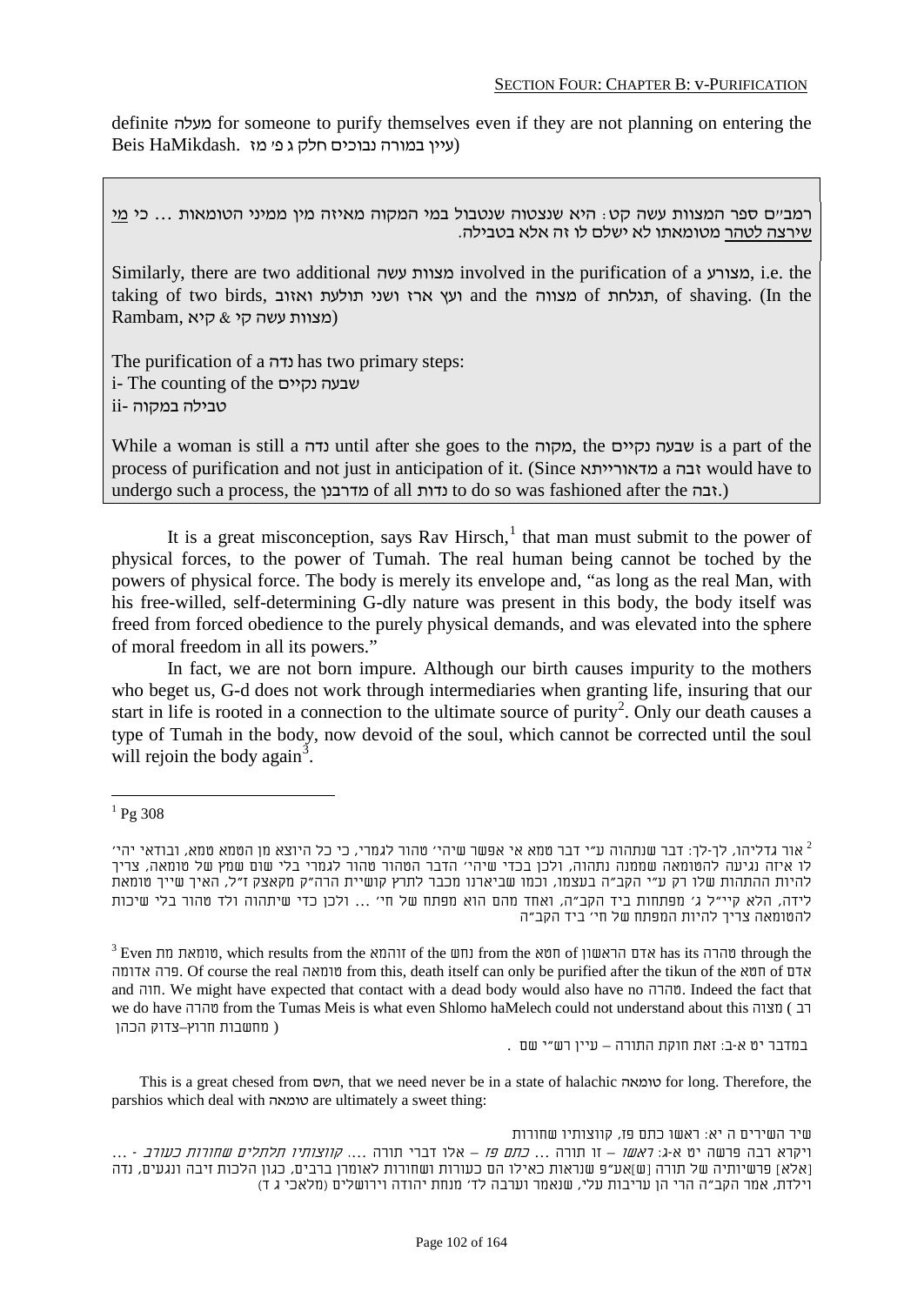In fact, the very טומאה of a Jew comes from his connection with holiness, as we explained in the essay on Tumah in this Parsha. This is the guarantee that the impure Jew will always be able to find his way back to holiness and purity. Our core remains holy and hence G-d remains connected to us even in the midst of our impurity<sup>1</sup>.

#### **Counting**

In certain cases of Tumah the person had to count a certain number of days until they were pure (e.g. a Nidah and a Metzorah). Counting is done in Judaism to show that something is dear to us. So, for example, G-d commands Moshe Rabbeinu on several occasions to count the Jewish people rather than just tell him how many they are. This, says Rashi, reflects G-d's love of the Jewish people, that G-d, so to speak, wants to keep on recounting his people<sup>2</sup>. Counting towards something also creates expectation, the longing and looking forward to an event, as in the Sefiras HaOmer.

#### **מקוה**

-

Mikveh is an essential component in the purification of all impurities including utensils<sup>3</sup>. The Mikveh concept has nothing to do with physical cleanliness, and we do not ultimately understand how water purifies in a spiritual way<sup>4</sup>. But some understanding is possible.

<span id="page-102-0"></span>Before a person can go into the Mikveh, they have to no longer show physical signs of the Tumah. For example, a menstrual woman has to have ceased seeing blood. The mikveh, then, provides the spiritual component, the form or inner content, to the physical reality<sup>5</sup>. The Chinuch tells us that the waters of the Mikveh represent the primordial waters of creation.

רש"י ריש במדבר: מתוך חיבתן (של כלל ישראל) לפניו מונה אותם כל שעה <sup>2</sup>

רמב"ם פ"א מהל' מקוות הל' א: כל הטמאים בין אדם בין כלים בין שנטמאו בטומאה חמורה של תורה בין שנטמאו<sup>.</sup> בטומאה של דבריהם אין להם טהרה אלא בטבילה במים במקוים בקרקע. ספר החינוך - מצוה קעה :ועוד נאמר בענין, שיש בטבילה רמז אל הטובל שינקה נפשו מכל חטא, כמו שטבע המים לנקות כל דבר המתכבס בהן:

 $^1$ רב צדוק הכהן: טומאתן דבני ישראל [הוא] טומאה קלה לפי שעה שיש לה טהרה במקוה ישראל לד' כמ"ש (יומא פה:  $^1$ מי מטהרן אביהן שבשמים כאשר דבוקים בו שהוא שרשם הרי זה כמו השקה למעיין דמועיל לטהר מים טמאים. ...ולכך שכינת הש"י בתוך בנ"י גם בתוך טומאתם ... וזהו טומאותם (ולא טומאה סתם) דייקא אצלם מצידם נקרא טומאה (רסיסי לילה ס' יט דף 21)

רמב"ם סוף הל' מקואות: דבר ברור וגלוי שהטומאות והטהרות גזירת הכתוב הן. ואינן מדברים שדעתו של אדם מכרעתו $^4$ והרי הן מכלל החוקים וכן הטבילות מן הטומאות מכלל החוקים הוא שאין הטומאה טיט או צואה שתעבור במים אלא גזירת הכתוב היא והדבר תלו בכוונת הלב. ולפיכך אמרו חכמים טבל ולא הוחזק כאילו לא טבל. אעפ"כ רמז יש בדבר כשם שהמכוין לבו לטהר כיון שטבל טהור ואע"פ שלא נתחדש בגופו דבכך המכוין לבו לטהר נפשו מטומאות הנפשות שהן מחשבות באון ודעות הרעות. כיון שהסכים בלבו לפרוש מאותן העצות והביא נפשו במי הדעת טהור. הרי הוא אומר וזרקתי עליכם מים טהורים וטהרתם מכל טומאותיכם ומכל גלוליכם אטהר אתכם. השם ברחמיו הרבים מכל חטא עון ואשמה יטהרנו אמן.

שם משמואל שנת תרע"ב: מ"ש הרמב"ן בענין טבילת נדה שהטהרה הגופנית היא משפסק הדם אבל הטהרה מבחינת $^{\mathsf{s}}$ הצורה היא בטבילה, ... ואאע"ה שמר השבת מצד השלמת שכלו כנ"ל ... ואפי' להגירסא עירובי תבשילין נמי נוכל לומר דהיינו הרבותא עצמה שהרי אין שינוי במעשה זה שמבשל ביו"ט לשבת אם הניח עירוב תבשילין או לא, והוא דומיא דהוצאה ותחומין. <u>ולפי"ז יובן שלא מצינו ענין טבילה במים רק באברהם אע"ה </u>כמ"ש הזוה"ק (ק"ב ע"ב) שהי' לו מעיינא דמיא ומאן דצריך טבילה הוה מדכי לי', והיינו מטעם הנ"ל וכמ"ש לעיל בשם הרמב"ן: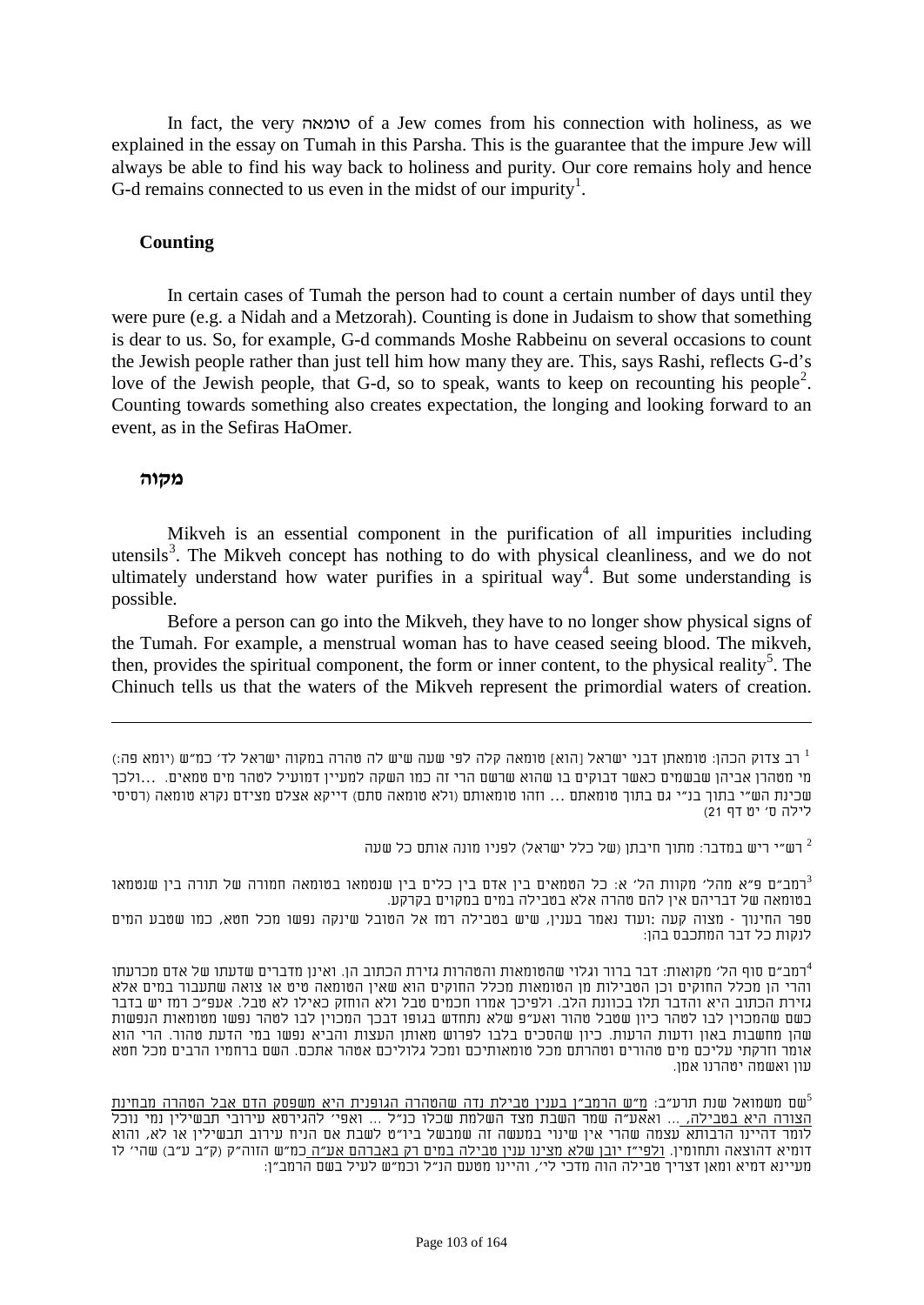These waters filled the earth, and all of creation emerged from them $<sup>1</sup>$  $<sup>1</sup>$  $<sup>1</sup>$ . Someone who goes into</sup> a mikveh is undergoing a process of re-creation<sup>[2](#page-103-0)</sup>. Similarly, in the case of a metzorah, the person cut his hair to show this new beginning – everything would grow from today<sup>[3](#page-103-1)</sup>.

Therefore, the water has to be חיים מים – attached to a flowing source of water, attached to the ground and not in a self-contained utensil<sup>4</sup>. For it is the natural sources of water in the earth that were original waters created by G-d. These are the waters over which G-d's presence hovered and to which the person now wishes to return<sup>5</sup>. The fact that water is the source of all physical life (and hence is called חיים מים (is but a parable to its deeper powers.

In a beautiful turn of phrase, the prophect Jeremiah calls G-d the Mikveh of the Jewish people - ישראל מקוה *<sup>21</sup> <sup>F</sup>* 6 . For, ultimately, it is the המים פני על המרחפת אלוקים רוח which is the source of the Mikveh's remarkable powers<sup>7</sup>.

The fact that a person emerges from the mikveh as 'a new person' means that the מקוה always comes as a transition from a lower to a higher state. For example, a גר goes to the mikveh as the final transition from non-Jew to Jew. Similarly, there is a custom to go to the מקוה before שבת and the חגים and as a חיוב before כפור יום. Women go after their menstrual cycle and there is a custom for some to go after doing תשובה from being a מומר. All of these are transitions, entering a higher dimension of time or, in the case of the non-Jew, connecting with a higher level soul, a soul which will now be in harmony with the Torah.

The same applies to transitions of place. The Sages have decreed that we should wash our hands - ידים נטילת – before eating bread. This is based on several reasons, but it is modeled after the requirement to purify our whole bodies (in a mikveh) before entering the Temple<sup>8</sup>. The Sages decreed that we should practice this holiness when eating a meal, which

<span id="page-103-1"></span>ספר החינוך - מצוה קעד: משרשי המצוה, קצת מן הטעם שאמרנו למעלה במים, כדי שיראה האדם כאילו היום נברא $^3$ והיום מתחיל שערו לצמוח, ויחדש מעשיו לטוב. כי בהיות האדם מנוקה מכל שיער אז ינקה יפה מכל לכלוך, ולכן ראוי לו לעלותו מטומאת צרעתו לעשות בעצמו מעשה הנקיות בכל כוחו, כדי שינקה מעשיו גם כן בכל כוחו ויהפכם מרעה לטובה ולהכשיר:

ספר החינוך (שם): ועל כן אמרו חכמים שלא תכשר במים שבכלי, רק במים חיים או מכונסים שהן על קרקע ואלא בכלי $^4$ מכל מקום, כדי לתת אל לבו במחשבה כאילו העולם כולו מים והוא נתחדש בעלותו מהם.

ר דוד צבי הופמן: מים שיש בהם זרימה מתמדת, בלתי פוסקת, הנובעת מן המקור הטבעי שנברא על-יד ד' בורא עולם, $^5$ מים שיש להם קשר עם הנצח. (פירושו על ויקרא יא עמוד רי בהוצאת מוסד הרב קוק)

ירמיה יז יג ע"פ יומא פ"ח מש' ז $^{\rm 6}$ 

The peshat is that HaShem is the hope of Yisroel.

 $^7$  Rav Dovid Tzvi Hoffman: Just as death is הטהרה במהותה  $-$  אבי אבות הטהרה  $\,$ is הטהרה אבי אבות הטהרה הטהרה א .(פירושו על ויקרא יא עמוד רי בהוצאת מוסד הרב קוק) .המוחלטת

ר' יהודה פתיה: קודם שברא הקב"ה את השמים ואת הארץ, היה כל העולם כולו מלא מים הנקראים תהום, עד אפס 1 מקום לברא שם שמים וארץ וכל כך היו המים רבים וגבוהים, עד שהיו מגעים קרוב לכסא הכבוד הנקרא רוח אלוקים (בספר מנחת יהודה, ראשית הספר)

<span id="page-103-0"></span>ספר החינוך - מצוה קעג: ובטעם המים שיטהרו כל טמא, אחשוב על צד הפשט כי הענין הוא כדי שיראה האדם את $^2$ עצמו אחר הטבילה כאילו נברא באותה שעה, כמו שהיה העולם כולו מים טרם היות בו אדם, וכמו שכתוב [בראשית א', ב'] ורוח אלהים מרחפת על פני המים, ויתן אל לבו בדמיון כי כמו שנתחדש בגופו יחדש גם כן פעולותיו לטוב, ויכשיר מעשיו, וידקדק בדרכי השם ברוך הוא:

משנה ברורה סימן קנח: (א) כשיבא וכו' - טעם תקנת נטילה הוא משני דברים אחד מפני סרך תרומה והיינו כיון דידים" עסקניות הן (א) ונוגעים בכל דבר ובזמן שהיה נוהג טומאה וטהרה והכהנים אכלו תרומה היו צריכין ליטול ידיהם מדברי סופרים קודם אכילת תרומה כדי שלא יטמאוה בנגיעתן וכדי שיהיו רגילין הכהנים בזה גזרו ג"כ על כל איש ישראל האוכל פת שאסור לאכול עד שיטול ידיו וגם עכשיו שאין הכהנים אוכלין תרומה מפני הטומאה לא בטלה תקנה זו כדי שיהיו רגילים בני ישראל כשיבנה בהמ"ק ב"ב לאכול בטהרה ועוד טעם לתקנת נטילה משום נקיות וקדושה (ב) וסמכו בגמרא [ברכות נ"א] אקרא דוהתקדשתם והייתם קדושים [סמ"ג]: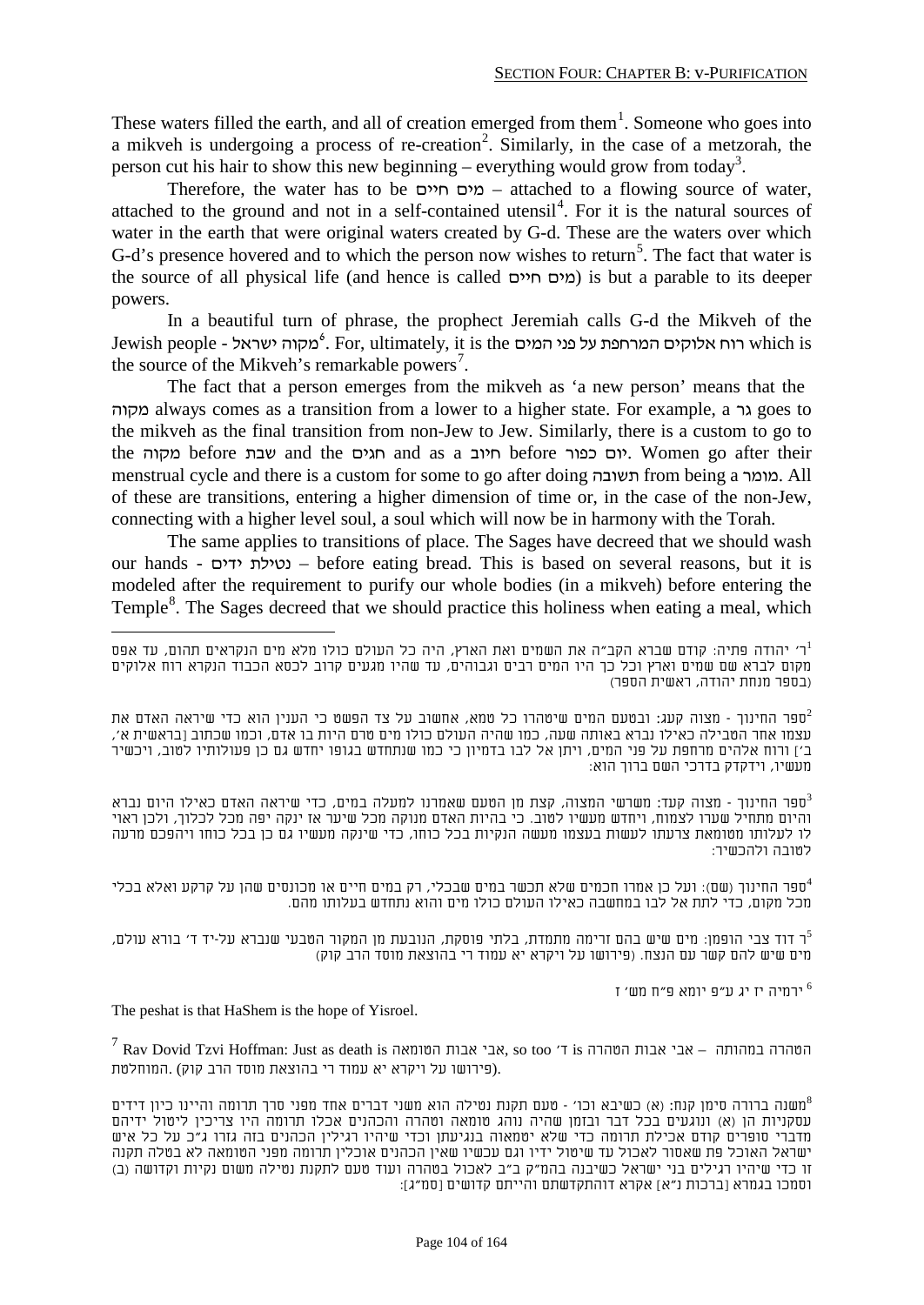is meant to be elevated by us, turning it into a קרבן. The table becomes the מזבח ;the salt is in memory of the קרבנות(. The blessing we say is ידים נטילת על – *on the raising of our hands,* for we raise all aspects of the meal up through mikveh-like water. In fact, even the utensils (if they are made by a non-Jew) get dipped in this Mikveh.

<u>.</u>

משנה ברורה סימן קסב :הנה נתבאר בסימן קנ"ח דטעם נט"י הוא משום דידים עסקניות הם ולכן גזרו עליהן טומאה אם לא שיטהרם ברביעית מים

וב תוס' יום טוב על יומא ג: ג שכל יהודי שהיה נכנס לעזרת ישראל היה טעון טביךה מקודם. וגם רואים שהכהן גדול ביוםהכפורים היה טובל חמשה פעמים. ואע"פ שכבר טהור היה, אבל כדי ללכת לדרגה יותר גבוהה של רוחניות כל פעם.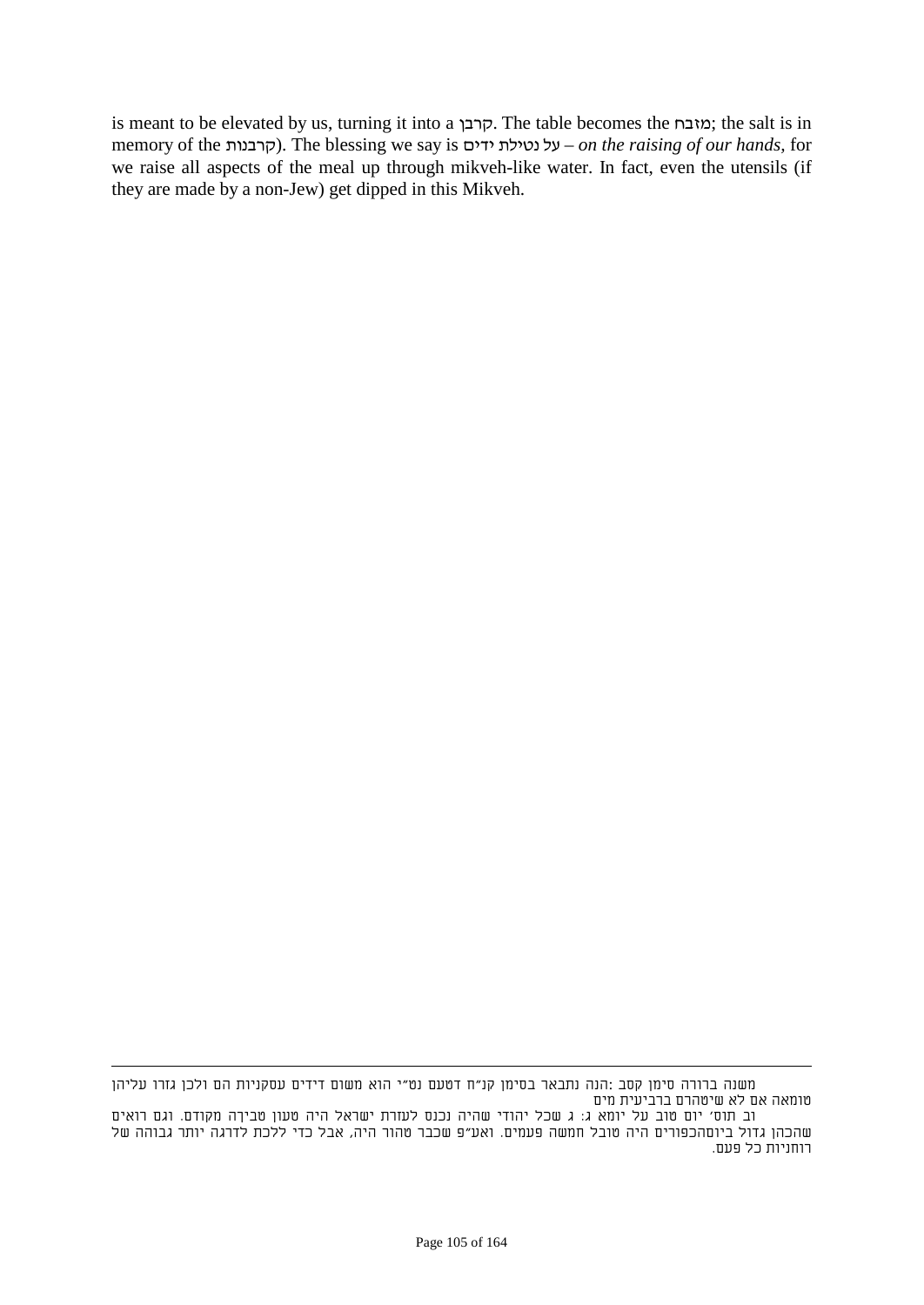# **CHAPTER C: חלה**

**i- Introduction**

**ii- Physical/spiritual interaction**

**iii- Creativity**

**iv- Unification**

**v- Completion**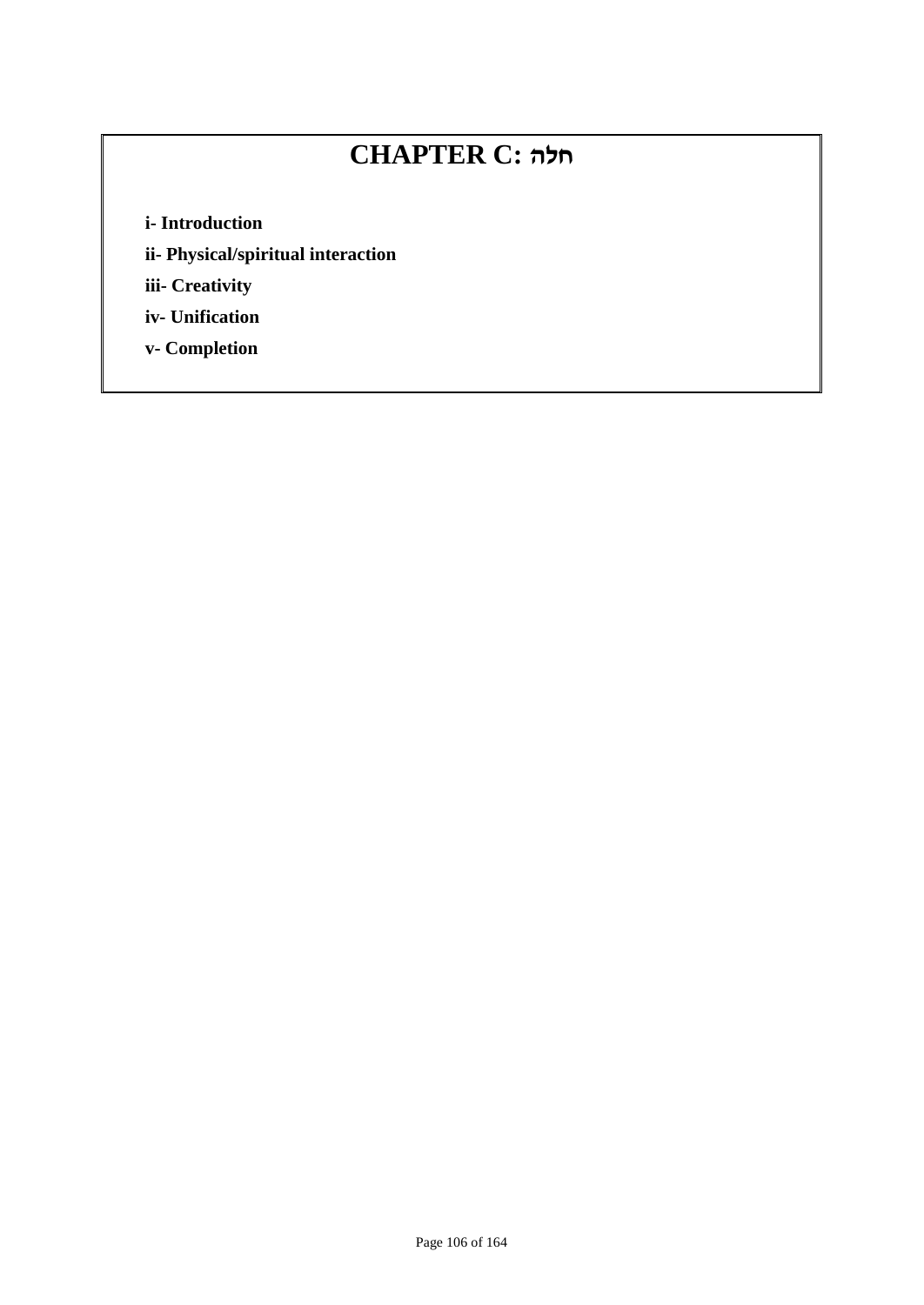## **CHAPTER C: חלה**

## *i- Introduction*

במדבר טו: יז וידבר ד' אל משה לאמר. (יח) דבר אל בני ישראל ואמרת אלהם בבאכם אל הארץ אשר אני מביא אתכם שמה. (יט) והיה באכלכם מלחם הארץ תרימו תרומה לד'. (כ) ראשית עריסותכם חלה תרימו תרומה כתרומת גרן כן תרימו אתה. (כא) מראשית ערסתיכם תתנו לד' תרומה לדרתיכם

חלה is the only בארץ התלויה מצוה which is also obligated in לארץ חוץ) מדרבנן(. Although halachically it is a בארץ תלויה, conceptually it is an intermediary מצוה between חובת הגוף and בארץ תלויה. This מצוה brings connection with the land anywhere in the world through the efforts of the body.

תוספות קדושין לו: ד"ה כל: לפי שהחלה דומה יותר לחובת הגוף שהרי החיוב בא ע"י גלגול עיסה שהאדם עושה. (See there 2nd reason)

עיין בספורנו במדבר טו כ.

### *ii- Physical/spiritual interaction*

(כא: יז-כא: The מן was spiritual food, yet it sustained the body. It came to teach that the physical and spiritual worlds are interdependent and can sustain each other. So too in the reverse: Physical bread (as the archetype food) can "feed" the נפש and provide it with sustenance because the bread is ultimately a creation of השם and has within it great spiritual potential. This is the meaning of:

לא על הלחם לבדו יחיה האדם כי על כל מוצא פי ה'

i.e. it is not the purely physical parts of the bread which sustain man, but all that which went out of the mouth of השם and into the bread which sustains us. The מצוה of חלה is that special מצוה which helps to direct and release the spiritual nurturing that is in the bread.

The כהן, who has dedicated himself to total service of השם, is also a recipient of this bread which is being made. This very act of feeding one's family, in and of itself a holy and noble act, became additionally an act of sustaining the highest of ideals. That turns the whole loaf (and not just the חלה) into a holier object.

The fact that on שבת we customarily call the entire loaf חלה is related to both ideas mentioned above.<sup>1</sup> שבת was the time when we ate from the extra portion of מן which fell on שבת ערב. And in fact we have 2 חלות to celebrate this. In addition, since שבת is a holy day dedicated to השם, all out physical acts on Shabbos are automatically more sanctified. Therefore, we achieve on שבת something of the level achieved by the taking of חלה when we eat our meals.

ישפת אמת was introduced ולה ."והיה באכלכם מלחם הארץ תרימו תרומה" states פסוק at the transition from השמים of השמים to the entry into החלה). הארץ ישראל obligated when the majority of ישראל כלל settle in the land.)

ובאשל אברהם או"ח סוף סימן רס כתב שהטעם שקוראים דוורט הלחם של שבת וי"ט חלות הוא מפני שאלה נוהגים לא 1 לקנות אלא שעיקרת הבית אופה אותן בעצמה. לפיכך קראו ללחם חלות כדי להזכיר שיש להפריש ממנו חלות כדין.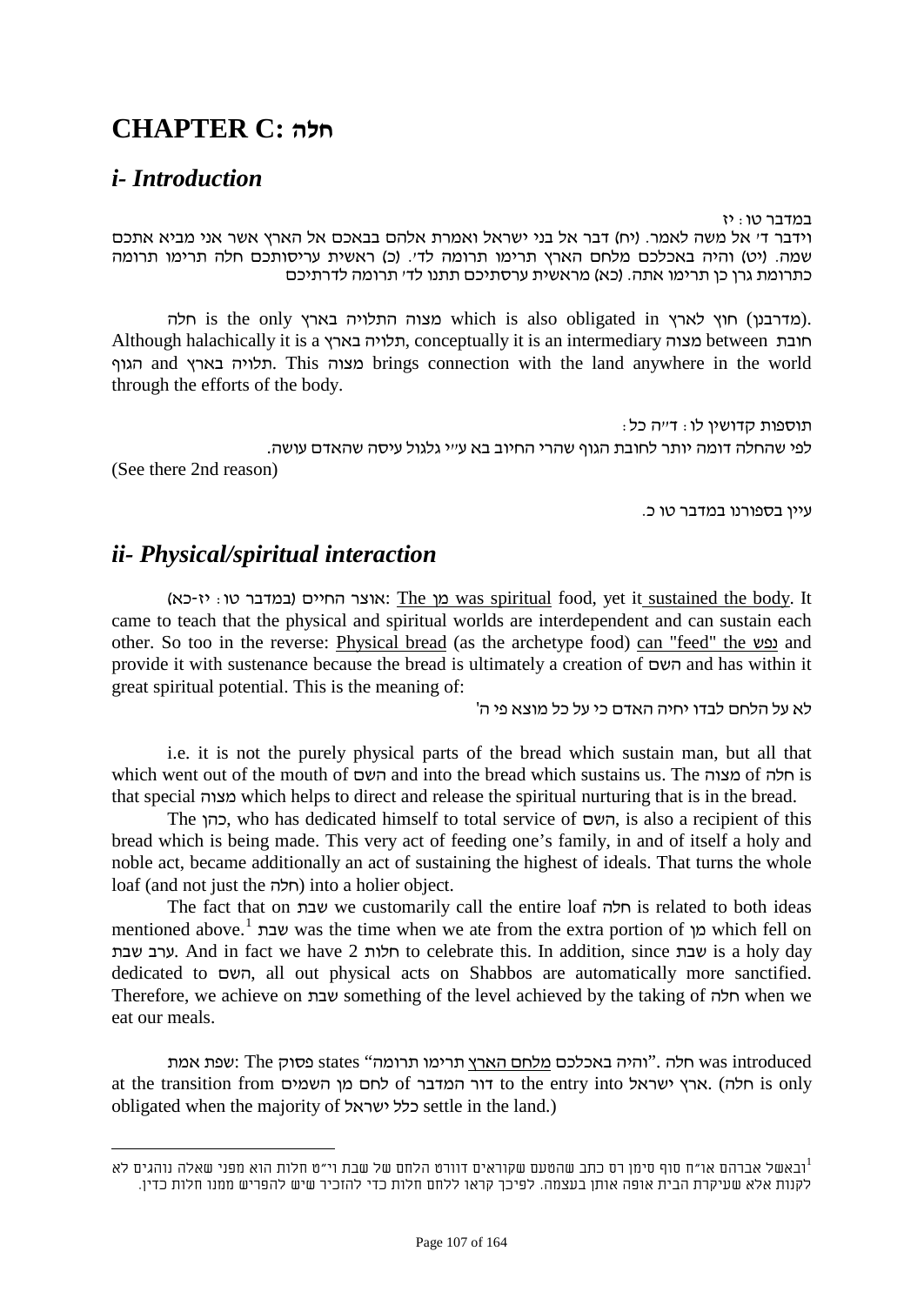ואמר הכתוב כי באכלכם לחם מן הארץ ביותר יוכלו להרים תרומה. כי חשוב לפניו ית' מה שמרוממין בחינת השפלות אליו ית' שבעבור זה היה כל ירידת האדם מעולם העליון בעוה"ז. ... (ולכן) תקנו נטילת ידים קודם האכילה ... לבטל (את הידים) להפנימיות.

## *iii- Creativity*

משמואל שם: Even though תרומה and מעשר were already taken from the ingredients, the transforming of grain into dough (a new object) reflects man's creativity and requires rededication to השם.

## *iv- Unification*

"מהרייל (נתיב התורה פייא דייה ובפייק דקידושין):

Dough is made by combining fragmented ingredients (the grains of flour) and then taking חלה from that to create קדושה. This reflects man who is like the חלה that was taken from all the earth to create a new reality of קדושה.

(See well the two sources from the מהרייל) to note their differences:

מהר״ל (נתיב התורה פ״א ד״ה ובפ״ק דקידושין): מהר"ל (חדושי אגדתא קדושין לו) )

## *v- Completion*

 of stages different reflect מצוות התלויות בארץ Various :מהר"ל (חדושי אגדתא קדושין לו) unfolding the reality and history of the world:

i - שמיטה and יובל: beginning, state of being

ii - תרומות and מעשרות: התהוות - state of becoming, unfolding potential.

iii- חלה: State of completion - the combining of the individual grains of flour into a new reality.

Women have a special capacity to harness the קדושה in this מצוה. The home (שרה's tent) is the sanctuary in which this קדושה is expressed. Men are equally obligated, but it is preferable that women do the מצוה on behalf of the males in the house as well.

Man's ability to make bread is a reflection of his ability to complete the world. G-d gives man the world incomplete and it is man's job to complete it. Kernels of wheat are inedible. Man takes that wheat, turns it into flour and makes bread from it. The first of these stages is generally done by men whereas the second is done by women:

תנחומא (תזריע):

שאל טורנוסרופס הרשע איזה מעשים נאים: של הקדוש ברוך הוא או של בשר ודם? אמר לו של בשר ודם. אמר לר טורנסרופוס הרשע, ראית השמים והארץ יכול האדם לעשות כיוצא בהם. אמר לו ר' עקיבא, לא תאמר לי בדבר שהוא למעלה מן הבריות שאין שולטים עליו אלא אמור דברים שהם מצוין בבני אדם. אמר לו, למה אתם מולים. אמר לו, אני הייתי יודע שעל דבר זה אתה שואלני ולכך הקדמתי ואמרתי לך שמעשה בני אדם נאים משל הקדוש ברוך הוא. הביא לו רבי עקיבא שבלים וגלוסקאות אמר לו טורנוסרופס הרשע, אם הקדוש ברוך הוא רוצה במילה למה אינו יוצא הולד מהול ממעי אמו אמר לו רבי עקיבא ולמה טבורו יוצא עמו והוא תלוי בבטנו ואמו חותכתו ומה שאתה אומר למה אינו יוצא מהול שלא נתן הקדוש ברוך הוא המצות אלא לצרף האדם בהם לכך אמרת דוד אמרות אלוק צרופה ע"כ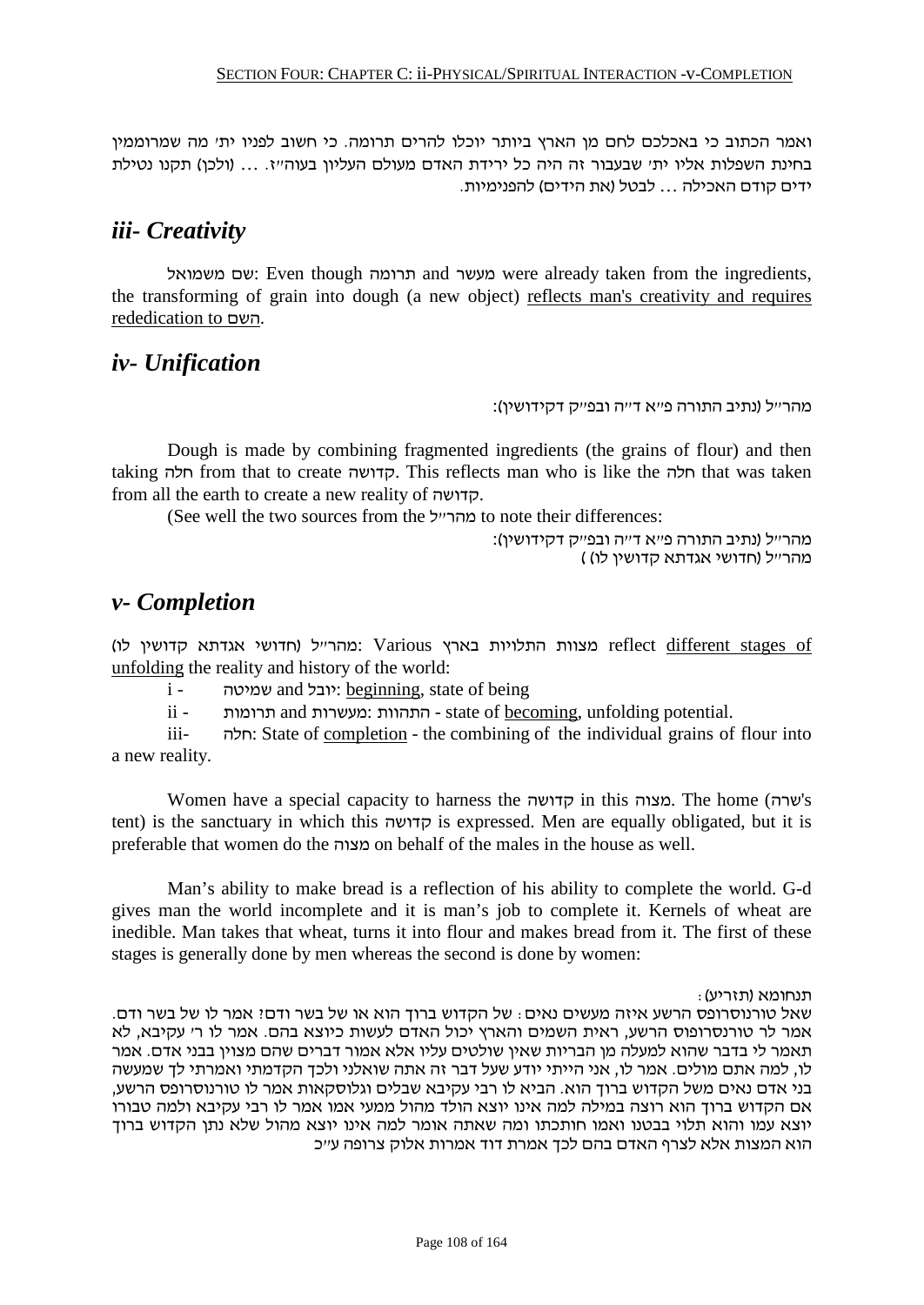# הדלקת נרות **:D CHAPTER**

**i- Light**

**ii- Shalom**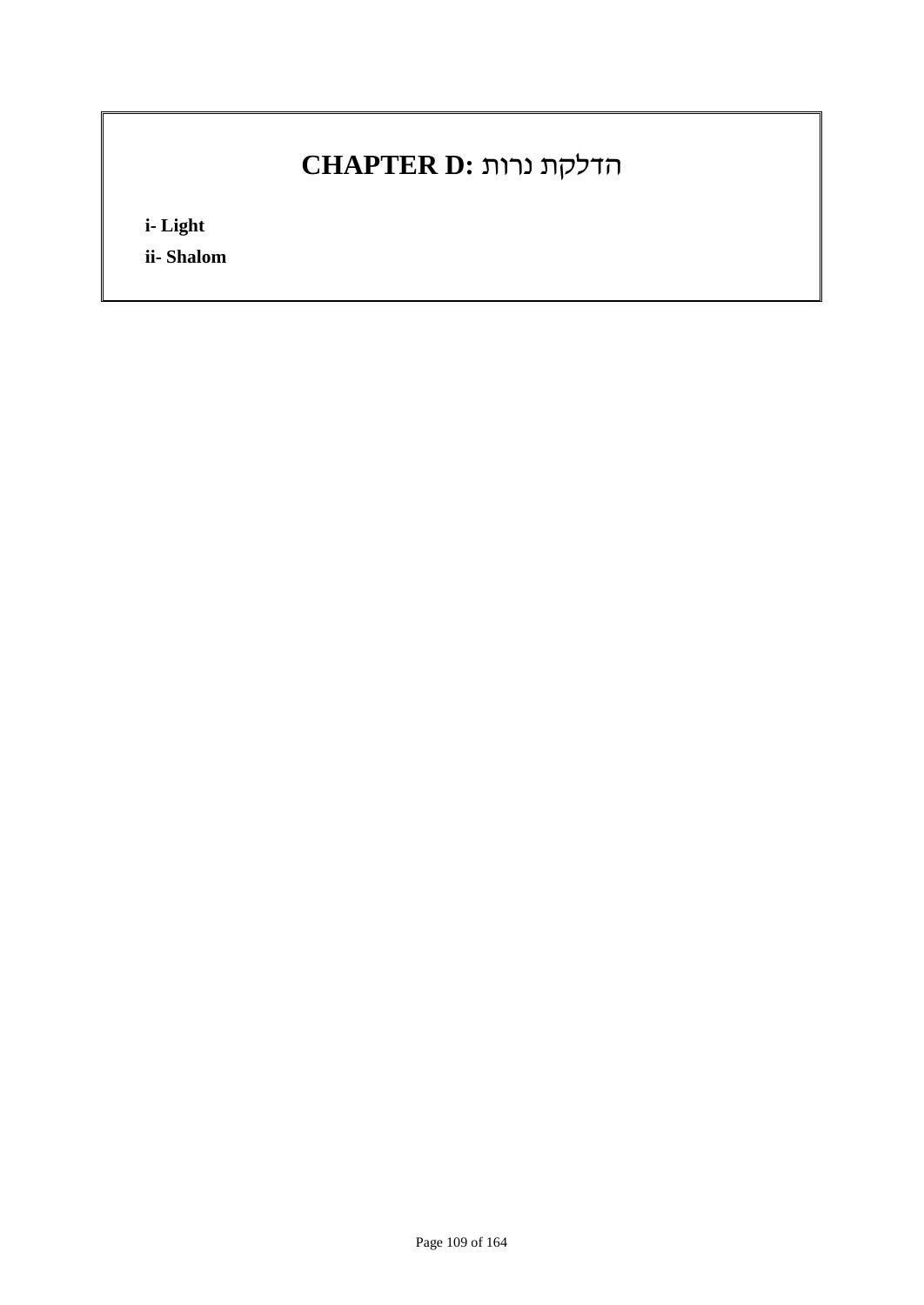## הדלקת נרות **:D CHAPTER**

#### :הדלקת נרות

i- Brings out the inner light of family members' נשמות.

ii- Unites them to reveal unity of השם in the world.

Women are uniquely spiritually suited to this מצוה." The true Jewish woman is endowed with the power to burn her שבת candles all week until the time comes to light them again." ( הליכות בת ישראל, vol. 1 pg. 9)

It is the woman's role to bring him [her husband] close to the World to Come through her calmness. In this world, the woman also prepares him for Shabbat with her tranquil state and therefore her lighting the Shabbat candles is symbolic of her and her husband's contrasting qualities to compete unity.<sup>1</sup>

### *i- Light*

At its simplest level, the Shabbos candles are there to give light and all which light means. The first Divine creation was "Let there be light" (Genesis 1:3). Without light, all that remains is darkness, chaos, and confusion. The purpose of creation is simply not fulfilled without light. To illuminate the darkness of alienation, to bring warmth and security into cold indifference, to beautify the mundane: such are purposes of the Sabbath lights … Light represents inner peace, security, joy, spiritual elevation and mental tranquility, warmth and blessing. The L-rd blessed the seventh day with light. The absence of light is darkness – both physical and spiritual.<sup>2</sup> The candles which usher in our Sabbath pierce this darkness and bring light to us, our families, our homes.<sup>3</sup> (The Jewish Woman in Rabbinic Literature, pg. 98)

הגמ׳ בשבת לב. נשמה שנתתי בכם קרויה נר על עסקי נר הזהרתי אתכם $^2$ 

<sup>3</sup> Elazar Muskin in his article *Candle Magic,* in *OLAM* writes:

…Rashi surprisingly concludes that it was [referring] to both the Shabbat and Chanukah lights.

Rashi, however recognizes that Judaism isn't experienced only in the private domain as celebrated by the Shabbat lights. Rather, our faith promotes participation to society, as the Chanukah lamp vividly symbolizes. We place our Chanukah Menorah in our windows for public display so everyone can see it. On Chanukah we aren't simply private citizens, but have a universal mission to inform others of G-d's presence.

In this manner Chanukah provides us with two crucial lessons. On the one hand it teaches us not to practice Judaism only behind closed doors. We must be willing to proudly wear our Judaism in public. On the other hand, Chanukah teaches us a feeling of community responsibility. We must not only concern ourselves with our own religious development, but also with the entire human community.

Rashi, therefore, understood that the fusion of the private lesson of the Shabbat lights combined with the universal message of the Chanukah lamps offers such a complete picture of Judaism, and thus we can fulfill our mission to be "a light unto the nations."

 $1$  Nechama Furman – Moreshet Essay

<sup>…</sup>Rav Huna… "He who habitually practices the lighting of the lamp will possess scholarly children" (Shabbat 23b)

<sup>…</sup>Children are not raised in a vacuum. The first influence on their maturation process is their family environment. If within the family, mutual respect, peace and tranquility prevail, then the child has a chance to become an honorable person.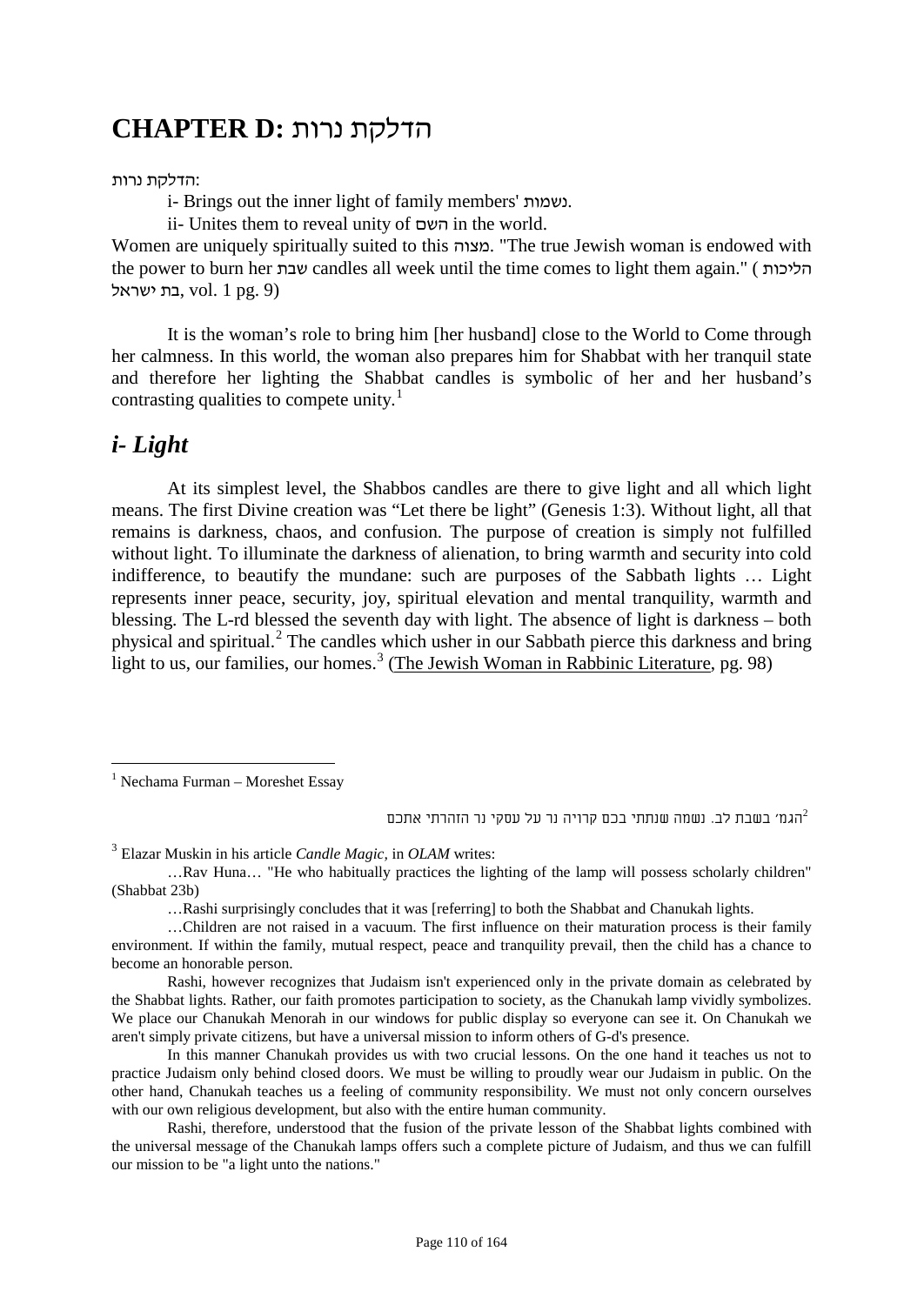רמידים תמידים ג: ח see (פתילים te: the מנורה the same (המידים הבית cse n : רמב"ם הבית have same ורות הבית see  $\alpha$ מנורה had to be positioned so that its light shone toward the קדשים קדש - it showed the purpose; so too הבית נרות.

The מדה of מלכות which is female is called נר - see יז :קלב תהלים. This is because it is the woman's job to be the final expression of bringing קדושה into the world. So too, the vehicle for man to bring קדושה into the world is his נשמה. The נשמה of man is called G-d's candle – כי נר די נשמת אדם. The word נשמה is a feminine word (as are all the words for the various levels of man's soul) because it is the means for expressing the מלכות of השם.) The לא שבת גמרא learns homiletically that it is permissible to extinguish a candle on Shabbos for נפש פקוח even thought this is an דאורייתא איסור since a candle is man's candle whereas the soul is G-d's candle. Surely man's candle should give way to G-d's candle. The real source of (.וחי בהם is למוד this

Rebbetzin Dena Weinberg in Jewish Women Speak about Jewish Matters pgs. 30-31:

The soul itself is called [Nefesh, which means rest]… Shabbat is the soul of the week. Candles are lit at romantic dinners, arn't they? What makes a dimly-lit meal roomly? It's the candles- they draw together on a soul level. It goes beyond eating a meal together – that's mundane, that's physical. Rather, it's about two humans connecting on a deep, spiritual level. That's exciting. That's romantic! The candles do it.

This, too, is Shabbat. The candles draw us to each other, and they draw us to G-d. Our soul is drawn to Him and vice-versa. Shabbat is a love song. It is romance. It is a date between G-d and us. …

We women are the ones who "ignite" this romance with G-d. ...

Shabbat candles also create peace in the home. How? … Candlelight evokes a soul connection between people, which creates real peace in the home.

#### *ii- Shalom*

However, Chazal tell us that שבת נרות is not just light, but that the light brings שלום .בית

בית שלום is archetype of all שלום.

#### **The concept of שלום**

All ברכות: end with שלום במרומיו וכו') שלום ברכות:

שמונה עשרה

קדיש

ברכת המזון

The Talmud itself ends with שלום) עוקצין at the end of טהרות סדר(.

This is because nothing positive has a קיום without שלום:

לא מצא הקב״ה כלי מחזיק ברכה לישראל אלא השלום שנאמר (תהלים כ״ט) ה׳ עוז לעמו יתן ה׳ יברך את עמו בשלום

שלום is one of השם's names. This is because the word שלום is related to the word שלמות. השם is the unifying force which brings everything together. The opposite of שלום is מחלוקת that which divides everything into separate realities (מחלוקת from חלק, a part).

רמב"ם הל' מגילה וחנוכה ד:יד גדול השלום שכל התורה ניתנה לעשות שלום בעולם שנאמר (משלי ג) דרכיה דרכי נעם וכל נתיבותיה שלום.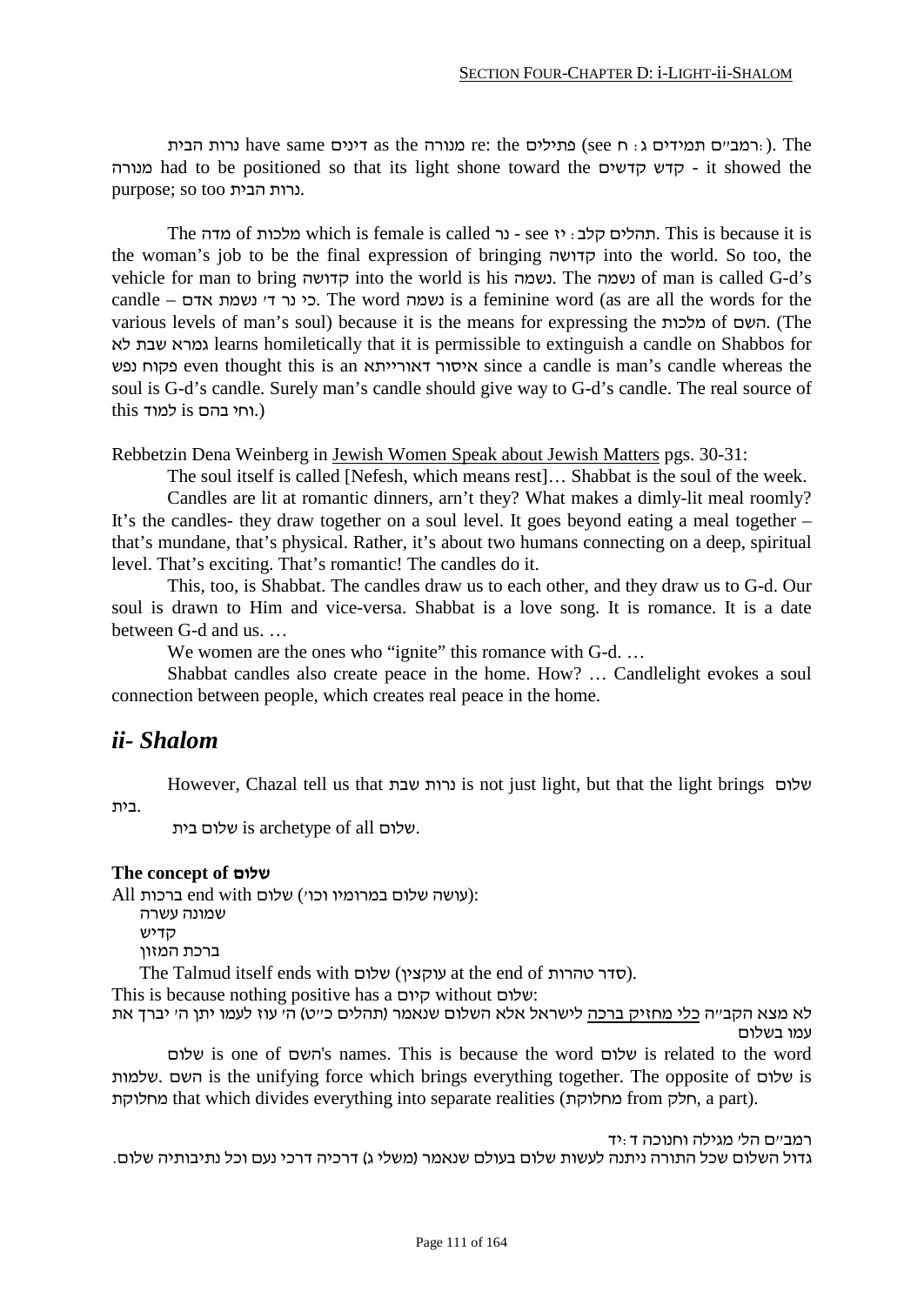Pre-משיח, natural שלום is impossible<sup>1</sup>. It has to be actively recreated at every moment. ספר העקרים explains that this is the meaning of the words:

עושה שלום במרומיו הוא יעשה שלום עלינו וכו'

i.e.: שלום עושה – He who makes Shalom במרומיו, i.e. by the מלאכים. For the מלאכים Shalom is a natural state which is why it says שלום עושה in present tense – He makes Shalom on an ongoing basis.

שלום יעשה הוא - Future – in this world Shalom is not the natural state but it has to be created.

#### **Women light the candles because they are uniquely suited to this מדה of שלום:***29F* **2**

אהרון של מתלמידיו הוי: Just as the מדה of the גדול כהן was to unite fragmented reality into higher unities, so the woman, the כהן גדול of the מקדש מעט so to speak, is uniquely suited to this role:

מהר״ל חידושי אגדות בבא בתרא עב:<br>התאחדותם והתקשרם אינם מצד הצורה, שהזכר הוא שנקרא צורה בכל מקום, ואין צורה מקבל צורה. כי מצד הצורה כל אחד מיוחד לעצמו בצורתו המיוחדת, ... אבל הצורה מתחבר לנושא המיוחד לו... i.e. the female.

כל הדר בלא אשה שורה בלא שלום: Such a person lacks the intrinsic capacity to unify reality.

רמב"ם הל' מגילה וחנוכה ד:יד נר ביתו ונר חנוכה...נר ביתו קודם משום שלום ביתו שהרי השם נמחק לעשות שלום בין איש לאשתו גדול השלום שכל התורה ניתנה לעשות שלום בעולם.

(The שם was נמחק for a woman who at best has been seen by two עדים to be in יחוד with another man whom her husband had already commanded her not to be with!!)

נר שבת takes precedence over wine for קידוש even though it is a מצוה מדרבנן. It is true that קידוש can still be fulfilled (as קידוש על קידוש is the way we fulfill our דאורייתא, and in pure מצוה terms, should have come first. בית נר, however, is a יסוד and not just a מצוה.*230F* 3

Lighting the מנורה was הנרות את בהעלותך – literally a rasing up of the candles. The candles are spiritually raised up.

Shabbos is a time of Shalom. This world is one of intrinsic division and strife, a function of the separate identities which we all have.<sup>4</sup> On Shabbos, however, we are able to overcome this. Shabbos is a time of unifying all the fragmented elements of the workday week into a holistic, united perspective. Hence the greeting שלום שבת - Shalom from שלימות.

רמב״ם $^3$ 

שפת אמת-פרשת קרח . העולם הזה כולו מחלוקת וקטטה $^4$ 

 $^1$ ובשפת אמת (פרשת קרח שנת תרנ"ו דף 127 ד"ה ויקח): כי באמת עוה"ז נקראת עלמא דפירודא שכל הנבראים יש לכל אחד בחינה לעצמו ולכן כולא קטטה (והוסיף שלמרות כן בני ישראל זוכין אל השלום בכח התורה)

כתב השו"ע (או"ח ס' רסג ס' ג) שנרות שבת מדליקות הנשים ולא האנשים כאשר נשותיהם בבית וברמב"ם (פ"ה מהל')-שבת ה"ג) שהם עוסקות בצרכי הבית ועיין בהקדמתינו הכללית למצוות הנשים ששם הבאנו הטעם מפני שהאשה כבתה אורו של העולם הוא אדם הראשון וכן מובא טעם שה בערוה"ש ס' רסג ס"ז והמג"א (רסג ז) הביא בשם הב"ח שהיות שהאיש חייב במצות ההדלקה ג"כ לכן נוהגים שהם מכינים את הנרות כדי להשתתף איפא בקיום המצוה.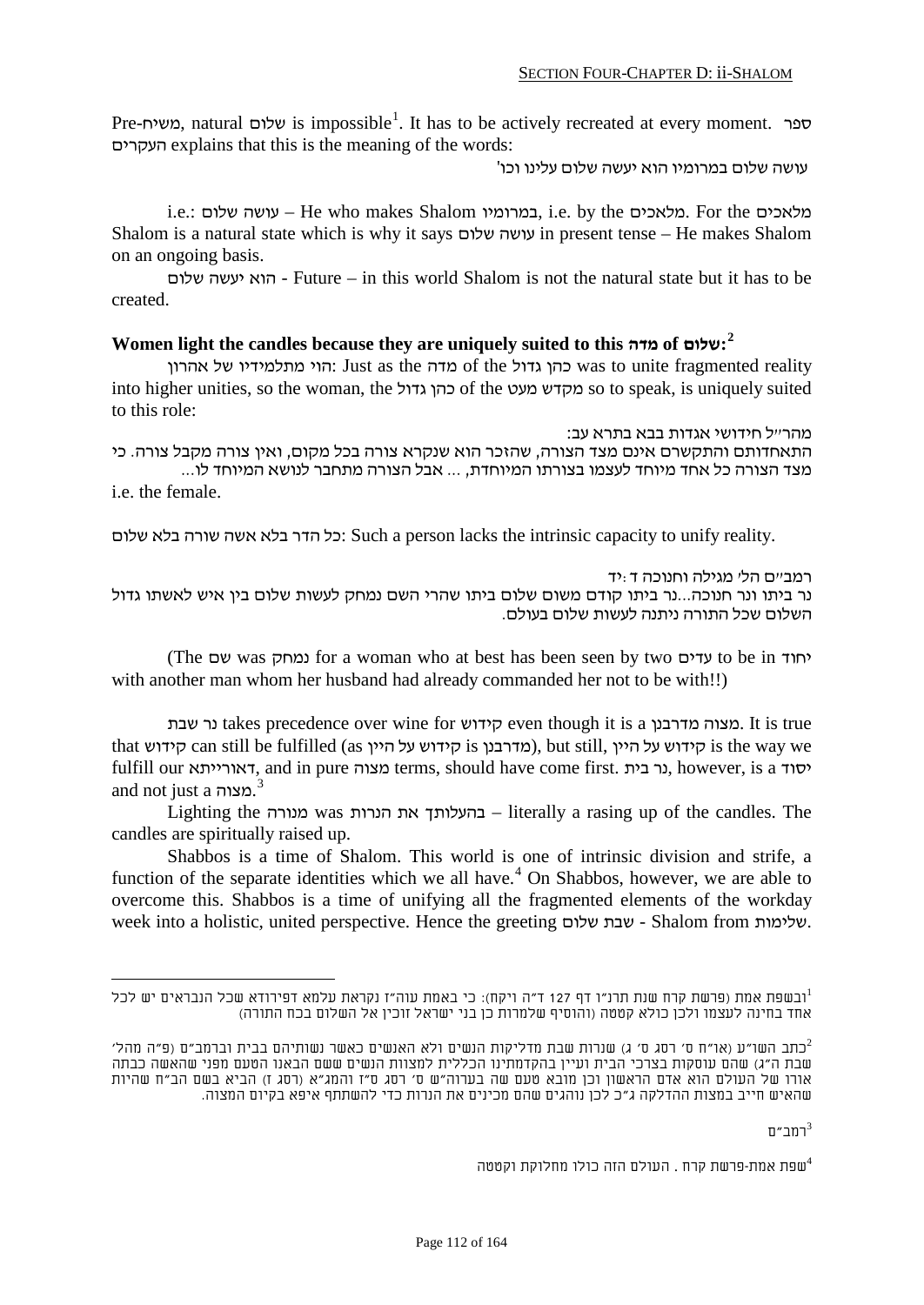Once we have the wholeness that comes from שלום, we are then whole vessels that hold :ברכה s'הקב"ה

שפת אמת פרשת פינחס: כי בודאי הבורא ית' חפץ להשפיע כל טוב לבני ישראל. אמנם שצריכים להיות כלי מוכן שלא יתפשט כמו כלי שניקב אינה מקבלת משקה ... ועל זה כתב פורש סוכת שלום עלינו... וזהו ענין השבת ... שביום זה מתאחדין בני ישראל ברזא אחד ולכן ניתן התורה בשבת כדי שלא להתפשט ... ושלום הוא היפך המחלוקת... וזה רק בעזר השי"ת.

This sheds new light on the idea that נרות הדלקת is בית שלום, for the נרות are the light that brings in the שלום of שבת. The light of the candles represents the spiritual light which connects with the יתירה נשמה of שבת.

#### **Connection of נר with שלום**:

שבת לד. רבינו חננאל: ואין שלום אלא באור שנאמר וירא אלוקים את האור כי טוב. Lighting the candles in the מקדש was called הטבתם. טוב is used to show compatibility and unity:

(שלום - A dimension of שלמות which comes from the world)

קהלת ד:ט טובים השנים מן האחד

בראשית ב:יח לא טוב היות האדם לבדו

תהלים קלג:א הנה מה טוב ומה נעים שבת אחים גם יחד

> שיר השירים א:ב טובים דדיך מיין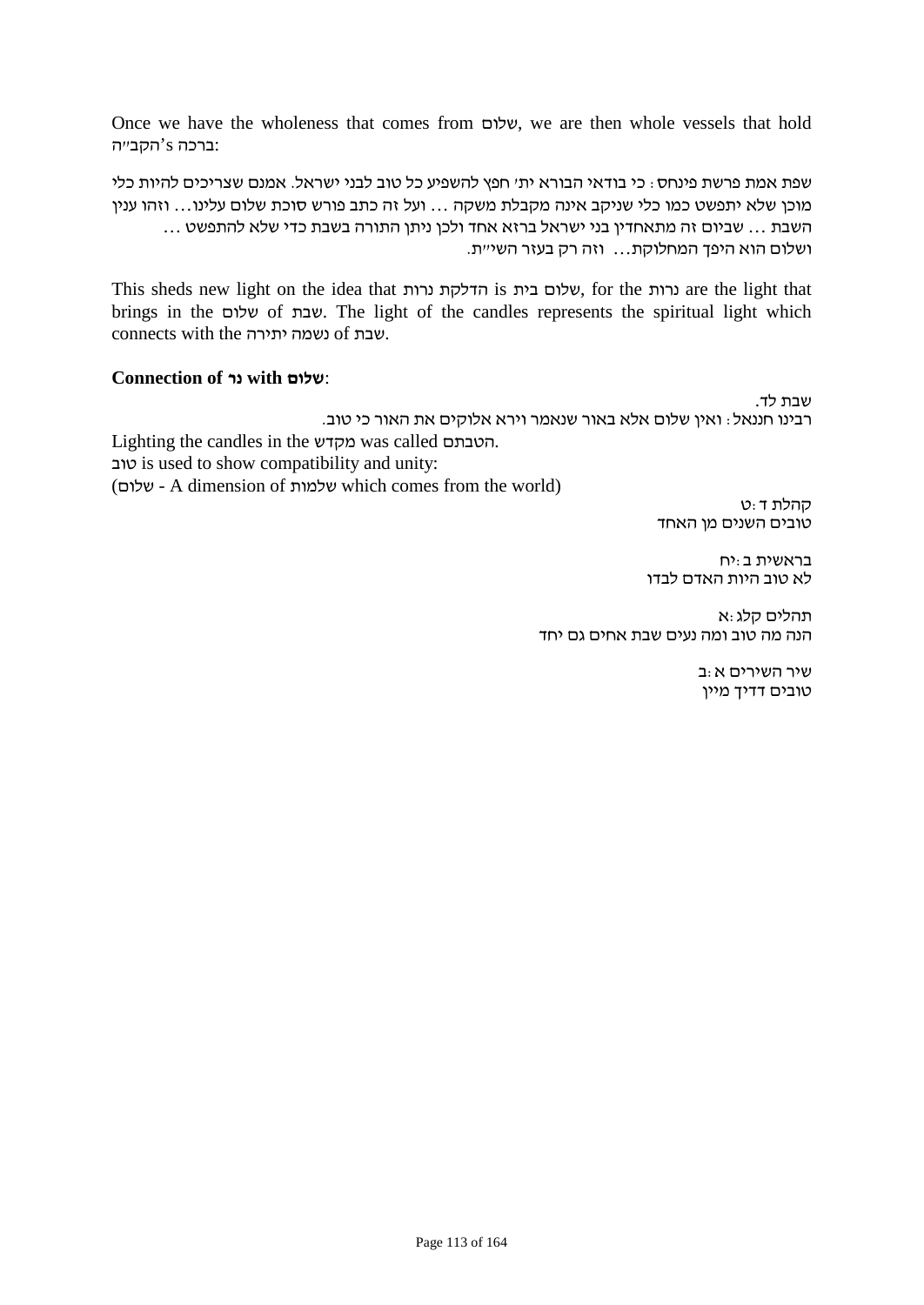## ראש חדש **:E CHAPTER**

**i- Overview**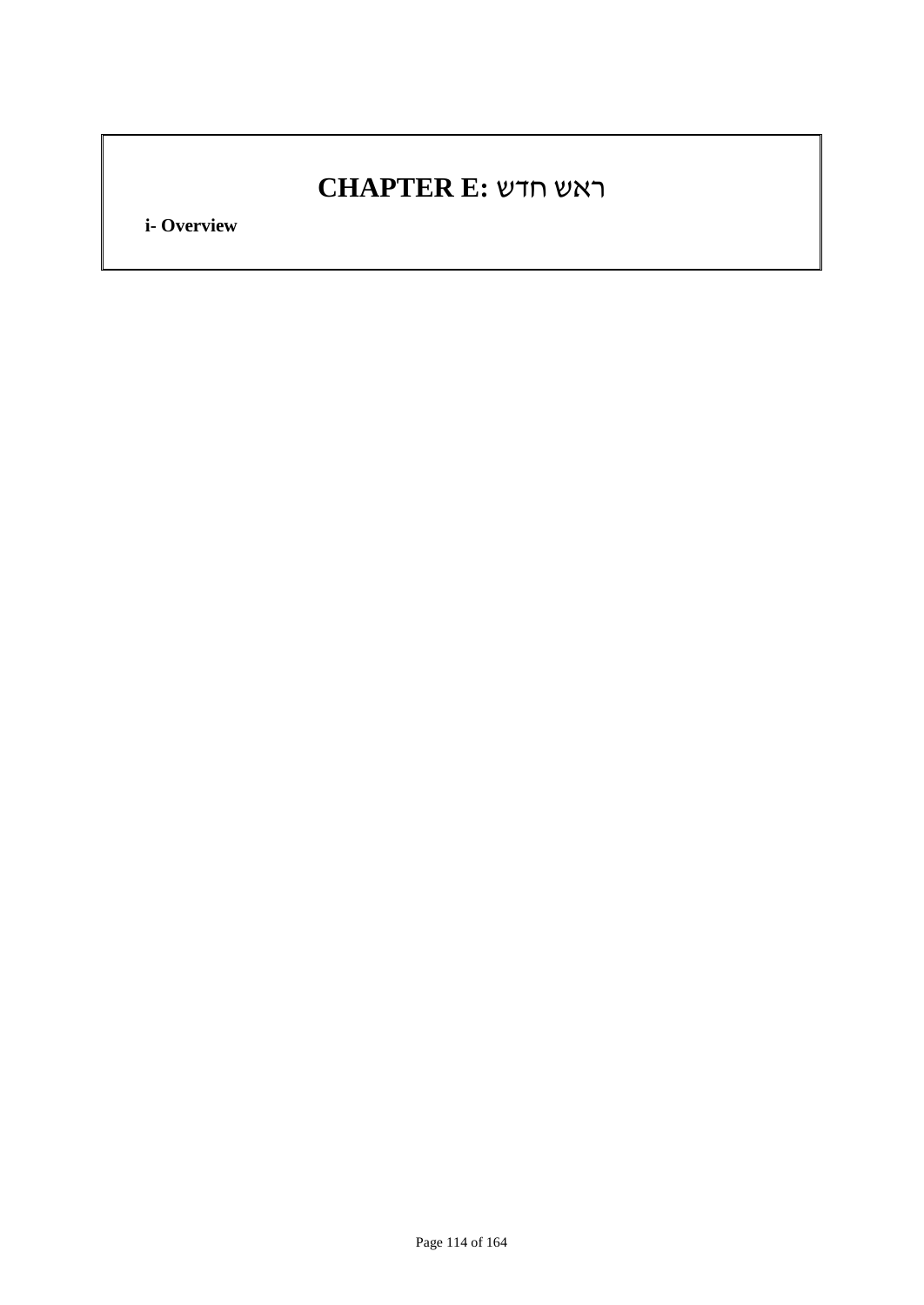## ראש חדש **:E CHAPTER**

#### *i- Overview*

Rosh Chodesh is considered a minor holiday for women, a reward for their righteousness in not contributing ornaments for the golden calf. Daas Zekenim states that when the Torah speaks of the outpouring from the women to contribute to the Mishkan, it becomes clear that their abstinance from the Chet HeEgel was motivated only by the purest of motives<sup>1</sup>.

חי איש בן says that women play a more significant role in this חג than men do. Therefore, women customarily refrain from sewing, weaving, laundering and ironing. There is no comparable מנהג by men. See **Section B part C:v** for further explanation.

Originally, חודש ראש was a very special חג given to everybody. Then, after the חטא העגל, the קדושה of this חג was hidden. The men lost access to this חג while the women were given it again, now in its hidden form, as a reward:

שם משמואל קרח דף רנב: שם הוא מסביר שראש חודש הוא כמו שבת שאז כולנו במדריגת הכהן גדול וכותב: "אך מחמת חטא העגל אבדו את היום טוב של ראש חודש כדאיתא בספרים ..."

We have to understand why women were given Rosh Chodesh as their reward<sup>2</sup>. The answer has to do with the fact that women have an exceptional capacity to connect with hidden Kedusha. And this is the essence of Rosh Chodesh. Rav Tzadok HaCohen<sup>3</sup> says that Rosh Chodesh is the חג of the future. Its קדושה is so hidden that it is not mentioned as a חג in the תורה at all and we only know that it has some קדושה) i.e. that there is a voluntary סעודת מצוה (from the incident of דוד with המלך שאול. But חדש ראש, the beginning of the new cycle, represents the time of המשיח ימות when our recognition of השם will always be new and fresh (i.e. we will always be in a state of חדש שיר -חדש every moment). Since G-d is infinite we can have infinite levels of recognition of Him, and during the Messianic era we will, in fact, add to our recognition of Him every moment. חדש ראש, which was not explicitly given to us as a חג by the Torah, is the day in which we, par excellence, are the initiators in our relationship with the Almighty. (We are not told that the חדש ראש סעודת was commanded by G-d.) We already have some רושם of that within us as reflected in the half-הלל, which too was initiated by us, originally not even as a Rabbinic enactment but rather as a מנהג.

הם מתכונים מעצמם לעשות מעשה שאין בה שום הארה גלויה כלל ונעלם לגמרי רק מצד דיבוקם בנעלם 4 הם משיגים הנעלם *<sup>F</sup>*.*<sup>235</sup>*

לה כב: ויבואו האנשים על הבשים וגו'  $^{\rm 1}$ 

ובדעת זקנים מבעלי התוס,': כלומר לשלול מהם תכשיטיהן כדכתיב חח ונזם ואעפ"כ הנשים שמחות וזהירות במלאכת שמים כדכתיב וכל הנשים אשר נשו לבן אותנה לפיכך זכו הנשים שלא לעשות מלאכה בראש חודש לפי שבמעשה העגל לקחו תכשיטיהן בעל כרחן כדמשמע מדכתיב ויתפרקו וגו' ובמעשה המשכן שמחו בנתינה לפיכך נתן להם ר"ח ליו"ט ונ:"ל דזהוא ראש חדש ניסן שבו הוקם המשכן ואגב אותו ראש חדש משמרות כל ראשי חדשי השנה

<sup>&</sup>lt;sup>2</sup> Rebbetzin Holly Pavlov suggests the following answer: Just as the moon brings none of its own light into the world, but merely reflects that of the sun, so too we have no real capablities of our own. All that we can accomplish we owe to the strength, intellect, and talents we receive from G-d. (In Jewish Women Speak about <u>Jewish Matters</u>.)<br><sup>4</sup> רב צדוק הכהן רסיסי לילה ח $^3$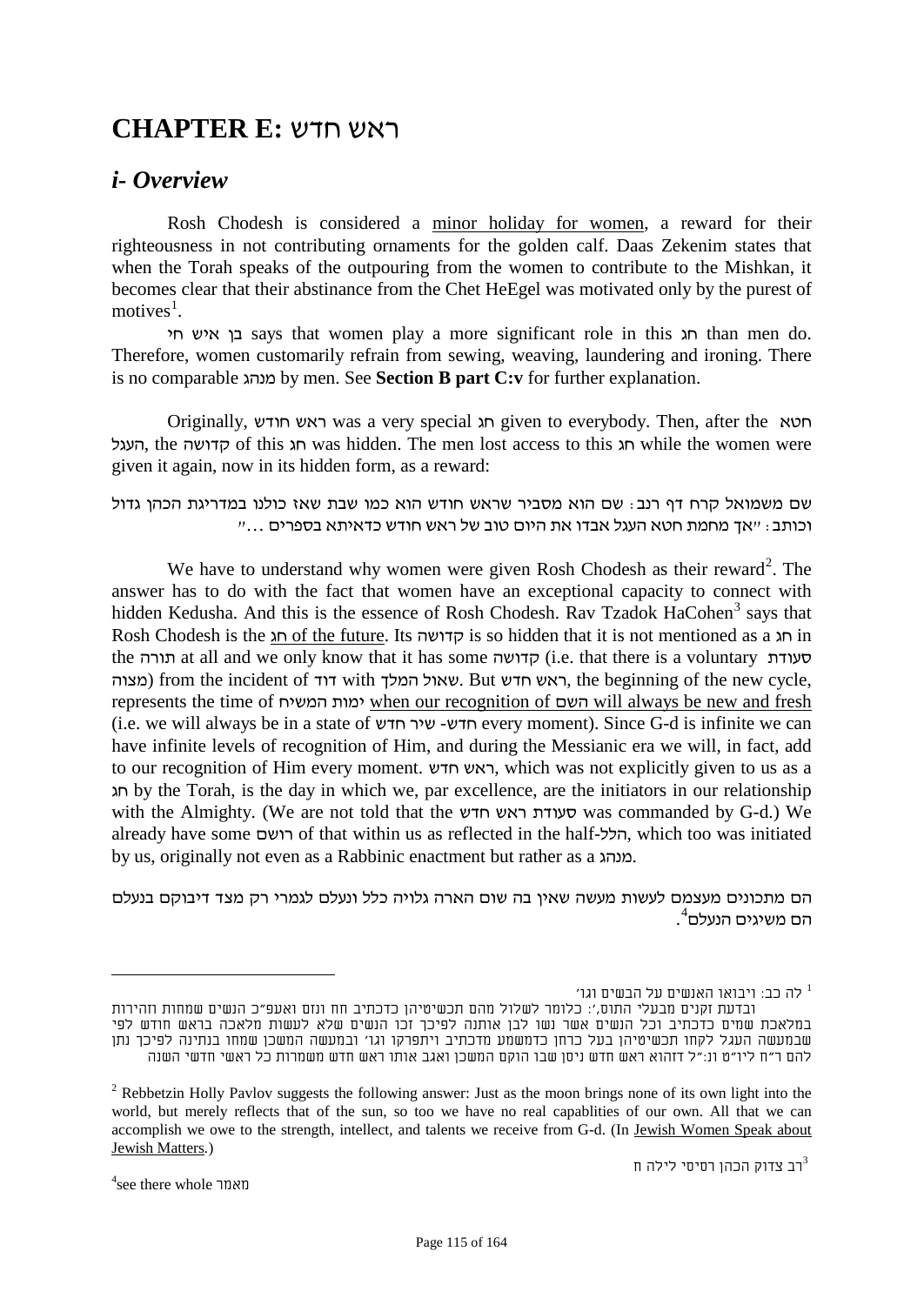Women have the capacity to relate to hidden קדושה even in the midst of the seemingly most mundane or challenging of situations (חטא העגל, המרגלים וכו המרגלים) and to continuously renew that. Women are historically better than men in the darkness of night, נסיון or גלות (ואמונתך בלילות). Men, on the other hand, function best in the clarity of day ( האמונתך בלילות) .(חסדיך

The cycles of the חדש relate to the Jewish experience in גלות and are therefore רקנטי מצוה ב $\colon$  :  $\Box$  to women to women to women to women to women to women to  $\Box$ 

וחדוש הלבנה רמז ודמיון לישראל בגלות זה שאנו אומרים שעתידים להתחדש (פירוש שיתחדשו מגלות לגאולה) כמותה פגימתה ומלואה כאשה נדה ואחר תטהר

There is yet a deeper meaning of the lunar cycle brought by the רמח"ל in תבונות on קפט דף) Friedlander edition). The world will ultimate receive its כללי תקון when the יחוד of HaSh-m is revealed to the world. The process of יחודו גילוי is going on all the time as the hidden thread of history, weaving everything we see, good and evil, into a fabric that will ultimately display that unity. Bringing forth this unity requires that G-d sometimes hide Himself and sometimes reveal Himself with many degrees of each expression. There are 28 primary expressions of this:

# והוא ענין הכ״ח עתים המוזכרים בספר קהלת (פרק ג) שכנגדם עד בשחק – הלבנה. ...ויש<br>בזה הענין ידיעות עמוקות לחכמים בהבנת דרכי הלבנה והליכותיה ...

It is not just that Klal Yisroel is compared to the waxing and waning of the moon but that each waxing and waning is a part of a definite direction required for the completion of the purpose of the world. Women, it would seem, have a greater spiritual and intuitive grasp of this ultimate purpose.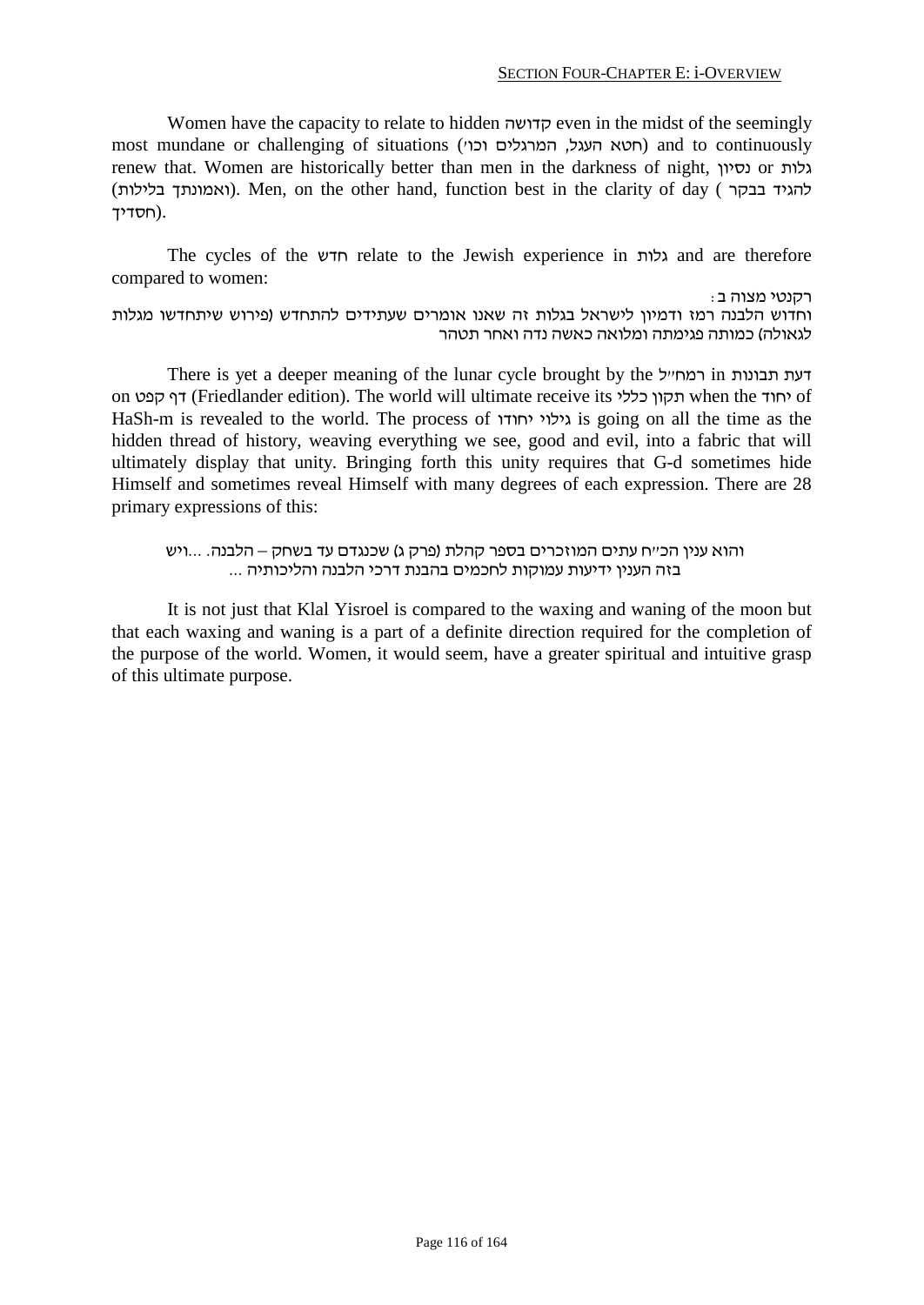## **APPENDICES: OVERVIEW OF WOMEN IN** מצוות

#### NOTE: NO INFORMATION CONTAINED IN THIS OVERVIEW IS INTENDED TO BE OF PRACTICAL, HALACHIC IMPORT

For a general discussion of גרמא שהזמן עשה מצוות see Part I.

See detailed treatment of women's מצוות (including ראש חדש) and גרמא) and המצוות עשה שהזמן גרמא (שלא עשני אשה of ברכה).

## **INTRODUCTION**

#### **1- Can women be מוציא men?**

*Four criteria necessary:*

i- Both (man & woman) must be obligated

- ii- The level of their חיוב must be the same (מדאורייתא)
- iii- If the woman has fulfilled her חיוב already, then the man must be an בקי אינו
- iv- Many specific מצוות have individual limitations which limit this only to situations שעת הדחק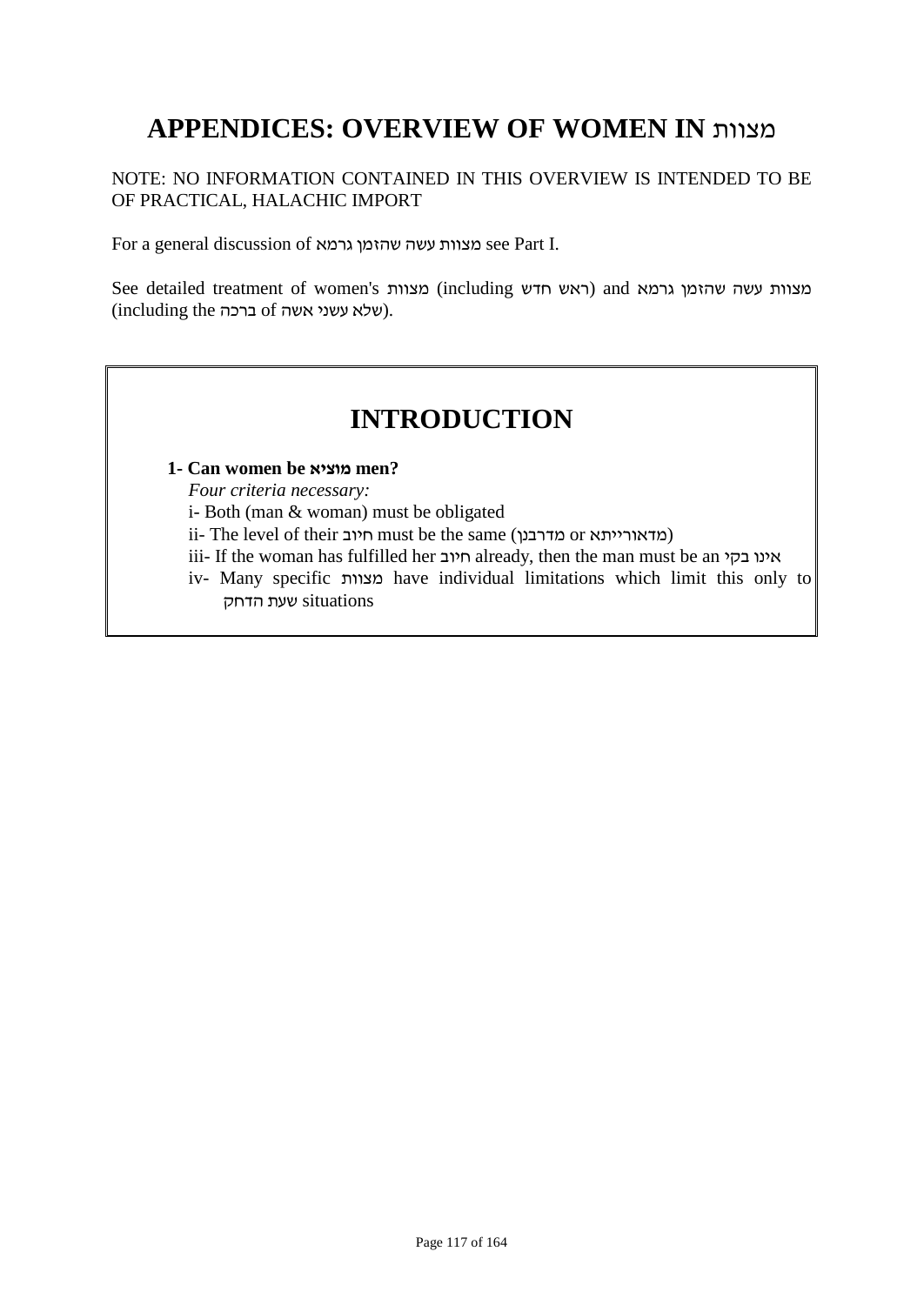## **INTRODUCTION**

### *1- Can women be* מוציא *men?*

Four criteria necessary:

**i- Both (man & woman) must be obligated**

#### **ii- The level of their חיוב must be the same (מדרבנן or מדאורייתא(**

The מגילה says that a man is חייב to read (or have a שליח read) the מגילה whereas a woman just needs to hear the מגילה.

#### **iii- If the woman has fulfilled her חיוב already, then the man must be an בקי אינו**

**iv- Many specific מצוות have individual limitations which limit this only to הדחק שעת situations**

מגילה - 61 see (see 16 מגילה - 16 מקרא מגלה ו $\frac{1}{6}$  כבוד בצבור or קול אשה קידוש in זילותא מילתא הבדלה in שיטות many for לכתחילה מחמיר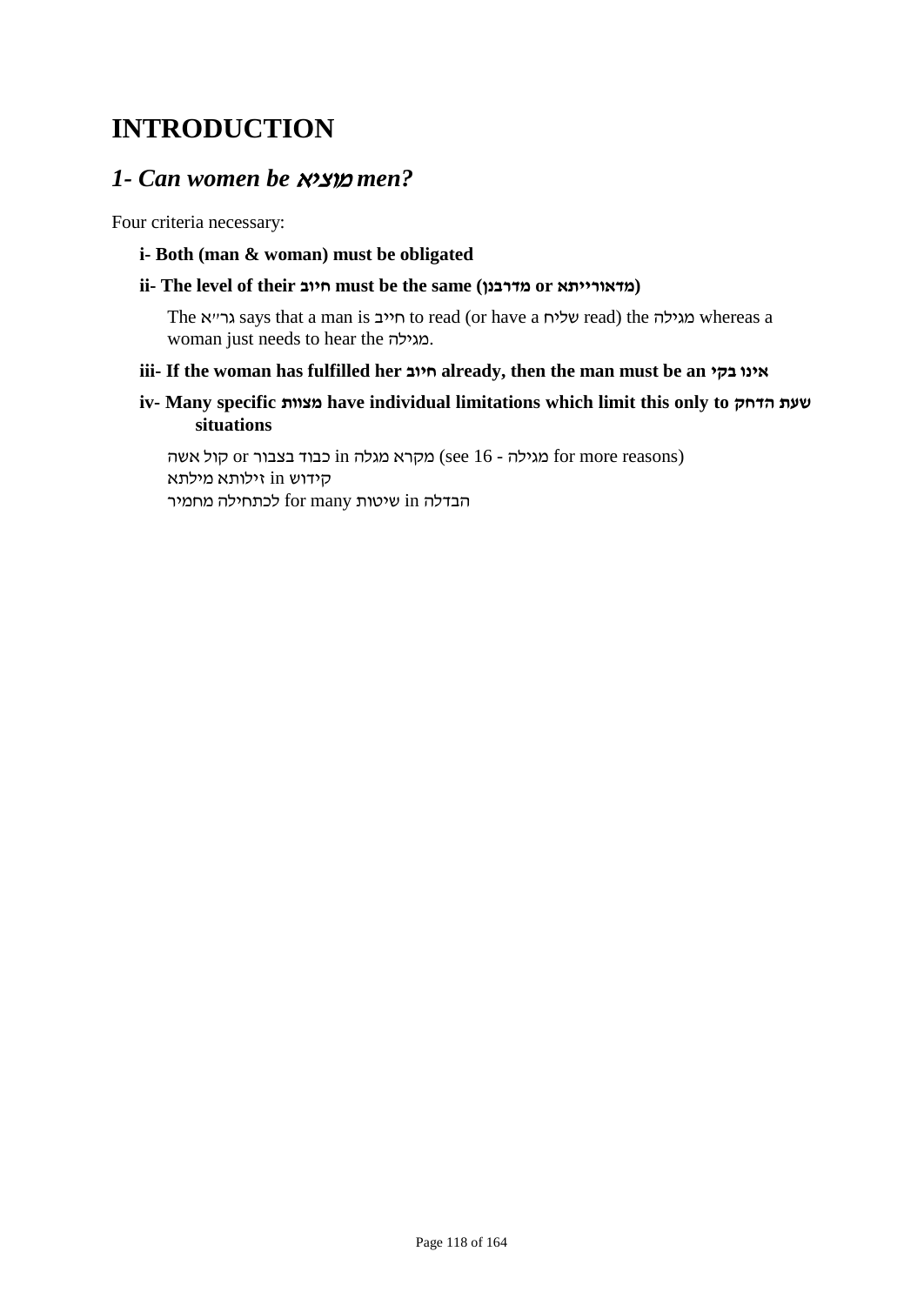## **APPENDIX A:** מצוות **RELATING TO DAVENING**

- **קריאת שמע & זכירת יציאת מצרים 1-**
	- קריאת שמע -i
	- זכירת יציאת מצרים -ii
- **תפילין של ראש ושל יד 2-**
- **ציצית 3-**
- **תפילה 4-**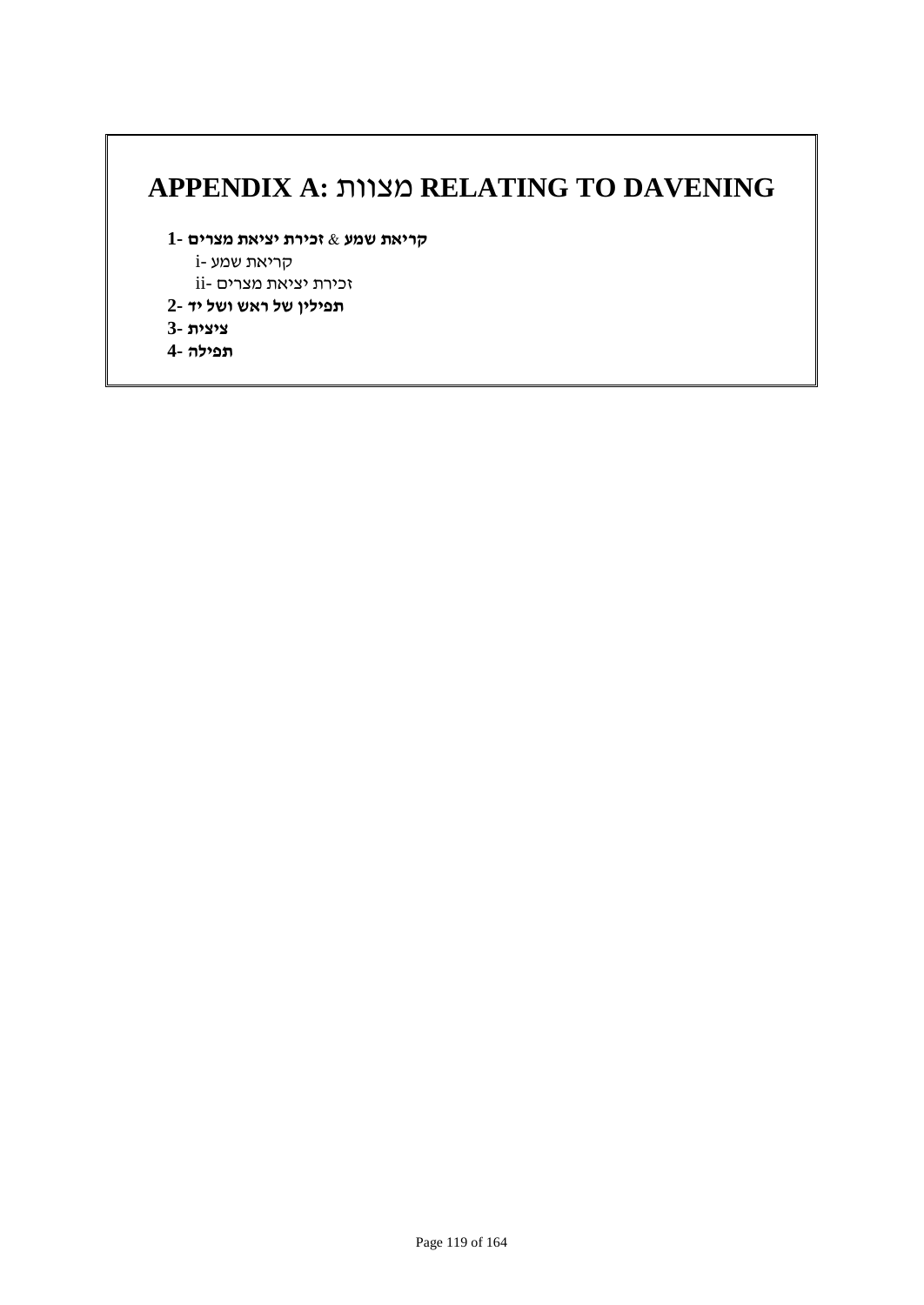## **APPENDIX A:** מצוות **RELATING TO DAVENING**

### קריאת שמע ' זכירת יציאת מצרים *1-*

#### **קריאת שמע -i**

מצוה one - רמב"ם, חינוך ן"רמב - morning and night two separate מצוות All opinions - גרמא זמן, therefore women exempt Nevertheless, appropriate that women should accept שמים מלכות עול by saying at least first  $verse$  (מייב ע:א) שמע) (ח"ב actually rules that women are מדרבנן חייב(

#### **זכירת יציאת מצרים -ii**

Not brought in ספר המצוות להרמב"ם) possibly because it will not be said in המשיח ימות and therefore it is a מצוה of limited duration.

זמן גרמא a - שאגת אריה - יג

אברהם מגן - not a גרמא זמן because can be said any time during the day or night. (ברורה משנה brings this opinion.)

### תפילין של ראש ושל יד *2-*

מצוות two separate - מצוות הואון ,(הכא-תכב) חינוך ,(יב & יג) רמב"ם מצוה one - (יח) רשב"ץ of זהר הרקיע ,(יג) בה"ג מצוות עשה Eight - חינוך

תפילין is the classic גרמא זמן in which women are exempt and from which all other עשה מצוות גרמא שהזמן are learned. Strictly speaking תפילין can be worn at night although we don't do so in case we fall asleep in our תפילין. The reason that תפילין is considered גרמא זמן is either because תפילין are not worn on שבת and the חגים or because each morning begins a new חיוב. (קדושין לד. תוס' ד"ה ותפילין)

> שייע לח סייג :<br>נשים ועבדים פטורים מתפיליו מפני שהוא מ״ע שהזמו גרמא. הגה: ואם הנשים רוצין להחמיר על עצמן מוחים בידן

Tefilin is the one גרמא זמן which women should not fulfill nowadays. This is because of the great holiness of תפילין which requires:

גוף נקי (a

 $b$ ) לא יסיח דעתו מהם.

The קדושה greater המלכות הלכות תפילין states that המלכות תפילין הלי יד) המב"ם than the The latter had only אחד שם, whereas תפילין has the שם twenty one times on the ראש של and the same on the יד של. For this reason men also only fulfill this מצוה for the shortest amount of time possible, i.e. during davening, even though the מצוה is applicable the whole day. As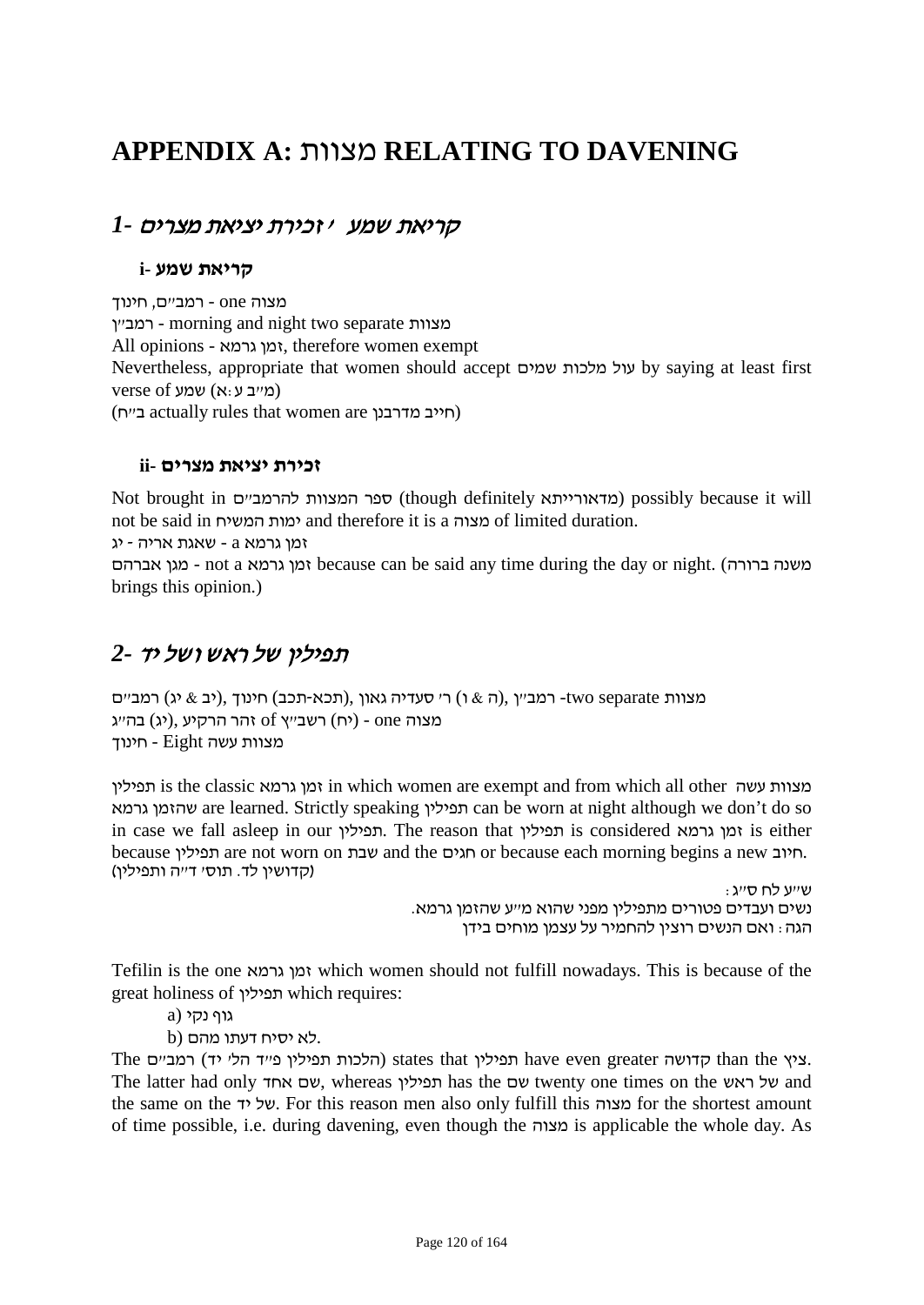תפילין puts it, if men were not obligated in תפילין they also would not risk doing it<sup>1</sup>. (However, see יג ק"ס ברורה משנה. (Although there were some ראשונים who, despite the great risks involved, allowed women under certain circumstances (see ציצית) to wear תושבייא) תפילין quoted on ערוך לנר see ראש השנה לג. ד"ה הא in רבינו תם אורחות חיים ג bereon, and possibly even המביים and ירייף - לייף - משתיקתם (משתיקתם), there is consensus amongst the המביים .(רמ"א או"ח סל"ח ס"ג)

#### Other reasons:

 a ציצית of case the in but דברים כב:ה on תרגום יונתן) בגד איש considered are) ציצית and (תפילין woman can wear a distinctly women's four-cornered garments - משה אגרות (and that Kabbalistically, תפילין are דדוכרא עלמא סוד) the deeper reason why they are considered בגד איש). The reason that שאול wore שאול) is because she understood that her נשמה was from נלמא דזוכרא which is why she could not have children (כף החיים סק"ט). רב הכהן צדוק also says that מיכל was an exception, requiring her תפילין to make a special תקון. The חכמים allowed this as a שעה הוראת) 182 דף מאמרים לקוטי) (Note: although the גמרא there says that the Rabbis did not protest her action, תוספות brings down the רבתי פסיקתא which concludes that they did protest and that the בבלי is simply bringing down the part of a passage which was relevant to its discussion. However, תוספות on .לג השנה ראש ignores this פסיקתא רבתי and the לנר ערוך says that this is because תם רבינו is of the opinion that if the בבלי left out this part of the passage it is because the בבלי does not hold of it. השלחן ערוך explains that according to those opinions who say that women should not wear תפילין, the חכמים nevertheless did not rebuke מיכל because they knew that she was a total צדקת and that she knew how to be careful.)<sup>2</sup>

In his book Tefillin<sup>3</sup>, Rabbi Aryeh Kaplan writes the following:

You are most probably saying, "All this is very fine. Tefillin are a most wonderful way to bind yourself to G-d, but it is only for boys and men. Where do we come in?"

On a most simple level, the reason for the commandments is to establish a link with G-d. The most profound way to do this is to resemble Him. There is one unique way that women resemble G-d in a way that no man could ever hope to. Only a woman can create within her body. Only a woman can bear a child. In this sense, a woman partakes of G-d's attributes more intimately than any man.

The Kabbalists teach us that the hand Tefillin represents the feminine element. The single hollow section in the box can be said to represent the womb, and the coils, wrapped around the arm, signify the umbilical cord.

עוד טעמים לאיסור מובא בהליכות בת ישראל:

3 ג-משום איסור לא תלבש אישה כלי גבר

 $NCSY \setminus OU$ , New York, 1986.

וכעין זה כתב הערוך השולחן או"ח סל"ח ס"ו: אנשים שמחוייבים... לכן אין מניחים כל היום. א"כ נשים שפטורות $^1$ למה יכניסו עצמן בחשש גדול כזה.

תיהו בא"ר סל"ח סק"ב ובמגן גיבורים שהאידנא האיסור חל על כל הנשים ואין אחת יכולה לומר אני אזהר. $^2$ 

א-בשלטי גבורים (ראש השנה פ"ד): מפני שנראה כדרך החיצונים שעורים על דברי חכמים ואינם רוצים לדרוש המקרות כמותן

ב-במהר"ם שיק או"ח סט"ו: משום דמיחזי כיוהרא (וכמו שאמרו הפוסקים אצל ציצת)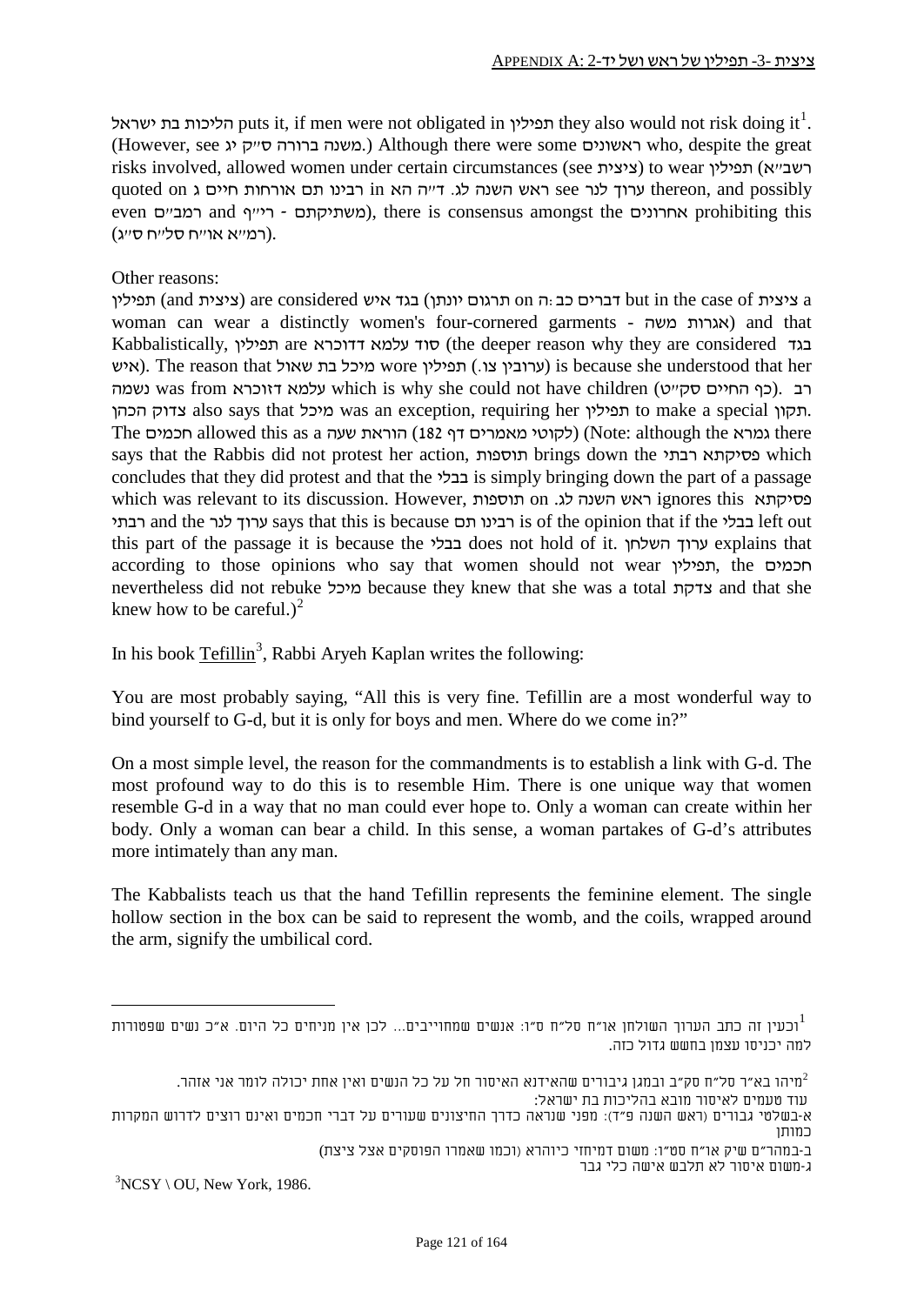What a man partakes of with an object, a woman partakes of with her very body.

The box of Tefillin is called a "Bayis" – literally a house. A woman also has her "Bayis" – the home in which she raises a family. One could say that a woman's home is her Tefillin.

Women resemble G-d through their Tefillin just as man does through his. The entire world is G-d's house, and the Divine attribute that tends to it is called the "Shechinah" or Divine Presence. It is interesting to note that the word "Shechinah" is of the feminine gender. The Kabbalists call it the "Akeres HaBayis" – literally, the Mistress of the house.

There are two basic elements in Judaism, the home and the synagogue. Unlike other religions where the church is primary, Judaism treats the home and synagogue as being co-equal. Some of our most important rituals belong exclusively to the home, such as the Seder, the Succah, the Sabbath table, and the Chanukah lamp. The continuity of Judaism rests on the home more than anything else.

This Bayis – the home – is a woman's Tefillin. It is her contribution to the overall picture of G-d's purpose.

It is interesting to note that when G-d first gave the Jewish nation the Torah, G-d told Moses to instruct the women of Israel initially, and then subsequently teach the men of Israel. If the Torah does not enter the Jewish home first, symbolized and embodied by the Jewish women, there can be no continuity of Judaism. This spirit of Torah in the Jewish home (Bayis) is the same as the parchments of Torah in the Tefillin box (Bayis). But this is the domain of the woman.

(See Rabbi Moshe Meiselman, Jewish Women in Jewish Law chap. 21)

### ציצית *3-*

(יד) רמב"ם כח) ציצית to look at the כמייק to look at the כח

Menachos מג: Machlokes over whether women should wear Tzitzis. Rav Yehuda had his wife do so. If there is an obligation to wear Tzitzis at night it is not a Zeman Gramah and women are chayav.

Women are doubly exempt from this מצוה:

i- It is a time-based <sup>1</sup>;

ii- ציצית is not an obligatory מצוה even for men. Strictly speaking, only if a man is wearing a four-cornered garment would he have to put on ציצית. However, men have accepted this upon themselves.

מנחות מג. תנו רבנן הכל חייבין בציצית - כהנים לוים וישראלים, גרים נשים ועבדים. רבי שמעון פוטר בנשים מפני 1 שמצות עשה שהזמן גרמא הוא וכל מצות עשה שהזמן גרמא נשים פטורות ...מאי טעמא דרבי שמעון? דתניא "וראיתם אתו" (במדבר טו:לט) פרט לכסות לילה וכל הראשונים פסקו כר' שמעון וכן בשו"ע או"ח סי"ז ס"ב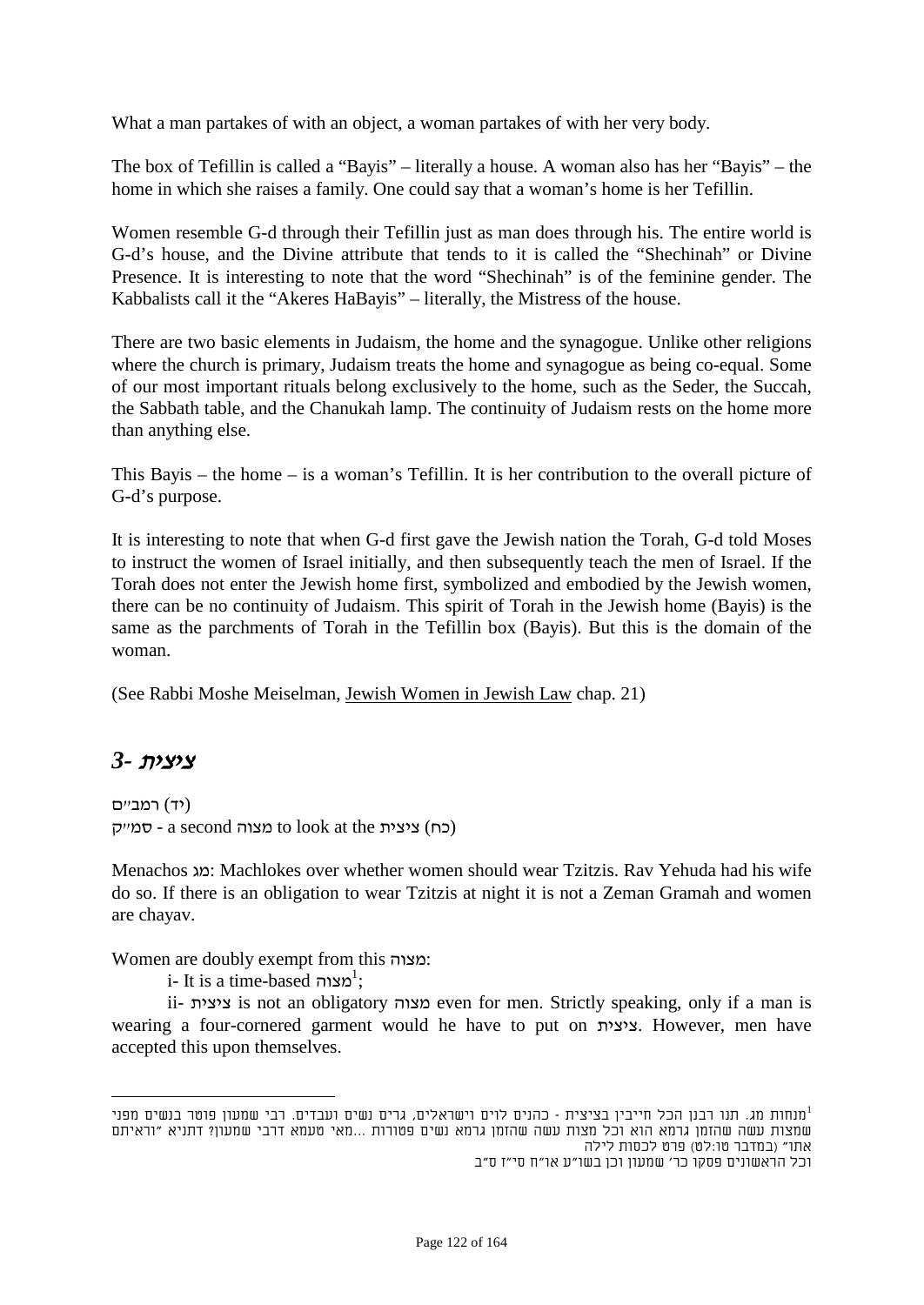Therefore, a woman would be highly imbalanced in her השם עבודת were she to consider this מצוה ahead of greater completion of the areas in which she is already commanded (and even ahead of other time-based מצוות which do not have the second exemption such as שופר and <sup>1</sup>(ספירת העמר )<sup>1</sup>. Nevertheless, a woman may fulfill this  $^2$ provided that she wears a four-cornered garment that is different in form from a man's<sup>3</sup> and provided she is doing it because of genuine desire to fulfill even מצוות in which she is not commanded and not in order to make a statement or to show her disagreement with the תורה view of women. In the latter case she is a בתורה כופר.) מט סימן' ד חלק משה אגרות. It would appear that the מחזי כיוהרא understands that a woman is only guilty of כמיא סי יז) מחזי כיוהרא רבנית מר״ת ברונ״א talks of one (מהרי״ל חדשות ס״ז) מהרי״ל . *†* if she wears them in public) (ס״ב who used to wear ציצית. Although he states that no one rebuked her for this, this may have been, he says, because they knew that she would not listen. In any case, it appears that she wore her ציצית publicly, or at least in a manner that became well-known, thus not in accordance with the משה אגרות. According to this, we simply would not know of the history of women wearing ציצית, since to be legitimate, such עשה מצוות would remain hidden.

However, מהרייש חדשות סייז) seems to say that it would always be inappropriate for a woman to wear ציצית, seemingly even in private. This is for a number of reasons:

i- Wearing ציצית can lead to transgressions such as *24F* <sup>5</sup> שעטנז . Therefore, it is not good to wear them unnecessarily.

ii- Although men also are not obligated to wear ציצית, they are obligated to wear them once they are wearing a four-cornered garment (i.e. the מצוה is a הגוף חובת/גברה חובת and not a משה רבינו .(חובת מנה/חובת הבגד longed to go into וארץ ישראל in order to become obligated in the בארץ התלויות מצוות. From this we learn that it is appropriate to put oneself into a situation where one would become obligated. Therefore, it is good that men wear a four-cornered garment incurring the obligation of ציצית. But women, even after they wear a four cornered garment, are still not obligated in this מצוה.

iii- The מצוה of ציצת comes to remind us of מצוות ג"תרי. Even though no man is obligated in all of ג"תרי, as a group they are. But women, even as a group, are not commanded in all of *245F* . תרי"ג מצוות <sup>6</sup>

Therefore, says מהריייל, women who would wear ציצית in his area were:

#### אינה אלא מן המתמיהין ויוהרא חשיבנא להו ומקרין הדיוטות

כתב הרמ"א (שם): ומ"מ אם רוצים לעטפו ולברך עליו הרשות בידם כמו שאר מ"ע שהזמן גרמא, אך מיחזי כיוהרא, 1 ולכן אין להם ללבוש ציצית הואיל ואינו חובת גברא - פירוש אינו חייב לקנות טלית כדי שיתחייב בציצית.

ואם היא אשכנזית מברכת עליה (רמ"א סי"ז ס"ב)

ייש פוסקים שחושבים שנראה שעצם לבישת הציצית הוי בעיה של איסור כלי גבר - עיין בלבוש סי"ז ס"ב ובבן איש חי $^3$ לך לך ס"יג ומקורם בתרגום יונתן בן עוזיאל דברים כב:ה על הפסוק לא יהיה כלי גבר לאשה כתב: לא יהיו גולין בציצית ותפילין דאינון תקוני גבר על איתתא .

אמנם חילוק זה לא מובא בפוסקים אחרים עיין לדוגמה בעה"ש סי"ז $^4$ 

ואע"ג דאצל איש מותר ללבוש בגד ממין אחד וציצית ממין אחר באופן שיש שעטנז, מ"מ יש סוברים שאצל אישה יש<sup>5</sup> איסור (ראב"ד פ"ג מה ל' ציצית הל' ט) עיין שאגת אריה ספ"ב

ובעה"ש כתב עוד טעם לאסור: ואינו דומה לשופר ולולב דהוי פעם אחת בשנה והמצוה כרגע, אבל ציצית מצוותה כל $^6$ השנה ולא נאה לנשים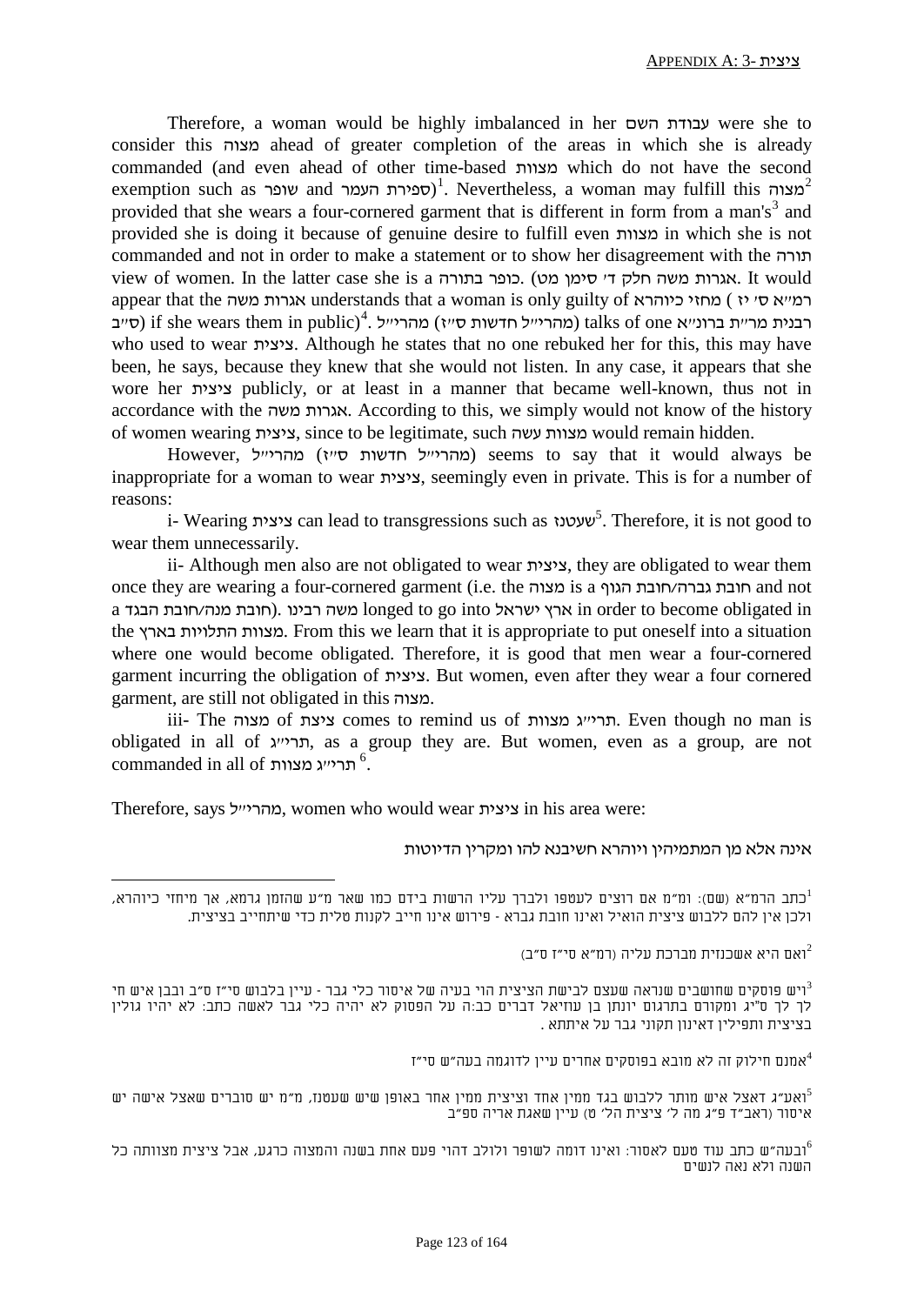In addition, the ארייי זייל stated that women do not have a relationship with this  $1^2$ .

Women may make the ציצת threads; לכתחילה, however, they should not tie the ציצית onto the garment<sup>2</sup>.

#### מנחת חינוך, מצוה שפ"ו-להטיל ציצית בבגד

"בח"ז הבאתי כ"פ בשם הריטב"א דמ"ע שהז"ג דנשים פטורות דוקא במצוה שבגוף אבל במצוה שאינו בגופו כמו מילת הבן נשים ג"כ חיבות במקום דלא מיעטה התורה ורק במילה דהתורה מיעטה אותו וכו' א"כ נראה פשוט למאן דס"ל דציצית חובת טלית וכלי קופסא חייבים בציצית אף דכסות לילה פטור או המיוחד ללילה או בכ"ע בלילה לכל מר כדאית לי' מ"מ לא מקרי מצות עשה שהז"ג לענין לפטור הנשים דלא הוי מצוה שבגוף רק להטיל ציצית בבגד אייכ נשים חייבות גייכ דכאן לא איתמעטי נשים רק מחמת מ"ע שהז"ג עי' בש"ס".

#### תפילה *4-*

ם"רמב: The דאורייתא is a daily חיוב, and is therefore a גרמא זמן from which women are exempt.

רמביץ: Either there is no דאורייתא) or it is only when one is in צרה. Our daily prayers are completely חז״ל and חז"ל included women הואף הם רחמים בעי רמב"ן paskens like the שלחן ערוך says that the רמב"ן).

בהייג and others count the מצוה to say 100 ברכות everyday as one of 613 though all agree it is .דרבנן

For a more detailed discussion of תפילה, including צבור שליח, התורה קריאת, מחיצות, etc. see Appendix B.

שער הכוונות מובא בכף החיים סי"ז אות ה $^1$ 

שו"ע או"ח סי"ד ס"א, רמ"א שם ומ"ב סק"ג $^2$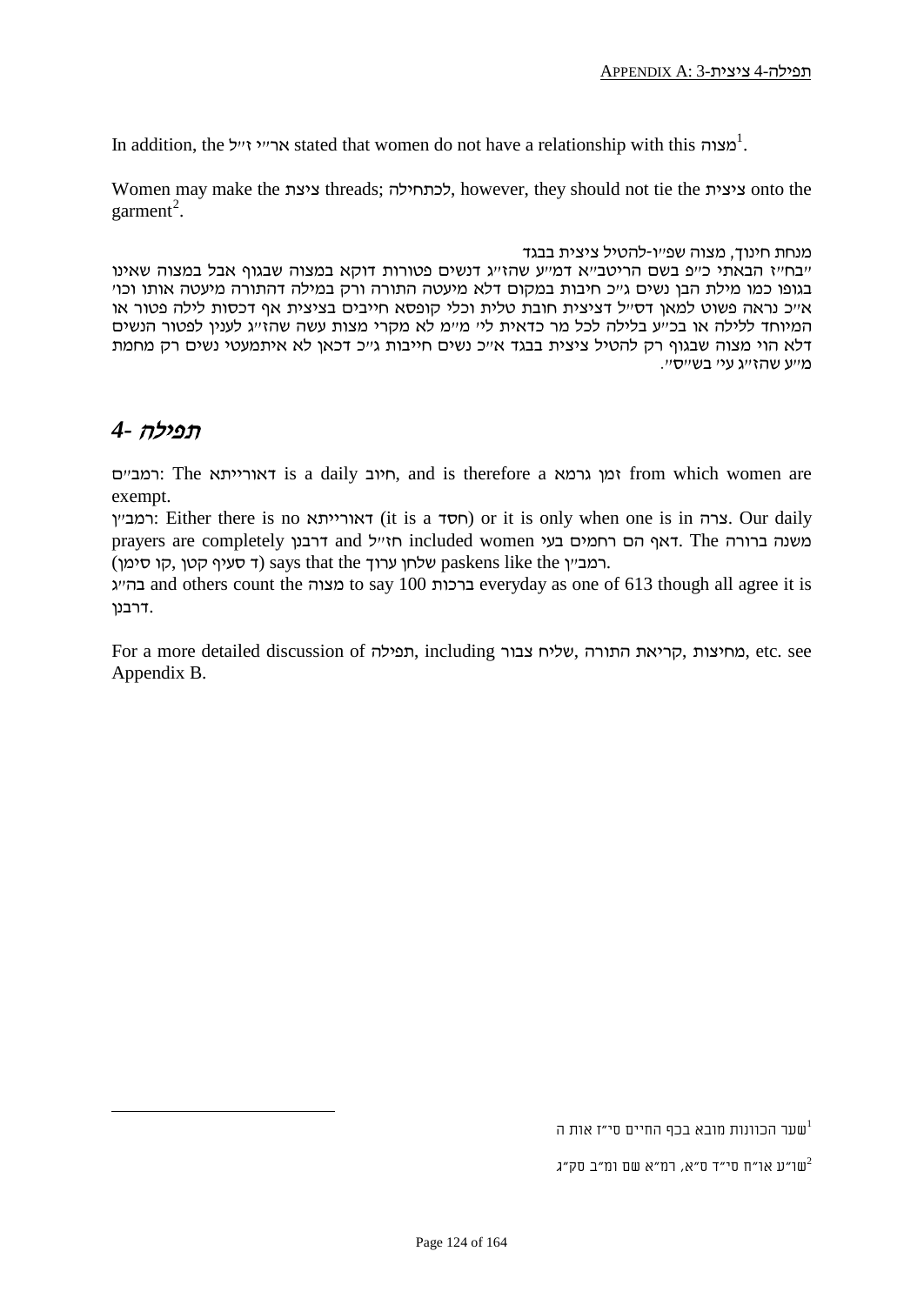## **APPENDIX B:** מצוות **RELATED TO** תורה **LEARNING**

**סת"מ Writing 1-**

- **תלמוד תורה 2-**
- **ספר תורה a Writing 3-**
- **ברכת התורה 4-**
- **הקהל 5-**
- **קריאת התורה -a5**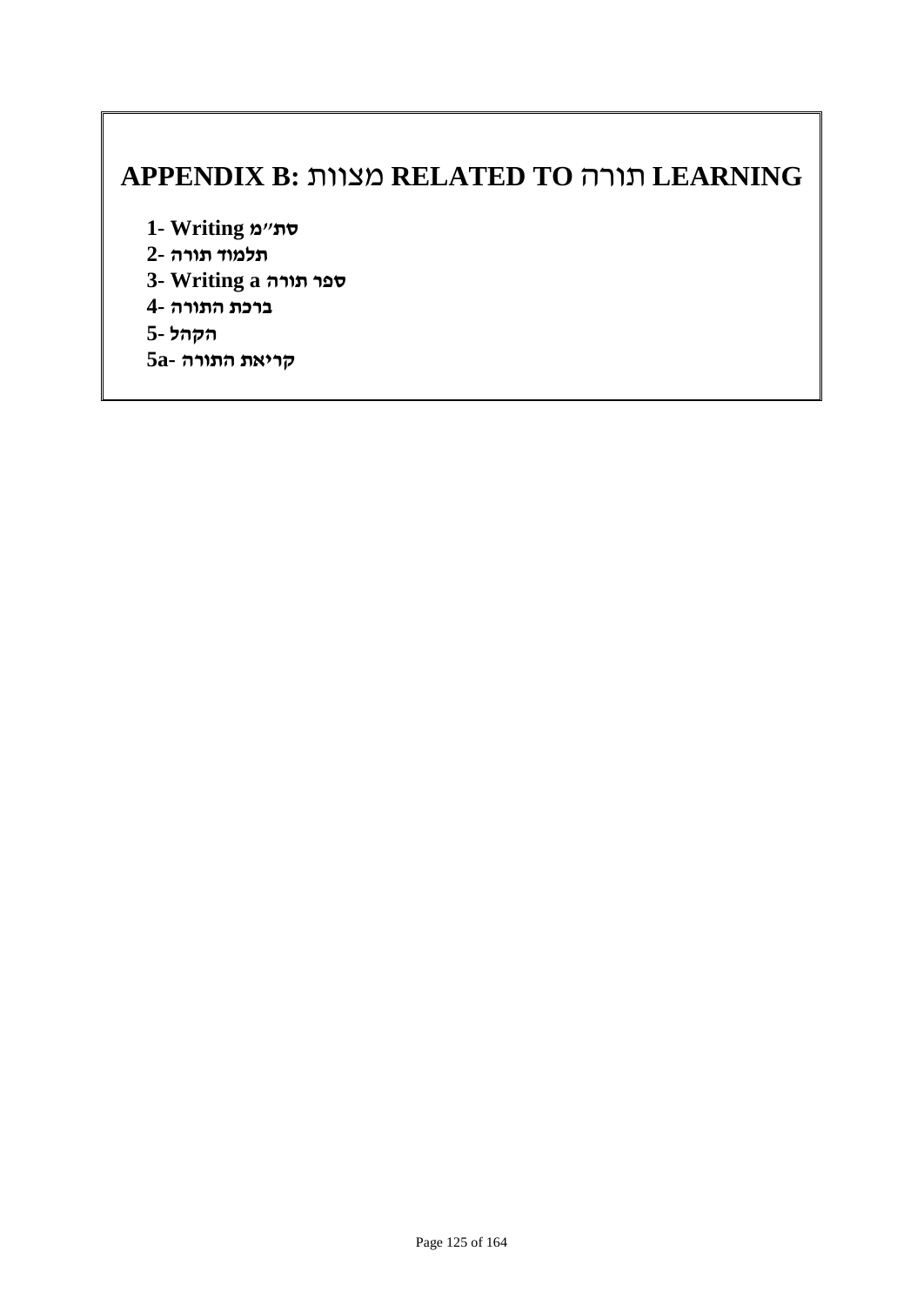## **APPENDIX B:** מצוות **RELATING TO** תורה **LEARNING**

### סת#מ *Writing 1-*

Women cannot write these: For תפילין and (according to the היטב״א) for ציצית כל שאינו saying by two the מקיש is גיטין מה in גמרא the and ,וקשרתם...וכתבתם of סמיכות בכתיבה אינו בקשירה i.e. even though women are חייב in the מצוה of מזוזה they may not write one just as they are excluded from writing kosher תורה ס קל וחומר). See **7** below, Writing a תורה ספר.

### תלמוד תורה *2-*

(יא) רמב"ם Women are exempt but get the שכר of an ועושה מצווה אינו.

קידושין כט:

ללמדו תורה מנלן דכתיב ולמדתם אתם את בניכם (דברים יא:יט) והיכא דלא אגמריה אבוה מיחייב איהו למיגמר נפשיה דכתיב ולמדתם

(i.e. the words Velimadetem (to teach) can also be read as Ulamadetem (to learn). Therefore, whatever one's father did not teach him he has to teach himself.

שם:

איהי מנלן דלא מיחייבא דכתיב ולימדתם ולמדתם כל שמצווה ללמוד מצווה ללמד וכל שאינו מצווה ללמוד אינו מצווה ללמד ואיהי מנלן דלא מיחייבה למילף נפשה דכתיב ולימדתם ולמדתם כל שאחרים מצווין ללמדו מצווה ללמד את עצמו וכל שאין אחרים מצווין ללמדו אין מצווה ללמד את עצמו ומנין שאין אחרים מצווין ללמדה דאמר קרא ולמדתם אותם את בניכם ולא בנותיכם.

Therefore the גמרא concludes that a woman does not have to be taught by her parents (i.e. they do not have an obligation to teach her), nor is she obligated to study תורה on her own (as far as the מצוה of תורה תלמוד is concerned), nor is she obligated to teach her children.

:תורה Teaching

 from Learning (.מצוות separate תורה teaching and learning) קו) סמ"ק ,בה"ג ,(טו) ר' סעדיה גאון ולמדתם from and ושננתם לבניך from Teaching; פרשת ואתחנן - ולמדתם אותם ושמרתם לעשותם בניכם את אותם.) (In fact ג"בה learns that there are two מצוות of teaching תורה, one to sons from ולמדתם אותם את בניכם students from ולמדתם אותם את ה מצוה one all :)יז) לרשב"ץ זהר הרקיע ,(תיט) חינוך ,(יא) רמב"ם

שו"ע הרב הל' ת"ת פ"א הל' יד: אשה ... אינה במצוות ת"ת לבניה ופטורה משכר לימוד בניה ואין כופין אותה אלא אם כן היא עשירה ומתורת צדקה ומכל מקום אם היא עוזרת לבנה או לבעלה בגופה ומאודה שיעסוק בתורה חולקת שכר עמהם (סוטה כא) ושכרה גדול מאחר שהם מצווים ועושים על ידה.

For a detailed discussion of התורה למוד see B.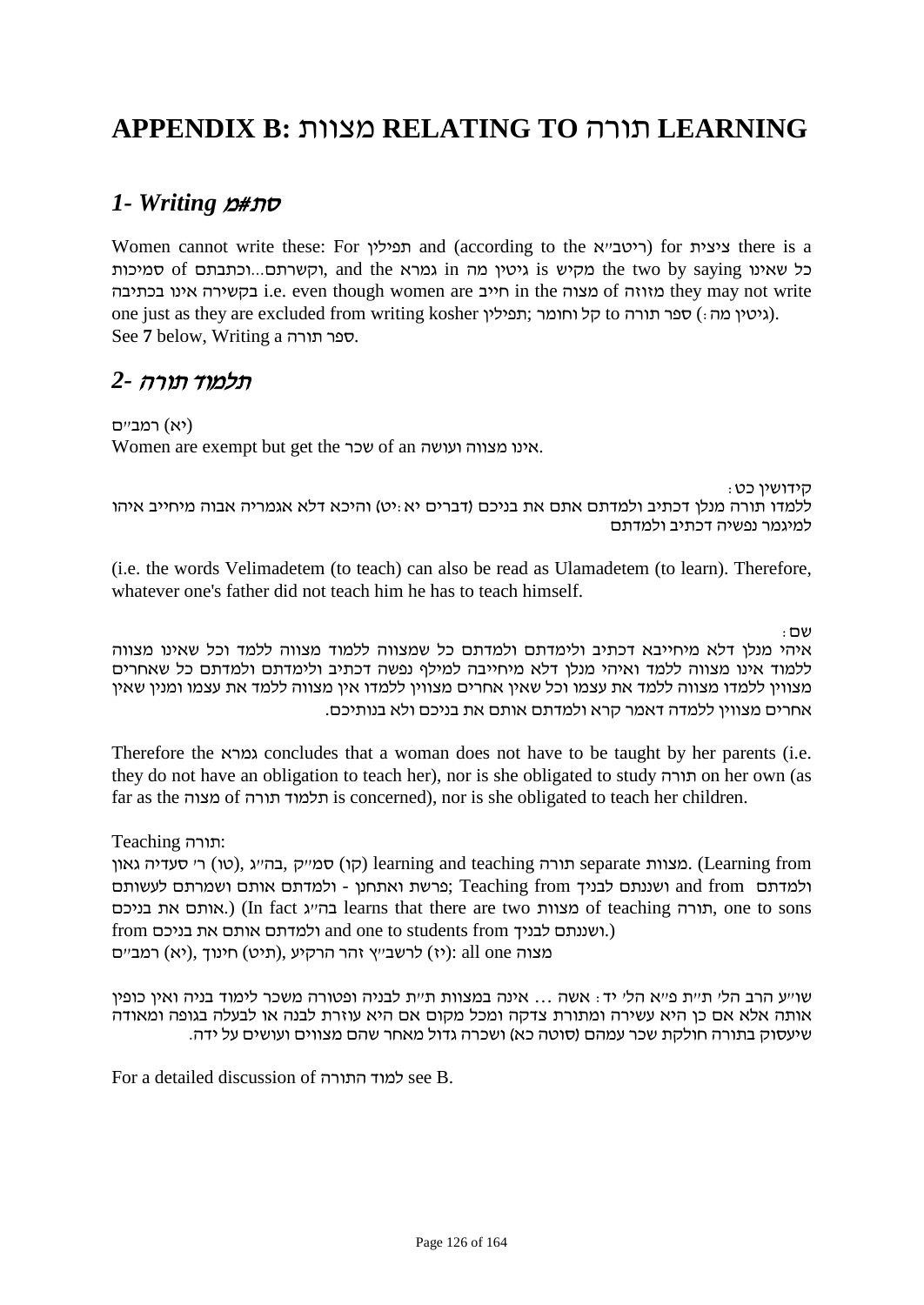### ספר תורה *a Writing 3-*

אריה שאגת) לה (- Women are חייב in the מצוה of writing a תורה ספר even though they are not kosher to write one, similar to מזוזה ;nor is this מצוה linked to the מצוה of תלמוד תורה we see that he is not יוצא even if he inherits a תורה ספר from his father).

יורה) ערוך השלחן but ספר המצוות - includes it in the listing of 14 exemptions at end of המב"ם ודעה ער: ו (f דעה עו says that this is a mistake and that in fact המביים) agrees with the אאגת אריה  $B$ ut in any case, the מצוה) says that today women would be exempt from the מצוה since no one can fulfill it anyhow because we no longer know the יתירות and חסרות and men are only חייב to fulfill it by buying ספרים as an auxiliary to the מצוה of תורה תלמוד.

חינוך says women are exempt because they are exempt from the מצוה of תורה תלמוד, which is how משה אגרות paskens. חינוך מנחת says women are exempt because the מצוה can only be fulfilled by writing or having a שליח write and women are פסול from writing and therefore so are their שליחים.

.(תשובה ח) together פרשיות the sew cannot Women :מהר"ם מלובלין שלחן ערוך and the רמב"ם disputes this in the name of רמב"ם) and the יכוד השלחן.

### ברכת התורה *4-*

מצוה a separate מצוות עשה טו of השמטות) מצוות. .מדרבנן - רמב"ם

Despite the fact that women are תלמוד תורה from בטור from התורה התורה ברכת

שו"ת או"ח סמ"ח) writes that this is for 5 reasons:

i- Women are allowed to learn תושבייכ

ii- Although a father should not teach his daughter תושבעיים, if she learns it herself with the right motives she gets ועושה מצווה כאינו שכר

iii- She is required to learn the מצוות which are relevant to her ( והוסיף - ק"הסמ בשם (שמקבלת עליה שכר טובה

iv- She is required to say קרבנות

v- In practice they may say the שבחות included in דזמרה פסוקי and ש"ק

It is unclear according to the רמביץ whether they would be fulfilling a מצוה דרבנן .דאורייתא

### הקהל *5-*

מצות עשה יד רמב"ם

At the end of every שמיטה year there is a חיוב to go to חיוב and hear parts of דברים read by the king.

Even though this is a גרמא זמן, women are חייב in this as stated explicitly in the פסוק: הקהל some to שייך are women that learns ט"ז the מצוה this From .את העם האנשים והנשים והטף aspects of learning תורה) See Part I).

### קריאת התורה *-a5*

מגילה כג.

ת"ר הכל עולין למנין שבעה ... ואפילו אשה אבל אמרו חכמים אשה לא תקרא בתורה מפני כבוד צבור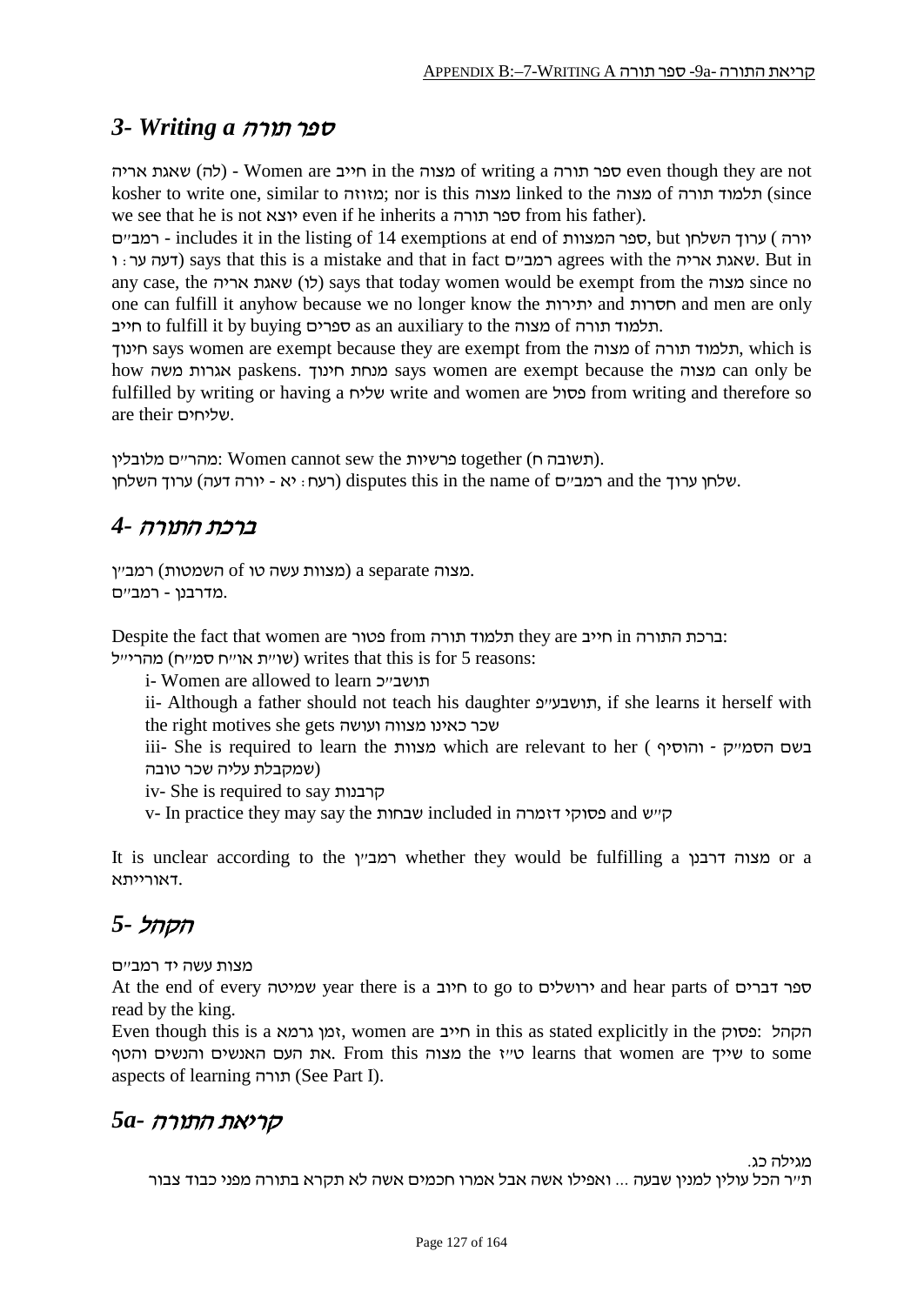סייק ו) מגן אברהם deduces from here that women are possibly obligated in the תורה reading. Even though the תורה reading was made in lieu of the מצוה of תורה תלמוד from which women are exempt, nevertheless, women may be obligated to hear the תורה reading in the same way that they were included in הקהל. (The הלכה appears not to be like this.)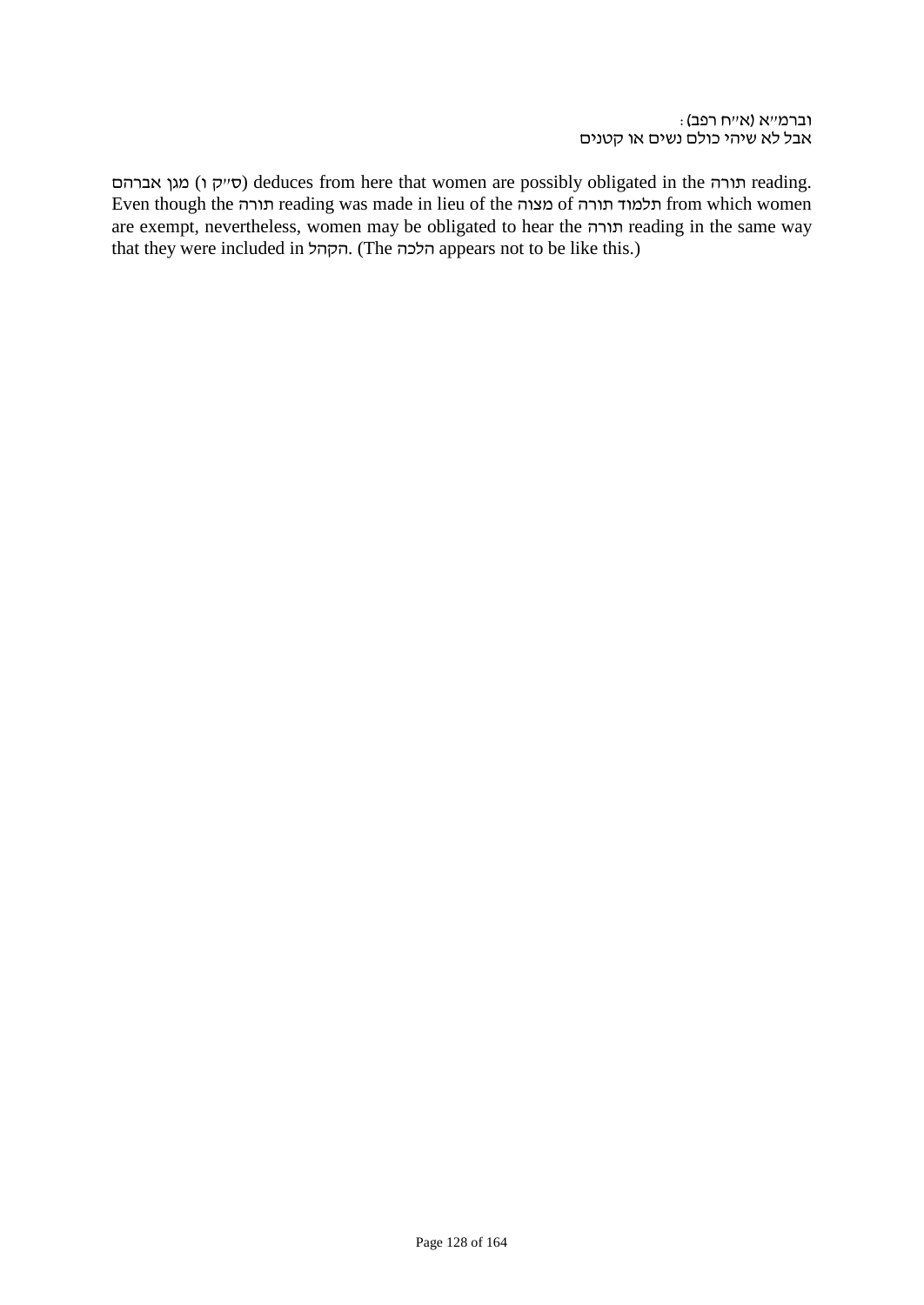| תוספת יו"כ, שבת, ויו"ט -1 |  |
|---------------------------|--|
| קדוש הבדלה וקידוש לבנה -2 |  |
| i - קדוש                  |  |
| ii- הבדלה                 |  |
| קידוש לבנה -iii           |  |
| שמחת החג-3                |  |
| עליה לרגל וחגיגה -4       |  |
| עליה לרגל -i              |  |
| ii- חגיגה                 |  |
| פסח: מצה הגדה ופסח שני -5 |  |
| נוצה ומרור -i             |  |
| ii- הגדה                  |  |
| פסח שני -iii              |  |
| פרשת זכור -6              |  |
| מצוות דרבנן -7            |  |
| i- הלל של ליל סדר         |  |
| ii- ארבע כוסות            |  |
| iii- מגילה                |  |
| $iv$ - נרות חנוכה         |  |
| ספירת העמר -8             |  |
| שופר וד׳ מינים -9         |  |
| תקיעת שופר בשנת היובל -10 |  |
| <b>סוכה -11</b>           |  |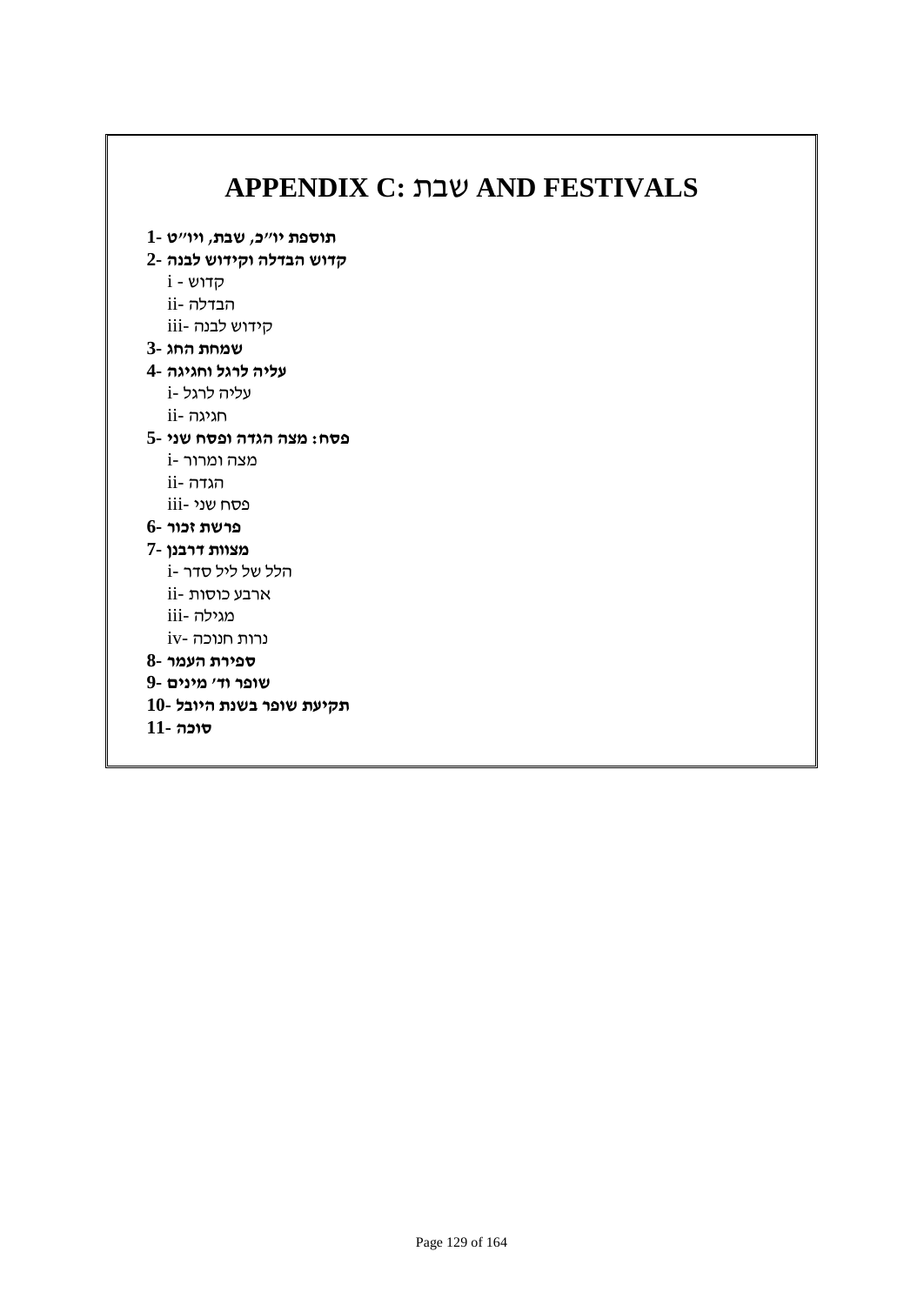## **APPENDIX C:** שבת **AND FESTIVALS**

### תוספת יו#כ- שבת- ויו#ט *1-*

The יום כפור to add to מצות עשה דאורייתא learns that there is a וראש השנה ט) גמרא inception and at its ending. The סי רסא סייק יט) משנה) says that since the פסוק says with .well as יום טוב and שבת includes פסוק the ,תשבתו שבתכם ,יום הכפורים to reference

There is a ספק whether women are חייב in שבת תוספת depending on whether it is one of the מצוות of שבת) in which case women are חייב (or a separate מצוה) in which case it is גרמא זמן and women are כמור). (See הליכות בת ישראל).  $($ See הליכות בת ישראל.

### קדוש הבדלה וקידוש לבנה *2-*

#### וביום השביעי תשבות שביתת בהמה

#### **קידוש -i**

ש״ע רעא ס״ק ב: נשים חייבות בקידוש אע"פ שהוא מצות עשה שהזמן גרמא משום דאיתקש זכור לשמור והני נשי הואיל ואיתנהו בשמירה איתנהו בזכירה ומוציאות את האנשים הואיל וחייבות מן התורה כמותם

Even if she has already said קדוש herself (משנה ברורה ה However, לכתחילה she should not say קדוש for a man who is not a member of her household .(משנה ברורה ד) דזילא מילתא because

Because of this היקש of זכור to שמור there are those who learn that a woman is also חייב in the מצוות עשה  $\mathrm{of:}$ 

**וביום השביעי תשבות -i שביתת בהמה -ii**

#### **הבדלה -ii**

 in שבת sanctify to מצוה a is It (קדוש as מצוה same הבדלה :סמ"ג ,חינוך ,(הלכות שבת ל:א) רמב"ם its going in and going out) and therefore, even though גרמא זמן, just as women are חייב in קדוש (היקש: to הבדלה in חייב so they are שמור of זכור.

ראש, רייש משנץ (and is therefore דרבנן) and women are exempt. Although according to the א"רמ women can bless on מצוות in which they are not חייב, this is not so where the whole מצוה is a ברכה) אברהם מגן(.

למעשה: Women are חייב but should try, לכתחילה, to find a man to make it for them to include the opinion of those who say they are exempt  $(\pi)$ : משנה ברורה רצו

Although most פוסקים say that a woman cannot make הבדלה for a man, ביתה הליכות 15:33 says that if he cannot do it for himself and he cannot find anyone else, a woman can do it for him.

An e-mail from the Aish Rabbi, Rabbi P. Waldman, answering a halachic question: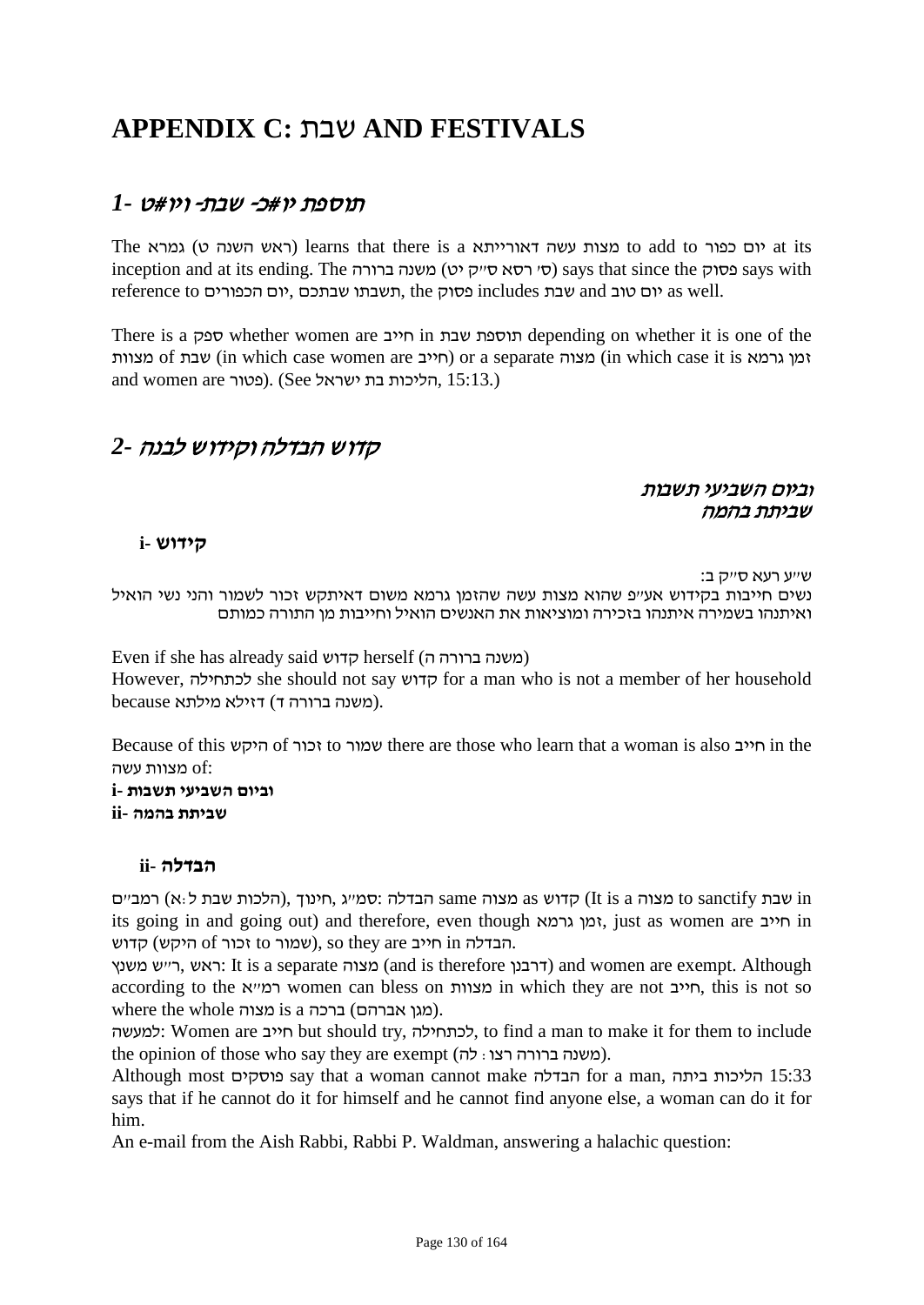There is nothing in the Havdala wine that will cause beards to grow. It is something people say, but it has no source in Torah and Talmud or Midrash.

Magen Avraham O.C. 296:4 mentions a custom of women and other family members not drinking the wine. Only the one that recites the Havdala drinks wine. See Mishna Berura 35, and Aruch Hashulchan 5 there – that when a woman recites the Havdala (when there is no man to make Havadala for her) she does drink the wine.

#### **קידוש לבנה -iii**

עיין בשו״ת האלף לך שלמה או״ח ס׳ קצג שכותב שבעצם קדוש לבנה לא הוי זמן גרמא דהלבנה ולא הזמן הוא הגורם ע"ש שדן למה נשים פטורות.

#### שמחת החג *3-*

דברים טז: יד ושמחת בחגך אתה ובנך ובתך

תוספות) learn that the essential מצוה is on the husband, but that his wife is included because a husband can only fulfill the מצוה together with her.

ד"ראב learns that the מצוה is on the husband to make the female members of his family rejoice in the festival.

ם"רמב, י"רש learn that there is a separate obligation on a woman to rejoice in the festivals. This would apply to single as well as married women.

The רמב"ם appears to pasken like משנה ברורה תקכט סעיף קטן טו.

### עליה לרגל וחגיגה *4-*

#### **עליה לרגל -i**

עשה נג - רמב"ם

The מצוה is to appear three times in the מקדש with every male child that could possibly go with and to offer a ראייה עולת קרבן.

צז ערובין learns that women are exempt because it is a גרמא זמן . Alternatively, we learn it from the גמרא The - חגיגה ד.) שלוש פעמים בשנה יראה כל זכורד (שמות כג: יז) of פסוק there why the fact that it is גרמא זמן might not have exempted women). They may, however, fulfill this מצוה if they wish to do so, as did the wife of יונה:

עירובין צו.

מיכל בת כושי (=בת שאול) היתה מנחת תפילין ולא מיחו בה חכמים ואשתו של יונה היתה עולה לרגל ולא מיחו בה חכמים. (עיין תפילין לעיל)

However, ועירובין צו. דייה מיכל) arites that they should not do so either because it looks like חולין. is being brought to the עזרה or because of הולין סאו

#### **חגיגה -ii**

Whoever is חייב in ראייה is חייב in חגיגה and whoever is פטור from ראייה is פטור from חגיגה .(חגיגה פרק ב הלכה ד ,רמב"ם)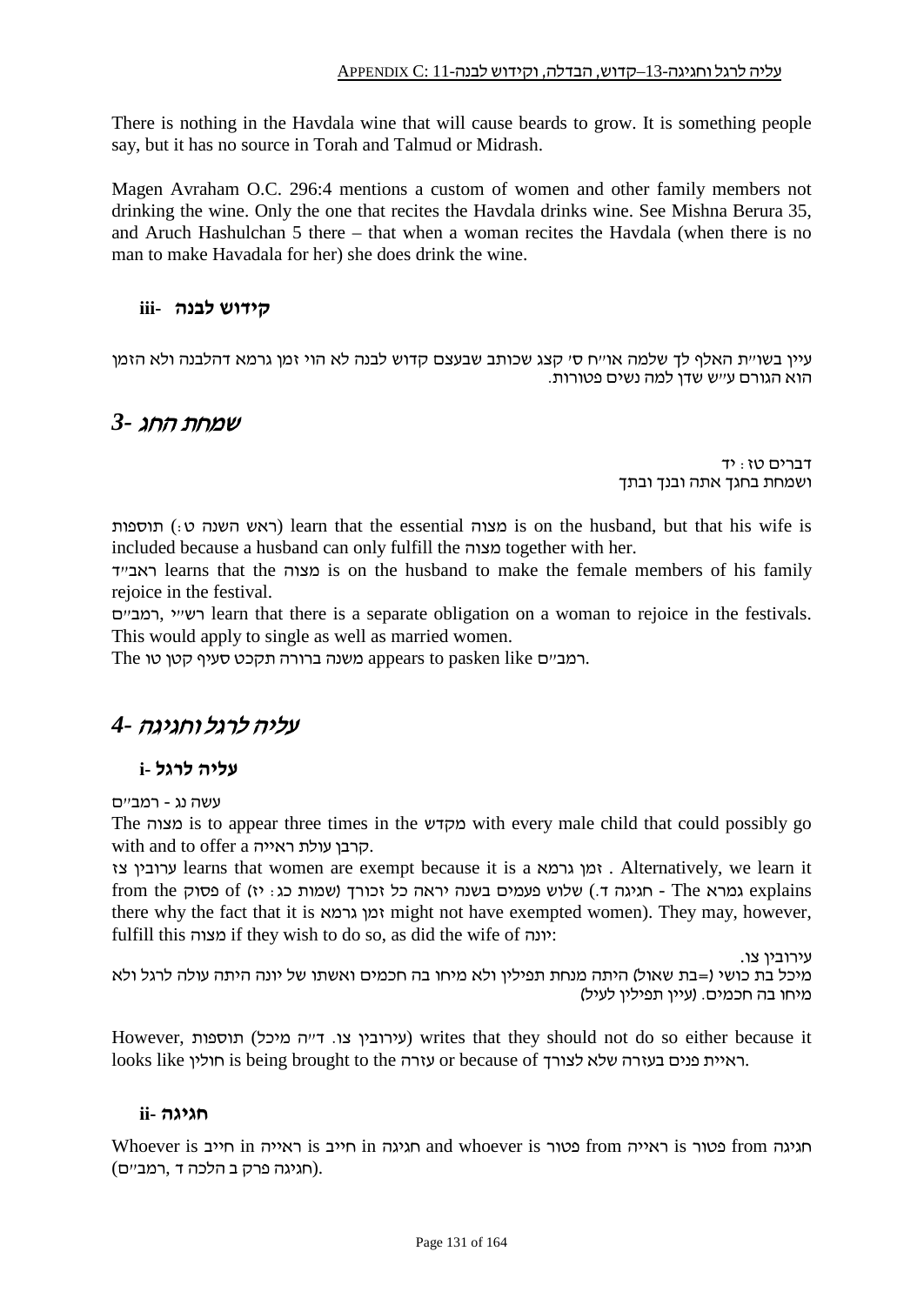(See first תוספות in חגיגה for the position of the ירושלמי(

### פסח; מצה הגדה ופסח שני *5-*

#### **מצה ומרור -i**

.חייב are women ,זמן גרמא Although

פסחים מג: לא תאכל עליו חמץ שבעת ימים תאכל עליו מצות (דברים טז: ג) כל שישנו בבל תאכל חמץ ישנו באכילת מצה ונשים כיון שישנן באיסור אכילת חמץ חייבות באכילת מצה

(והירושלמי לומד שזה מצות עשה הבא מכח לא תעשה – שם פח ה"א)

וכשם שחייבת באכילת מצה כך, בזמן המקדש, היא חייבת **באכילת מרור**

#### **הגדה -ii**

תוספות (סוכה לח) און Although a נמן גרמא women  $\alpha$  a הואורייתא possibly because the verse in יחמץ: associates it with יחמץ:

שמות יג: ג ויאמר משה אל העם זכור את היום הזה אשר יצאתם ממצרים מבית עבדים כי בחזק יד הוציא ד' אתכם מזה ולא יאכל חמץ. (חשק שלמה)

Others – Women are הייב מדרבנן (according to the הארבע כוסות).

#### **פסח שני -iii**

(רמב"ם פ"ה מהל' קרבן פסח הל' ח) קיי"ל דלנשים הוא רשות

A woman is חייב on the מצוה of **פסח קרבן שחיטת** and on the מצוה of **פסח קרבן אכילת**. She is not, however, פסח שני in חייב.

#### פרשת זכור *6-*

:מצוות Three i- To remember what עמלק did (זכירה בפה) ii- Not to forget (שכחה בלב) iii- To physically destroy עמלק

חינוך: Exempts women from at least first and third רמביים): Women are included

### מצוות דרבנן *7-*

**הלל של ליל סדר -i ארבע כוסות -ii מגילה -iii נרות חנוכה-iv**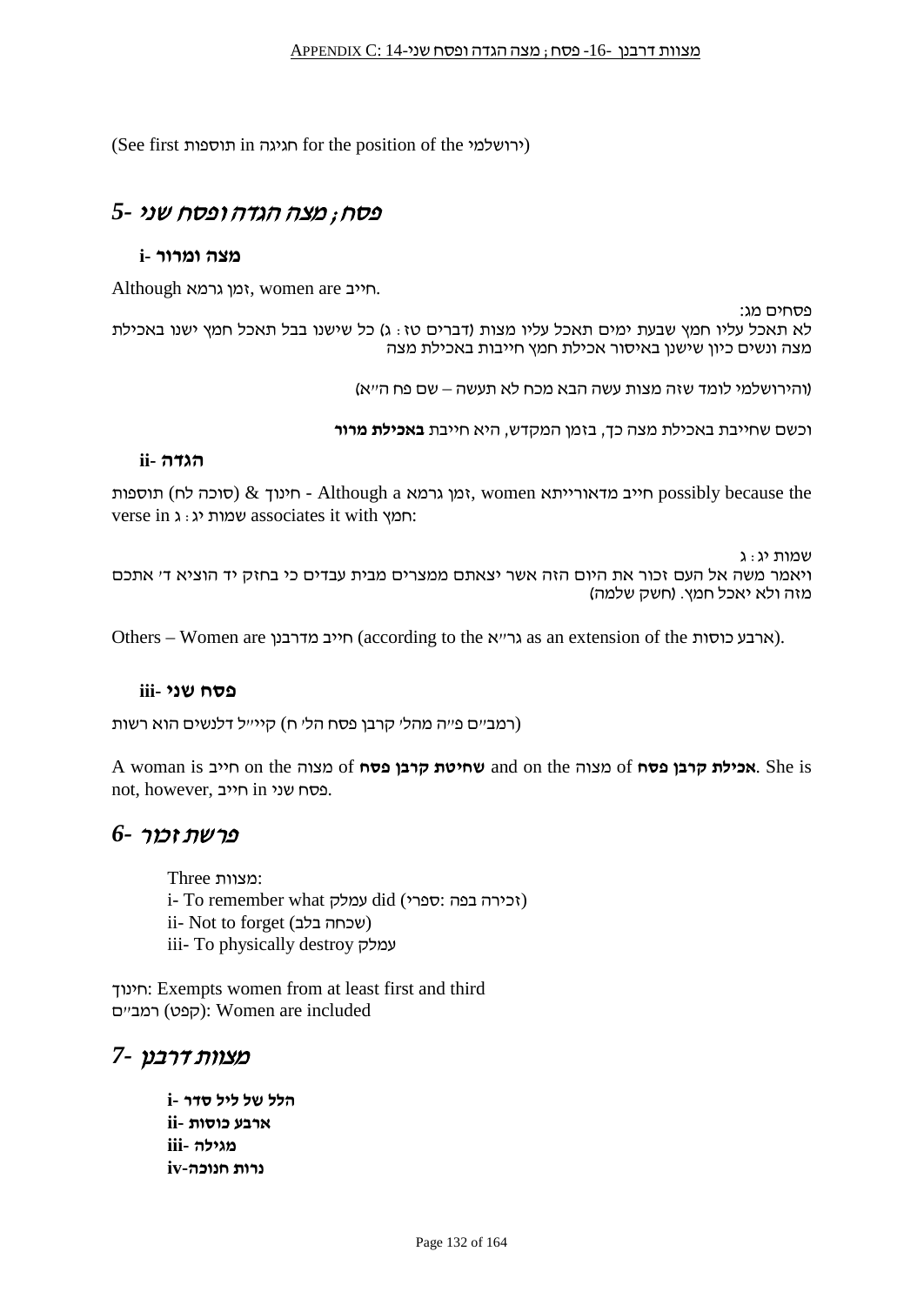Although these are בהייג אט תריייג. some are counted as part of גאון סעדיה גאון  $\alpha$  בהייג טע

In all four: אף הם היו באותו הנס

a- Women instrumental in bringing about the רשביים) גאולה)

b- Women were in same danger and therefore the נס of גאולה applied just as much to them .(מגילה ד ,תוספות פסחים קח:)

#### **הלל של ליל סדר -i**

Women can be מוציא men in פסח ליל הלל

ראש חדש of הלל of הללם, since there the האש חדש): This should be true also of היוב sequal on both men and women (מנהג (but leaves the issue unresolved (ע"צ(.

#### **ארבע כוסות -ii**

According to הגדה on דברי נגידים) אותהות at beginning): The הגדה מהר"ל the הגדה מהר"ל the ארבע .(אבות the כנגד are מרור and מצה ,פסח as Just(

#### **מגילה -iii**

Ten women comprise a public reading and therefore ניסא פירסומי just like ten men.

There is a מחלוקת whether women combined with men (sitting completely separately with a מחיצה (can comprise a public reading of ten. י"אשר הגהות - a צניעות problem; איש חזון ) אורח תיים קנה: ב) says yes.

One woman can definitely read for another and, according to Rav Shlomo Zalman Auerbach, ל"ז, even for a מנין of women.

Most authorities hold that theoretically a woman could read the מגילה for men but that they may not for other reasons (היאת מגילה or because, for men הריאת מגילה, הול an extension of זכור; Vilna Gaon holds that women are only ויכור in hearing the מגילה men are also חייב in reading the .(מגילה).

#### **נרות חנוכה -iv**

#### ספירת העמר *8-*

ם"רמב - Women are exempt (the primary opinion)

רמב"ן (קדושין לד.) - Women are obligated; it is not a time-bound מצוה because the קרבן עמר and not time triggers the obligation, therefore today only rabbinic;

ם - we are חייב even today because not linked to מדאורייתא חייב, we are יחליכות בת ישראל, chap 24 note 2.)

### שופר וד) מינים *9-*

All opinions - women are exempt from the תורה. Rabbi Akiva Eiger: "Most women act strictly, they are diligent and careful to fulfill time-bound מצוות such as שופר and לולב. These are considered obligatory for them (תשובה).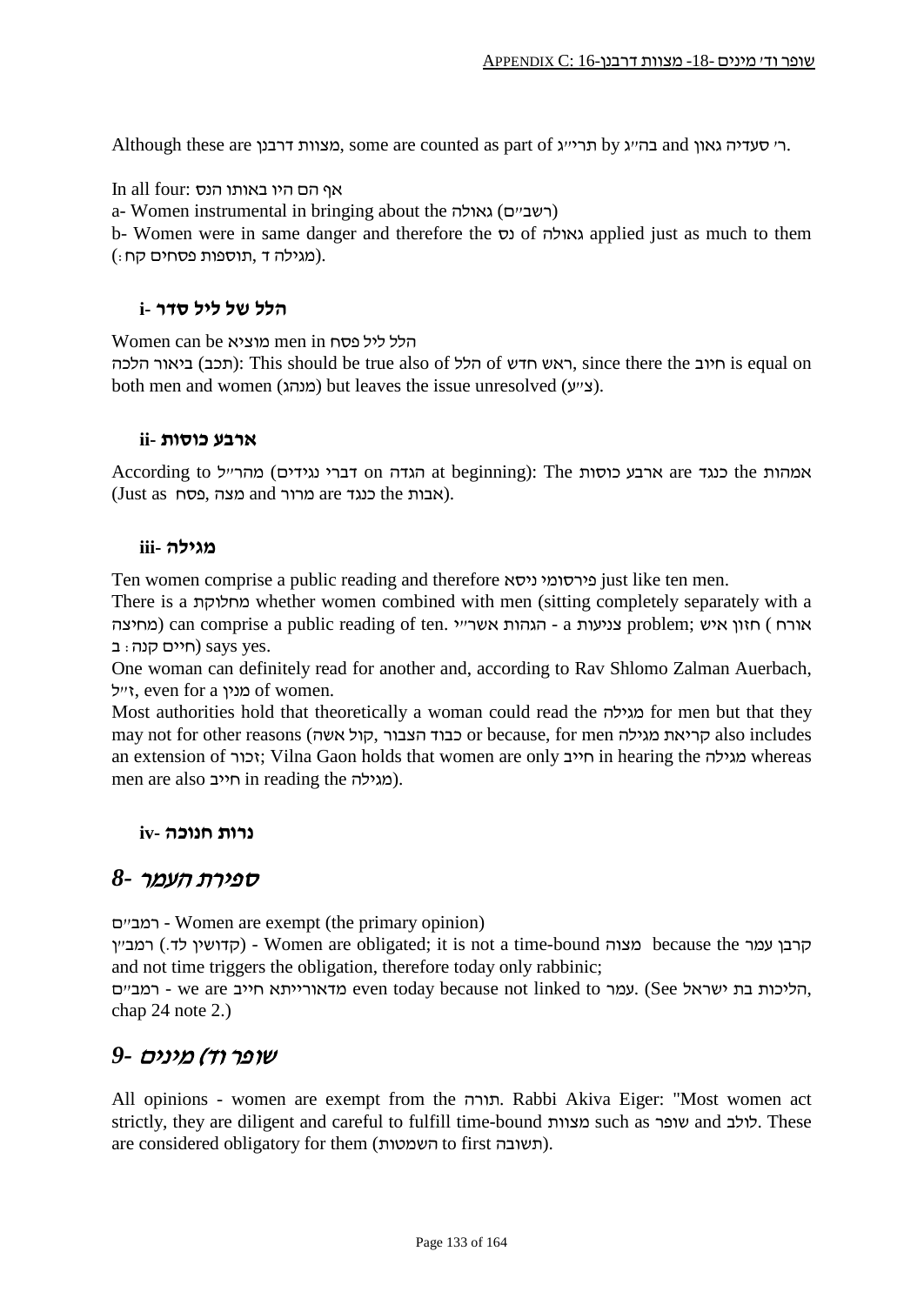Some Sephardi authorities make מינים' ד and שופר the exceptions and allow women to make a ברכה on these (see ישראל chap 19, note 24; chap 20, note 26).

ילקוט because the לולב says that women are usually careful to do the לולב of לולב because the ילקוט שמואל says that they are characterized by אחד לב and in מה סוכה it says:

מה תמר זה אין לו אלא לב אחד, אף ישראל אין להם אלא לב אחד (יביע אומר ח"א או"ח ס"מ)

### תקיעת שופר בשנת היובל *10-*

מצות עשה קלז - רמב"ם

רמב"ם פ"י מהל' שמיטה ויובל הל' י: מ"ע לתקוע בשופר בעשירי לתשרי בשנת היובל ומצוה זו מסורה לב"ד ... וכל יחיד ויחיד חייב לתקוע. הל' יא: שופר של יובל ושל ר"ה אחד הוא לכל...

Since הוקש to שופר of השנה ראש for all laws (exceptions stated there in the ם"רמב ( presumably women are also פטור in שופר of יובל.) author's own)

### סוכה *11-*

All authorities - women exempt.

Women were also included in the miracle of סוכה. Nevertheless, the logic of באותו היו הם אף הנס only applies to הנס מצוות דרבנן סחו $\alpha$  : דייה היו תוספות). They may fulfill it if they want.

#### כף החיים תרמ: ה

It is a מצוה for every Jew to seat his wife and family with him in the סוכה so that they will also be in the protective shadow of the Faithful One and purify their souls...

:כעין תדורו

Just as a man lives at home with his wife and family, so should he dwell in the סוכה ) הליכות בת ישראל chap 20, note 5).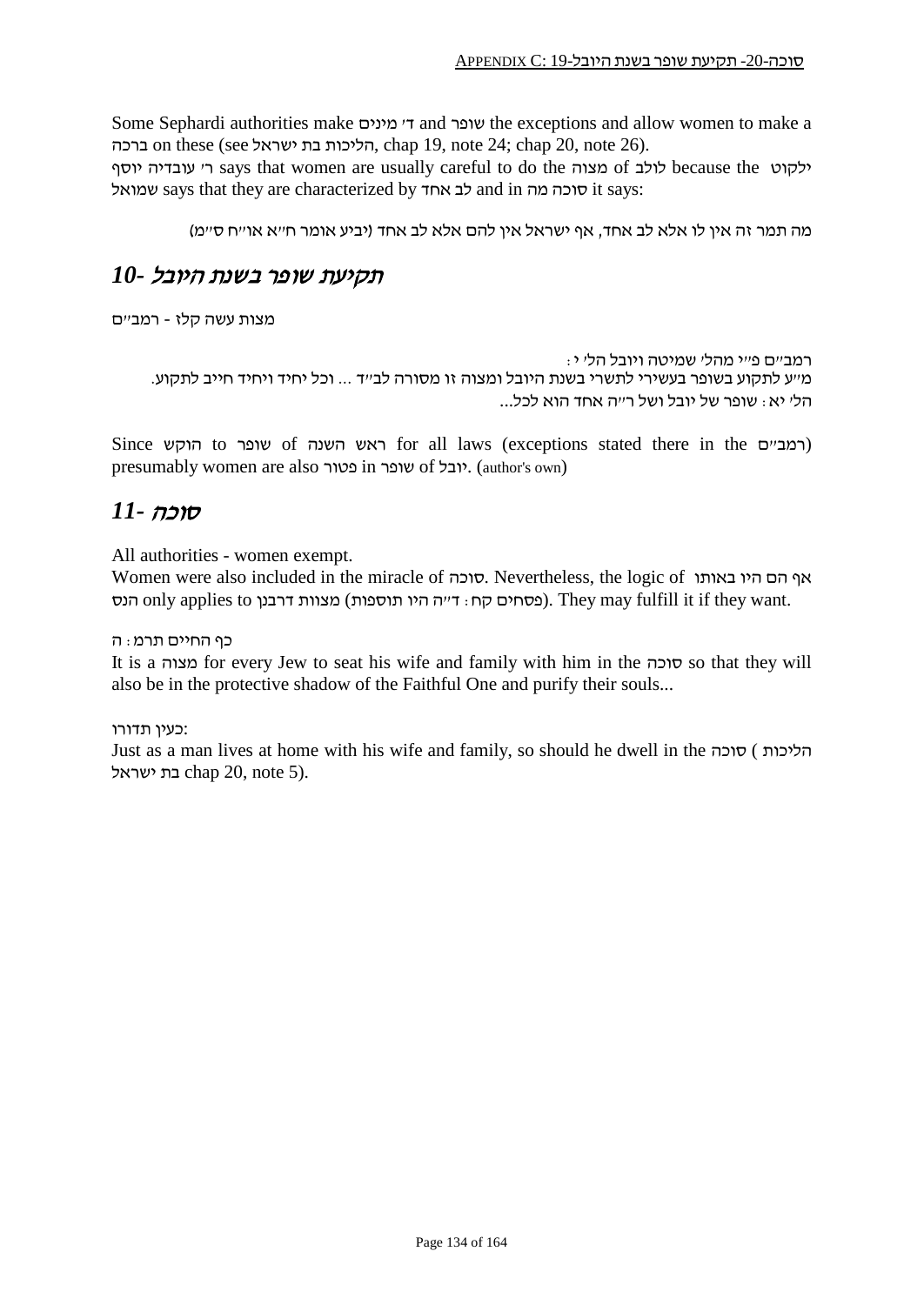## **APPENDIX D: LAWS RELATED TO MARRIAGE**

**Introduction: Do women have a מצוה to get married?**

**פרו ורבו 1-**

**קידושין 2-**

**גיטין 3-**

**יבום וחליצה 4-**

**5- Other marriage-related laws**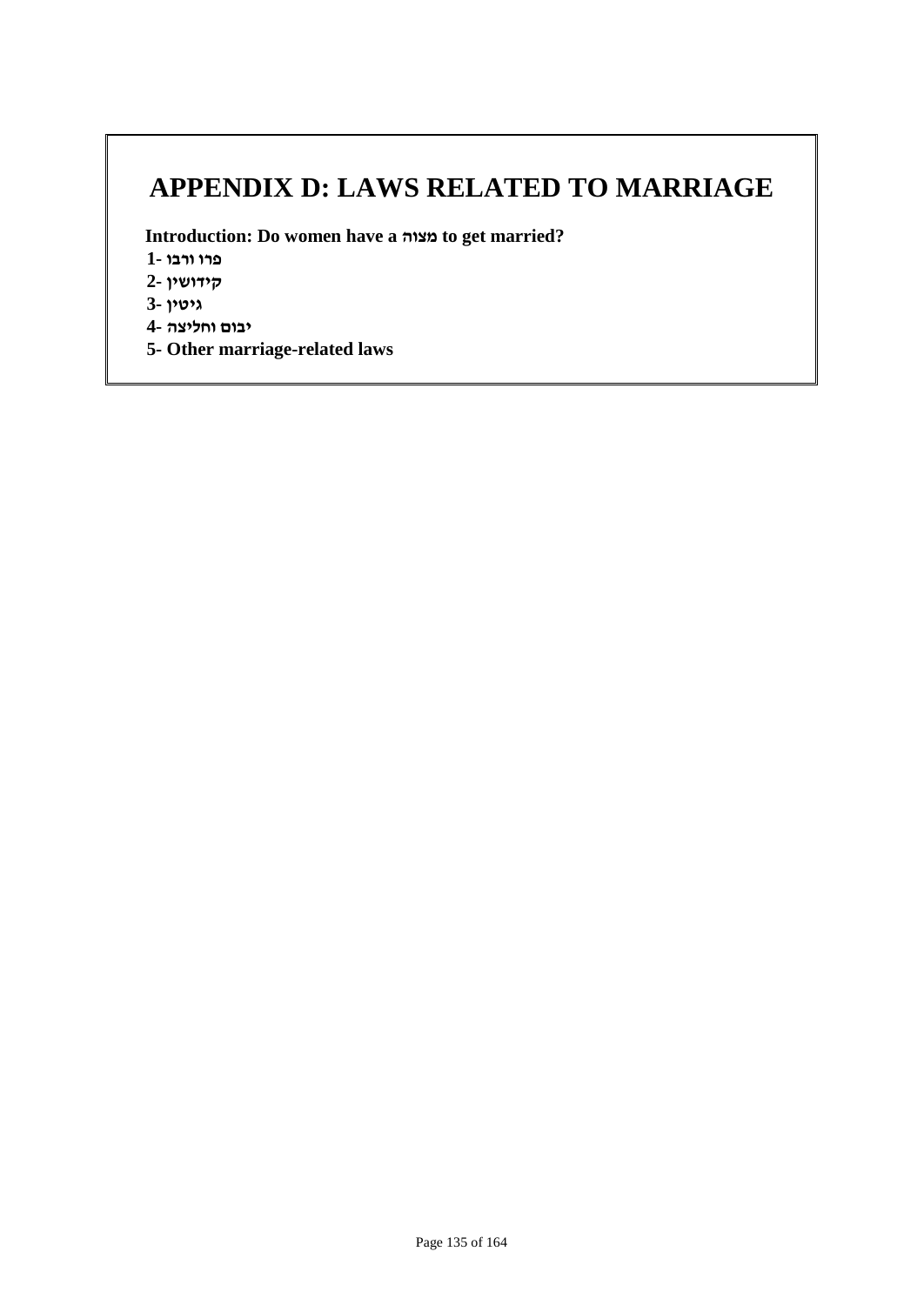## **APPENDIX D: LAWS RELATED TO MARRIAGE**

### *Introduction: Do women have a* מצוה *to get married?*

The מצוה בה says גמרא on which the <u>האשה מתקדשת בה ובשלוחה</u> says (מא.) קדושין in משנה מבשלוחה יותר.) The גמרא learns this from the apparent redundancy in the משנה. If even her שליח can get her married, it is redundant to say that she can also get married.) We therefore see that it is a מצוה for a woman to get married.

The nature of the מצוה:

A woman is not חייב in ורבו פרו) see below) nor in the מצוה of קדושין if it is an independent מצוה) see below),

Therefore she is commanded either because of:

- $1$  ט"ז (the לא תהו בראה 1 $($ the (לא תהו בראה  $\alpha$
- 2 So that she shouldn't come to sin (the רמייא), or
- 3 as a facilitator in her husband's obligation to fulfill the מצוה).<sup>1</sup> (ר״ן).<sup>1</sup>

The תורה often regards a facilitator as being even greater than the person doing the מצוה.

גדול המעשה מן עושה -בבא בתרא ט. Although many commentators limit this principle to צדקה, others regard this as a broader principle.

Even if not commanded, instead of a woman being commanded to get married she was given an intense internal need to do so.

> בראשית ג טז: ואל אישך תשוקתך

קידושין ז.<br>טב למיתב טן דו מלמיתב ארמלו.

יבמות קיג. יותר משהאיש רוצה לישא אשה רוצה להנשא

A woman is internally commanded what a man is externally commanded to do. She is by her nature inclined to what he needs to be commanded to do. In Rabbi Aharon Feldman's words, "A marital relationship is important for a man, but to a woman it is essential" (The River, the Kettle and the Bird pg. 47). Men, if they were not commanded, might never get married. "Marriage is profoundly unnatural to the male." (Brain Sex, Ann Moir, pg. 7)

Are women obligated to get married?

:(הלכות אסורי ביאה פרק כו הלכה כא) רמב"ם A woman is halachically entitled not to get married. However, there are two qualifications:

שולחן ערוך אבן העזר סימן א סעיף א: חייב כל אדם לישא אשה כדי לפרות ולרבות. וכל מי שאינו עוסק בפריה ורביה $\mathbb{I}^1$ כאלו שופך דמים, וממעט את הדמות, וגורם לשכינה שתסתלק מישראל. הגה: וכל מי שאין לו אשה שרוי בלא ברכה, בלא תורה כו' ולא נקרא אדם. וכיון שנשא אשה עונותיו מתפקפקים, שנאמר: מצא אשה מצא טוב ויפק רצון מאת ה' (משלי יח, כב). (מבוסס על הגמרא במסכת יבמות סב:)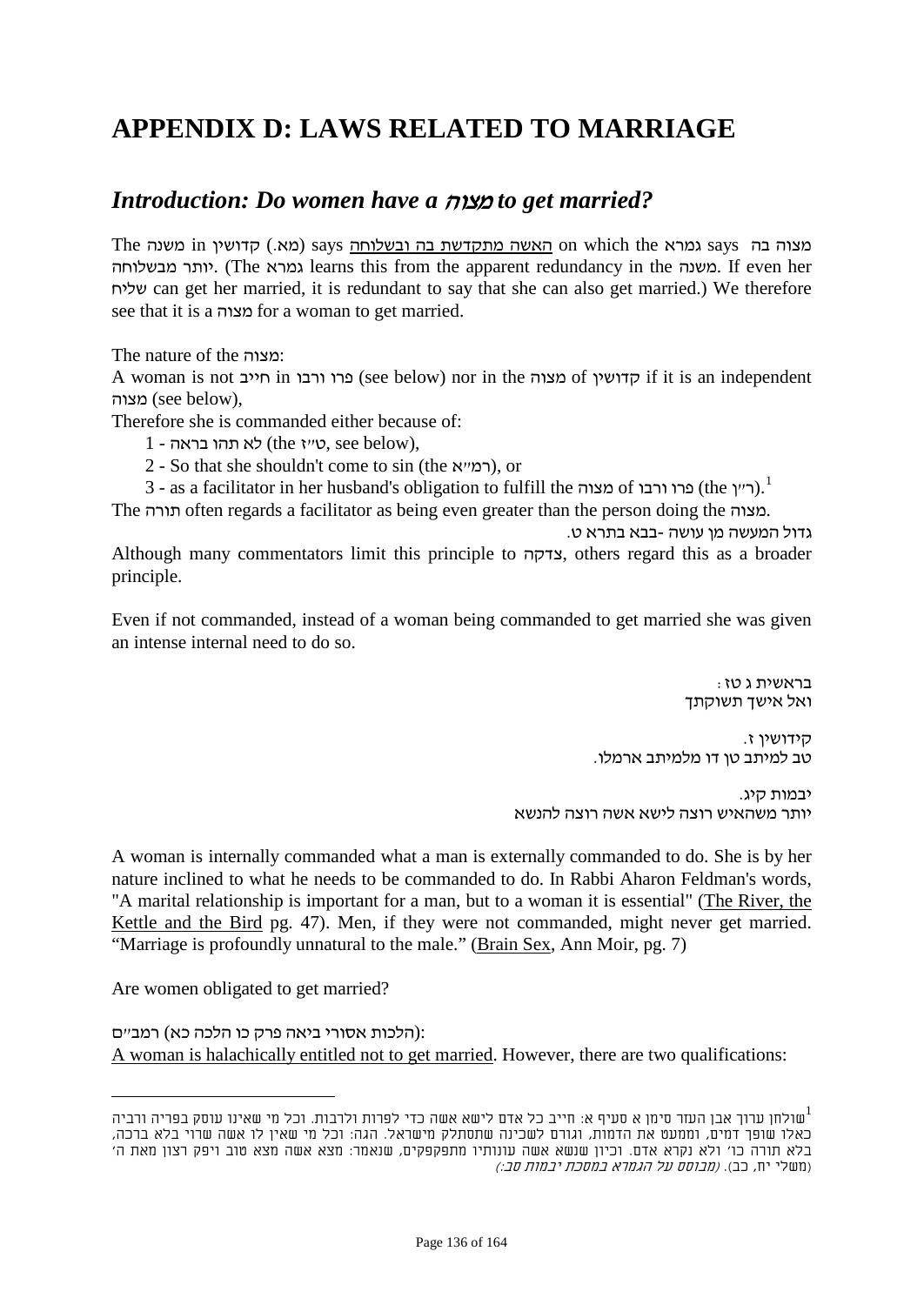i- Rabbi Akiva Eiger (הגהות on הגהות א סעיף אבן העזר א סעיף אבן ): This is only in very unusual circumstances, such as if she were living in a city that is totally devoid of men in which case she would not be obligated to leave to search for a husband. In any case, the ערוך שלחן makes no mention of this and the תמביים) himself writes in הלכה טז) אישות הלכה טז) that it is ordinarily forbidden for a woman to do so.

(In fact, in the א"רמ) א סימן in the הגה to יא סעיף (it is brought down as a א"י that she is obligated to get married- not just that if she does it that it is a מצוה.(

ii- The ח"ב on the טור makes it clear at the beginning of א סימן עזר אבן that irrespective of who is fulfilling what מצוה by getting married and having children, it is clearly the הבורא רצון that men and women get married to each other. Amongst other things, the ח"ב says that this is why 'ה arranged things so that only a man and woman together could have children while simultaneously He prohibited any relationship outside of marriage.

More than that, הכהן (מחשבות חרוץ) הב צדוק הכהן and others explain that since the original whole אדם was a male/female being, both men and women need to marry to complete themselves. (It is unclear whether the term אדם חצי applied to unmarried males can also be applied to unmarried females.) (Although the verse אחד לבשר והיו באשתו ודבק is addressed to males it implies that their wives should also cleave to them since being אחד בשר cannot otherwise be achieved.)

ן"רמב in הקדש אגרת explains that amongst the greatest acts of קדושה that can be done by any human on earth, comparable to the קדושה achieved in the קדש קדשים, can only be expressed within marriage.

It is in this context that we achieve the heights of בדרכיו והלכת. Many other spiritual heights are also only achieved by women in marriage. Clearly, whether this or that חיוב includes women or not is irrelevant to whether she should, and should want to, get married.

### פרו ורבו *1-*

ריב עשה - רמב"ם

The :סה יבמות גמרא learns that women are exempt from one of two verses:

בראשית א:כח -i ויברך אתם אלקים ויאמר להם אלקים פרו ורבו ומלאו את הארץ וכבשה וגו'.

Since it says וכבשה, ל"חז learn that it is the way of a man to conquer and not a woman. (Although the ברטנורא learns that this is referring to the male-female relationship itself, most (e.g. החיים אור (learn that it is referring to something else, either military action as in קדושין :ב or simply a "conquering" of the earth by populating it.) Since that part of the verse refers only to men, so must the rest of the verse as well. (The commentators explain more than this, that the goal of conquering is only achieved by first populating the earth through ו. Even though the verse is in the plural, a fact that led Rav Yochanan ben Berokah to say that women are indeed included in the מצוה, however, since it writes וכבשה without a ו, it is therefore written as if in the singular. Even according to י"רש on חומש who says that this verse is only a blessing and that it is the second verse to נח which is the תוספות) says, but only according to the second opinion in the גמרא $($ גמרא $)$ , we still learn the exemption from the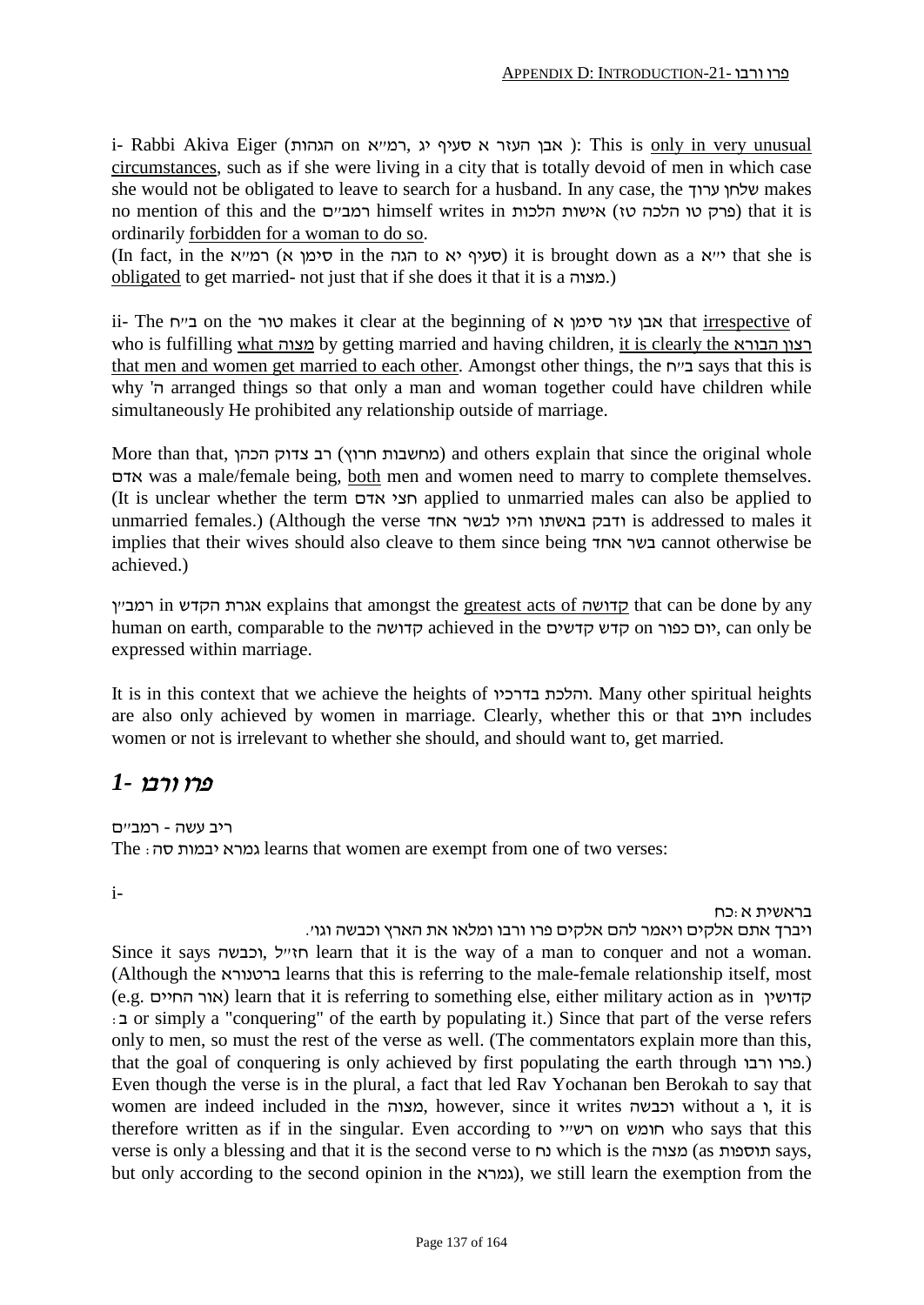first verse. The second verse to נח is all in the plural because נח and his sons were being addressed there.

ii- Alternatively, we learn it from the blessing to אבינו יעקב) when he was about to enter Israel)

> בראשית לה: יא אני קל שד-י פרה ורבה

Since the verse is in the singular and is being addressed to אבינו יעקב, a male, we learn that women are exempt.

גרוך השלחן אבן העזר סימן sons ווה and the wives of מוה both מוה both והעזר סימן א were included in the original two verses of ורבו פרו, which is why they are in the plural. It was essential that they be commanded since there were no other women around. Therefore, the future of the world was at stake. However, by אבינו יעקב, when this was no longer the case, the language changed to the singular. The first verse then reads: ורבו פרו, both males and females, until you have populated the world (הארץ את ומלאו(. Then the חיוב changes to he whose way it is to conquer (וכבשוה). (See there how he similarly explains the verse in פרשת (.נח

Reason for exemption:

חכמה (- since it is dangerous for a woman to give birth, the תורה did not make) - (פרשת נח) משך this an obligation for her.

There are two additional, related מצוות:

**בערב אל תנח ידיך** -i

A נביאים מצות, or according to some a דרבנן מצוה, with the verse just an אסמכתא. A man is חייב to go beyond having just a son and daughter. (For example if he finds himself single after fulfilling ורבו פרו, he should get remarried.) It seems that women are פטור from this מצוה.

# **לא תהו בראה לשבת יצרה (**ישעיה מה:יח) -ii

A מצוה not to leave the world devoid of people. Many would understand that this is not a separate מצוה but merely an explanation of the reasoning behind ורבו פרו. This would appear to be מגן אברהם קנג: ד-ו However (מצוה (he makes no mention of this מגן אברהם קנג: ד-ו לשבת in חייב are that women are כית שמואל see also) אבן העזר א: ס"ק ב on ט"ז לשבת ה יצרה.) The ז"ט claims, against שמואל בית, that this is the position of תוספות. (One can therefore sell a תורה ספר to marry off a woman just as one may do for a man, which is the only reason that a תורה ספר may be sold other than to learn תורה.

### קידושין *2-*

ראש is just the way of fulfilling קדושין) פרו ורבו, beginning of second כרק; also ראש; בתובות פרק א, סימן יב who says that's why we don't say האשה", סימן יב say n'don't say , Nevertheless, the רייך says that a woman who does get married does have a הכשר מצוה) by way of helping her husband fulfill a מצוה.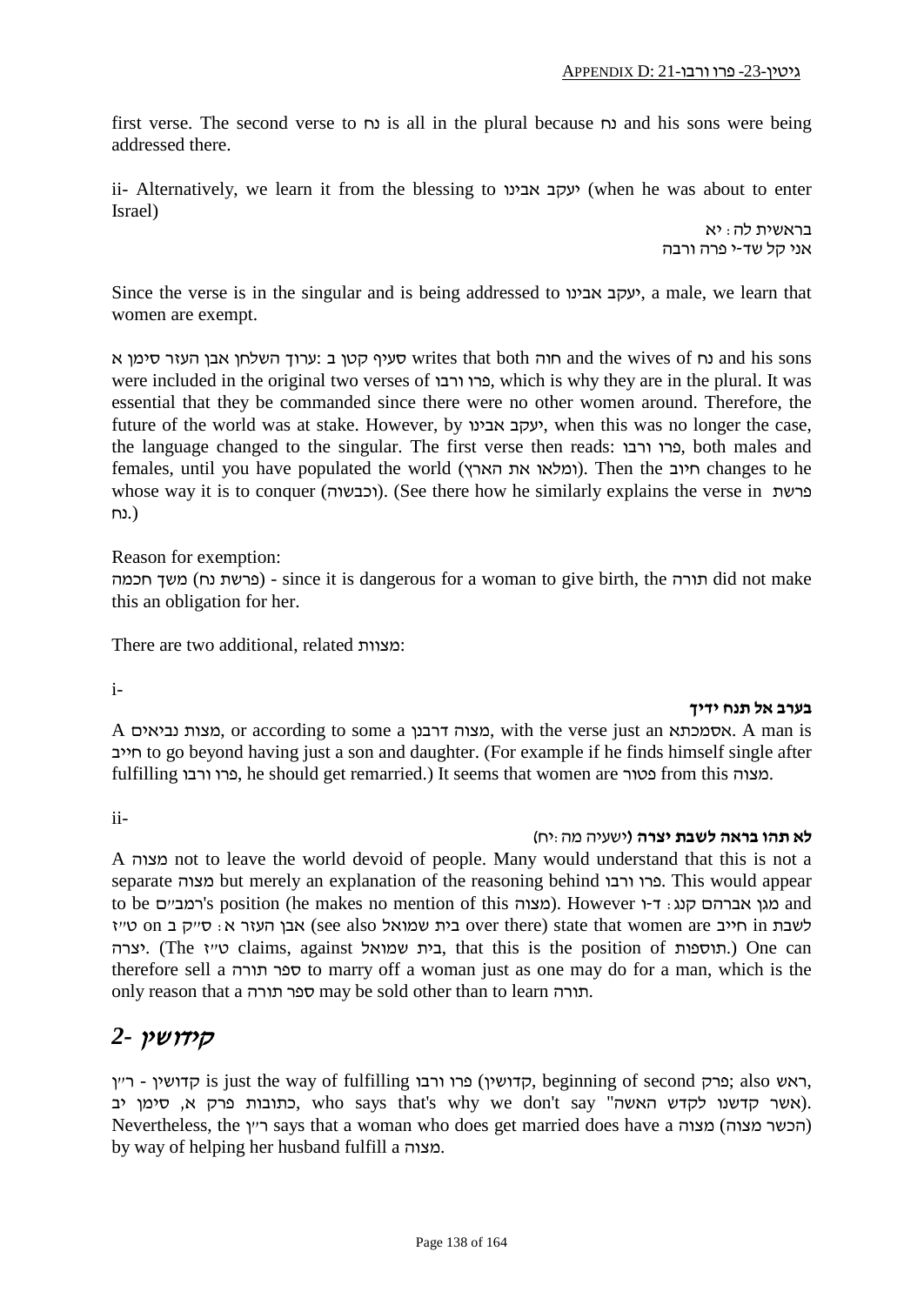ר' ,(עא) זהר הרקיע ,רשב"ץ ;(תקנב) ספר החנוך, (משנה תורה אישות א-א ;ריג ספר המצוות) רמב"ם גאון סט) - a separate מאירי, a woman by מאירי, Gee כתובה coman by התובה.) See כתובה. introduction to קדושין מסכת, also Rav Yerucham Fishel Perlow סט עשה - how learned). In addition, many learn a separate prohibition of union with a woman without קדושין applicable to both parties (חינוך - תקע(.

### גיטין *3-*

Exemption not clearly mentioned but ם"רמב and חינוך write that a man who does not divorce his wife in the right way transgresses a עשה מצות. The law of divorce is learned from a continuation of the same verses from which the מפרשים understand is the ם"רמב's source for at least some types of כי יקח איש אשה...ונתן לה ספר כריתות וגו׳) קדושין.

### יבום וחליצה *4-*

מצוות Two -) רו זהר הרקיע) רשב"ץ ,(ריז) רמב"ם

מצוה One - בה"ג ,(עו) ר' סעדיה גאון

Although the command is addressed to the man, the consequences both of doing and of not doing either יבום or חליצה apply equally to a woman as to a man. The woman is involved in the doing of both. It is not clear whether she has a מצוה of a מצווה ועושה or not.

### *5- Other marriage-related laws*

The following are חיובים on the man only: (רמב"ם ל"ת רסב) שארה כסותה ועונתה (רמב"ם עשה ריד ,חתן re the בית דין on חיוב a - רמב"ם ל"ת שי) שנה ראשונה on judgment render to בית דין the on מצות עשה a also is There) (רמב"ם ל"ת רסג-רסד) יפת תאר cases of תאר יפת - see תקלב - חינוך) (Really a war-related מצוה - see war below) אונס, מוציא שם רע מפתה, האונס (an עשה to marry her and a תעשה) an to divorce her) (רמב"ם ל"ת רסא) אמה עבריה נערה and קידושי קטנה

Some of the עריות laws (שמח ת"ל ם"רמב, for men are paralleled by שמט ת"ל for women; some are just for women e.g. ליית שנ $\&$  y; most, even where addressed to a male, apply to both, .מחזיר גרושתו .g.e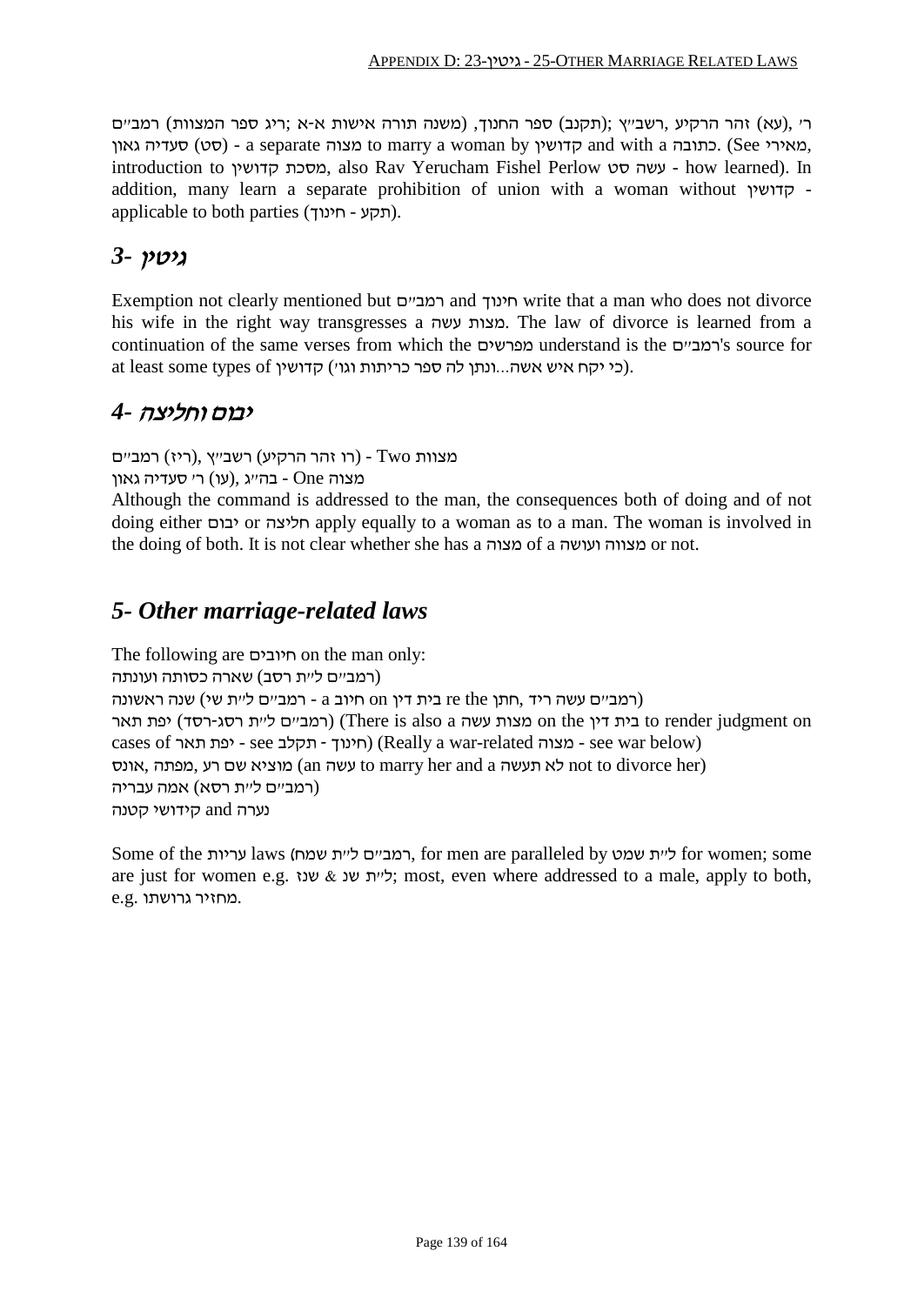## **APPENDIX E:** מצוות **RELATING TO CHILDREN**

**חינוך בנים 1- מילה 2- פדיון הבן 3-**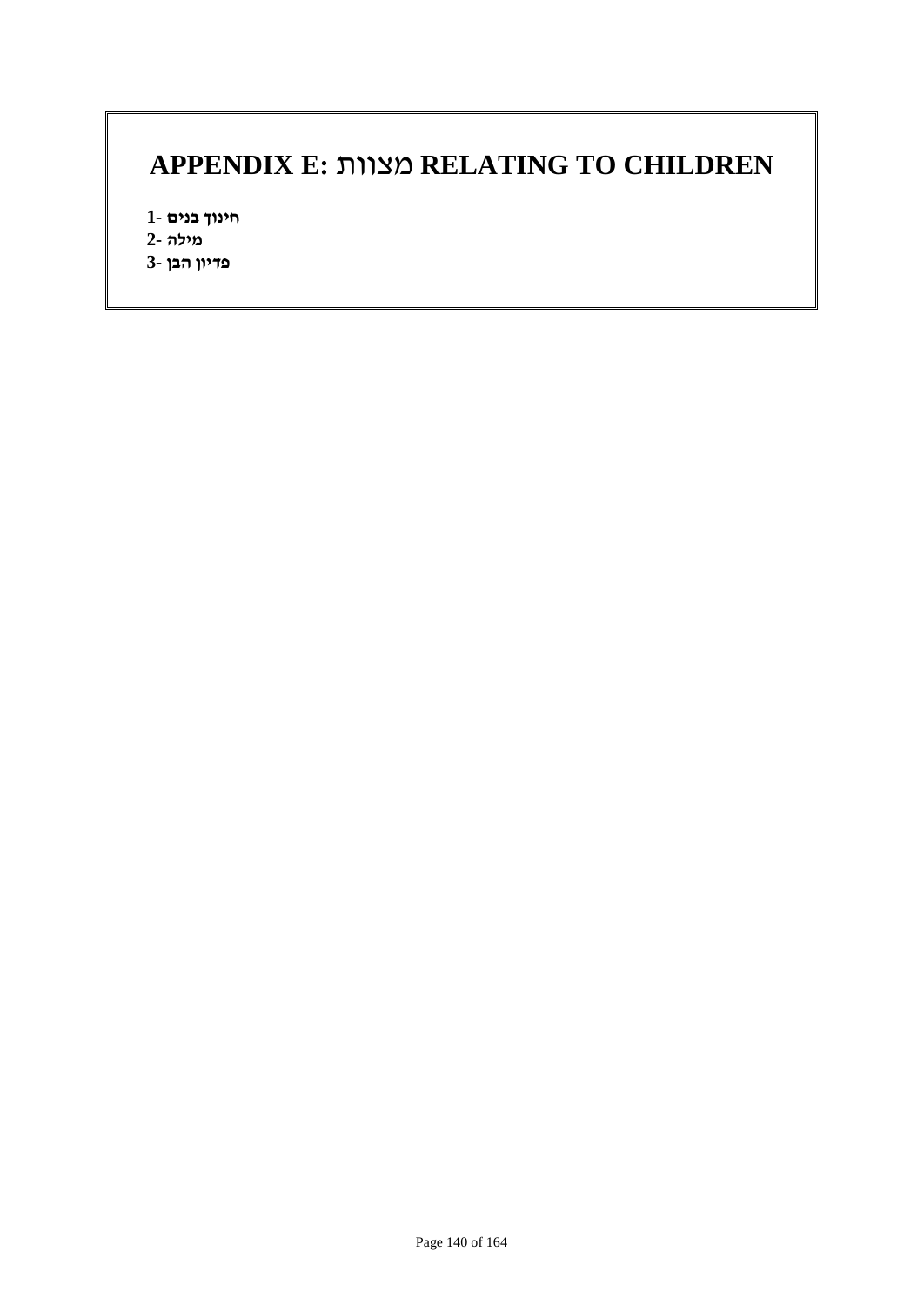## **APPENDIX E:** מצוות **RELATING TO CHILDREN**

ורבו פרו see under מצוה **1** in **Appendix D** above.

### חינוך בנים *1-*

There is a מחלוקת whether women are חייב in the מצוה of חינוך or not. Nevertheless, all opinions strongly encourage her to be involved in the חינוך of her children.

### מילה *2-*

עשה רטו - רמב"ם

Despite the fact that the מצוה should be done on the eighth day and should only be done by day, it is not considered גרמא זמן by the .כט קדושין גמרא תוספות who says that as far as the eighth day is concerned this is not considered גרמא זמן, since if it wasn't done then it can be done any time after that.

The גמרא nevertheless exempts mothers (i.e. women) from the verse:

בראשית כא :ד<br>כאשר צוה אתו אלקים - אותו ולא אותה<sup>f</sup>

תוספות says that according to הלכה women are exempt where cannot be done at night because .זמן גרמא a considered is מלה

The ריטב״א and די learn that although המב"ן the exemption of מאצוות עשה שהזמן and מלח גרמא applies only to מצוות that one does to oneself (since the source-מצויה) and therefore we need a special exemption for מלה.

Whether a woman who decides to do מלה as an ועושה מצווה אינו may do so is debated in the גמרא) (עייז כז) According to one opinion, we learn that Gentiles cannot מל תשמור בריתי את, in which case women may also not מל given that they are not in the ברית of מלה. תוספות conclude like this opinion and, according to the השלחן ערוך, this is the opinion of the רמייא. (Most understand that the רמייא goes like the second opinion brought below.) According to a second opinion, however, Gentiles are invalid because it says יהמול ימול. (The  $s$  is from  $s:$  המול יליד ביתך ומקנת כספך וכו' and reads בראשית יז $s$  rerhaps the גמרא means to learn from the word המול which, when read differently, reads מהול - i.e. someone who is מהול is qualified to be the ימול) תמימה תורה(. According to this opinion, women are kosher to do מלה because a woman is דמהילא כמאן דמיא - it is as if she has been circumcised. This opinion brings as support the fact that צפורה circumcised אליעזר) either to save משה or אליעזר from death - there is a difference of opinions among the מפרשים about this) as it says in:

שמות ד: כה

ספר חיים טובים של הר' חיים ברבי בצלאל (אחי המהר"ל)  $^1$ 

ואם יקשה האומר אם כן האשה שאינה בברית נמצא שאין לה אלוק חס ושלום?! נשיב כי האשה הנבראת מן צלע האיש, נכנסת עמו בברית דת יהודית עם בן זוגה, כדין כל שתף שנתן מכס בשביל הסחורה של השתפות, שהוא פוטר גם את חברו עמו. גם עקר טעם המילה כדי למעט תענוג המשגל, כי הערלה עקר סבת התענוג ההוא כמו שאמרו רבותינו ז"ל (בראשית רבה פ, י) כל הנבעלת לערל קשה לפרש אותה ממנו, ועקר טעם זה שיך לגבי אשה.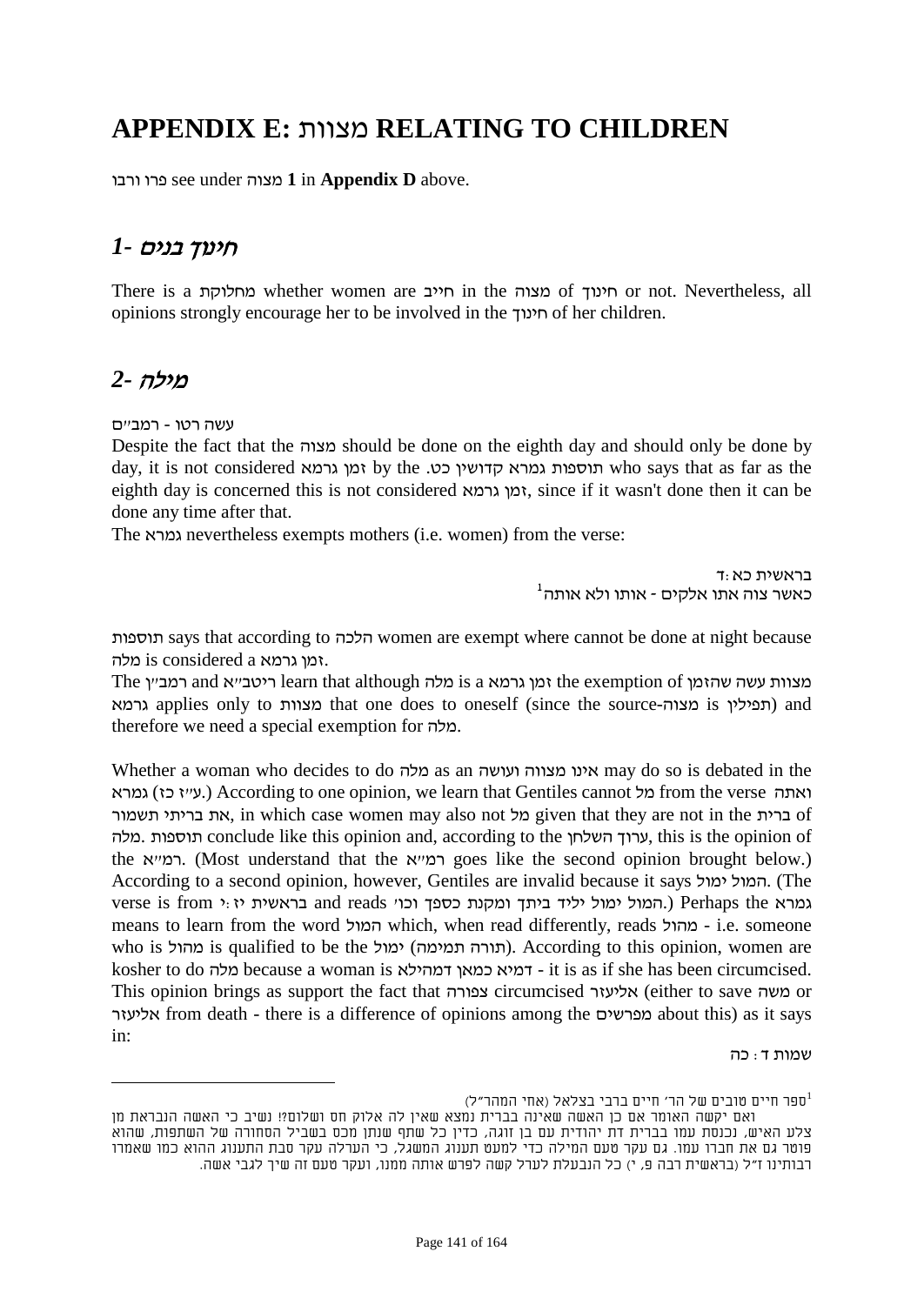#### ותקח צפרה צר ותכרת את ערלת בנה ותגע לרגליו ותאמר כי חתן דמים אתה לי.

(The other opinion says that she did this אחר י"ע.(

This is how the רמייף, הייך and עלחן ערוך pasken and according to most, the הייף as well. The רסד: א) שלחן ערוך) reads as follows:

> הכל כשרים למול אפילו עבד אשה וקטן...ואם יש ישראל גדול שיודע למול הוא קודם לכלם. (רמ"א: ויש אומרים דאשה לא תמול וכן נוהגין להדר אחר איש)

Therefore, if one were not to find a man and the eighth day were about to pass, it would be preferable to have a woman do the circumcision rather than a man after the eighth.

#### פדיון הבן *3-*

רמב"ם עשה פ

Although הבן פדיון should be done on the 30th day, הראש תוספות says that it is not a גרמא זמן, because, like מלה, if it was not done in its right time, it can be done at any time after this. Therefore, we need a special verse to exempt women as follows:

קידושין כט. כל) Tipadeh i.e. be redeemed) תפדה) Tifdeh i.e. redeem) תיפדה דכתיב מיפקדה דלא מנלן ואיהי שמצווה לפדות את עצמו מצווה לפדות את אחרים וכל שאינו מצווה לפדות את עצמו אינו מצווה לפדות אחרים

This is how י"רש learns (ן"ר and יהושע פני learn that it is from a redundancy).

שם: ואיהי מנלן דלא מיחייבא למיפרק נפשה דכתיב תפדה (.redeemed be .e.i Tipadeh (תיפדה (Tifdeh i.e. redeem ) כל שאחרים מצווים לפדותו מצווה לפדות את עצמו וכל שאין אחרים מצווים לפדותו אין מצווה לפדות את עצמו ומנין שאין אחרים מצווין לפדותה דאמר קרא כל בכור בניך תפדה בניך ולא בנותיך

### בן סורר ומורה *– 4*

Only a male can be judged as a בן סורר ומורה and not a woman. (תוספתא סוטה פייב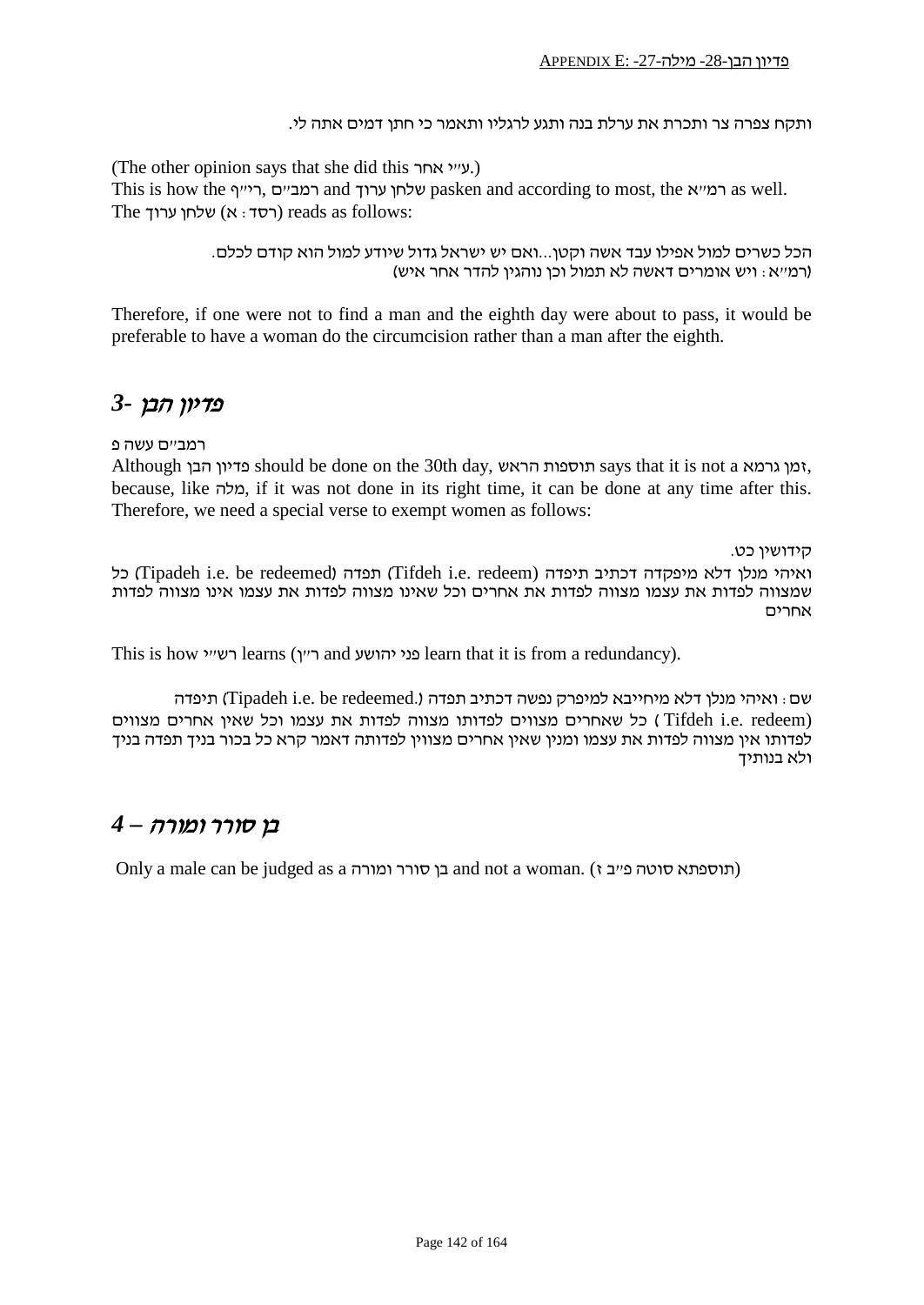## **APPENDIX F: WOMEN'S** מצוות

**חלה 1-**

- **הדלקת נרות 2-**
- **טהרת המשפחה 3-**
- **ראש חדש 4-**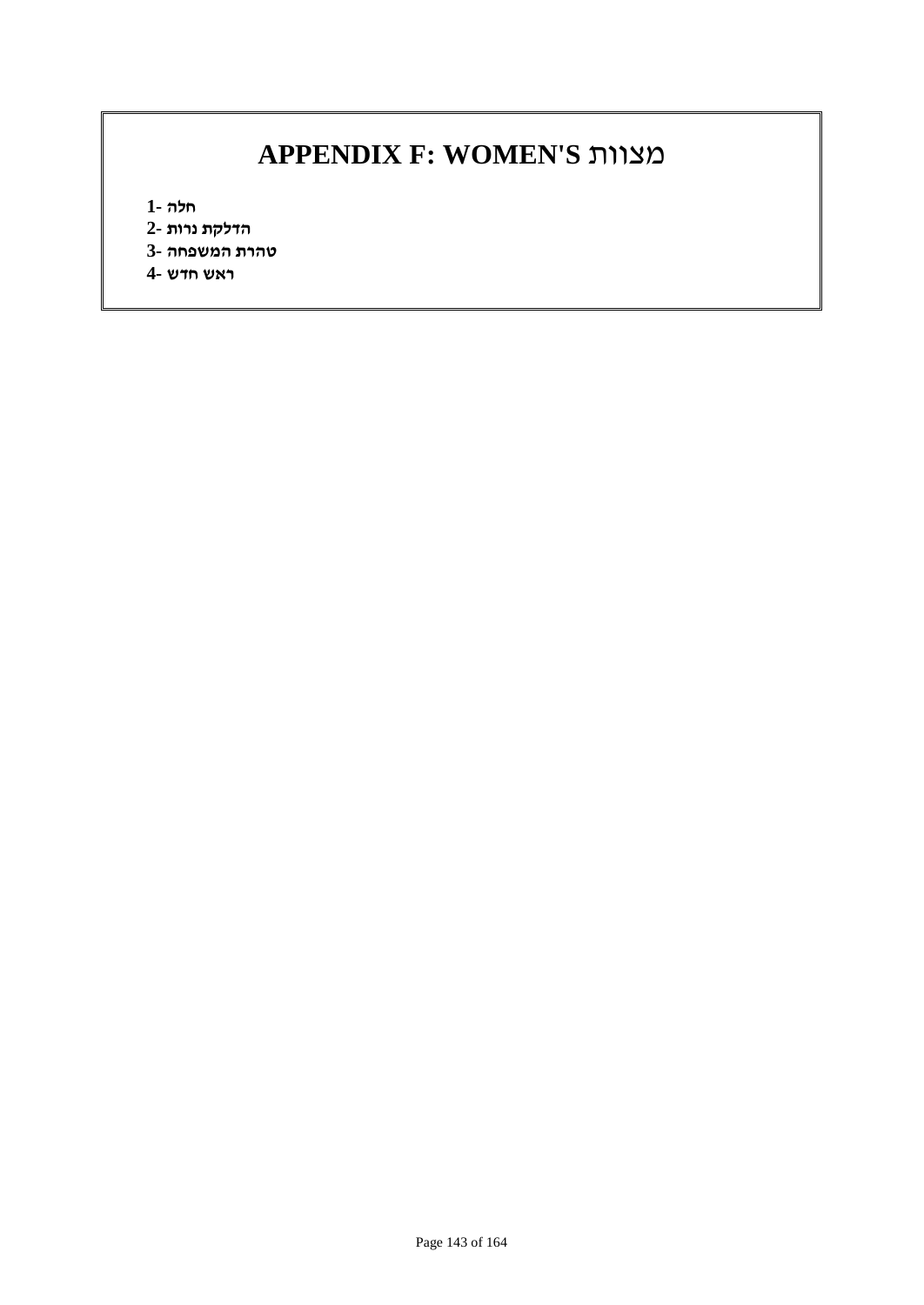## **APPENDIX F: WOMEN'S** מצוות

For a detailed presentation of the טעמים behind these מצוות see the body of the text.

#### חלה -הדלקת נרות -טהרת המשפחה- ראש חדש

שבת לא :<br>על שלש עבירות נשים מתות בשעת לידתן על שאינן זהירות בנדה בחלה ובהדלקת הנר.

Although all these מצוות are equally obligatory on men as they are on women, women are given the privilege of fulfilling these מצוות on behalf of others relevant to the מצוה. רבקה when -כבקה when - כדאשית כד: סז) רשיי stent and took her place, she caused the return to the tent of three things:

1-A candle which lasted from one ערב שבת to the next;

- 2- ברכה in the dough;
- 3- A cloud over the tent.

גור אריה, מהרייל: These three מעלות: were each caused by each one of the women's special (See there, especially with reference to the 3rd).

In his התוריש the התוריל the התורייל the התורייל the התורה תורה תורה וח and women are פטור is because men need to acquire, through התורה עמלות, the מדות that are in natural harmony with הבא עולם which a woman has naturally. So too, women are given these three מצוות to acquire מדות which they are lacking in. (The difference here being that men, too, have a חיוב, and therefore need the תקון of these מצוות. But women gain the greater תקון of מבשלוחו of מכון ויותר מבשלוחו states that each one is a תקון of the . יט (3ee הליכות בת ישראל intro.: Heb יט: Eng. pg. 7.)

The ל"מהר, in his הקדמה to חדש אור, pg. נט, states as follows:

אלו מצוות לאשה להשלים חסרון האשה כי הדלקת נרות ... תקן השכל ... וטהרת האשה מדם נדתה דבר זה טהרת הנפש כי הדם הוא הנפש... וחלה הוא דומה לגוף האדם כי גוף האדם הוא כמו עיסה מעורבת

### חלה *1-*

This is the only בארץ התלויה מצוה which is מדרבנן חייב also in לארץ חוץ.

Although halachically it is a בארץ תלויה, conceptually it is an intermediary מצוה between חובת .תלויה בארץ and הגוף

It is a connection with the land, anywhere in the world, through the efforts of the body.

תוספות קדושין לו: ד"ה כל: לפי שהחלה דומה יותר לחובת הגוף שהרי החיוב בא ע"י גלגול עיסה שהאדם עושה. (See there 2nd reason)

## הדלקת נרות *2-*

This represents בית שלום which is considered the archetype of all שלום.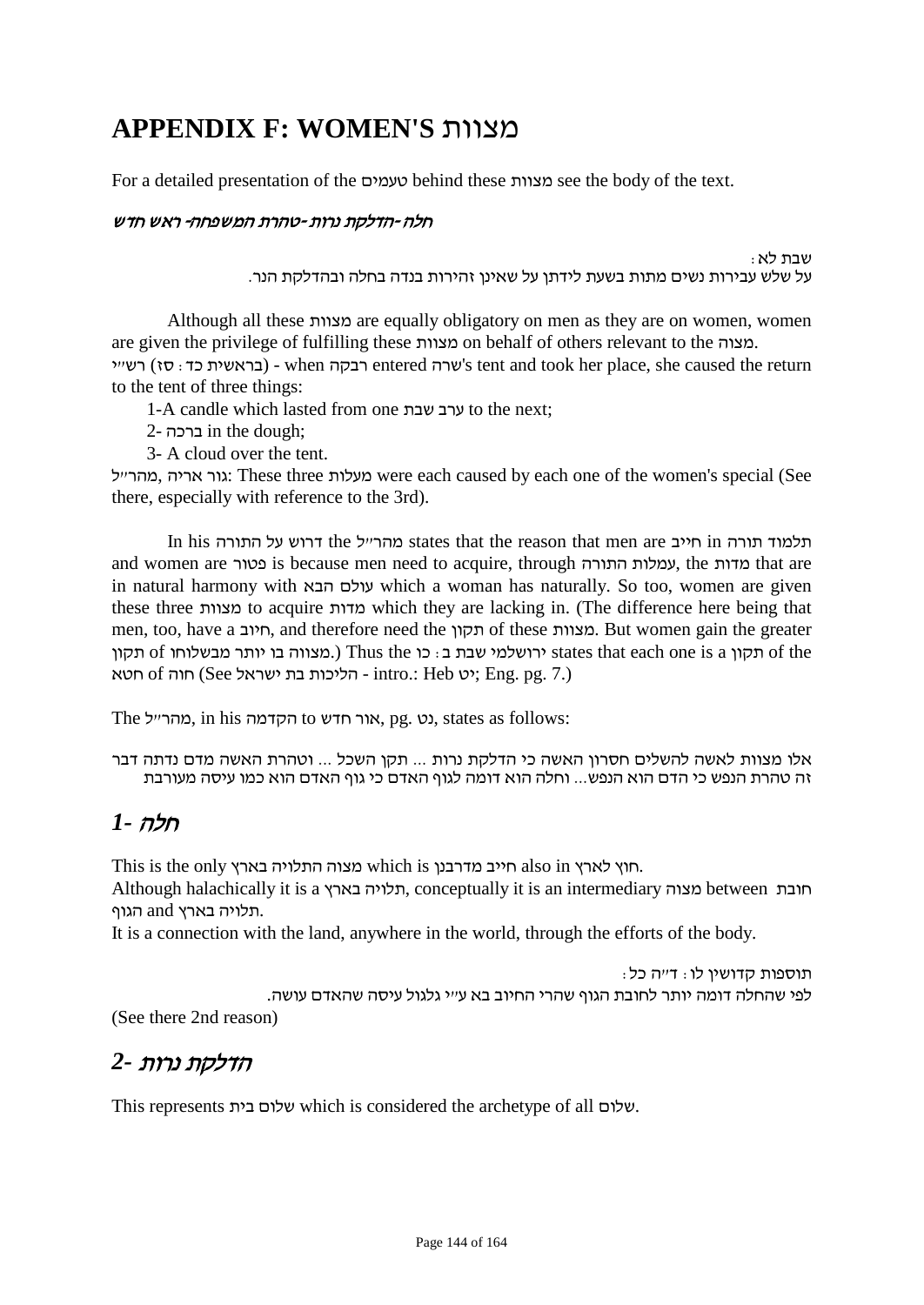רמביים תמידים ג: ח see (כמביים תמידים ג: ח see) מנורה the came (רמביים תמידים ג מנורה had to be positioned so that its light shone toward the קדשים קדש - it showed the purpose; so too הבית נרות.

רמב"ם הל' מגילה וחנוכה ד:יד נר ביתו ונר חנוכה...נר ביתו קודם משום שלום ביתו שהרי השם נמחק לעשות שלום בין איש לאשתו גדול השלום שכל התורה ניתנה לעשות שלום בעולם

(The שם was נמחק for a woman who at best had been seen by two עדים to be in יחוד with another man whom her husband had already commanded her not to be with!!)

שבת נר takes precedence over wine for קידוש even though it is a מדרבנן מצוה. It is true that קידוש can still be fulfilled (מדרבנן is קידוש x ווא s מדוש על קידוש is the way we fulfill our דאורייתא, and in pure מצוה terms it should have come first. But בית נר is a יסוד and not just a מצוה) as the רמביים) explains).

When the Torah wished to refer to the lighting the מנורה, it calls it הנרות את בהעלותך, the raising up of the candles.

שבת לד.

רבינו חננאל: ואין שלום אלא באור שנאמר וירא אלוקים את האור כי טוב

Lighting the candles in the מקדש was called הטבתם

:הדלקת נרות

i- Brings out the inner light of family members' נשמות

ii- Unites them to reveal unity of השם in the world.

Women are uniquely spiritually suited to this מצוה." The true Jewish woman is endowed with the power to burn her שבת candles all week until the time comes to light them again." ( הליכות בת ישראל, vol. 1 pg. 9)

#### טהרת המשפחה *3-*

שפתי חכמים אות מ (בראשית כד:סז): ... וענן קשור הוא ענן השכינה וזהו לכבוד קדושת טהרה שהיתה זהירה בנדתה לטהר עצמה כי הטהרה מביאה לידי רוח הקודש (בשם הג"א)

#### ראש חדש *4-*

Rosh Chodesh is considered a minor holiday for women, a reward for their righteousness in not contributing ornaments for the golden calf. חי איש בן says that women play a more significant role in this חג than men do. Therefore women customarily refrain from sewing, weaving, laundering and ironing. There is no comparable מנהג by men. See **Section B part C v** for further explanation.

רב צדוק הכהן רסיסי לילה ח (Rosh Chodesh is the חג chodesh is the future. הדושה is so hidden that it is not mentioned as a חג in the תורה at all and we only know that it has some קדושה) i.e. that there is a voluntary מצוה סעודת (from the incident of דוד with המלך שאול.

הם מתכונים מעצמם לעשות מעשה שאין בה שום הארה גלויה כלל ונעלם לגמרי רק מצד דיבוקם בנעלם הם משיגים הנעלם.

רקנטי מצוה ב: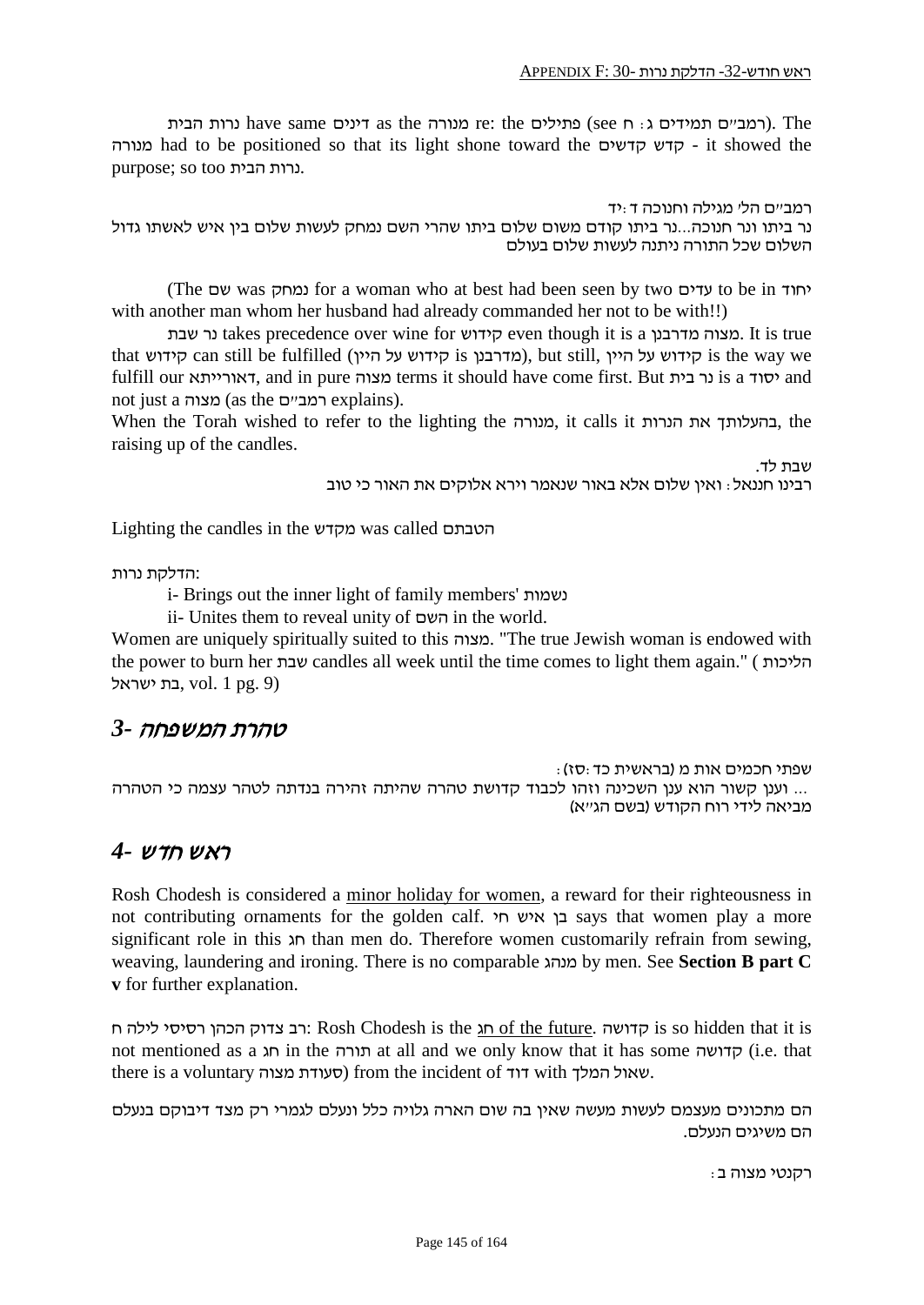וחדוש הלבנה רמז ודמיון לישראל בגלות זה שאנו אומרים שעתידים להתחדש (פירוש שיתחדשו מגלות לגאולה) כמותה פגימתה ומלואה כאשה נדה ואחר תטהר.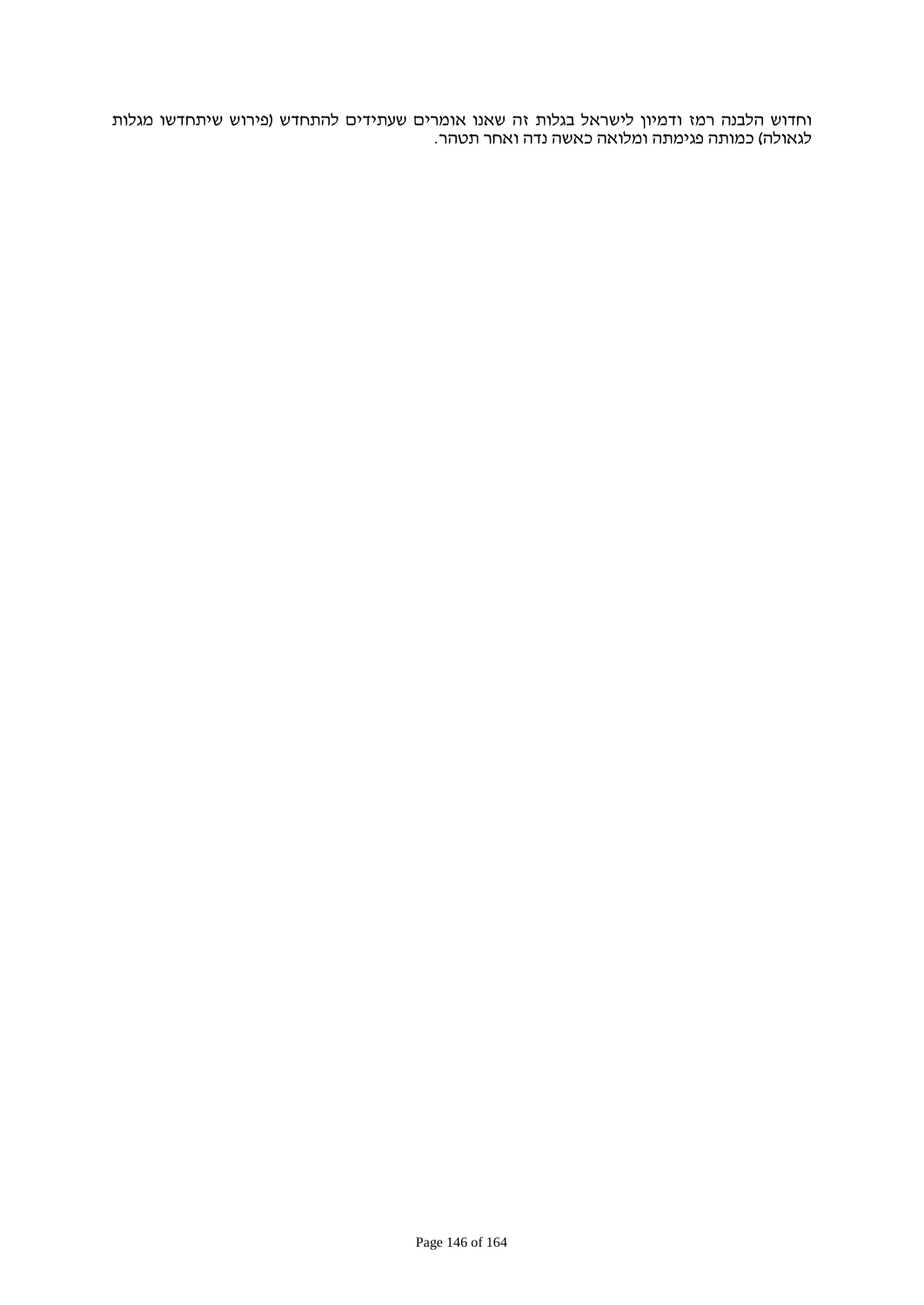# **APPENDIX G:** מצוות **RELATING TO** ,לויים ,כהנים מלכים, עדים, ודיינים

**כהנים 1-**

- **לויים 2-**
- **מלכים 3-**
- **עדים ודיינים 4-**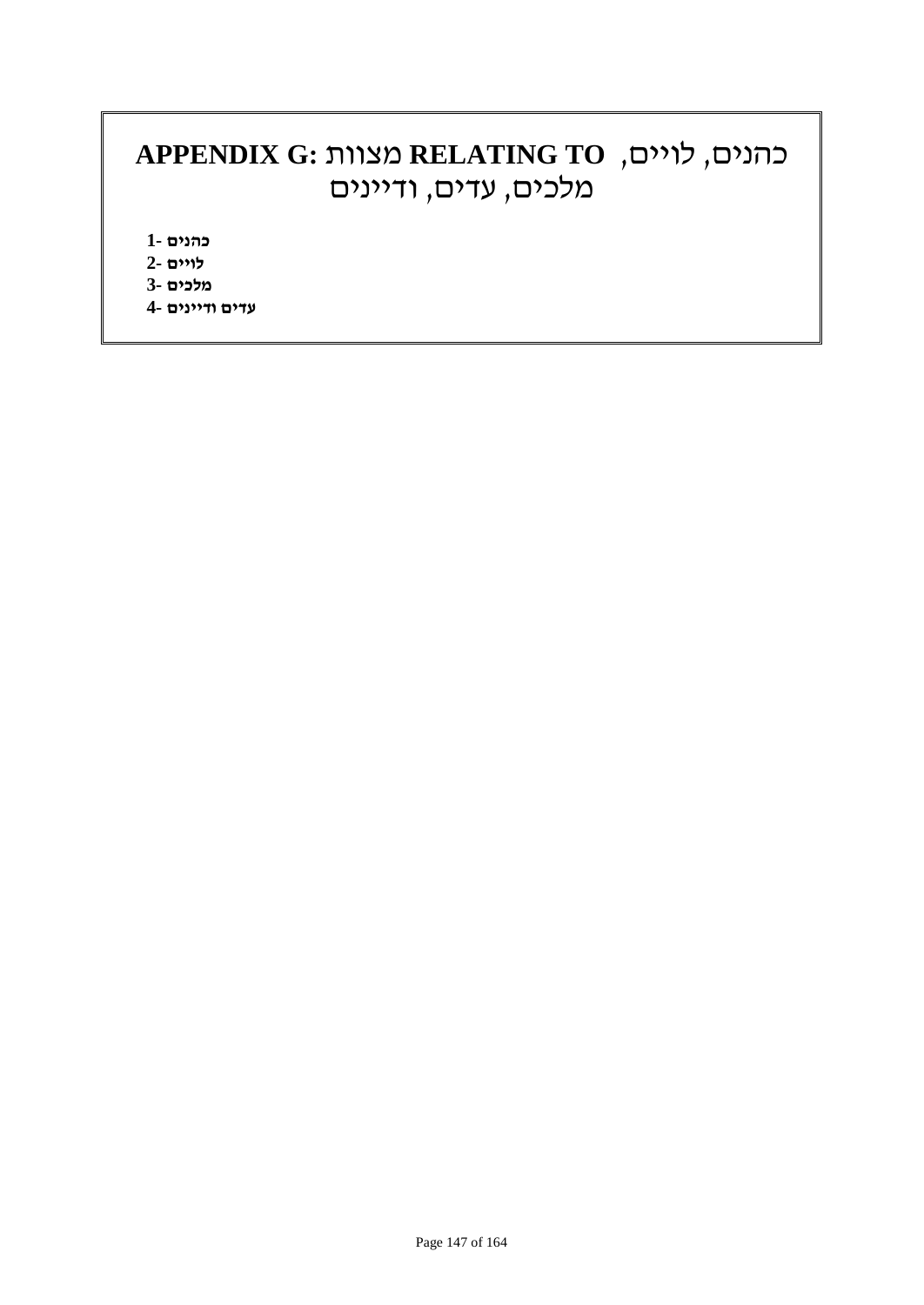# **APPENDIX G:** מצוות **RELATING TO** ,לויים ,כהנים מלכים, עדים, ודיינים

### כהנים *1-*

בל יטמא כהן למתים וטומאת קרובים בכהנים

ם"רמב) תעשה לא קסו(: A כהן but not a כהן בת is forbidden to become טמא for a מת since it says חזייל from which הייל darshan הנות אהרון בנות אהרון בני אהרון בני אהרון בני אהרון בנות.) This is a function of the fact that this דרשה is used to learn that כהונה קדושת is not חל on a woman.)

ם"רמב) לז עשה(: Just as a כהן should not be מטמא for a dead body, so he is obligated to become טמא for one of his seven קרובים and if he won't, we force him. The פסוק says להיטמא i.e. for his sister (with a הגיט to other קרובים). Only those included in the האיסור) of becoming טמא are included in the חיוב to become טמא for קרובים. But a כהן בת is not forbidden to become טמא for a dead body and therefore is not חייב to become טמא for one of .קרובים seven

Others:

The following appear to relate only to male כהנים:

(רמב"ם מצוות עשה כד-ל, לו) עבודת הכהנים

The two לאווים on the גדול כהן not to make himself impure to anyone ( & קסז עשה מצוות ם"רמב ;(קסח

The prohibition of a כהן marrying a גרושה and a גדול כהן from marrying an אלמנה and other marital prohibitions applying to them (קנח - קסב);

;(ל"ת קסג-קסה .g.e (פסולי עבודה ,(לג) בגדי כהונה ,עבודה the to relating) לאווים generally (מצוות מצוות עשה לד, לה, קיג also See

```
מס' סוטה פ"ג משנה ז See
See below קרבנות
```
### לויים *2-*

The following appear only to relate to male לויים:

רושה relating to their (רמב"ם עשה לג .e.g) עבודה ce (ליית קסט-קע) ורושה ce.g.

### מלכים *3-*

The ספרי learns that a woman cannot be a מלכה) from the fact that .מלך ולא מלכה ,מלך says specifically פסוק the

Therefore the following would only relate to males:

The three לאווים, on a King; not to have too many wives, horses and too much money (המביים, (שסב - שסד עשה

 $To$  vrite an extra רמביים עשה יח) ספר תורה

רמב"ם פ"א מהל' מלכים הל' ה: אין מעמידין אשה במלכות שנאמר עליך מלך ולא מלכה וכן כל משימות שבישראל אין ממנים בהם אלא איש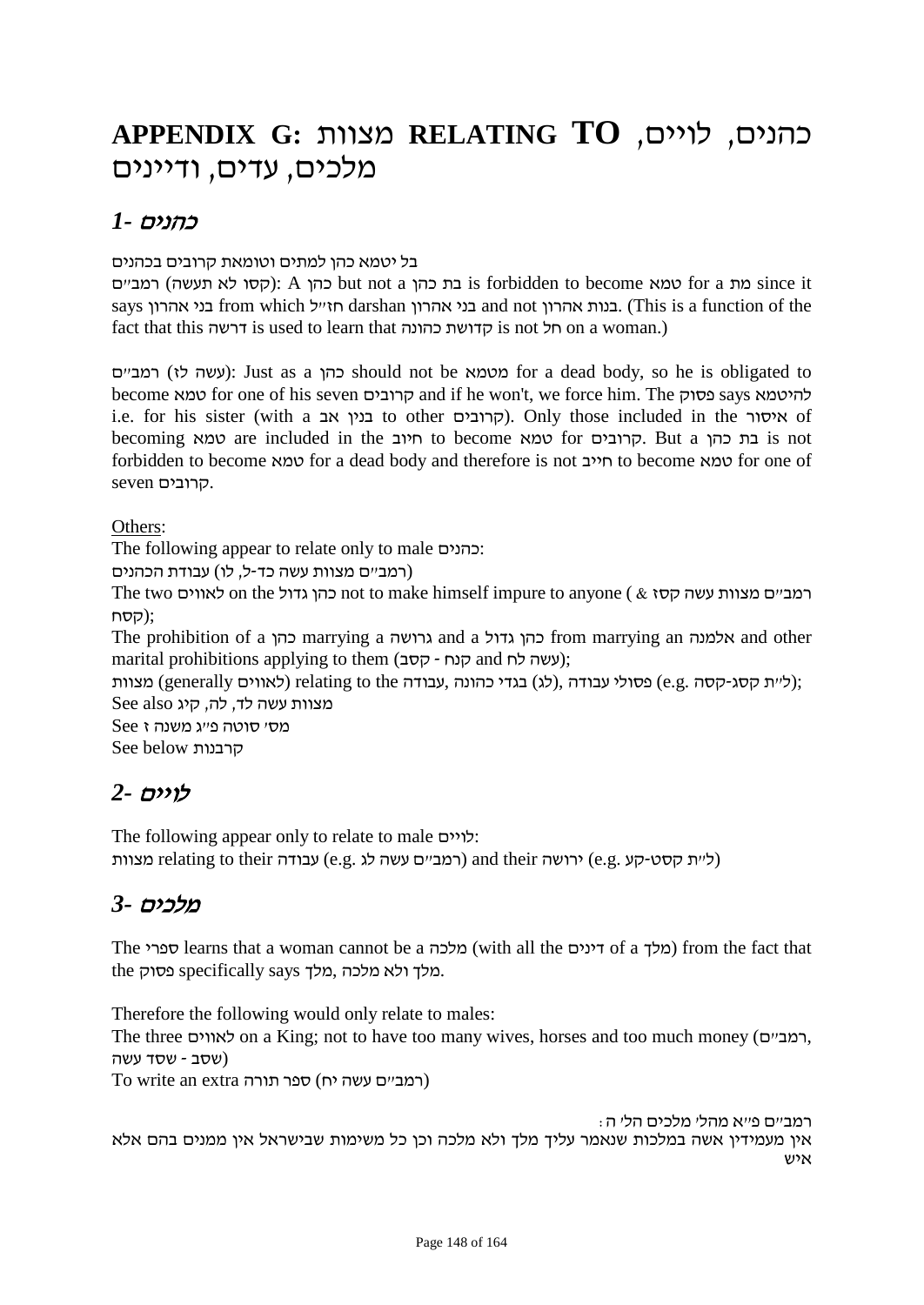#### עדים ודיינים *4-*

Women cannot be דיינים ;therefore מצוות relating to דיינים would appear to be applicable to males only. Women are פסול for certain types of עדות; therefore מצוות specifically relating to these type of עדות would appear not to apply to women:

ה כית דין on the כית דין to be fair and just (רמב"ם ל"ת רעג רפד, עשה קעז)

ליית רפה- רמב"ם) ענש con the עדים concerning the ליית רפה- רמב"ם) ענש (רצו, ש, עשה קעח-קפ

(רמב"ם עשה צה) לדון בהפרת נדרים

(רמב"ם עשה קנג) לקדש חדשים ולחשב שנים וחדשים

(רמב"ם עשה קפא) עגלה ערופה

Note: There are many מצוות that devolve upon the community as a whole that would be implemented by the דין בית in practice (e.g. making מקלט ערי and לויים ערי(. However, it would seem that women are חייב in these מצוות.

#### **פסולי דיינות for Reason**

תוספות) ctates the principle in the name of the  $\cdot$ ירושלמי:

כל הכשר לדון כשר להעיד

A woman, therefore, who cannot be a witness, must perforce not be a judge either. For the issue of how דבורה could have been a judge, see at the end of תורה תלמוד.

#### **פסולי עדות for Reasons**

שבועות ל.

מנהי מילי (מאיפה אנחנו יודעים דנשים פסולות לעדות) (דברים יט:יז) ועמדו שני האנשים (אשר להם הריב לפני ד' לפני הכהנים והשופטים אשר יהיו בימים ההם) בעדים הכתוב מדבר. ופירש רש"י שהפסוק הקודם דבר בעדות "כי יקום עד חמס באיש לענות בו סרה" (וגם פסוק טו דבר בעדים: לא יקום עד אחד) לכן מן הסמיכות מבינים שג"כ פסוק זה מדבר בעדים. אבל בגמ' שם הסבר אחר: נאמר כאן שני ונאמר להלן (דברים י"ט) שני מה להלן בעדים אף כאן בעדים והאריך הת"ת להסביר שהגמ' אמרה את לימודה רק מבוסס על למוד רש"י ובסוף דבריו: ואעפ"י דבהכרח גם בבע"ד איירי כדכתיב אשר להם הריב אך משינוי הלשונות ש"מ תרתי דקאי גם על בע"ד גם על עדים ודריש אשא להם הריב כמו ואשר להם הריב, כומר יעמדו העדים וגם אלה אשר להם הריב, ודו"ק

It has become popular to claim that because women are more holistic than men, grasping whole gestalts rather than details, they are therefore not suitable to be witnesses. Women's יתירה בינה grasp of a situation requires an element of judgment (such as women's superior ability to judge human character), unsuitable for the detached, "just say what you saw" approach to עדים. However, this implies that women cannot be trusted to give accurate evidence, that they too readily play the role of judge rather than witness. But clearly this is not so - the כסול state that a woman's ineligibility is a גזירת המלך ג $\alpha$  comparable to the המלך of a מלך) including משיח (and relatives. Women are therefore kosher to give evidence in איסורים, such as whether something is kosher or not:

> $\mathbf{r}$ אבו העזר סי"ז ס"ג אשה שהלך בעלה למדינת הים והעידו עליו שמת אפי' עד אחד אפילו ... אשה

In fact, the whole source of the principle נאמן באיסורים is learned from women (גטין) and extrapolated to men. There are many possible reasons for these and other הלכות of עדות (e.g. preserving a woman's צניעות(. However, a full explanation of the המצוה טעמי appears to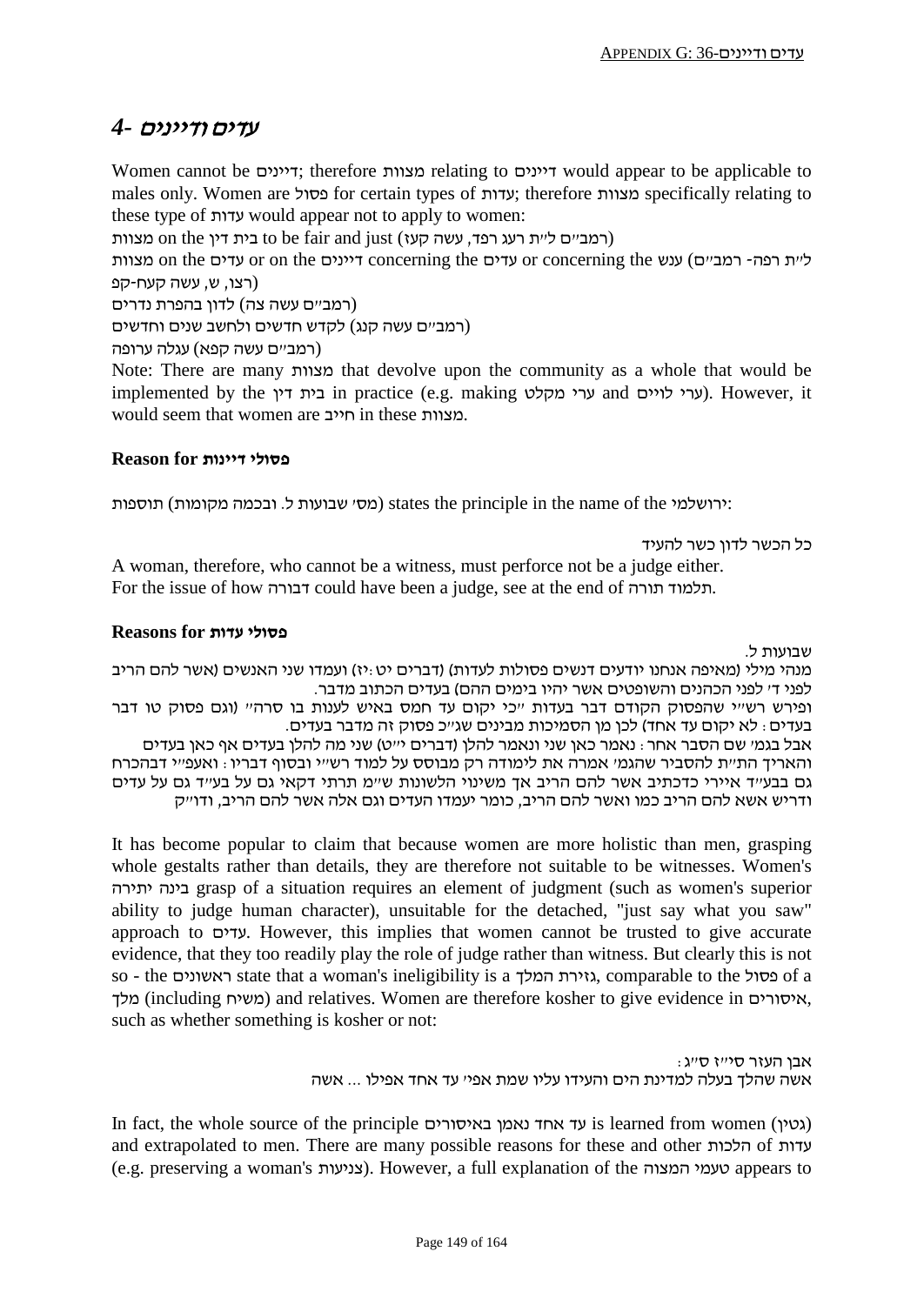be beyond human understanding (i.e. a המלך גזירת) (see also chap 13 in Rabbi Meiselman's Jewish Women in Jewish Law).

It is clear that עדות does not tell the דין בית that the event happened with certainty. For even רבינו משה as one witness would not be sufficient, whereas two unknown (observant) Jews are acceptable. Moreover, the תורה explicitly allows for the possibility that the witnesses may be lying (ועדים או עדים או שקרים). Witnesses allow רית דין to pasken as if the event happened, not that it actually happened with certainty. G-d introduced a concept of דין בית which in and of itself is an enormous חידוש) for He could just have as easily taken care of all justice Himself) and He introduced the rules by which this "earthly justice" would take place in such a way that it would be a component of His total judicial system. But just as we cannot grasp the totality of His judicial system, neither do we fully comprehend any of its components, including the earthly judicial system.

It is wrong to think that women cannot become witnesses. The principle באיסורים נאמן אחד עד (one witness is believed where the issue is deciding whether something is אסור or not) is in fact learned from an נדה אשה. The fact that I am eating this food now is testimony to my wife's reliability to testify that the food is kosher. For technical reasons, women are restricted from giving certain types of evidence, but so are kings and a whole host of other people.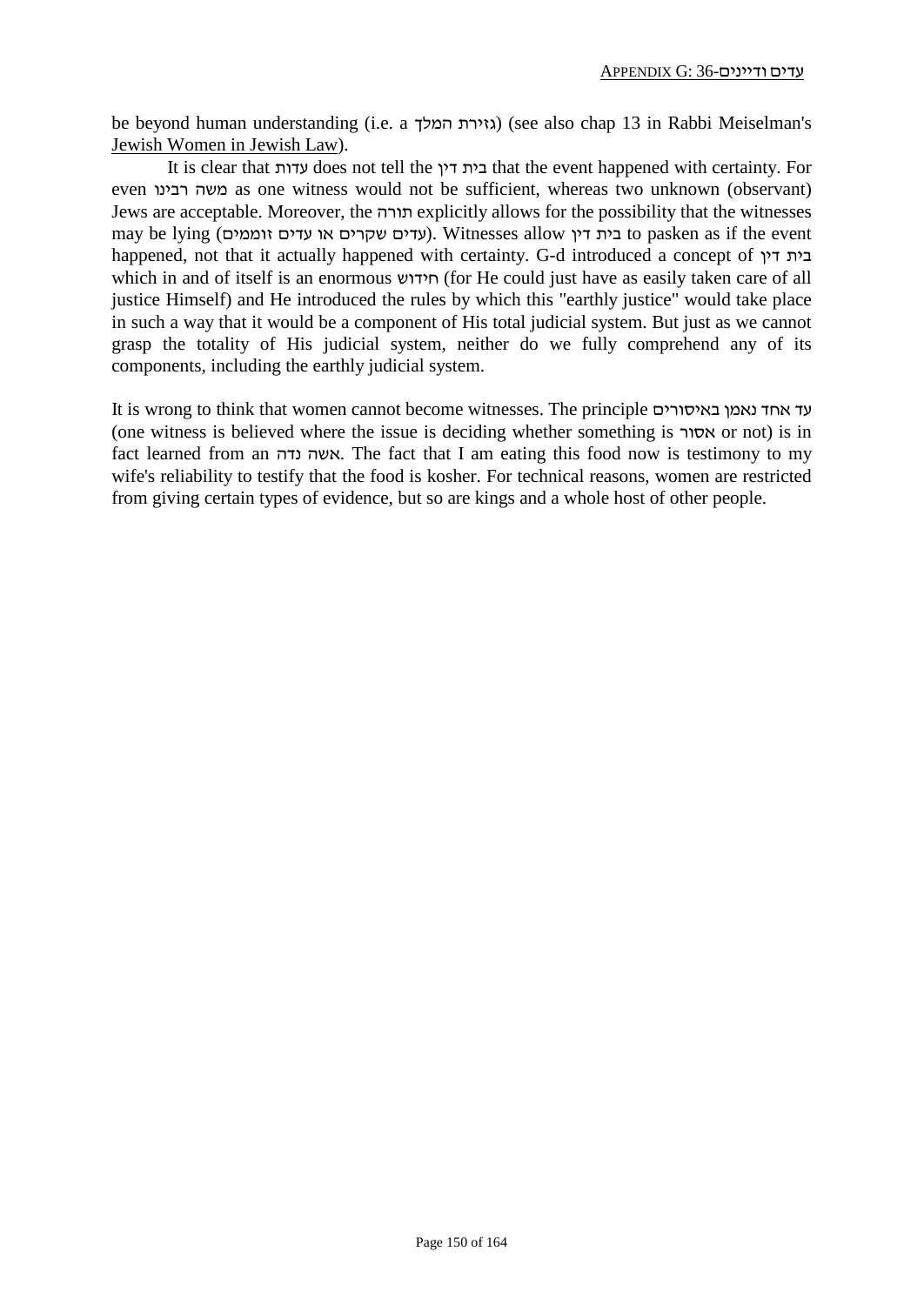## **APPENDIX H: NEGATIVE PROHIBITIONS**

**בל תשחית/בל תקיף 1- בגד איש/אישה 2-**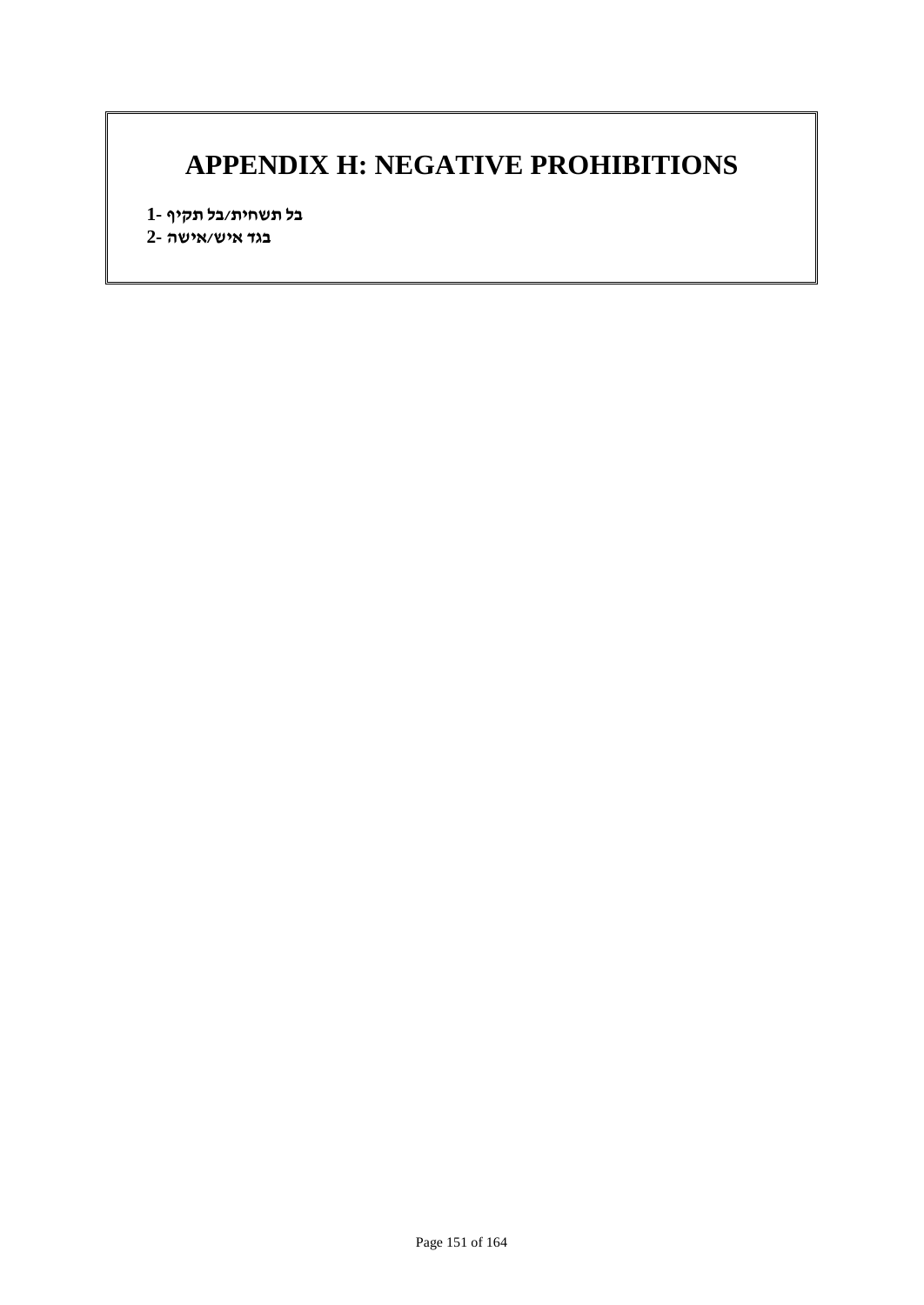# **APPENDIX H: NEGATIVE PROHIBITIONS**

The תורה) learns that a woman is included in all the ענשים of the תורה) (qand therefore automatically in all the prohibitions) from the פסוק:

> במדבר ה: ו איש או אשה כי יעשו מכל חטאת האדם

Negative מצוות are feminine (נוקבא) in their source. (Notes by the מאסף) Clav Shmuel Meltzen) to the אבן שלמה, פרק א , note ח.) The האבן, note מהרייל says that העשה is the seder, the limits, boundaries, order and environment within which something can be nurtured and express itself.

### בל תשחית0בל תקיף *1-*

(מד & מג (-) Not to cut one's beard with a razor and not to cut off one's פאות. (Women are exempt.

רמבם הלכות עכו"ם יב:ב האשה שגלחה פאת ראש האיש או שנתגלחה פטורה שנאמר לא תקיפו פאת ראשכם ולא תשחית פאת זקנך כל שישנו בבל תשחית ישנו בבל תקיף ואשה שאינה בבל תשחית לפי שאין לה זקן אינה בבל תקיף...

### בגד איש0אישה *2-*

The איסורים on a man and a woman not to wear each other's clothing are divided into 2 .(רמב"ם לאווים לט & מ) מצוות separate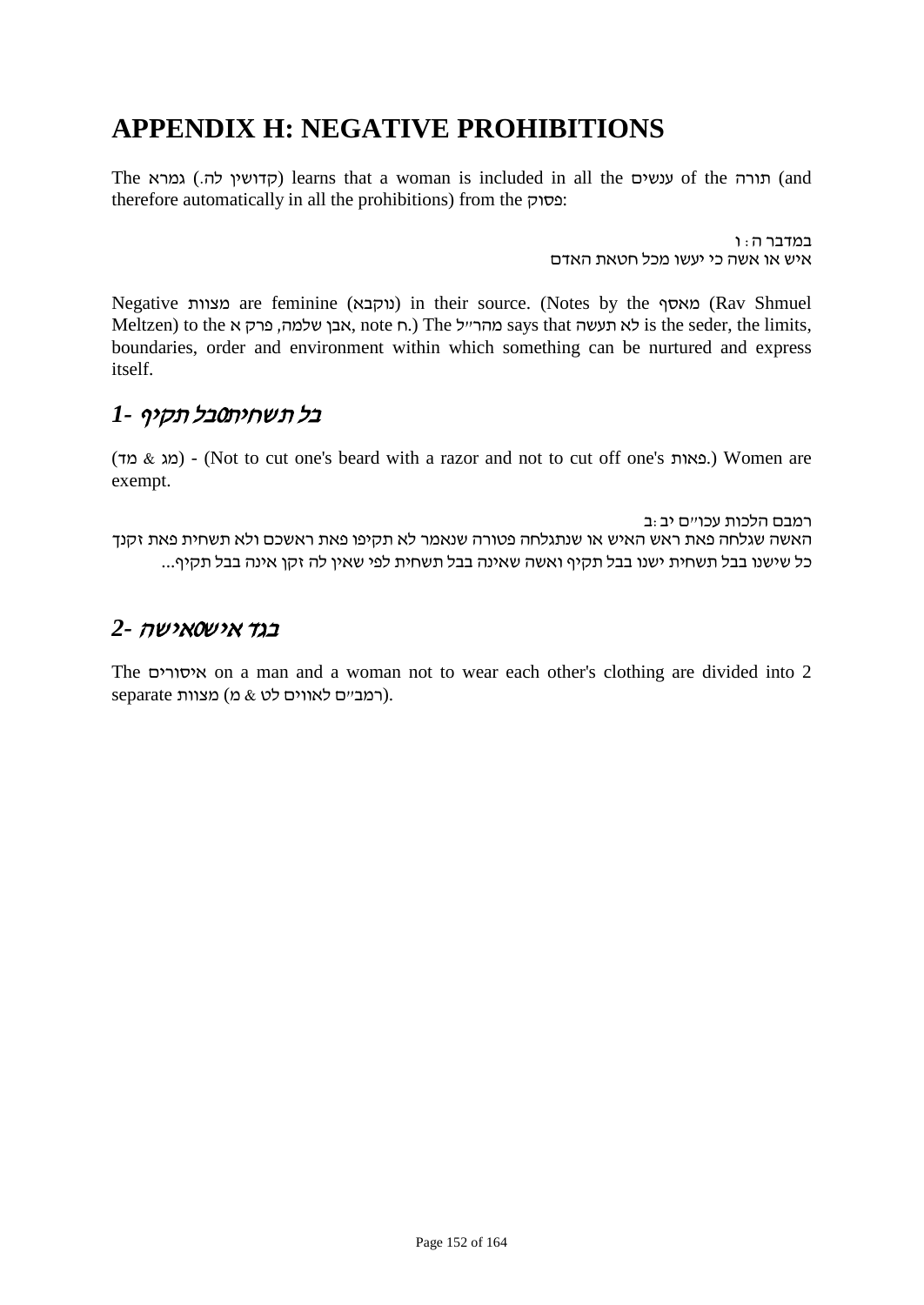# **APPENDIX I: MISCELLANEOUS**

**קרבנות 1-**

- **כבוד ומורא אב ואם 2-**
- **מלחמת רשות וחובה 3-**

**שחיטה 4-**

- **הכשר מצוות 5-**
- **מצוות התלויות בארץ 6-**
- **ירושה 7-**
- **8- Others**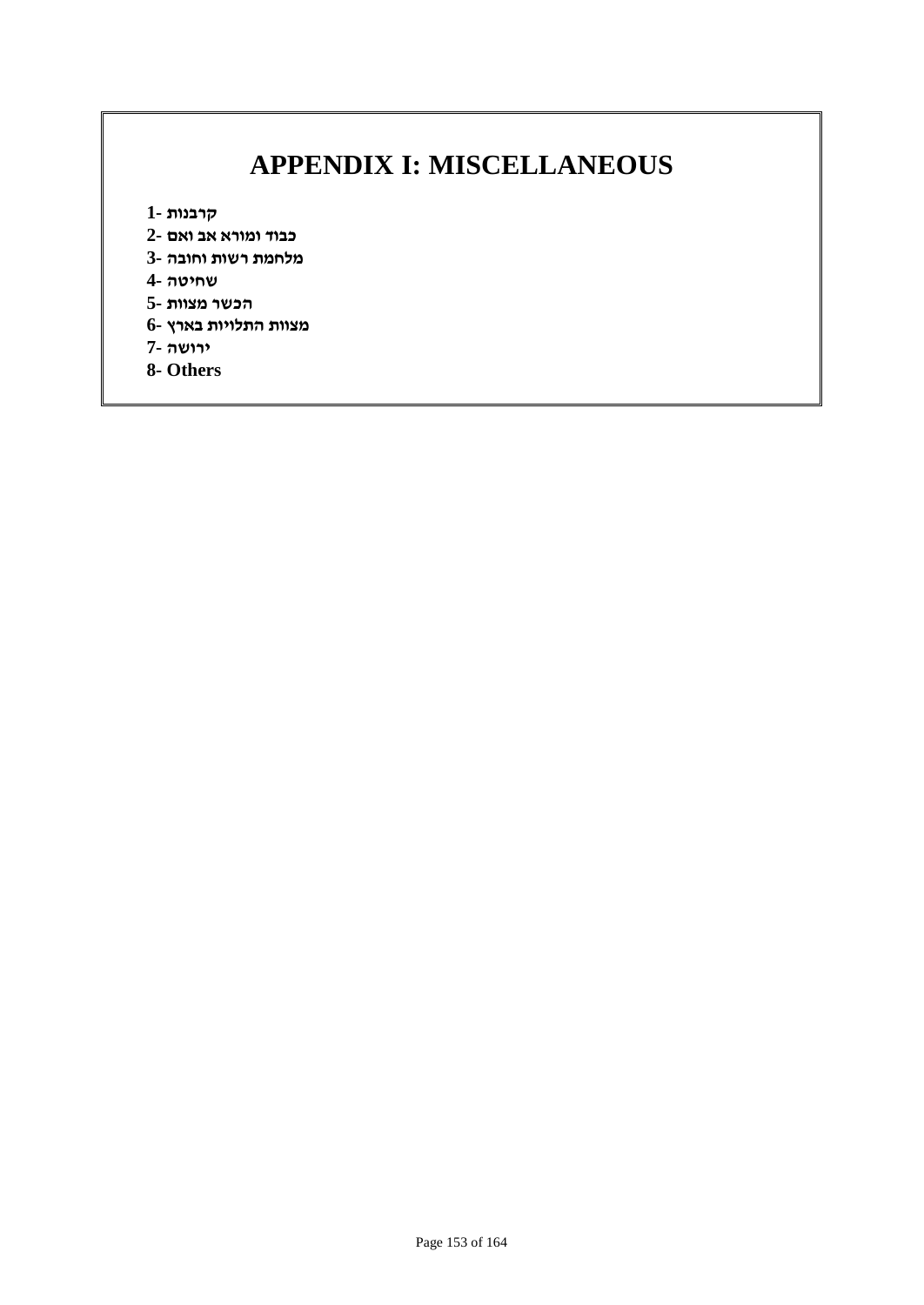# **APPENDIX I: MISCELLANEOUS**

### קרבנות *1-*

Although קרבות can only be brought during the day, they are not גרמא שהזמן עשה מצוות and women are חייב in them. This is because the day (i.e. the time) does not cause the חיוב. The חיוב is caused independently (and differs from קרבן). The fulfillment of that חיוב). is  $i.e.$ the bringing of the קרבן) technically has to be done in the day (סהילות יעקב קדושין סימן כד .(רמב"ם הלכות מעשה הקרבנות פרק ג הלכה ב) קרבות נדבה Women can also bring all the

However, they do not do סמיכה since it says (ג ויקרא ג: ב just not and general in women that indicates רדב"ז The (.)רמב"ם פ"ג ממעשה הקרבנות הל ח) wives are exempt as is clear from .לקדושין לו  $\mu$  there is a dispute as to whether a woman could still do סמיכה as a רשות מצות) רשות סומכות נשים(, a dispute which gets carried over into the ראשונים. תם רבינו in .לג השנה ראש תוספות paskens that women may in fact do סמיכה and the גמרא in חגיגה טז: says that:

עגל של זבחי שלמים...וסמכו עליו נשים לא מפני שסמיכה בנשים אלא כדי לעשות נחת רוח לנשים

Those prohibiting say that סמיכה is forbidden for women either because doing סמיכה looks like הדשים could lead to (תוספות עירובין צו. ד"ה מיכל) תוספות עירובין צו. היה מיכל) עבודה בקדשים the person concerned transgressing מעילה. Since the consequences are so serious, we prefer that only those who are חייב in the מצוה undertake to do it (תורת כהנים פרק ב חס ראב"ד). רמביים). (פייג מהלי מעשה הקרבנות הלי ח). כי הכלי מעשה הקרבנות הלי ח

Women also do not do:

תנופה - A woman is תנופה. But, in the case of a man, the man does the תנופה with the כהן. In the case of a female, the כהן does the תנופה on his own. The exceptions are .נזירה and סוטה

המנחה הגשת - i.e. from הגשה and onwards of a כהן בת מנחות of קמיצה & הקטרה מליקת העוף הדם - and the subsequent steps of הולכה, הזאה and זריקה.

In all these cases it says בני אהרון/ישראל and we learn בני and not בנות or they are הוקש to some of the others (קדושין קדושין and קדושין there).

Although these are all גרמא שהמן עשה מצוות, we learn from the verses that women are not only exempt from these, but, if they do them, the עבודה is פסול) תוספות, there).

Women may also not do other aspects of the עבודה like נרות הטבת ,עצים גזרי שני ,הדשן הקמת תוספות רי"ד) והדלקתן, וקטורת שחרית וערבית, there).

The הבנות that a זבה and a זבה) tring are divided into separate (רמב"ם עשה עד & עה) .(רמב"ם לאווים עו, קה, קו) her to relate obviously יולדת קרבן ;נידה and טומאת יולדת

The שקלים in שקלים) says that women are exempt from bringing שקלים. This is because the שקלים were used for the census and women were not a part of the census - כל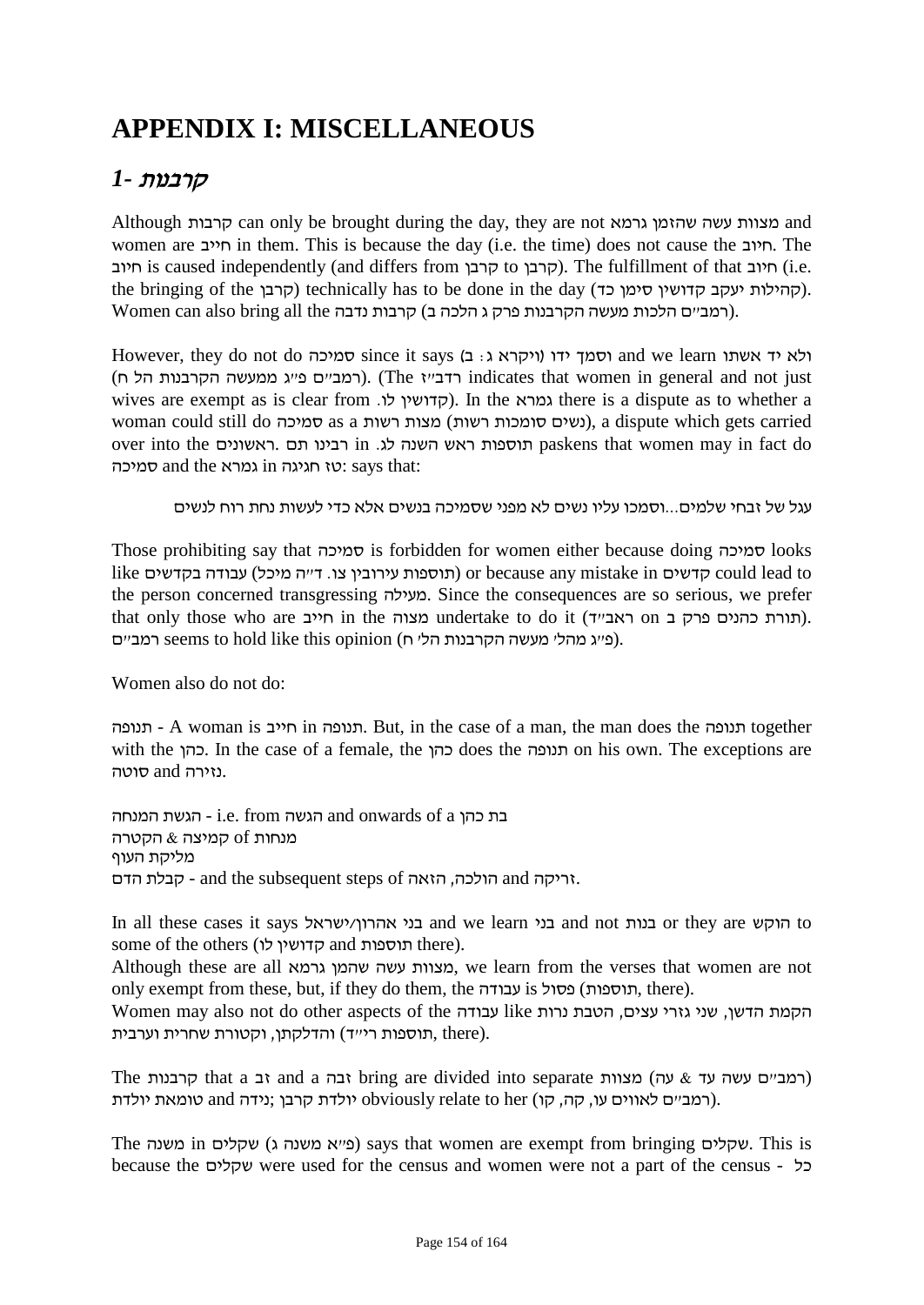הגאונים סק"כ תשובות explaining רב יצחק אבן גיאות (According to העובר על הפקודים), or because it says ישראל בני, which excludes ישראל בנות, or because it says נפשו כופר איש ונתנו which excludes אישה).

Women would also be exempt from the following: סוטה השקאת) the doing of the procedure, obviously not the סוטה woman herself); עריפת עגלה וסהרת מצורע Chly the man is פורע & פורם and not the woman (גמס סוטה פייג משי ז'); Only the man is נעטף ומספר (שם תוספתא פ"ב) ראיה: Since it says . שלוש פעמים בשנה יראה כל זכורך–שמות כג: יז since it says :ראיה: this is the source of the general exemption of all גרמא שהזמן ע"מ. (רש"י קידושין לה ד"ה מאי איכא)

### כבוד ומורא אב ואם *2-*

מורא עשה ריא ;רמב"ם עשה רי in כבוד

This is limited for a married woman - עליה אחרים שרשות, although most of the חיובים of מורא still apply.

### מלחמת רשות וחובה *3-*

Women are exempt for רשות מלחמת and all מצוות relating to it, as it is the way of a man to go out to a war but it is not the way of a woman. (Some learn that even in חובה מלחמת a woman is exempt - they learn from סוטה מד) אפילו כלה יוצאת מחופתה:חזייל (as meaning that even she has to leave the חופה because her חתן has to go to war.)

A woman is also not included in אחת שנה לביתו יהיה נקי as this is a מצוה which applies to רשות מלחמת from which she is exempt, though obviously it relates to her.

The מצוה a is a קצה עשה) is a קצה עשה) קצוה עשה) קצוה עשה) קצוה מי האיש אשר בנה בית  $\delta$  עשה and not the individual (Rav Yerucham Fishel Perlow on רסיג עשה יד-טו).

כי תקרב אל עיר ... יהיו לך למס ועבדוך ... אם לא תשלים of מצוה the points out that regarding the עמך (עשה קצ) מלחמת רשות says it applies to (עשה קצ) and therefore women are exempt (as does the niu הלכות מלכים פ"ו) משנה תורה the in הלכות מלכים פ"ו) משנה תורה the ם"רמב says that it also applies to מצוה מלחמת and therefore women are included.

The חינוך) תקכה (says that the מצוה not to be afraid of the enemy (תחפזו ואל תיראו אל (applies only to men.

### שחיטה *4-*

Although women are כשרות for שחיטה, in practice they do not shecht ( אייד ס״א .(סקל"ז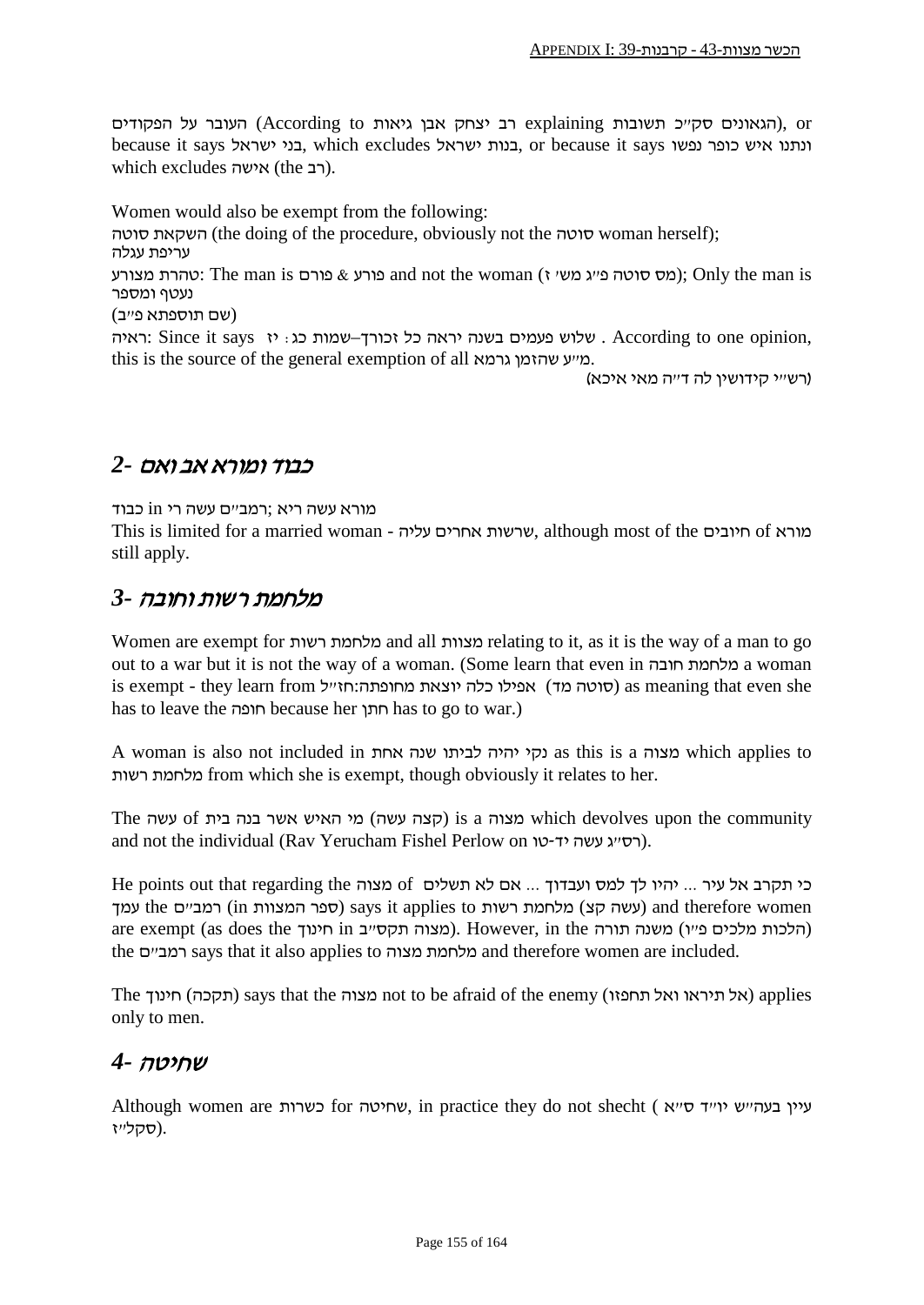#### הכשר מצוות *5-*

Women are included in מצוה הכשר even where not included in מצוה, e.g. building a סוכה, tying לולב (איגוד). See above "writing "סת".

#### מצוות התלויות בארץ *6-*

Women are obligated in these except for מעשר וידוי and דבכורים קריאה.

#### ירושה *7-*

Technically, where there are males, they inherit ahead of the females. However:

בבא בתרא קל"ט: מי שמת והניח בנים ובנות, בזמן שהנכסים מרובין הבנים יירשו והבנות יזונו. נכסים מועטין הבנות יזונו והבנים ישאלו על הפתחים.

### *8- Others*

משנה סוטה פ"ג מש' ז See תוספתא סוטה פ"ב ז  $\&$  ח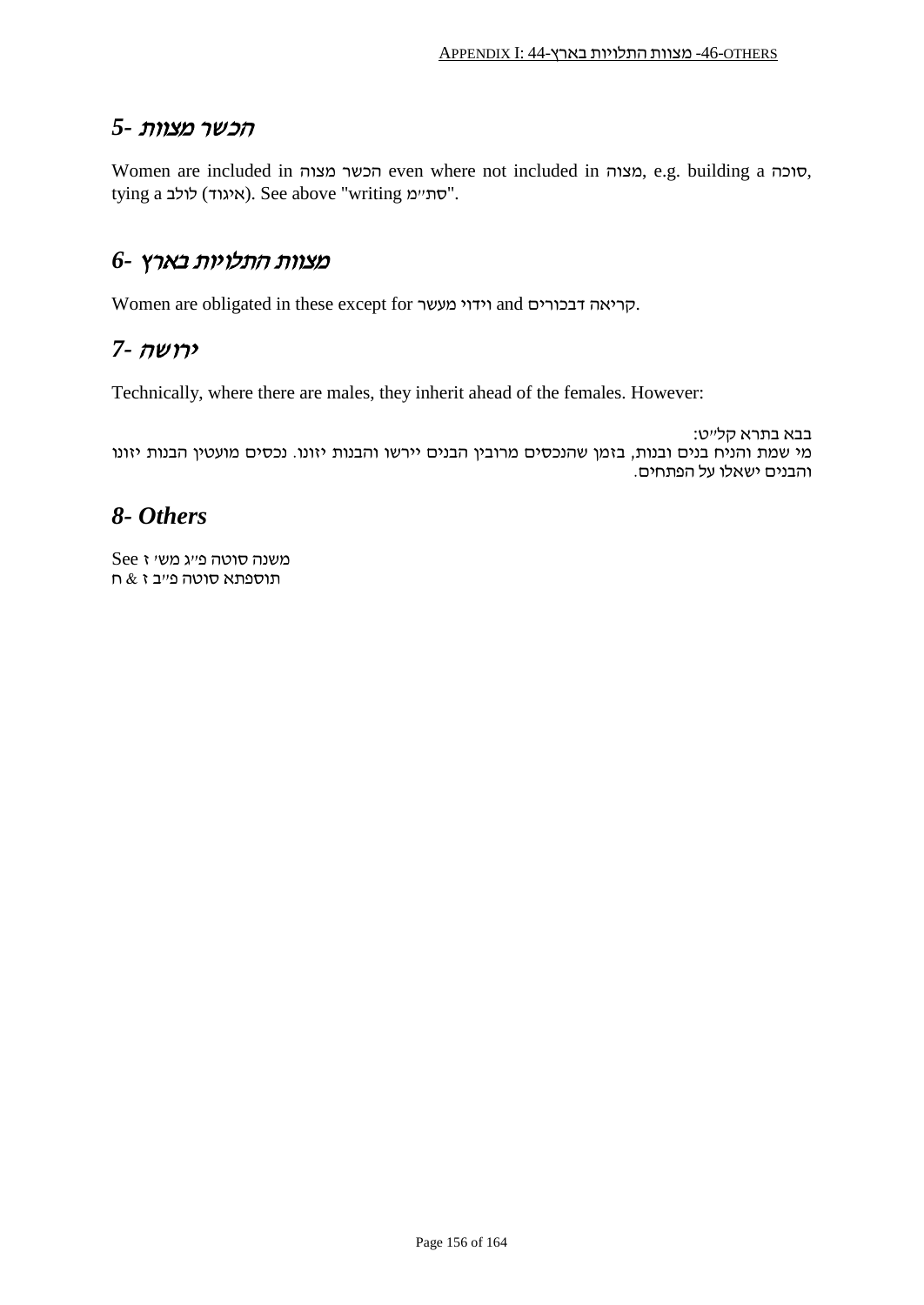# **READING LIST**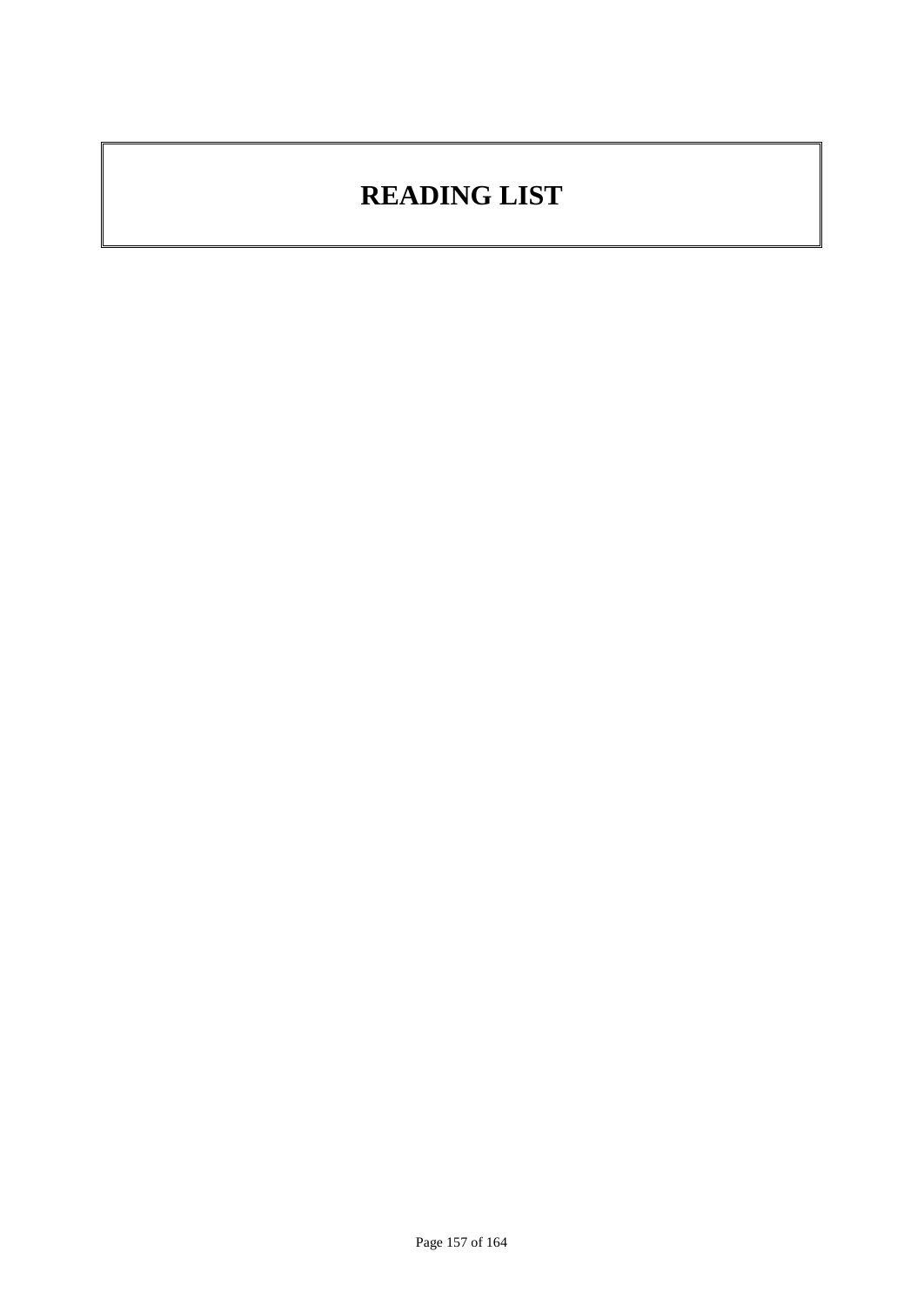# **READING LIST**

Aiken, Lisa: To Be A Jewish Woman (Aaronson) Brayer, Menachem; Jewish Women in Rabbinic Literature, [2 vols] (Ktav) Ellinson, Elyakim; והמצוות האשה *250F* 1 Gray, John; Men are from Mars, Women are from Venus Kaufman, Michael; Feminism and Judaism Kaufman, Michael; Love, Marriage and Family in Jewish Law and Tradition Kaufman, Michael; The Woman in Jewish Law and Tradition Kornbluth, Sarah Tikvah and Doron, (editors); Jewish Women Speak About Jewish Matters (Targum/Feldheim) Meiselman, Moshe; Jewish Woman in Jewish Law (Ktav) Nissel, Menachem; Rigshei Lev – Women and Tefilah: Perspectives, Laws, and Customs (Targum) Ner Le'Elef books on Women's Issues I and II אהל רחל מבשר טוב (זכות נשים צדקניות - 2 כרכים) ;הרבי מביאלא אהרון סורוסקי: תולדות החינוך התורני ספר תיקון עולם

הסתדרות הפדרציה הציונית העלמים המחלקה לתרבות תורנות - <sup>3</sup> כרכים (English in Also (1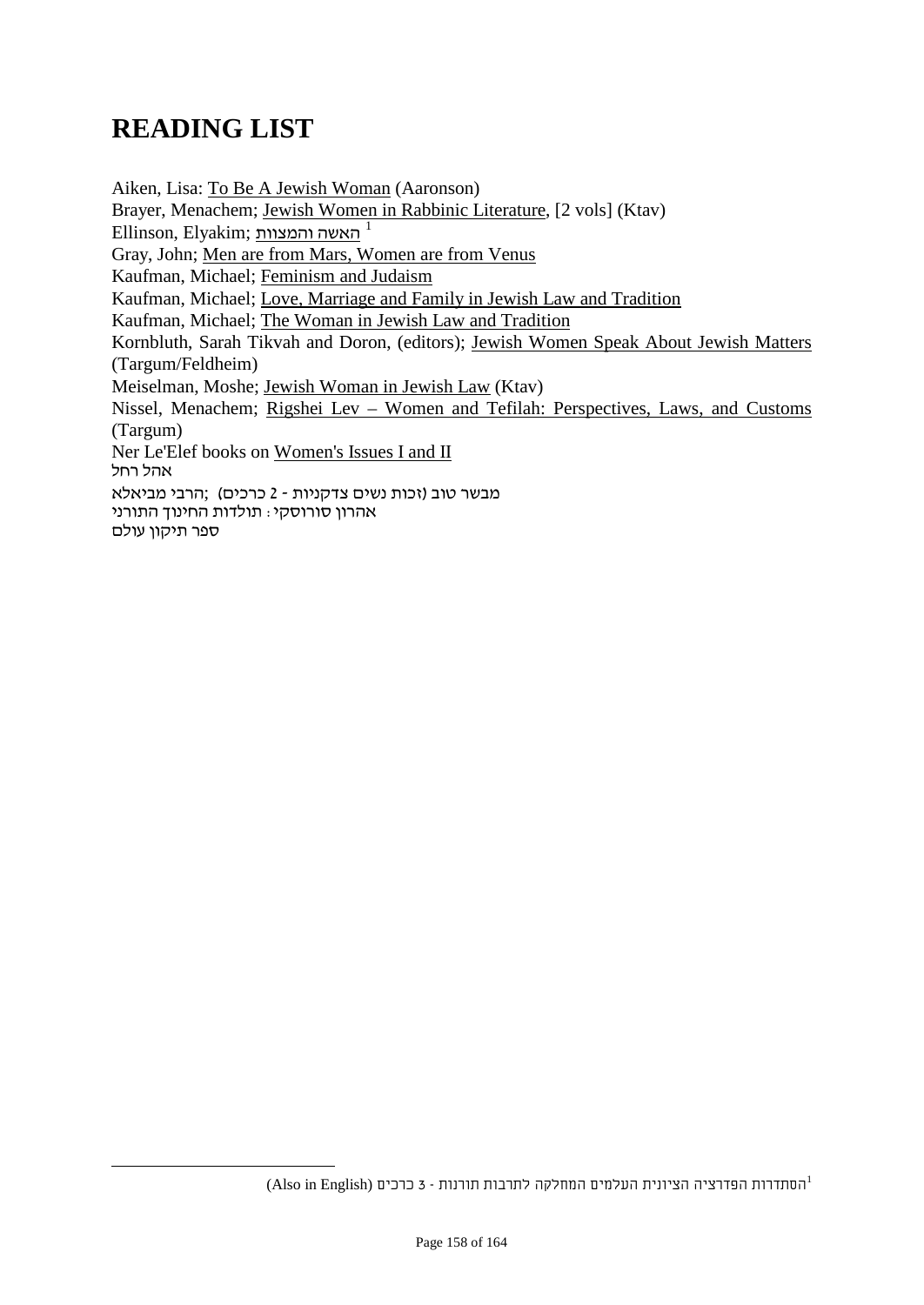# **INDEX FOR WOMEN'S ISSUES BOOKS ONE AND TWO**

| A                                                                                                       |                                   |
|---------------------------------------------------------------------------------------------------------|-----------------------------------|
| Adam Harishon אדם הראשון. Hook-1- 1B:ii, 1C:iii, 2G:iii Book-2- 4B:iii, 1C:iiii, 2G:iii Book-2- 4B:iii, |                                   |
|                                                                                                         |                                   |
|                                                                                                         |                                   |
|                                                                                                         | 3A:iii                            |
|                                                                                                         |                                   |
|                                                                                                         |                                   |
|                                                                                                         |                                   |
| В                                                                                                       |                                   |
|                                                                                                         |                                   |
|                                                                                                         |                                   |
|                                                                                                         | 4B:iii                            |
|                                                                                                         |                                   |
|                                                                                                         |                                   |
|                                                                                                         |                                   |
| Bigdei Ish/Isha ואשה הבגדי איש ואשה Book-2- Apndx A:2, Apndx H:38                                       |                                   |
| Bigdei Kehunah הוונה אוויבגדי כהונה Engdei Kehunah וEstri                                               |                                   |
|                                                                                                         |                                   |
|                                                                                                         | 2C:iii, 3A:if, 3A:iii, Apndx G:36 |
|                                                                                                         |                                   |
|                                                                                                         |                                   |
|                                                                                                         |                                   |
|                                                                                                         |                                   |
|                                                                                                         |                                   |
|                                                                                                         |                                   |
|                                                                                                         |                                   |
|                                                                                                         |                                   |
| $\mathbf C$                                                                                             |                                   |
|                                                                                                         |                                   |
|                                                                                                         |                                   |
| Book-2- 4A اسسیسیسیسیسیسیسیسیسیسیسیسیسیسیسیسیسی <del>سی الماد</del> Book-2- 4A                          |                                   |
|                                                                                                         |                                   |
|                                                                                                         |                                   |
| Chochmas nashim רחכמת נשים, חכמת שים וDook-1- 1D:i, 1D:ii                                               |                                   |
|                                                                                                         |                                   |
|                                                                                                         |                                   |
|                                                                                                         |                                   |
| D                                                                                                       |                                   |
| דעת                                                                                                     |                                   |
|                                                                                                         |                                   |
|                                                                                                         |                                   |
|                                                                                                         |                                   |
|                                                                                                         |                                   |
|                                                                                                         |                                   |
| Е                                                                                                       |                                   |
| Eigel האחב Book-1- 1C:iii, 1C:vb, 1D:iv, 1E:ii, 2C:ii, 2C:iii, 2C:iii, 2C:iii), 2C:iii                  |                                   |
|                                                                                                         | Book-2-2B:iiia, 4A, 4E:i          |
| Emes האמת Book-1- 1D:iv, 1E:ii, 2E:i                                                                    |                                   |
|                                                                                                         |                                   |
|                                                                                                         |                                   |
| Emunah האווארה אמונה Book-1- 1A, 1C:i, 1C:iii, 1D:iv, 1E:ii, 2E:i                                       |                                   |
|                                                                                                         |                                   |
|                                                                                                         |                                   |
|                                                                                                         |                                   |
| Ervah הואו:Book-1- 2G:iia, 2G:iib                                                                       |                                   |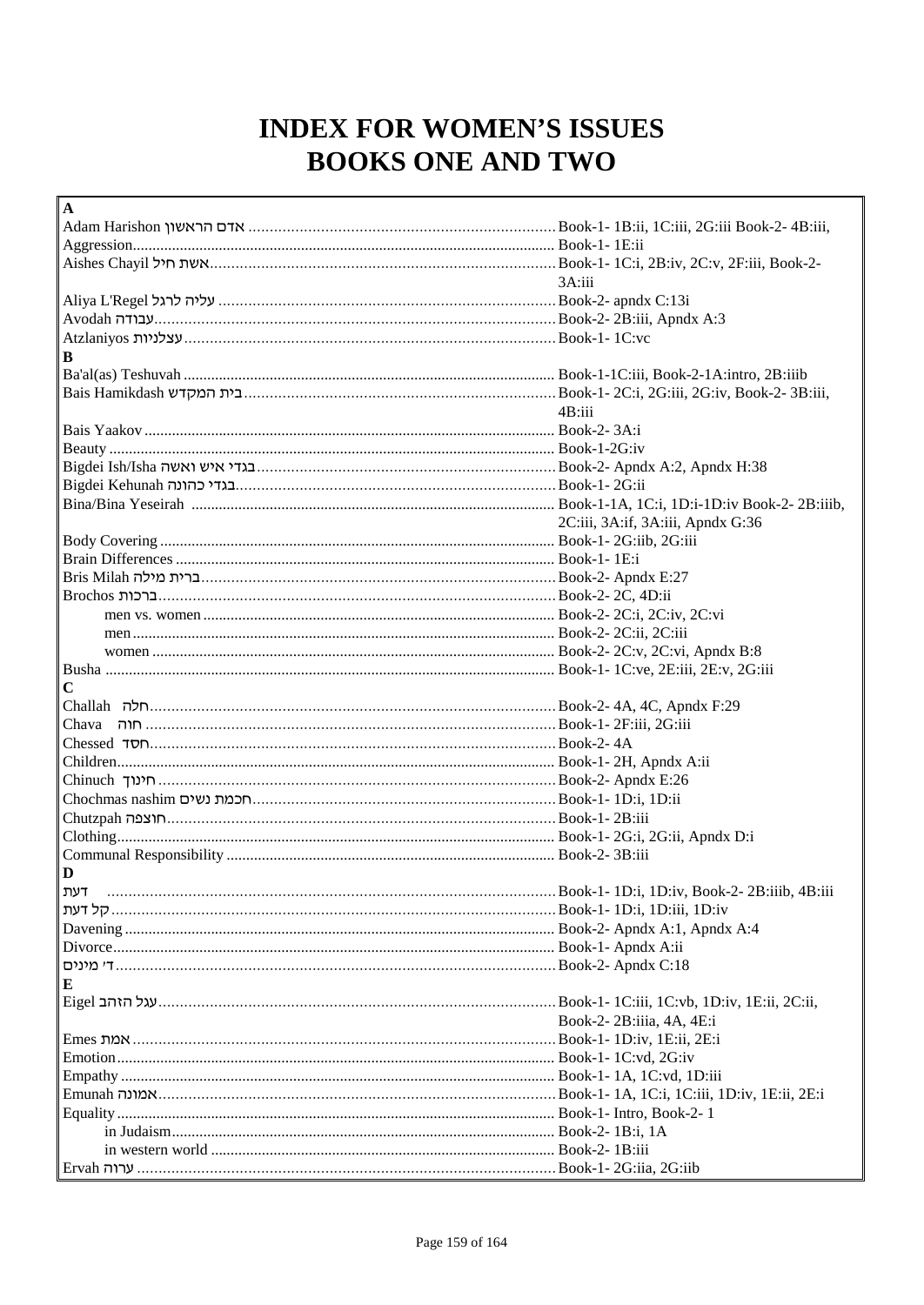| F                                                           |                 |
|-------------------------------------------------------------|-----------------|
|                                                             |                 |
|                                                             |                 |
|                                                             |                 |
| Female [Also see 'Women']                                   |                 |
|                                                             |                 |
|                                                             |                 |
|                                                             |                 |
|                                                             |                 |
|                                                             |                 |
|                                                             |                 |
|                                                             |                 |
|                                                             |                 |
|                                                             |                 |
|                                                             |                 |
|                                                             | 2B:iii, 3A:iii  |
|                                                             |                 |
|                                                             |                 |
|                                                             |                 |
|                                                             |                 |
|                                                             |                 |
|                                                             |                 |
|                                                             |                 |
|                                                             |                 |
|                                                             |                 |
|                                                             |                 |
|                                                             | D:21i           |
|                                                             |                 |
|                                                             | Book-2-3A:iii   |
|                                                             |                 |
|                                                             |                 |
|                                                             |                 |
|                                                             |                 |
|                                                             |                 |
| Freud Book-1- 1E:i, 2F:iii, Book-2- 1B:i                    |                 |
| G                                                           |                 |
|                                                             |                 |
|                                                             |                 |
| Ger ו-Book-2-4B:va                                          |                 |
|                                                             |                 |
| Goyim גוים                                                  |                 |
|                                                             |                 |
| $\mathbf H$                                                 |                 |
| Hair                                                        |                 |
|                                                             |                 |
|                                                             |                 |
|                                                             |                 |
|                                                             |                 |
| Book-1-1A, 2B:i, 2C:i, 2E:ii و Book-1-1A, 2B:i; 2C:i, 2E:ii |                 |
|                                                             |                 |
|                                                             |                 |
|                                                             |                 |
|                                                             |                 |
|                                                             |                 |
|                                                             |                 |
|                                                             | 2B:iiib, 3B:iii |
| Hashkafa השקפה                                              |                 |
|                                                             |                 |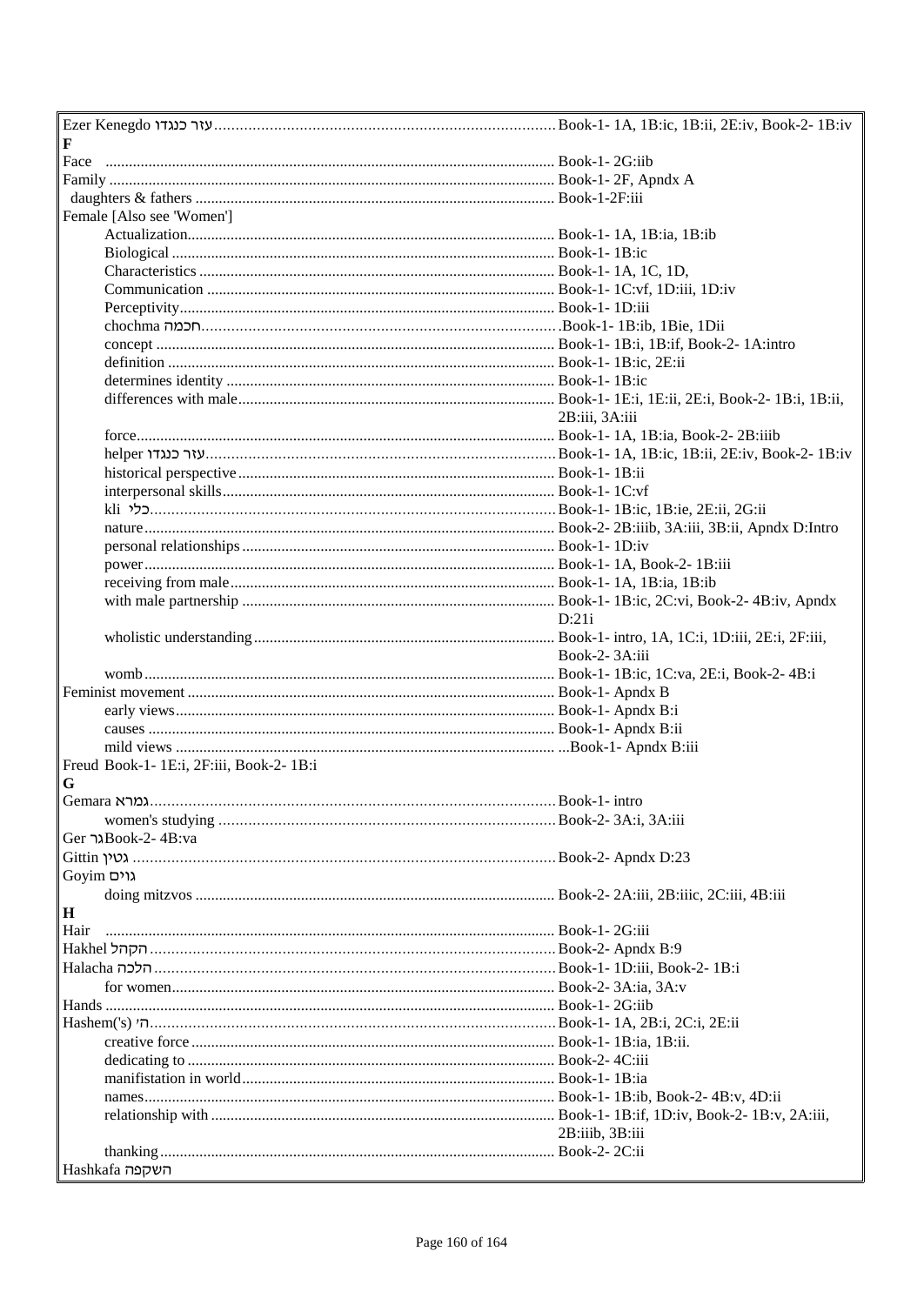| Holiness [See Kedusha]                                                                               |                                               |
|------------------------------------------------------------------------------------------------------|-----------------------------------------------|
|                                                                                                      |                                               |
|                                                                                                      |                                               |
|                                                                                                      |                                               |
|                                                                                                      |                                               |
|                                                                                                      |                                               |
|                                                                                                      |                                               |
|                                                                                                      |                                               |
|                                                                                                      |                                               |
|                                                                                                      |                                               |
|                                                                                                      |                                               |
|                                                                                                      |                                               |
|                                                                                                      |                                               |
| K                                                                                                    |                                               |
| .Kedushah רir - IC:iv, 1D:iii, 1C:ii - 1C:iv, 1D:iii, 1C:ii - 1C:iv, 1D:iii, 1C:iii - 1C:iv, 1D:iiii |                                               |
|                                                                                                      | 2C:v, 2E:i, 2E:ii, 2G:i, 2G:iii Book-2- 1B:v, |
|                                                                                                      | 4B:i, 4B:iii, 4C:iv, 4C:v, 4E:i, Apndx D      |
|                                                                                                      |                                               |
|                                                                                                      |                                               |
|                                                                                                      |                                               |
|                                                                                                      |                                               |
|                                                                                                      |                                               |
|                                                                                                      |                                               |
|                                                                                                      |                                               |
|                                                                                                      |                                               |
|                                                                                                      |                                               |
|                                                                                                      |                                               |
|                                                                                                      |                                               |
| Klal Yisroel האראל שראל (הוא ה-Book-1- 1B:ia, 1C:iii, Book-2- 3A:i, 4C:ii                            |                                               |
|                                                                                                      |                                               |
| L                                                                                                    |                                               |
|                                                                                                      |                                               |
|                                                                                                      |                                               |
|                                                                                                      |                                               |
|                                                                                                      |                                               |
|                                                                                                      |                                               |
|                                                                                                      |                                               |
|                                                                                                      |                                               |
| М                                                                                                    |                                               |
| Male                                                                                                 |                                               |
|                                                                                                      |                                               |
|                                                                                                      |                                               |
|                                                                                                      |                                               |
|                                                                                                      |                                               |
|                                                                                                      |                                               |
|                                                                                                      |                                               |
|                                                                                                      |                                               |
|                                                                                                      |                                               |
|                                                                                                      |                                               |
|                                                                                                      |                                               |
|                                                                                                      |                                               |
|                                                                                                      |                                               |
|                                                                                                      |                                               |
|                                                                                                      |                                               |
|                                                                                                      |                                               |
|                                                                                                      |                                               |
|                                                                                                      |                                               |
|                                                                                                      |                                               |
|                                                                                                      |                                               |
|                                                                                                      |                                               |
|                                                                                                      |                                               |
|                                                                                                      |                                               |
| Book-2- Apndx C:16iii והאוויה והאוויה והאוויה Book-2- Apndx C:16iii                                  |                                               |
| Men('s)[SEE 'Male']                                                                                  |                                               |
|                                                                                                      |                                               |
|                                                                                                      |                                               |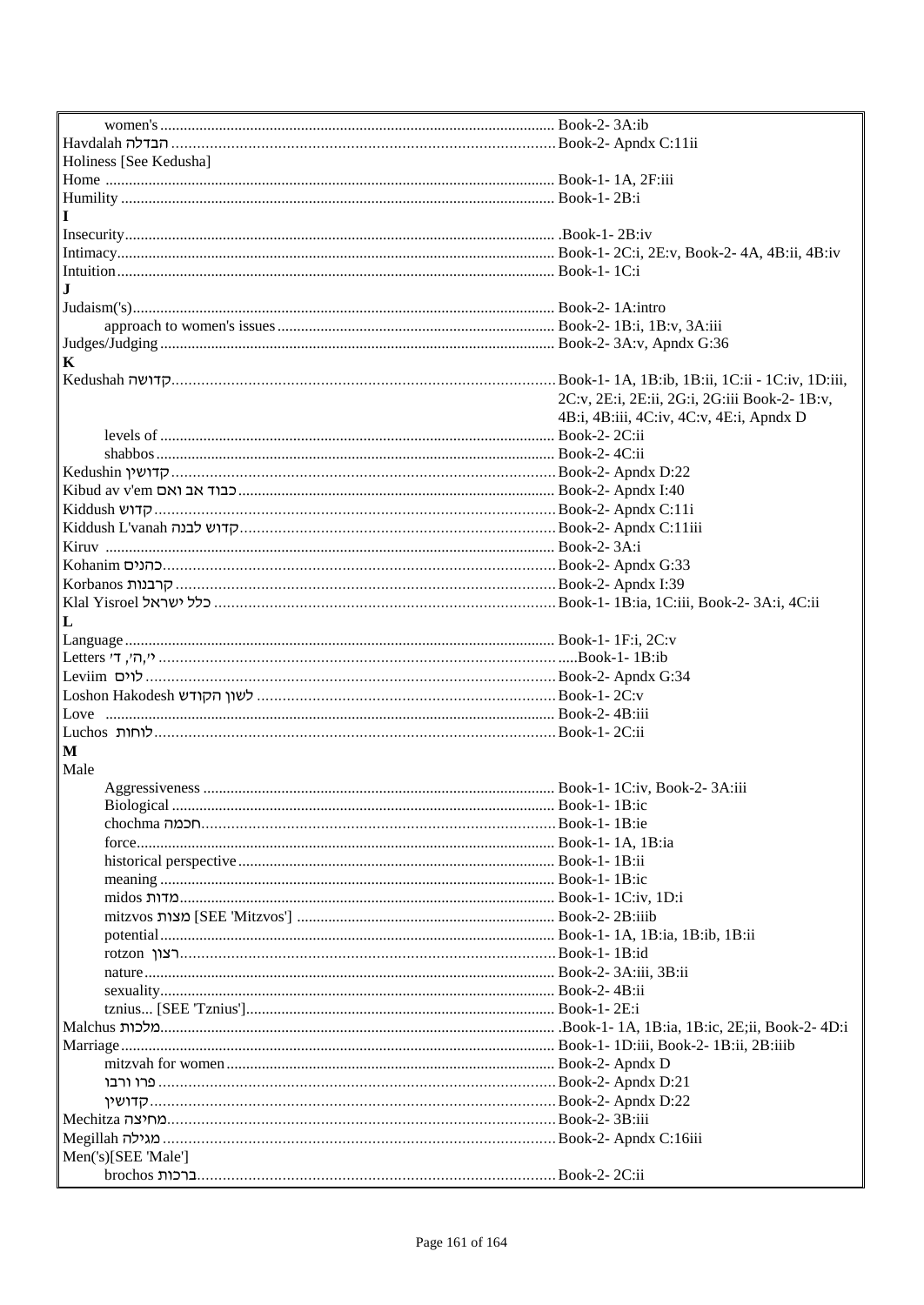| - Book-1- IC:ii, Book-2- 2, 4B:i, Apndx A:1 ו-Book-1- IC:ii, Book-2- 2, 4B:i, Apndx A:1.             |                  |
|------------------------------------------------------------------------------------------------------|------------------|
|                                                                                                      | A:4, Apndx I:39  |
|                                                                                                      |                  |
|                                                                                                      |                  |
|                                                                                                      |                  |
|                                                                                                      |                  |
|                                                                                                      |                  |
|                                                                                                      |                  |
|                                                                                                      |                  |
|                                                                                                      | Apndx I:44       |
|                                                                                                      |                  |
|                                                                                                      | Apndx D          |
| relating to women                                                                                    |                  |
|                                                                                                      |                  |
|                                                                                                      |                  |
|                                                                                                      |                  |
|                                                                                                      |                  |
|                                                                                                      |                  |
|                                                                                                      |                  |
|                                                                                                      |                  |
|                                                                                                      |                  |
| .Book-1- 1C:iii, Book-2- 3A:iii, 3A:iv, 3B:iii, النا: Book-1- 1C:iii, Book-2- 3A:iii, 3A:iv, 3B:iii, |                  |
|                                                                                                      | 4E:i, 4D:ii      |
|                                                                                                      |                  |
| N                                                                                                    |                  |
| נרות                                                                                                 |                  |
|                                                                                                      |                  |
|                                                                                                      |                  |
|                                                                                                      |                  |
|                                                                                                      |                  |
|                                                                                                      |                  |
|                                                                                                      |                  |
| 0                                                                                                    |                  |
| Olam Habah עולם הבא Willic, Book-1- 1B:ib, 1C:iv, Book-2- 2B:iiia, 2B:iiic,                          |                  |
|                                                                                                      | 2C:i, 3A:iii, 4D |
|                                                                                                      |                  |
|                                                                                                      |                  |
|                                                                                                      |                  |
|                                                                                                      |                  |
|                                                                                                      |                  |
|                                                                                                      |                  |
|                                                                                                      |                  |
| R                                                                                                    |                  |
|                                                                                                      |                  |
|                                                                                                      |                  |
|                                                                                                      |                  |
|                                                                                                      |                  |
|                                                                                                      | 4E:i, Apndx F:32 |
|                                                                                                      |                  |
| S                                                                                                    |                  |
|                                                                                                      |                  |
|                                                                                                      |                  |
|                                                                                                      |                  |
|                                                                                                      |                  |
|                                                                                                      |                  |
|                                                                                                      |                  |
|                                                                                                      |                  |
|                                                                                                      |                  |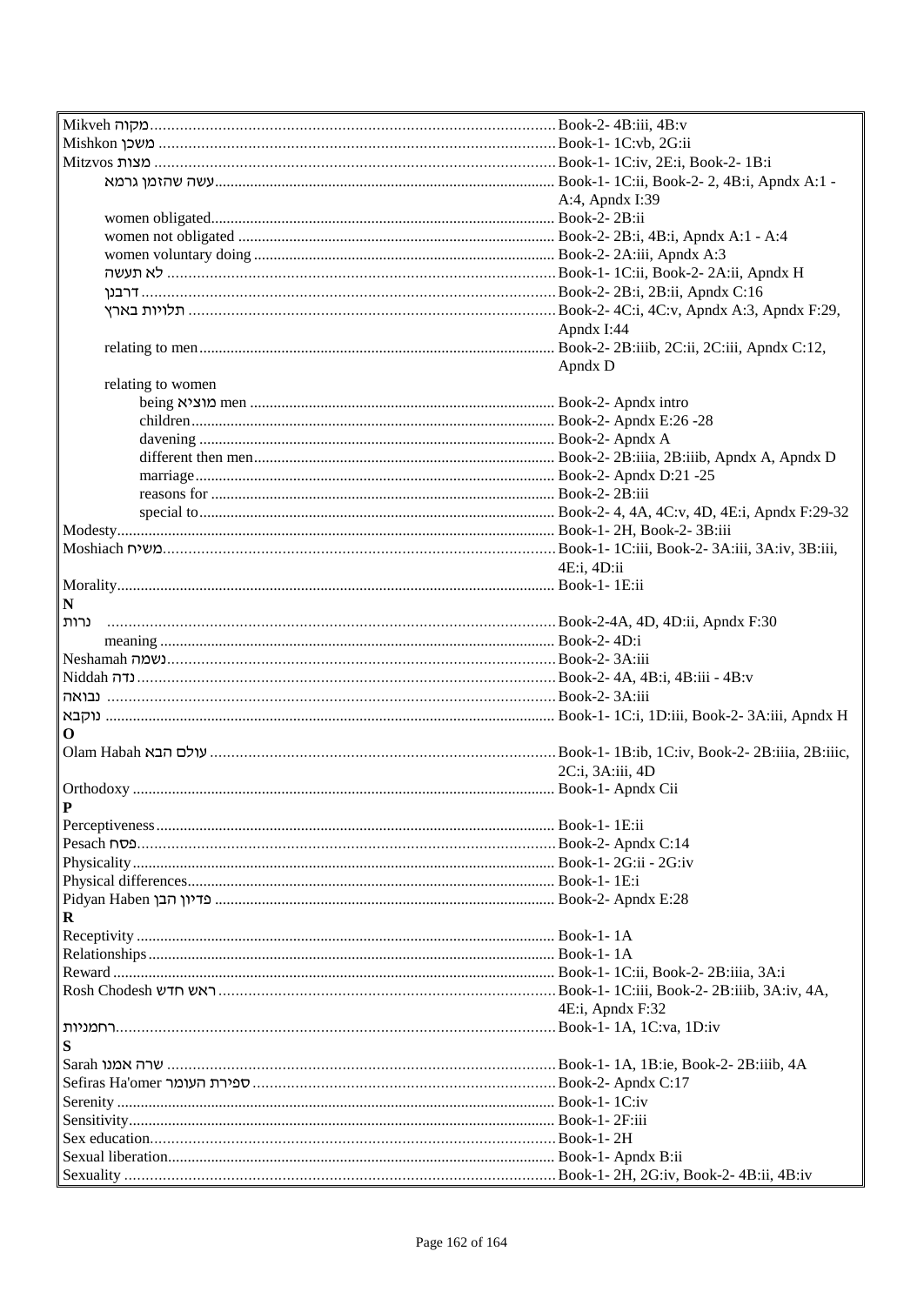| Shechina שכינה שפינה Dook-1- 1B:ia - 1B:ic, 2C:i, 2E:ii, 2G:ii        |                                    |
|-----------------------------------------------------------------------|------------------------------------|
| Book-1- 1D:iv, Book-2- Apndx I:42 ו-Book-1- 1D:iv, Book-2- Apndx I:42 |                                    |
|                                                                       |                                    |
|                                                                       |                                    |
| Shul Book-2-3B:iii                                                    |                                    |
|                                                                       |                                    |
| relating to women                                                     |                                    |
|                                                                       |                                    |
|                                                                       |                                    |
|                                                                       |                                    |
|                                                                       | 2G:iv, Book-2- 1B:i, 2B:iii, 2C:vi |
|                                                                       |                                    |
|                                                                       |                                    |
|                                                                       |                                    |
|                                                                       |                                    |
|                                                                       |                                    |
| Т                                                                     |                                    |
|                                                                       |                                    |
|                                                                       |                                    |
|                                                                       |                                    |
| relating to women                                                     |                                    |
|                                                                       |                                    |
|                                                                       |                                    |
|                                                                       |                                    |
|                                                                       |                                    |
|                                                                       |                                    |
|                                                                       |                                    |
|                                                                       | 2G:ii, Book-2- 1B:i, 3A,           |
|                                                                       |                                    |
| relating to women                                                     |                                    |
|                                                                       |                                    |
|                                                                       |                                    |
|                                                                       |                                    |
|                                                                       |                                    |
|                                                                       |                                    |
|                                                                       |                                    |
|                                                                       |                                    |
|                                                                       |                                    |
|                                                                       |                                    |
|                                                                       |                                    |
|                                                                       |                                    |
|                                                                       |                                    |
|                                                                       |                                    |
| /Book-2- Apndx B:5,B:7. סתיים Book-2- Apndx B                         |                                    |
|                                                                       |                                    |
|                                                                       |                                    |
|                                                                       |                                    |
|                                                                       |                                    |
|                                                                       | $2 - 1$ A:intro                    |
|                                                                       |                                    |
|                                                                       |                                    |
|                                                                       |                                    |
|                                                                       |                                    |
|                                                                       |                                    |
|                                                                       |                                    |
|                                                                       |                                    |